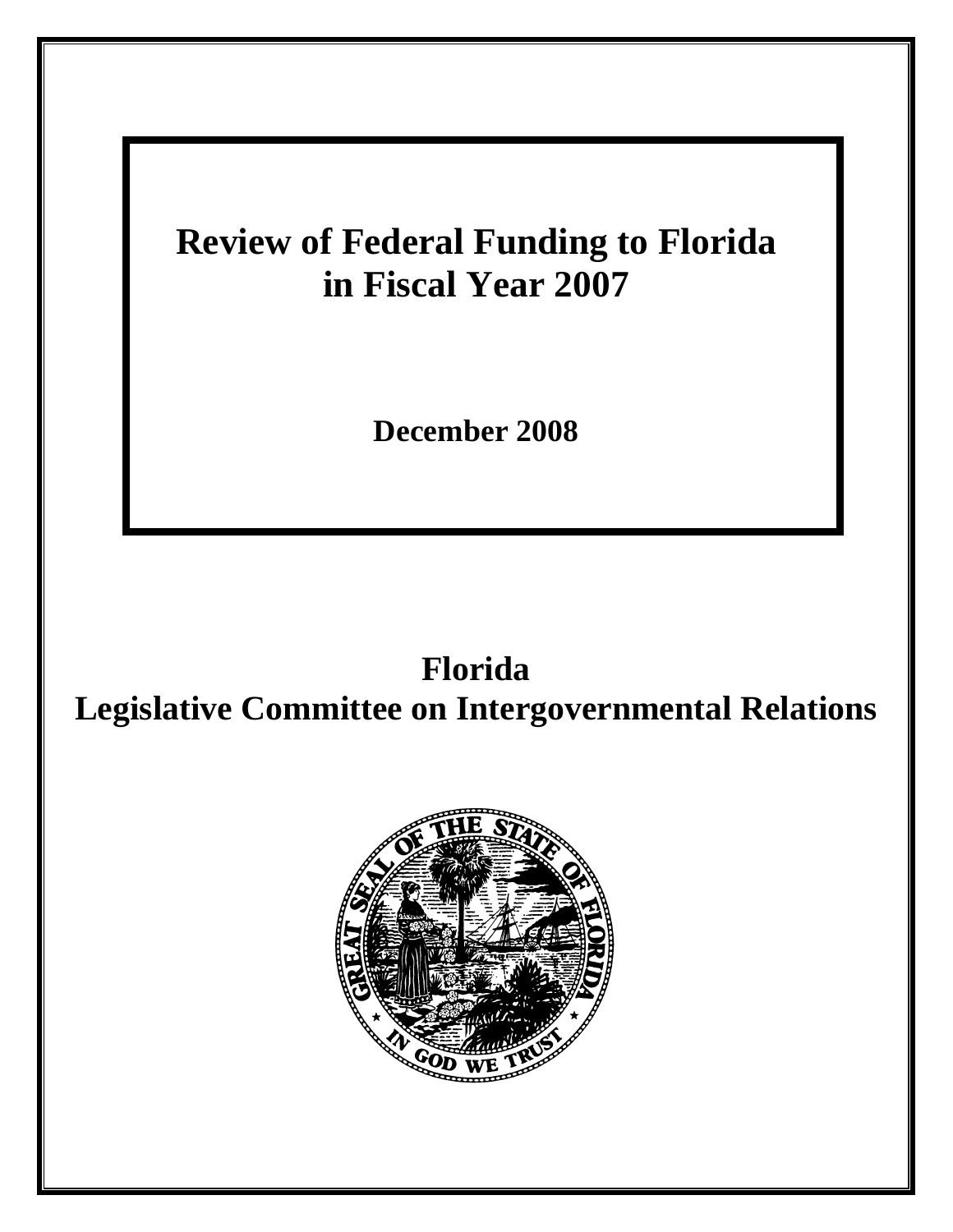#### **Florida Legislative Committee on Intergovernmental Relations (As of December 2008)**  *Cubernatorial Appointees* Gubernatorial Appointees Senator Anthony Hill, Sr., Chair To Be Announced District 1 Representative James Frishe, Vice Chair District 54 Senator Nancy Detert District 23 Senator Mike Haridopolos District 26 Senator Frederica Wilson District 33 Representative Charles Chestnut, IV District 23 Representative Brad Drake District 5 Representative Mike Horner District 79

Alton L. "Rip" Colvin, Jr. - Executive Director

# **What is the LCIR?**

The Florida Legislative Committee on Intergovernmental Relations (LCIR) is a legislative entity that facilitates the development of intergovernmental policies and practices. The Florida LCIR strives to improve coordination and cooperation among state agencies, local governments, and the federal government.

# **What Issues Have Been Addressed by the LCIR?**

The LCIR completes several publications annually, including the Local Government Financial Information Handbook, Finalized Salaries of County Constitutional Officers and Elected School District Officials, and Intergovernmental Impact Report (Mandates and Measures Affecting Local Government Fiscal Capacity). In addition, the LCIR has addressed the following issues:

- o Municipal Incorporations and Annexation
- o Impact Fees
- o Natural Disaster Preparedness, Response and Recovery
- o Local Government Financial Emergencies
- o Urban Infill & Infrastructure Capacity
- o Marina and Dock Permitting
- o State, Regional, and Local Planning
- o Voting by Mail
- o Economic Development
- o Affordable Housing
- o Federal Funds to Florida
- o Federal/State Relations

If you would like additional copies of this report or have comments or questions pertaining to the information contained herein, please contact the LCIR at (850) 488-9627. We welcome your input or suggestions. Our mailing address is:

> **Florida LCIR c/o Legislative Mail Services Tallahassee, Florida 32399-1300 Homepage: http://www.floridalcir.gov**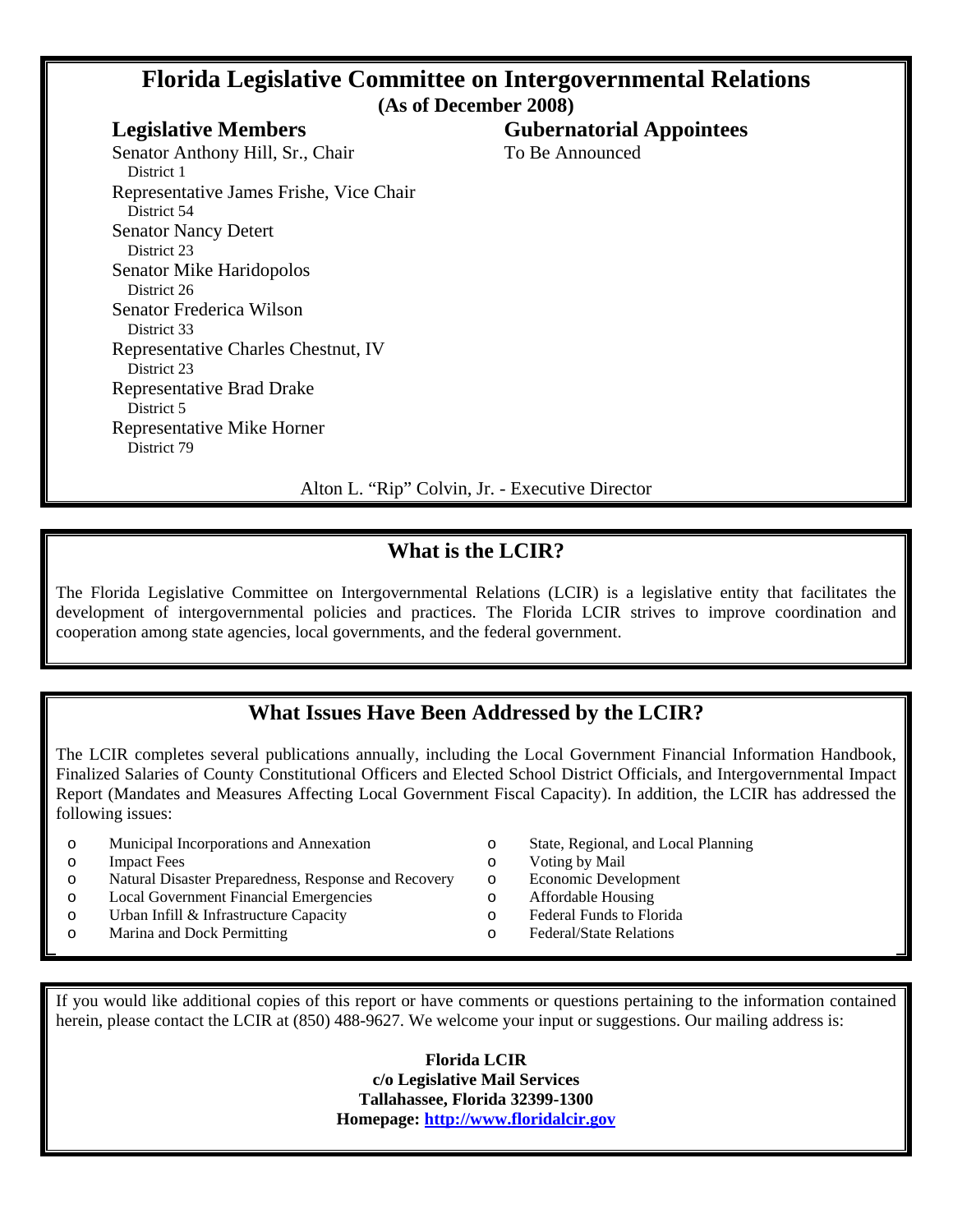# **Executive Summary**

The purpose of this report is to provide the Florida Legislature and other interested parties with a review and analysis of federal funding to Florida in fiscal year 2007 using data produced by the U.S. Bureau of the Census. In particular, this report focuses on federal grant expenditures to Florida's state and local governments. Florida's historically low per capita ranking among the states in the receipt of federal grants has been an area of particular concern to policymakers.

This report should be useful for making statistical comparisons among states of various federal agencies' funding programs. Additionally, the report should be instructive to decision makers working to develop consensus on priorities and strategies for increasing the state's receipt of federal grants.

This report begins with a review of the two major classifications of federal financial assistance provided to states. These two classifications are: 1) federal direct expenditures and 2) other financial assistance.

#### **Federal Direct Expenditures to Florida**

Federal direct expenditures constitute actual funding outlays or obligations of the federal government. These expenditures are reported by the U.S. Bureau of the Census in five categories: 1) direct payments for individuals for retirement and disability, 2) direct payments for individuals other than for retirement and disability, 3) grants, 4) procurement contracts, and 5) salaries & wages.

In 2007, federal direct expenditures to Florida totaled \$147 billion or \$8,059 per capita, based on the state's 2007 population estimate of 18.3 million. Florida had the  $4<sup>th</sup>$  largest expenditure of all states, unchanged from 2006. However, on a per capita basis, Florida ranked  $29<sup>th</sup>$  among the states, down from  $25<sup>th</sup>$ in 2006.

Direct payments for individuals for retirement and disability constituted the largest category of federal direct expenditure. This category includes Social Security payments, federal retirement and disability payments, and veterans' benefits. Florida's direct payments for retirement and disability totaled \$55.6 billion, or \$3,044 per capita, and accounted for 38 percent of the state's total federal direct expenditures. Florida had the  $2<sup>nd</sup>$  largest expenditure total of the fifty states, unchanged from 2006, and ranked  $7<sup>th</sup>$  on a per capita basis, unchanged from 2006.

Considering Florida's large elderly and retiree populations, these rankings should come as no surprise. Based on Census 2000 counts, Florida's elderly population, defined as age 65 years and over, totaled 2.8 million and accounted for 8 percent of the nation's total elderly population of 35 million. In Florida, the elderly constituted nearly 18 percent of the state's total population. The elderly, as a percentage of the total state population, was higher in Florida than in any other state.

The next largest category of federal direct expenditure was direct payments for individuals other than for retirement and disability. This category includes such items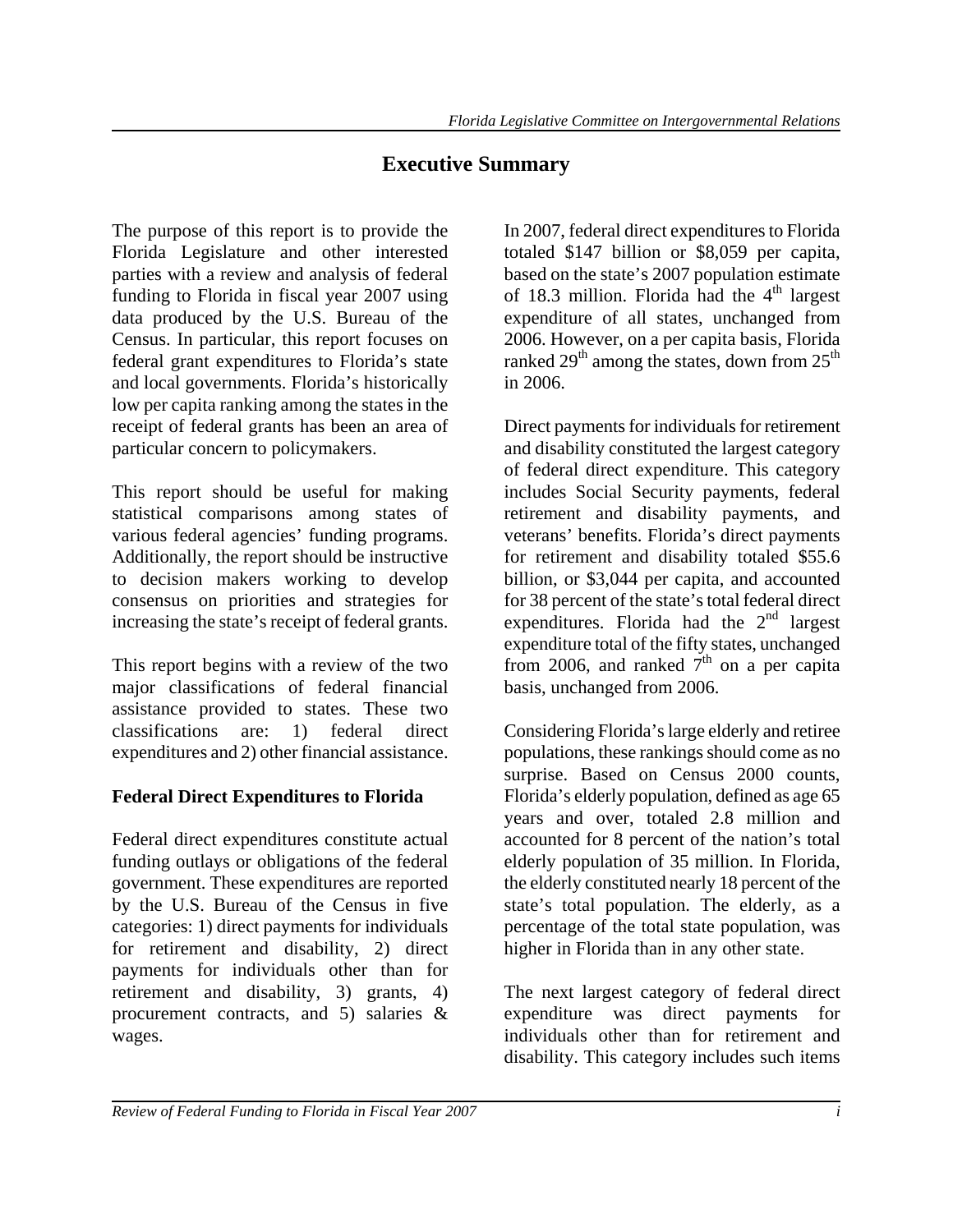as Medicare benefits, Excess Earned Income Tax Credits, Unemployment Compensation, and Food Stamp payments. Florida's other direct payments totaled \$42.6 billion, or \$2,332 per capita, and accounted for 29 percent of the state's total federal direct expenditures. Florida had the 2<sup>nd</sup> largest expenditure total of the fifty states, unchanged from 2006, and ranked  $7<sup>th</sup>$  on a per capita basis, up from  $8<sup>th</sup>$  in 2006.

Federal grant obligations to Florida totaled \$21.4 billion, or \$1,173 per capita, and represented 15 percent of total federal direct expenditures to the state. Florida had the  $4<sup>th</sup>$ largest obligations total of the fifty states, up from  $5<sup>th</sup>$  in 2006; however, the state ranked  $49<sup>th</sup>$  on a per capita basis, down from  $46<sup>th</sup>$  in 2006.

The value of procurement contract obligations totaled \$15.8 billion, or \$863 per capita, and accounted for 11 percent of the state's total federal direct expenditures. Florida had the  $5<sup>th</sup>$ largest obligations total of the fifty states, unchanged from 2006, and ranked  $32<sup>nd</sup>$  on a per capita basis, also unchanged from 2006.

The smallest category of federal direct expenditures to Florida was salaries and wages. Such payments totaled \$11.8 billion, or \$647 per capita, and accounted for 8 percent of total federal direct expenditures to the state. Florida had the  $4<sup>th</sup>$  largest expenditure total of the fifty states, unchanged from 2006; and the state ranked  $33<sup>rd</sup>$  on a per capita basis, down from  $32<sup>nd</sup>$  in 2006.

# **Other Financial Assistance to Florida**

Other financial assistance consists of the face value of federal insurance coverage as well as the dollar volume of federal guaranteed and direct loans. Other financial assistance to Florida totaled \$465 billion or \$25,453 per capita. The state ranked first among the fifty states in both total and per capita assistance due to the significant face value of flood insurance coverage provided to Florida, which constituted 97 percent of total other financial assistance provided to the state by the federal government.

The total amounts of other federal assistance to Florida are summarized below.

#### *Face Value of Insurance Coverage*

*Total: \$454 billion; Rank: 1st (1st in 2006) Per Capita: \$24,862; Rank: 1<sup>st</sup> (1<sup>st</sup> in 2006)* 

# *Dollar Volume of Guaranteed Loans*

*Total: \$10.2 billion; Rank: 3rd (3rd in 2006) Per Capita: \$561; Rank: 32nd (41st in 2006)* 

# *Dollar Volume of Direct Loans*

*Total: \$544 million; Rank: 15th (5th in 2006) Per Capita: \$30; Rank: 46<sup>th</sup> (18<sup>th</sup> in 2006)* 

#### **How Florida Compares to Other Populous States**

The U.S. Census Bureau reported that the federal direct expenditures (i.e., direct payments for individuals for retirement and disability, direct payments for individuals other than for retirement and disability, grants, procurement contracts, and salaries and wages) to the fifty states totaled \$2.47 trillion in 2007, up from \$2.37 trillion in 2006. The combined federal direct expenditures to the seven most populous states of California, Texas, New York, Florida, Illinois, Pennsylvania, and Ohio, totaled \$1.05 trillion or 42 percent of the fifty states' total.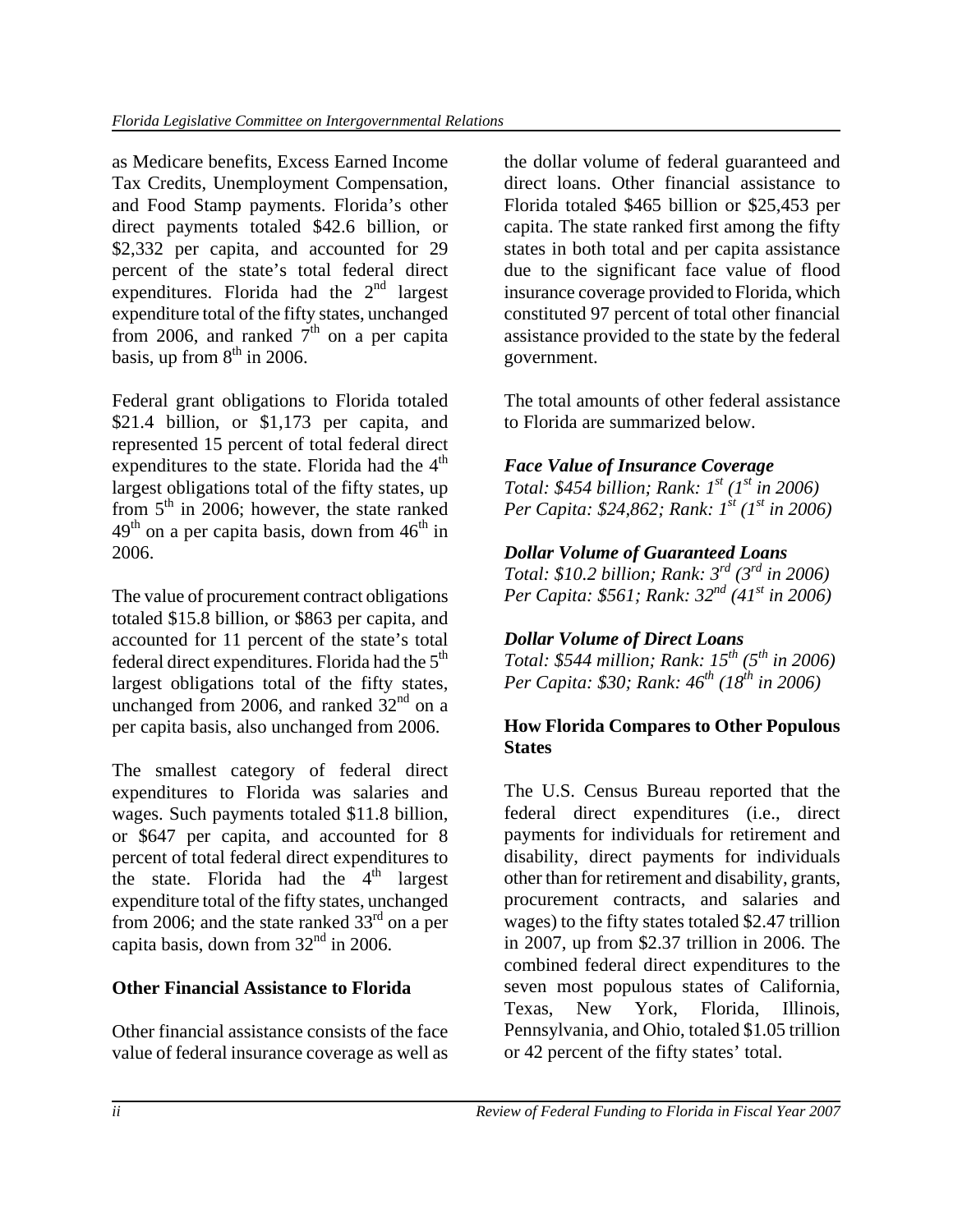The total federal direct expenditures of the seven most populous states are as follows.

- 1. California: \$260 billion
- 2. Texas: \$172 billion
- 3. New York: \$158 billion
- **4. Florida: \$147 billion**
- 5. Pennsylvania: \$117 billion
- 6. Ohio: \$105 billion
- 7. Illinois: \$89 billion

However, as illustrated below, the states' respective rankings change when controlling for population differences. The per capita federal direct expenditures of these same seven states are as follows.

- 1. Pennsylvania:  $$9,423$  (1<sup>st</sup> in 2006)
- 2. Ohio:  $$9,175$  ( $5^{\text{th}}$  in 2006)
- 3. New York:  $$8,177$  ( $2<sup>nd</sup>$  in 2006)
- **4. Florida: \$8,059 (3rd in 2006)**
- 5. Texas:  $$7,186$  (4<sup>th</sup> in 2006)
- 6. California:  $$7,124$  (6<sup>th</sup> in 2006)
- 7. Illinois:  $$6,899$  ( $7^{\text{th}}$  in 2006)

# **Florida's Receipt of Federal Grants**

Federal grants continue to be important sources of revenue utilized by our nation's state and local governments to provide necessary infrastructure and services to their residents. Federal grant expenditures (i.e., actual outlays) to the fifty states totaled \$430 billion in fiscal year 2007.

As opposed to the \$21.4 billion of federal grant obligations to Florida previously discussed, federal grant expenditures to our state and local governments totaled \$20 billion, or \$1,098 per capita. Florida had the 4<sup>th</sup> largest federal grants expenditure of the fifty states, unchanged from 2006, and the

state ranked  $45<sup>th</sup>$  on a per capita basis, up from  $47^{\text{th}}$  in 2006.

The grant funding received from six federal departments (i.e., Health and Human Services, Transportation, Education, Housing and Urban Development, Agriculture, and Homeland Security) totaled \$19.3 billion and accounted for 96 percent of all grants expenditures to Florida. A summary of these grant expenditures to Florida as well as some of the more well-known program categories within these departments are listed below.

#### *Health and Human Services Grants*

*Total: \$11 billion; Rank: 5th (5th in 2006) Per Capita: \$604; Rank: 46<sup>th</sup> (46<sup>th</sup> in 2006)* 

- Centers for Medicare and Medicaid **Services**
- Administration for Children and Families

# *Transportation Grants*

*Total: \$2.7 billion; Rank: 3rd (4th in 2006) Per Capita: \$149; Rank: 35<sup>th</sup> (40<sup>th</sup> in 2006)* 

- Federal Highway Administration
- Federal Aviation Administration
- Federal Transit Administration

# *Education Grants*

*Total: \$2.1 billion; Rank: 4<sup>th</sup> (4<sup>th</sup> in 2006) Per Capita: \$113; Rank: 31<sup>st</sup> (35<sup>th</sup> in 2006)* 

- Office of Elementary and Secondary Education
- Office of Special Education and Rehabilitative Services
- Office of Vocational and Adult Education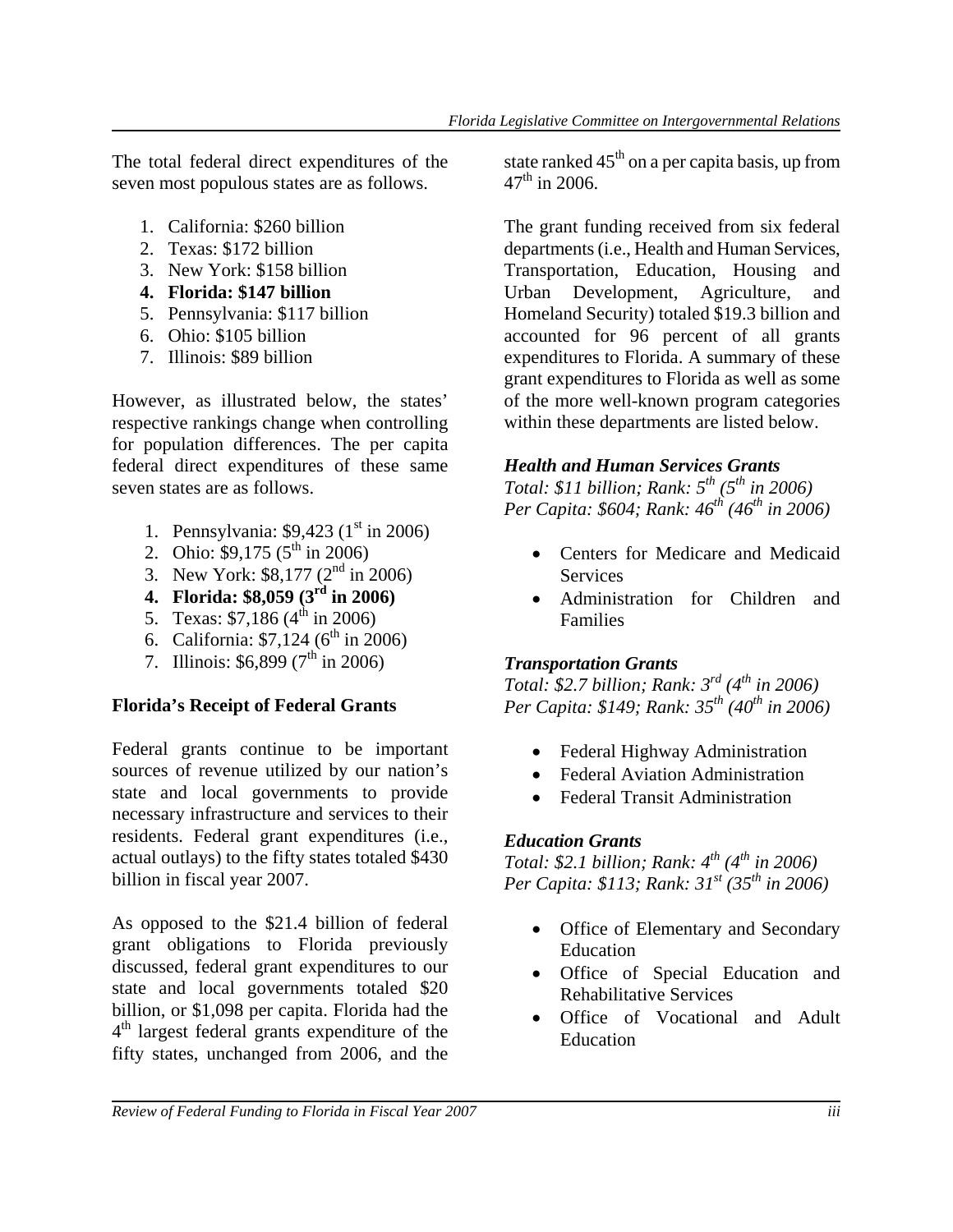#### *Housing & Urban Development Grants*

*Total: \$1.7 billion; Rank: 10th (9th in 2006) Per Capita: \$95; Rank: 36th (44th in 2006)* 

- Housing Programs
- Community Planning and Development

#### *Agriculture Grants*

*Total: \$1.1 billion; Rank: 4<sup>th</sup> (4<sup>th</sup> in 2006) Per Capita: \$61; Rank: 42nd (42nd in 2006)* 

- Food and Nutrition Services
- Cooperative State Research, Education and Extension Services
- Rural Development Activities

# *Homeland Security Grants*

*Total: \$618 million; Rank: 2nd (2nd in 2006) Per Capita: \$34; Rank: 7<sup>th</sup> (5<sup>th</sup> in 2006)* 

- Federal Emergency Management Agency
- Domestic Preparedness and Antiterrorism Programs

# **Federal Grants to Florida in Recent Years**

Since 1996 the LCIR has conducted an annual review of federal funding to Florida using the U.S. Census Bureau's data. Federal grant expenditures to Florida have increased significantly during this period.

Between 1996 and 2007, federal grant expenditures increased 138 percent from \$8.4 billion to \$20 billion, which equates to an average annual growth rate of 12.6 percent. Florida's ranking among all states in total grant expenditures improved from  $7<sup>th</sup>$  in 1996 to  $4<sup>th</sup>$  in 2007. However, much of this substantial growth in federal grant

expenditures to Florida occurred between 1997 and 2003. In fact, between 2004 and 2007, the average annual growth rate was 3.3 percent.

Florida's relative share of grant expenditures to the fifty states increased from 3.9 percent in 1996 to 4.7 percent in 2007, which was unchanged from 2006. Interestingly, Florida's relative share of the total population of the fifty states increased from 5.4 percent in 1996 to 6.1 percent in 2007.

Florida's per capita federal grant expenditure increased from \$586 in 1996 to \$1,098 in 2007. Although Florida's per capita ranking has shown some upward movement in recent years, it still remains low. The state's per capita ranking improved from  $48<sup>th</sup>$  in 1996 to its highest level of 43rd in 2005, but dropped to  $47<sup>th</sup>$  in 2006 then improved to  $45<sup>th</sup>$  in 2007.

# **Conclusion**

Although this report discusses the various types of federal direct expenditure and other financial assistance to Florida, the focus is on federal grant expenditures. Despite Florida's low per capita federal grants expenditure,  $45<sup>th</sup>$ in 2007, federal assistance to our state, primarily in the form of grant funding, accounted for 28 percent of state government's total direct revenue during the 2005-06 fiscal year, according to the Florida Consensus Estimating Conference's most recent *Long Term Revenue Analysis (Fall 2007)*.

Numerous reasons exist for Florida's low per capita federal grants funding; however, three likely explanations are of particular significance. First, many funding formulas are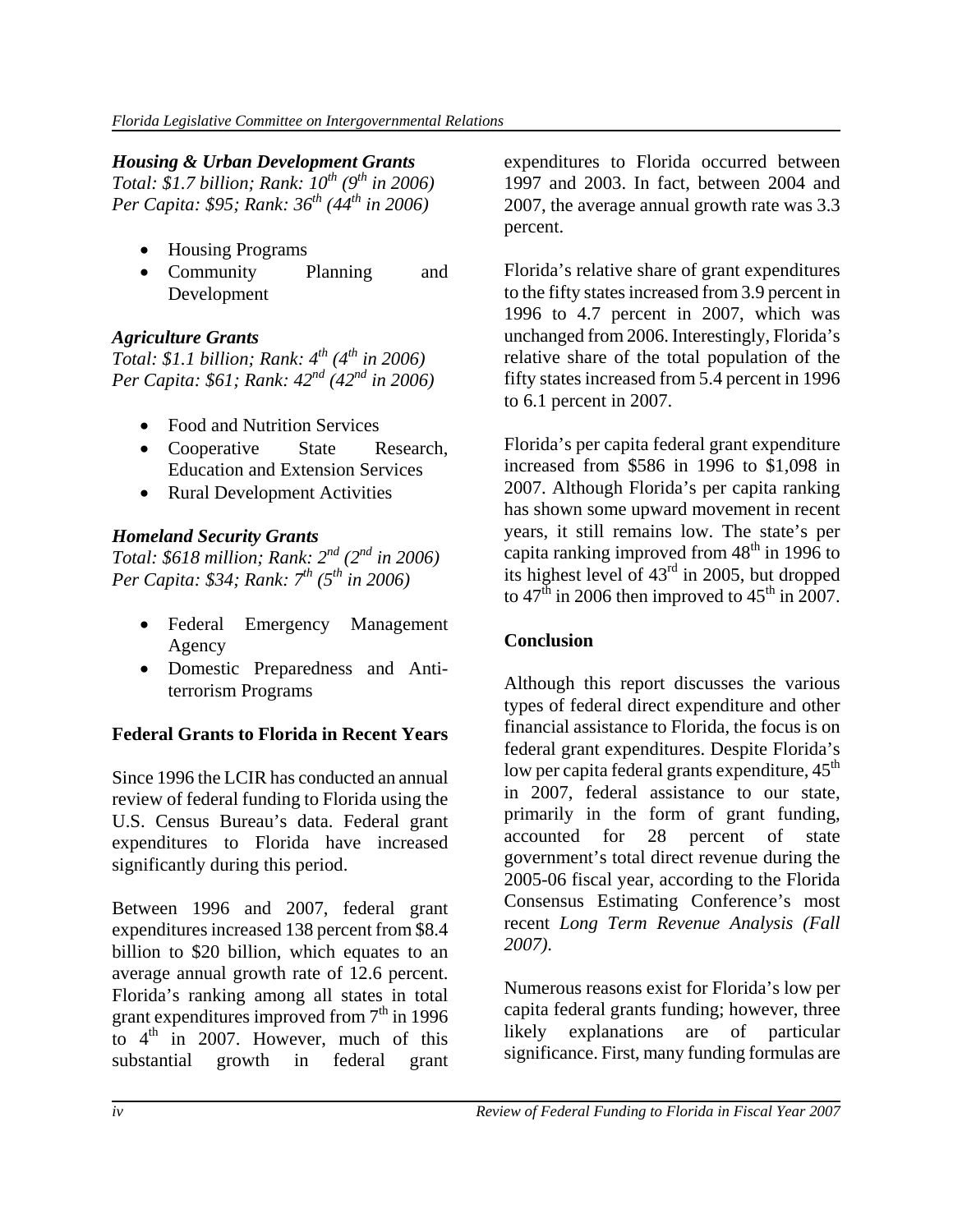based on outdated population figures or other factors that do not reflect the state's rapid growth in recent decades. Congressional support to revise funding formula inequities is difficult to obtain if other states stand to lose federal funds under revised formulas that benefit Florida. Second, small state minimums in formula allocations disadvantage more populous states like Florida. Third, Florida may not be aggressively pursuing all federal grant opportunities.

Several years ago, the LCIR surveyed Florida's state agencies regarding the receipt of federal grants. In response to the question of why the state ranked low in the per capita receipt of many federal grants, state agencies offered a number of explanations. Such explanations included the state's failure to allocate sufficient state matching funds, federal "strings" or policy requirements serving as conditions for receipt of federal grants funding, and cutbacks in federal funding.

In this report, the LCIR utilized the per capita measure to control for population differences among states. However, such a measure does not take into consideration levels of need or utilization. State agency representatives have previously noted that per capita measurements of certain federal grants receipts, while low compared to other states, might not have reflected the fact that such funding was adequately serving the target populations.

In spite of these caveats, the data presented in this report show that Florida still lags behind other states in the receipt of federal grants. In 2007, Florida's per capita federal grants expenditure was \$331 less than the national per capita expenditure. In 2006, Florida's per

capita federal grants expenditure was \$295 less than the national per capita expenditure, so the "gap" has increased. In 2007, Florida's per capita expenditure was 77 percent of the national per capita expenditure, compared in 81 and 78 percent in 2005 and 2006, respectively. Had Florida's per capita grants expenditure of \$1,098 in 2007 equaled just the national average of \$1,429, then this state would have received \$6 billion in additional grant funding.

#### **Recommendations**

During the 2007-08 legislative interim, the LCIR staff undertook a research project entitled, *Federal Grants – How Florida's Local Government Can Improve*, to identify federal grants that the state's local governments receive and determine if similarly situated local governments are eligible to participate in those grant programs. The results of that research project were published in the Committee's June 2008 report entitled *Federal Grants to Florida's Local Governments*.

A number of recommendations, many of which have been included in prior editions of this annual report, as well as several new recommendations included in the June 2008 report, *Federal Grants to Florida Local Governments*, are offered as ways to potentially increase Florida's receipt of federal grants.

Local governments should take the following steps to increase their receipt of grant funds:

• Register with www.Grants.gov and take full advantage of all this interactive website has to offer.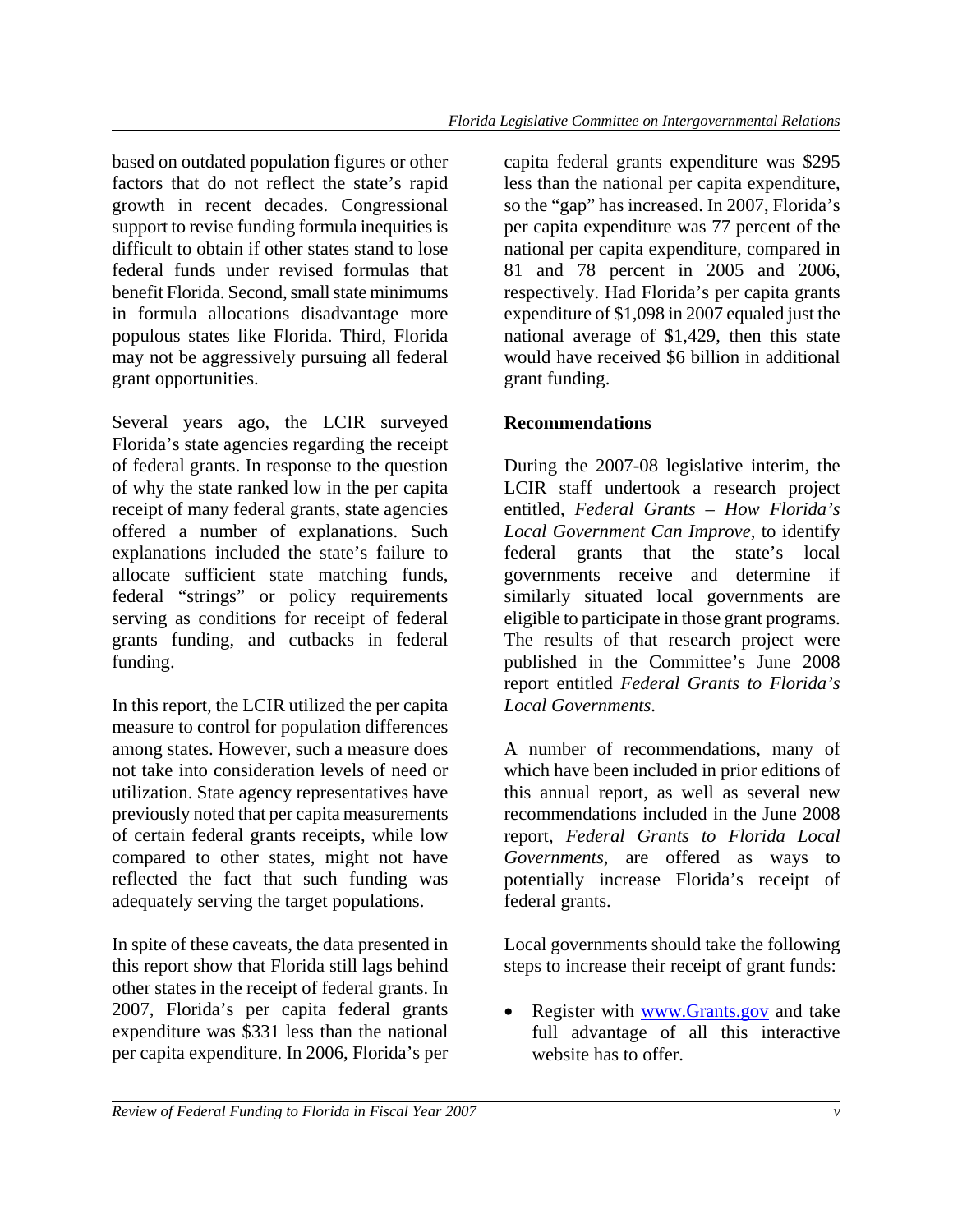#### *Florida Legislative Committee on Intergovernmental Relations*

- As www.Grants.gov continues to evolve, local governments should provide the website with feedback on issues that could bear improvement, such as timeframes and uniformity of application processes and forms.
- Collaborate with other local governments and regional entities to explore meeting eligibility requirements of certain grants.
- Using data posted on the LCIR's website, www.floridalcir.gov, local governments can compare themselves with neighboring or similarly situated local governments to ascertain whether they are taking full advantage of all available grant opportunities.
- Once suitable grants have been identified, local government staff should develop a direct rapport with personnel from the granting agency through phone and e-mail contact whenever possible.
- Conduct cost-benefit analyses to assess the fiscal value of hiring one or more grant writers.
- Identify federal and state policy changes needed to enhance Florida's access to federal funding streams.
- Support state efforts to form coalitions with similarly-situated states to pursue changes in outdated or inequitable federal funding formulas.
- Work with the state and Congress to implement changes to federal funding formulas determined to be outdated or inequitable.
- Vigorously pursue increased availability of state matching funds or other locally available funds.
- Invest in training provided at the state and local levels for accessing federal and state grant funding.
- Increase communication and coordination on federal funding issues among state agencies, the Governor's Office, the Florida Washington Office, the Legislature, and the Congressional Delegation.
- When competing with local governments from other states for non-formula grants, enlist assistance from Congressional Offices, who are typically able to provide letters of support.

The Department of Environmental Protection may wish to consider:

- Advocating for amendment to Governor's Executive Order 95-359 to clarify and streamline the role and function of the Single Point of Contact (SPOC) housed within the department, and any appropriate statutory changes to s. 403.061(40), F.S.
- Alternatively, evaluating the benefit to the state and local governments of the SPOC and determining whether the SPOC should be dispensed with or maintained.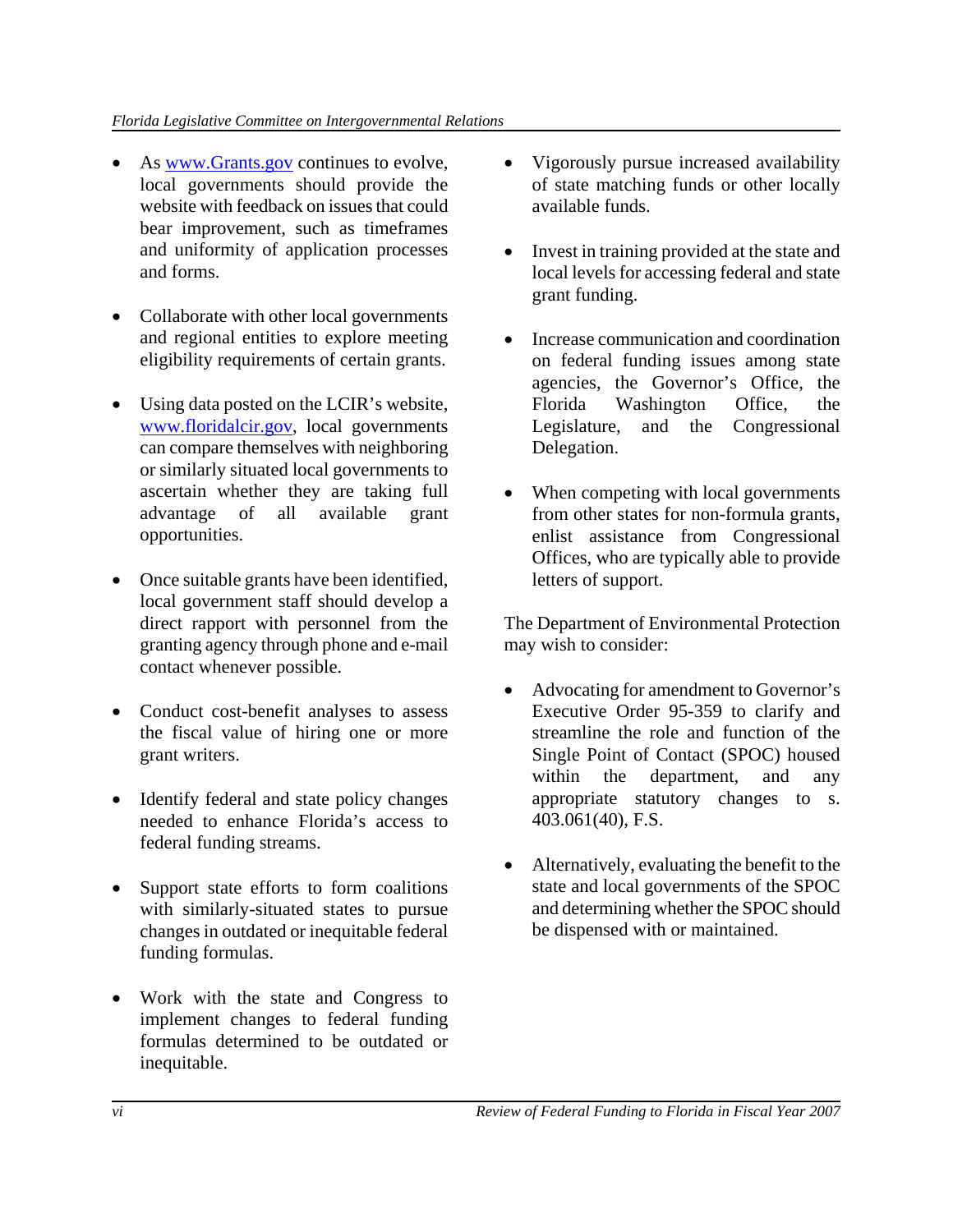# **Table of Contents**

|                                                                              | Page # |
|------------------------------------------------------------------------------|--------|
|                                                                              |        |
|                                                                              |        |
|                                                                              |        |
|                                                                              |        |
|                                                                              |        |
|                                                                              |        |
| 1. Direct Payments for Individuals for Retirement and Disability             |        |
| 2. Direct Payments for Individuals Other Than for Retirement and Disability4 |        |
|                                                                              |        |
|                                                                              |        |
|                                                                              |        |
|                                                                              |        |
|                                                                              |        |
|                                                                              |        |
|                                                                              |        |
|                                                                              |        |
|                                                                              |        |
|                                                                              |        |
|                                                                              |        |
|                                                                              |        |
|                                                                              |        |
|                                                                              |        |
|                                                                              |        |
|                                                                              |        |
|                                                                              |        |
| 3. Federal Direct Expenditures by Category as a Percentage of Total26        |        |
|                                                                              |        |
| Part Three: Federal Grants to Florida's State and Local Governments35        |        |
|                                                                              |        |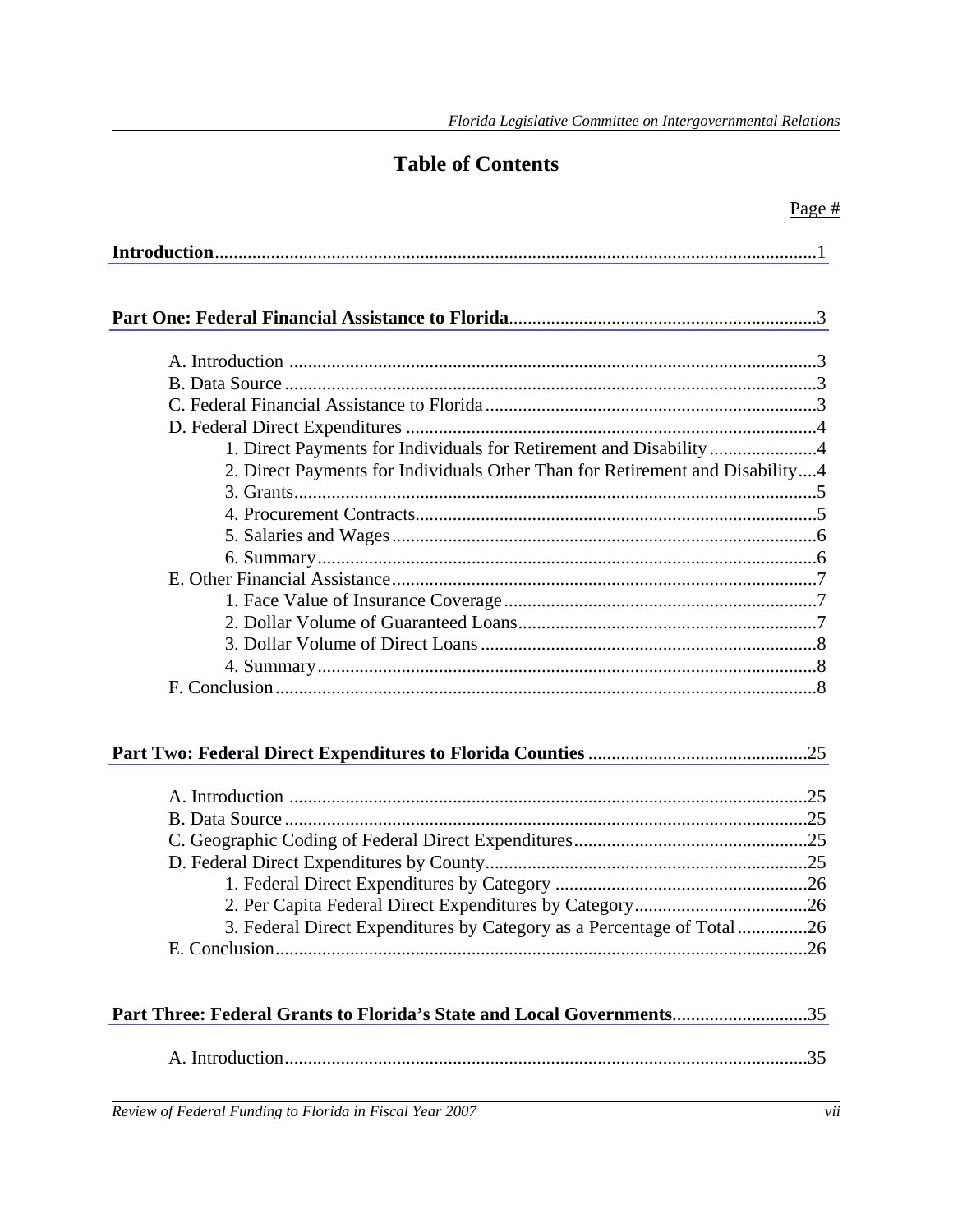| Part Four: Florida's Per Capita Federal Grant Expenditures by Agency as a Percentage of |  |
|-----------------------------------------------------------------------------------------|--|
|                                                                                         |  |

|  |  |  | Appendix: Federal Departments and Agencies – Addresses of Websites112 |  |
|--|--|--|-----------------------------------------------------------------------|--|
|--|--|--|-----------------------------------------------------------------------|--|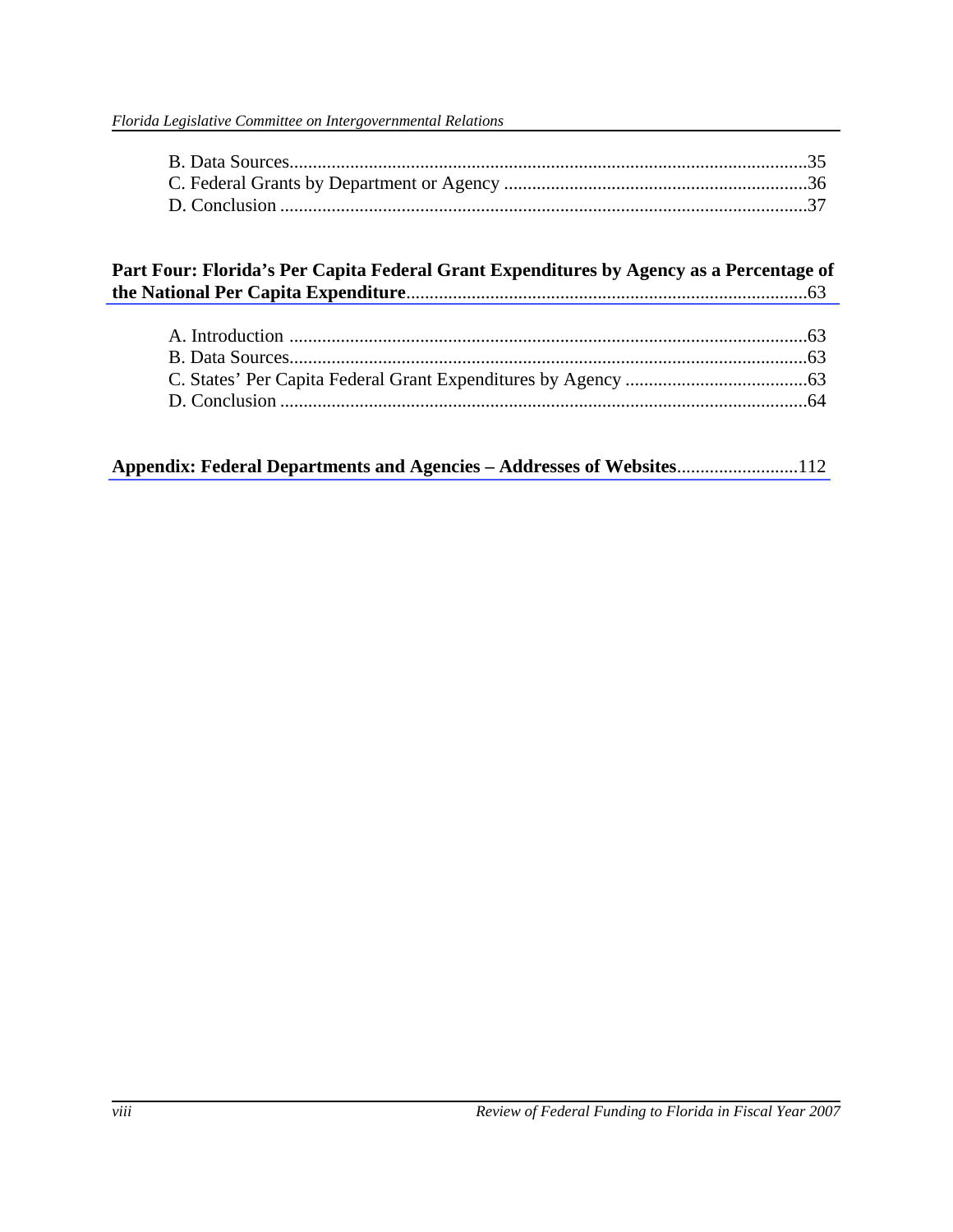# **List of Graphs and Tables**

#### Page #

| <b>Part One</b>                                                                                     |  |
|-----------------------------------------------------------------------------------------------------|--|
|                                                                                                     |  |
| <b>Table 1-2:</b> Federal Direct Payments to Individuals in Florida for Retirement and Disability10 |  |
| Table 1-3: Federal Direct Payments to Individuals in Florida Other Than for Retirement              |  |
| and Disability                                                                                      |  |
|                                                                                                     |  |
|                                                                                                     |  |
|                                                                                                     |  |
| <b>Table 1-7:</b> States' Percentage Share of Federal Direct Expenditures by Category 18            |  |
| <b>Table 1-8:</b> Face Value of Federal Insurance Program Coverage Provided to Florida20            |  |
|                                                                                                     |  |
|                                                                                                     |  |
|                                                                                                     |  |

#### **Part Two**

| <b>Table 2-3:</b> Florida's Federal Direct Expenditures by County – Category as % of Total 32 |  |
|-----------------------------------------------------------------------------------------------|--|

# **Part Three**

| <b>Table 3-1:</b> Summary of Federal Grants Expenditures to Florida State and Local Gov'ts39 |  |
|----------------------------------------------------------------------------------------------|--|
|                                                                                              |  |
|                                                                                              |  |
|                                                                                              |  |
|                                                                                              |  |
|                                                                                              |  |
|                                                                                              |  |
|                                                                                              |  |
|                                                                                              |  |
|                                                                                              |  |
|                                                                                              |  |
|                                                                                              |  |
|                                                                                              |  |
|                                                                                              |  |
|                                                                                              |  |
| Table 3-16: Total Federal Grants Expenditures to Florida by Agency: 1996-2007 54             |  |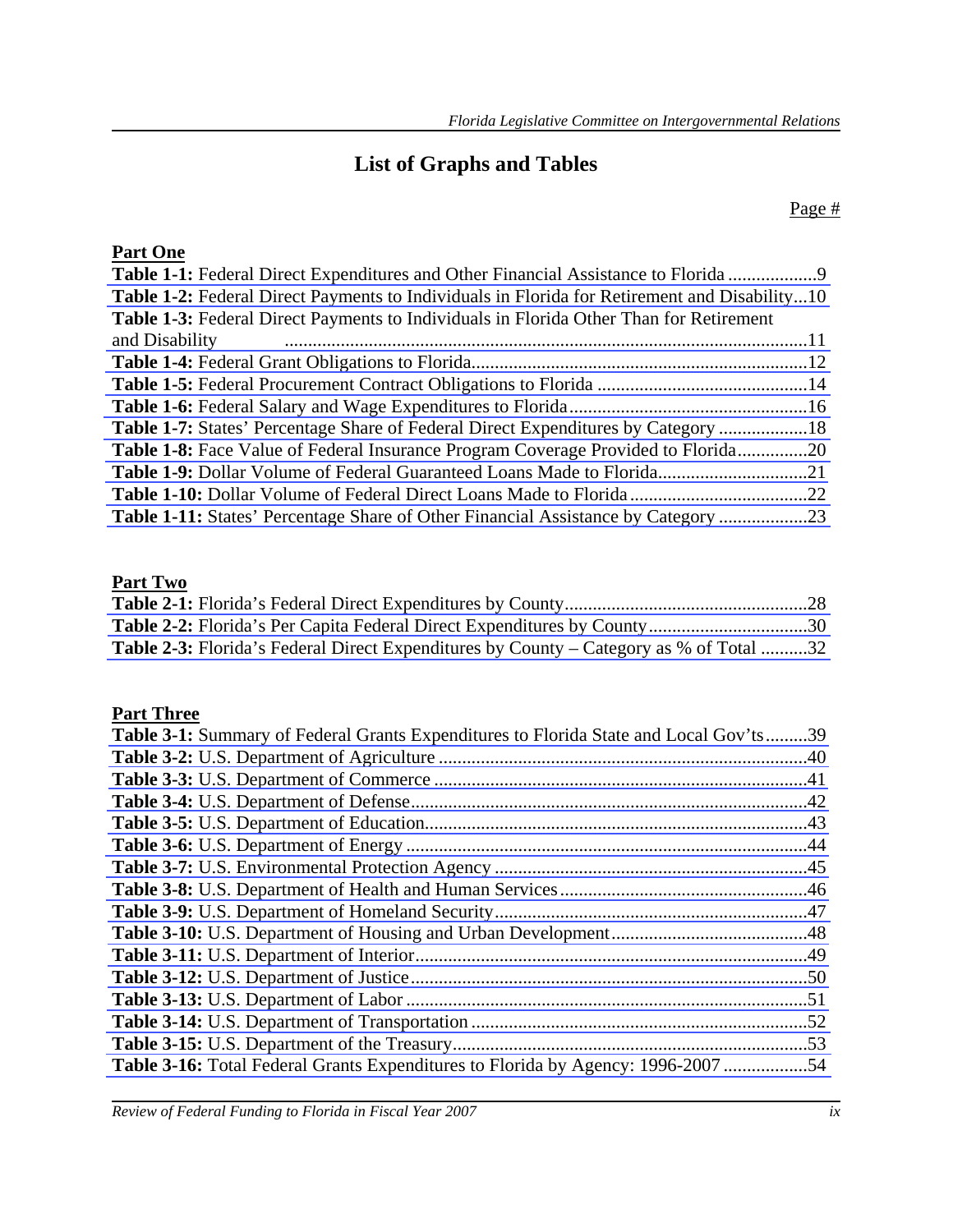**Table 3-17:** [Per Capita Federal Grants Expenditures to Florida by Agency: 1996-2007 ..........58](#page-69-0)  **Table 3-18:** [States' Percentage Share of Federal Grant Expenditures by Agency ....................60](#page-71-0)  **Graph 3-1:** [States' FY 2007 Grants Expenditures Relative to Trend Line ...............................62](#page-73-0) 

#### **Part Four**

| Table 4-20: Social Security Administration - Supplemental Security Income 102 |  |
|-------------------------------------------------------------------------------|--|
|                                                                               |  |
|                                                                               |  |
|                                                                               |  |
|                                                                               |  |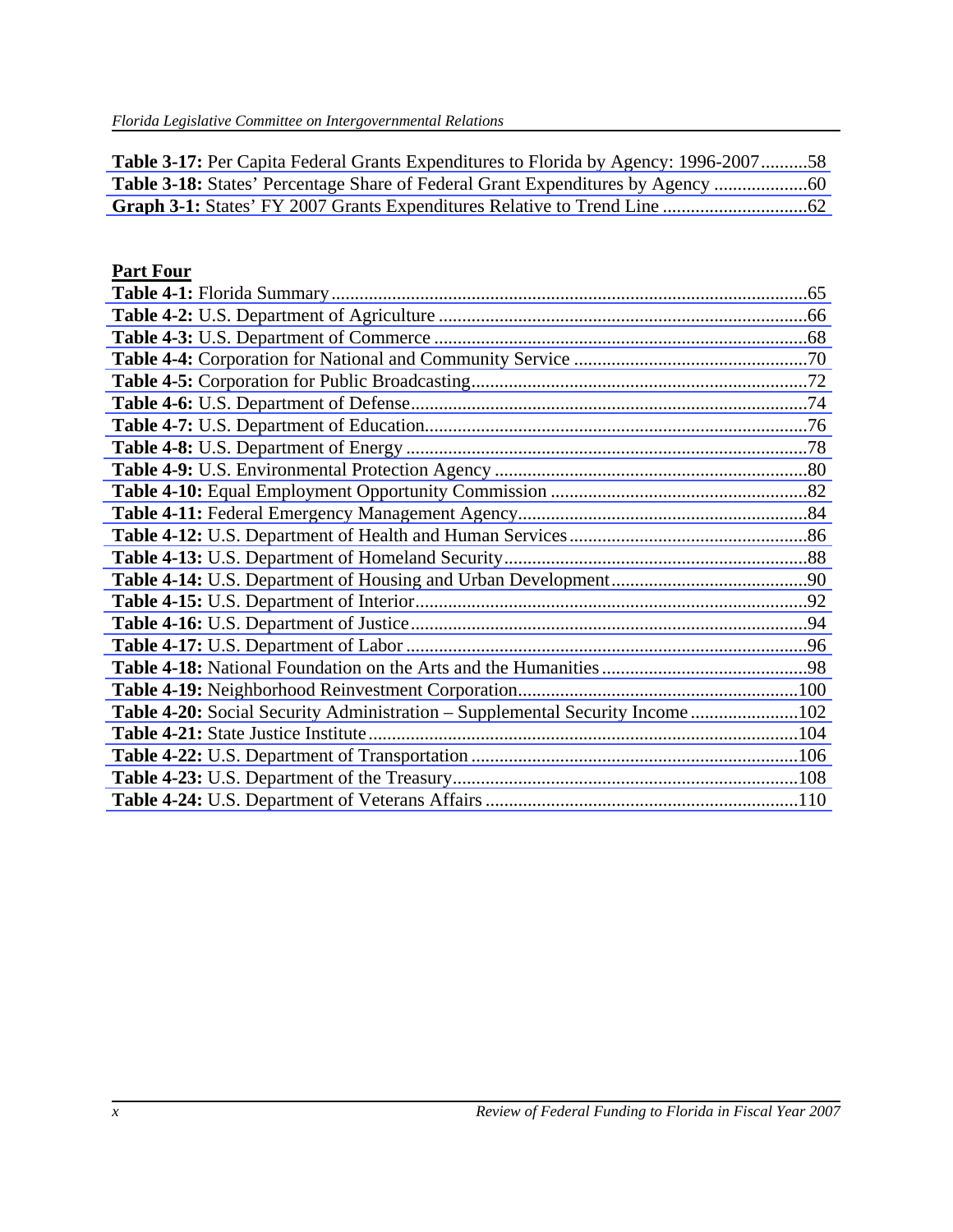# **Introduction**

<span id="page-12-0"></span>The Florida Legislative Committee on Intergovernmental Relations (LCIR) annually reviews the state's receipt of federal funds. The purpose of this report is to provide the Legislature and other interested parties with an overview and analysis of federal financial assistance to Florida. In particular, the report focuses on federal grants to Florida's state and local governments. This review is intended to be part of an ongoing strategy to improve federal-state relations generally and facilitate the development of strategies to increase the return of federal tax dollars to the state.

The LCIR reviewed and analyzed federal expenditure data for federal fiscal year 2007 (i.e., October 1, 2006 to September 30, 2007) using data obtained from two U.S. Bureau of the Census publications: *Consolidated Federal Funds Report for Fiscal Year 2007* and *Federal Aid to States for Fiscal Year 2007*, both issued in September 2008. Two types of federal financial assistance to states are documented in this report. These types are **federal direct expenditures** and **other financial assistance**.

Federal direct expenditures constitute actual outlays or obligations of the federal government. These expenditures are reported by the U.S. Census Bureau in five categories: 1) direct payments for individuals for retirement and disability, 2) direct payments for individuals other than for retirement and disability, 3) grants, 4) procurement contracts, and 5) salaries and wages. Federal direct expenditures to the state totaled \$147 billion or \$8,059 per capita.

Other financial assistance does not constitute actual outlays but, in large measure, reflects the contingent liability of the federal government via the face value of insurance coverages and the dollar volume of loans made. Other financial assistance to Florida totaled \$465 billion or \$25,453 per capita.

This report is divided into four parts and includes one appendix.

Part One discusses the types of federal financial assistance to states by addressing the five categories of federal direct expenditure and the three categories of other financial assistance. A series of tables summarize dollar amounts of federal financial assistance to the fifty states collectively, and Florida specifically. In addition, Florida's rankings among the fifty states, the seven most populous states, and the other southern states on the basis of total and per capita funding are included.

Part Two summarizes federal direct expenditures to each of Florida's sixty-seven counties by addressing total expenditures by category, per capita expenditures by category, and category expenditures as a percentage of total expenditures.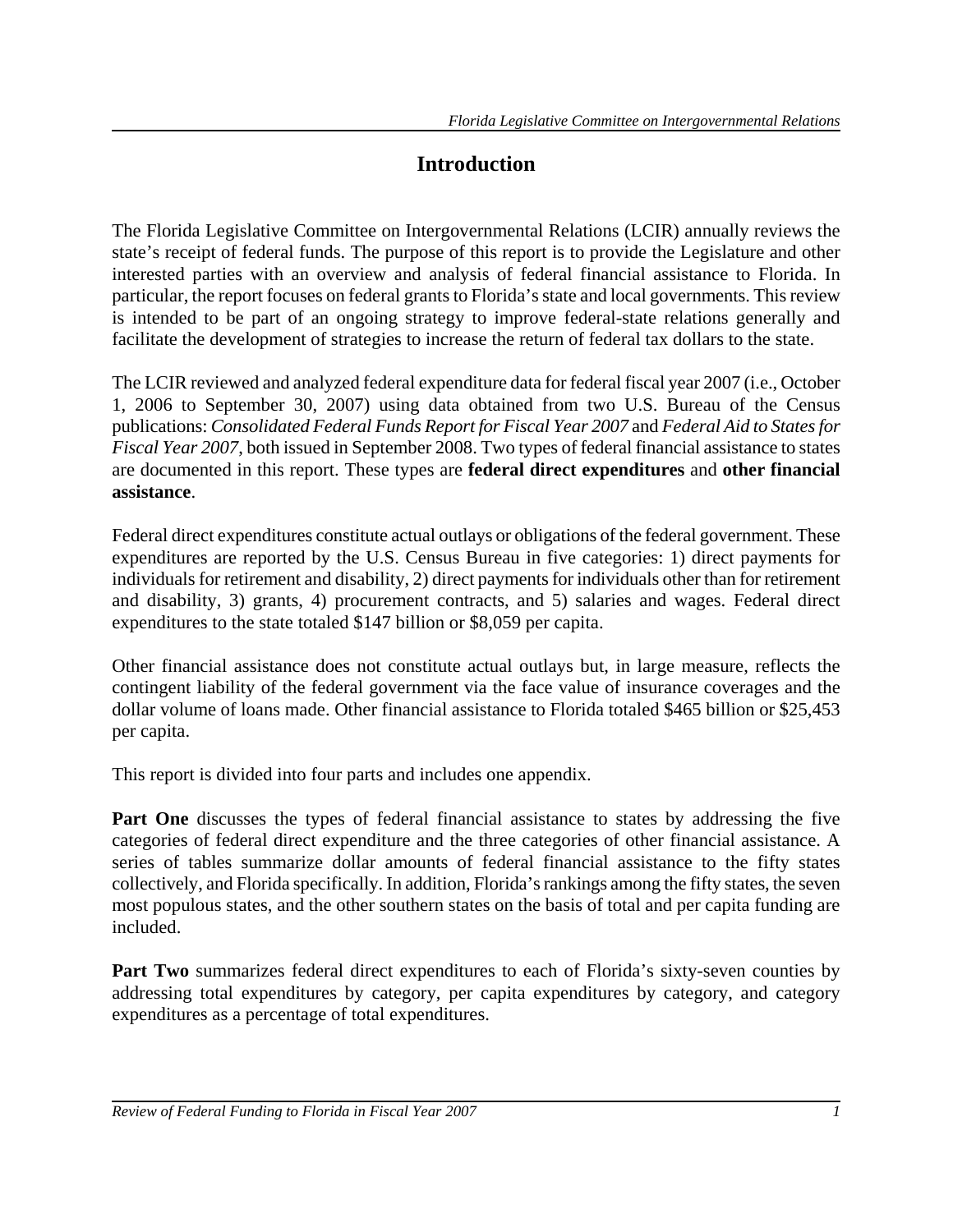**Part Three** focuses on federal grant expenditures to state and local governments. A series of tables provide detailed summaries of grants expenditures to Florida by federal agency. Additionally, Florida's rankings among the fifty states, the seven most populous states, and the other southern states on the basis of total and per capita expenditures are listed.

Part Four examines the states' per capita federal grant expenditures by agency as a percentage of the national per capita expenditures. The intent is to show how the states fare, relative to the national average, after controlling for population differences.

The **Appendix** lists the websites of federal agencies.

# **Additional LCIR Resources**

In addition to this report summarizing federal funding to Florida in fiscal year 2007 and prior reports summarizing federal funding to the state in previous fiscal years, $<sup>1</sup>$  the LCIR has prepared several</sup> other resources relating to Florida's receipt of federal grants.

In June 2008, the Committee published a report entitled *Federal Grants to Florida's Local*  Governments.<sup>2</sup> The report provides an analysis of federal grants to local governments and offers data that allows local governments to compare their performance with neighboring localities and similarly situated local governments.

In October 2008, the Committee published an issue brief entitled *Federal Grant Expenditures by*  School District.<sup>3</sup> This brief provides an analysis of federal grants to school districts.

Furthermore, the Committee has compiled federal grant expenditures to Florida's county and municipal governments in fiscal years 2005 and 2006 as well as to the states' school districts in fiscal year 2007. These data files can be downloaded from the Committee's website.<sup>4</sup>

 $\overline{a}$ www.floridalcir.gov/annual\_reports.cfm

<sup>2</sup> www.floridalcir.gov/UserContent/docs/File/reports/fedgrants08.pdf

<sup>3</sup> www.floridalcir.gov/UserContent/docs/File/reports/sdgrants08.pdf

<sup>4</sup> www.floridalcir.gov/dataatof.cfm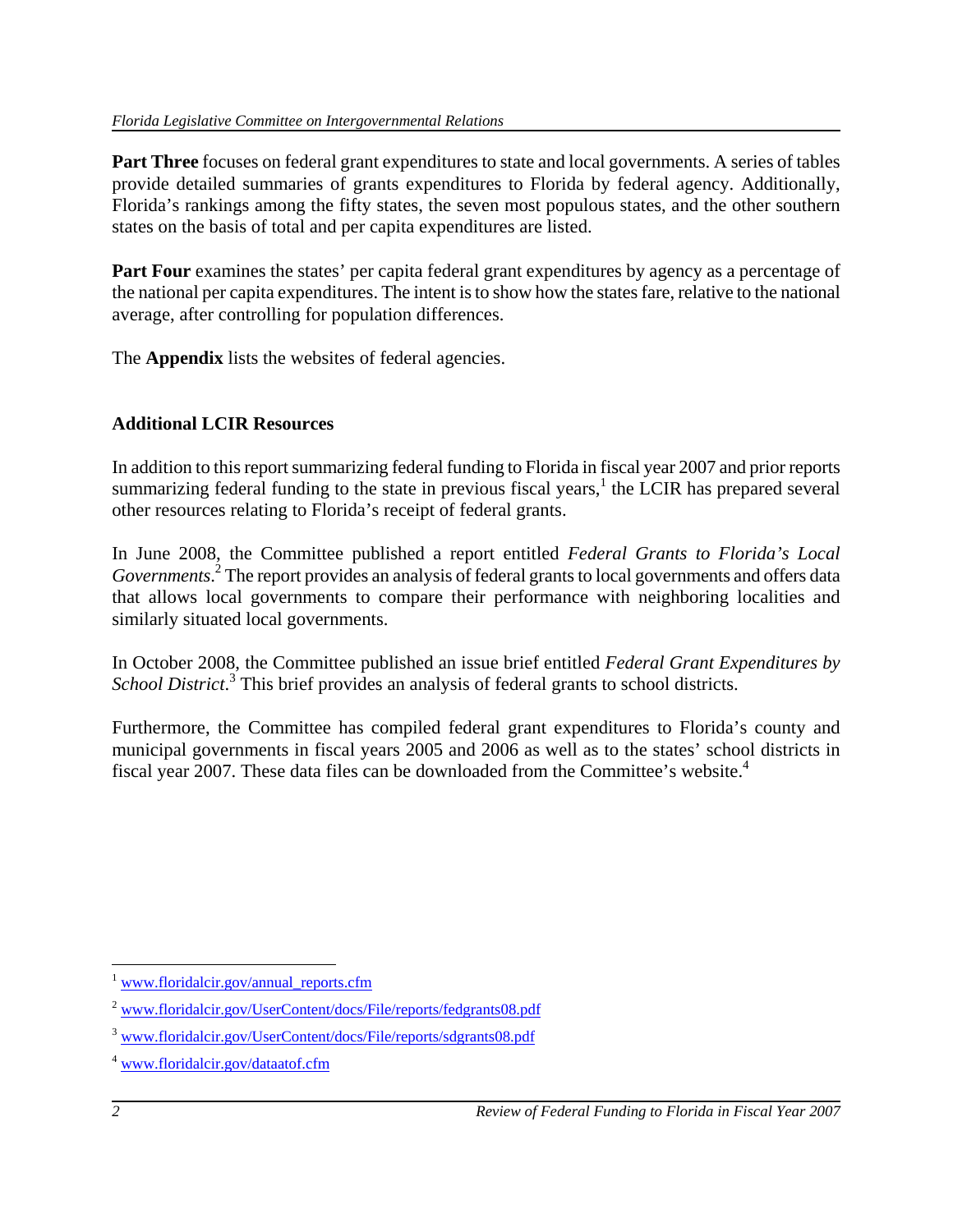# **Part One: Federal Financial Assistance to Florida**

#### <span id="page-14-0"></span>**A. Introduction**

This part summarizes the five categories of federal direct expenditures (i.e., direct payments for individuals for retirement and disability, direct payments for individuals other than for retirement and disability, grants, procurement contracts, and salaries and wages) provided to Florida. Three categories of other financial assistance (i.e., insurance coverage, guaranteed loans, and direct loans) are summarized as well. Reported dollar amounts for these other assistance programs represent the face value of insurance coverage or the dollar volume of loans made rather than actual expenditures.

#### **B. Data Source**

<u>.</u>

The source of the data summarized in this part is the U.S. Bureau of the Census publication entitled *Consolidated Federal Funds Report for Fiscal Year 2007* issued in September 2008. This publication presents federal government expenditures or obligations in state, county, and subcounty areas of the United States. Although the Census Bureau's report includes the relevant data for the District of Columbia and U.S. outlying areas, the focus here is on the assistance provided to the fifty states collectively and Florida specifically.

The financial activity of all federal government agencies is covered except for those agencies that do not submit data to any of the federal reporting systems that serve as information sources for the Census Bureau's report. As a general guide, the grants and procurement data represent obligated funds, while the direct payments and salaries and wages data represent actual expenditures.

#### **C. Federal Financial Assistance to Florida**

The distribution of federal financial assistance to states in fiscal year 2007 is summarized in **Table 1-1** on page 9. Federal direct expenditures to the fifty states totaled \$2.47 trillion or \$8,211 per capita while other financial assistance totaled \$1.36 trillion or \$4,524 per capita. Federal direct expenditures to Florida totaled \$147 billion or \$8,059 per capita, and other financial assistance totaled \$465 billion or \$25,453 per capita.

Federal direct expenditures to Florida constituted approximately 6.0 percent of such expenditures to all fifty states. Florida had the  $4<sup>th</sup>$  largest expenditure of all states, the  $4<sup>th</sup>$  largest expenditure of the seven most populous states, and the  $2^{nd}$  largest expenditure of the southern states, after Texas.<sup>1</sup> On a

 $1$  Based on July 1, 2007 population estimates prepared by the U.S. Census Bureau, the seven most populous states were California, Texas, New York, Florida, Illinois, Pennsylvania, and Ohio. The Census Bureau has classified 16 states in the South region. They are Alabama, Arkansas, Delaware, Florida, Georgia, Kentucky, Louisiana, Maryland, Mississippi, North Carolina, Oklahoma, South Carolina, Tennessee, Texas, Virginia, and West Virginia.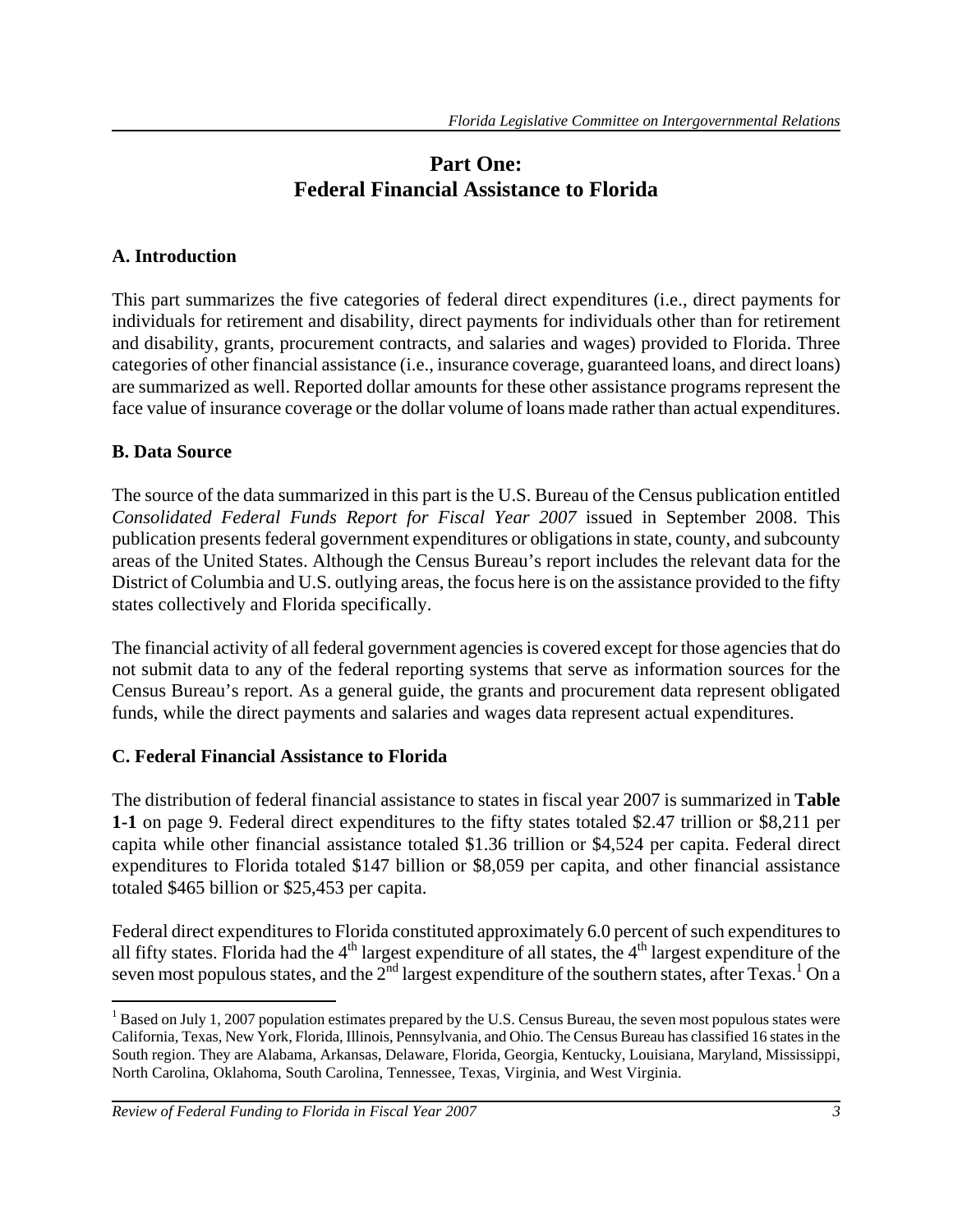per capita basis, the state ranked  $29<sup>th</sup>$  among all states,  $4<sup>th</sup>$  among the most populous states, and  $11<sup>th</sup>$ among the southern states.

Other financial assistance to Florida constituted 34 percent of such assistance to all fifty states. The state ranked first among all states in both total and per capita assistance due to the significant face value of flood insurance coverage.

#### **D. Federal Direct Expenditures**

As previously mentioned, there are five categories of federal direct expenditures: 1) direct payments for individuals for retirement and disability, 2) direct payments for individuals other than for retirement and disability, 3) grants, 4) procurement contracts, and 5) salaries and wages. Each of these categories is discussed in more detail in the following sections.

#### *1. Direct Payments for Individuals for Retirement and Disability*

Retirement and disability payments represented the largest category of federal direct expenditure to states. Such payments totaled \$773 billion, or \$2,569 per capita, and represented approximately 31 percent of total direct expenditures to states. These payments to Florida totaled \$55.6 billion, or \$3,044 per capita, and accounted for 38 percent of total direct expenditures to the state.

Florida had the  $2<sup>nd</sup>$  largest expenditure of all states, after California; the  $2<sup>nd</sup>$  largest expenditure of the most populous states, after California; and the largest expenditure of the southern states. On a per capita basis, Florida ranked  $7<sup>th</sup>$  among all states;  $2<sup>nd</sup>$  among the most populous states, and  $5<sup>th</sup>$  among the southern states.

As illustrated in **Table 1-2** on page 10, this category includes four types of payments: 1) Social Security payments, 2) federal retirement and disability payments, 3) veterans benefits, and 4) other payments. In Florida, Social Security payments accounted for 78 percent of the state's total value of federal retirement and disability payments to individuals.

Florida's large elderly population is a primary reason for the state's high per capita expenditure relative to other states. Based on the results of Census 2000, Florida's elderly population (i.e., age 65 years and over) totaled 2.8 million and accounted for 8 percent of the nation's total elderly population of 35 million. In Florida, the elderly constituted nearly 18 percent of the state's total population. Relative to other age groupings, the proportion of the total population defined as elderly was greater in Florida than any other state.

#### *2. Direct Payments for Individuals Other Than for Retirement and Disability*

These payments represented the second largest category of federal direct expenditure to states. Such payments totaled \$578 billion, or \$1,921 per capita, and represented approximately 23 percent of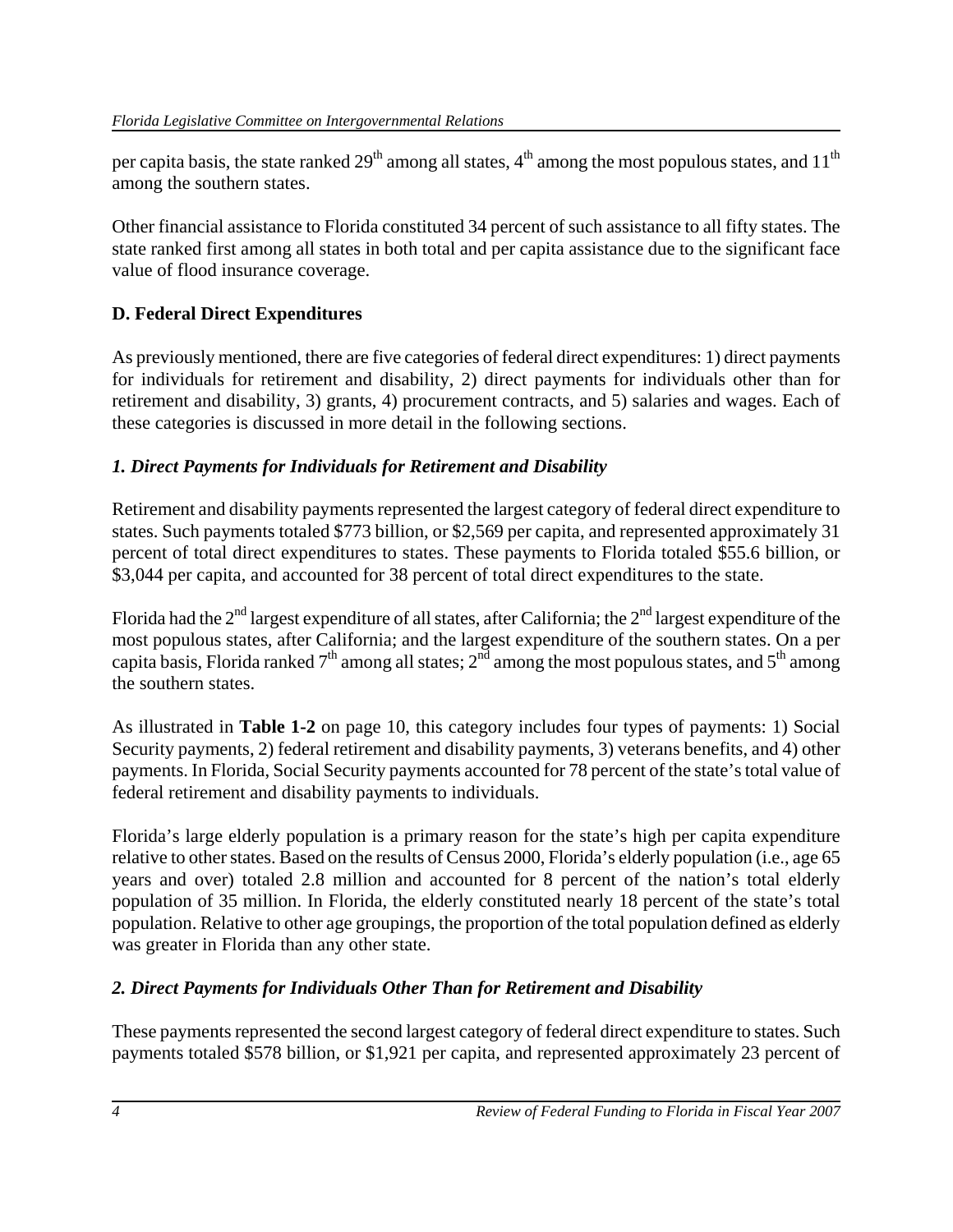total direct expenditures to states. These payments to Florida totaled \$42.6 billion, or \$2,332 per capita, and accounted for 29 percent of total direct expenditures to the state. As illustrated in **Table 1-3** on page 11, this category includes eight types of payments. Medicare benefits accounted for 68 percent of other direct payments to the state.

Florida had the  $2<sup>nd</sup>$  largest expenditure of all states, after California; the  $2<sup>nd</sup>$  largest expenditure of the most populous states, after California; and the largest expenditure of the southern states. On a per capita basis, Florida ranked  $7<sup>th</sup>$  among all states,  $3<sup>rd</sup>$  among the most populous states, and 1<sup>st</sup> among the southern states.

# *3. Grants*

Grant obligations represented the third largest category of federal direct expenditure to states. These obligations to states totaled \$484 billion, or \$1,608 per capita, and represented 20 percent of total direct expenditures. These grant obligations to Florida totaled \$21.4 billion, or \$1,173 per capita, and represented 15 percent of total direct expenditures to the state.

As illustrated in **Table 1-4** on pages 12-13, Florida had the 4<sup>th</sup> largest expenditure of all states; the  $4<sup>th</sup>$  largest expenditure of the most populous states; and the  $2<sup>nd</sup>$  largest expenditure of the southern states. On a per capita basis, Florida ranked  $49<sup>th</sup>$  among all states; last among the most populous states, and last among the southern states.

A more in-depth discussion of federal grants to state and local governments is addressed in Part Three of this report. The amount of total grant obligations to Florida discussed here is approximately \$1.4 billion greater than the total listed in Part Three. While the funding amount presented here reflects total obligations, the funding amount presented in this latter part reflects total expenditures (i.e., actual outlays). Additionally, the funding amount presented here includes obligations to nongovernmental entities while the funding amount presented in Part Three reflects expenditures to state and local governments only.

# *4. Procurement Contracts*

Procurement contracts represented the fourth largest category of federal direct expenditure to states. Such payments to states totaled \$405 billion, or \$1,346 per capita, and represented 16 percent of total direct expenditures. These payments to Florida totaled \$15.8 billion, or \$863 per capita, and represented 11 percent of total direct expenditures to the state.

As illustrated in **Table 1-5** on pages 14-15, Florida had the 5<sup>th</sup> largest expenditure of all states, the  $3<sup>rd</sup>$  largest expenditure of the most populous states, and the  $4<sup>th</sup>$  largest expenditure of the southern states. On a per capita basis, Florida ranked  $32<sup>nd</sup>$  among all states,  $4<sup>th</sup>$  among the most populous states, and  $11<sup>th</sup>$  among the southern states.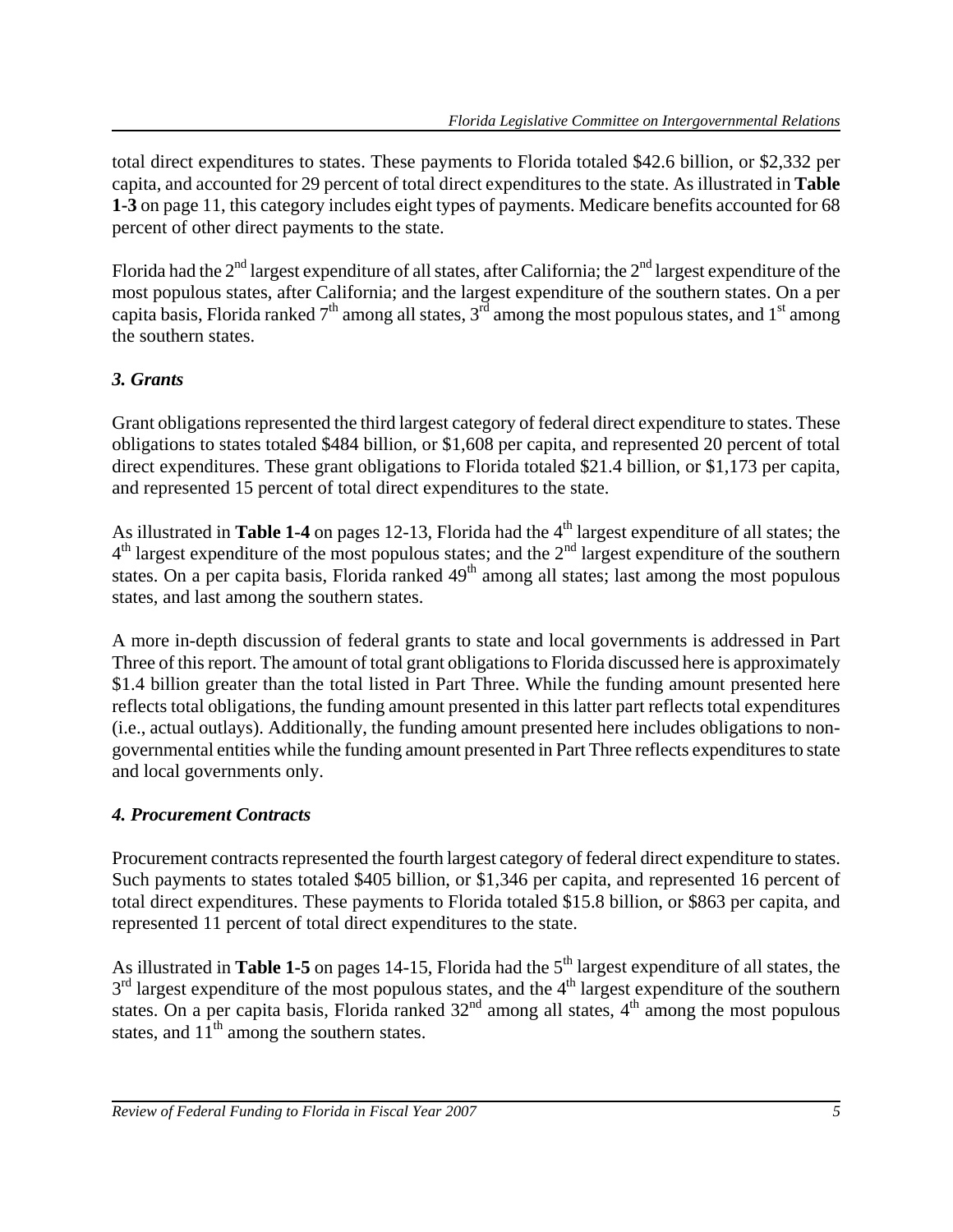This category includes contract awards to the Department of Defense and non-defense agencies. In Florida, contracts awarded by the Department of Defense accounted for 76 percent of total procurement contracts awarded.

#### *5. Salaries and Wages*

Federal salary and wage payments represented the smallest category of direct expenditure to states. Such payments to states totaled \$231 billion, or \$768 per capita, and represented 9 percent of total direct expenditures. These payments to Florida totaled \$11.8 billion, or \$647 per capita, and represented 8 percent of direct expenditures to the state.

As illustrated in **Table 1-6** on pages 16-17, Florida had the 4<sup>th</sup> largest expenditure of all states, the  $3<sup>rd</sup>$  largest expenditure of the most populous states, and the  $3<sup>rd</sup>$  largest expenditure of the southern states. On a per capita basis, Florida ranked  $33<sup>rd</sup>$  among all states,  $3<sup>rd</sup>$  among the most populous states, and  $14<sup>th</sup>$  among the southern states.

This category includes salary and wage payments made by the Department of Defense and nondefense agencies. In Florida, the payments made by non-defense agencies accounted for 62 percent of total salary and wage payments.

#### *6. Summary*

One way to assess how individual states are doing in their fiscal relationship with the federal government is to calculate each state's proportional share for each direct expenditure category. If the state's share for each expenditure category is roughly equivalent to the state's share of the national population, then perhaps a measure of equality has been satisfied. The shares for each state are summarized in **Table 1-7** on pages 18-19.

The first column lists each state's share of the July 1, 2007 national population. The next column lists each state's share of total federal direct expenditure with subsequent columns listing the states' shares for each of the five components of federal spending. Based on the percentages listed, Vermont is the best example of a state that reflects an average performance with a 0.2 percent share of the national population and identical shares for four of the five separate components of federal spending. Other states reflecting average performances include Delaware, Idaho, Maine, Montana, Nebraska, New Hampshire, North Dakota, Rhode Island, South Carolina, South Dakota, West Virginia, and Wyoming.

Florida recorded 6.1 percent of the national population and 6.0 percent of total direct expenditures. However, the state's proportional shares for each of the separate components differed significantly from the average with 7.2 and 7.4 percent for direct payments for individual for retirement/disability and other, respectively; 4.4 percent for grant obligations; 3.9 percent for procurement contracts; and 5.1 percent for salaries and wages.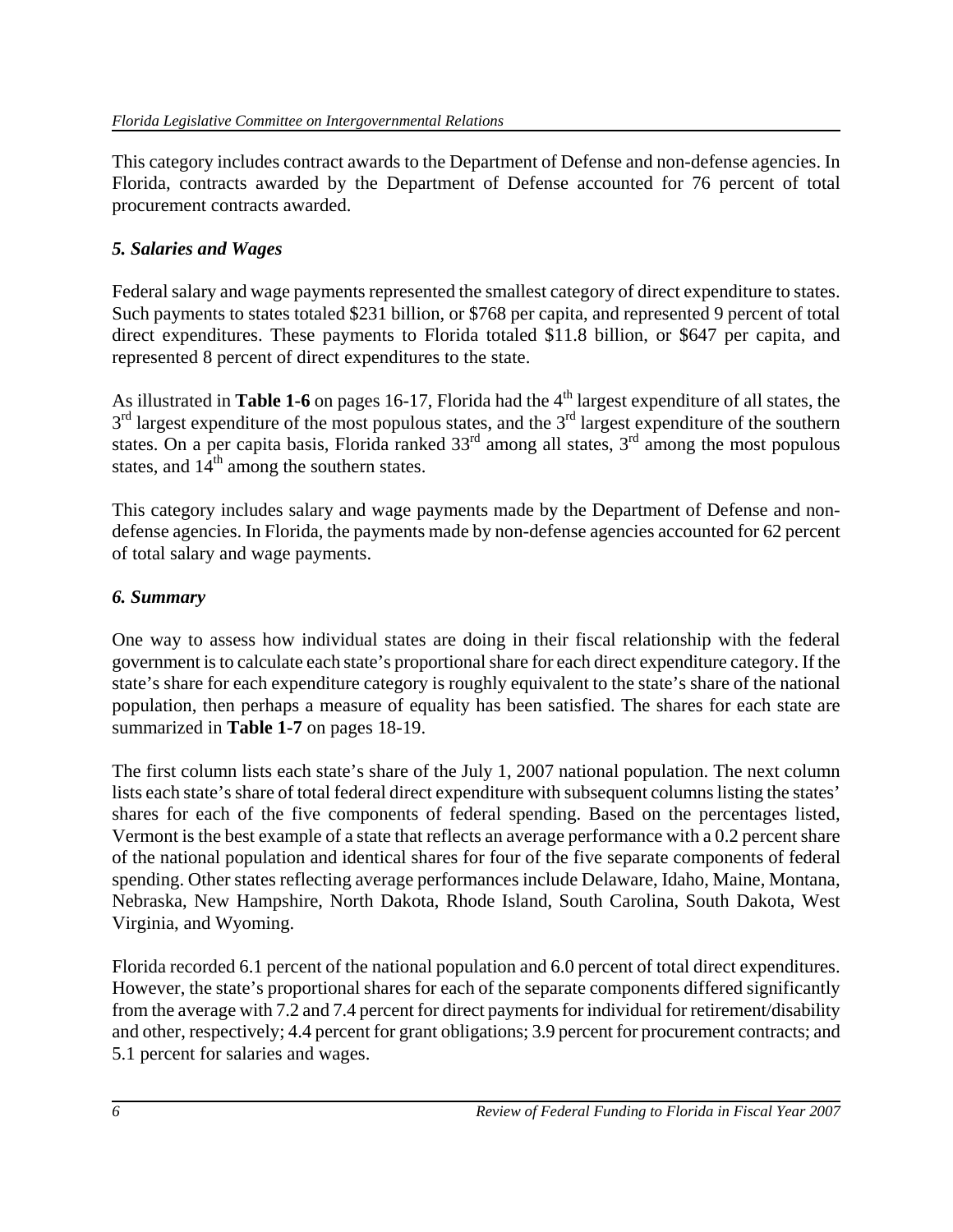This type of analysis may be useful with respect to grant funding since many grant formulas rely on national population, or some variation of it, to distribute funds. Interestingly, New York had the largest positive percentage spread between its share of the national population (i.e., 6.4 percent) and its share of grant obligations (i.e., 9.9 percent). Florida had the second largest negative percentage spread, after Texas, between its share of the national population (i.e., 6.1 percent) and its share of grant obligations (i.e., 4.4 percent).

#### **E. Other Financial Assistance**

The three categories of other financial assistance are: 1) face value of insurance coverages, 2) dollar volume of guaranteed loans, and 3) dollar volume of direct loans. Other financial assistance to Florida totaled \$465 billion, or \$25,453 per capita. Florida's share constituted 34 percent of such assistance to all states. The state ranked first among the fifty states in both total and per capita assistance due to the significant face value of flood insurance coverage provided to Florida.

#### *1. Face Value of Insurance Coverage*

The face value of insurance coverage represented the largest category of other financial assistance to states. Such assistance to states totaled \$1.17 trillion, or \$3,885 per capita, and represented 86 percent of other financial assistance provided to all states. Such coverage in Florida totaled \$454 billion, or \$24,862 per capita, and represented 98 percent of other financial assistance provided to the state by the federal government.

As illustrated in **Table 1-8** on page 20, this category includes five types of insurance coverage. Flood insurance accounted for 99 percent of the total face value of all federal insurance coverage provided to the state. Florida had the largest face value of insurance coverage of the fifty states and ranked first among the states in both total and per capita insurance coverage.

# *2. Dollar Volume of Guaranteed Loans*

The second largest category of other financial assistance to states was guaranteed loans. Such assistance to the fifty states totaled \$170 billion, or \$566 per capita, and represented 12 percent of other financial assistance provided to states by the federal government. These loans to Florida totaled \$10.2 billion, or \$561 per capita, and represented only 2 percent of other financial assistance to the state.

As illustrated in **Table 1-9** on page 21, this category includes seven types of guaranteed loans with Federal Family Education Loans accounting for 33 percent of the total dollar volume of federal guaranteed loans made to the state. Florida had the  $3<sup>rd</sup>$  largest dollar volume of all states, the  $3<sup>rd</sup>$ largest volume of the most populous states, and the  $2<sup>nd</sup>$  largest volume of the southern states. On a per capita basis, Florida ranked  $32<sup>nd</sup>$  among all states,  $4<sup>th</sup>$  among the most populous states, and  $10<sup>th</sup>$ among the southern states.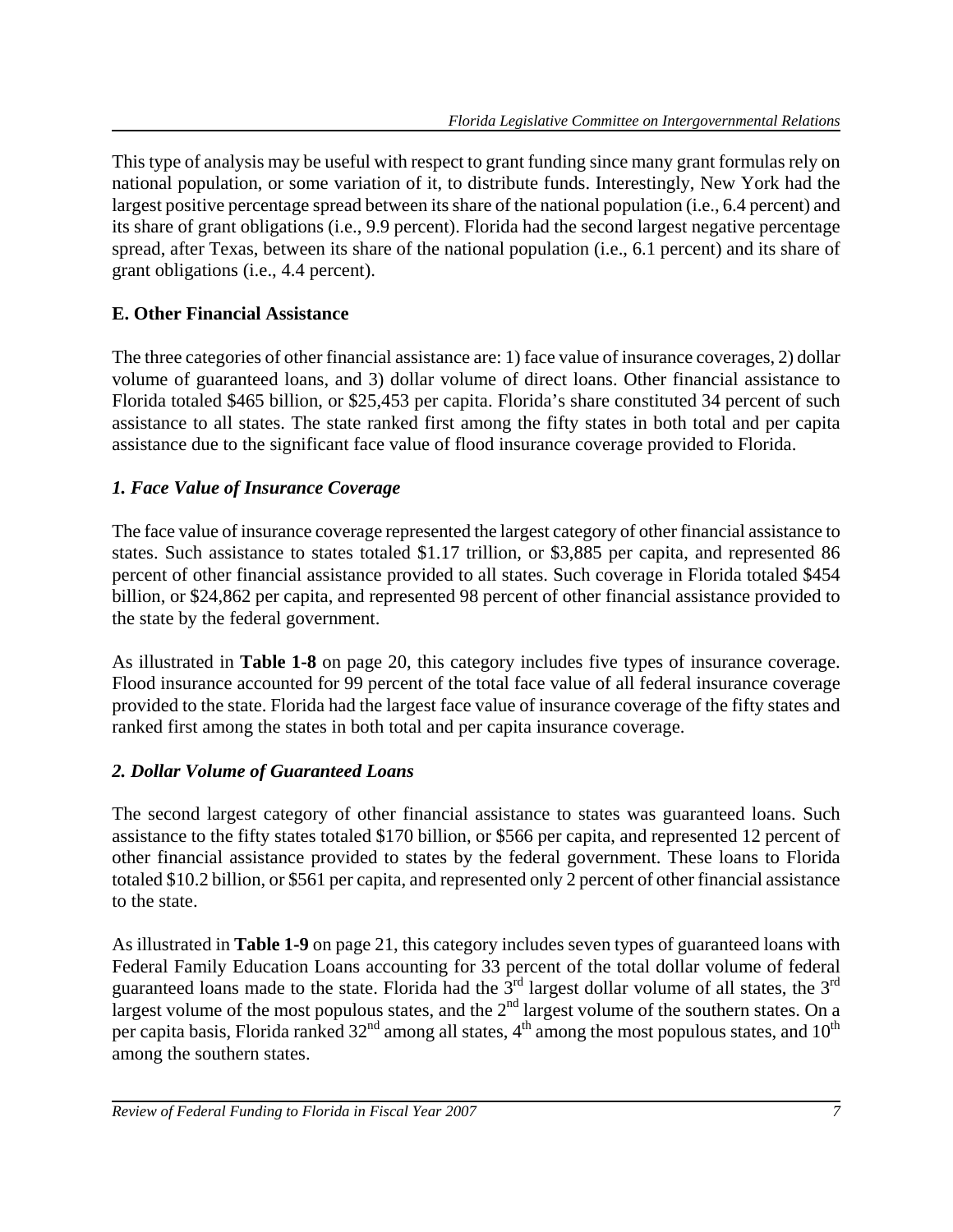#### *3. Dollar Volume of Direct Loans*

Direct loans represented the smallest category of other financial assistance provided to states. Such assistance to the fifty states totaled \$22 billion, or \$73 per capita, and represented 2 percent of other financial assistance to states. These loans to Florida totaled \$544 million, or \$30 per capita, and represented only 0.1 percent of other financial assistance to the state.

As illustrated in **Table 1-10** on page 22, Florida had the 15<sup>th</sup> largest dollar volume of all states, the  $6<sup>th</sup>$  largest volume of the most populous states, and the  $7<sup>th</sup>$  largest volume of the southern states. On a per capita basis, Florida ranked  $46<sup>th</sup>$  among all states,  $6<sup>th</sup>$  among the most populous states, and last among the southern states.

#### *4. Summary*

Using the same methodology as previously illustrated in Table 1-7, **Table 1-11** on page 23 accesses how individual states did in their fiscal relationship with the federal government with respect to the various types of other financial assistance offered to states.

While Florida recorded 6.1 percent of the national population, it recorded 34.1 percent of total other financial assistance. Due to the effect of federal flood insurance, Florida's proportional share for insurance programs was 38.8 percent; however, the state's proportional shares for guaranteed loans at 6.0 percent and for direct loans at 2.5 percent were less than its share of the national population.

#### **F. Conclusion**

Federal direct expenditures represent either actual expenditures or obligations of the federal government to this state. By contrast, the reported amounts of other financial assistance reflect the face value of insurance coverage and the dollar volume of loans made.

Florida had high per capita expenditures for federal direct payments for individuals when compared to the national average. This was due primarily to the state's large retiree and elderly populations. However, in the remaining categories of federal direct expenditure (i.e., grants, procurement contracts, and salaries and wages), Florida had per capita expenditures that were considerably lower than the national average.

The allocation of federal financial assistance has significant impacts on the finances of state and local governments. Since numerous federal policies govern the distribution of federal funding to states, future policy changes will likely affect individual states quite differently. Knowing the magnitude of such financial assistance to Florida should be useful to policy makers as they assess strategies for increasing the state's share of federal funding.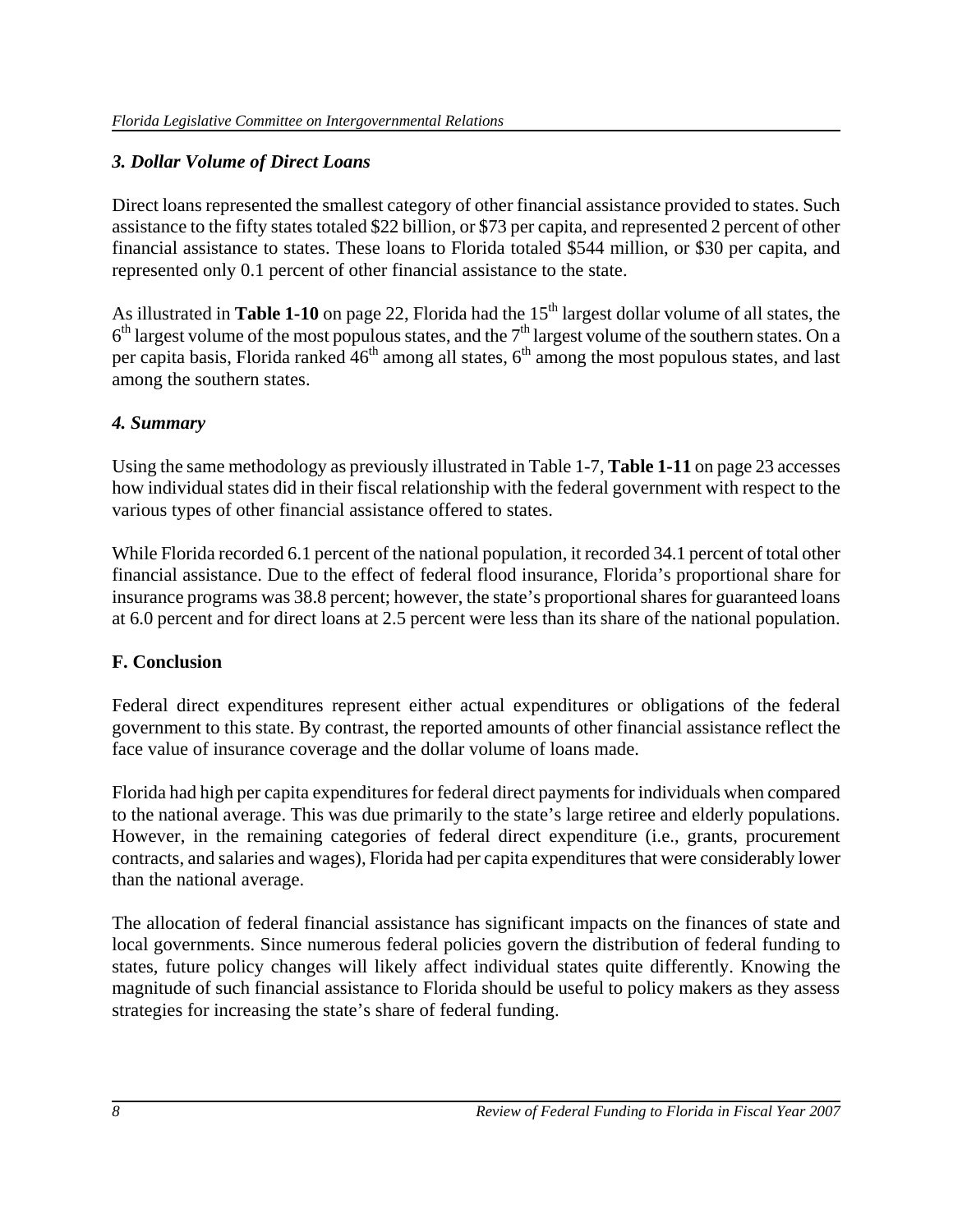<span id="page-20-0"></span>

|                                                                                                                                                                                                                                                                                                                                                                                                                                                                                                                                                                                                                                                                                                                                                                                                                                                       |                                                   |                                                                             |              | Table 1-1                       |                         |                 |    |          |      |                         |                  |
|-------------------------------------------------------------------------------------------------------------------------------------------------------------------------------------------------------------------------------------------------------------------------------------------------------------------------------------------------------------------------------------------------------------------------------------------------------------------------------------------------------------------------------------------------------------------------------------------------------------------------------------------------------------------------------------------------------------------------------------------------------------------------------------------------------------------------------------------------------|---------------------------------------------------|-----------------------------------------------------------------------------|--------------|---------------------------------|-------------------------|-----------------|----|----------|------|-------------------------|------------------|
|                                                                                                                                                                                                                                                                                                                                                                                                                                                                                                                                                                                                                                                                                                                                                                                                                                                       |                                                   |                                                                             |              |                                 |                         |                 |    |          |      |                         |                  |
|                                                                                                                                                                                                                                                                                                                                                                                                                                                                                                                                                                                                                                                                                                                                                                                                                                                       |                                                   | <b>Florida's Federal Direct Expenditures and Other Financial Assistance</b> |              |                                 |                         |                 |    |          |      |                         |                  |
|                                                                                                                                                                                                                                                                                                                                                                                                                                                                                                                                                                                                                                                                                                                                                                                                                                                       |                                                   |                                                                             |              | <b>Federal Fiscal Year 2007</b> |                         |                 |    |          |      |                         |                  |
|                                                                                                                                                                                                                                                                                                                                                                                                                                                                                                                                                                                                                                                                                                                                                                                                                                                       | <b>Total Funding</b><br><b>Per Capita Funding</b> |                                                                             |              |                                 |                         |                 |    |          |      |                         |                  |
|                                                                                                                                                                                                                                                                                                                                                                                                                                                                                                                                                                                                                                                                                                                                                                                                                                                       |                                                   |                                                                             | $%$ of       |                                 | <b>State's Rankings</b> |                 |    |          |      | <b>State's Rankings</b> |                  |
| <b>Funding Categories / Subcategories</b>                                                                                                                                                                                                                                                                                                                                                                                                                                                                                                                                                                                                                                                                                                                                                                                                             |                                                   | Amount                                                                      | <b>Total</b> | All                             | Populous                | Region          |    | Amount   | All  | <b>Populous</b>         | Region           |
| <b>Federal Direct Expenditures</b>                                                                                                                                                                                                                                                                                                                                                                                                                                                                                                                                                                                                                                                                                                                                                                                                                    |                                                   |                                                                             |              |                                 |                         |                 |    |          |      |                         |                  |
| <b>Direct Payments for Individuals</b>                                                                                                                                                                                                                                                                                                                                                                                                                                                                                                                                                                                                                                                                                                                                                                                                                | \$                                                | 98,123,129,000                                                              | 66.7%        | 2nd                             | 2nd                     | 1st             | \$ | 5,376    | 7th  | 3rd                     | 3rd              |
| <b>Retirement and Disability</b>                                                                                                                                                                                                                                                                                                                                                                                                                                                                                                                                                                                                                                                                                                                                                                                                                      |                                                   | 55,563,726,000                                                              | 37.8%        | 2nd                             | 2nd                     | 1st             |    | 3.044    | 7th  | 2 <sub>nd</sub>         | 5th              |
| Other Than Retirement and Disability                                                                                                                                                                                                                                                                                                                                                                                                                                                                                                                                                                                                                                                                                                                                                                                                                  |                                                   | 42,559,403,000                                                              | 28.9%        | 2nd                             | 2nd                     | 1st             |    | 2,332    | 7th  | 3rd                     | 1st              |
| Grants                                                                                                                                                                                                                                                                                                                                                                                                                                                                                                                                                                                                                                                                                                                                                                                                                                                |                                                   | 21,410,663,000                                                              | 14.6%        | 4th                             | 4th                     | 2nd             |    | 1,173    | 49th | 7th                     | 16th             |
| <b>Procurement Contracts</b>                                                                                                                                                                                                                                                                                                                                                                                                                                                                                                                                                                                                                                                                                                                                                                                                                          |                                                   | 15,757,395,000                                                              | 10.7%        | 5th                             | 3rd                     | 4th             |    | 863      | 32nd | 4th                     | 11th             |
| Salaries and Wages                                                                                                                                                                                                                                                                                                                                                                                                                                                                                                                                                                                                                                                                                                                                                                                                                                    |                                                   | 11,799,512,000                                                              | 8.0%         | 4th                             | 3rd                     | 3rd             |    | 647      | 33rd | 3rd                     | 14th             |
| <b>Total - Florida</b>                                                                                                                                                                                                                                                                                                                                                                                                                                                                                                                                                                                                                                                                                                                                                                                                                                | S                                                 | 147,090,699,000                                                             | 100%         | 4th                             | 4th                     | 2nd             |    | 8,059    | 29th | 4th                     | 11 <sub>th</sub> |
| <b>Total - All States</b>                                                                                                                                                                                                                                                                                                                                                                                                                                                                                                                                                                                                                                                                                                                                                                                                                             | \$                                                | 2,471,800,095,000                                                           |              |                                 |                         |                 | \$ | 8,211    |      |                         |                  |
| <b>Florida as % of All States</b>                                                                                                                                                                                                                                                                                                                                                                                                                                                                                                                                                                                                                                                                                                                                                                                                                     |                                                   | 6.0%                                                                        |              |                                 |                         |                 |    |          |      |                         |                  |
| <b>Other Financial Assistance</b>                                                                                                                                                                                                                                                                                                                                                                                                                                                                                                                                                                                                                                                                                                                                                                                                                     |                                                   |                                                                             |              |                                 |                         |                 |    |          |      |                         |                  |
| Face Value of Insurance Coverages                                                                                                                                                                                                                                                                                                                                                                                                                                                                                                                                                                                                                                                                                                                                                                                                                     | \$                                                | 453,756,808,000                                                             | 97.7%        | 1st                             | 1st                     | 1st             |    | \$24,862 | 1st  | 1st                     | 1st              |
| Dollar Volume of Guaranteed Loans                                                                                                                                                                                                                                                                                                                                                                                                                                                                                                                                                                                                                                                                                                                                                                                                                     |                                                   | 10,247,601,000                                                              | 2.2%         | 3rd                             | 3rd                     | 2 <sub>nd</sub> |    | 561      | 32nd | 4th                     | 10th             |
| Dollar Volume of Direct Loans                                                                                                                                                                                                                                                                                                                                                                                                                                                                                                                                                                                                                                                                                                                                                                                                                         |                                                   | 544.421.000                                                                 | 0.1%         | 15th                            | 6th                     | 7th             |    | 30       | 46th | 6th                     | 16th             |
| Total - Florida                                                                                                                                                                                                                                                                                                                                                                                                                                                                                                                                                                                                                                                                                                                                                                                                                                       | \$                                                | 464,548,830,000                                                             | 100%         | 1st                             | 1st                     | 1st             | \$ | 25,453   | 1st  | 1st                     | 1st              |
| <b>Total - All States</b>                                                                                                                                                                                                                                                                                                                                                                                                                                                                                                                                                                                                                                                                                                                                                                                                                             | \$                                                | 1,361,853,974,000                                                           |              |                                 |                         |                 | \$ | 4,524    |      |                         |                  |
| <b>Florida as % of All States</b>                                                                                                                                                                                                                                                                                                                                                                                                                                                                                                                                                                                                                                                                                                                                                                                                                     |                                                   | 34.1%                                                                       |              |                                 |                         |                 |    |          |      |                         |                  |
| Notes:<br>1) In the published report, the data are rounded to the nearest thousand dollars.<br>2) Funding figures for federal direct expenditures represent either actual expenditures or obligations. Generally, the federal grants and procurement data represent obligated funds, while the<br>direct payments to individuals and salaries and wages represent actual expenditures. Direct and guaranteed loan figures represent the dollar volume of loans made. Data on insurance<br>coverages represent the face value of coverage provided. In the published report, the funding data are rounded to the nearest thousand dollars.<br>Based on July 1, 2007 population estimates, the seven most populous states, in descending population order, were: California, Texas, New York, Florida, Illinois, Pennsylvania, and Ohio.<br>$ 3\rangle$ |                                                   |                                                                             |              |                                 |                         |                 |    |          |      |                         |                  |

4) As designated by the U.S. Census Bureau, Florida is one of 16 states in the South region. The other states in the South region are: Alabama, Arkansas, Delaware, Georgia, Kentucky, Louisiana, Maryland, Mississippi, North Carolina, Oklahoma, South Carolina, Tennessee, Texas, Virginia, and West Virginia.

Data Sources:

1) Federal Funding: U.S. Census Bureau, "Consolidated Federal Funds Report for Fiscal Year 2007," U.S. Government Printing Office, Washington, DC 2008 (Issued September 2008). www.census.gov/prod/www/abs/cffr.html

2) Population Estimates: U.S. Census Bureau, Population Division, Table 1: Annual Estimates of the Population for the United States, Regions, and States, and for Puerto Rico:

April 1, 2000 to July 1, 2007 (NST-EST2007-01) Release Date: December 27, 2007. www.census.gov/popest/states/NST-EST-ann-est.html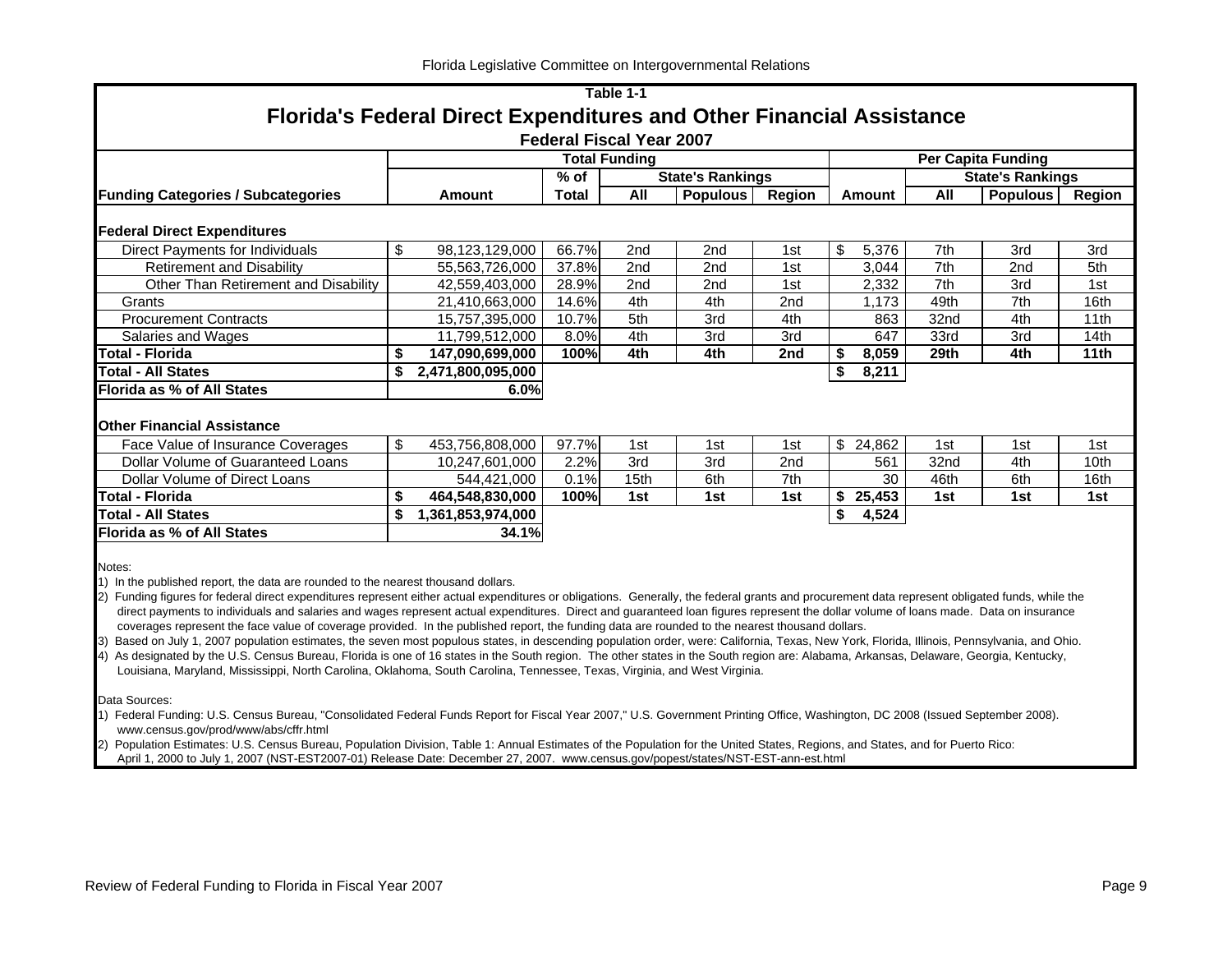<span id="page-21-0"></span>

|                                                                                 | Table 1-2 |                 |       |                                 |                 |               |                |                           |                 |        |
|---------------------------------------------------------------------------------|-----------|-----------------|-------|---------------------------------|-----------------|---------------|----------------|---------------------------|-----------------|--------|
| Florida's Federal Direct Payments for Individuals for Retirement and Disability |           |                 |       |                                 |                 |               |                |                           |                 |        |
|                                                                                 |           |                 |       | <b>Federal Fiscal Year 2007</b> |                 |               |                |                           |                 |        |
|                                                                                 |           |                 |       | <b>Total Funding</b>            |                 |               |                | <b>Per Capita Funding</b> |                 |        |
| $%$ of<br><b>State's Rankings</b><br><b>State's Rankings</b>                    |           |                 |       |                                 |                 |               |                |                           |                 |        |
| <b>Funding Categories / Subcategories</b>                                       |           | <b>Amount</b>   | Total | All                             | <b>Populous</b> | <b>Region</b> | Amount         | All                       | <b>Populous</b> | Region |
| <b>Social Security Payments</b>                                                 | \$        | 43,098,922,000  | 77.6% | 2 <sub>nd</sub>                 | 2nd             | 1st           | \$2,361.42     | 8th                       | 2nd             | 5th    |
| Retirement Insurance Payments                                                   |           | 27,837,633,000  | 50.1% | 2 <sub>nd</sub>                 | 2nd             | 1st           | .525.25        | 2 <sub>nd</sub>           | 2nd             | 1st    |
| <b>Survivors Insurance Payments</b>                                             |           | 6,973,729,000   | 12.6% | 3rd                             | 3rd             | 2nd           | 382.10         | 25th                      | 3rd             | 11th   |
| Disability Insurance Payments                                                   |           | 6,053,509,000   | 10.9% | 4th                             | 4th             | 2nd           | 331.68         | 25th                      | 3rd             | 13th   |
| Supplemental Security Income Payments                                           |           | 2,234,051,000   | 4.0%  | 4th                             | 4th             | 2nd           | 122.41         | 17th                      | 5th             | 8th    |
| <b>Federal Retirement and Disability Payments</b>                               |           | 7,896,154,000   | 14.2% | 2 <sub>nd</sub>                 | 2nd             | 1st           | 432.64         | 13 <sub>th</sub>          | 1st             | 6th    |
| Civilian                                                                        |           | 4,141,832,000   | 7.5%  | 4th                             | 2nd             | 3rd           | 226.93         | 20th                      | 1st             | 8th    |
| Military                                                                        |           | 3,754,322,000   | 6.8%  | 1st                             | 1st             | 1st           | 205.70         | 8th                       | 1st             | 4th    |
| <b>Veterans Benefits</b>                                                        |           | 3,445,234,000   | 6.2%  | 3rd                             | 3rd             | 2nd           | 188.77         | 14th                      | 1st             | 7th    |
| Payments for Service Connected Disability                                       |           | 2,681,910,000   | 4.8%  | 3rd                             | 3rd             | 2nd           | 146.94         | 15 <sub>th</sub>          | 1st             | 8th    |
| <b>Other Benefit Payments</b>                                                   |           | 763,324,000     | 1.4%  | 2 <sub>nd</sub>                 | 2nd             | 2nd           | 41.82          | 12 <sub>th</sub>          | 1st             | 9th    |
| Other                                                                           |           | 1,123,416,000   | 2.0%  | 3rd                             | 3rd             | 1st           | 61.55          | 20th                      | 4th             | 7th    |
| <b>Total - Florida</b>                                                          | \$        | 55,563,726,000  | 100%  | 2nd                             | 2nd             | 1st           | 3,044.38       | 7th                       | 2nd             | 5th    |
| <b>Total - All States</b>                                                       | S         | 773,228,276,000 |       |                                 |                 |               | 2,568.58<br>\$ |                           |                 |        |
| Florida as % of All States                                                      |           | 7.2%            |       |                                 |                 |               |                |                           |                 |        |

1) In the published report, the data are rounded to the nearest thousand dollars.

2) Based on July 1, 2007 population estimates, the seven most populous states, in descending population order, were: California, Texas, New York, Florida, Illinois, Pennsylvania, and Ohio.

3) As designated by the U.S. Census Bureau, Florida is one of 16 states in the South region. The other states in the South region are: Alabama, Arkansas, Delaware, Georgia, Kentucky, Louisiana, Maryland, Mississippi, North Carolina, Oklahoma, South Carolina, Tennessee, Texas, Virginia, and West Virginia.

Data Sources:

1) Federal Funding: U.S. Census Bureau, "Consolidated Federal Funds Report for Fiscal Year 2007," U.S. Government Printing Office, Washington, DC 2008 (Issued September 2008). www.census.gov/prod/www/abs/cffr.html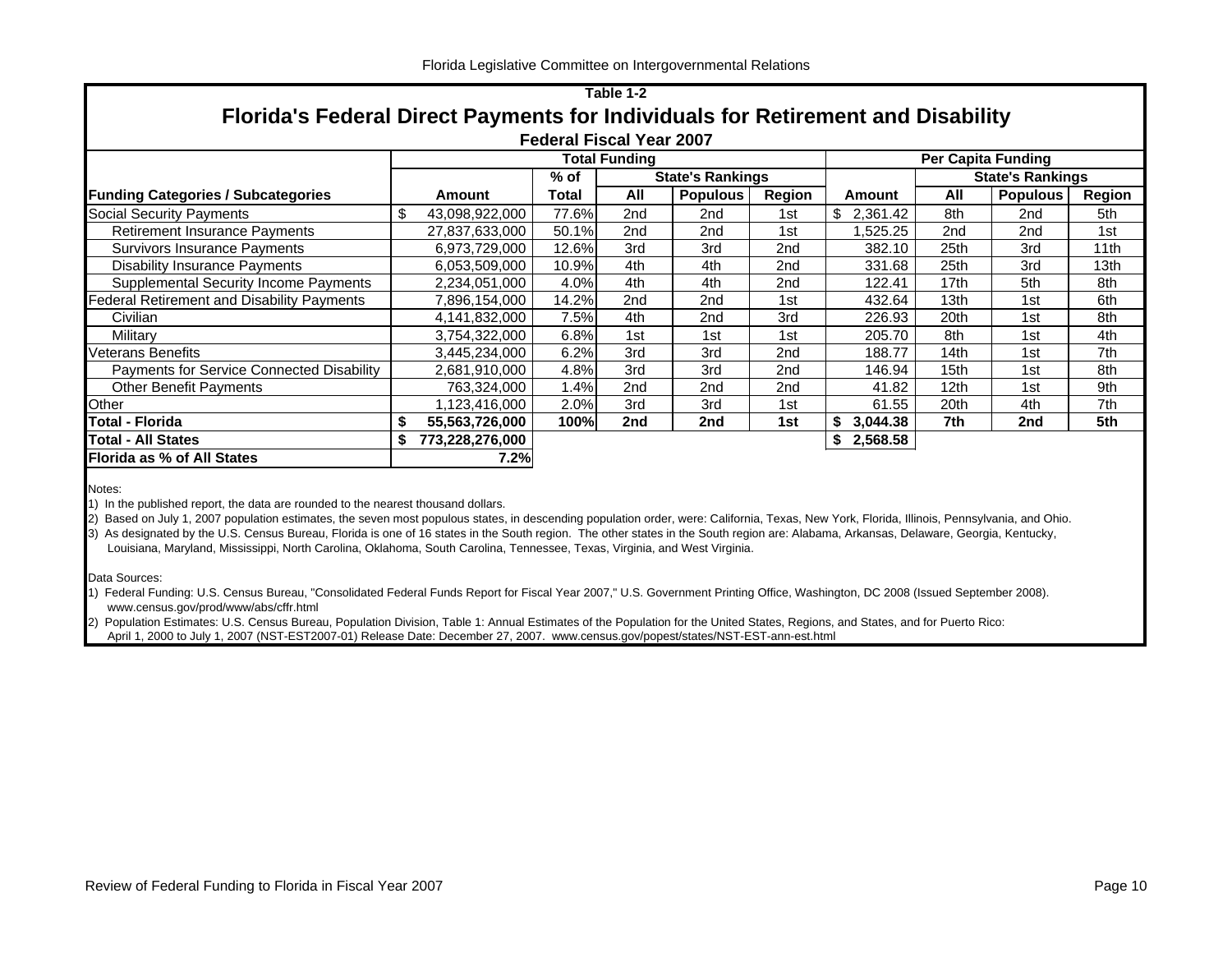<span id="page-22-0"></span>

|                                                                                             |    |                 |        | Table 1-3     |                         |                 |                |                  |                         |        |  |
|---------------------------------------------------------------------------------------------|----|-----------------|--------|---------------|-------------------------|-----------------|----------------|------------------|-------------------------|--------|--|
| Federal Direct Payments for Individuals in Florida Other Than for Retirement and Disability |    |                 |        |               |                         |                 |                |                  |                         |        |  |
| <b>Federal Fiscal Year 2007</b>                                                             |    |                 |        |               |                         |                 |                |                  |                         |        |  |
|                                                                                             |    |                 |        | Total Funding |                         |                 |                |                  | Per Capita Funding      |        |  |
|                                                                                             |    |                 | $%$ of |               | <b>State's Rankings</b> |                 |                |                  | <b>State's Rankings</b> |        |  |
| <b>Funding Categories / Subcategories</b>                                                   |    | Amount          | Total  | All           | <b>Populous</b>         | Region          | Amount         | All              | <b>Populous</b>         | Region |  |
| Medicare Benefits                                                                           | \$ | 29,112,311,000  | 68.4%  | 2nd           | 2nd                     | 1st             | \$.<br>.595.09 | 3rd              | 2nd                     | 1st    |  |
| Hospital Insurance                                                                          |    | 14,192,726,000  | 33.3%  | 3rd           | 3rd                     | 1st             | 777.63         | 7th              | 2nd                     | 3rd    |  |
| Supplemental Medical Insurance                                                              |    | 14,919,585,000  | 35.1%  | 2nd           | 2nd                     | 1st             | 817.46         | 1st              | 1st                     | 1st    |  |
| Excess Earned Income Tax Credits                                                            |    | 2,767,719,000   | 6.5%   | 3rd           | 3rd                     | 2 <sub>nd</sub> | 151.65         | 12 <sub>th</sub> | 2 <sub>nd</sub>         | 11th   |  |
| Unemployment Compensation                                                                   |    | 944.379.000     | 2.2%   | 10th          | 7th                     | 2 <sub>nd</sub> | 51.74          | 40th             | 6th                     | 10th   |  |
| Food Stamp Payments                                                                         |    | ,400,154,000    | 3.3%   | 5th           | 5th                     | 2 <sub>nd</sub> | 76.72          | 34th             | 6th                     | 14th   |  |
| Housing Assistance                                                                          |    | 302,117,000     | 0.7%   | 9th           | 7th                     | 2 <sub>nd</sub> | 16.55          | 38th             | 6th                     | 14th   |  |
| Agricultural Assistance                                                                     |    | 235,624,000     | 0.6%   | 27th          | 5th                     | 11th            | 12.91          | 37th             | 5th                     | 14th   |  |
| Federal Employees Life and Health Insurance                                                 |    | 1,162,245,000   | 2.7%   | 6th           | 3rd                     | 4th             | 63.68          | 22nd             | 2nd                     | 7th    |  |
| Other                                                                                       |    | 6,634,854,000   | 15.6%  | 4th           | 3rd                     | 1st             | 363.53         | 9th              | 3rd                     | 3rd    |  |
| Total - Florida                                                                             | \$ | 42,559,403,000  | 100%   | 2nd           | 2nd                     | 1st             | 2,331.86       | 7th              | 3rd                     | 1st    |  |
| Total - All States                                                                          | S  | 578,208,423,000 |        |               |                         |                 | 1,920.75<br>\$ |                  |                         |        |  |
| Florida as % of All States                                                                  |    | 7.4%            |        |               |                         |                 |                |                  |                         |        |  |

1) In the published report, the data are rounded to the nearest thousand dollars.

2) Based on July 1, 2007 population estimates, the seven most populous states, in descending population order, were: California, Texas, New York, Florida, Illinois, Pennsylvania, and Ohio.

3) As designated by the U.S. Census Bureau, Florida is one of 16 states in the South region. The other states in the South region are: Alabama, Arkansas, Delaware, Georgia, Kentucky, Louisiana, Maryland, Mississippi, North Carolina, Oklahoma, South Carolina, Tennessee, Texas, Virginia, and West Virginia.

Data Sources:

1) Federal Funding: U.S. Census Bureau, "Consolidated Federal Funds Report for Fiscal Year 2007," U.S. Government Printing Office, Washington, DC 2008 (Issued September 2008). www.census.gov/prod/www/abs/cffr.html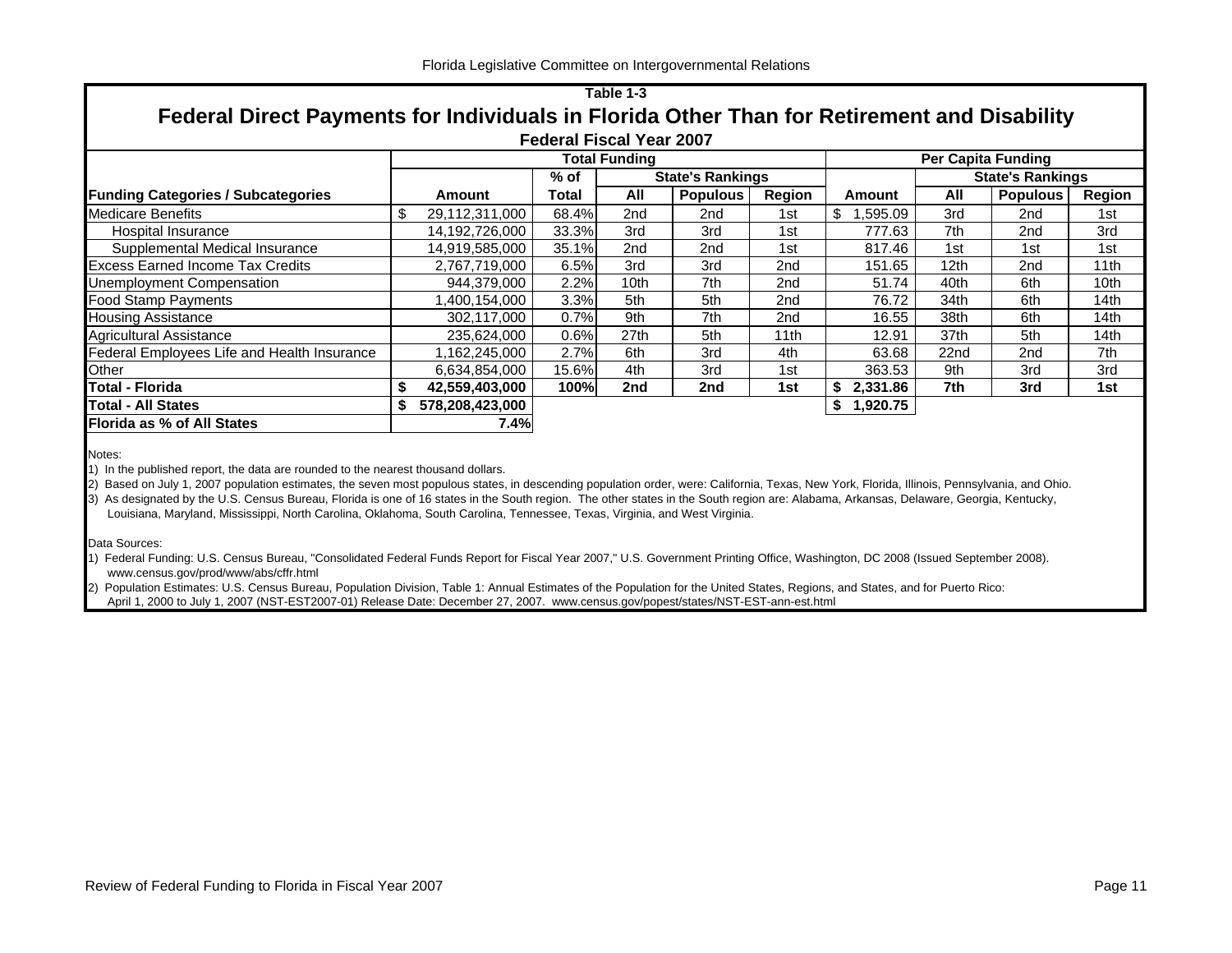<span id="page-23-0"></span>

| Table 1-4                                      |                                                                   |                    |                                 |                         |      |                |                           |                         |                  |  |  |  |
|------------------------------------------------|-------------------------------------------------------------------|--------------------|---------------------------------|-------------------------|------|----------------|---------------------------|-------------------------|------------------|--|--|--|
| <b>Federal Grant Obligations to Florida</b>    |                                                                   |                    |                                 |                         |      |                |                           |                         |                  |  |  |  |
|                                                |                                                                   |                    | <b>Federal Fiscal Year 2007</b> |                         |      |                |                           |                         |                  |  |  |  |
|                                                |                                                                   |                    |                                 |                         |      |                |                           |                         |                  |  |  |  |
|                                                |                                                                   |                    | <b>Total Funding</b>            |                         |      |                | <b>Per Capita Funding</b> |                         |                  |  |  |  |
|                                                |                                                                   | $\overline{\%}$ of |                                 | <b>State's Rankings</b> |      | Amount         |                           | <b>State's Rankings</b> |                  |  |  |  |
| <b>Funding Categories / Subcategories</b>      | All<br><b>Total</b><br><b>Populous</b><br>Region<br><b>Amount</b> |                    |                                 |                         |      |                | All                       | <b>Populous</b>         | <b>Region</b>    |  |  |  |
| Department of Agriculture                      | \$<br>1,228,460,000                                               | 5.7%               | 4th                             | 4th                     | 2nd  | \$<br>67.31    | 41st                      | 6th                     | 14th             |  |  |  |
| Appalachian Regional Commission                |                                                                   | 0.0%               |                                 |                         |      |                |                           |                         |                  |  |  |  |
| <b>Department of Commerce</b>                  | 53,045,000                                                        | 0.2%               | 9th                             | 3rd                     | 3rd  | 2.91           | 29th                      | 2nd                     | 10th             |  |  |  |
| Corporation for National and Community Service | 20,106,000                                                        | 0.1%               | 7th                             | 5th                     | 2nd  | 1.10           | 49th                      | 6th                     | 15th             |  |  |  |
| Corporation for Public Broadcasting            | 9,061,000                                                         | $< 0.1\%$          | 1st                             | 1st                     | 1st  | 0.50           | 28th                      | 1st                     | 10th             |  |  |  |
| Department of Defense                          | 95,188,000                                                        | 0.4%               | 13 <sub>th</sub>                | 6th                     | 5th  | 5.22           | 49th                      | $\overline{7}$ th       | 16th             |  |  |  |
| Department of Education                        | 1,818,847,000                                                     | 8.5%               | 4th                             | 4th                     | 2nd  | 99.66          | 45th                      | 6th                     | 16th             |  |  |  |
| Department of Energy                           | 36,894,000                                                        | 0.2%               | 22 <sub>nd</sub>                | 7th                     | 7th  | 2.02           | 49th                      | 7th                     | 15th             |  |  |  |
| <b>Environmental Protection Agency</b>         | 122,102,000                                                       | 0.6%               | 7th                             | 5th                     | 1st  | 6.69           | 49th                      | 6th                     | 15th             |  |  |  |
| <b>Equal Employment Opportunity Commission</b> | 895,000                                                           | $< 0.1\%$          | 10th                            | 6th                     | 1st  | 0.05           | 39th                      | 6th                     | 6th              |  |  |  |
| Department of Health and Human Services        | 11,661,830,000                                                    | 54.5%              | 5th                             | 5th                     | 2nd  | 638.96         | 47th                      | $\overline{7}$ th       | 15th             |  |  |  |
| Department of Homeland Security                | 820,032,000                                                       | 3.8%               | 3rd                             | 1st                     | 3rd  | 44.93          | 5th                       | 1st                     | 3rd              |  |  |  |
| Department of Housing and Urban Development    | 1,322,925,000                                                     | 6.2%               | 6th                             | 5th                     | 3rd  | 72.48          | 29th                      | 7th                     | 8th              |  |  |  |
| Institute of Museum and Library Services       | 10,333,000                                                        | $< 0.1\%$          | 5th                             | 5th                     | 2nd  | 0.57           | 39th                      | 7th                     | 13th             |  |  |  |
| Department of the Interior                     | 26,116,000                                                        | 0.1%               | 20th                            | 4th                     | 5th  | 1.43           | 38 <sub>th</sub>          | 5th                     | 11th             |  |  |  |
| Department of Justice                          | 169,137,000                                                       | 0.8%               | 2nd                             | 2nd                     | 1st  | 9.27           | 14th                      | 2nd                     | 5th              |  |  |  |
| Department of Labor                            | 264,587,000                                                       | 1.2%               | 9th                             | $\overline{7}$ th       | 3rd  | 14.50          | 50th                      | $\overline{7}$ th       | 16th             |  |  |  |
| National Aeronautics and Space Administration  | 12,610,000                                                        | 0.1%               | 15th                            | 6th                     | 7th  | 0.69           | 45th                      | 6th                     | 12th             |  |  |  |
| National Archives and Records Administration   | 20,000                                                            | $< 0.1\%$          | 24th                            | 6th                     | 9th  | < 0.01         | 32nd                      | 7th                     | 10th             |  |  |  |
| National Endowment for the Arts                | 1,876,000                                                         | $< 0.1\%$          | 13th                            | 6th                     | 4th  | 0.10           | 50th                      | 7th                     | 16th             |  |  |  |
| National Endowment for the Humanities          | 2,611,000                                                         | $< 0.1\%$          | 11th                            | 6th                     | 3rd  | 0.14           | 50th                      | $\overline{7}$ th       | 16th             |  |  |  |
| <b>National Science Foundation</b>             | 149,481,000                                                       | 0.7%               | 9th                             | 6th                     | 2nd  | 8.19           | 44th                      | $\overline{7}$ th       | 11th             |  |  |  |
| <b>Small Business Administration</b>           | 4,507,000                                                         | $< 0.1\%$          | 4th                             | 4th                     | 1st  | 0.25           | 40th                      | 5th                     | 14th             |  |  |  |
| Social Security Administration                 | 100,000                                                           | $< 0.1\%$          | 16th                            | 4th                     | 4th  | 0.01           | 20th                      | 5th                     | 4th              |  |  |  |
| Department of State                            | 6,571,000                                                         | $< 0.1\%$          | 9th                             | 7th                     | 3rd  | 0.36           | 47th                      | $\overline{7}$ th       | 14th             |  |  |  |
| State Justice Institute                        | 12,000                                                            | $< 0.1\%$          | 25th                            | 6th                     | 8th  | < 0.01         | 33rd                      | 5th                     | 8th              |  |  |  |
| <b>Tennessee Valley Authority</b>              |                                                                   | 0.0%               |                                 |                         |      |                |                           |                         |                  |  |  |  |
| Department of Transportation                   | 3,682,810,000                                                     | 17.2%              | 4th                             | 4th                     | 2nd  | 201.78         | 42 <sub>nd</sub>          | 4th                     | 13 <sub>th</sub> |  |  |  |
| Department of the Treasury                     | 6,299,000                                                         | $< 0.1\%$          | 4th                             | 4th                     | 2nd  | 0.35           | 6th                       | 3rd                     | 2nd              |  |  |  |
| Department of Veterans Affairs                 | 18,504,000                                                        | 0.1%               | 12th                            | 7th                     | 3rd  | 1.01           | 43rd                      | 6th                     | 10th             |  |  |  |
| Other                                          | (134, 296, 000)                                                   | $-0.6%$            | 48th                            | 5th                     | 15th | (7.36)         | 24th                      | 3rd                     | 11th             |  |  |  |
| <b>Total - Florida</b>                         | \$<br>21,410,663,000                                              | 100%               | 4th                             | 4th                     | 2nd  | \$1,173.11     | 49th                      | 7th                     | 16th             |  |  |  |
| <b>Total - All States</b>                      | \$<br>483,989,475,000                                             |                    |                                 |                         |      | 1,607.76<br>\$ |                           |                         |                  |  |  |  |
| Florida as % of All States                     | 4.4%                                                              |                    |                                 |                         |      |                |                           |                         |                  |  |  |  |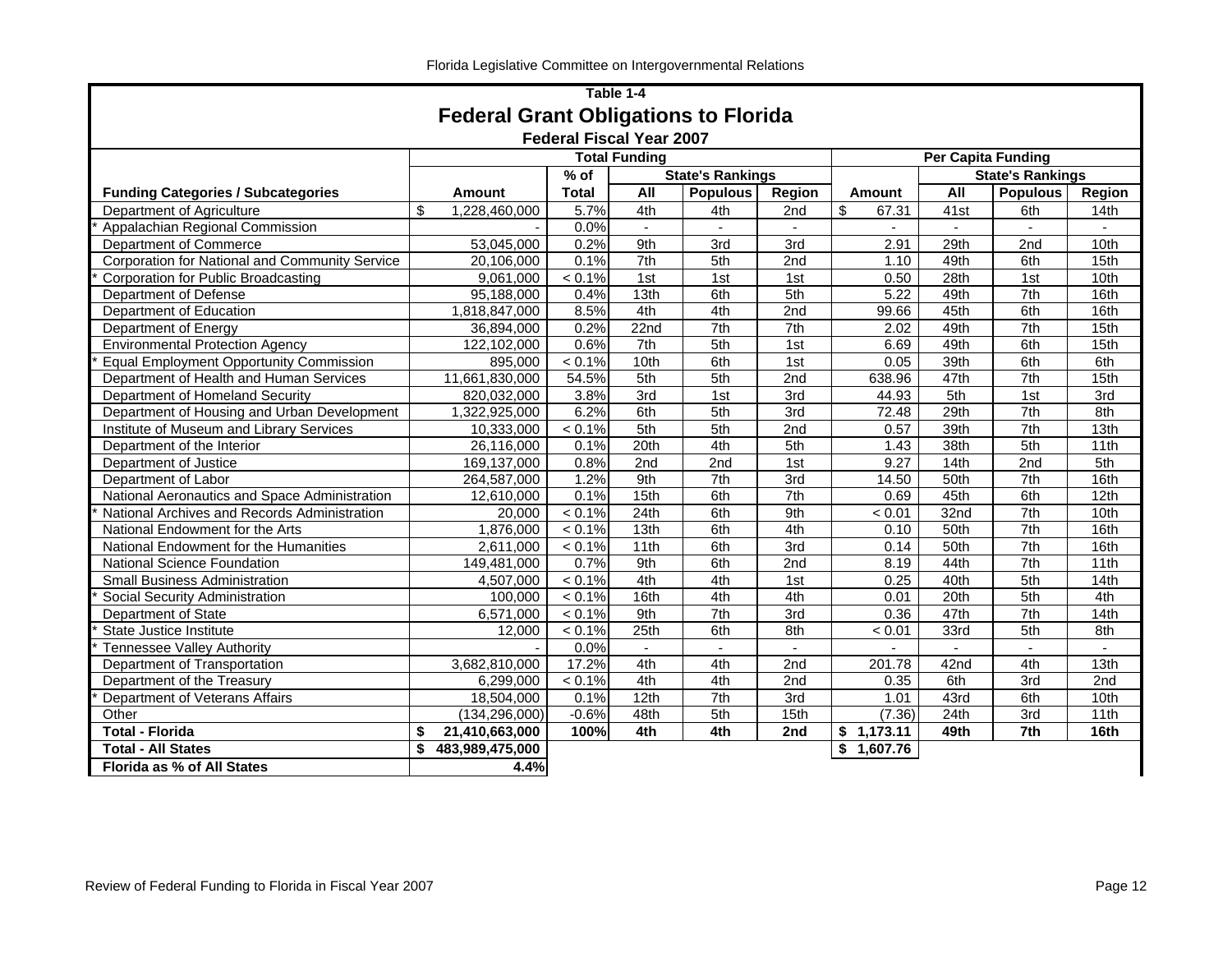|                                                                                                                                                                                                                                                                                                                                                                                                                                                                                                                                                                                          | <b>Federal Grant Obligations to Florida</b>                | <b>Federal Fiscal Year 2007</b> | Table 1-4     |                 |        |        |     |                    |        |  |
|------------------------------------------------------------------------------------------------------------------------------------------------------------------------------------------------------------------------------------------------------------------------------------------------------------------------------------------------------------------------------------------------------------------------------------------------------------------------------------------------------------------------------------------------------------------------------------------|------------------------------------------------------------|---------------------------------|---------------|-----------------|--------|--------|-----|--------------------|--------|--|
|                                                                                                                                                                                                                                                                                                                                                                                                                                                                                                                                                                                          |                                                            |                                 | Total Funding |                 |        |        |     | Per Capita Funding |        |  |
|                                                                                                                                                                                                                                                                                                                                                                                                                                                                                                                                                                                          | <b>State's Rankings</b><br>% of<br><b>State's Rankings</b> |                                 |               |                 |        |        |     |                    |        |  |
| <b>Funding Categories / Subcategories</b>                                                                                                                                                                                                                                                                                                                                                                                                                                                                                                                                                | Amount                                                     | Total                           | All           | <b>Populous</b> | Region | Amount | All | <b>Populous</b>    | Region |  |
| Notes:<br>1) In the published report, the data are rounded to the nearest thousand dollars.<br>2) An asterisk indicates that one or more states had no reported federal grant obligations.<br>3) Based on July 1, 2007 population estimates, the seven most populous states, in descending population order, were: California, Texas, New York, Florida, Illinois, Pennsylvania, and Ohio.<br>A As designated by the U.C. Century Diverse Florida is seen of 40 states in the Couth verice. The other states in the Couth version and Alehanne Ashenaea, Delayerse, Capacita, Kapturala, |                                                            |                                 |               |                 |        |        |     |                    |        |  |

4) As designated by the U.S. Census Bureau, Florida is one of 16 states in the South region. The other states in the South region are: Alabama, Arkansas, Delaware, Georgia, Kentucky, Louisiana, Maryland, Mississippi, North Carolina, Oklahoma, South Carolina, Tennessee, Texas, Virginia, and West Virginia.

Data Sources:

1) Federal Funding: U.S. Census Bureau, "Consolidated Federal Funds Report for Fiscal Year 2007," U.S. Government Printing Office, Washington, DC 2008 (Issued September 2008). www.census.gov/prod/www/abs/cffr.html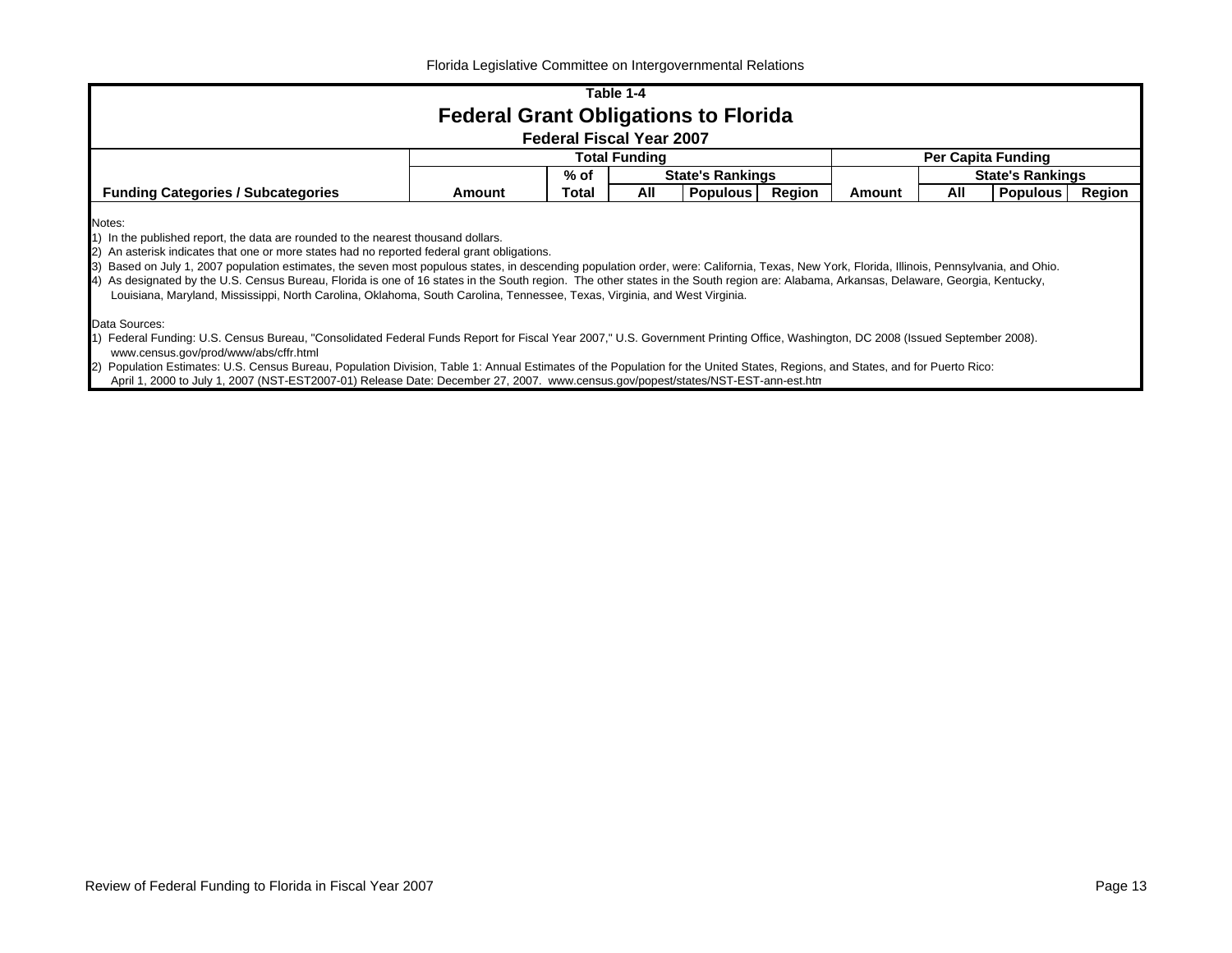<span id="page-25-0"></span>

| Table 1-5                                     |                                                            |                    |                                 |                                            |                   |                          |                           |                         |                   |  |  |
|-----------------------------------------------|------------------------------------------------------------|--------------------|---------------------------------|--------------------------------------------|-------------------|--------------------------|---------------------------|-------------------------|-------------------|--|--|
|                                               | <b>Federal Procurement Contract Obligations to Florida</b> |                    |                                 |                                            |                   |                          |                           |                         |                   |  |  |
|                                               |                                                            |                    |                                 |                                            |                   |                          |                           |                         |                   |  |  |
|                                               |                                                            |                    | <b>Federal Fiscal Year 2007</b> |                                            |                   |                          |                           |                         |                   |  |  |
|                                               |                                                            |                    | <b>Total Funding</b>            |                                            |                   |                          | <b>Per Capita Funding</b> |                         |                   |  |  |
|                                               |                                                            | $\overline{\%}$ of |                                 | <b>State's Rankings</b><br><b>Populous</b> | Region            |                          |                           | <b>State's Rankings</b> |                   |  |  |
| <b>Funding Categories / Subcategories</b>     | Amount                                                     | <b>Total</b>       | All                             | Amount                                     | All               | <b>Populous</b>          | <b>Region</b>             |                         |                   |  |  |
| Department of Defense                         | \$<br>11,926,104,000                                       | 75.7%              | 4th                             | 3rd                                        | 3rd               | $\mathfrak{S}$<br>653.44 | 26th                      | 4th                     | 9th               |  |  |
| Army                                          | 4,316,107,000                                              | 27.4%              | 6th                             | 4th                                        | 4th               | 236.48                   | 25th                      | 3rd                     | 8th               |  |  |
| Navy                                          | 3,019,581,000                                              | 19.2%              | 10th                            | 4th                                        | 5th               | 165.45                   | 20th                      | 4th                     | 7th               |  |  |
| Air Force                                     | 3,488,233,000                                              | 22.1%              | 5th                             | 3rd                                        | 4th               | 191.12                   | 21st                      | 4th                     | 7th               |  |  |
| <b>Other Defense</b>                          | 1,102,182,000                                              | 7.0%               | 11th                            | 6th                                        | 4th               | 60.39                    | 33rd                      | 7th                     | 10th              |  |  |
| Nondefense Agencies                           | 3,831,291,000                                              | 24.3%              | 11th                            | 5th                                        | 6th               | 209.92                   | 38 <sub>th</sub>          | 7th                     | 13th              |  |  |
| Department of Agriculture                     | 37,398,000                                                 | 0.2%               | 32nd                            | $\overline{7}$ th                          | 11th              | 2.05                     | 45th                      | $\overline{7}$ th       | 16th              |  |  |
| Department of Commerce                        | 101,872,000                                                | 0.6%               | 4th                             | 2nd                                        | 3rd               | 5.58                     | 10th                      | 2nd                     | 4th               |  |  |
| Department of Education                       | 436,000                                                    | $< 0.1\%$          | 29th                            | 6th                                        | 8th               | 0.02                     | 46th                      | 6th                     | 14th              |  |  |
| Department of Energy                          | 28,297,000                                                 | 0.2%               | 22 <sub>nd</sub>                | 7th                                        | 10th              | 1.55                     | 32 <sub>nd</sub>          | 7th                     | 11th              |  |  |
| <b>Environmental Protection Agency</b>        | 23,669,000                                                 | 0.2%               | 16th                            | 7th                                        | 7th               | 1.30                     | 33rd                      | 7th                     | 9th               |  |  |
| <b>General Services Administration</b>        | 335,674,000                                                | 2.1%               | 10th                            | 4th                                        | 6th               | 18.39                    | 27th                      | 3rd                     | 10th              |  |  |
| Department of Health and Human Services       | 98,653,000                                                 | 0.6%               | 15th                            | 6th                                        | 8th               | 5.41                     | 38th                      | 6th                     | 12th              |  |  |
| Department of Homeland Security               | 350,489,000                                                | 2.2%               | 7th                             | 3rd                                        | 6th               | 19.20                    | 18th                      | 3rd                     | 8th               |  |  |
| Department of Housing and Urban Development   | 10,171,000                                                 | 0.1%               | 11th                            | 4th                                        | 7th               | 0.56                     | 17th                      | 5th                     | $\overline{7}$ th |  |  |
| Department of the Interior                    | 70,734,000                                                 | 0.4%               | 14th                            | 4th                                        | 4th               | 3.88                     | 28th                      | 4th                     | 9th               |  |  |
| Department of Justice                         | 91,813,000                                                 | 0.6%               | 11th                            | 4th                                        | 6th               | 5.03                     | 33rd                      | 6th                     | 13th              |  |  |
| Department of Labor                           | 39,149,000                                                 | 0.2%               | 11th                            | 6th                                        | 6th               | 2.15                     | 41st                      | $\overline{7}$ th       | 14th              |  |  |
| National Aeronautics and Space Administration | 988,527,000                                                | 6.3%               | 4th                             | 3rd                                        | 3rd               | 54.16                    | 10th                      | 3rd                     | 7th               |  |  |
| National Archives and Records Administration  | 35,000                                                     | $< 0.1\%$          | 26th                            | $\overline{7}$ th                          | 11th              | < 0.01                   | 30 <sub>th</sub>          | $\overline{7}$ th       | 13th              |  |  |
| National Science Foundation                   | 216,000                                                    | $< 0.1\%$          | 16th                            | 6th                                        | 5th               | 0.01                     | 24th                      | 6th                     | 8th               |  |  |
| <b>Postal Service</b>                         | 877,167,000                                                | 5.6%               | 4th                             | 4th                                        | 2nd               | 48.06                    | 32nd                      | 5th                     | 7th               |  |  |
| <b>Small Business Administration</b>          | 516.000                                                    | $< 0.1\%$          | 8th                             | 4th                                        | 4th               | 0.03                     | 11th                      | 5th                     | 5th               |  |  |
| Social Security Administration                | 3,100,000                                                  | $< 0.1\%$          | 16th                            | 6th                                        | 6th               | 0.17                     | 35th                      | 7th                     | 11th              |  |  |
| Department of State                           | 38,341,000                                                 | 0.2%               | 6th                             | 1st                                        | 5th               | 2.10                     | 15th                      | 4th                     | 8th               |  |  |
| Department of Transportation                  | 60,198,000                                                 | 0.4%               | 10th                            | 4th                                        | 6th               | 3.30                     | 27th                      | 4th                     | 11th              |  |  |
| Department of the Treasury                    | 24,290,000                                                 | 0.2%               | 14th                            | 6th                                        | $\overline{7}$ th | 1.33                     | 24th                      | $\overline{7}$ th       | 8th               |  |  |
| Department of Veterans Affairs                | 611,809,000                                                | 3.9%               | 6th                             | 4th                                        | 3rd               | 33.52                    | 22nd                      | 4th                     | 8th               |  |  |
| Other Nondefense                              | 38,736,000                                                 | 0.2%               | 14th                            | 5th                                        | 9th               | 2.12                     | 22nd                      | 4th                     | 12th              |  |  |
| <b>Total - Florida</b>                        | \$<br>15,757,395,000                                       | 100%               | 5th                             | 3rd                                        | 4th               | 863.36<br>\$             | 32nd                      | 4th                     | 11th              |  |  |
| <b>Total - All States</b>                     | 405,306,196,000<br>\$                                      |                    |                                 |                                            |                   | \$<br>1,346.39           |                           |                         |                   |  |  |
| Florida as % of All States                    | 3.9%                                                       |                    |                                 |                                            |                   |                          |                           |                         |                   |  |  |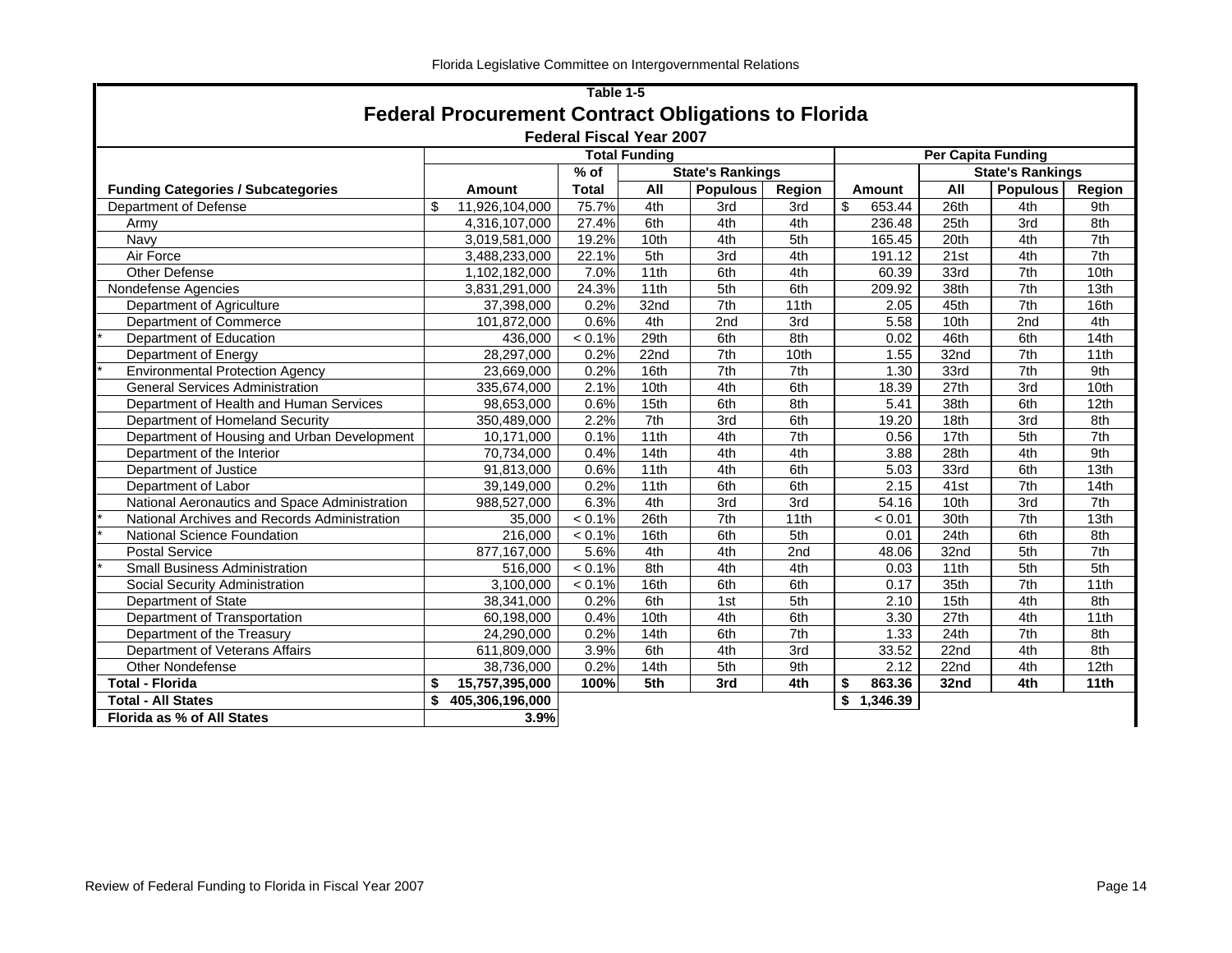| Table 1-5                                                                                                                                                                                                                                                                                                                                                                                                                                                                                                                                                                                                                                                                                                               |  |  |  |  |  |  |  |  |  |  |  |  |
|-------------------------------------------------------------------------------------------------------------------------------------------------------------------------------------------------------------------------------------------------------------------------------------------------------------------------------------------------------------------------------------------------------------------------------------------------------------------------------------------------------------------------------------------------------------------------------------------------------------------------------------------------------------------------------------------------------------------------|--|--|--|--|--|--|--|--|--|--|--|--|
| <b>Federal Procurement Contract Obligations to Florida</b>                                                                                                                                                                                                                                                                                                                                                                                                                                                                                                                                                                                                                                                              |  |  |  |  |  |  |  |  |  |  |  |  |
|                                                                                                                                                                                                                                                                                                                                                                                                                                                                                                                                                                                                                                                                                                                         |  |  |  |  |  |  |  |  |  |  |  |  |
| <b>Federal Fiscal Year 2007</b>                                                                                                                                                                                                                                                                                                                                                                                                                                                                                                                                                                                                                                                                                         |  |  |  |  |  |  |  |  |  |  |  |  |
| <b>Per Capita Funding</b><br><b>Total Funding</b>                                                                                                                                                                                                                                                                                                                                                                                                                                                                                                                                                                                                                                                                       |  |  |  |  |  |  |  |  |  |  |  |  |
| % of<br><b>State's Rankings</b><br><b>State's Rankings</b>                                                                                                                                                                                                                                                                                                                                                                                                                                                                                                                                                                                                                                                              |  |  |  |  |  |  |  |  |  |  |  |  |
| All<br><b>Populous</b><br><b>Funding Categories / Subcategories</b><br><b>Populous</b><br>All<br>Region<br>Region<br>Amount<br>Total<br>Amount                                                                                                                                                                                                                                                                                                                                                                                                                                                                                                                                                                          |  |  |  |  |  |  |  |  |  |  |  |  |
| 1) In the published report, the data are rounded to the nearest thousand dollars.<br>2) An asterisk indicates that one or more states had no reported federal procurement contract obligations.<br>3) Based on July 1, 2007 population estimates, the seven most populous states, in descending population order, were: California, Texas, New York, Florida, Illinois, Pennsylvania, and Ohio.<br>4) As designated by the U.S. Census Bureau, Florida is one of 16 states in the South region. The other states in the South region are: Alabama, Arkansas, Delaware, Georgia, Kentucky,<br>Louisiana, Maryland, Mississippi, North Carolina, Oklahoma, South Carolina, Tennessee, Texas, Virginia, and West Virginia. |  |  |  |  |  |  |  |  |  |  |  |  |
| Data Sources:<br>Federal Funding: U.S. Census Bureau, "Consolidated Federal Funds Report for Fiscal Year 2007," U.S. Government Printing Office, Washington, DC 2008 (Issued September 2008).<br>www.census.gov/prod/www/abs/cffr.html<br>Population Estimates: U.S. Census Bureau, Population Division, Table 1: Annual Estimates of the Population for the United States, Regions, and States, and for Puerto Rico:<br>2)<br>April 1, 2000 to July 1, 2007 (NST-EST2007-01) Release Date: December 27, 2007. www.census.gov/popest/states/NST-EST-ann-est.html                                                                                                                                                        |  |  |  |  |  |  |  |  |  |  |  |  |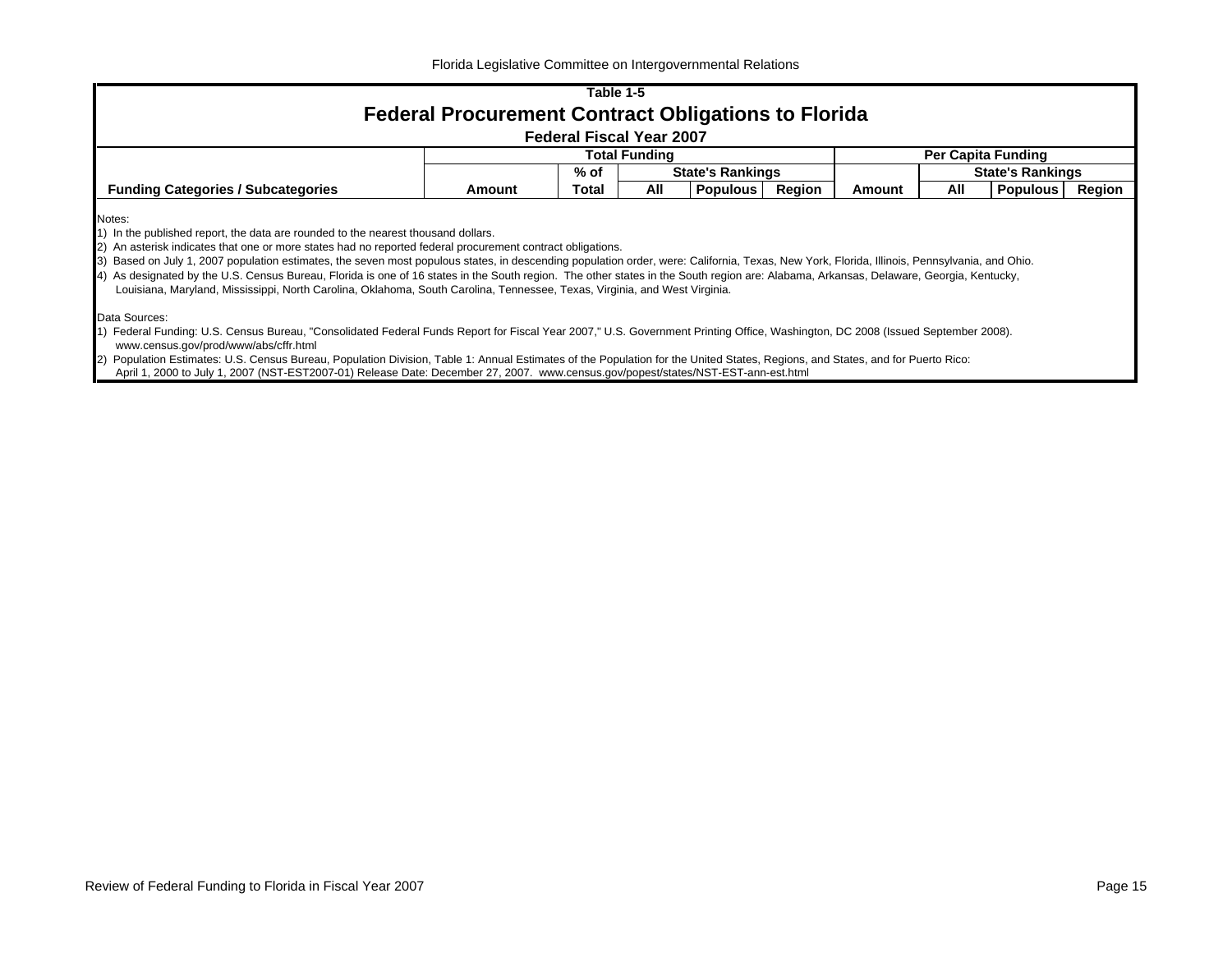<span id="page-27-0"></span>

| Table 1-6                                     |                                                        |              |                                 |                             |        |                   |                  |                           |                             |  |  |
|-----------------------------------------------|--------------------------------------------------------|--------------|---------------------------------|-----------------------------|--------|-------------------|------------------|---------------------------|-----------------------------|--|--|
|                                               | <b>Federal Salary and Wage Expenditures to Florida</b> |              |                                 |                             |        |                   |                  |                           |                             |  |  |
|                                               |                                                        |              | <b>Federal Fiscal Year 2007</b> |                             |        |                   |                  |                           |                             |  |  |
|                                               |                                                        |              | <b>Total Funding</b>            |                             |        |                   |                  | <b>Per Capita Funding</b> |                             |  |  |
|                                               |                                                        | $%$ of       |                                 | <b>State's Rankings</b>     |        |                   |                  | <b>State's Rankings</b>   |                             |  |  |
| <b>Funding Categories / Subcategories</b>     | <b>Amount</b>                                          | <b>Total</b> | <b>All</b>                      | <b>Populous</b>             | Region | Amount            | All              | <b>Populous</b>           | Region                      |  |  |
| <b>Department of Defense</b>                  | \$<br>4,479,815,000                                    | 38.0%        | 6th                             | 3rd                         | 5th    | \$<br>245.45      | 30 <sub>th</sub> | 3rd                       | 13th                        |  |  |
| Army                                          | 540,626,000                                            | 4.6%         | 21st                            | 5th                         | 11th   | 29.62             | 47th             | 6th                       | 16th                        |  |  |
| <b>Active Military</b>                        | 136,650,000                                            | 1.2%         | 20th                            | 4th                         | 11th   | 7.49              | 22 <sub>nd</sub> | 4th                       | 11th                        |  |  |
| <b>Inactive Military</b>                      | 299,223,000                                            | 2.5%         | 9th                             | 4th                         | 4th    | 16.39             | 46th             | 5th                       | 16th                        |  |  |
| Civilian                                      | 104,753,000                                            | 0.9%         | 21st                            | 6th                         | 10th   | 5.74              | 46th             | 6th                       | 16th                        |  |  |
| Navy                                          | 1,968,117,000                                          | 16.7%        | 4th                             | 2nd                         | 3rd    | 107.83            | 11th             | 2nd                       | 6th                         |  |  |
| <b>Active Military</b>                        | 1,464,457,000                                          | 12.4%        | 4th                             | 2nd                         | 3rd    | 80.24             | 10th             | 2nd                       | 5th                         |  |  |
| <b>Inactive Military</b>                      | 32,546,000                                             | 0.3%         | 3rd                             | 2nd                         | 1st    | 1.78              | 9th              | 2nd                       | 3rd                         |  |  |
| Civilian                                      | 471,114,000                                            | 4.0%         | 5th                             | 2nd                         | 3rd    | 25.81             | 12th             | 3rd                       | 6th                         |  |  |
| Air Force                                     | 1,845,816,000                                          | 15.6%        | 2nd                             | 2nd                         | 2nd    | 101.13            | 22nd             | 2nd                       | 9th                         |  |  |
| <b>Active Military</b>                        | 1,357,128,000                                          | 11.5%        | 2nd                             | 2nd                         | 2nd    | 74.36             | 22n <sub>d</sub> | 2nd                       | 9th                         |  |  |
| <b>Inactive Military</b>                      | 27,518,000                                             | 0.2%         | 2nd                             | 2nd                         | 1st    | $\overline{1.51}$ | 35th             | 2nd                       | 8th                         |  |  |
| Civilian                                      | 461,170,000                                            | 3.9%         | 7th                             | 4th                         | 4th    | 25.27             | 18th             | 3rd                       | 7th                         |  |  |
| Other Defense: Civilian                       | 125,256,000                                            | 1.1%         | 8th                             | 5th                         | 3rd    | 6.86              | 27th             | 5th                       | 10th                        |  |  |
| Nondefense Agencies                           | 7,319,697,000                                          | 62.0%        | 5th                             | 4th                         | 3rd    | 401.05            | 34th             | 5th                       | 8th                         |  |  |
| Department of Agriculture                     | 110,361,000                                            | 0.9%         | 19th                            | 3rd                         | 9th    | 6.05              | 44th             | 5th                       | 16th                        |  |  |
| <b>Department of Commerce</b>                 | 62,898,000                                             | 0.5%         | 6th                             | 2nd                         | 3rd    | 3.45              | 25th             | 1st                       | 7th                         |  |  |
| Department of Education                       | 449.000                                                | $< 0.1\%$    | 12th                            | 7th                         | 3rd    | 0.02              | 16th             | 7th                       | 4th                         |  |  |
| Department of Energy                          |                                                        | 0.0%         | $\mathcal{L}^{\mathcal{L}}$     | $\mathcal{L}^{\mathcal{A}}$ | $\sim$ | $\sim$            | $\sim$           | ÷.                        | $\mathcal{L}^{\mathcal{A}}$ |  |  |
| <b>Environmental Protection Agency</b>        | 7,102,000                                              | 0.1%         | 20th                            | 7th                         | 6th    | 0.39              | 28th             | 7th                       | 10th                        |  |  |
| Federal Deposit Insurance Corporation         | 5,749,000                                              | $< 0.1\%$    | 9th                             | 5th                         | 4th    | 0.31              | 40th             | 6th                       | 15th                        |  |  |
| <b>General Services Administration</b>        | 7,925,000                                              | 0.1%         | 14th                            | 6th                         | 5th    | 0.43              | 41st             | 7th                       | 12th                        |  |  |
| Department of Health and Human Services       | 26,182,000                                             | 0.2%         | 21st                            | 7th                         | 8th    | 1.43              | 33rd             | 7th                       | 9th                         |  |  |
| Department of Homeland Security               | 724,457,000                                            | 6.1%         | 3rd                             | 3rd                         | 2nd    | 39.69             | 11th             | 2nd                       | 4th                         |  |  |
| Department of Housing and Urban Development   | 19,256,000                                             | 0.2%         | 9th                             | 7th                         | 3rd    | 1.06              | 33rd             | 7th                       | 11th                        |  |  |
| Department of the Interior                    | 76,252,000                                             | 0.6%         | 15th                            | 2nd                         | 2nd    | 4.18              | 35th             | 3rd                       | 11th                        |  |  |
| Department of Justice                         | 435,603,000                                            | 3.7%         | 5th                             | 4th                         | 3rd    | 23.87             | 13th             | 4th                       | 8th                         |  |  |
| Department of Labor                           | 41,087,000                                             | 0.3%         | 7th                             | 6th                         | 3rd    | 2.25              | 18th             | 6th                       | $\overline{7}$ th           |  |  |
| National Aeronautics and Space Administration | 190,149,000                                            | 1.6%         | 6th                             | 3rd                         | 5th    | 10.42             | 7th              | 3rd                       | 6th                         |  |  |
| National Archives and Records Administration  | 84.000                                                 | $< 0.1\%$    | 19th                            | 6th                         | 5th    | < 0.01            | 20th             | 6th                       | 5th                         |  |  |
| National Science Foundation                   |                                                        | 0.0%         | $\sim$                          | $\blacksquare$              | $\sim$ | $\sim$            | $\sim$           | $\sim$                    | $\sim$                      |  |  |
| Postal Service                                | 3,560,185,000                                          | 30.2%        | 4th                             | 4th                         | 2nd    | 195.07            | 32nd             | 5th                       | 7th                         |  |  |
| <b>Small Business Administration</b>          | 7,771,000                                              | 0.1%         | 7th                             | 4th                         | 4th    | 0.43              | 29th             | 4th                       | 9th                         |  |  |
| Social Security Administration                | 142,574,000                                            | 1.2%         | 9th                             | 6th                         | 4th    | 7.81              | 28th             | 7th                       | 14th                        |  |  |
| Department of State                           | 20,595,000                                             | 0.2%         | 2nd                             | 1st                         | 2nd    | 1.13              | 4th              | 1st                       | 3rd                         |  |  |
| Department of Transportation                  | 264,219,000                                            | 2.2%         | 4th                             | 4th                         | 2nd    | 14.48             | 21st             | 3rd                       | 6th                         |  |  |
| Department of the Treasury                    | 221,161,000                                            | 1.9%         | 11th                            | 5th                         | 5th    | 12.17             | 23rd             | 7th                       | 9th                         |  |  |
| Department of Veterans Affairs                | 1,100,124,000                                          | 9.3%         | 2nd                             | 2nd                         | 1st    | 60.28             | 12th             | 1st                       | 5th                         |  |  |
| All Other Nondefense                          | 294,514,000                                            | 2.5%         | 4th                             | 2nd                         | 3rd    | 16.14             | 10th             | 1st                       | 4th                         |  |  |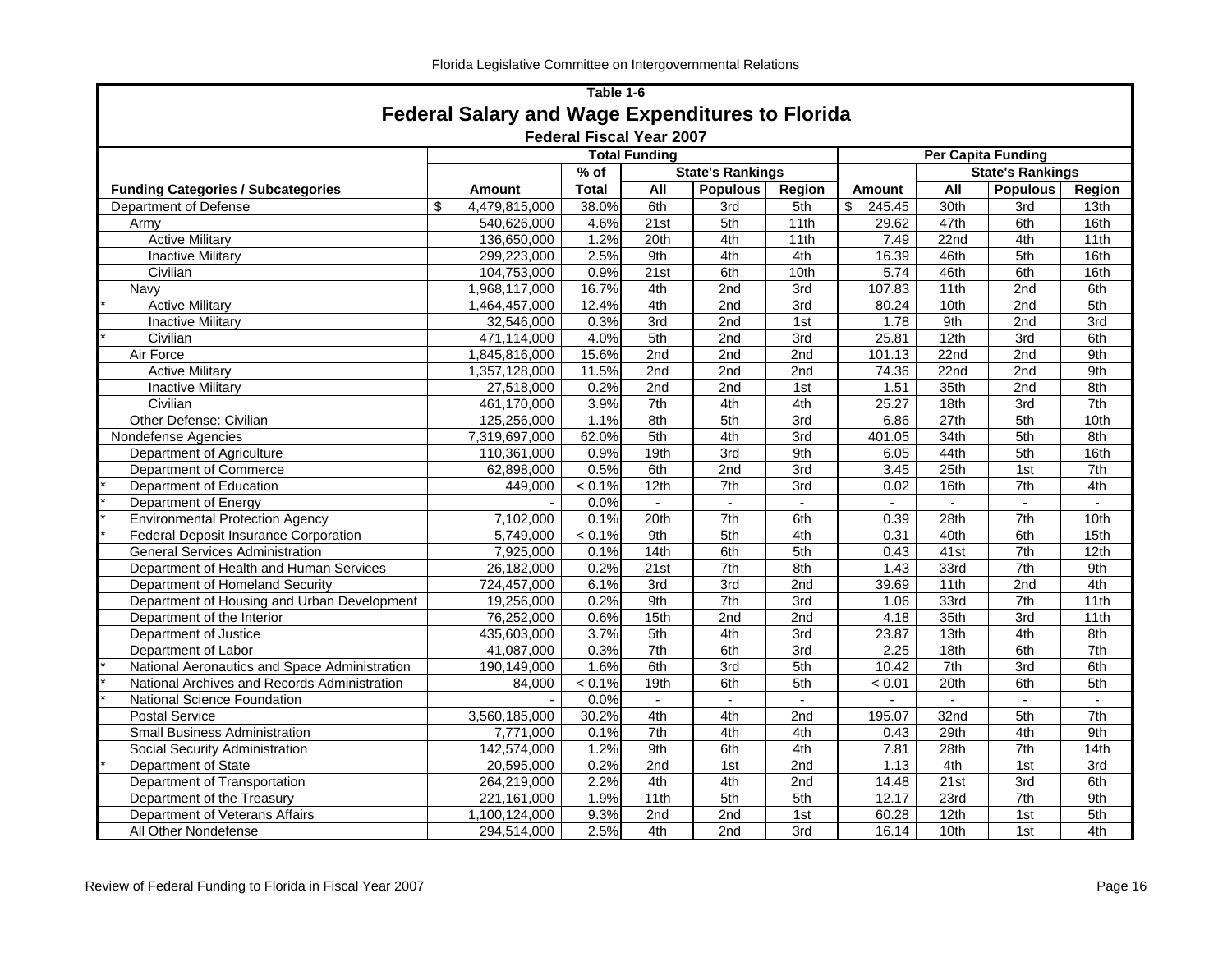| Table 1-6<br><b>Federal Salary and Wage Expenditures to Florida</b> |  |                 |                                 |                      |                         |        |  |        |      |                         |               |  |
|---------------------------------------------------------------------|--|-----------------|---------------------------------|----------------------|-------------------------|--------|--|--------|------|-------------------------|---------------|--|
|                                                                     |  |                 | <b>Federal Fiscal Year 2007</b> |                      |                         |        |  |        |      |                         |               |  |
|                                                                     |  |                 |                                 | <b>Total Funding</b> |                         |        |  |        |      | Per Capita Funding      |               |  |
|                                                                     |  |                 | % of                            |                      | <b>State's Rankings</b> |        |  |        |      | <b>State's Rankings</b> |               |  |
| <b>Funding Categories / Subcategories</b>                           |  | Amount          | Total                           | All                  | <b>Populous</b>         | Region |  | Amount | All  | <b>Populous</b>         | <b>Region</b> |  |
| <b>Total - Florida</b>                                              |  | 11,799,512,000  | 100%                            | 4th                  | 3rd                     | 3rd    |  | 646.50 | 33rd | 3rd                     | 14th          |  |
| <b>Total - All States</b>                                           |  | 231,067,725,000 |                                 |                      |                         |        |  | 767.58 |      |                         |               |  |
| Florida as % of All States                                          |  | 5.1%            |                                 |                      |                         |        |  |        |      |                         |               |  |
| $N = 1 - 1 - 1$                                                     |  |                 |                                 |                      |                         |        |  |        |      |                         |               |  |

1) In the published report, the data are rounded to the nearest thousand dollars.

2) An asterisk indicates that one or more states had no reported federal salary and wage expenditures.

3) Based on July 1, 2007 population estimates, the seven most populous states, in descending population order, were: California, Texas, New York, Florida, Illinois, Pennsylvania, and Ohio.

4) As designated by the U.S. Census Bureau, Florida is one of 16 states in the South region. The other states in the South region are: Alabama, Arkansas, Delaware, Georgia, Kentucky, Louisiana, Maryland, Mississippi, North Carolina, Oklahoma, South Carolina, Tennessee, Texas, Virginia, and West Virginia.

Data Sources:

1) Federal Funding: U.S. Census Bureau, "Consolidated Federal Funds Report for Fiscal Year 2007," U.S. Government Printing Office, Washington, DC 2008 (Issued September 2008). www.census.gov/prod/www/abs/cffr.html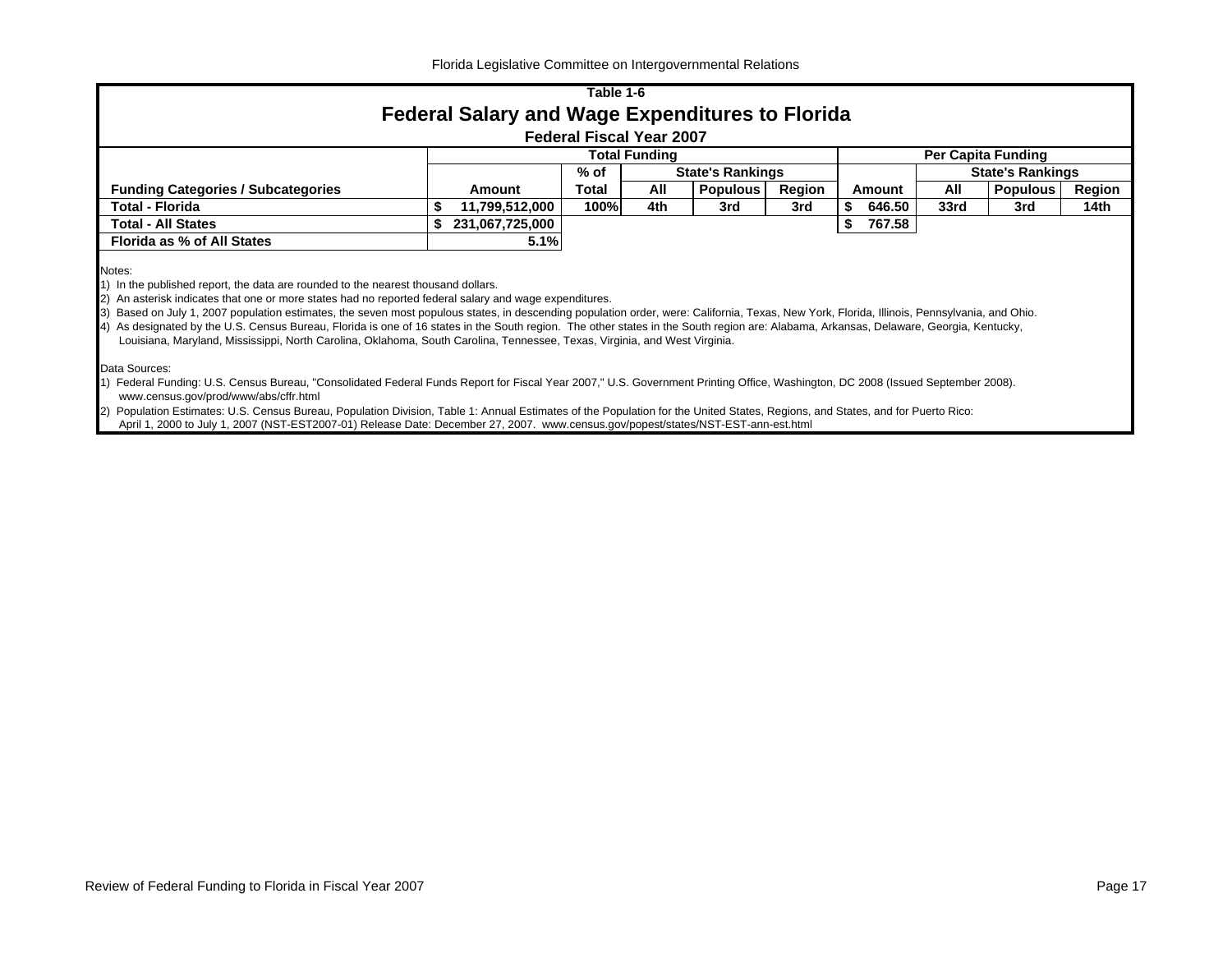<span id="page-29-0"></span>

| Table 1-7            |                                                                                                        |                     |                         |                         |               |                    |                     |  |  |  |  |  |  |  |
|----------------------|--------------------------------------------------------------------------------------------------------|---------------------|-------------------------|-------------------------|---------------|--------------------|---------------------|--|--|--|--|--|--|--|
|                      | States' Percentage Share of Federal Direct Expenditures by Category<br><b>Federal Fiscal Year 2007</b> |                     |                         |                         |               |                    |                     |  |  |  |  |  |  |  |
|                      |                                                                                                        | <b>Total Direct</b> | <b>Direct Payments:</b> | <b>Direct Payments:</b> |               | <b>Procurement</b> | <b>Salaries and</b> |  |  |  |  |  |  |  |
| <b>State</b>         | <b>Population</b>                                                                                      | <b>Expenditures</b> | <b>Retirement</b>       | <b>Other</b>            | <b>Grants</b> | <b>Contracts</b>   | Wages               |  |  |  |  |  |  |  |
| Alabama              | 1.5%                                                                                                   | 1.9%                | 2.0%                    | 1.8%                    | 1.6%          | 2.6%               | 1.5%                |  |  |  |  |  |  |  |
| Alaska               | 0.2%                                                                                                   | 0.4%                | 0.2%                    | 0.1%                    | 0.6%          | 0.6%               | 0.9%                |  |  |  |  |  |  |  |
| Arizona              | 2.1%                                                                                                   | 1.9%                | 2.0%                    | 1.4%                    | 1.9%          | 2.6%               | 1.8%                |  |  |  |  |  |  |  |
| Arkansas             | 0.9%                                                                                                   | 0.9%                | 1.2%                    | 0.9%                    | 1.1%          | 0.3%               | 0.8%                |  |  |  |  |  |  |  |
| California           | 12.1%                                                                                                  | 10.5%               | 9.5%                    | 10.3%                   | 11.9%         | 11.3%              | 10.5%               |  |  |  |  |  |  |  |
| Colorado             | 1.6%                                                                                                   | 1.4%                | 1.4%                    | 1.1%                    | 1.3%          | 1.7%               | 2.2%                |  |  |  |  |  |  |  |
| Connecticut          | 1.2%                                                                                                   | 1.3%                | 1.1%                    | 1.1%                    | 1.2%          | 2.3%               | 0.8%                |  |  |  |  |  |  |  |
| Delaware             | 0.3%                                                                                                   | 0.3%                | 0.3%                    | 0.2%                    | 0.3%          | 0.1%               | 0.3%                |  |  |  |  |  |  |  |
| Florida              | 6.1%                                                                                                   | 6.0%                | 7.2%                    | 7.4%                    | 4.4%          | 3.9%               | 5.1%                |  |  |  |  |  |  |  |
| Georgia              | 3.2%                                                                                                   | 2.9%                | 2.8%                    | 2.3%                    | 2.6%          | 3.5%               | 4.1%                |  |  |  |  |  |  |  |
| Hawaii               | 0.4%                                                                                                   | 0.6%                | 0.5%                    | 0.3%                    | 0.5%          | 0.6%               | 1.6%                |  |  |  |  |  |  |  |
| Idaho                | 0.5%                                                                                                   | 0.4%                | 0.5%                    | 0.3%                    | 0.5%          | 0.5%               | 0.5%                |  |  |  |  |  |  |  |
| Illinois             | 4.3%                                                                                                   | 3.6%                | 3.8%                    | 4.3%                    | 3.7%          | 2.2%               | 3.3%                |  |  |  |  |  |  |  |
| Indiana              | 2.1%                                                                                                   | 1.9%                | 2.1%                    | 2.1%                    | 1.8%          | 1.6%               | 1.2%                |  |  |  |  |  |  |  |
| lowa                 | 1.0%                                                                                                   | 0.9%                | 1.0%                    | 1.0%                    | 0.9%          | 0.5%               | 0.6%                |  |  |  |  |  |  |  |
| Kansas               | 0.9%                                                                                                   | 0.9%                | 1.0%                    | 0.9%                    | 0.8%          | 0.8%               | 1.2%                |  |  |  |  |  |  |  |
| Kentucky             | 1.4%                                                                                                   | 1.5%                | 1.6%                    | 1.3%                    | 1.4%          | 1.2%               | 1.8%                |  |  |  |  |  |  |  |
| Louisiana            | 1.4%                                                                                                   | 1.7%                | 1.4%                    | 1.7%                    | 3.0%          | 1.1%               | 1.3%                |  |  |  |  |  |  |  |
| Maine                | 0.4%                                                                                                   | 0.5%                | 0.6%                    | 0.4%                    | 0.6%          | 0.4%               | 0.4%                |  |  |  |  |  |  |  |
| Maryland             | 1.9%                                                                                                   | 2.9%                | 2.1%                    | 2.1%                    | 1.9%          | 5.2%               | 5.0%                |  |  |  |  |  |  |  |
| <b>Massachusetts</b> | 2.1%                                                                                                   | 2.5%                | 2.1%                    | 2.5%                    | 3.0%          | 2.9%               | 1.7%                |  |  |  |  |  |  |  |
| Michigan             | 3.3%                                                                                                   | 2.9%                | 3.5%                    | 3.2%                    | 2.9%          | 1.9%               | 1.8%                |  |  |  |  |  |  |  |
| Minnesota            | 1.7%                                                                                                   | 1.6%                | 1.6%                    | 2.5%                    | 1.6%          | 0.8%               | 1.2%                |  |  |  |  |  |  |  |
| Mississippi          | 1.0%                                                                                                   | 1.2%                | 1.1%                    | 1.0%                    | 1.5%          | 1.6%               | 1.0%                |  |  |  |  |  |  |  |
| Missouri             | 2.0%                                                                                                   | 2.2%                | 2.1%                    | 2.1%                    | 2.0%          | 3.0%               | 2.1%                |  |  |  |  |  |  |  |
| Montana              | 0.3%                                                                                                   | 0.3%                | 0.4%                    | 0.3%                    | 0.5%          | 0.1%               | 0.4%                |  |  |  |  |  |  |  |
| Nebraska             | 0.6%                                                                                                   | 0.6%                | 0.6%                    | 0.7%                    | 0.6%          | 0.3%               | 0.6%                |  |  |  |  |  |  |  |
| Nevada               | 0.9%                                                                                                   | 0.6%                | 0.8%                    | 0.5%                    | 0.6%          | 0.5%               | 0.7%                |  |  |  |  |  |  |  |
| New Hampshire        | 0.4%                                                                                                   | 0.4%                | 0.5%                    | 0.3%                    | 0.4%          | 0.5%               | 0.3%                |  |  |  |  |  |  |  |
| <b>New Jersey</b>    | 2.9%                                                                                                   | 2.6%                | 2.8%                    | 2.9%                    | 2.5%          | 2.1%               | 2.1%                |  |  |  |  |  |  |  |
| New Mexico           | 0.7%                                                                                                   | 0.9%                | 0.7%                    | 0.5%                    | 1.0%          | 1.7%               | 1.0%                |  |  |  |  |  |  |  |
| New York             | 6.4%                                                                                                   | 6.4%                | 6.1%                    | 6.9%                    | 9.9%          | 2.9%               | 4.6%                |  |  |  |  |  |  |  |
| North Carolina       | 3.0%                                                                                                   | 2.7%                | 3.2%                    | 2.3%                    | 2.9%          | 1.3%               | 3.8%                |  |  |  |  |  |  |  |
| North Dakota         | 0.2%                                                                                                   | 0.3%                | 0.2%                    | 0.3%                    | 0.3%          | 0.2%               | 0.4%                |  |  |  |  |  |  |  |
| Ohio                 | 3.8%                                                                                                   | 4.3%                | 3.9%                    | 7.3%                    | 3.6%          | 2.2%               | 2.6%                |  |  |  |  |  |  |  |
| Oklahoma             | 1.2%                                                                                                   | 1.2%                | 1.4%                    | 1.2%                    | 1.3%          | 0.7%               | 1.7%                |  |  |  |  |  |  |  |
| Oregon               | 1.2%                                                                                                   | 1.0%                | 1.3%                    | 0.9%                    | 1.2%          | 0.5%               | 0.9%                |  |  |  |  |  |  |  |
| Pennsylvania         | 4.1%                                                                                                   | 4.7%                | 4.9%                    | 6.3%                    | 4.3%          | 3.6%               | 3.2%                |  |  |  |  |  |  |  |
| Rhode Island         | 0.4%                                                                                                   | 0.4%                | 0.4%                    | 0.4%                    | 0.5%          | 0.2%               | 0.4%                |  |  |  |  |  |  |  |
| South Carolina       | 1.5%                                                                                                   | 1.5%                | 1.7%                    | 1.2%                    | 1.3%          | 1.6%               | 1.7%                |  |  |  |  |  |  |  |
| South Dakota         | 0.3%                                                                                                   | 0.3%                | 0.3%                    | 0.5%                    | 0.3%          | 0.2%               | 0.4%                |  |  |  |  |  |  |  |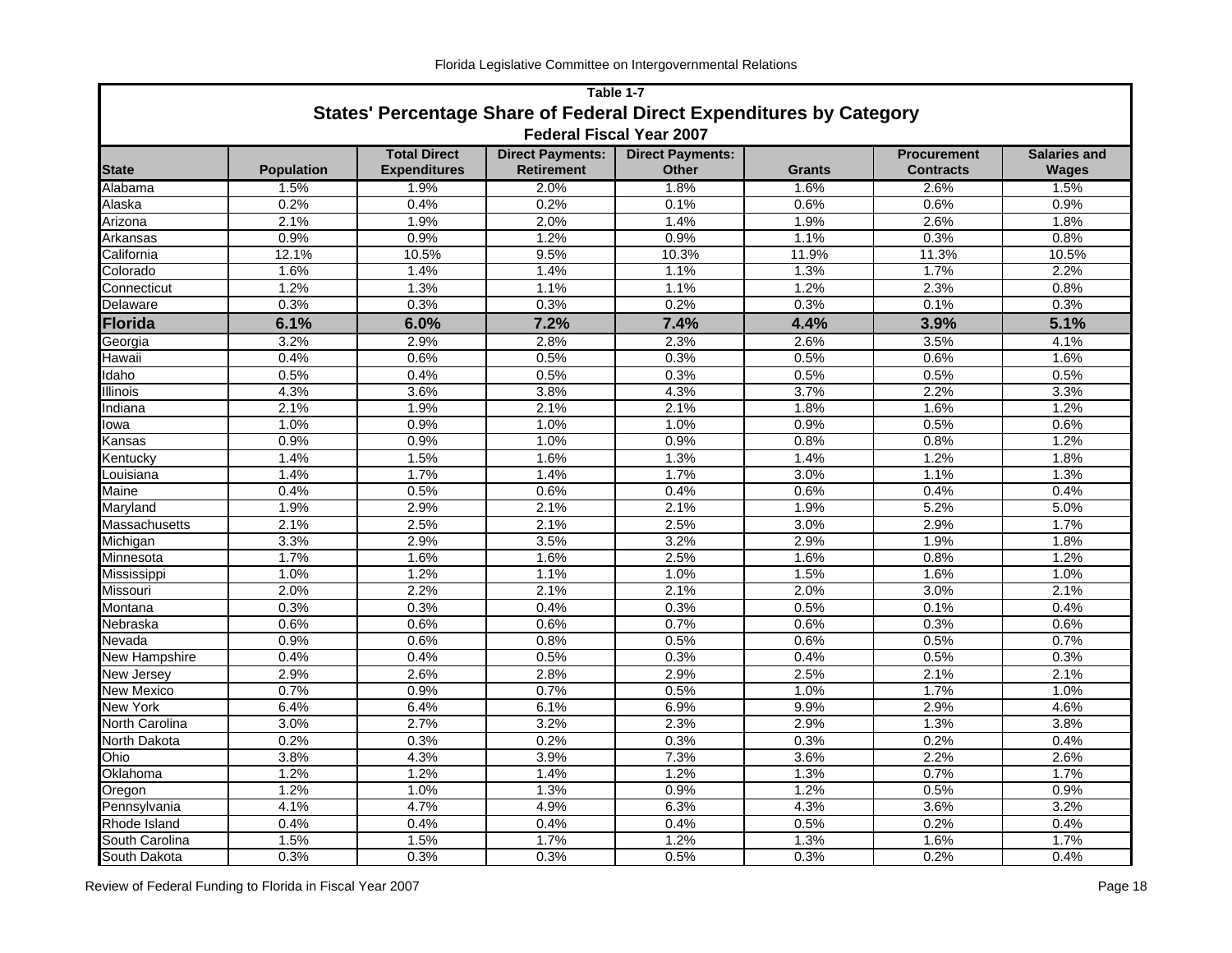| Table 1-7<br>States' Percentage Share of Federal Direct Expenditures by Category<br><b>Federal Fiscal Year 2007</b> |                   |                                            |                                              |                                         |               |                                        |                                     |  |  |  |  |  |  |
|---------------------------------------------------------------------------------------------------------------------|-------------------|--------------------------------------------|----------------------------------------------|-----------------------------------------|---------------|----------------------------------------|-------------------------------------|--|--|--|--|--|--|
| <b>State</b>                                                                                                        | <b>Population</b> | <b>Total Direct</b><br><b>Expenditures</b> | <b>Direct Payments:</b><br><b>Retirement</b> | <b>Direct Payments:</b><br><b>Other</b> | <b>Grants</b> | <b>Procurement</b><br><b>Contracts</b> | <b>Salaries and</b><br><b>Wages</b> |  |  |  |  |  |  |
| Tennessee                                                                                                           | 2.0%              | 2.1%                                       | 2.3%                                         | 2.0%                                    | 2.0%          | 2.4%                                   | $1.3\%$                             |  |  |  |  |  |  |
| Texas                                                                                                               | 7.9%              | 6.9%                                       | 6.5%                                         | 5.9%                                    | 6.1%          | 9.7%                                   | 7.9%                                |  |  |  |  |  |  |
| Utah                                                                                                                | 0.9%              | 0.7%                                       | 0.6%                                         | 0.4%                                    | 0.7%          | 1.0%                                   | 1.0%                                |  |  |  |  |  |  |
| Vermont                                                                                                             | 0.2%              | 0.2%                                       | $0.2\%$                                      | 0.2%                                    | 0.3%          | 0.2%                                   | 0.2%                                |  |  |  |  |  |  |
| Virginia                                                                                                            | 2.6%              | 4.5%                                       | 3.1%                                         | 2.4%                                    | 1.9%          | 11.2%                                  | 7.5%                                |  |  |  |  |  |  |
| Washington                                                                                                          | 2.1%              | 2.1%                                       | 2.2%                                         | 1.6%                                    | 2.0%          | 2.3%                                   | 3.0%                                |  |  |  |  |  |  |
| West Virginia                                                                                                       | 0.6%              | 0.7%                                       | 0.9%                                         | $0.6\%$                                 | $0.8\%$       | 0.3%                                   | 0.7%                                |  |  |  |  |  |  |
| Wisconsin                                                                                                           | ∣.9%              | 1.5%                                       | 1.8%                                         | $1.7\%$                                 | 1.6%          | 1.1%                                   | 1.0%                                |  |  |  |  |  |  |
| Wyoming                                                                                                             | 0.2%              | 0.2%                                       | $0.2\%$                                      | 0.1%                                    | $0.4\%$       | $0.1\%$                                | 0.3%                                |  |  |  |  |  |  |

Data Sources:

1) Federal Funding: U.S. Census Bureau, "Consolidated Federal Funds Report for Fiscal Year 2007." U.S. Government Printing Office, Washington, DC 2008 (Issued September 2008) http://www.census.gov/prod/www/abs/cffr.html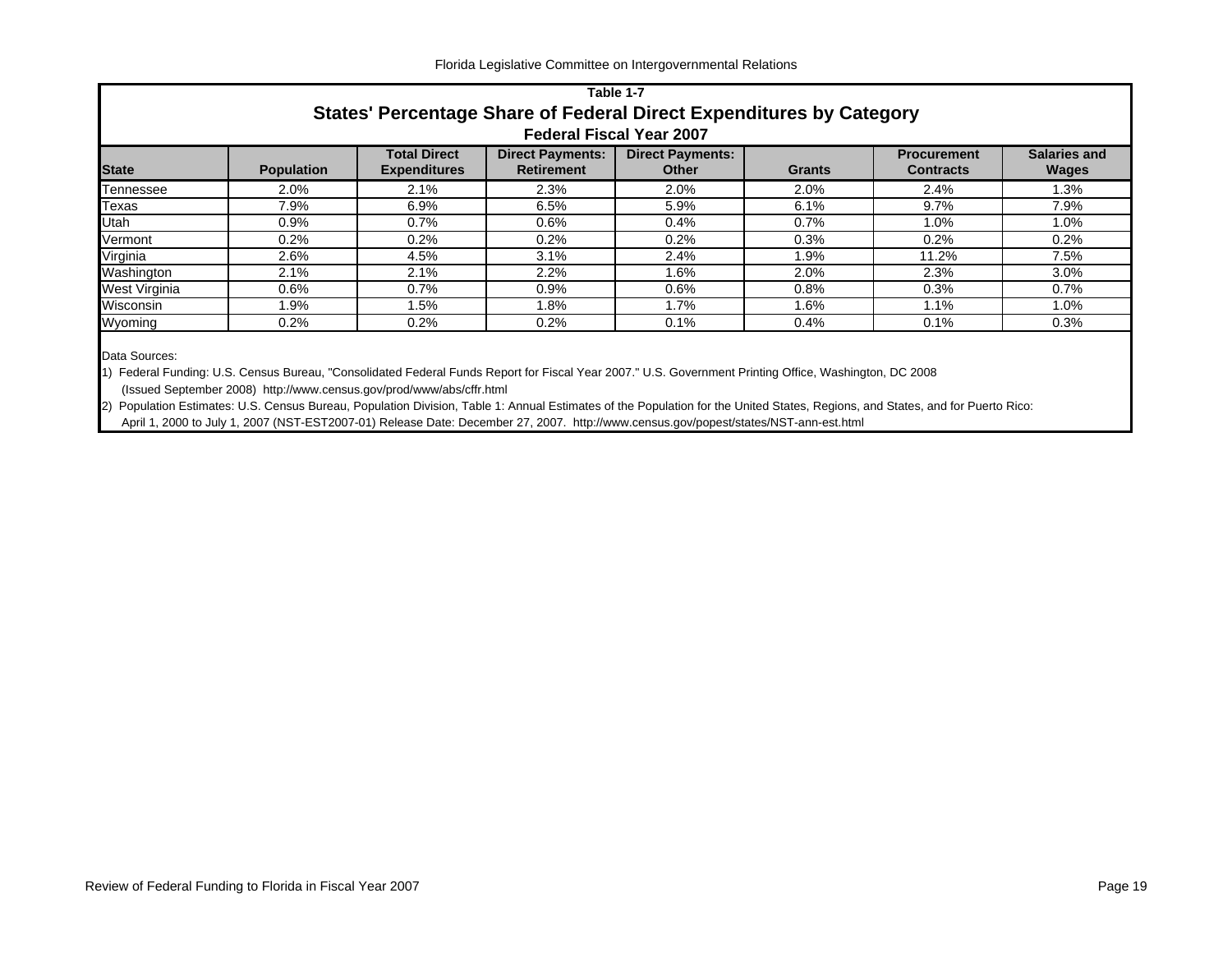<span id="page-31-0"></span>

|                                                                                                  | Table 1-8 |                  |           |     |                 |        |                  |      |                 |        |  |  |  |  |
|--------------------------------------------------------------------------------------------------|-----------|------------------|-----------|-----|-----------------|--------|------------------|------|-----------------|--------|--|--|--|--|
| Face Value of Federal Insurance Coverages Provided to Florida<br><b>Federal Fiscal Year 2007</b> |           |                  |           |     |                 |        |                  |      |                 |        |  |  |  |  |
| <b>Per Capita Funding</b><br>Total Funding                                                       |           |                  |           |     |                 |        |                  |      |                 |        |  |  |  |  |
| $%$ of<br><b>State's Rankings</b><br><b>State's Rankings</b>                                     |           |                  |           |     |                 |        |                  |      |                 |        |  |  |  |  |
| <b>Funding Categories / Subcategories</b>                                                        |           | Amount           | Total     | All | <b>Populous</b> | Region | Amount           | All  | <b>Populous</b> | Region |  |  |  |  |
| Flood Insurance                                                                                  | \$        | 450,322,395,000  | 99.2%     | 1st | 1st             | 1st    | \$.<br>24.673.52 | 1st  | 1st             | 1st    |  |  |  |  |
| Crop Insurance                                                                                   |           | 3.218.412.000    | 0.7%      | 7th | 3rd             | 1st    | 176.34           | 18th | 3rd             | 3rd    |  |  |  |  |
| Foreign Investment Insurance                                                                     |           | 45,000,000       | $< 0.1\%$ | 3rd | 3rd             | 2nd    | 2.47             | 4th  | 3rd             | 2nd    |  |  |  |  |
| Life Insurance for Veterans                                                                      |           | 143,365,000      | $< 0.1\%$ | 2nd | 2nd             | 1st    | 7.86             | 3rd  | 1st             | 1st    |  |  |  |  |
| Other                                                                                            |           | 27,636,000       | $< 0.1\%$ | 4th | 3rd             | 2nd    | .51              | 22nd | 3rd             | 9th    |  |  |  |  |
| <b>Total - Florida</b>                                                                           | \$        | 453,756,808,000  | 100%      | 1st | 1st             | 1st    | 24,861.69        | 1st  | 1st             | 1st    |  |  |  |  |
| <b>Total - All States</b>                                                                        | \$        | .169,515,410,000 |           |     |                 |        | 3,885.01         |      |                 |        |  |  |  |  |
| Florida as % of All States                                                                       |           | 38.8%            |           |     |                 |        |                  |      |                 |        |  |  |  |  |

1) In the published report, the data are rounded to the nearest thousand dollars.

2) An asterisk indicates that one or more states had no reported federal insurance coverages.

3) Based on July 1, 2007 population estimates, the seven most populous states, in descending population order, were: California, Texas, New York, Florida, Illinois, Pennsylvania, and Ohio.

4) As designated by the U.S. Census Bureau, Florida is one of 16 states in the South region. The other states in the South region are: Alabama, Arkansas, Delaware, Georgia, Kentucky, Louisiana, Maryland, Mississippi, North Carolina, Oklahoma, South Carolina, Tennessee, Texas, Virginia, and West Virginia.

Data Sources:

1) Federal Funding: U.S. Census Bureau, "Consolidated Federal Funds Report for Fiscal Year 2007," U.S. Government Printing Office, Washington, DC 2008 (Issued September 2008). www.census.gov/prod/www/abs/cffr.html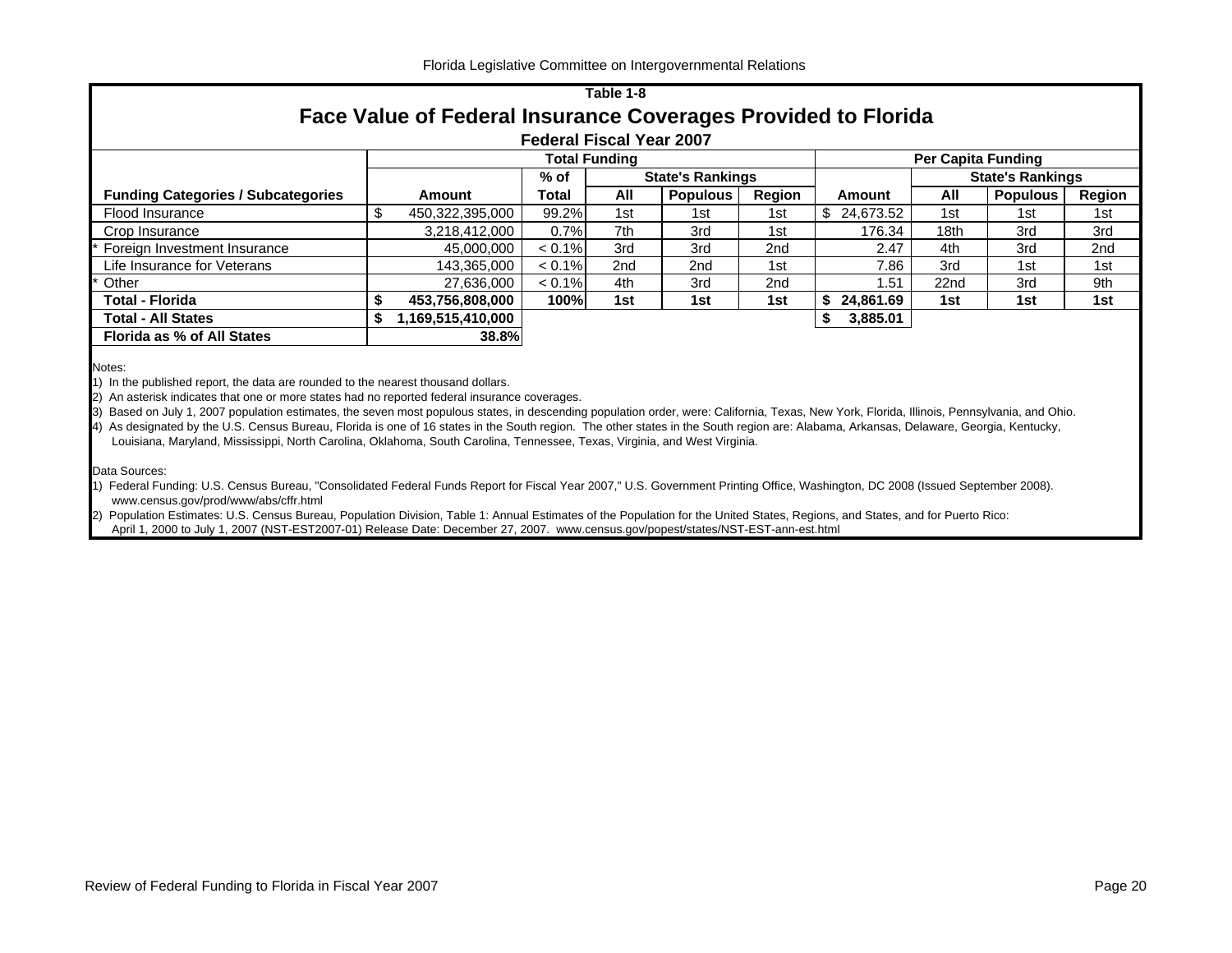<span id="page-32-0"></span>

| Table 1-9                                                         |    |                                                           |        |     |                         |                 |              |                  |                         |                  |  |  |  |  |
|-------------------------------------------------------------------|----|-----------------------------------------------------------|--------|-----|-------------------------|-----------------|--------------|------------------|-------------------------|------------------|--|--|--|--|
|                                                                   |    | Dollar Volume of Federal Guaranteed Loans Made to Florida |        |     |                         |                 |              |                  |                         |                  |  |  |  |  |
| <b>Federal Fiscal Year 2007</b>                                   |    |                                                           |        |     |                         |                 |              |                  |                         |                  |  |  |  |  |
| <b>Total Funding</b><br><b>Per Capita Funding</b>                 |    |                                                           |        |     |                         |                 |              |                  |                         |                  |  |  |  |  |
|                                                                   |    |                                                           | $%$ of |     | <b>State's Rankings</b> |                 |              |                  | <b>State's Rankings</b> |                  |  |  |  |  |
| <b>Funding Categories / Subcategories</b>                         |    | Amount                                                    | Total  | All | <b>Populous</b>         | Region          | Amount       | All              | <b>Populous</b>         | Region           |  |  |  |  |
| Mortgage Insurance for Homes                                      | \$ | 2,838,998,000                                             | 27.7%  | 3rd | 2nd                     | 3rd             | \$<br>155.55 | 33rd             | 4th                     | 14th             |  |  |  |  |
| Federal Family Education Loan Program                             |    | 3.368.948.000                                             | 32.9%  | 6th | 5th                     | 2 <sub>nd</sub> | 184.59       | 27th             | 5th                     | 6th              |  |  |  |  |
| Veterans Housing Loans                                            |    | 1.878.479.000                                             | 18.3%  | 3rd | 2nd                     | 3rd             | 102.92       | 16th             | 1st                     | 6th              |  |  |  |  |
| Mortgage Insurance: Condominiums                                  |    | 204,626,000                                               | 2.0%   | 3rd | 2nd                     | 1st             | 11.21        | 11th             | 2nd                     | 3rd              |  |  |  |  |
| Dept. of Agriculture: Guaranteed Loans                            |    | 908.601.000                                               | 8.9%   | 2nd | 1st                     | 2 <sub>nd</sub> | 49.78        | 21st             | 1st                     | 6th              |  |  |  |  |
| <b>Small Business Loans</b>                                       |    | 1,025,449,000                                             | 10.0%  | 3rd | 3rd                     | 2 <sub>nd</sub> | 56.19        | 19 <sub>th</sub> | 3rd                     | 3rd              |  |  |  |  |
| Other                                                             |    | 22,500,000                                                | 0.2%   | 6th | 4th                     | 2 <sub>nd</sub> | 1.23         | 9th              | 4th                     | 3rd              |  |  |  |  |
| <b>Total - Florida</b>                                            | S  | 10,247,601,000                                            | 100%   | 3rd | 3rd                     | 2nd             | S.<br>561.47 | 32nd             | 4th                     | 10 <sub>th</sub> |  |  |  |  |
| 170,235,564,000<br>565.50<br><b>Total - All States</b><br>\$<br>S |    |                                                           |        |     |                         |                 |              |                  |                         |                  |  |  |  |  |
| 6.0%<br>Florida as % of All States                                |    |                                                           |        |     |                         |                 |              |                  |                         |                  |  |  |  |  |

1) In the published report, the data are rounded to the nearest thousand dollars.

2) An asterisk indicates that one or more states had no reported federal guaranteed loans.

3) Based on July 1, 2007 population estimates, the seven most populous states, in descending population order, were: California, Texas, New York, Florida, Illinois, Pennsylvania, and Ohio.

4) As designated by the U.S. Census Bureau, Florida is one of 16 states in the South region. The other states in the South region are: Alabama, Arkansas, Delaware, Georgia, Kentucky, Louisiana, Maryland, Mississippi, North Carolina, Oklahoma, South Carolina, Tennessee, Texas, Virginia, and West Virginia.

Data Sources:

1) Federal Funding: U.S. Census Bureau, "Consolidated Federal Funds Report for Fiscal Year 2007," U.S. Government Printing Office, Washington, DC 2008 (Issued September 2008). www.census.gov/prod/www/abs/cffr.html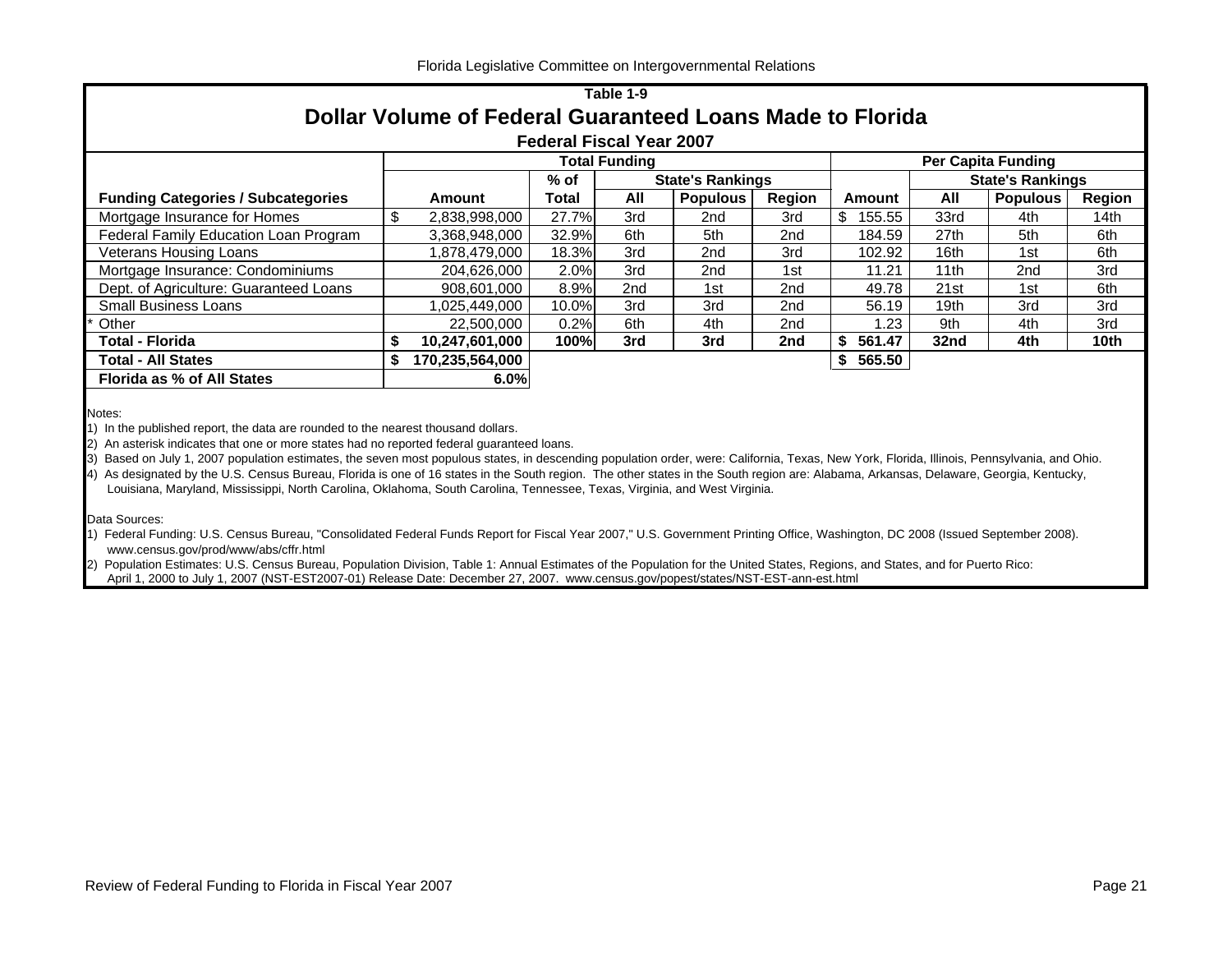<span id="page-33-0"></span>

|                                                   | <b>Table 1-10</b><br>Dollar Volume of Federal Direct Loans Made to Florida |                |         |                          |                         |        |    |                          |      |                         |                  |  |  |  |
|---------------------------------------------------|----------------------------------------------------------------------------|----------------|---------|--------------------------|-------------------------|--------|----|--------------------------|------|-------------------------|------------------|--|--|--|
| <b>Federal Fiscal Year 2007</b>                   |                                                                            |                |         |                          |                         |        |    |                          |      |                         |                  |  |  |  |
| <b>Total Funding</b><br>Per Capita Funding        |                                                                            |                |         |                          |                         |        |    |                          |      |                         |                  |  |  |  |
|                                                   |                                                                            |                | $%$ of  |                          | <b>State's Rankings</b> |        |    |                          |      | <b>State's Rankings</b> |                  |  |  |  |
| <b>Funding Categories / Subcategories</b>         |                                                                            | Amount         | Total   | All                      | <b>Populous</b>         | Region |    | Amount                   | All  | <b>Populous</b>         | Region           |  |  |  |
| Department of Agriculture                         | \$                                                                         | 149.475.000    | 27.5%   | 10th                     | 3rd                     | 8th    |    | 8.19                     | 43rd | 6th                     | 15th             |  |  |  |
| $\star$<br><b>Commodity Loans: Price Supports</b> |                                                                            | $\blacksquare$ | $0.0\%$ | $\overline{\phantom{a}}$ |                         |        |    | $\overline{\phantom{a}}$ |      |                         |                  |  |  |  |
| Other                                             |                                                                            | 149.475.000    | 27.5%   | 7th                      | 3rd                     | 5th    |    | 8.19                     | 42nd | 5th                     | 15 <sub>th</sub> |  |  |  |
| * Federal Direct Student Loans                    |                                                                            | 222.163.000    | 40.8%   | 19th                     | 5th                     | 6th    |    | 12.17                    | 35th | 5th                     | 12 <sub>th</sub> |  |  |  |
| Other                                             |                                                                            | 172.783.000    | 31.7%   | 3rd                      | 1st                     | 3rd    |    | 9.47                     | 7th  | 1st                     | 4th              |  |  |  |
| <b>Total - Florida</b>                            |                                                                            | 544.421.000    | 100%    | 15th                     | 6th                     | 7th    | \$ | 29.83                    | 46th | 6th                     | 16th             |  |  |  |
| <b>Total - All States</b>                         |                                                                            | 22,103,000,000 |         |                          |                         |        | S  | 73.42                    |      |                         |                  |  |  |  |
| Florida as % of All States                        |                                                                            | 2.5%           |         |                          |                         |        |    |                          |      |                         |                  |  |  |  |

1) In the published report, the published data are rounded to the nearest thousand dollars.

2) An asterisk indicates that one or more states had no reported federal direct loans.

3) Based on July 1, 2007 population estimates, the seven most populous states, in descending population order, were: California, Texas, New York, Florida, Illinois, Pennsylvania, and Ohio.

4) As designated by the U.S. Census Bureau, Florida is one of 16 states in the South region. The other states in the South region are: Alabama, Arkansas, Delaware, Georgia, Kentucky, Louisiana, Maryland, Mississippi, North Carolina, Oklahoma, South Carolina, Tennessee, Texas, Virginia, and West Virginia.

Data Sources:

1) Federal Funding: U.S. Census Bureau, "Consolidated Federal Funds Report for Fiscal Year 2007," U.S. Government Printing Office, Washington, DC 2008 (Issued September 2008). www.census.gov/prod/www/abs/cffr.html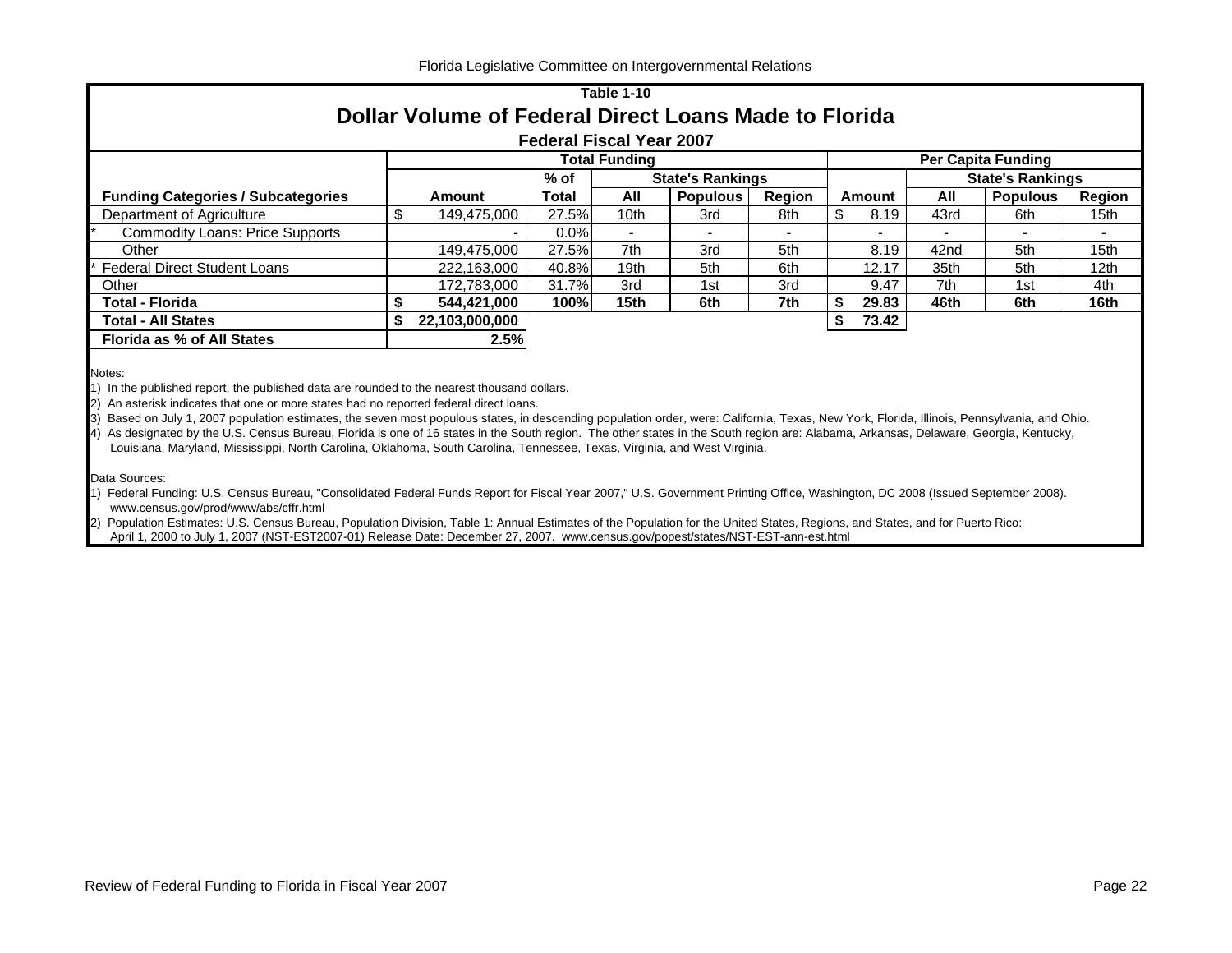<span id="page-34-0"></span>

| <b>Table 1-11</b>    |                   |                                                                    |                  |                   |               |  |  |  |  |  |  |
|----------------------|-------------------|--------------------------------------------------------------------|------------------|-------------------|---------------|--|--|--|--|--|--|
|                      |                   | States' Percentage Share of Other Financial Assistance by Category |                  |                   |               |  |  |  |  |  |  |
|                      |                   | <b>Federal Fiscal Year 2007</b>                                    |                  |                   |               |  |  |  |  |  |  |
|                      |                   | <b>Other Financial</b>                                             | <b>Insurance</b> | <b>Guaranteed</b> | <b>Direct</b> |  |  |  |  |  |  |
| <b>State</b>         | <b>Population</b> | <b>Assistance</b>                                                  | <b>Programs</b>  | Loans             | Loans         |  |  |  |  |  |  |
| Alabama              | 1.5%              | 1.0%                                                               | 0.9%             | 1.6%              | 3.2%          |  |  |  |  |  |  |
| Alaska               | 0.2%              | 0.1%                                                               | 0.0%             | 0.4%              | 0.2%          |  |  |  |  |  |  |
| Arizona              | 2.1%              | 1.1%                                                               | 0.6%             | 4.2%              | 1.4%          |  |  |  |  |  |  |
| Arkansas             | 0.9%              | 0.3%                                                               | 0.2%             | 1.0%              | 1.4%          |  |  |  |  |  |  |
| California           | 12.1%             | 5.8%                                                               | 5.6%             | 6.3%              | 9.6%          |  |  |  |  |  |  |
| Colorado             | 1.6%              | 0.7%                                                               | 0.4%             | 2.9%              | 1.3%          |  |  |  |  |  |  |
| Connecticut          | 1.2%              | 0.7%                                                               | 0.6%             | 1.3%              | 0.3%          |  |  |  |  |  |  |
| Delaware             | 0.3%              | 0.4%                                                               | 0.4%             | 0.3%              | 0.3%          |  |  |  |  |  |  |
| Florida              | 6.1%              | 34.1%                                                              | 38.8%            | 6.0%              | 2.5%          |  |  |  |  |  |  |
| Georgia              | 3.2%              | 2.1%                                                               | 1.7%             | 4.5%              | 2.8%          |  |  |  |  |  |  |
| Hawaii               | 0.4%              | 0.7%                                                               | 0.8%             | 0.2%              | 0.2%          |  |  |  |  |  |  |
| Idaho                | 0.5%              | 0.2%                                                               | 0.2%             | 0.6%              | 1.0%          |  |  |  |  |  |  |
| Illinois             | 4.3%              | 1.7%                                                               | 1.3%             | 4.2%              | 4.4%          |  |  |  |  |  |  |
| Indiana              | 2.1%              | 0.9%                                                               | 0.6%             | 2.7%              | 1.3%          |  |  |  |  |  |  |
| lowa                 | 1.0%              | 0.9%                                                               | 0.8%             | 1.2%              | 3.0%          |  |  |  |  |  |  |
| Kansas               | 0.9%              | 0.5%                                                               | 0.4%             | 1.0%              | 1.3%          |  |  |  |  |  |  |
| Kentucky             | 1.4%              | 0.4%                                                               | 0.3%             | 1.4%              | 1.3%          |  |  |  |  |  |  |
| Louisiana            | 1.4%              | 7.0%                                                               | 7.9%             | 1.2%              | 5.2%          |  |  |  |  |  |  |
| Maine                | 0.4%              | 0.2%                                                               | 0.1%             | 0.4%              | 0.5%          |  |  |  |  |  |  |
| Maryland             | 1.9%              | 1.3%                                                               | 1.1%             | 2.3%              | 1.7%          |  |  |  |  |  |  |
| <b>Massachusetts</b> | 2.1%              | 1.0%                                                               | 0.9%             | 1.4%              | 2.7%          |  |  |  |  |  |  |
| Michigan             | 3.3%              | 0.8%                                                               | 0.4%             | 2.9%              | 4.8%          |  |  |  |  |  |  |
| Minnesota            | 1.7%              | 0.8%                                                               | 0.6%             | 2.2%              | 2.4%          |  |  |  |  |  |  |
| Mississippi          | 1.0%              | 1.3%                                                               | 1.3%             | 0.9%              | 7.1%          |  |  |  |  |  |  |
| Missouri             | 2.0%              | 0.7%                                                               | 0.4%             | 2.5%              | 1.3%          |  |  |  |  |  |  |
| Montana              | 0.3%              | 0.1%                                                               | 0.1%             | 0.4%              | 0.2%          |  |  |  |  |  |  |
| Nebraska             | 0.6%              | 0.6%                                                               | 0.5%             | 0.7%              | 0.9%          |  |  |  |  |  |  |
| Nevada               | 0.9%              | 0.4%                                                               | 0.3%             | 0.9%              | 0.5%          |  |  |  |  |  |  |
| New Hampshire        | 0.4%              | 0.2%                                                               | 0.1%             | 0.4%              | 0.3%          |  |  |  |  |  |  |
| New Jersey           | 2.9%              | 3.7%                                                               | 3.9%             | 2.5%              | 1.6%          |  |  |  |  |  |  |
| <b>New Mexico</b>    | 0.7%              | 0.3%                                                               | 0.2%             | 0.8%              | 0.0%          |  |  |  |  |  |  |
| New York             | 6.4%              | 2.9%                                                               | 2.6%             | 4.6%              | 4.2%          |  |  |  |  |  |  |
| North Carolina       | 3.0%              | 2.6%                                                               | 2.5%             | 3.0%              | 2.9%          |  |  |  |  |  |  |
| North Dakota         | 0.2%              | 0.4%                                                               | 0.3%             | 0.5%              | 0.4%          |  |  |  |  |  |  |
| Ohio                 | 3.8%              | 1.1%                                                               | 0.6%             | 4.0%              | 4.7%          |  |  |  |  |  |  |
| Oklahoma             | 1.2%              | 0.4%                                                               | 0.2%             | 1.4%              | 1.0%          |  |  |  |  |  |  |
| Oregon               | 1.2%              | 0.7%                                                               | 0.6%             | 1.1%              | 1.9%          |  |  |  |  |  |  |
| Pennsylvania         | 4.1%              | 1.4%                                                               | 1.0%             | 4.2%              | 0.8%          |  |  |  |  |  |  |
| Rhode Island         | 0.4%              | 0.3%                                                               | 0.3%             | 0.3%              | 0.4%          |  |  |  |  |  |  |
| South Carolina       | 1.5%              | 3.3%                                                               | 3.7%             | 1.2%              | 0.9%          |  |  |  |  |  |  |
| South Dakota         | 0.3%              | 0.3%                                                               | 0.3%             | 0.4%              | 0.5%          |  |  |  |  |  |  |
| Tennessee            | 2.0%              | 0.7%                                                               | 0.4%             | 2.2%              | 1.4%          |  |  |  |  |  |  |
| Texas                | 7.9%              | 11.9%                                                              | 12.5%            | 8.4%              | 8.2%          |  |  |  |  |  |  |
| Utah                 | 0.9%              | 0.2%                                                               | 0.1%             | 1.4%              | 0.2%          |  |  |  |  |  |  |
| Vermont              | 0.2%              | 0.1%                                                               | 0.0%             | 0.2%              | 0.3%          |  |  |  |  |  |  |
| Virginia             | 2.6%              | 2.1%                                                               | 2.0%             | 3.2%              | 2.3%          |  |  |  |  |  |  |
| Washington           | 2.1%              | 0.9%                                                               | 0.7%             | 2.3%              | 2.5%          |  |  |  |  |  |  |
| West Virginia        | 0.6%              | 0.2%                                                               | 0.2%             | 0.3%              | 1.3%          |  |  |  |  |  |  |
| Wisconsin            | 1.9%              | 0.5%                                                               | 0.3%             | 1.7%              | 1.2%          |  |  |  |  |  |  |
| Wyoming              | 0.2%              | 0.1%                                                               | 0.0%             | 0.3%              | 0.1%          |  |  |  |  |  |  |

Data Sources:

1) Federal Funding: U.S. Census Bureau, "Consolidated Federal Funds Report for Fiscal Year 2007." U.S. Government Printing Office, Washington, DC 2008 (Issued September 2008). http://www.census.gov/prod/www/abs/cffr.html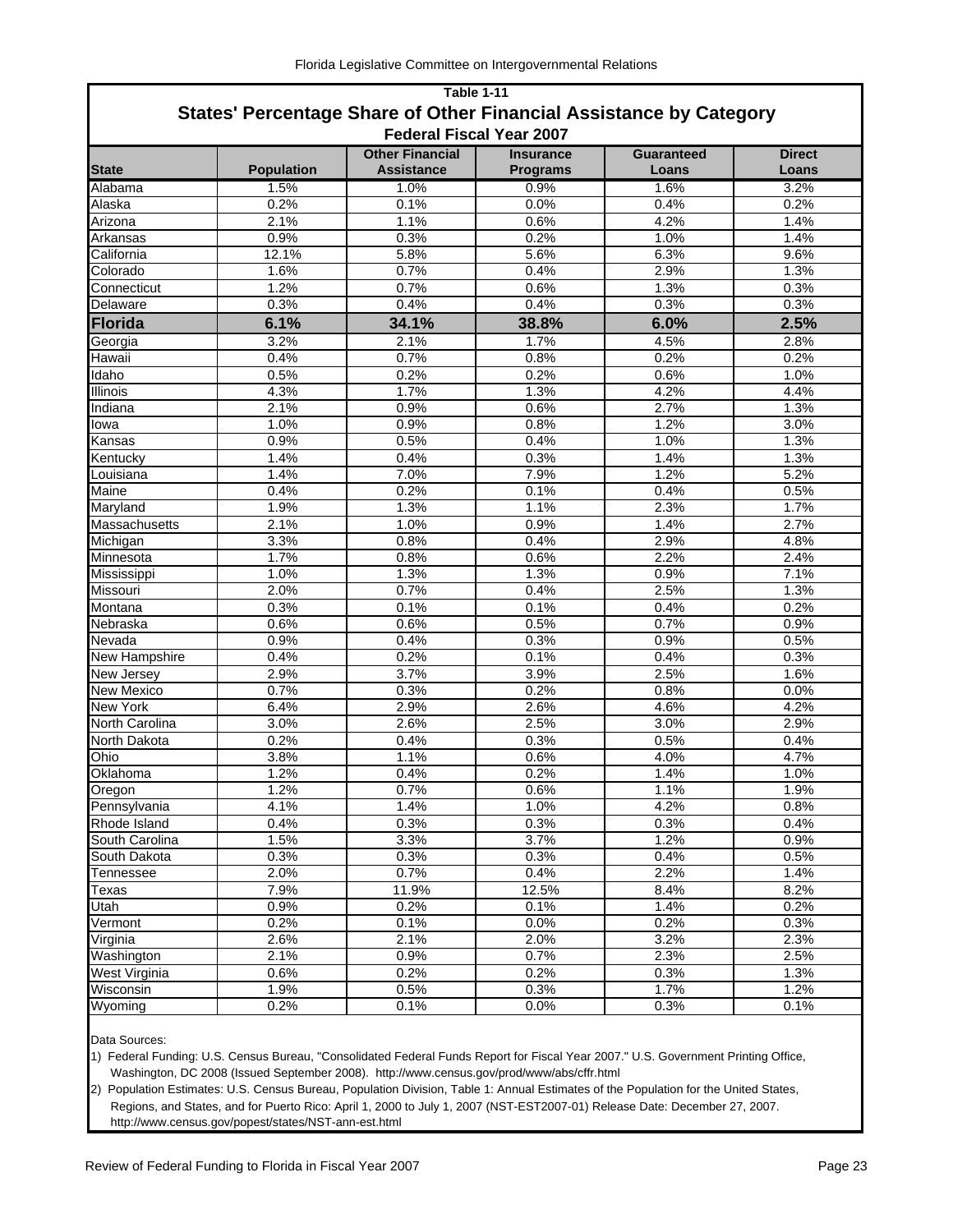This page was intentionally left blank.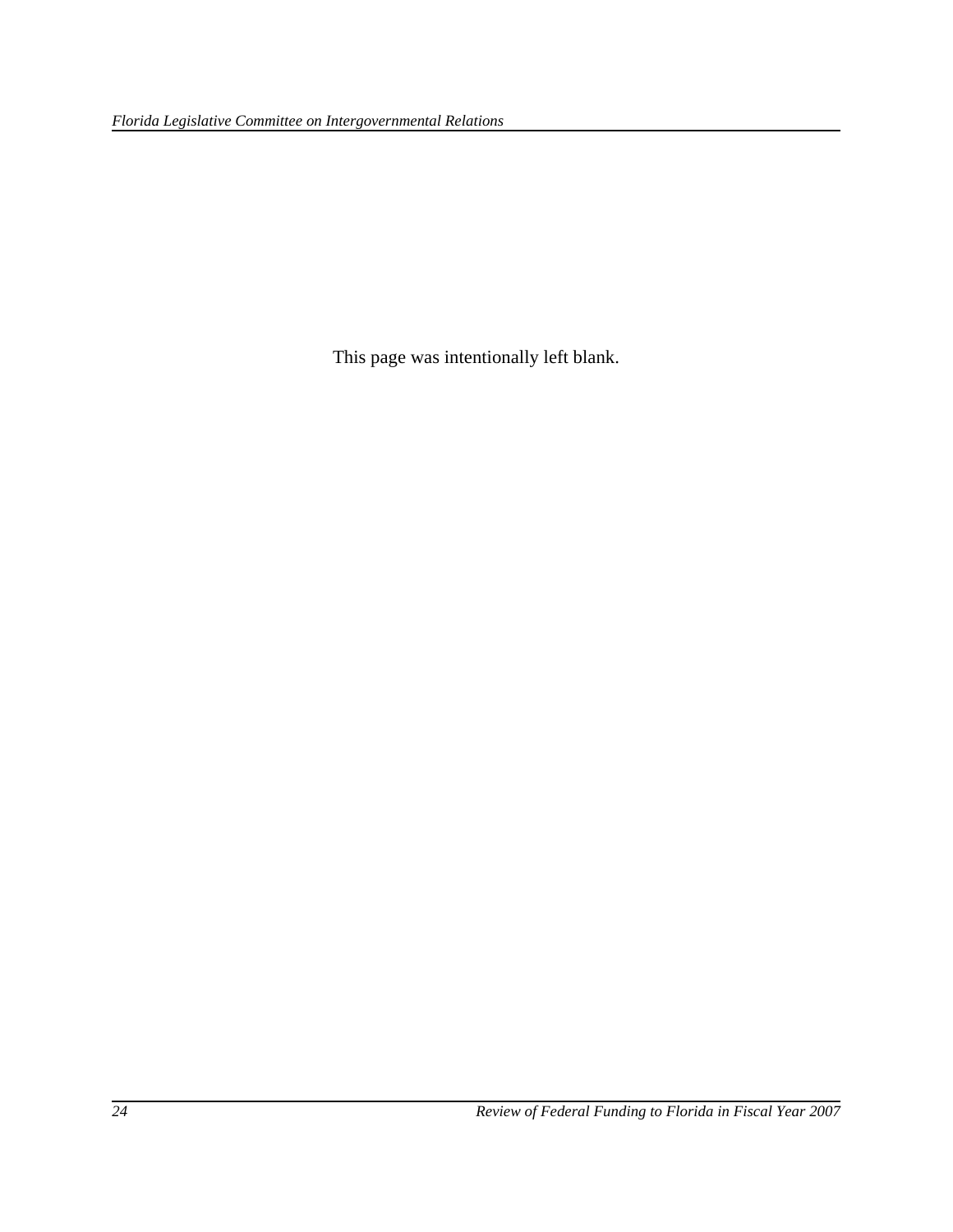# **Part Two: Federal Direct Expenditures to Florida Counties**

### **A. Introduction**

Federal spending can significantly impact the finances of local governments. The purpose of this part is to illustrate how the \$147 billion in federal direct expenditures to Florida in fiscal year 2007 was distributed among the state's 67 counties.

## **B. Data Source**

The source of the data summarized in this part is the U.S. Bureau of the Census publication entitled *Consolidated Federal Funds Report for Fiscal Year 2007*. This publication summarizes federal government expenditures or obligations to states, counties, and subcounty areas. However, the focus here is on the distribution of federal direct expenditures among Florida's counties, as geographic areas rather than units of local government.

## **C. Geographic Coding of Federal Direct Expenditures**

The basis for the geographic coding of federal direct expenditures to counties varies depending on the data sources; however, the following general guidelines apply. For salaries and wages, the distribution is based on the place of employment. The distribution of procurement contract awards is based on the place of performance. For retirement and disability payments as well as other direct payments, the distribution is based on the recipient's location.

The distribution of grants is based on the location of the initial recipient. For grants that are ultimately distributed throughout the state, the reader should note that significant dollar amounts are included in Leon County's total, which reflects the data coding of such grants to state government as the initial recipient. Many federal grants involve a direct payment to state government that is then responsible for program administration. Such examples include those grants that are 'passedthrough' to local governments. Another example includes those grants, such as for highway construction, in which the financial impact is spread over all areas of the state. A third example includes those grant programs that the state government administers but for which the ultimate beneficiaries are found throughout the state.

## **D. Federal Direct Expenditures by County**

As previously mentioned, federal direct expenditures are categorized as direct payments to individuals for retirement and disability, direct payments for individuals other than for retirement and disability, grants, procurement contracts, or salaries and wages. The distribution of such expenditures within Florida is discussed in more detail in the following sections.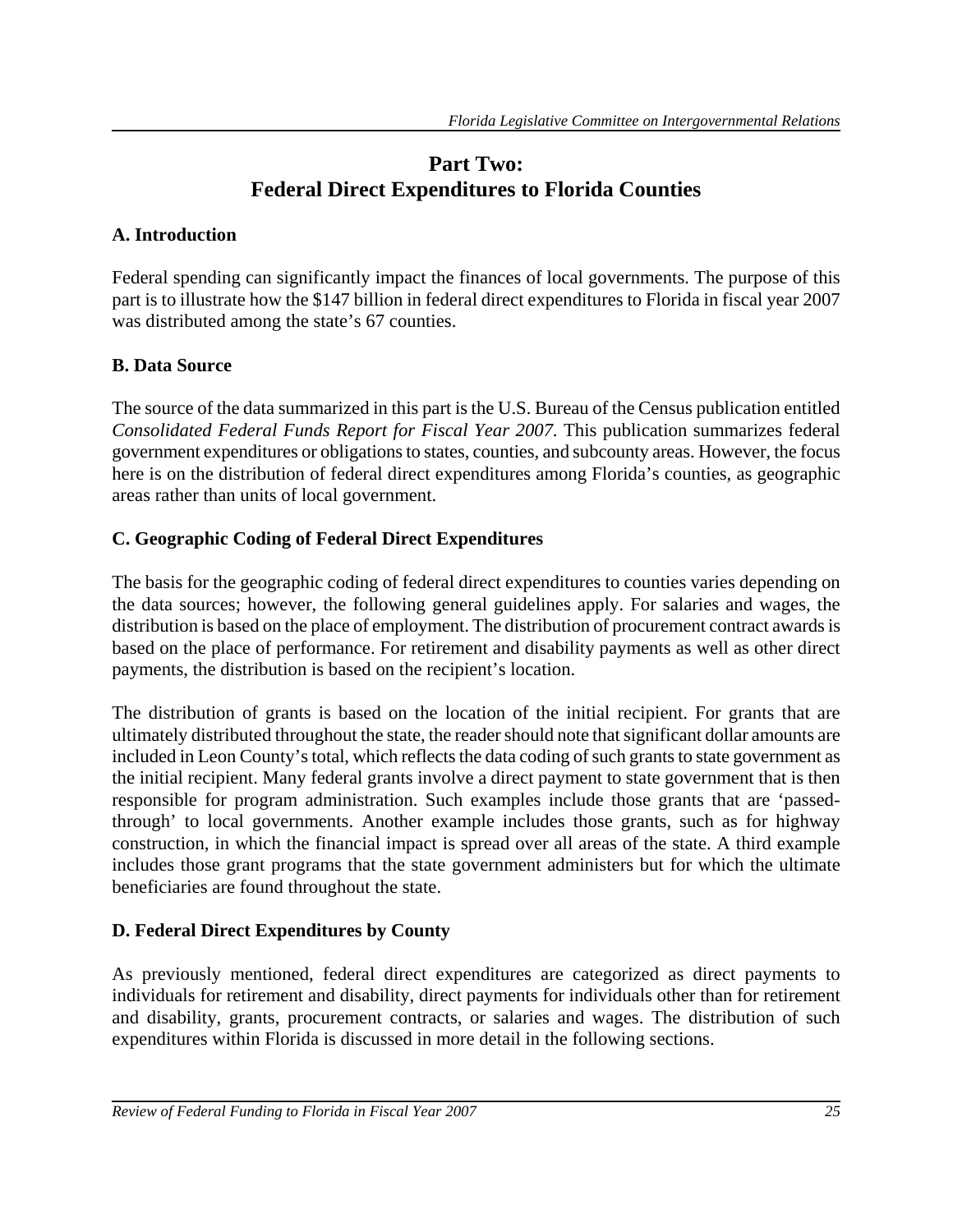# *1. Federal Direct Expenditures by Category*

The distribution of the \$147 billion in federal direct expenditures by county geographic area is summarized in **Table 2-1** on pages 24-25. In total, the magnitude of federal direct expenditures varied significantly by county from a low of \$37.1 million within Lafayette County to a high of \$15.2 billion within Miami-Dade County.

Direct payments for individuals for retirement and disability totaled \$55.6 billion statewide. The value of such payments varied from a low of \$14.8 million within Lafayette County to a high of \$4.6 billion within Miami-Dade County. Such payments to individuals totaled one billion dollars or more in 17 counties: Brevard, Broward, Duval, Escambia, Hillsborough, Lake, Lee, Manatee, Marion, Miami-Dade, Orange, Palm Beach, Pasco, Pinellas, Polk, Sarasota, and Volusia.

Direct payments to individuals other than for retirement and disability totaled \$42.6 billion statewide. Such payments ranged from a low of \$10.9 million within Glades County to a high of \$5.3 billion within Miami-Dade County. Other direct payments to individuals totaled one billion dollars or more in 9 counties: Broward, Duval, Hillsborough, Miami-Dade, Orange, Palm Beach, Pasco, Pinellas, and Volusia.

Federal grant obligations totaled \$21.4 billion statewide. Miami-Dade County had the largest grant obligation at \$2.9 billion; Lafayette County had the smallest at \$6.3 million. Although several billion dollars worth of grants are reported within Leon County's total due to the coding issue previously discussed, reported grant obligations exceeded \$200 million in 20 other counties: Alachua, Brevard, Broward, Collier, Duval, Escambia, Hillsborough, Lake, Lee, Manatee, Marion, Miami-Dade, Orange, Palm Beach, Pasco, Pinellas, Polk, Sarasota, Seminole, and Volusia.

Federal procurement contracts totaled \$15.8 billion statewide. The value of such contracts ranged from a low of \$186,000 within Glades County to a high of \$3.3 billion within Orange County. In addition to Orange County, Bay, Brevard, Broward, Duval, Hillsborough, Miami-Dade, Okaloosa, Palm Beach, and Pinellas counties each had contracts totaling greater than \$500 million.

Federal salary and wage payments totaled \$11.8 billion statewide. The value of such payments varied from a low of \$549,000 within Glades County to a high of \$1.6 billion within Duval County. Federal salary and wage payments totaled \$200 million or more in 13 counties: Alachua, Bay, Brevard, Broward, Duval, Escambia, Hillsborough, Miami-Dade, Okaloosa, Orange, Palm Beach, Pinellas, and Walton.

## *2. Per Capita Federal Direct Expenditures by Category*

**Table 2-2** on pages 26-27 lists the per capita federal direct expenditures by category within each county geographic area. Excluding Leon County from consideration due to the data coding of significant federal grant obligations to the seat of state government, per capita total direct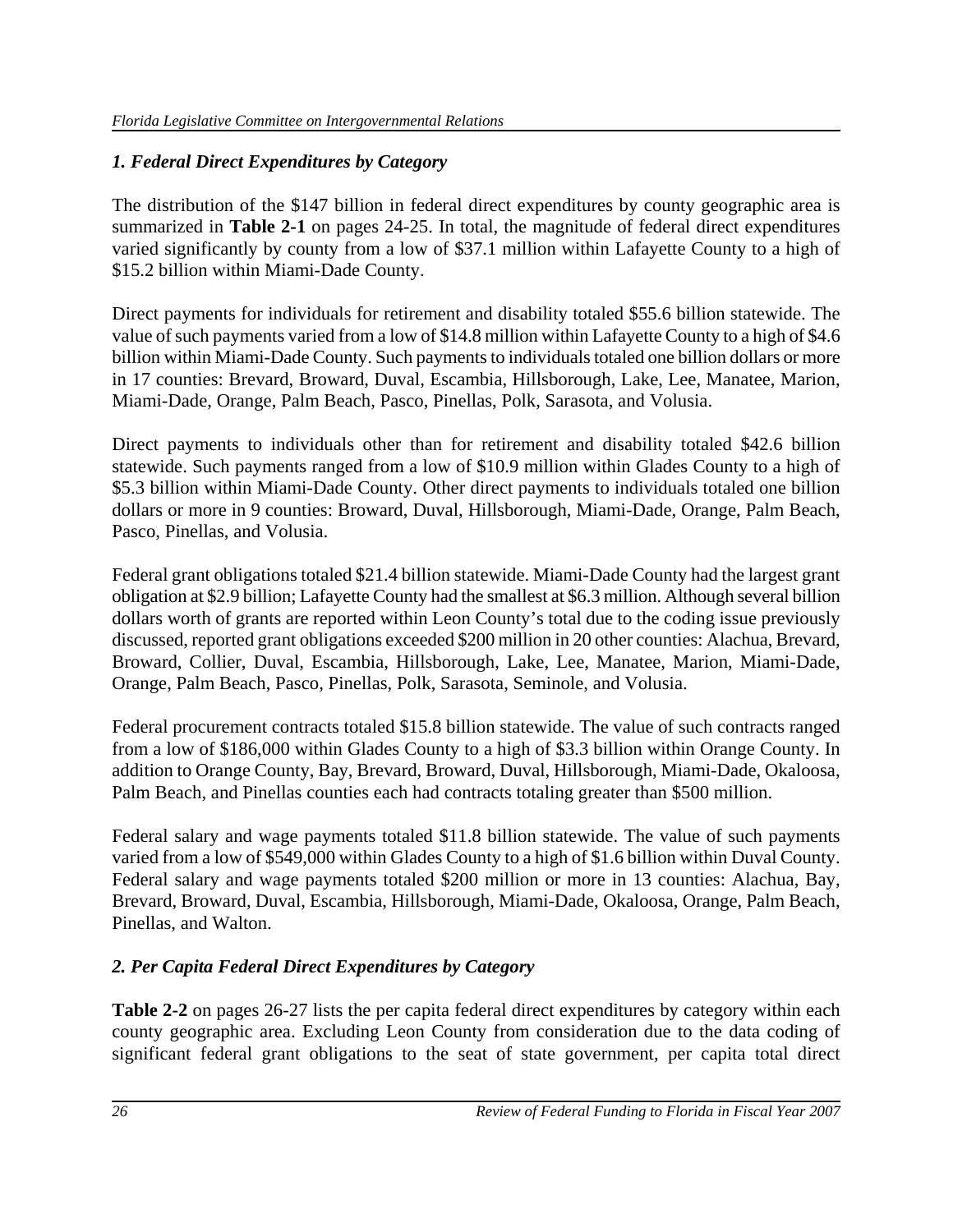expenditures varied significantly from a low of \$3,832 within Osceola County to a high of \$16,628 within Okaloosa County.

Per capita direct payments to individuals for retirement and disability varied from a low of \$1,800 within Lafayette County to a high of \$5,465 within Lake County. Per capita direct payments to individuals other than for retirement and disability ranged from a low of \$760 within Clay County to a high of \$7,215 within Hamilton County.

Again excluding Leon County from consideration, per capita grants varied from a low of \$538 within Osceola County to a high of \$10,284 within Franklin County. Many of Florida's less populated, rural counties had high per capita dollar figures, which demonstrate the relative importance of federal grants as a potential source of revenue in these areas.

Per capita procurement contracts varied from a low of \$17 within Glades County to a high of \$6,212 within Okaloosa County. Per capita salary and wage payments ranged from a low of \$50 within Glades County to a high of \$6,775 within Walton County. Certainly, federal procurement and salary and wage spending associated with Eglin Air Force Base in northwest Florida are factors in Okaloosa and Walton counties' high per capita dollar figures, respectively.

## *3. Federal Direct Expenditures by Category as a Percentage of Total*

**Table 2-3** on pages 28-29 provides a county-by-county list of federal direct expenditures by category as a percentage of total expenditures. A number of factors explain differences in counties' proportional shares attributable to each expenditure category. For example, the relative share attributable to federal direct payments to individuals was generally highest in counties with large elderly or retiree populations, such as Clay, Flagler, and Lake; or with proportionately larger populations receiving certain benefits, such as Hamilton, Calhoun, and Dixie. The relative share attributable to federal grants (excluding Leon County) was highest in less populated, rural counties such as Franklin, Gilchrist, and Glades. The relative share attributable to federal procurement was highest in counties such as Brevard, Okaloosa, and Orange, which are engaged in significant military and space-related contracting. The relative share attributable to federal salary and wage payments was generally highest in those counties such as Duval, Escambia, Okaloosa, and Walton where military installations are located.

### **E. Conclusion**

The economic impact of federal direct expenditures varies significantly from county to county. Past changes in federal spending have had unequal impacts on local economies. Likewise, future changes in the receipt of federal funding are likely to affect areas of the state quite differently. This information should be useful to policy makers as they assess the impact of future changes in federal direct expenditures on Florida's local economies.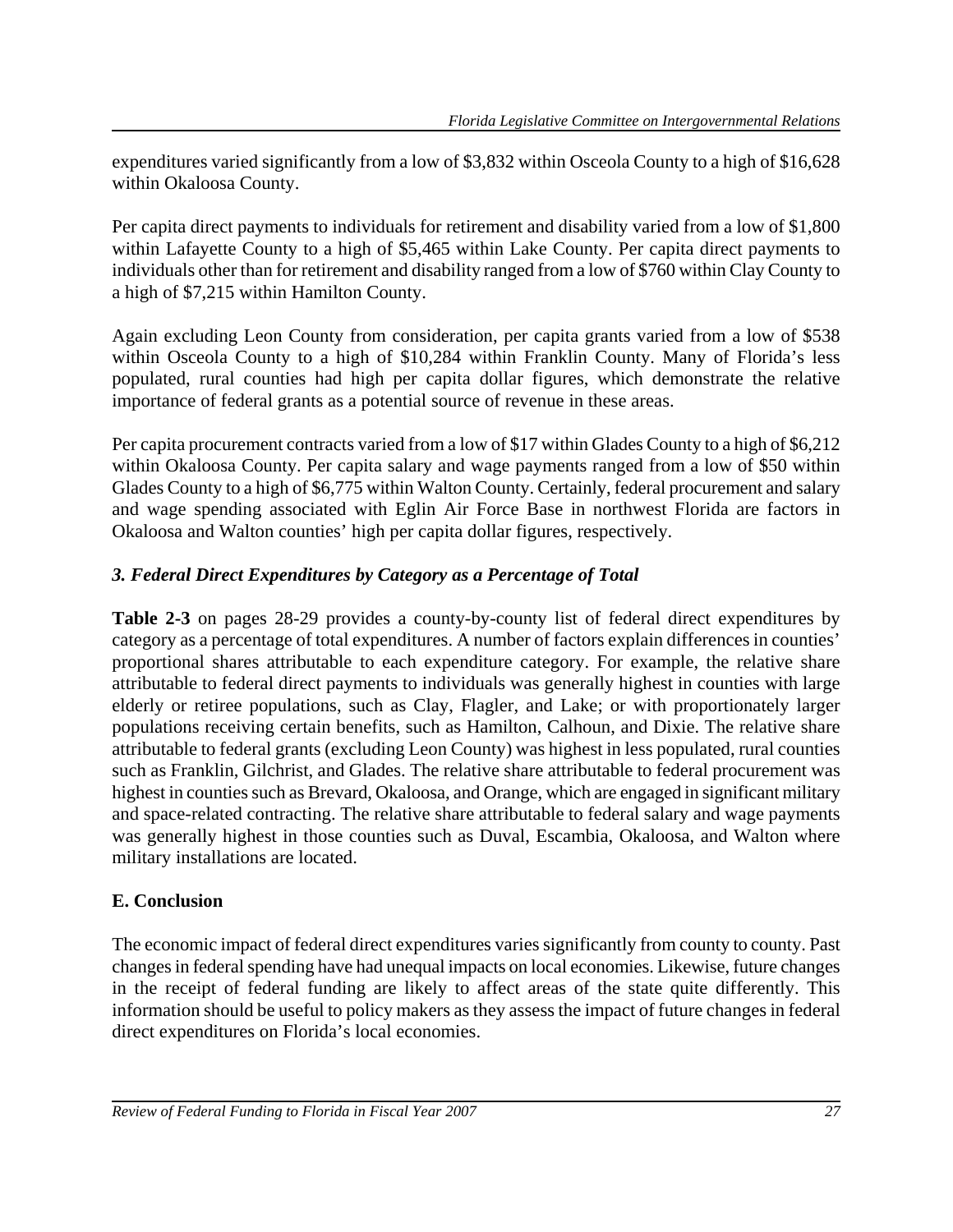| Table 2-1           |                         |                     |                                 |                                                        |                   |                     |  |  |  |
|---------------------|-------------------------|---------------------|---------------------------------|--------------------------------------------------------|-------------------|---------------------|--|--|--|
|                     |                         |                     | <b>Federal Fiscal Year 2007</b> | <b>Florida's Federal Direct Expenditures by County</b> |                   |                     |  |  |  |
|                     | <b>Retirement &amp;</b> | <b>Other Direct</b> |                                 | Procurement                                            | Salaries &        |                     |  |  |  |
| County              | <b>Disability</b>       | <b>Payments</b>     | Grants                          | <b>Contracts</b>                                       | <b>Wages</b>      | Total               |  |  |  |
| Alachua             | \$<br>589,394,000       | \$<br>376,703,000   | \$<br>474,432,000               | \$<br>182,602,000                                      | \$<br>258,382,000 | \$<br>1,881,514,000 |  |  |  |
| Baker               | 63,150,000              | 45,896,000          | 34,260,000                      | 1,590,000                                              | 4,597,000         | 149,492,000         |  |  |  |
| Bay                 | 659,634,000             | 333,213,000         | 181,641,000                     | 559,661,000                                            | 382,058,000       | 2,116,206,000       |  |  |  |
| <b>Bradford</b>     | 73,156,000              | 70,817,000          | 29,501,000                      | 1,889,000                                              | 34,015,000        | 209,377,000         |  |  |  |
| <b>Brevard</b>      | 2,268,938,000           | 890,590,000         | 428,872,000                     | 3,127,917,000                                          | 516,885,000       | 7,233,202,000       |  |  |  |
| <b>Broward</b>      | 3,882,835,000           | 3,945,217,000       | 1,613,315,000                   | 574,381,000                                            | 602,811,000       | 10,618,558,000      |  |  |  |
| Calhoun             | 38,170,000              | 85,638,000          | 13,544,000                      | 697,000                                                | 2,102,000         | 140,151,000         |  |  |  |
| Charlotte           | 715,780,000             | 393,896,000         | 119,592,000                     | 7,157,000                                              | 25,070,000        | 1,261,496,000       |  |  |  |
| <b>Citrus</b>       | 699,487,000             | 355,207,000         | 84,039,000                      | 4,524,000                                              | 18,802,000        | 1,162,058,000       |  |  |  |
| Clay                | 646,923,000             | 140,264,000         | 105,684,000                     | 24,657,000                                             | 26,162,000        | 943,690,000         |  |  |  |
| Collier             | 999,420,000             | 414,262,000         | 223,813,000                     | 31,456,000                                             | 55,084,000        | 1,724,036,000       |  |  |  |
| Columbia            | 235,068,000             | 123,792,000         | 77,234,000                      | 53,985,000                                             | 70,325,000        | 560,404,000         |  |  |  |
| De Soto             | 84,773,000              | 89,442,000          | 45,705,000                      | 823,000                                                | 3,418,000         | 224,159,000         |  |  |  |
| <b>Dixie</b>        | 57,339,000              | 48,209,000          | 11,251,000                      | 296,000                                                | 1,393,000         | 118,488,000         |  |  |  |
| Duval               | 2,374,170,000           | 2,055,868,000       | 973,083,000                     | 1,142,280,000                                          | 1,642,656,000     | 8,188,058,000       |  |  |  |
| Escambia            | 1,262,979,000           | 566,530,000         | 313,648,000                     | 359,320,000                                            | 785,362,000       | 3,287,839,000       |  |  |  |
| Flagler             | 385,531,000             | 87,000,000          | 69,854,000                      | 3,245,000                                              | 13,707,000        | 559,337,000         |  |  |  |
| Franklin            | 35,108,000              | 33,523,000          | 125,973,000                     | 696,000                                                | 1,779,000         | 197,080,000         |  |  |  |
| Gadsden             | 127,160,000             | 124,912,000         | 47,121,000                      | 3,001,000                                              | 9,808,000         | 312,000,000         |  |  |  |
| Gilchrist           | 49,653,000              | 22,294,000          | 44,621,000                      | 569,000                                                | 2,376,000         | 119,513,000         |  |  |  |
| Glades              | 22,920,000              | 10,919,000          | 14,235,000                      | 186,000                                                | 549,000           | 48,809,000          |  |  |  |
| Gulf                | 52,287,000              | 40,654,000          | 17,918,000                      | 443,000                                                | 1,312,000         | 112,615,000         |  |  |  |
| Hamilton            | 40,775,000              | 106,097,000         | 21,877,000                      | 535,000                                                | 2,214,000         | 171,499,000         |  |  |  |
| Hardee              | 56,423,000              | 48,357,000          | 28,822,000                      | 938,000                                                | 4,556,000         | 139,097,000         |  |  |  |
| Hendry              | 75,761,000              | 60,441,000          | 41,373,000                      | 16,299,000                                             | 3,974,000         | 197,848,000         |  |  |  |
| Hernando            | 820,193,000             | 409,326,000         | 120,136,000                     | 8,115,000                                              | 29,185,000        | 1,386,955,000       |  |  |  |
| Highlands           | 448,099,000             | 266,610,000         | 77,600,000                      | 22,301,000                                             | 17,363,000        | 831,972,000         |  |  |  |
| Hillsborough        | 2,959,793,000           | 3,615,419,000       | 1,231,865,000                   | 1,379,797,000                                          | 1,163,753,000     | 10,350,627,000      |  |  |  |
| Holmes              | 70,686,000              | 64,939,000          | 19,593,000                      | 1,041,000                                              | 4,773,000         | 161,031,000         |  |  |  |
| <b>Indian River</b> | 577,935,000             | 381,703,000         | 128,729,000                     | 17,254,000                                             | 31,902,000        | 1,137,522,000       |  |  |  |
| Jackson             | 166,752,000             | 140,302,000         | 71,761,000                      | 7,867,000                                              | 33,144,000        | 419,825,000         |  |  |  |
| Jefferson           | 43,083,000              | 37,821,000          | 15,777,000                      | 661,000                                                | 3,590,000         | 100,932,000         |  |  |  |
| Lafayette           | 14,791,000              | 14,690,000          | 6,281,000                       | 245,000                                                | 1,108,000         | 37,115,000          |  |  |  |
| Lake                | 1,565,652,000           | 504,384,000         | 229,579,000                     | 18,270,000                                             | 52,743,000        | 2,370,628,000       |  |  |  |
| Lee                 | 1,968,019,000           | 958,355,000         | 403,972,000                     | 55,588,000                                             | 185,967,000       | 3,571,902,000       |  |  |  |
| Leon                | 815,681,000             | 406,172,000         | 3,775,969,000                   | 80,513,000                                             | 133,813,000       | 5,212,147,000       |  |  |  |
| Levy                | 138,959,000             | 72,284,000          | 49,138,000                      | 6,496,000                                              | 6,991,000         | 273,868,000         |  |  |  |
| Liberty             | 19,153,000              | 13,362,000          | 6,379,000                       | 1,065,000                                              | 2,336,000         | 42,295,000          |  |  |  |
| Madison             | 59,863,000              | 54,753,000          | 30,010,000                      | 695,000                                                | 3,125,000         | 148,446,000         |  |  |  |
| Manatee             | 1,016,949,000           | 598,543,000         | 240,017,000                     | 52,833,000                                             | 78,188,000        | 1,986,530,000       |  |  |  |
| Marion              | 1,412,823,000           | 560,359,000         | 243,036,000                     | 18,950,000                                             | 54,809,000        | 2,289,977,000       |  |  |  |
| Martin              | 579,658,000             | 316,770,000         | 121,758,000                     | 48,154,000                                             | 23,431,000        | 1,089,771,000       |  |  |  |
| Miami-Dade          | 4,562,240,000           | 5,324,620,000       | 2,881,620,000                   | 885,319,000                                            | 1,590,657,000     | 15,244,455,000      |  |  |  |
| Monroe              | 219,088,000             | 155,276,000         | 121,325,000                     | 77,124,000                                             | 134,692,000       | 707,504,000         |  |  |  |
| Nassau              | 242,579,000             | 77,915,000          | 44,947,000                      | 18,842,000                                             | 81,002,000        | 465,285,000         |  |  |  |
| Okaloosa            | 915,129,000             | 198,276,000         | 180,992,000                     | 1,220,901,000                                          | 752,675,000       | 3,267,973,000       |  |  |  |
| Okeechobee          | 120,463,000             | 101,449,000         | 35,418,000                      | 7,519,000                                              | 5,599,000         | 270,449,000         |  |  |  |
| Orange              | 2,247,572,000           | 1,333,303,000       | 957,612,000                     | 3,335,083,000                                          | 654,701,000       | 8,528,272,000       |  |  |  |
| Osceola             | 577,742,000             | 234,728,000         | 143,167,000                     | 31,150,000                                             | 32,967,000        | 1,019,754,000       |  |  |  |
| Palm Beach          | 3,996,319,000           | 2,937,717,000       | 1,106,085,000                   | 528,808,000                                            | 483,101,000       | 9,052,029,000       |  |  |  |
| Pasco               | 1,448,086,000           | 1,016,534,000       | 281,890,000                     | 91,407,000                                             | 75,597,000        | 2,913,515,000       |  |  |  |
| Pinellas            | 3,594,058,000           | 2,640,190,000       | 882,389,000                     | 1,155,016,000                                          | 570,034,000       | 8,841,687,000       |  |  |  |
| Polk                | 1,775,378,000           | 868,818,000         | 444,280,000                     | 83,055,000                                             | 109,580,000       | 3,281,111,000       |  |  |  |
| Putnam              | 272,538,000             | 145,159,000         | 103,200,000                     | 2,396,000                                              | 10,468,000        | 533,761,000         |  |  |  |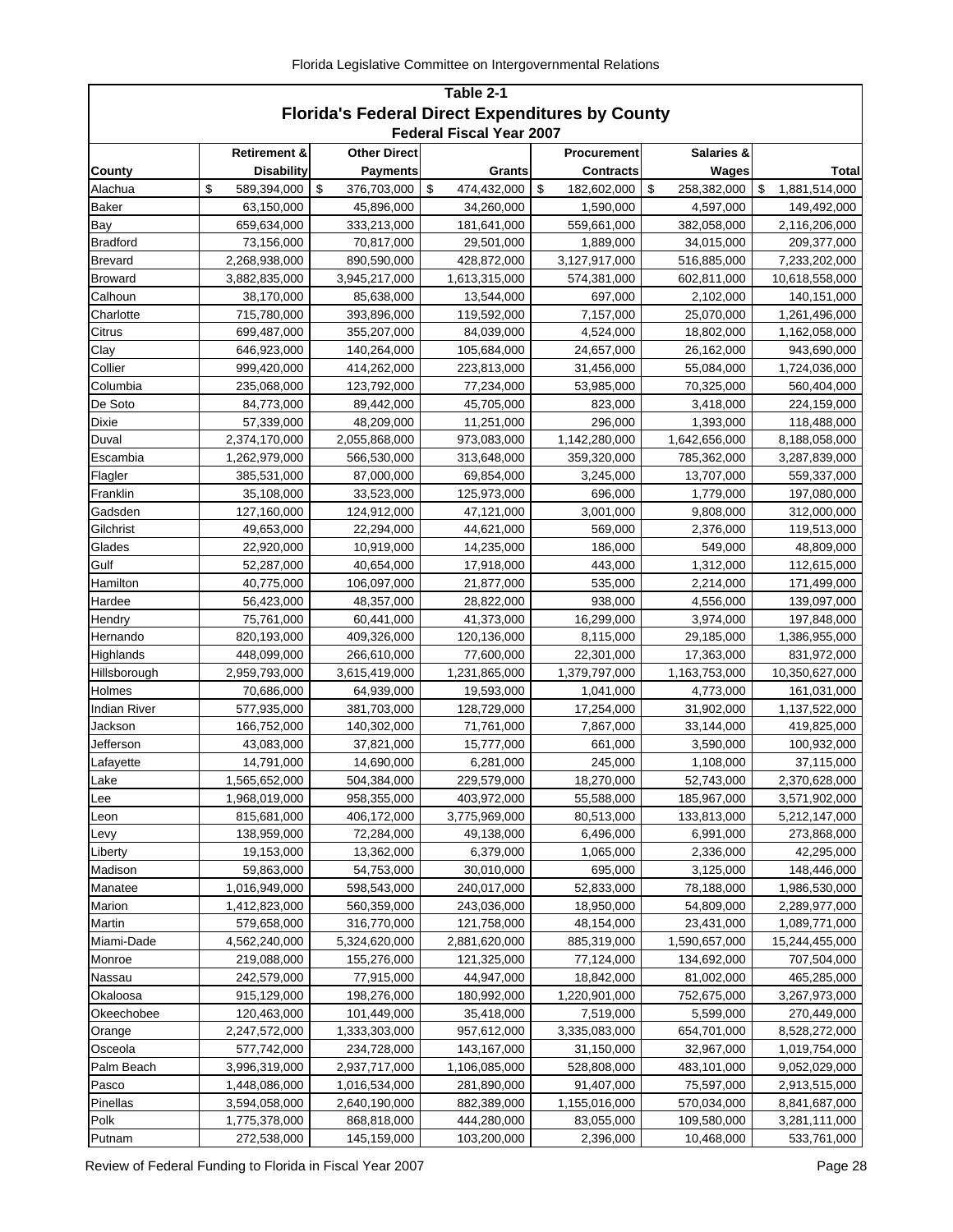|                            |                                                        |                      | Table 2-1        |                    |                  |                   |  |  |  |  |
|----------------------------|--------------------------------------------------------|----------------------|------------------|--------------------|------------------|-------------------|--|--|--|--|
|                            | <b>Florida's Federal Direct Expenditures by County</b> |                      |                  |                    |                  |                   |  |  |  |  |
|                            | <b>Federal Fiscal Year 2007</b>                        |                      |                  |                    |                  |                   |  |  |  |  |
|                            | <b>Retirement &amp;</b>                                | <b>Other Direct</b>  |                  | <b>Procurement</b> | Salaries &       |                   |  |  |  |  |
| <b>County</b>              | <b>Disability</b>                                      | <b>Payments</b>      | Grants           | <b>Contracts</b>   | Wages            | Total             |  |  |  |  |
| Saint Johns                | 540,856,000                                            | 197,541,000          | 123,548,000      | 65,823,000         | 49,243,000       | 977,011,000       |  |  |  |  |
| Saint Lucie                | 918,729,000                                            | 468,398,000          | 176,984,000      | 19,451,000         | 54,746,000       | 1,638,308,000     |  |  |  |  |
| Santa Rosa                 | 554,727,000                                            | 151,150,000          | 100,804,000      | 51,769,000         | 89,623,000       | 948,073,000       |  |  |  |  |
| Sarasota                   | 1,818,589,000                                          | 961,161,000          | 272,886,000      | 152,602,000        | 83,346,000       | 3,288,584,000     |  |  |  |  |
| Seminole                   | 920,021,000                                            | 426,710,000          | 312,759,000      | 55,050,000         | 116,791,000      | 1,831,330,000     |  |  |  |  |
| Sumter                     | 218,856,000                                            | 92,729,000           | 55,973,000       | 27,115,000         | 84,039,000       | 478,712,000       |  |  |  |  |
| Suwannee                   | 149,969,000                                            | 66,615,000           | 46,877,000       | 1,755,000          | 9,250,000        | 274,467,000       |  |  |  |  |
| Taylor                     | 63,365,000                                             | 47,179,000           | 17,873,000       | 21,110,000         | 2,778,000        | 152,304,000       |  |  |  |  |
| Union                      | 28,510,000                                             | 17,224,000           | 20,720,000       | 2,766,000          | 1,840,000        | 71,061,000        |  |  |  |  |
| Volusia                    | 1,884,698,000                                          | 1,023,599,000        | 403,887,000      | 97,713,000         | 114,404,000      | 3,524,301,000     |  |  |  |  |
| Wakulla                    | 63,306,000                                             | 22,420,000           | 26,224,000       | 3,544,000          | 5,797,000        | 121,289,000       |  |  |  |  |
| Walton                     | 157,020,000                                            | 64,542,000           | 38,928,000       | 2,310,000          | 386,829,000      | 649,630,000       |  |  |  |  |
| Washington                 | 81,271,000                                             | 63,343,000           | 26,247,000       | 775,000            | 4,136,000        | 175,772,000       |  |  |  |  |
| <b>State Undistributed</b> | 17,698,000                                             | 5,037,274,000        | 691,024,000      |                    |                  | 5,745,996,000     |  |  |  |  |
| Statewide                  | 55,563,726,000<br>S                                    | 42,559,403,000<br>\$ | \$21,410,663,000 | \$15,757,395,000   | \$11,799,512,000 | \$147,090,699,000 |  |  |  |  |

Notes:

1) In the published report, the expenditure data are rounded to the nearest thousand dollars.

2) The figures reported as "state undistributed" reflect data that were reported without specific county geographic designations.

Data Source:

U.S. Census Bureau, "Consolidated Federal Funds Report for Fiscal Year 2007," U.S. Government Printing Office, Washington, DC 2008 (Issued September 2008) [http://www.census.gov/prod/www/abs/cffr.html]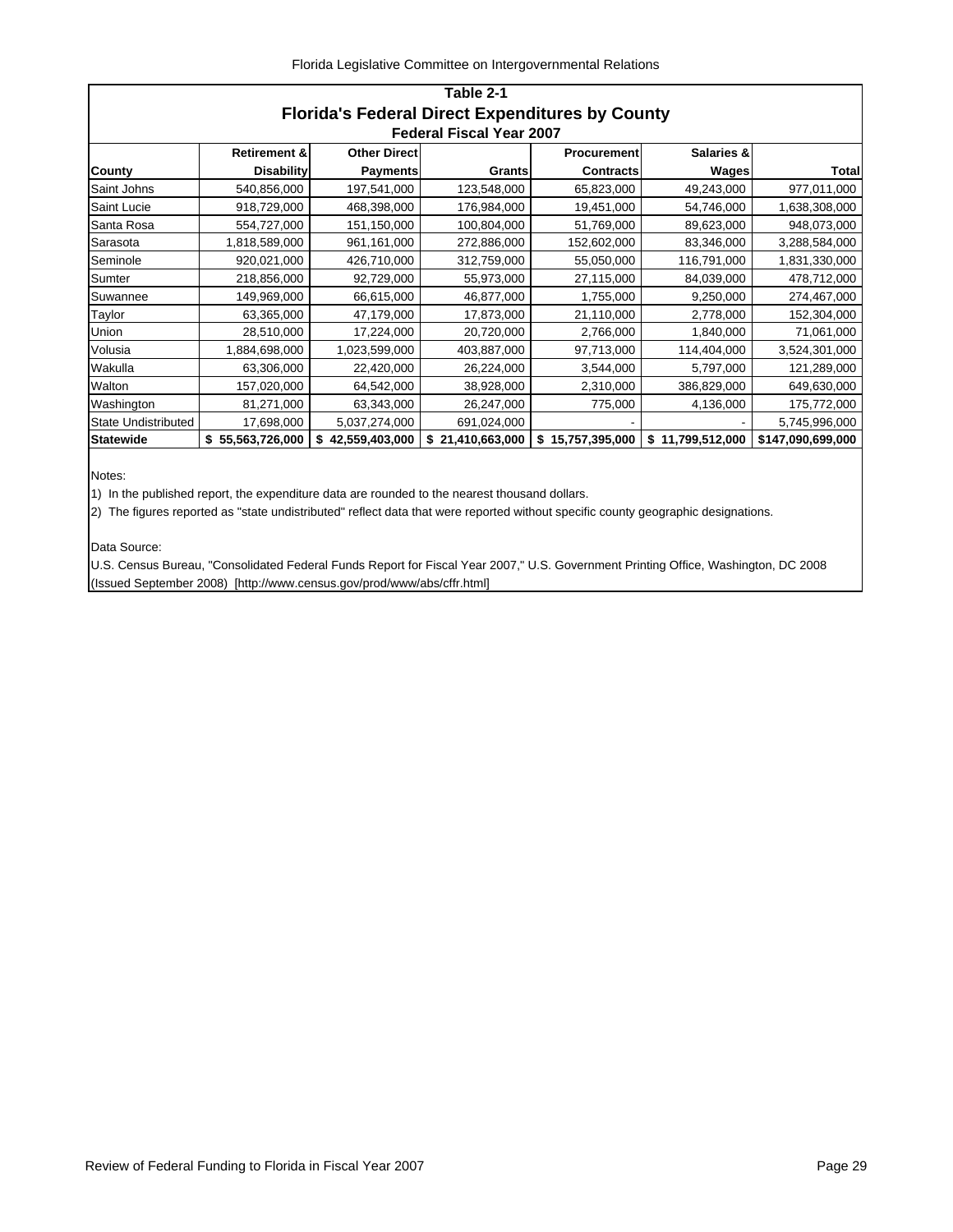|                     |                                                                   |                                    | Table 2-2                       |                                |              |              |  |  |  |  |
|---------------------|-------------------------------------------------------------------|------------------------------------|---------------------------------|--------------------------------|--------------|--------------|--|--|--|--|
|                     | <b>Florida's Per Capita Federal Direct Expenditures by County</b> |                                    |                                 |                                |              |              |  |  |  |  |
|                     |                                                                   |                                    | <b>Federal Fiscal Year 2007</b> |                                |              |              |  |  |  |  |
|                     | <b>Retirement &amp;</b>                                           | <b>Other Direct</b>                |                                 | <b>Procurement</b>             | Salaries &   |              |  |  |  |  |
| <b>County</b>       | <b>Disability</b>                                                 | <b>Payments</b>                    | <b>Grants</b>                   | <b>Contracts</b>               | <b>Wages</b> | <b>Total</b> |  |  |  |  |
| Alachua             | \$<br>2,381                                                       | $\boldsymbol{\mathsf{S}}$<br>1,522 | \$<br>1,916                     | $\sqrt[6]{\frac{1}{2}}$<br>738 | \$<br>1,044  | \$<br>7,600  |  |  |  |  |
| <b>Baker</b>        | 2,465                                                             | 1,791                              | 1,337                           | 62                             | 179          | 5,834        |  |  |  |  |
| Bay                 | 3,935                                                             | 1,988                              | 1,084                           | 3,339                          | 2,279        | 12,624       |  |  |  |  |
| <b>Bradford</b>     | 2,518                                                             | 2,437                              | 1,015                           | 65                             | 1,171        | 7,206        |  |  |  |  |
| <b>Brevard</b>      | 4,110                                                             | 1,613                              | 777                             | 5,665                          | 936          | 13,101       |  |  |  |  |
| <b>Broward</b>      | 2,199                                                             | 2,234                              | 914                             | 325                            | 341          | 6,014        |  |  |  |  |
| Calhoun             | 2,637                                                             | 5,915                              | 936                             | 48                             | 145          | 9,681        |  |  |  |  |
| Charlotte           | 4,349                                                             | 2,393                              | 727                             | 43                             | 152          | 7,665        |  |  |  |  |
| Citrus              | 4,992                                                             | 2,535                              | 600                             | 32                             | 134          | 8,293        |  |  |  |  |
| Clay                | 3,504                                                             | 760                                | 572                             | 134                            | 142          | 5,111        |  |  |  |  |
| Collier             | 2,994                                                             | 1,241                              | 670                             | 94                             | 165          | 5,164        |  |  |  |  |
| Columbia            | 3,596                                                             | 1,894                              | 1,181                           | 826                            | 1,076        | 8,572        |  |  |  |  |
| De Soto             | 2,495                                                             | 2,632                              | 1,345                           | 24                             | 101          | 6,596        |  |  |  |  |
| <b>Dixie</b>        | 3,627                                                             | 3,050                              | 712                             | 19                             | 88           | 7,495        |  |  |  |  |
| Duval               | 2,645                                                             | 2,290                              | 1,084                           | 1,273                          | 1,830        | 9,122        |  |  |  |  |
| Escambia            | 4,051                                                             | 1,817                              | 1,006                           | 1,152                          | 2,519        | 10,546       |  |  |  |  |
| Flagler             | 4,120                                                             | 930                                | 747                             | 35                             | 146          | 5,978        |  |  |  |  |
| Franklin            | 2,866                                                             | 2,737                              | 10,284                          | 57                             | 145          | 16,089       |  |  |  |  |
| Gadsden             | 2,574                                                             | 2,529                              | 954                             | 61                             | 199          | 6,316        |  |  |  |  |
| Gilchrist           | 2,903                                                             | 1,303                              | 2,608                           | 33                             | 139          | 6,987        |  |  |  |  |
| Glades              | 2,073                                                             | 988                                | 1,288                           | 17                             | 50           | 4,415        |  |  |  |  |
| Gulf                | 3,110                                                             | 2,418                              | 1,066                           | 26                             | 78           | 6,697        |  |  |  |  |
| Hamilton            | 2,773                                                             | 7,215                              | 1,488                           | 36                             | 151          | 11,663       |  |  |  |  |
| Hardee              | 2,050                                                             | 1,757                              | 1,047                           | 34                             | 166          | 5,054        |  |  |  |  |
| Hendry              | 1,911                                                             | 1,524                              | 1,043                           | 411                            | 100          | 4,990        |  |  |  |  |
| Hernando            | 5,057                                                             | 2,524                              | 741                             | 50                             | 180          | 8,551        |  |  |  |  |
| Highlands           | 4,539                                                             | 2,700                              | 786                             | 226                            | 176          | 8,427        |  |  |  |  |
| Hillsborough        | 2,481                                                             | 3,031                              | 1,033                           | 1,157                          | 976          | 8,677        |  |  |  |  |
| Holmes              | 3,632                                                             | 3,336                              | 1,007                           | 53                             | 245          | 8,273        |  |  |  |  |
| <b>Indian River</b> | 4,135                                                             | 2,731                              | 921                             | 123                            | 228          | 8,139        |  |  |  |  |
| Jackson             | 3,308                                                             | 2,783                              | 1,423                           | 156                            | 657          | 8,327        |  |  |  |  |
| Jefferson           | 2,972                                                             | 2,609                              | 1,089                           | 46                             | 248          | 6,964        |  |  |  |  |
| Lafayette           | 1,800                                                             | 1,788                              | 765                             | 30                             | 135          | 4,518        |  |  |  |  |
| Lake                | 5,465                                                             | 1,761                              | 801                             | 64                             | 184          | 8,274        |  |  |  |  |
| Lee                 | 3,196                                                             | 1,556                              | 656                             | 90                             | 302          | 5,801        |  |  |  |  |
| Leon                | 2,989                                                             | 1,488                              | 13,837                          | 295                            | 490          | 19,099       |  |  |  |  |
| Levy                | 3,470                                                             | 1,805                              | 1,227                           | 162                            | 175          | 6,839        |  |  |  |  |
| Liberty             | 2,464                                                             | 1,719                              | 821                             | 137                            | 301          | 5,442        |  |  |  |  |
| Madison             | 3,002                                                             | 2,745                              | 1,505                           | 35                             | 157          | 7,443        |  |  |  |  |
| Manatee             | 3,219                                                             | 1,895                              | 760                             | 167                            | 248          | 6,289        |  |  |  |  |
| Marion              | 4,347                                                             | 1,724                              | 748                             | 58                             | 169          | 7,046        |  |  |  |  |
| Martin              | 4,033                                                             | 2,204                              | 847                             | 335                            | 163          | 7,582        |  |  |  |  |
| Miami-Dade          | 1,853                                                             | 2,162                              | 1,170                           | 360                            | 646          | 6,191        |  |  |  |  |
| Monroe              | 2,774                                                             | 1,966                              | 1,536                           | 976                            | 1,705        | 8,957        |  |  |  |  |
| Nassau              | 3,487                                                             | 1,120                              | 646                             | 271                            | 1,164        | 6,688        |  |  |  |  |
| Okaloosa            | 4,656                                                             | 1,009                              | 921                             | 6,212                          | 3,830        | 16,628       |  |  |  |  |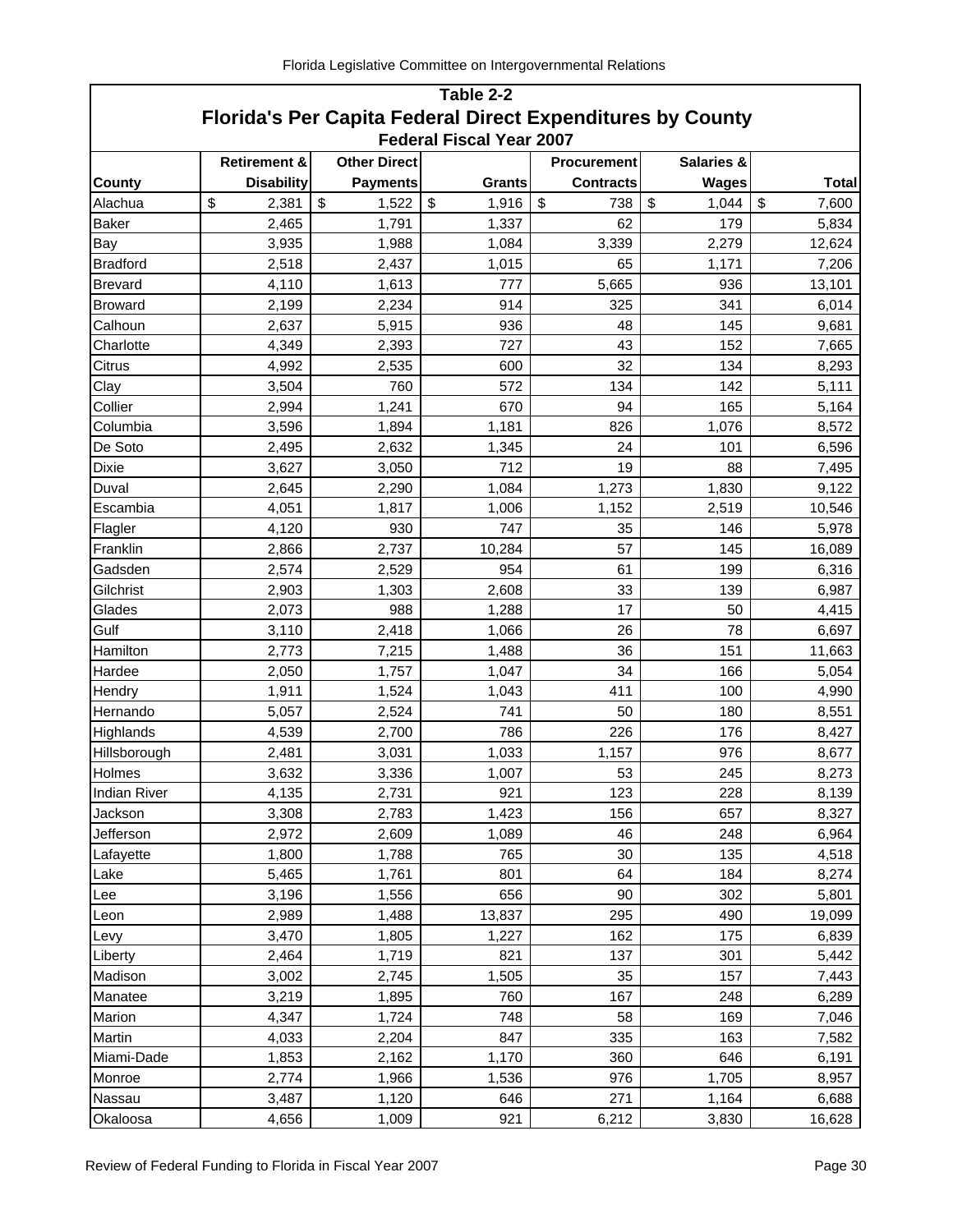|                    |                                                                   |                     | Table 2-2                       |                    |              |              |
|--------------------|-------------------------------------------------------------------|---------------------|---------------------------------|--------------------|--------------|--------------|
|                    | <b>Florida's Per Capita Federal Direct Expenditures by County</b> |                     |                                 |                    |              |              |
|                    |                                                                   |                     | <b>Federal Fiscal Year 2007</b> |                    |              |              |
|                    | <b>Retirement &amp;</b>                                           | <b>Other Direct</b> |                                 | <b>Procurement</b> | Salaries &   |              |
| <b>County</b>      | <b>Disability</b>                                                 | <b>Payments</b>     | <b>Grants</b>                   | <b>Contracts</b>   | <b>Wages</b> | <b>Total</b> |
| Okeechobee         | 3,086                                                             | 2,599               | 907                             | 193                | 143          | 6,929        |
| Orange             | 2,033                                                             | 1,206               | 866                             | 3,017              | 592          | 7,714        |
| Osceola            | 2,171                                                             | 882                 | 538                             | 117                | 124          | 3,832        |
| Palm Beach         | 3,086                                                             | 2,268               | 854                             | 408                | 373          | 6,990        |
| Pasco              | 3,333                                                             | 2,340               | 649                             | 210                | 174          | 6,707        |
| Pinellas           | 3,806                                                             | 2,796               | 935                             | 1,223              | 604          | 9,364        |
| Polk               | 3,055                                                             | 1,495               | 765                             | 143                | 189          | 5,647        |
| Putnam             | 3,644                                                             | 1,941               | 1,380                           | 32                 | 140          | 7,136        |
| Saint Johns        | 3,110                                                             | 1,136               | 710                             | 378                | 283          | 5,617        |
| <b>Saint Lucie</b> | 3,378                                                             | 1,722               | 651                             | 72                 | 201          | 6,024        |
| Santa Rosa         | 3,903                                                             | 1,063               | 709                             | 364                | 631          | 6,670        |
| Sarasota           | 4,694                                                             | 2,481               | 704                             | 394                | 215          | 8,488        |
| Seminole           | 2,161                                                             | 1.002               | 735                             | 129                | 274          | 4,302        |
| Sumter             | 2,438                                                             | 1,033               | 624                             | 302                | 936          | 5,333        |
| Suwannee           | 3,786                                                             | 1.682               | 1,184                           | 44                 | 234          | 6,930        |
| Taylor             | 2,814                                                             | 2,095               | 794                             | 938                | 123          | 6,764        |
| Union              | 1,813                                                             | 1,096               | 1,318                           | 176                | 117          | 4,520        |
| Volusia            | 3,710                                                             | 2,015               | 795                             | 192                | 225          | 6,937        |
| Wakulla            | 2,152                                                             | 762                 | 891                             | 120                | 197          | 4,123        |
| Walton             | 2,750                                                             | 1,130               | 682                             | 40                 | 6,775        | 11,378       |
| Washington         | 3,426                                                             | 2,671               | 1,107                           | 33                 | 174          | 7,411        |
| <b>Statewide</b>   | \$<br>2,974                                                       | \$<br>2,278         | \$<br>1,146                     | \$<br>844          | \$<br>632    | \$<br>7,874  |

Note: The calculations of per capita expenditures were made using April 1, 2007 population estimates for Florida counties as published by the Bureau of Economic and Business Research, University of Florida.

Data Source:

U.S. Census Bureau, "Consolidated Federal Funds Report for Fiscal Year 2007," U.S. Government Printing Office, Washington, DC 2008 (Issued September 2008) [http://www.census.gov/prod/www/abs/cffr.html]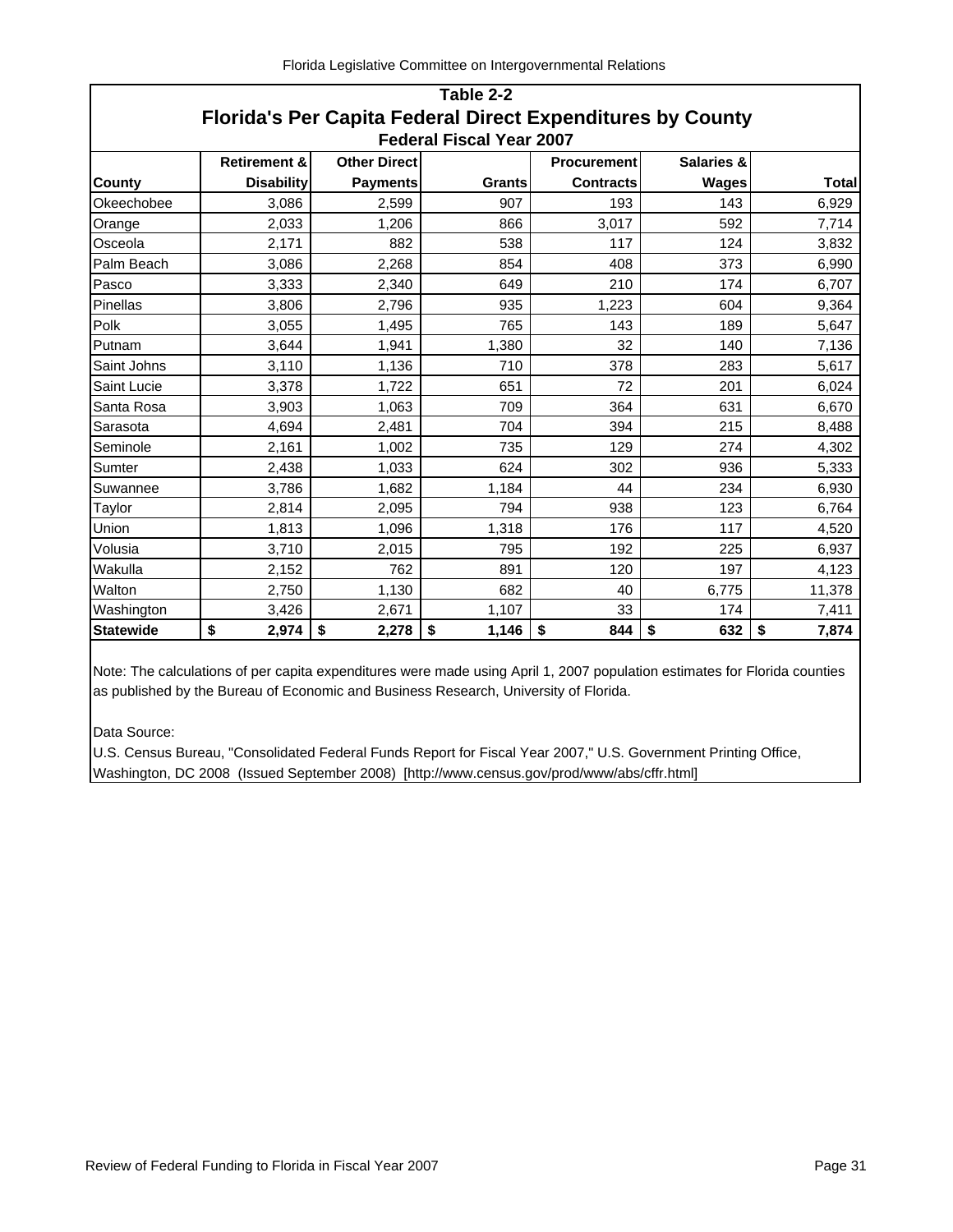|                     |                                                                          | Table 2-3                       |               |                    |                       |
|---------------------|--------------------------------------------------------------------------|---------------------------------|---------------|--------------------|-----------------------|
|                     | Florida's Federal Direct Expenditures by County - Category as % of Total |                                 |               |                    |                       |
|                     |                                                                          | <b>Federal Fiscal Year 2007</b> |               |                    |                       |
|                     | <b>Retirement &amp;</b>                                                  | <b>Other Direct</b>             |               | <b>Procurement</b> | <b>Salaries &amp;</b> |
| <b>County</b>       | <b>Disability</b>                                                        | <b>Payments</b>                 | <b>Grants</b> | <b>Contracts</b>   | <b>Wages</b>          |
| Alachua             | 31.3%                                                                    | 20.0%                           | 25.2%         | 9.7%               | 13.7%                 |
| <b>Baker</b>        | 42.2%                                                                    | 30.7%                           | 22.9%         | 1.1%               | 3.1%                  |
| Bay                 | 31.2%                                                                    | 15.7%                           | 8.6%          | 26.4%              | 18.1%                 |
| <b>Bradford</b>     | 34.9%                                                                    | 33.8%                           | 14.1%         | 0.9%               | 16.2%                 |
| <b>Brevard</b>      | 31.4%                                                                    | 12.3%                           | 5.9%          | 43.2%              | 7.1%                  |
| <b>Broward</b>      | 36.6%                                                                    | 37.2%                           | 15.2%         | 5.4%               | 5.7%                  |
| Calhoun             | 27.2%                                                                    | 61.1%                           | 9.7%          | 0.5%               | 1.5%                  |
| Charlotte           | 56.7%                                                                    | 31.2%                           | 9.5%          | 0.6%               | 2.0%                  |
| Citrus              | 60.2%                                                                    | 30.6%                           | 7.2%          | 0.4%               | 1.6%                  |
| Clay                | 68.6%                                                                    | 14.9%                           | 11.2%         | 2.6%               | 2.8%                  |
| Collier             | 58.0%                                                                    | 24.0%                           | 13.0%         | 1.8%               | 3.2%                  |
| Columbia            | 41.9%                                                                    | 22.1%                           | 13.8%         | 9.6%               | 12.5%                 |
| De Soto             | 37.8%                                                                    | 39.9%                           | 20.4%         | 0.4%               | 1.5%                  |
| <b>Dixie</b>        | 48.4%                                                                    | 40.7%                           | 9.5%          | 0.2%               | 1.2%                  |
| Duval               | 29.0%                                                                    | 25.1%                           | 11.9%         | 14.0%              | 20.1%                 |
| Escambia            | 38.4%                                                                    | 17.2%                           | 9.5%          | 10.9%              | 23.9%                 |
| Flagler             | 68.9%                                                                    | 15.6%                           | 12.5%         | 0.6%               | 2.5%                  |
| Franklin            | 17.8%                                                                    | 17.0%                           | 63.9%         | 0.4%               | 0.9%                  |
| Gadsden             | 40.8%                                                                    | 40.0%                           | 15.1%         | 1.0%               | 3.1%                  |
| Gilchrist           | 41.5%                                                                    | 18.7%                           | 37.3%         | 0.5%               | 2.0%                  |
| Glades              | 47.0%                                                                    | 22.4%                           | 29.2%         | 0.4%               | 1.1%                  |
| Gulf                | 46.4%                                                                    | 36.1%                           | 15.9%         | 0.4%               | 1.2%                  |
| Hamilton            | 23.8%                                                                    | 61.9%                           | 12.8%         | 0.3%               | 1.3%                  |
| Hardee              | 40.6%                                                                    | 34.8%                           | 20.7%         | 0.7%               | 3.3%                  |
| Hendry              | 38.3%                                                                    | 30.5%                           | 20.9%         | 8.2%               | 2.0%                  |
| Hernando            | 59.1%                                                                    | 29.5%                           | 8.7%          | 0.6%               | 2.1%                  |
| Highlands           | 53.9%                                                                    | 32.0%                           | 9.3%          | 2.7%               | 2.1%                  |
| Hillsborough        | 28.6%                                                                    | 34.9%                           | 11.9%         | 13.3%              | 11.2%                 |
| Holmes              | 43.9%                                                                    | 40.3%                           | 12.2%         | 0.6%               | 3.0%                  |
| <b>Indian River</b> | 50.8%                                                                    | 33.6%                           | 11.3%         | 1.5%               | 2.8%                  |
| Jackson             | 39.7%                                                                    | 33.4%                           | 17.1%         | 1.9%               | 7.9%                  |
| Jefferson           | 42.7%                                                                    | 37.5%                           | 15.6%         | 0.7%               | 3.6%                  |
| Lafayette           | 39.9%                                                                    | 39.6%                           | 16.9%         | 0.7%               | 3.0%                  |
| Lake                | 66.0%                                                                    | 21.3%                           | 9.7%          | 0.8%               | 2.2%                  |
| Lee                 | 55.1%                                                                    | 26.8%                           | 11.3%         | 1.6%               | 5.2%                  |
| Leon                | 15.6%                                                                    | 7.8%                            | 72.4%         | 1.5%               | 2.6%                  |
| Levy                | 50.7%                                                                    | 26.4%                           | 17.9%         | 2.4%               | 2.6%                  |
| Liberty             | 45.3%                                                                    | 31.6%                           | 15.1%         | 2.5%               | 5.5%                  |
| Madison             | 40.3%                                                                    | 36.9%                           | 20.2%         | 0.5%               | 2.1%                  |
| Manatee             | 51.2%                                                                    | 30.1%                           | 12.1%         | 2.7%               | 3.9%                  |
| Marion              | 61.7%                                                                    | 24.5%                           | 10.6%         | 0.8%               | 2.4%                  |
| Martin              | 53.2%                                                                    | 29.1%                           | 11.2%         | 4.4%               | 2.2%                  |
|                     |                                                                          |                                 |               |                    |                       |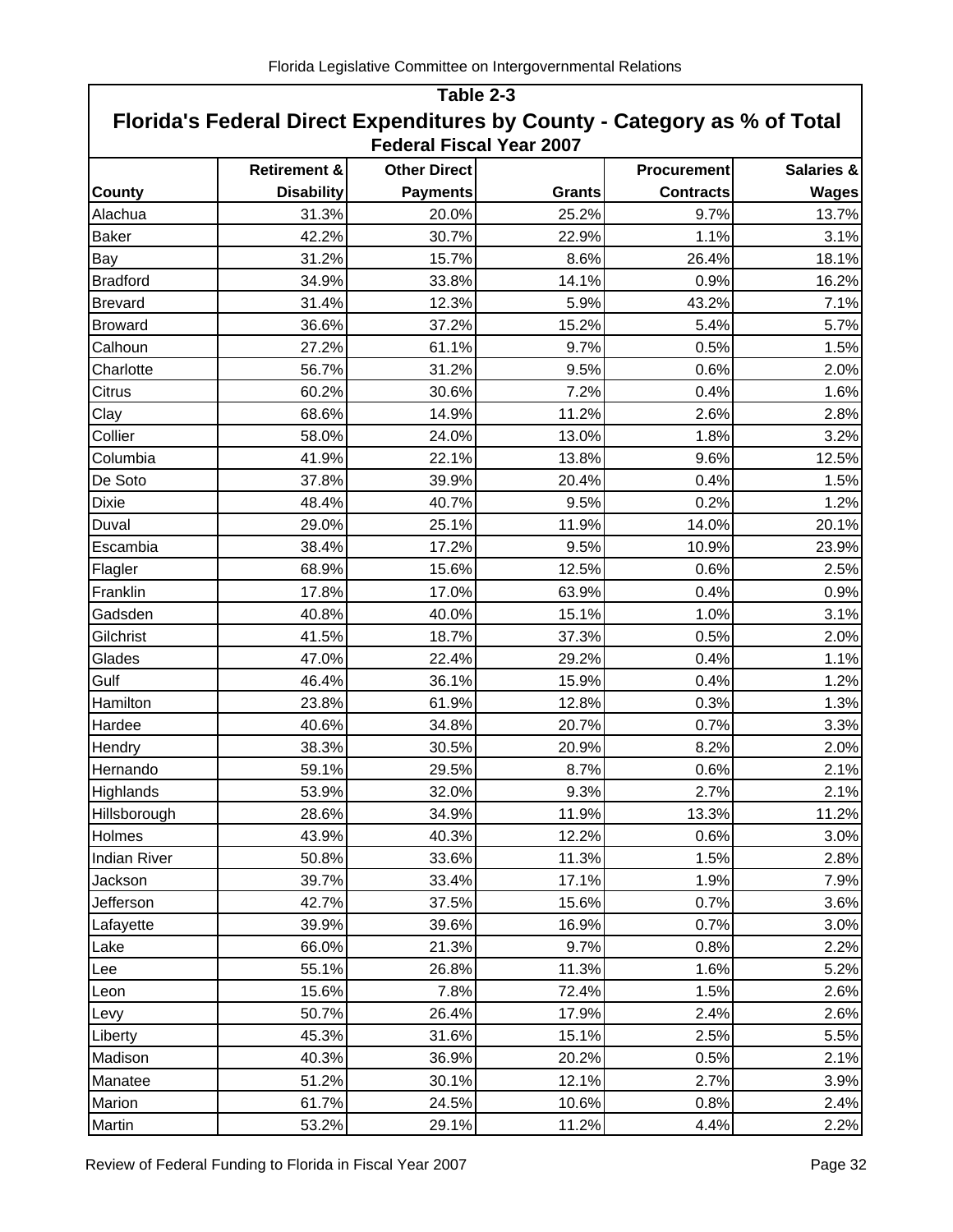|                  |                                                                          | Table 2-3                       |               |                    |                       |
|------------------|--------------------------------------------------------------------------|---------------------------------|---------------|--------------------|-----------------------|
|                  | Florida's Federal Direct Expenditures by County - Category as % of Total |                                 |               |                    |                       |
|                  |                                                                          | <b>Federal Fiscal Year 2007</b> |               |                    |                       |
|                  | <b>Retirement &amp;</b>                                                  | <b>Other Direct</b>             |               | <b>Procurement</b> | <b>Salaries &amp;</b> |
| <b>County</b>    | <b>Disability</b>                                                        | <b>Payments</b>                 | <b>Grants</b> | <b>Contracts</b>   | <b>Wages</b>          |
| Miami-Dade       | 29.9%                                                                    | 34.9%                           | 18.9%         | 5.8%               | 10.4%                 |
| Monroe           | 31.0%                                                                    | 21.9%                           | 17.1%         | 10.9%              | 19.0%                 |
| Nassau           | 52.1%                                                                    | 16.7%                           | 9.7%          | 4.0%               | 17.4%                 |
| Okaloosa         | 28.0%                                                                    | 6.1%                            | 5.5%          | 37.4%              | 23.0%                 |
| Okeechobee       | 44.5%                                                                    | 37.5%                           | 13.1%         | 2.8%               | 2.1%                  |
| Orange           | 26.4%                                                                    | 15.6%                           | 11.2%         | 39.1%              | 7.7%                  |
| Osceola          | 56.7%                                                                    | 23.0%                           | 14.0%         | 3.1%               | 3.2%                  |
| Palm Beach       | 44.1%                                                                    | 32.5%                           | 12.2%         | 5.8%               | 5.3%                  |
| Pasco            | 49.7%                                                                    | 34.9%                           | 9.7%          | 3.1%               | 2.6%                  |
| Pinellas         | 40.6%                                                                    | 29.9%                           | 10.0%         | 13.1%              | 6.4%                  |
| Polk             | 54.1%                                                                    | 26.5%                           | 13.5%         | 2.5%               | 3.3%                  |
| Putnam           | 51.1%                                                                    | 27.2%                           | 19.3%         | 0.4%               | 2.0%                  |
| Saint Johns      | 55.4%                                                                    | 20.2%                           | 12.6%         | 6.7%               | 5.0%                  |
| Saint Lucie      | 56.1%                                                                    | 28.6%                           | 10.8%         | 1.2%               | 3.3%                  |
| Santa Rosa       | 58.5%                                                                    | 15.9%                           | 10.6%         | 5.5%               | 9.5%                  |
| Sarasota         | 55.3%                                                                    | 29.2%                           | 8.3%          | 4.6%               | 2.5%                  |
| Seminole         | 50.2%                                                                    | 23.3%                           | 17.1%         | 3.0%               | 6.4%                  |
| Sumter           | 45.7%                                                                    | 19.4%                           | 11.7%         | 5.7%               | 17.6%                 |
| Suwannee         | 54.6%                                                                    | 24.3%                           | 17.1%         | 0.6%               | 3.4%                  |
| Taylor           | 41.6%                                                                    | 31.0%                           | 11.7%         | 13.9%              | 1.8%                  |
| Union            | 40.1%                                                                    | 24.2%                           | 29.2%         | 3.9%               | 2.6%                  |
| Volusia          | 53.5%                                                                    | 29.0%                           | 11.5%         | 2.8%               | 3.2%                  |
| Wakulla          | 52.2%                                                                    | 18.5%                           | 21.6%         | 2.9%               | 4.8%                  |
| Walton           | 24.2%                                                                    | 9.9%                            | 6.0%          | 0.4%               | 59.5%                 |
| Washington       | 46.2%                                                                    | 36.0%                           | 14.9%         | 0.4%               | 2.4%                  |
| <b>Statewide</b> | 37.8%                                                                    | 28.9%                           | 14.6%         | 10.7%              | 8.0%                  |

Data Source:

U.S. Census Bureau, "Consolidated Federal Funds Report for Fiscal Year 2007," U.S. Government Printing Office, Washington, DC 2008 (Issued September 2008) [http://www.census.gov/prod/www/abs/cffr.html]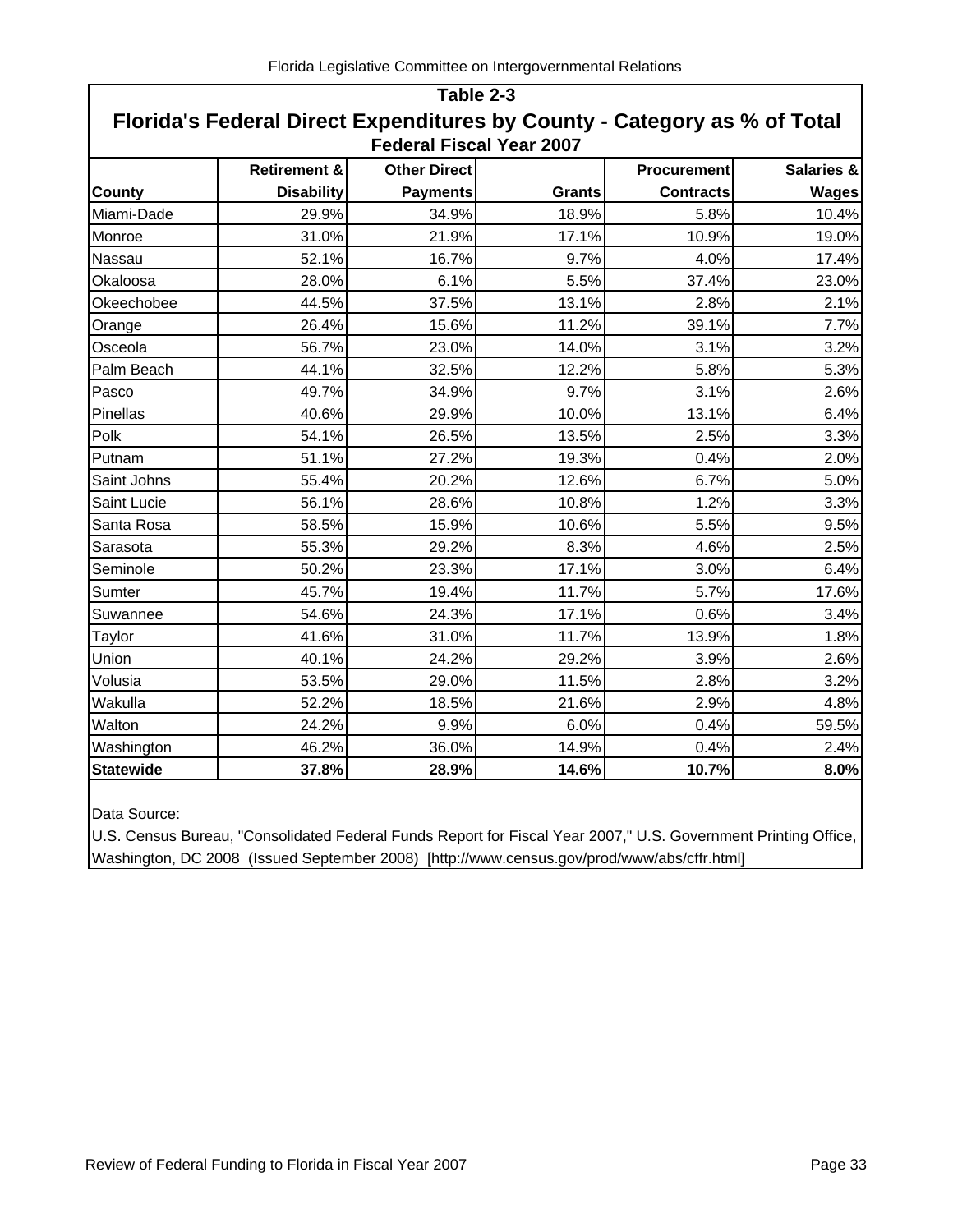This page was intentionally left blank.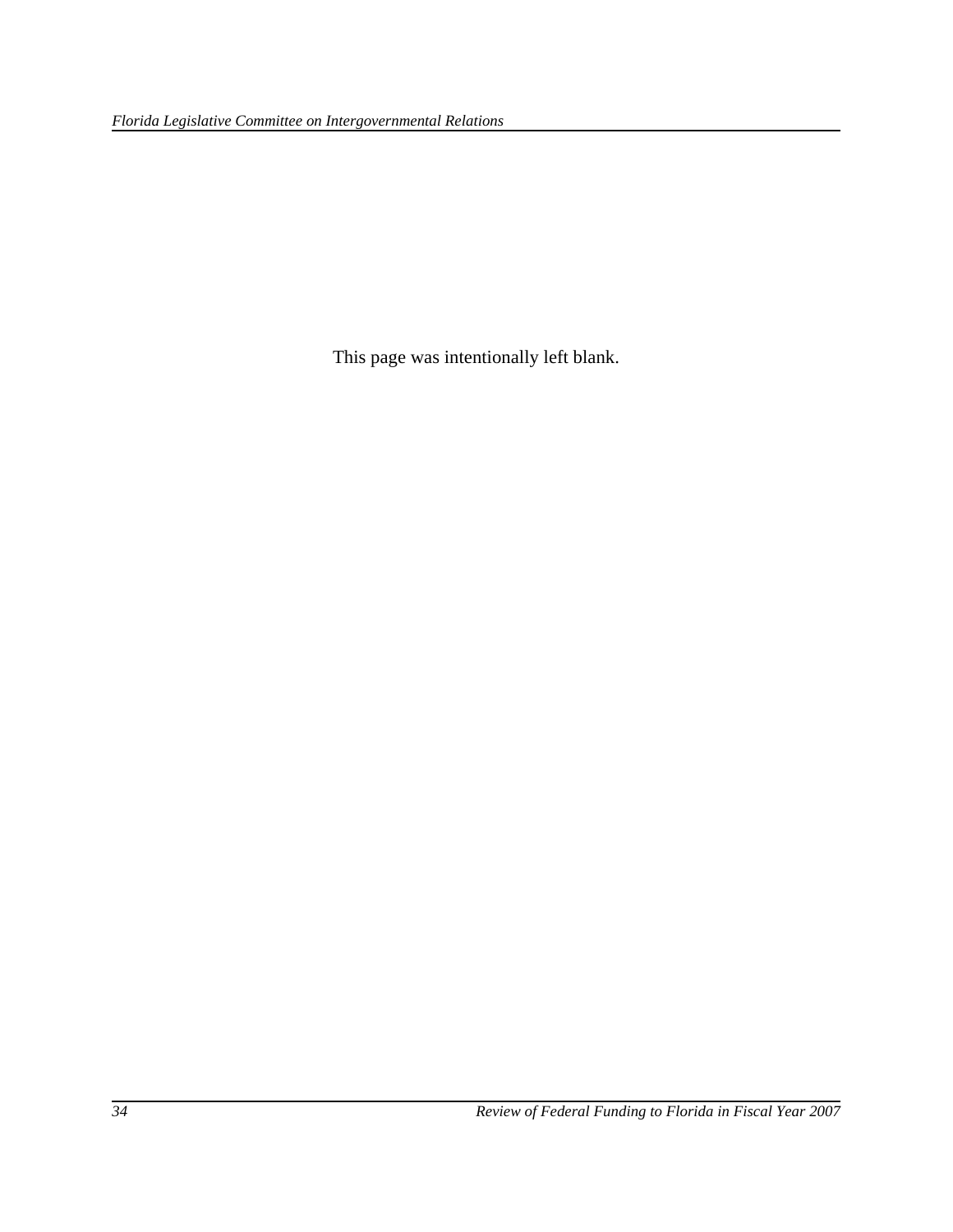## **Part Three: Federal Grants to Florida's State and Local Governments**

### **A. Introduction**

Federal grant expenditures to Florida's state and local governments totaled \$20 billion, or \$1,098 per capita, in fiscal year 2007. Florida had the  $4<sup>th</sup>$  largest expenditure of all states, the  $4<sup>th</sup>$  largest expenditure of the seven most populous states, and the  $2<sup>nd</sup>$  largest expenditure of the southern states, after Texas.<sup>1</sup> Compared to 2006, Florida's rankings were unchanged. On a per capita basis, Florida ranked  $45<sup>th</sup>$  among all states, last among the most populous states, and  $14<sup>th</sup>$  among the southern states. The state's per capita rankings among the most populous and southern states were unchanged from 2006; however, Florida's per capita ranking among all states improved from  $47<sup>th</sup>$  to  $45<sup>th</sup>$ .

A summary of Florida's federal grant expenditures by department or agency can be found in **Table 3-1** on page 39. In addition to total reported expenditures, calculations of per capita expenditures have been included. Florida's rankings among the fifty states, the seven most populous states, and the other southern states on the basis of total and per capita expenditures are listed as well. Of the \$20 billion in total grant expenditures to Florida in 2007, the grant funding received from six federal departments: Health and Human Services, Transportation, Education, Housing and Urban Development, Agriculture, and Homeland Security totaled \$19.3 billion and accounted for 96 percent of all grant expenditures to Florida.

### **B. Data Sources**

 $\overline{a}$ 

The data reported in this part was obtained from the U.S. Bureau of the Census publication entitled *Federal Aid to States for Fiscal Year 2007* issued September 2008. The Census Bureau's publication presents federal expenditures to state and local governments by state and U.S. outlying areas. However, the focus of this part is on the total expenditures made to the fifty states collectively and the expenditures by program category made to Florida.

The total grant expenditures to Florida of \$20 billion are less than the state's federal grant obligations of \$21.4 billion discussed previously in Part One. This difference results from the use of the *Federal Aid to States* (FAS) report as the data source here as opposed to the use of the *Consolidated Federal Funds Report* (CFFR). The FAS report presents state-by-state distributions of federal expenditures for grants to state and local governments only. By contrast, federal grants reported in the CFFR generally represent obligations. Obligations are federal funds designated stateby-state and available to be "drawn down" through a variety of program requirements. Additionally, the CFFR includes payments to state and local governments as well as nongovernmental recipients.

 $1$  Based on July 1, 2007 population estimates prepared by the U.S. Census Bureau, the seven most populous states were California, Texas, New York, Florida, Illinois, Pennsylvania, and Ohio. The Census Bureau has classified 16 states in the South region. They are Alabama, Arkansas, Delaware, Florida, Georgia, Kentucky, Louisiana, Maryland, Mississippi, North Carolina, Oklahoma, South Carolina, Tennessee, Texas, Virginia, and West Virginia.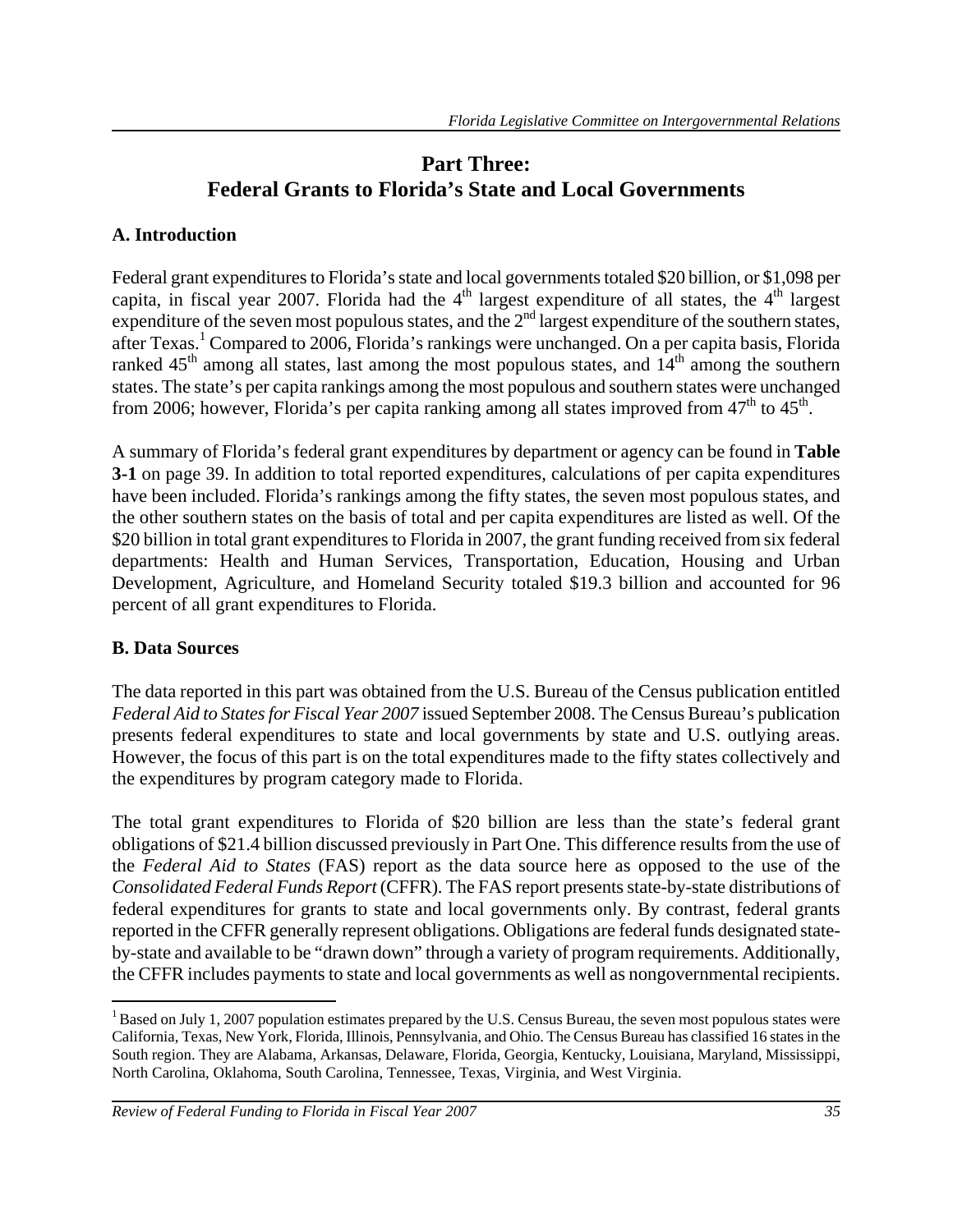Distributions and obligations will eventually translate into expenditures by the state and local governments, which are addressed in the Committee's reports *Federal Grants to Florida's Local*  Governments and subsequent updates.<sup>2</sup> This report profiles grant expenditures reported to the Federal Audit Clearinghouse by local governments and is part of an ongoing effort by the Committee to assist local governments in maximizing their drawdown of federal awards. Furthermore, local government expenditures sorted by grant program have been compiled and are available for download on the committee's website.<sup>3</sup>

### **C. Federal Grants by Department or Agency**

The tables in this part provide more detailed summaries of federal grant expenditures to Florida by department or agency. In the FAS report, these federal grant expenditures are reported by program categories. It is important to note that the majority of these program categories reflect the sum total of numerous individual grant programs.

In the Catalog of Federal Domestic Assistance (CFDA), federal grants are classified into one of two types: formula grants and project grants.<sup>4</sup> Formula grants are allocations of money to states or their subdivisions in accordance with distribution formulas prescribed by law or administrative regulation for activities of a continuing nature not confined to a specific project. Currently, the CFDA lists 184 formula grant programs. Project grants are funding for specific projects for fixed or known periods of time and can include fellowships, scholarships, research grants, training grants, traineeships, experimental and demonstration grants, evaluation grants, planning grants, technical assistance grants, survey grants, and construction grants. The CFDA lists 1,028 project grant programs.

In total, 1,212 separate federal grant programs are currently listed in the CFDA. Data on states' participation in each of these programs is not part of the FAS report; however, such information is available from the U.S. Bureau of the Census. Due to the large number of such programs, a separate research project would be necessary to document Florida's participation in these formula and project grant programs relative to the other states.

Utilizing the data published in the FAS report, the following tables summarize federal grant expenditures to Florida by department or agency.

**Table 3-2**: U.S. Department of Agriculture (page 40) **Table 3-3**: U.S. Department of Commerce (page 41)

 $\overline{a}$ 

<sup>&</sup>lt;sup>2</sup> www.floridalcir.gov/UserContent/docs/File/reports/fedgrants08.pdf

<sup>3</sup> www.floridalcir.gov/dataatof.cfm

<sup>&</sup>lt;sup>4</sup> The purpose of the CFDA is to provide a database of all federal programs available to state and local governments, including the District of Columbia; federally-recognized Indian tribal governments; territories and possessions of the United States; domestic public, quasi-public, and private profit and nonprofit organizations and institutions; specialized groups; and individuals. The Catalog is available online at www.cfda.gov. Programs in the Catalog are classified into 15 types of assistance, seven of which are financial types of assistance and eight are non-financial types of assistance.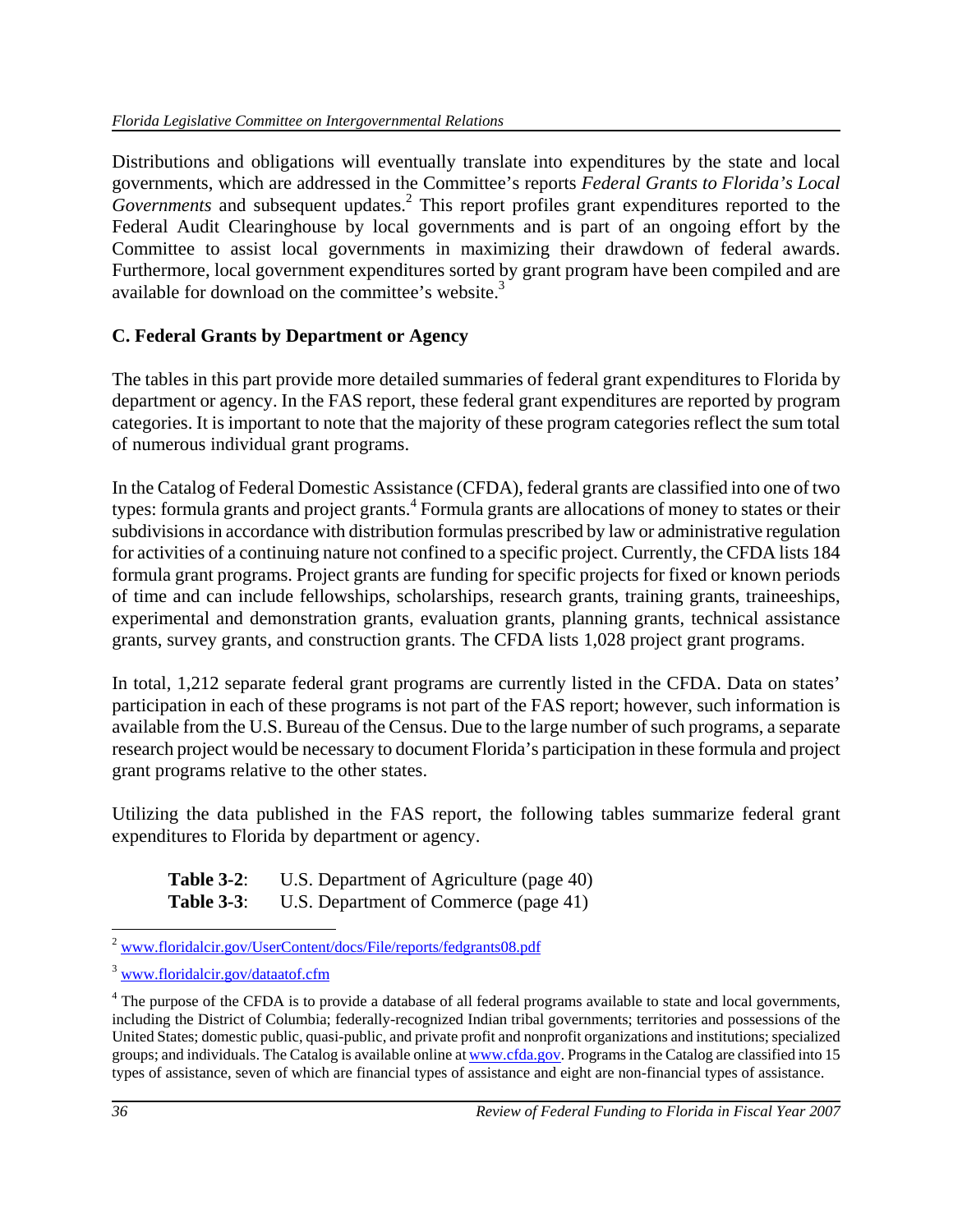| <b>Table 3-4:</b>  | U.S. Department of Defense (page 42)                       |
|--------------------|------------------------------------------------------------|
| <b>Table 3-5:</b>  | U.S. Department of Education (page 43)                     |
| <b>Table 3-6:</b>  | U.S. Department of Energy (page 44)                        |
| <b>Table 3-7:</b>  | U.S. Environmental Protection Agency (page 45)             |
| <b>Table 3-8:</b>  | U.S. Department of Health and Human Services (page 46)     |
| <b>Table 3-9:</b>  | U.S. Department of Homeland Security (page 47)             |
| <b>Table 3-10:</b> | U.S. Department of Housing and Urban Development (page 48) |
| <b>Table 3-11:</b> | U.S. Department of Interior (page 49)                      |
| <b>Table 3-12:</b> | U.S. Department of Justice (page 50)                       |
| <b>Table 3-13:</b> | U.S. Department of Labor (page 51)                         |
| <b>Table 3-14:</b> | U.S. Department of Transportation (page 52)                |
| <b>Table 3-15:</b> | U.S. Department of the Treasury (page 53)                  |

Two additional tables summarize changes in federal grant expenditures to Florida by department or agency for the period of 1996 through 2007. **Table 3-16** on pages 54-57 lists the total expenditures, the percentage change in total expenditures from one year to the next, and Florida's rankings among the fifty states. **Table 3-17** on pages 58-59 lists the per capita expenditures and Florida's rankings among the fifty states. **Table 3-18** on pages 60-61 provides a comparison of each state's proportional receipt of federal grants by agency in 2007. If the state's proportional share by agency is roughly equivalent to the state's share of the national population, then perhaps a measure of equality has been satisfied. Supplemental information describing each federal department or agency and many of the grant programs can be obtained from their respective websites. A list of those websites can be found in the **Appendix**.

**Chart 3-1** on page 62 illustrates total federal grant expenditures to states and their respective local governments plotted against the states' populations. A trend line is utilized to visually illustrate the expenditure level predicted by an individual state's population. Although this analysis does not consider the numerous other factors that affect states' receipts of grant funding, it does allow for a comparison similar to the analysis of per capita measures utilized in this report. Federal grant expenditures to state and local governments generally cluster around the trend line, indicating a high level of dependence on population. However, expenditures to a few states differ substantially, indicating that they receive more or less grant funding than would be predicted by population alone. Louisiana, Mississippi, and New York illustrate expenditures substantially above their predicted levels while Florida, Texas, and Virginia illustrate those substantially below their predicted levels.

### **D. Conclusion**

Federal grant expenditures to Florida's state and local governments totaled \$20 billion, or \$1,098 per capita, in fiscal year 2007. In terms of total federal grants, Florida had the 4<sup>th</sup> largest expenditure of all states, the  $4<sup>th</sup>$  largest expenditure of the seven most populous states, and the  $2<sup>nd</sup>$  largest expenditure of the southern states. On a per capita basis, the state ranked  $45<sup>th</sup>$  among all states, last among the most populous states, and  $14<sup>th</sup>$  among the southern states.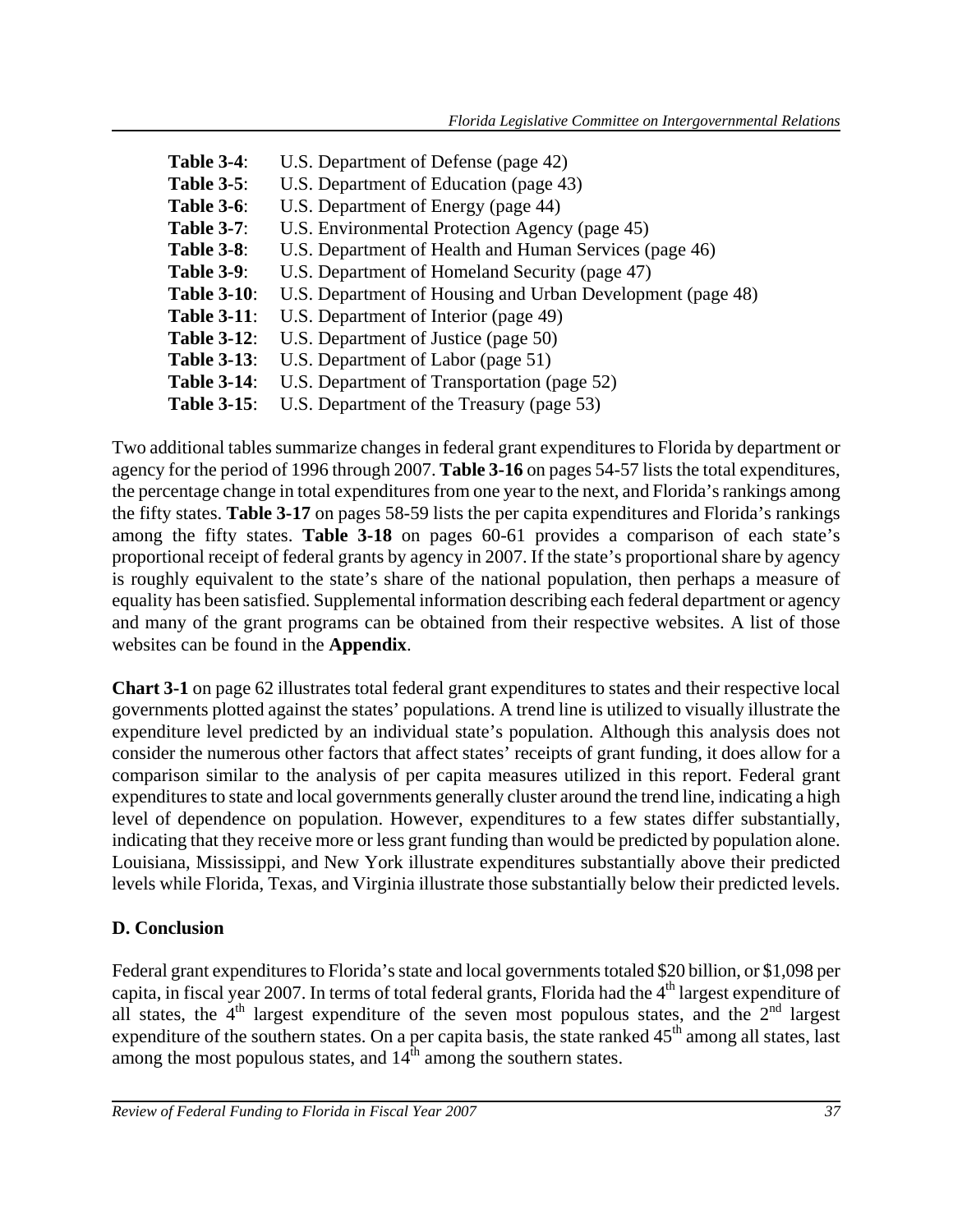For reporting purposes, the federal government aggregates expenditures of hundreds of separate grant programs into broad program categories. Consequently, it is difficult to determine why the state ranks so low, on a per capita basis, relative to other states in many program categories. Certainly, this aggregation of expenditure data masks differences from one grant program to another. Within the same program category, a high per capita ranking in an individual grant program may be offset to some degree by a low per capita ranking in another program.

According to past statements made by representatives of several state agencies, per capita measurements of certain federal grants receipts, while low compared to other states, may not reflect the fact that the amounts are adequately serving their target populations. Additionally, some grant funding formulas incorporate variables other than the population at large; therefore, the use of a per capita measure for comparisons among states may not be appropriate. Florida's per capita expenditures for select grants may be lower than for most other states because of the state's unique demographic composition, which features large elderly and retiree populations. However, when funding is compared in terms of actual dollars, or per target populations, the state may actually rank much higher nationally.

It is important to note that a number of factors determine how successful or not an individual state can be in maximizing federal grant funding. How a state fares in the receipt of grant funding is largely determined by formula. Although the total number of project grants outnumbers the total number of formula grants by a factor of five, the cumulative dollar value of project grants is small relative to the cumulative dollar value of the large formula grant programs that exist in education, health care, and transportation, for example.

Another factor that affects states' receipt of grant funding is the natural resources existing within their boundaries. States that typically do well in the receipt of grant funding are those that receive payments for the value of natural resources extracted from their public lands. The existence of such extractable natural resources favors states like Alaska, Louisiana, and Wyoming, relative to a state like Florida with fewer extractable natural resources.

Medicaid is another factor that affects how a state fares in the receipt of grant funding, given the size of the program itself. While Medicaid spending has been increasing, an individual state could experience a smaller than average increase if its Medicaid matching rate declines. Conversely, a state experiencing an increase in its matching rate could see a substantial increase in grant funding. Additionally, the type of Medicaid program run by the state, whether relatively modest and less expensive or more expansive and more expensive, will affect the level of federal reimbursements.

In spite of the caveats mentioned above, the data presented in this part suggest that it is possible for Florida to realize improvement in the acquisition of federal grants. Therefore, elected federal, state, and local officials should consider the development of a comprehensive strategy in the evaluation and acquisition of federal grants and identify federal and state policy changes to enhance the state's access and receipt of such funding.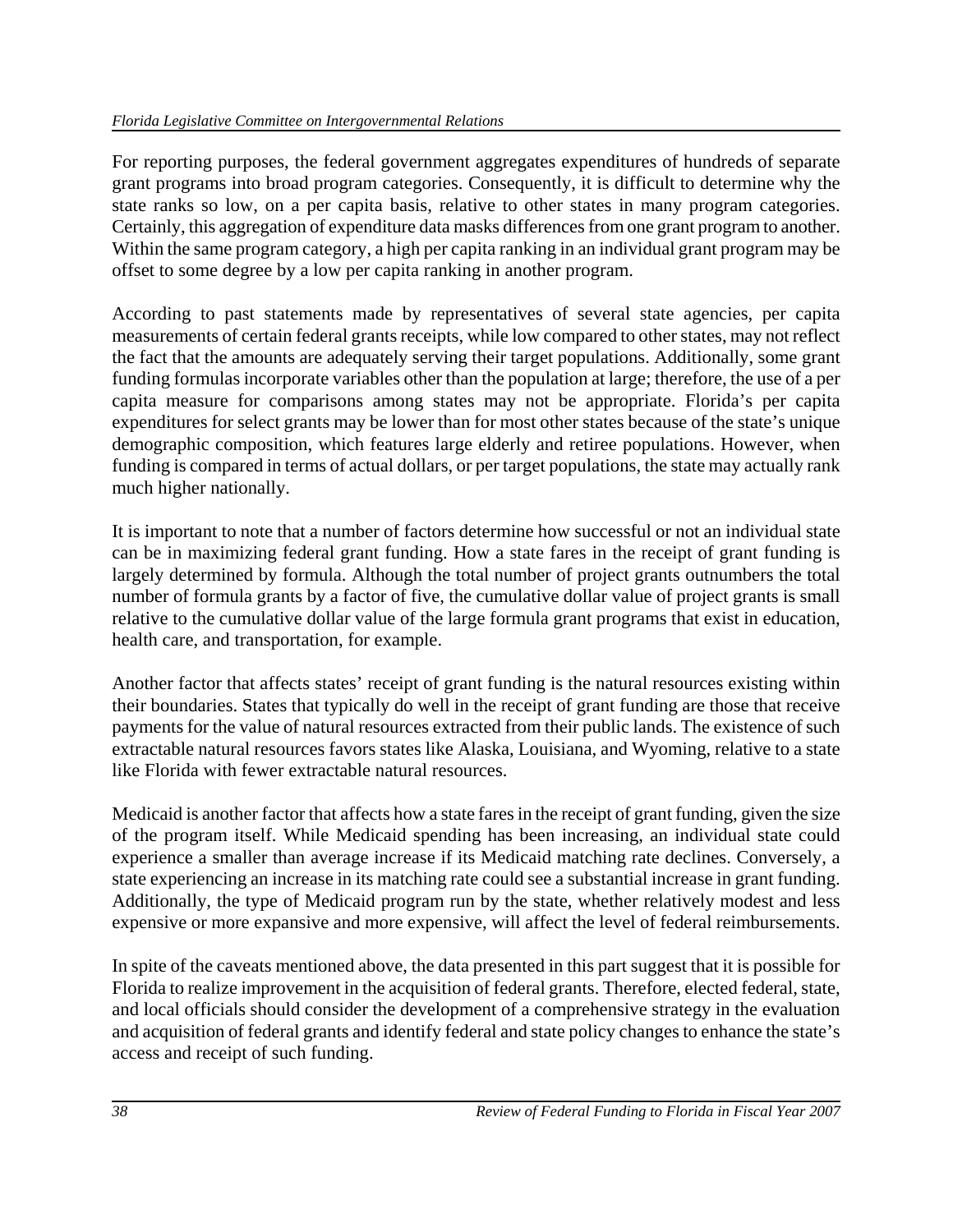|                                                                          |                       |              | Table 3-1                       |                            |                |                          |                                |                            |             |
|--------------------------------------------------------------------------|-----------------------|--------------|---------------------------------|----------------------------|----------------|--------------------------|--------------------------------|----------------------------|-------------|
| <b>Federal Grant Expenditures to Florida State and Local Governments</b> |                       |              |                                 |                            |                |                          |                                |                            |             |
|                                                                          |                       |              |                                 |                            |                |                          |                                |                            |             |
|                                                                          |                       |              | <b>Federal Fiscal Year 2007</b> |                            |                |                          |                                |                            |             |
|                                                                          |                       |              |                                 | <b>Florida's Rankings:</b> |                |                          |                                | <b>Florida's Rankings:</b> |             |
|                                                                          |                       |              |                                 | <b>Total Expenditures</b>  |                |                          | <b>Per Capita Expenditures</b> |                            |             |
|                                                                          |                       | $%$ of       |                                 | 7 Most                     | 16 States      |                          |                                | 7 Most                     | 16 States   |
|                                                                          | Total                 | State's      | All                             | <b>Populous</b>            | in "South"     | Per Capita               | All                            | <b>Populous</b>            | in "South"  |
| <b>Federal Agency or Department</b>                                      | <b>Expenditures</b>   | <b>Total</b> | <b>States</b>                   | <b>States</b>              | Region         | <b>Expenditures</b>      | <b>States</b>                  | <b>States</b>              | Region      |
| <b>Health and Human Services</b>                                         | 11,025,424,000<br>\$. | 55.0%        | 5th                             | 5th                        | 2nd            | \$<br>604.09             | 46th                           | 7th                        | 15th        |
| Transportation                                                           | 2,713,240,000         | 13.5%        | 3rd                             | 3rd                        | 1st            | 148.66                   | 35th                           | 3rd                        | 11th        |
| Education                                                                | 2,070,064,000         | 10.3%        | 4th                             | 4th                        | 2nd            | 113.42                   | 31st                           | 5th                        | 12th        |
| Housing and Urban Development                                            | 1,735,726,000         | 8.7%         | 10th                            | 7th                        | 4th            | 95.10                    | 36th                           | 6th                        | 14th        |
| Agriculture                                                              | 1,117,608,000         | 5.6%         | 4th                             | 4th                        | 2nd            | 61.23                    | 42nd                           | 7th                        | 14th        |
| <b>Homeland Security</b>                                                 | 617.800.000           | 3.1%         | 2 <sub>nd</sub>                 | 1st                        | 2nd            | 33.85                    | 7th                            | 1st                        | 3rd         |
| Labor                                                                    | 256,406,000           | 1.3%         | 9th                             | 7th                        | 3rd            | 14.05                    | 48th                           | 7th                        | 15th        |
| Justice                                                                  | 212,836,000           | 1.1%         | 3rd                             | 3rd                        | 1st            | 11.66                    | 27th                           | 3rd                        | 9th         |
| <b>Environmental Protection Agency</b>                                   | 146,053,000           | 0.7%         | 6th                             | 6th                        | 2nd            | 8.00                     | 48th                           | 7th                        | 14th        |
| Interior                                                                 | 32,347,000            | 0.2%         | 25th                            | 4th                        | 7th            | 1.77                     | 47th                           | 6th                        | 16th        |
| Defense                                                                  | 19,782,000            | 0.1%         | 5th                             | 3rd                        | 3rd            | 1.08                     | 24th                           | 3rd                        | 8th         |
| <b>Veterans Affairs</b>                                                  | 18,504,000            | 0.1%         | 12th                            | 7th                        | 3rd            | 1.01                     | 43rd                           | 6th                        | 10th        |
| Enerav                                                                   | 15.072.000            | 0.1%         | 12 <sub>th</sub>                | 7th                        | 3rd            | 0.83                     | 48th                           | 6th                        | 16th        |
| Commerce                                                                 | 12,194,000            | 0.1%         | 18th                            | 7th                        | 10th           | 0.67                     | 45th                           | 7th                        | 16th        |
| National Foundation on the Arts and the Humanities                       | 11,130,000            | 0.1%         | 6th                             | 6th                        | 2nd            | 0.61                     | 50th                           | 7th                        | 16th        |
| Corporation for Public Broadcasting                                      | 9,061,000             | $< 0.1\%$    | 1st                             | 1st                        | 1st            | 0.50                     | 28th                           | 1st                        | 10th        |
| Corporation for National and Community Service                           | 8,186,000             | $< 0.1\%$    | 5th                             | 4th                        | 1st            | 0.45                     | 33rd                           | 4th                        | 9th         |
| Treasury                                                                 | 6,063,000             | $< 0.1\%$    | 4th                             | 4th                        | 2nd            | 0.33                     | 7th                            | 3rd                        | 2nd         |
| Neighborhood Reinvestment Corporation                                    | 2,390,000             | $< 0.1\%$    | 6th                             | 5th                        | 2nd            | 0.13                     | 40th                           | 4th                        | 12th        |
| Social Security Admin.-Supplemental Security Income                      | 2,212,000             | $< 0.1\%$    | 3rd                             | 3rd                        | 1st            | 0.12                     | 17th                           | 4th                        | 5th         |
| <b>Equal Employment Opportunity Commission</b>                           | 1,206,000             | $< 0.1\%$    | 7th                             | 6th                        | 1st            | 0.07                     | 38th                           | 6th                        | 7th         |
| <b>State Justice Institute</b>                                           | 12,000                | $< 0.1\%$    | 25th                            | 6th                        | 8th            | < 0.01                   | 33rd                           | 5th                        | 8th         |
| Appalachian Regional Commission                                          | 2,000                 | $< 0.1\%$    | 16th                            | 4th                        | 11th           | < 0.01                   | 17th                           | 4th                        | 11th        |
| Payments to D.C. and Metro System                                        |                       | 0.0%         | $\blacksquare$                  | $\blacksquare$             | $\blacksquare$ |                          |                                | $\overline{\phantom{a}}$   |             |
| Tennessee Valley Authority-Payments in Lieu of Taxes                     |                       | 0.0%         | $\overline{\phantom{a}}$        | $\overline{\phantom{a}}$   | $\blacksquare$ | $\overline{\phantom{a}}$ |                                | $\overline{\phantom{a}}$   |             |
| <b>Total - Florida</b>                                                   | 20,033,318,000<br>\$  | 100%         | 4th                             | 4th                        | 2nd            | 1,097.64<br>\$           | 45th                           | 7th                        | <b>14th</b> |
| <b>Total - All States</b>                                                | \$430,146,035,000     |              |                                 |                            |                | \$<br>1,428.90           |                                |                            |             |
| Florida as % of All States                                               | 4.7%                  |              |                                 |                            |                |                          |                                |                            |             |

Notes:

1) In the published report, the data are rounded to the nearest thousand dollars.

2) An asterisk indicates that one or more states had no reported federal grant expenditures.

3) The calculation of per capita expenditures was made using population estimates that represent the state's resident population as of July 1, 2007.

4) Based on July 1, 2007 population estimates, the seven most populous states, in descending population order, were: California, Texas, New York, Florida, Illinois, Pennsylvania, and Ohio.

5) As designated by the U.S. Census Bureau, Florida is one of 16 states in the South region. The other states in the South region are: Alabama, Arkansas, Delaware, Georgia, Kentucky, Louisiana, Maryland, Mississippi, North Carolina, Oklahoma, South Carolina, Tennessee, Texas, Virginia, and West Virginia.

Data Sources:

1) Federal Expenditures: U.S. Census Bureau, "Federal Aid to States for Fiscal Year 2007," U.S. Government Printing Office, Washington, DC 2008 (Issued September 2008). www.census.gov/prod/www/abs/fas.html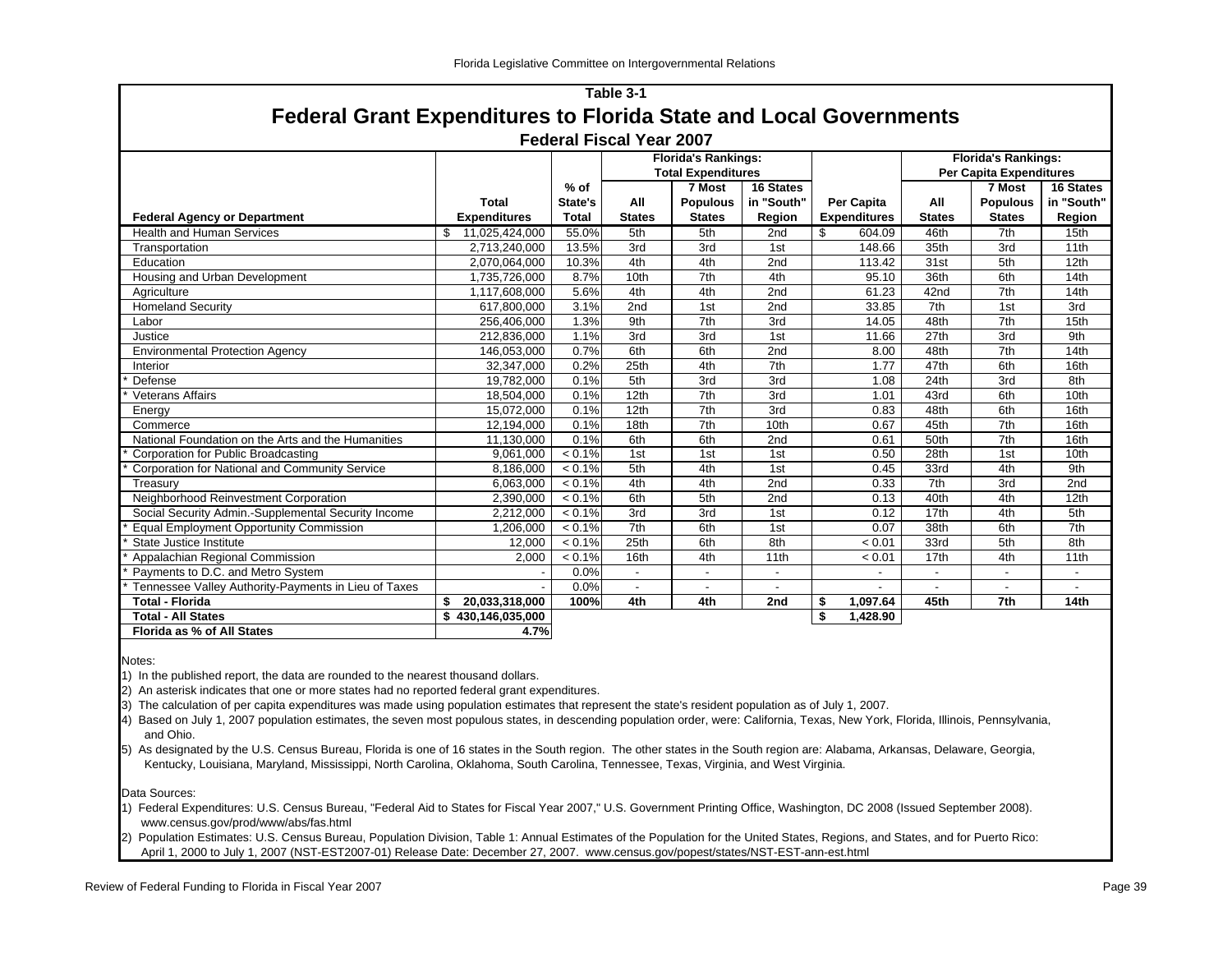|                                                                          |                                       | Table 3-2    |                          |                            |                  |                     |                          |                                |                  |  |
|--------------------------------------------------------------------------|---------------------------------------|--------------|--------------------------|----------------------------|------------------|---------------------|--------------------------|--------------------------------|------------------|--|
|                                                                          |                                       |              |                          |                            |                  |                     |                          |                                |                  |  |
| <b>Federal Grant Expenditures to Florida State and Local Governments</b> |                                       |              |                          |                            |                  |                     |                          |                                |                  |  |
|                                                                          | <b>U.S. Department of Agriculture</b> |              |                          |                            |                  |                     |                          |                                |                  |  |
| <b>Federal Fiscal Year 2007</b>                                          |                                       |              |                          |                            |                  |                     |                          |                                |                  |  |
|                                                                          |                                       |              |                          | <b>Florida's Rankings:</b> |                  |                     |                          | <b>Florida's Rankings:</b>     |                  |  |
|                                                                          |                                       |              |                          | <b>Total Expenditures</b>  |                  |                     |                          | <b>Per Capita Expenditures</b> |                  |  |
|                                                                          |                                       | $%$ of       |                          | 7 Most                     | 16 States        |                     |                          | 7 Most                         | 16 States        |  |
|                                                                          | Total                                 | State's      | All                      | <b>Populous</b>            | in "South"       | Per Capita          | All                      | <b>Populous</b>                | in "South"       |  |
| <b>Program Categories / Subcategories</b>                                | <b>Expenditures</b>                   | <b>Total</b> | <b>States</b>            | <b>States</b>              | Region           | <b>Expenditures</b> | <b>States</b>            | <b>States</b>                  | Region           |  |
| <b>Agricultural Marketing Service</b>                                    | 8.886.000<br>\$.                      | 0.8%         | 11th                     | 7th                        | 4th              | \$<br>0.49          | 47th                     | 7th                            | 15th             |  |
| Cooperative State Research Education and Extension Service               | 31,119,000                            | $2.8\%$      | 10th                     | 5th                        | 5th              | 1.71                | 47th                     | 6th                            | 16th             |  |
| <b>Extension Activities</b>                                              | 22,364,000                            | 2.0%         | 19th                     | 7th                        | 10th             | 1.23                | 48th                     | 6th                            | 16th             |  |
| <b>Research and Education Activities</b>                                 | 8.755.000                             | 0.8%         | 5th                      | 4th                        | 2 <sub>nd</sub>  | 0.48                | 39th                     | 4th                            | 10th             |  |
| Farm Service Agency                                                      | 34,000                                | $< 0.1\%$    | 25th                     | 3rd                        | 13 <sub>th</sub> | < 0.01              | 27th                     | 3rd                            | 13 <sub>th</sub> |  |
| Food Safety and Inspection Service                                       |                                       | 0.0%         | $\overline{\phantom{a}}$ | $\blacksquare$             | $\blacksquare$   |                     | $\overline{\phantom{a}}$ |                                |                  |  |
| <b>Food and Nutrition Service</b>                                        | 1,063,579,000                         | 95.2%        | 4th                      | 4th                        | 2 <sub>nd</sub>  | 58.27               | 35th                     | 6th                            | 14th             |  |
| <b>Child Nutrition Programs</b>                                          | 708,635,000                           | 63.4%        | 4th                      | 4th                        | 2 <sub>nd</sub>  | 38.83               | 25th                     | 4th                            | 14th             |  |
| <b>Commodity Assistance Programs</b>                                     | 5,897,000                             | 0.5%         | 9th                      | 7th                        | 3rd              | 0.32                | 48th                     | 7th                            | 15th             |  |
| Food Stamp Program                                                       | 70,293,000                            | 6.3%         | 12th                     | 7th                        | 5th              | 3.85                | 49th                     | 7th                            | 16th             |  |
| Supplemental Food Program (WIC)                                          | 278,754,000                           | 24.9%        | 4th                      | 4th                        | 2nd              | 15.27               | 25th                     | 4th                            | 13 <sub>th</sub> |  |
| <b>Forest Service</b>                                                    | 3,734,000                             | 0.3%         | 19th                     | 4th                        | 6th              | 0.20                | 37th                     | 4th                            | 13th             |  |
| Payments to States and Counties                                          | 2,499,000                             | 0.2%         | 18th                     | 4th                        | 6th              | 0.14                | 30 <sub>th</sub>         | 4th                            | 10th             |  |
| Rural Community and Emergency Fire Fighting Program                      |                                       | 0.0%         |                          |                            |                  |                     |                          |                                |                  |  |
| <b>State and Private Forestry</b>                                        | 1.235.000                             | 0.1%         | 18th                     | 3rd                        | 7th              | 0.07                | 25th                     | 3rd                            | 12 <sub>th</sub> |  |
| <b>National Forest Service</b>                                           |                                       | 0.0%         | L.                       |                            |                  |                     |                          |                                |                  |  |
| Other                                                                    |                                       | 0.0%         | $\mathbf{r}$             | $\overline{\phantom{a}}$   | $\sim$           |                     | $\overline{a}$           | $\sim$                         |                  |  |
| <b>Natural Resources Conservation Service</b>                            | 86.000                                | < 0.1%       | 33rd                     | 6th                        | 13th             | < 0.01              | 37th                     | 6th                            | 13th             |  |
| <b>Rural Development Activities</b>                                      | 10,170,000                            | 0.9%         | 25th                     | 7th                        | 13 <sub>th</sub> | 0.56                | 47th                     | 6th                            | 15th             |  |
| <b>Community Facilities Grants</b>                                       | 50,000                                | $< 0.1\%$    | 46th                     | 7th                        | 15th             | < 0.01              | 49th                     | 7th                            | 16th             |  |
| Rural, Regional, and Cooperative Development Programs                    | 1,734,000                             | 0.2%         | 9th                      | 2nd                        | 5th              | 0.10                | 35th                     | 2nd                            | 12th             |  |
| <b>Housing Preservation Grants</b>                                       |                                       | 0.0%         | $\overline{\phantom{a}}$ | $\blacksquare$             |                  |                     |                          |                                |                  |  |
| Water Systems and Waste Disposal Systems Grants                          | 8,147,000                             | 0.7%         | 25th                     | 6th                        | 13th             | 0.45                | 47th                     | 6th                            | 15th             |  |
| Other                                                                    | 239,000                               | $< 0.1\%$    | 32nd                     | 7th                        | 13 <sub>th</sub> | 0.01                | 42nd                     | 7th                            | 15th             |  |
| <b>Total - Florida</b>                                                   | \$1,117,608,000                       | 100%         | 4th                      | 4th                        | 2nd              | 61.23<br>\$         | 42nd                     | 7th                            | <b>14th</b>      |  |
| <b>Total - All States</b>                                                | \$23,313,819,000                      |              |                          |                            |                  | \$<br>77.45         |                          |                                |                  |  |
| Florida as % of All States                                               | 4.8%                                  |              |                          |                            |                  |                     |                          |                                |                  |  |

Notes:

1) In the published report, the data are rounded to the nearest thousand dollars.

2) An asterisk indicates that one or more states had no reported federal grant expenditures.

3) The calculation of per capita expenditures was made using population estimates that represent the state's resident population as of July 1, 2007.

4) Based on July 1, 2007 population estimates, the seven most populous states, in descending population order, were: California, Texas, New York, Florida, Illinois, Pennsylvania, and Ohio.

5) As designated by the U.S. Census Bureau, Florida is one of 16 states in the South region. The other states in the South region are: Alabama, Arkansas, Delaware, Georgia, Kentucky, Louisiana, Maryland, Mississippi, North Carolina, Oklahoma, South Carolina, Tennessee, Texas, Virginia, and West Virginia.

Data Sources:

1) Federal Expenditures: U.S. Census Bureau, "Federal Aid to States for Fiscal Year 2007," U.S. Government Printing Office, Washington, DC 2008 (Issued September 2008). www.census.gov/prod/www/abs/fas.html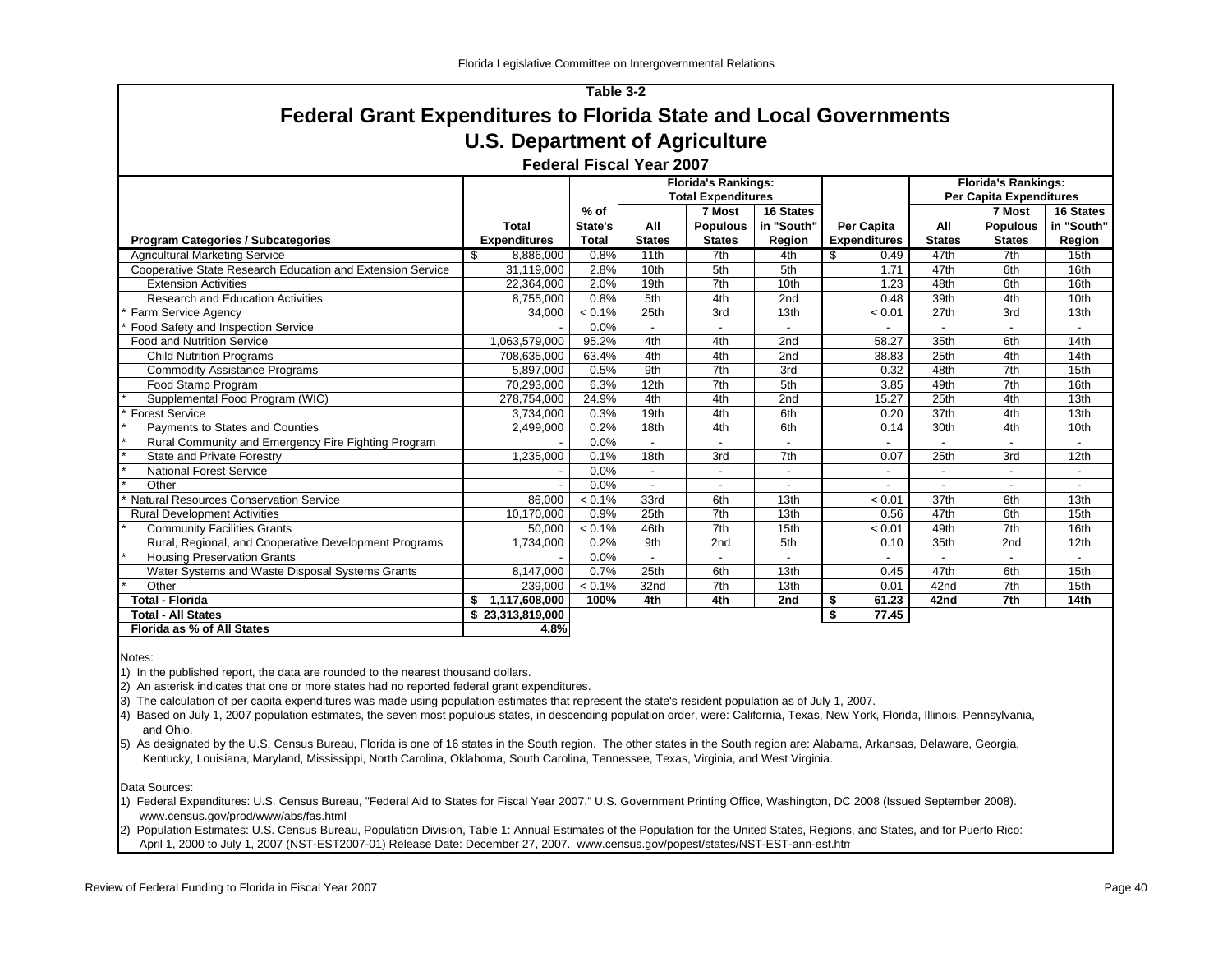# **Table 3-3U.S. Department of Commerce Federal Grant Expenditures to Florida State and Local Governments**

### **Federal Fiscal Year 2007**

|                                                            |                     |         | <b>Florida's Rankings:</b> |                           |            |                     | <b>Florida's Rankings:</b>     |                 |                  |
|------------------------------------------------------------|---------------------|---------|----------------------------|---------------------------|------------|---------------------|--------------------------------|-----------------|------------------|
|                                                            |                     |         |                            | <b>Total Expenditures</b> |            |                     | <b>Per Capita Expenditures</b> |                 |                  |
|                                                            |                     | % of    |                            | 7 Most                    | 16 States  |                     |                                | 7 Most          | <b>16 States</b> |
|                                                            | Total               | State's | All                        | <b>Populous</b>           | in "South" | <b>Per Capita</b>   | All                            | <b>Populous</b> | in "South"       |
| <b>Program Categories / Subcategories</b>                  | <b>Expenditures</b> | Total   | States                     | <b>States</b>             | Region     | <b>Expenditures</b> | <b>States</b>                  | <b>States</b>   | Region           |
| Economic Development Administration                        | 1,324,000           | 10.9%   | 42nd                       | 7th                       | 15th       | 0.07                | 48th                           | 7th             | 15th             |
| * National Oceanic and Atmospheric Administation           | 9,659,000           | 79.2%   | 8th                        | 2 <sub>nd</sub>           | 4th        | 0.53                | 21st                           | 2 <sub>nd</sub> | 9th              |
| National Telecommunications and Information Administration | 1.211.000           | 9.9%    | 4th                        | 4th                       | 1st        | 0.07                | 30th                           | 4th             | 8th              |
| <b>Total - Florida</b>                                     | 12.194.000          | 100%    | 18th                       | 7th                       | 10th       | 0.67                | 45th                           | 7th             | 16th             |
| <b>Total - All States</b>                                  | 593.845.000         |         |                            |                           |            | 1.97                |                                |                 |                  |
| Florida as % of All States                                 | 2.1%                |         |                            |                           |            |                     |                                |                 |                  |

Notes:

1) In the published report, the data are rounded to the nearest thousand dollars.

2) An asterisk indicates that one or more states had no reported federal grant expenditures.

3) The calculation of per capita expenditures was made using population estimates that represent the state's resident population as of July 1, 2007.

4) Based on July 1, 2007 population estimates, the seven most populous states, in descending population order, were: California, Texas, New York, Florida, Illinois, Pennsylvania, and Ohio.

5) As designated by the U.S. Census Bureau, Florida is one of 16 states in the South region. The other states in the South region are: Alabama, Arkansas, Delaware, Georgia, Kentucky, Louisiana, Maryland, Mississippi, North Carolina, Oklahoma, South Carolina, Tennessee, Texas, Virginia, and West Virginia.

Data Sources:

1) Federal Expenditures: U.S. Census Bureau, "Federal Aid to States for Fiscal Year 2007," U.S. Government Printing Office, Washington, DC 2008 (Issued September 2008). www.census.gov/prod/www/abs/fas.html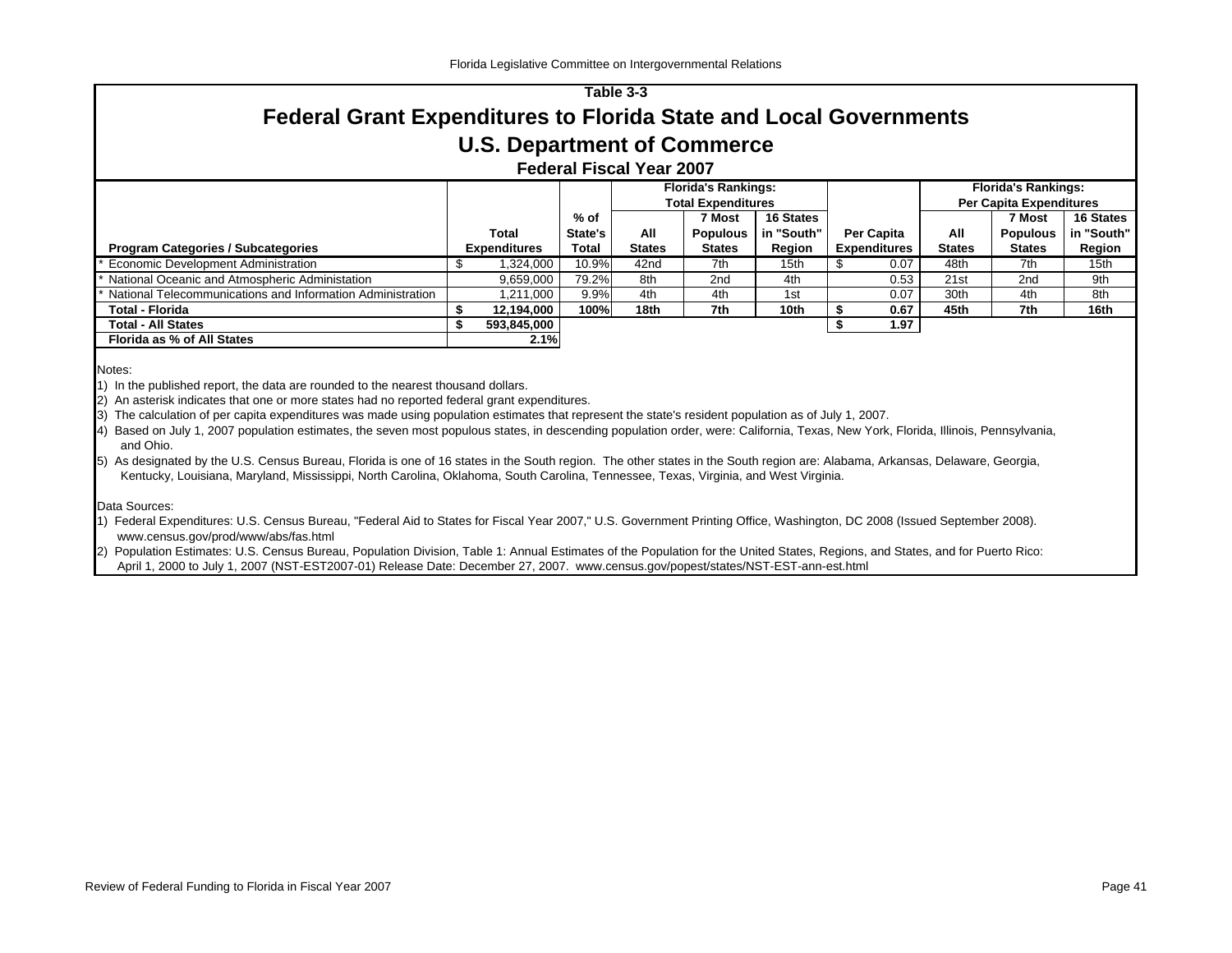# **Table 3-4U.S. Department of Defense Federal Grant Expenditures to Florida State and Local Governments**

### **Federal Fiscal Year 2007**

|                                                                |                              |                          | <b>Florida's Rankings:</b><br><b>Total Expenditures</b> |                                            |                                   |                                          | <b>Florida's Rankings:</b><br><b>Per Capita Expenditures</b> |                                            |                                   |
|----------------------------------------------------------------|------------------------------|--------------------------|---------------------------------------------------------|--------------------------------------------|-----------------------------------|------------------------------------------|--------------------------------------------------------------|--------------------------------------------|-----------------------------------|
| <b>Program Categories / Subcategories</b>                      | Total<br><b>Expenditures</b> | % of<br>State's<br>Total | All<br><b>States</b>                                    | 7 Most<br><b>Populous</b><br><b>States</b> | 16 States<br>in "South"<br>Region | <b>Per Capita</b><br><b>Expenditures</b> | All<br><b>States</b>                                         | 7 Most<br><b>Populous</b><br><b>States</b> | 16 States<br>in "South"<br>Region |
| * U.S. Army Corps of Engineers - Civilian Construction Program | 9,000                        | 0.0%                     | 28th                                                    | 6th                                        | 13th                              | < 0.01                                   | 35th                                                         | 6th                                        | 15th                              |
| U.S. Army National Guard - Construction                        | 19,773,000                   | 100.0%                   | 5th                                                     | 3rd                                        | 3rd                               | 1.08                                     | 23rd                                                         | 3rd                                        | 8th                               |
| <b>Total - Florida</b>                                         | 19.782.000                   | 100%                     | 5th                                                     | 3rd                                        | 3rd                               | 1.08                                     | 24th                                                         | 3rd                                        | 8th                               |
| <b>Total - All States</b>                                      | 455,503,000                  |                          |                                                         |                                            |                                   | 1.51                                     |                                                              |                                            |                                   |
| Florida as % of All States                                     | 4.3%                         |                          |                                                         |                                            |                                   |                                          |                                                              |                                            |                                   |

Notes:

1) In the published report, the data are rounded to the nearest thousand dollars.

2) An asterisk indicates that one or more states had no reported federal grant expenditures.

3) The calculation of per capita expenditures was made using population estimates that represent the state's resident population as of July 1, 2007.

4) Based on July 1, 2007 population estimates, the seven most populous states, in descending population order, were: California, Texas, New York, Florida, Illinois, Pennsylvania, and Ohio.

5) As designated by the U.S. Census Bureau, Florida is one of 16 states in the South region. The other states in the South region are: Alabama, Arkansas, Delaware, Georgia, Kentucky, Louisiana, Maryland, Mississippi, North Carolina, Oklahoma, South Carolina, Tennessee, Texas, Virginia, and West Virginia.

Data Sources:

1) Federal Expenditures: U.S. Census Bureau, "Federal Aid to States for Fiscal Year 2007," U.S. Government Printing Office, Washington, DC 2008 (Issued September 2008). www.census.gov/prod/www/abs/fas.html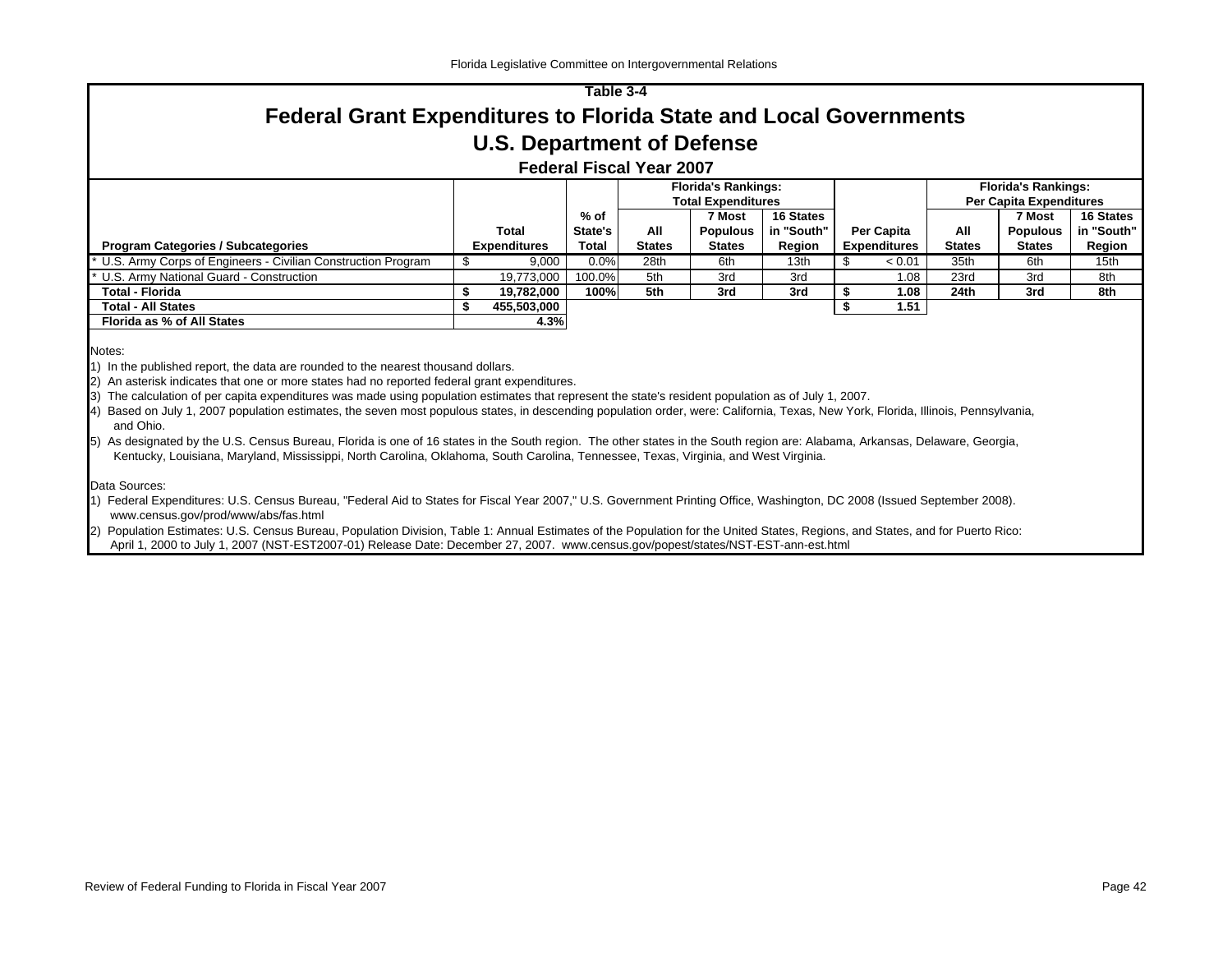| Table $3-5$                                                              |
|--------------------------------------------------------------------------|
| <b>Federal Grant Expenditures to Florida State and Local Governments</b> |
| <b>U.S. Department of Education</b>                                      |

### **Federal Fiscal Year 2007**

| . Cacia: 1.00a. 1.0a. 2007                               |                     |              |                          |                            |                  |                     |                            |                                |                          |  |  |  |  |
|----------------------------------------------------------|---------------------|--------------|--------------------------|----------------------------|------------------|---------------------|----------------------------|--------------------------------|--------------------------|--|--|--|--|
|                                                          |                     |              |                          | <b>Florida's Rankings:</b> |                  |                     | <b>Florida's Rankings:</b> |                                |                          |  |  |  |  |
|                                                          |                     |              |                          | <b>Total Expenditures</b>  |                  |                     |                            | <b>Per Capita Expenditures</b> |                          |  |  |  |  |
|                                                          |                     | $%$ of       |                          | 7 Most                     | <b>16 States</b> |                     |                            | 7 Most                         | 16 States                |  |  |  |  |
|                                                          | Total               | State's      | All                      | <b>Populous</b>            | in "South"       | Per Capita          | All                        | <b>Populous</b>                | in "South"               |  |  |  |  |
| <b>Program Categories / Subcategories</b>                | <b>Expenditures</b> | <b>Total</b> | <b>States</b>            | <b>States</b>              | Region           | <b>Expenditures</b> | <b>States</b>              | <b>States</b>                  | Region                   |  |  |  |  |
| Office of English Language Acquisition                   | 58,308,000<br>\$    | 2.8%         | 3rd                      | 3rd                        | 2nd              | 3.19<br>\$          | 4th                        | 3rd                            | 2nd                      |  |  |  |  |
| Office of Educational Research and Improvement           | 16,067,000          | 0.8%         | 5th                      | 4th                        | 2 <sub>nd</sub>  | 0.88                | 37th                       | 6th                            | 9th                      |  |  |  |  |
| Office of Special Education and Rehabilitative Services  | 766,588,000         | 37.0%        | 4th                      | 4th                        | 2nd              | 42.00               | 27th                       | 3rd                            | 10th                     |  |  |  |  |
| Rehabilitation Services and Disability Research Programs | 163,563,000         | 7.9%         | 2 <sub>nd</sub>          | 2nd                        | 1st              | 8.96                | 22 <sub>nd</sub>           | 1st                            | 7th                      |  |  |  |  |
| Office of Special Education Programs                     | 603,025,000         | 29.1%        | 4th                      | 4th                        | 2nd              | 33.04               | 36th                       | 5th                            | 13 <sub>th</sub>         |  |  |  |  |
| Office of Vocational and Adult Education                 | 92.018.000          | 4.4%         | 4th                      | 4th                        | 2 <sub>nd</sub>  | 5.04                | 32nd                       | 6th                            | 11th                     |  |  |  |  |
| <b>Vocational Technical Education Programs</b>           | 58,126,000          | 2.8%         | 4th                      | 4th                        | 2nd              | 3.18                | 37th                       | 6th                            | 13 <sub>th</sub>         |  |  |  |  |
| Adult Education and Literacy Programs                    | 33,892,000          | 1.6%         | 4th                      | 4th                        | 2nd              | 1.86                | 9th                        | 5th                            | 6th                      |  |  |  |  |
| Office of Elementary and Secondary Education             | ,057,635,000        | 51.1%        | 4th                      | 4th                        | 2 <sub>nd</sub>  | 57.95               | 27th                       | 6th                            | 9th                      |  |  |  |  |
| Programs for the Disadvantaged - Migrants                | 22,816,000          | 1.1%         | 3rd                      | 3rd                        | 2 <sub>nd</sub>  | 1.25                | 10th                       | 3rd                            | 3rd                      |  |  |  |  |
| Programs for the Disadvantaged - Others                  | 82,500,000          | 4.0%         | 4th                      | 4th                        | 2nd              | 4.52                | 15th                       | 4th                            | 7th                      |  |  |  |  |
| Impact Aid                                               | 11,415,000          | 0.6%         | 23rd                     | 4th                        | 6th              | 0.63                | 36th                       | 4th                            | 12th                     |  |  |  |  |
| American Indian, Alaska and Hawaiian Native Programs     |                     | 0.0%         | $\overline{\phantom{a}}$ |                            |                  |                     |                            |                                | $\overline{\phantom{a}}$ |  |  |  |  |
| No Child Left Behind Act                                 | 208,455,000         | 10.1%        | 5th                      | 5th                        | 2 <sub>nd</sub>  | 11.42               | 41st                       | 6th                            | 13th                     |  |  |  |  |
| Title I Programs                                         | 670,742,000         | 32.4%        | 4th                      | 4th                        | 2nd              | 36.75               | 20th                       | 6th                            | 8th                      |  |  |  |  |
| Other                                                    | 61,707,000          | 3.0%         | 4th                      | 3rd                        | 3rd              | 3.38                | 13th                       | 2 <sub>nd</sub>                | 4th                      |  |  |  |  |
| Office of Postsecondary Education                        | 35,332,000          | 1.7%         | 6th                      | 4th                        | 4th              | 1.94                | 42nd                       | 4th                            | 15th                     |  |  |  |  |
| International Education Programs                         | 2.708.000           | 0.1%         | 8th                      | 5th                        | 2nd              | 0.15                | 15th                       | 4th                            | 2nd                      |  |  |  |  |
| Other                                                    | 32,624,000          | 1.6%         | 6th                      | 4th                        | 4th              | 1.79                | 43rd                       | 4th                            | 16th                     |  |  |  |  |
| Office of Student Financial Assistance                   | 44,116,000          | 2.1%         | 4th                      | 4th                        | 2nd              | 2.42                | 42nd                       | 5th                            | 13 <sub>th</sub>         |  |  |  |  |
| Total - Florida                                          | 2,070,064,000       | 100%         | 4th                      | 4th                        | 2nd              | 113.42              | 31st                       | 5th                            | 12th                     |  |  |  |  |
| <b>Total - All States</b>                                | \$34,253,205,000    |              |                          |                            |                  | \$<br>113.79        |                            |                                |                          |  |  |  |  |
| Florida as % of All States                               | 6.0%                |              |                          |                            |                  |                     |                            |                                |                          |  |  |  |  |

Notes:

1) In the published report, the data are rounded to the nearest thousand dollars.

2) An asterisk indicates that one or more states had no reported federal grant expenditures.

3) The calculation of per capita expenditures was made using population estimates that represent the state's resident population as of July 1, 2007.

4) Based on July 1, 2007 population estimates, the seven most populous states, in descending population order, were: California, Texas, New York, Florida, Illinois, Pennsylvania, and Ohio.

5) As designated by the U.S. Census Bureau, Florida is one of 16 states in the South region. The other states in the South region are: Alabama, Arkansas, Delaware, Georgia, Kentucky, Louisiana, Maryland, Mississippi, North Carolina, Oklahoma, South Carolina, Tennessee, Texas, Virginia, and West Virginia.

Data Sources:

1) Federal Expenditures: U.S. Census Bureau, "Federal Aid to States for Fiscal Year 2007," U.S. Government Printing Office, Washington, DC 2008 (Issued September 2008). www.census.gov/prod/www/abs/fas.html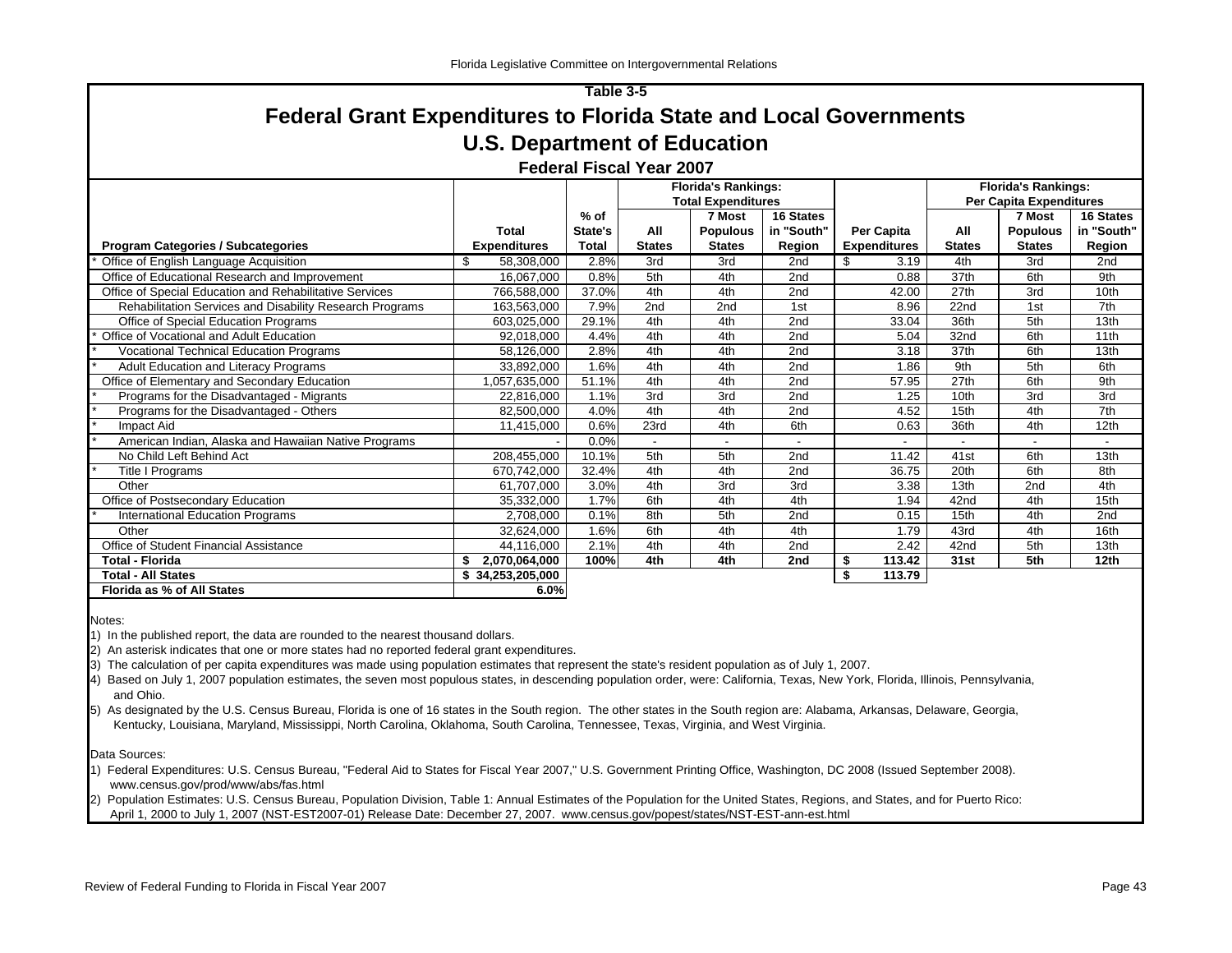# **Table 3-6U.S. Department of Energy Federal Grant Expenditures to Florida State and Local Governments**

#### **% of 7 Most 16 States 7 Most 16 StatesTotal State's All Populous in "South" Per Capita All Populous in "South"** Program Categories / Subcategories | States | Total | States | States | Region | Expenditures | States | States | Region National Nuclear Security Administration 1,28 (1,279,000 | 8.5% 14th 5th 14th 1 \$ 0.07 | 21st | 4th 9th 9th Nuclear Waste Disposal and the contract of the contract of the contract of the contract of the contract of the contract of the contract of the contract of the contract of the contract of the contract of the contract of the Environmental and Other Defense Programs 1,000,000 | 1,000,000 | 6.6% | 11th | 4th | 4th | 0.05 | 22nd | 3rd | 7th Energy Conservation Programs - 0.0% - - - - - - - Energy Research and Development Programs 12,793,000 84.9% 10th 7th 3rd 0.70 47th 5th 15th 15th Other Programs - | 0.0%| - | - | - | - | - | - | -**Total - Florida 15,072,000 \$ 100% 12th 7th 3rd 0.83 \$ 48th 6th 16th Total - All States 685,442,000 \$ \$ 2.28 Florida as % of All States 2.2%Total Expenditures Per Capita Expenditures Federal Fiscal Year 2007 Florida's Rankings: Florida's Rankings:**

Notes:

\*

\*

\*

\*

\*

\*

1) In the published report, the data are rounded to the nearest thousand dollars.

2) An asterisk indicates that one or more states had no reported federal grant expenditures.

3) The calculation of per capita expenditures was made using population estimates that represent the state's resident population as of July 1, 2007.

4) Based on July 1, 2007 population estimates, the seven most populous states, in descending population order, were: California, Texas, New York, Florida, Illinois, Pennsylvania, and Ohio.

5) As designated by the U.S. Census Bureau, Florida is one of 16 states in the South region. The other states in the South region are: Alabama, Arkansas, Delaware, Georgia, Kentucky, Louisiana, Maryland, Mississippi, North Carolina, Oklahoma, South Carolina, Tennessee, Texas, Virginia, and West Virginia.

Data Sources:

1) Federal Expenditures: U.S. Census Bureau, "Federal Aid to States for Fiscal Year 2007," U.S. Government Printing Office, Washington, DC 2008 (Issued September 2008). www.census.gov/prod/www/abs/fas.html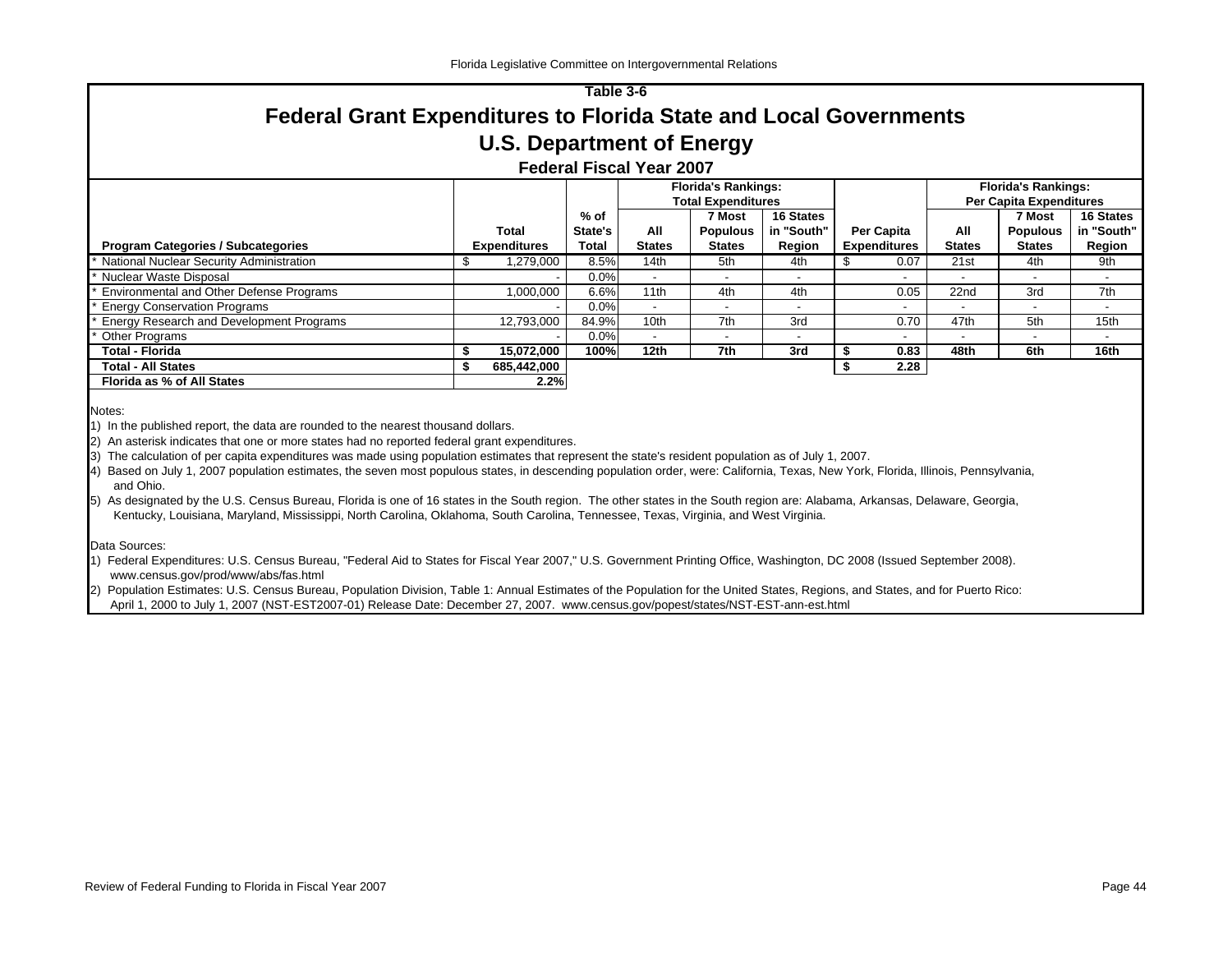## **Table 3-7U.S. Environmental Protection Agency Federal Grant Expenditures to Florida State and Local Governments**

### **Federal Fiscal Year 2007**

|                                                       |                     |         | <b>Florida's Rankings:</b><br><b>Total Expenditures</b> |                 |                 |  |                     |               | <b>Florida's Rankings:</b><br><b>Per Capita Expenditures</b> |            |
|-------------------------------------------------------|---------------------|---------|---------------------------------------------------------|-----------------|-----------------|--|---------------------|---------------|--------------------------------------------------------------|------------|
|                                                       |                     | $%$ of  |                                                         | 7 Most          | 16 States       |  |                     |               | 7 Most                                                       | 16 States  |
|                                                       | Total               | State's | All                                                     | <b>Populous</b> | in "South"      |  | Per Capita          | All           | <b>Populous</b>                                              | in "South" |
| <b>Program Categories / Subcategories</b>             | <b>Expenditures</b> | Total   | <b>States</b>                                           | <b>States</b>   | Region          |  | <b>Expenditures</b> | <b>States</b> | <b>States</b>                                                | Region     |
| Hazardous Substance Response (Superfund and L.U.S.T.) | 1,650,000           | 1.1%    | 38th                                                    | 7th             | 13th            |  | 0.09                | 50th          | 7th                                                          | 16th       |
| Other                                                 | 144.403.000         | 98.9%   | 6th                                                     | 6th             | 2 <sub>nd</sub> |  | 7.91                | 47th          | 7th                                                          | 13th       |
| <b>Total - Florida</b>                                | 146.053.000         | 100%    | 6th                                                     | 6th             | 2nd             |  | 8.00                | 48th          | 7th                                                          | 14th       |
| <b>Total - All States</b>                             | 4.138.736.000       |         |                                                         |                 |                 |  | 13.75               |               |                                                              |            |
| Florida as % of All States                            | 3.5%                |         |                                                         |                 |                 |  |                     |               |                                                              |            |

Notes:

1) In the published report, the data are rounded to the nearest thousand dollars.

2) An asterisk indicates that one or more states had no reported federal grant expenditures.

3) The calculation of per capita expenditures was made using population estimates that represent the state's resident population as of July 1, 2007.

4) Based on July 1, 2007 population estimates, the seven most populous states, in descending population order, were: California, Texas, New York, Florida, Illinois, Pennsylvania, and Ohio.

5) As designated by the U.S. Census Bureau, Florida is one of 16 states in the South region. The other states in the South region are: Alabama, Arkansas, Delaware, Georgia, Kentucky, Louisiana, Maryland, Mississippi, North Carolina, Oklahoma, South Carolina, Tennessee, Texas, Virginia, and West Virginia.

Data Sources:

1) Federal Expenditures: U.S. Census Bureau, "Federal Aid to States for Fiscal Year 2007," U.S. Government Printing Office, Washington, DC 2008 (Issued September 2008). www.census.gov/prod/www/abs/fas.html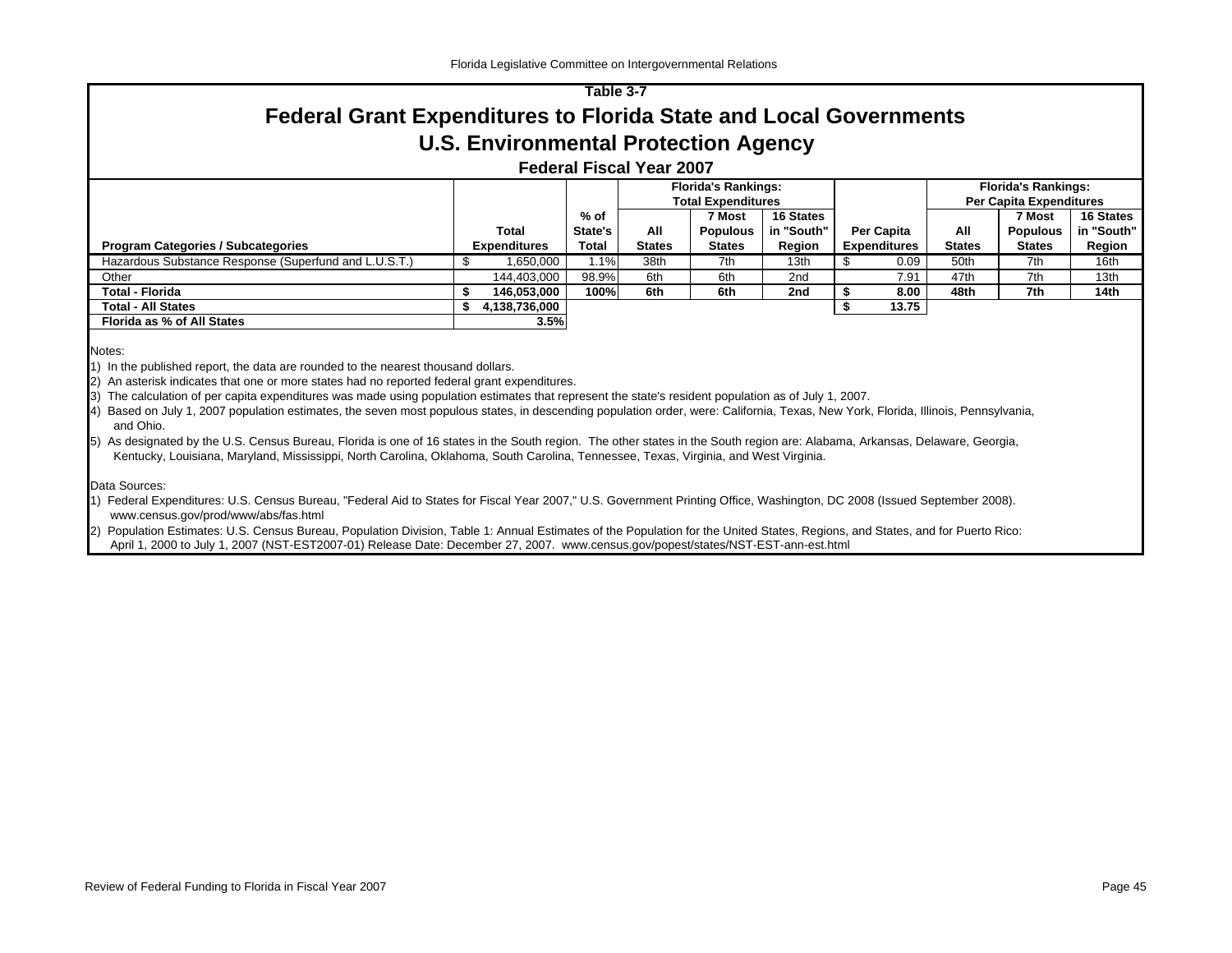## **Table 3-8U.S. Department of Health and Human Services Federal Grant Expenditures to Florida State and Local Governments**

### **Federal Fiscal Year 2007**

|                                                           | 1 GUGIUI 1 13641 1 GUI 2007 |              |               |                            |                 |   |                     |                |                                |                  |  |  |  |
|-----------------------------------------------------------|-----------------------------|--------------|---------------|----------------------------|-----------------|---|---------------------|----------------|--------------------------------|------------------|--|--|--|
|                                                           |                             |              |               | <b>Florida's Rankings:</b> |                 |   |                     |                | <b>Florida's Rankings:</b>     |                  |  |  |  |
|                                                           |                             |              |               | <b>Total Expenditures</b>  |                 |   |                     |                | <b>Per Capita Expenditures</b> |                  |  |  |  |
|                                                           |                             | $%$ of       |               | 7 Most                     | 16 States       |   |                     |                | 7 Most                         | <b>16 States</b> |  |  |  |
|                                                           | Total                       | State's      | All           | <b>Populous</b>            | in "South"      |   | Per Capita          | All            | <b>Populous</b>                | in "South"       |  |  |  |
| <b>Program Categories / Subcategories</b>                 | <b>Expenditures</b>         | <b>Total</b> | <b>States</b> | <b>States</b>              | Region          |   | <b>Expenditures</b> | <b>States</b>  | <b>States</b>                  | Region           |  |  |  |
| Administration for Children and Families                  | 1,892,417,000<br>\$         | 17.2%        | 6th           | 6th                        | 2 <sub>nd</sub> |   | 103.69              | 45th           | 7th                            | 14th             |  |  |  |
| Child Care and Development                                | 256,193,000                 | 2.3%         | 4th           | 4th                        | 2nd             |   | 14.04               | 40th           | 7th                            | 15th             |  |  |  |
| <b>Child Support Enforcement</b>                          | 179,457,000                 | 1.6%         | 3rd           | 3rd                        | 2nd             |   | 9.83                | 22nd           | 4th                            | 7th              |  |  |  |
| Children and Family Services (Head Start)                 | 332,815,000                 | 3.0%         | 5th           | 5th                        | 2nd             |   | 18.24               | 46th           | 7th                            | 15th             |  |  |  |
| Safe and Stable Families                                  | 22,385,000                  | 0.2%         | 4th           | 4th                        | 2 <sub>nd</sub> |   | 1.23                | 30th           | 7th                            | 11th             |  |  |  |
| Foster Care and Adoption Assistance                       | 220,263,000                 | 2.0%         | 7th           | 7th                        | 2 <sub>nd</sub> |   | 12.07               | 39th           | 6th                            | 9th              |  |  |  |
| Low Income Home Energy Assistance                         | 44,565,000                  | 0.4%         | 20th          | 7th                        | 6th             |   | 2.44                | 49th           | 7th                            | 16th             |  |  |  |
| Refugee and Entrant Assistance                            | 106,810,000                 | 1.0%         | 1st           | 1st                        | 1st             |   | 5.85                | 1st            | 1st                            | 1st              |  |  |  |
| Social Services Block Grant                               | 117,885,000                 | 1.1%         | 4th           | 3rd                        | 3rd             |   | 6.46                | 10th           | 4th                            | 5th              |  |  |  |
| Temporary Assistance to Needy Families (TANF)             | 590,776,000                 | 5.4%         | 6th           | 5th                        | 1st             |   | 32.37               | 35th           | 6th                            | 9th              |  |  |  |
| Other                                                     | 21,268,000                  | 0.2%         | 5th           | 3rd                        | 3rd             |   | 1.17                | 33rd           | 3rd                            | 9th              |  |  |  |
| Administration on Aging                                   | 89,381,000                  | 0.8%         | 3rd           | 3rd                        | 1 <sub>st</sub> |   | 4.90                | 21st           | 3rd                            | 5th              |  |  |  |
| Agency for Healthcare Research and Quality                | 244,000                     | $< 0.1\%$    | 28th          | 6th                        | 11th            |   | 0.01                | 36th           | 7th                            | 14th             |  |  |  |
| Centers for Disease Control and Prevention                | 1,888,000                   | $< 0.1\%$    | 17th          | 7th                        | 8th             |   | 0.10                | 49th           | 7th                            | 16th             |  |  |  |
| <b>Centers for Medicare and Medicaid Services</b>         | 8,501,216,000               | 77.1%        | 5th           | 5th                        | 2 <sub>nd</sub> |   | 465.79              | 46th           | 7th                            | 15 <sub>th</sub> |  |  |  |
| Health Resources and Services Administration              | 384,921,000                 | 3.5%         | 3rd           | 3rd                        | 1st             |   | 21.09               | 17th           | 2nd                            | 7th              |  |  |  |
| Indian Health Service                                     |                             | 0.0%         | $\sim$        | $\blacksquare$             | $\blacksquare$  |   |                     | $\blacksquare$ | $\overline{\phantom{a}}$       | $\blacksquare$   |  |  |  |
| Substance Abuse and Mental Health Services Administration | 155,357,000                 | 1.4%         | 4th           | 4th                        | 2nd             |   | 8.51                | 35th           | 6th                            | 9th              |  |  |  |
| <b>Total - Florida</b>                                    | 11,025,424,000              | 100%         | 5th           | 5th                        | 2nd             |   | 604.09              | 46th           | 7th                            | 15 <sub>th</sub> |  |  |  |
| <b>Total - All States</b>                                 | \$249,509,994,000           |              |               |                            |                 | S | 828.85              |                |                                |                  |  |  |  |
| Florida as % of All States                                | 4.4%                        |              |               |                            |                 |   |                     |                |                                |                  |  |  |  |

Notes:

1) In the published report, the data are rounded to the nearest thousand dollars.

2) An asterisk indicates that one or more states had no reported federal grant expenditures.

3) The calculation of per capita expenditures was made using population estimates that represent the state's resident population as of July 1, 2007.

4) Based on July 1, 2007 population estimates, the seven most populous states, in descending population order, were: California, Texas, New York, Florida, Illinois, Pennsylvania, and Ohio.

5) As designated by the U.S. Census Bureau, Florida is one of 16 states in the South region. The other states in the South region are: Alabama, Arkansas, Delaware, Georgia, Kentucky, Louisiana, Maryland, Mississippi, North Carolina, Oklahoma, South Carolina, Tennessee, Texas, Virginia, and West Virginia.

Data Sources:

1) Federal Expenditures: U.S. Census Bureau, "Federal Aid to States for Fiscal Year 2007," U.S. Government Printing Office, Washington, DC 2008 (Issued September 2008). www.census.gov/prod/www/abs/fas.html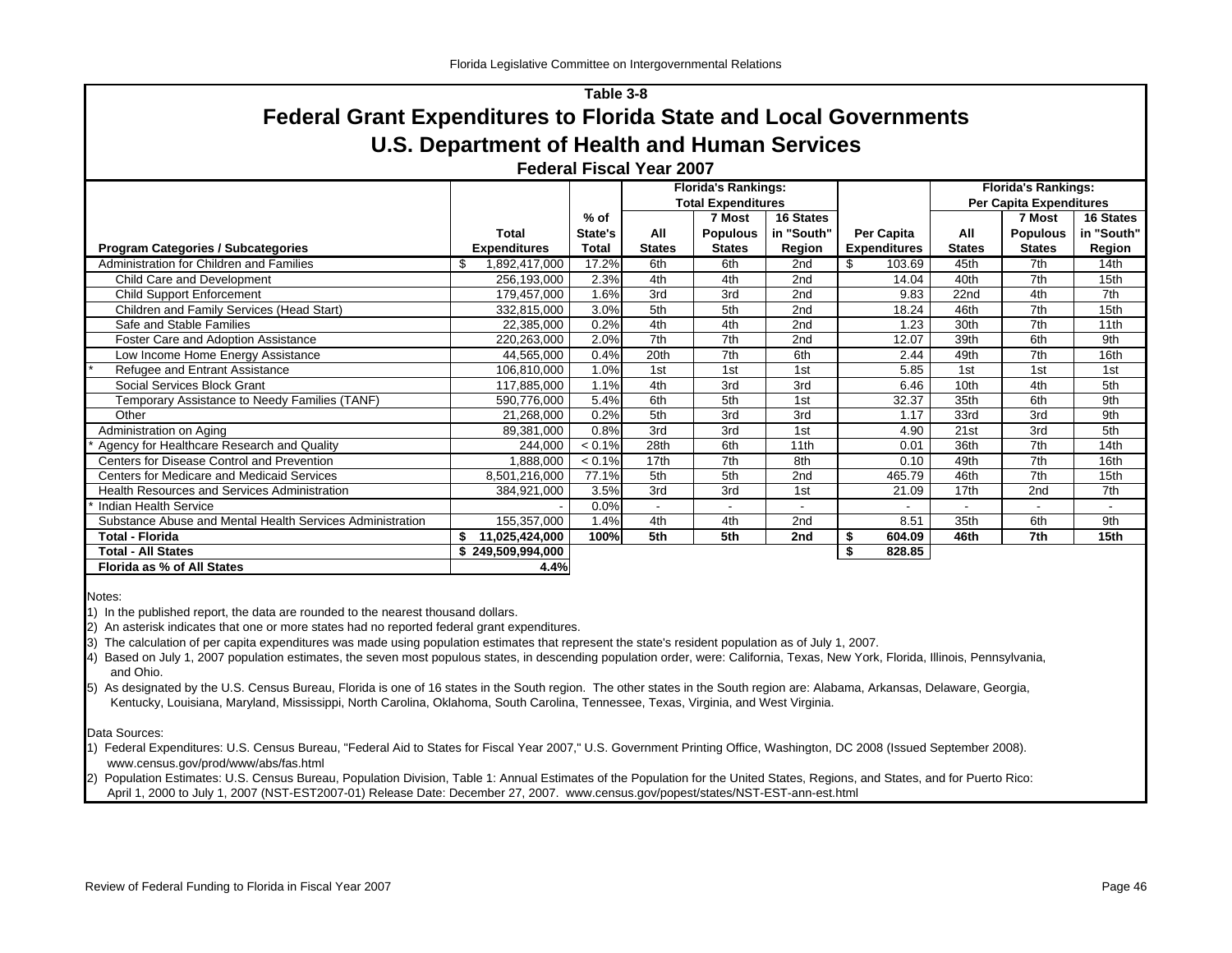## **Table 3-9U.S. Department of Homeland Security Federal Grant Expenditures to Florida State and Local Governments**

### **Federal Fiscal Year 2007**

|                                                         |                     |         |                 | <b>Florida's Rankings:</b> |                 |                     |               | <b>Florida's Rankings:</b>     |                  |
|---------------------------------------------------------|---------------------|---------|-----------------|----------------------------|-----------------|---------------------|---------------|--------------------------------|------------------|
|                                                         |                     |         |                 | <b>Total Expenditures</b>  |                 |                     |               | <b>Per Capita Expenditures</b> |                  |
|                                                         |                     | % of    |                 | 7 Most                     | 16 States       |                     |               | 7 Most                         | 16 States        |
|                                                         | Total               | State's | All             | <b>Populous</b>            | in "South'      | <b>Per Capita</b>   | All           | <b>Populous</b>                | in "South"       |
| <b>Program Categories / Subcategories</b>               | <b>Expenditures</b> | Total   | <b>States</b>   | <b>States</b>              | Region          | <b>Expenditures</b> | <b>States</b> | <b>States</b>                  | Region           |
| * Coast Guard                                           |                     | 0.0%    |                 |                            | ٠               |                     |               |                                |                  |
| Domestic Preparedness and Anti-terrorism Programs       | 31,912,000          | 5.2%    | 7th             | 5th                        | 3rd             | 1.75                | 45th          | 6th                            | 15 <sub>th</sub> |
| * Federal Emergency Management Agency                   | 585,888,000         | 94.8%   | 2 <sub>nd</sub> | 1st                        | 2 <sub>nd</sub> | 32.10               | 5th           | 1st                            | 3rd              |
| <b>Disaster Relief</b>                                  | 572.247.000         | 92.6%   | 2nd             | 1st                        | 2 <sub>nd</sub> | 31.35               | 5th           | 1st                            | 3rd              |
| $\star$<br>Emergency Management Planning and Assistance | 7,438,000           | 1.2%    | 7th             | 3rd                        | 4th             | 0.41                | 17th          | 2 <sub>nd</sub>                | 6th              |
| $\star$<br>Other                                        | 6,203,000           | 1.0%    | 2nd             | 1st                        | 2 <sub>nd</sub> | 0.34                | 8th           | 1st                            | 5th              |
| Total - Florida                                         | 617.800.000         | 100%    | 2nd             | 1st                        | 2nd             | 33.85               | 7th           | 1st                            | 3rd              |
| <b>Total - All States</b>                               | 5,329,507,000       |         |                 |                            |                 | 17.70               |               |                                |                  |
| Florida as % of All States                              | 11.6%               |         |                 |                            |                 |                     |               |                                |                  |

Notes:

1) In the published report, the data are rounded to the nearest thousand dollars.

2) An asterisk indicates that one or more states had no reported federal grant expenditures.

3) The calculation of per capita expenditures was made using population estimates that represent the state's resident population as of July 1, 2007.

4) Based on July 1, 2007 population estimates, the seven most populous states, in descending population order, were: California, Texas, New York, Florida, Illinois, Pennsylvania, and Ohio.

5) As designated by the U.S. Census Bureau, Florida is one of 16 states in the South region. The other states in the South region are: Alabama, Arkansas, Delaware, Georgia, Kentucky, Louisiana, Maryland, Mississippi, North Carolina, Oklahoma, South Carolina, Tennessee, Texas, Virginia, and West Virginia.

Data Sources:

1) Federal Expenditures: U.S. Census Bureau, "Federal Aid to States for Fiscal Year 2007," U.S. Government Printing Office, Washington, DC 2008 (Issued September 2008). www.census.gov/prod/www/abs/fas.html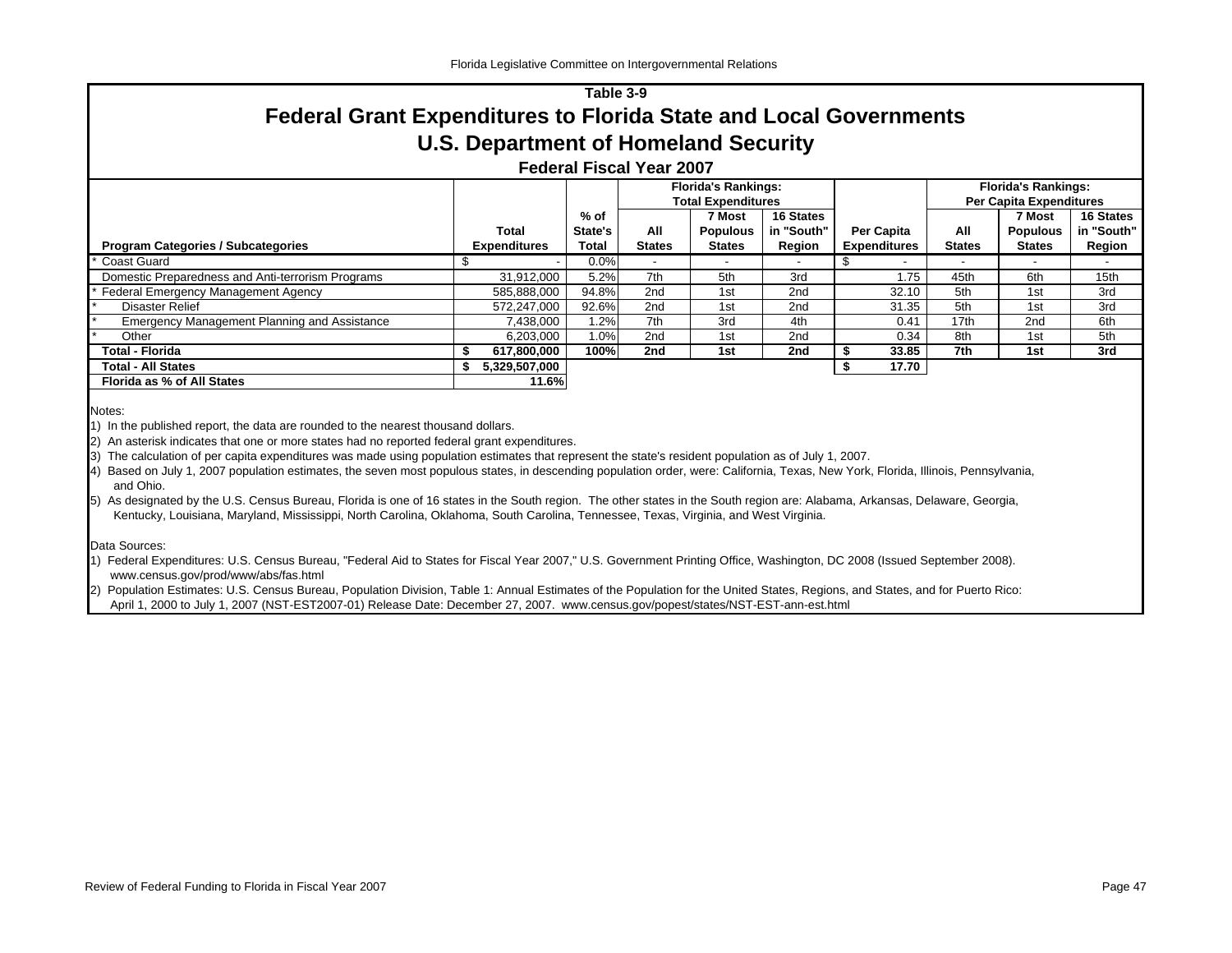## **Table 3-10U.S. Department of Housing and Urban Development Federal Grant Expenditures to Florida State and Local Governments**

### **Federal Fiscal Year 2007**

| . vuviui 1 1994. Toul 2007                              |                     |              |                  |                                                         |                  |                     |                                                       |                 |                 |  |  |  |  |
|---------------------------------------------------------|---------------------|--------------|------------------|---------------------------------------------------------|------------------|---------------------|-------------------------------------------------------|-----------------|-----------------|--|--|--|--|
|                                                         |                     |              |                  | <b>Florida's Rankings:</b><br><b>Total Expenditures</b> |                  |                     | <b>Florida's Rankings:</b><br>Per Capita Expenditures |                 |                 |  |  |  |  |
|                                                         |                     | $%$ of       |                  | 7 Most                                                  | <b>16 States</b> |                     |                                                       | 7 Most          | 16 States       |  |  |  |  |
|                                                         | <b>Total</b>        | State's      | All              | <b>Populous</b>                                         | in "South"       | Per Capita          | All                                                   | <b>Populous</b> | in "South"      |  |  |  |  |
| <b>Program Categories / Subcategories</b>               | <b>Expenditures</b> | <b>Total</b> | <b>States</b>    | <b>States</b>                                           | Region           | <b>Expenditures</b> | <b>States</b>                                         | <b>States</b>   | Region          |  |  |  |  |
| Fair Housing and Equal Opportunity                      | 3,190,000<br>\$     | 0.2%         | 3rd              | 3rd                                                     | 1st              | \$<br>0.17          | 19 <sub>th</sub>                                      | 4th             | 6th             |  |  |  |  |
| Community Planning and Development                      | 295,992,000         | 17.1%        | 7th              | 5th                                                     | 4th              | 16.22               | 33rd                                                  | 6th             | 7th             |  |  |  |  |
| <b>Community Development Block Grant</b>                | 227,749,000         | 13.1%        | 7th              | 5th                                                     | 4th              | 12.48               | 35th                                                  | 7th             | 9th             |  |  |  |  |
| <b>Empowerment Zones and Other Economic Development</b> | 418,000             | $< 0.1\%$    | 31st             | 5th                                                     | 13th             | 0.02                | 43rd                                                  | 5th             | 15th            |  |  |  |  |
| <b>Emergency Shelter and Homeless Assistance</b>        | 67,825,000          | 3.9%         | 6th              | 6th                                                     | 1st              | 3.72                | 24th                                                  | 6th             | 4th             |  |  |  |  |
| Housing Programs                                        | 436,544,000         | 82.8%        | 9th              | 7th                                                     | 2nd              | 78.71               | 38th                                                  | 6th             | 15th            |  |  |  |  |
| College Housing                                         | 208,000             | $< 0.1\%$    | 16th             | 4th                                                     | 5th              | 0.01                | 25th                                                  | 4th             | 8th             |  |  |  |  |
| Housing Opportunities for Persons with AIDS             | 33,760,000          | 1.9%         | 2nd              | 2nd                                                     | 1st              | 1.85                | 2nd                                                   | 2nd             | 1st             |  |  |  |  |
| Native American Block Grant                             | 2,970,000           | 0.2%         | 20th             | 2nd                                                     | 3rd              | 0.16                | 29th                                                  | 2 <sub>nd</sub> | 7th             |  |  |  |  |
| Housing for Special Populations                         | 49,190,000          | 2.8%         | 5th              | 5th                                                     | 1st              | 2.70                | 26th                                                  | 5th             | 4th             |  |  |  |  |
| <b>Public Housing Programs</b>                          | ,226,147,000        | 70.6%        | 9th              | 7th                                                     | 2nd              | 67.18               | 37th                                                  | 6th             | 14th            |  |  |  |  |
| Low Rent Housing Assistance                             | 1,070,720,000       | 61.7%        | 8th              | 6th                                                     | 2 <sub>nd</sub>  | 58.67               | 33rd                                                  | 6th             | 13th            |  |  |  |  |
| Neighborhood Revitalization                             | 23,121,000          | 1.3%         | 10 <sub>th</sub> | 5th                                                     | 5th              | 1.27                | 22 <sub>nd</sub>                                      | 5th             | 9th             |  |  |  |  |
| Drug Elimination                                        | 126,000             | $< 0.1\%$    | 2nd              | 1st                                                     | 1st              | 0.01                | 4th                                                   | 1st             | 2 <sub>nd</sub> |  |  |  |  |
| Housing Certificate Program                             | 62,658,000          | 3.6%         | 14th             | 7th                                                     | 3rd              | 3.43                | 38th                                                  | 7th             | 13th            |  |  |  |  |
| Capital Programs                                        | 69,522,000          | 4.0%         | 14th             | 7th                                                     | 7th              | 3.81                | 38th                                                  | 6th             | 16th            |  |  |  |  |
| Home Ownership Assistance                               | 122,543,000         | 7.1%         | 3rd              | 3rd                                                     | 1st              | 6.71                | 14th                                                  | 4th             | 5th             |  |  |  |  |
| Other                                                   | 1,726,000           | 0.1%         | 26th             | 7th                                                     | 9th              | 0.09                | 39th                                                  | 7th             | 14th            |  |  |  |  |
| <b>Total - Florida</b>                                  | 1,735,726,000       | 100%         | 10th             | 7th                                                     | 4th              | 95.10               | 36th                                                  | 6th             | 14th            |  |  |  |  |
| Total - All States                                      | 46,633,897,000      |              |                  |                                                         |                  | \$<br>154.91        |                                                       |                 |                 |  |  |  |  |
| Florida as % of All States                              | 3.7%                |              |                  |                                                         |                  |                     |                                                       |                 |                 |  |  |  |  |

Notes:

1) In the published report, the data are rounded to the nearest thousand dollars.

2) An asterisk indicates that one or more states had no reported federal grant expenditures.

3) The calculation of per capita expenditures was made using population estimates that represent the state's resident population as of July 1, 2007.

4) Based on July 1, 2007 population estimates, the seven most populous states, in descending population order, were: California, Texas, New York, Florida, Illinois, Pennsylvania, and Ohio.

5) As designated by the U.S. Census Bureau, Florida is one of 16 states in the South region. The other states in the South region are: Alabama, Arkansas, Delaware, Georgia, Kentucky, Louisiana, Maryland, Mississippi, North Carolina, Oklahoma, South Carolina, Tennessee, Texas, Virginia, and West Virginia.

Data Sources:

1) Federal Expenditures: U.S. Census Bureau, "Federal Aid to States for Fiscal Year 2007," U.S. Government Printing Office, Washington, DC 2008 (Issued September 2008). www.census.gov/prod/www/abs/fas.html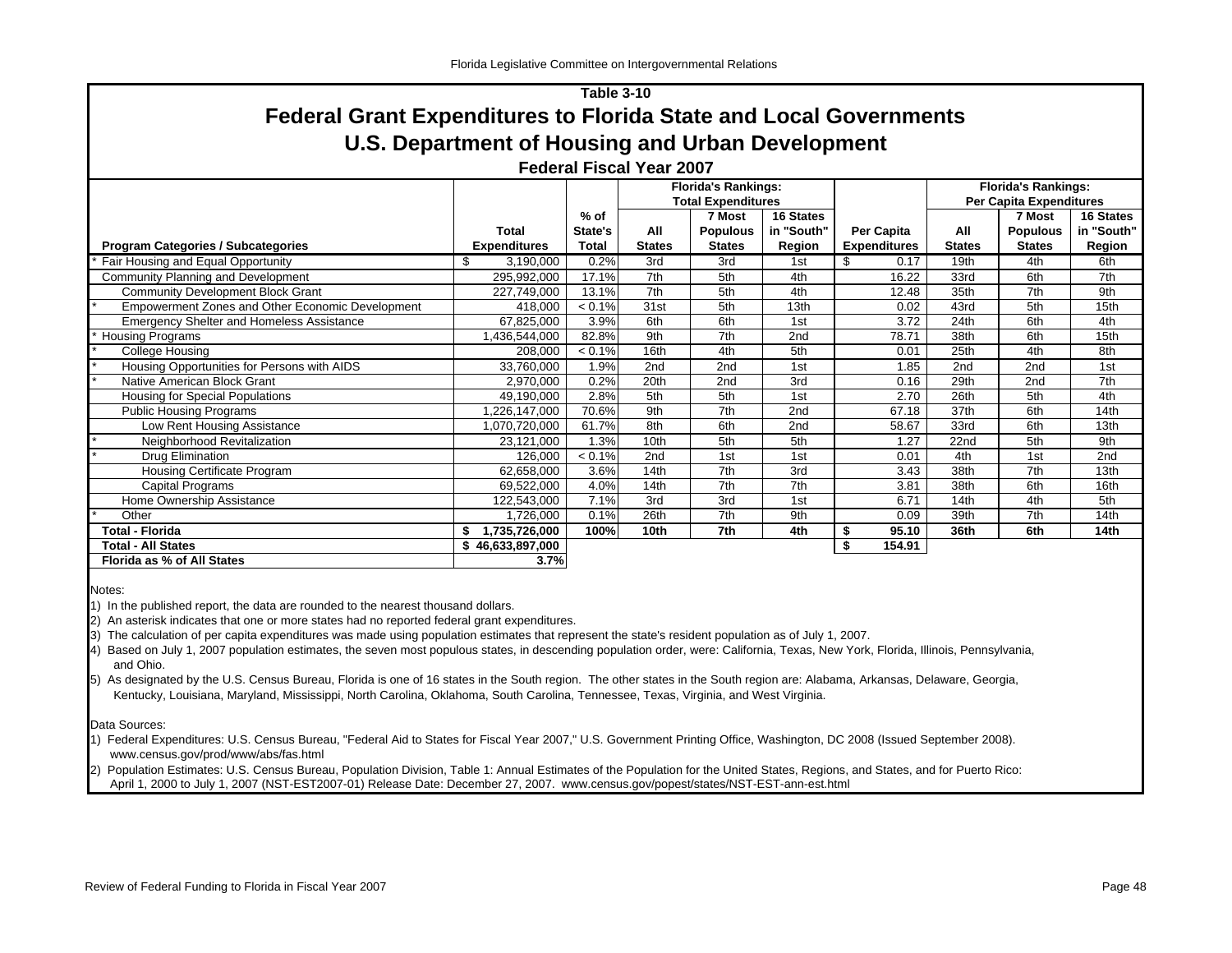| Table 3-11                                                               |
|--------------------------------------------------------------------------|
| <b>Federal Grant Expenditures to Florida State and Local Governments</b> |
| U.S. Department of the Interior                                          |

### **Federal Fiscal Year 2007**

|                                                        |                     |              | Feueral Fiscal Teal Zuu <i>l</i> |                            |                          |                          |                          |                            |                          |
|--------------------------------------------------------|---------------------|--------------|----------------------------------|----------------------------|--------------------------|--------------------------|--------------------------|----------------------------|--------------------------|
|                                                        |                     |              |                                  | <b>Florida's Rankings:</b> |                          |                          |                          | <b>Florida's Rankings:</b> |                          |
|                                                        |                     |              |                                  | <b>Total Expenditures</b>  |                          |                          |                          | Per Capita Expenditures    |                          |
|                                                        |                     | $%$ of       |                                  | 7 Most                     | 16 States                |                          |                          | 7 Most                     | 16 States                |
|                                                        | Total               | State's      | All                              | <b>Populous</b>            | in "South"               | Per Capita               | All                      | <b>Populous</b>            | in "South"               |
| <b>Program Categories / Subcategories</b>              | <b>Expenditures</b> | <b>Total</b> | <b>States</b>                    | <b>States</b>              | Region                   | <b>Expenditures</b>      | <b>States</b>            | <b>States</b>              | Region                   |
| <b>Bureau of Indian Affairs</b>                        | 3,768,000           | 11.6%        | 19 <sub>th</sub>                 | 2nd                        | 3rd                      | \$<br>0.21               | 29th                     | 2nd                        | 5th                      |
| <b>Bureau of Land Management</b>                       | 2,799,000           | 8.7%         | 14th                             | 2nd                        | 2nd                      | 0.15                     | 33rd                     | 2nd                        | 10th                     |
| Payments in Lieu of Taxes                              | 2,799,000           | 8.7%         | 14th                             | 2nd                        | 2nd                      | 0.15                     | 33rd                     | 2 <sub>nd</sub>            | 10th                     |
| <b>Shared Revenues</b>                                 |                     | 0.0%         |                                  |                            | $\overline{\phantom{0}}$ |                          |                          |                            |                          |
| <b>Bureau of Reclamation</b>                           |                     | 0.0%         | $\blacksquare$                   | $\overline{\phantom{a}}$   | $\blacksquare$           | $\overline{\phantom{0}}$ | $\overline{\phantom{a}}$ | $\overline{\phantom{0}}$   | $\overline{\phantom{a}}$ |
| <b>Fish and Wildlife Service</b>                       | 19,662,000          | 60.8%        | 10th                             | 3rd                        | 3rd                      | 1.08                     | 48th                     | 6th                        | 16th                     |
| Wildlife Conservation and Restoration                  | 7,540,000           | 23.3%        | 18th                             | 6th                        | 5th                      | 0.41                     | 49th                     | 6th                        | 16th                     |
| Sport Fish Restoration                                 | 10,722,000          | 33.1%        | 5th                              | 3rd                        | 2 <sub>nd</sub>          | 0.59                     | 41st                     | 3rd                        | 14th                     |
| Other                                                  | 1,400,000           | 4.3%         | 4th                              | 2nd                        | 2 <sub>nd</sub>          | 0.08                     | 12th                     | 2nd                        | 4th                      |
| Minerals Management Service                            | 7,000               | $< 0.1\%$    | 33rd                             | 6th                        | 10th                     | < 0.01                   | 33rd                     | 6th                        | 10th                     |
| Minerals Leasing Act                                   | 5,000               | $< 0.1\%$    | 24th                             | 3rd                        | 7th                      | < 0.01                   | 27th                     | 3rd                        | 9th                      |
| Other                                                  | 2,000               | $< 0.1\%$    | 21st                             | 6th                        | 10th                     | < 0.01                   | 23rd                     | 6th                        | 10th                     |
| <b>National Park Service</b>                           | 6,111,000           | 18.9%        | 3rd                              | 1st                        | 3rd                      | 0.33                     | 41 <sub>st</sub>         | 2nd                        | 14th                     |
| <b>Historic Preservation</b>                           | 1,262,000           | 3.9%         | 7th                              | 2nd                        | 6th                      | 0.07                     | 45th                     | 4th                        | 14th                     |
| Other                                                  | 4,849,000           | 15.0%        | 2nd                              | 2nd                        | 1st                      | 0.27                     | 28th                     | 2nd                        | 9th                      |
| Office of Surface Mining, Reclamation, and Enforcement |                     | 0.0%         | $\blacksquare$                   |                            | $\overline{\phantom{a}}$ | $\overline{\phantom{a}}$ | $\overline{\phantom{a}}$ | $\overline{\phantom{a}}$   | $\overline{\phantom{a}}$ |
| Abandoned Mine Reclamation                             |                     | 0.0%         | $\overline{\phantom{a}}$         |                            | $\overline{\phantom{a}}$ | $\overline{\phantom{a}}$ | ٠                        | -                          | $\sim$                   |
| Other                                                  |                     | 0.0%         | $\sim$                           |                            | $\blacksquare$           | $\overline{\phantom{a}}$ |                          | ٠                          | $\sim$                   |
| Office of Insular Affairs                              |                     | 0.0%         |                                  |                            |                          |                          |                          |                            |                          |
| <b>Total - Florida</b>                                 | 32,347,000          | 100%         | 25th                             | 4th                        | 7th                      | \$<br>1.77               | 47th                     | 6th                        | 16th                     |
| <b>Total - All States</b>                              | 4,014,934,000       |              |                                  |                            |                          | \$<br>13.34              |                          |                            |                          |
| Florida as % of All States                             | 0.8%                |              |                                  |                            |                          |                          |                          |                            |                          |

Notes:

1) In the published report, the data are rounded to the nearest thousand dollars.

2) An asterisk indicates that one or more states had no reported federal grant expenditures.

3) The calculation of per capita expenditures was made using population estimates that represent the state's resident population as of July 1, 2007.

4) Based on July 1, 2007 population estimates, the seven most populous states, in descending population order, were: California, Texas, New York, Florida, Illinois, Pennsylvania, and Ohio.

5) As designated by the U.S. Census Bureau, Florida is one of 16 states in the South region. The other states in the South region are: Alabama, Arkansas, Delaware, Georgia, Kentucky, Louisiana, Maryland, Mississippi, North Carolina, Oklahoma, South Carolina, Tennessee, Texas, Virginia, and West Virginia.

Data Sources:

1) Federal Expenditures: U.S. Census Bureau, "Federal Aid to States for Fiscal Year 2007," U.S. Government Printing Office, Washington, DC 2008 (Issued September 2008). www.census.gov/prod/www/abs/fas.html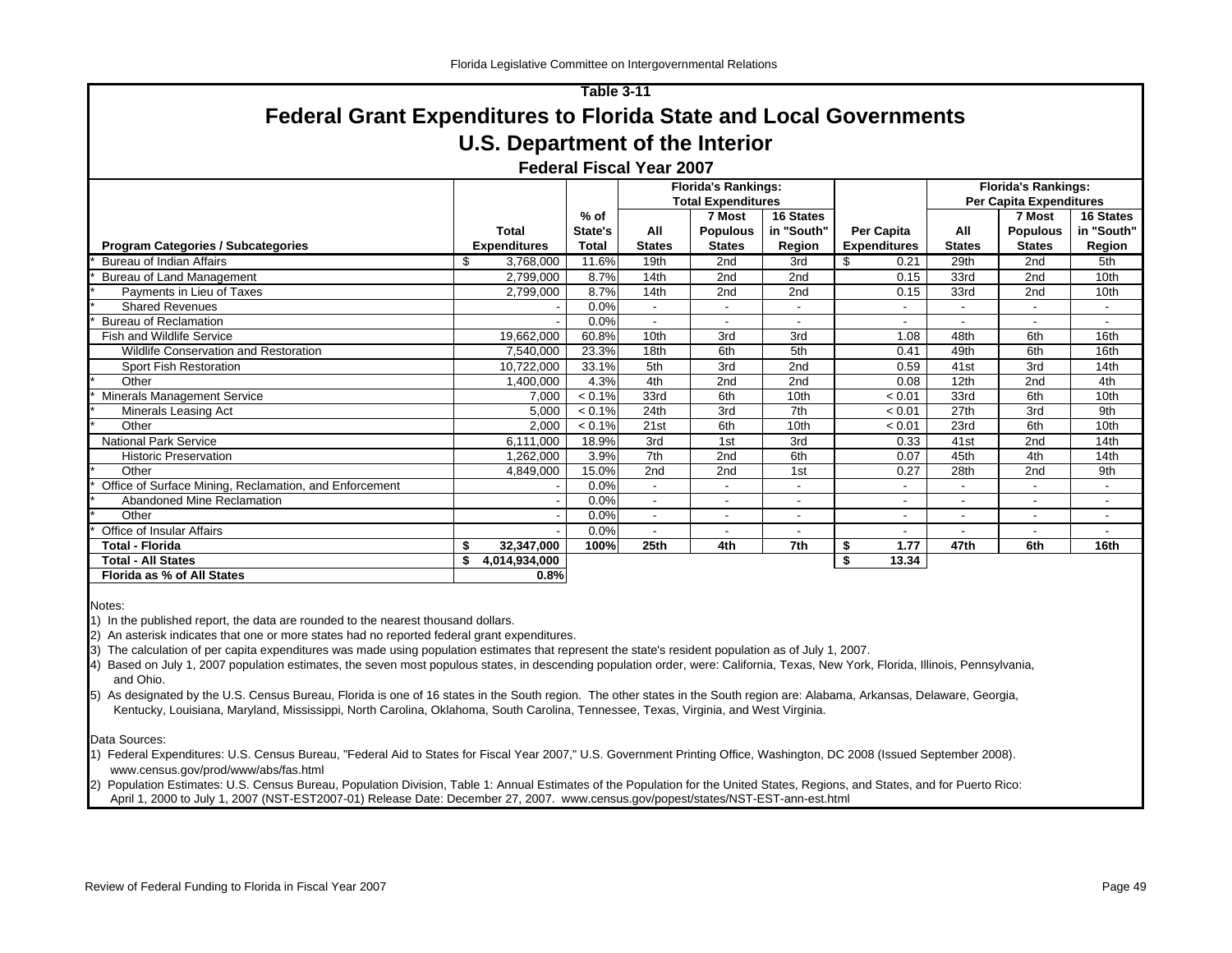# **Table 3-12U.S. Department of Justice Federal Grant Expenditures to Florida State and Local Governments**

#### **% of 7 Most 16 States 7 Most 16 StatesTotal State's All Populous in "South" Per Capita All Populous in "South"** Program Categories / Subcategories | Expenditures | Total | States | States | Region | Expenditures | States | States | Region \* Federal Prison System 494,000 \$ 0.2% 14th 5th 6th 0.03 \$ 22nd 5th 9th \*Office of Asset Forfeiture **19,216,000** 23.1% 2nd 1st 2nd 2.70 3rd 1st 2nd Office of Justice Programs 163,126,000 | 163,126,000 | 76.6% 3rd | 3rd | 1st | 168,94 37th | 5th | 13th 13th Corrections, Probation, and Parole 2000 1000 1000 1000 14th 4th 7th 7th 0.12 39th 5th 13th Crime Victims Programs<br>
Crime Victims Programs<br>
Education, Research, and Statistics Program (27.369.000 12.9%) 1st 1st 1st 1st 1st 1.50 7th 1st 3rd Education, Research, and Statistics Program 27,369,000 12.9% 1st 1st 1st 1st 1st 1.50 7th 1st 3rd Juvenile Justice Programs 20,884,000 9.8% 5th 3rd 3rd 1.14 28th 2nd 8th Law Enforcement Assistance 2000 124,547,000 | 11.5% 3th 1.3d | 2nd | 2nd | 1.34 43rd | 4th | 12th Community Oriented Policing Program (COPS) 11,105,000 5.2% 6th 3rd 3rd 3rd 0.61 32nd 3rd 9th \* Law Enforcement Block Grant 749,000 0.4% 4th 1st 3rd 0.04 7th 1st 5th Violence Against Women and Children 14th 8,864,000 4.2% 6th 4th 2nd 0.49 47th 6th 6th 14th \* Weed and Seed 2,972,000 1.4% 3rd 2nd 2nd 0.16 23rd 3rd 8th \* Other 857,000 0.4% 6th 3rd 3rd 0.05 28th 3rd 9th Substance Abuse Programs **40,900,000** 19.2% 4th 3rd 2nd 2nd 2.24 25th 3rd 10th Other 2,704,000 1.3% 4th 3rd 2nd 0.15 37th 3rd 10th **Total - Florida 212,836,000 \$ 100% 3rd 3rd 1st 11.66 \$ 27th 3rd 9th Total - All States 3,525,422,000 \$ \$ 11.71 Florida as % of All States 6.0%Total Expenditures Per Capita Expenditures Federal Fiscal Year 2007 Florida's Rankings: Florida's Rankings:**

Notes:

1) In the published report, the data are rounded to the nearest thousand dollars.

2) An asterisk indicates that one or more states had no reported federal grant expenditures.

3) The calculation of per capita expenditures was made using population estimates that represent the state's resident population as of July 1, 2007.

4) Based on July 1, 2007 population estimates, the seven most populous states, in descending population order, were: California, Texas, New York, Florida, Illinois, Pennsylvania, and Ohio.

5) As designated by the U.S. Census Bureau, Florida is one of 16 states in the South region. The other states in the South region are: Alabama, Arkansas, Delaware, Georgia, Kentucky, Louisiana, Maryland, Mississippi, North Carolina, Oklahoma, South Carolina, Tennessee, Texas, Virginia, and West Virginia.

Data Sources:

1) Federal Expenditures: U.S. Census Bureau, "Federal Aid to States for Fiscal Year 2007," U.S. Government Printing Office, Washington, DC 2008 (Issued September 2008). www.census.gov/prod/www/abs/fas.html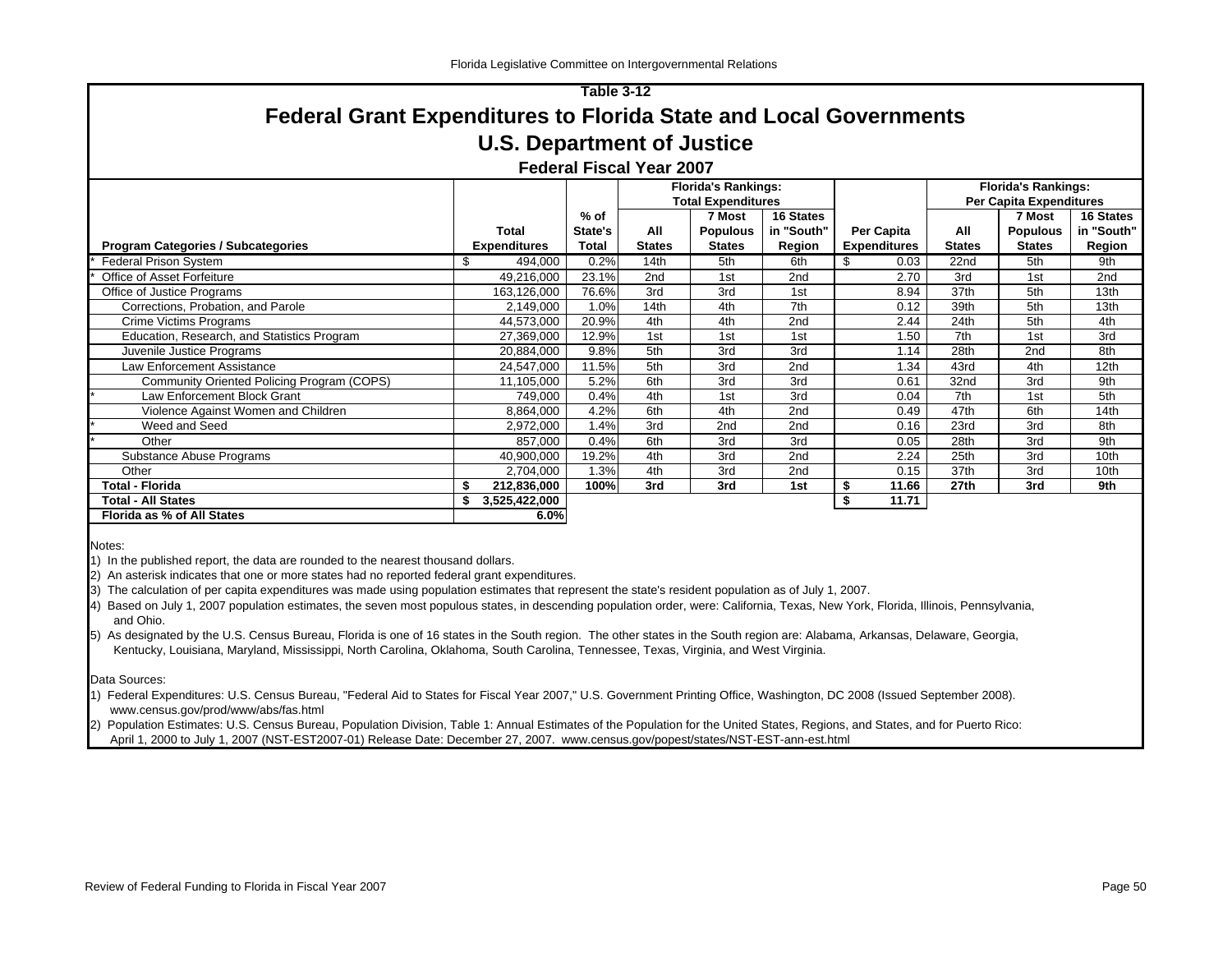# **Table 3-13U.S. Department of Labor Federal Grant Expenditures to Florida State and Local Governments**

# **Federal Fiscal Year 2007**

|                                                     |                     |         | <b>Florida's Rankings:</b> |                           |                  |  |                     |                  | <b>Florida's Rankings:</b>     |                  |
|-----------------------------------------------------|---------------------|---------|----------------------------|---------------------------|------------------|--|---------------------|------------------|--------------------------------|------------------|
|                                                     |                     |         |                            | <b>Total Expenditures</b> |                  |  |                     |                  | <b>Per Capita Expenditures</b> |                  |
|                                                     |                     | % of    |                            | 7 Most                    | <b>16 States</b> |  |                     |                  | 7 Most                         | <b>16 States</b> |
|                                                     | Total               | State's | All                        | <b>Populous</b>           | in "South"       |  | <b>Per Capita</b>   | All              | <b>Populous</b>                | in "South"       |
| <b>Program Categories / Subcategories</b>           | <b>Expenditures</b> | Total   | <b>States</b>              | <b>States</b>             | Region           |  | <b>Expenditures</b> | <b>States</b>    | <b>States</b>                  | Region           |
| <b>Bureau of Labor Statistics</b>                   | 3,167,000<br>\$     | 1.2%    | 4th                        | 4th                       | 2 <sub>nd</sub>  |  | 0.17                | 48th             | 6th                            | 14th             |
| <b>Employment and Training Administration</b>       | 240,266,000         | 93.7%   | 9th                        | 7th                       | 3rd              |  | 13.16               | 48th             | 7th                            | 15 <sub>th</sub> |
| State Unemployment Insurance and Employment Service | 115,025,000         | 44.9%   | 10th                       | 7th                       | 3rd              |  | 6.30                | 48th             | 7th                            | 15th             |
| Workforce Investment                                | 106,286,000         | 41.5%   | 8th                        | 7th                       | 2 <sub>nd</sub>  |  | 5.82                | 45th             | 7th                            | 15th             |
| Other                                               | 18,995,000          | 7.4%    | 12 <sub>th</sub>           | 7th                       | 4th              |  | 1.04                | 44th             | 6th                            | 12 <sub>th</sub> |
| Mine Safety Health and Administration               | 228.000             | 0.1%    | 14 <sub>th</sub>           | 6th                       | 6th              |  | 0.01                | 36th             | 4th                            | 10th             |
| Occupational Health and Safety Administration       | 3,884,000           | 1.5%    | 17th                       | 3rd                       | 7th              |  | 0.21                | 41 <sub>st</sub> | 3rd                            | 12 <sub>th</sub> |
| Veterans Employment and Training Administration     | 8,861,000           | 3.5%    | 4th                        | 4th                       | 2nd              |  | 0.49                | 48th             | 7th                            | 16th             |
| <b>Total - Florida</b>                              | 256.406.000<br>-55  | 100%    | 9th                        | 7th                       | 3rd              |  | 14.05               | 48th             | 7th                            | 15 <sub>th</sub> |
| <b>Total - All States</b>                           | 8,181,769,000<br>-S |         |                            |                           |                  |  | 27.18               |                  |                                |                  |
| Florida as % of All States                          | 3.1%                |         |                            |                           |                  |  |                     |                  |                                |                  |

Notes:

1) In the published report, the data are rounded to the nearest thousand dollars.

2) An asterisk indicates that one or more states had no reported federal grant expenditures.

3) The calculation of per capita expenditures was made using population estimates that represent the state's resident population as of July 1, 2007.

4) Based on July 1, 2007 population estimates, the seven most populous states, in descending population order, were: California, Texas, New York, Florida, Illinois, Pennsylvania, and Ohio.

5) As designated by the U.S. Census Bureau, Florida is one of 16 states in the South region. The other states in the South region are: Alabama, Arkansas, Delaware, Georgia, Kentucky, Louisiana, Maryland, Mississippi, North Carolina, Oklahoma, South Carolina, Tennessee, Texas, Virginia, and West Virginia.

Data Sources:

1) Federal Expenditures: U.S. Census Bureau, "Federal Aid to States for Fiscal Year 2007," U.S. Government Printing Office, Washington, DC 2008 (Issued September 2008). www.census.gov/prod/www/abs/fas.html

2) Population Estimates: U.S. Census Bureau, Population Division, Table 1: Annual Estimates of the Population for the United States, Regions, and States, and for Puerto Rico:

April 1, 2000 to July 1, 2007 (NST-EST2007-01) Release Date: December 27, 2007. www.census.gov/popest/states/NST-EST-ann-est.html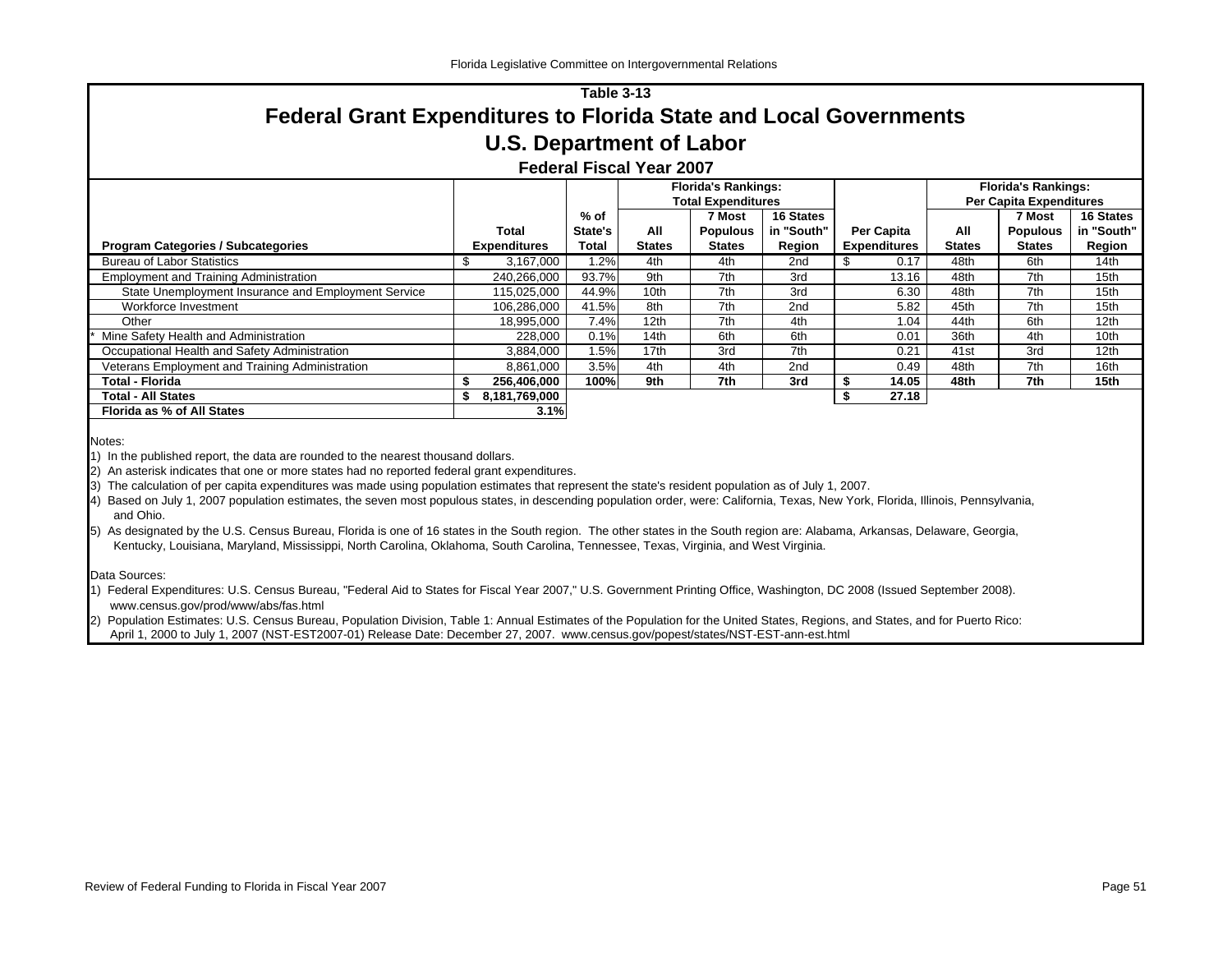# **Table 3-14U.S. Department of Transportation Federal Grant Expenditures to Florida State and Local Governments**

### **Federal Fiscal Year 2007**

|                                                |                     |           | <b>Florida's Rankings:</b><br><b>Total Expenditures</b> |                          |                          |  |                     |                  | <b>Florida's Rankings:</b><br><b>Per Capita Expenditures</b> |                  |
|------------------------------------------------|---------------------|-----------|---------------------------------------------------------|--------------------------|--------------------------|--|---------------------|------------------|--------------------------------------------------------------|------------------|
|                                                |                     | $%$ of    |                                                         | 7 Most                   | 16 States                |  |                     |                  | 7 Most                                                       | 16 States        |
|                                                | <b>Total</b>        | State's   | All                                                     | <b>Populous</b>          | in "South"               |  | Per Capita          | All              | <b>Populous</b>                                              | in "South"       |
| <b>Program Categories / Subcategories</b>      | <b>Expenditures</b> | Total     | <b>States</b>                                           | <b>States</b>            | Region                   |  | <b>Expenditures</b> | <b>States</b>    | <b>States</b>                                                | Region           |
| <b>Federal Aviation Administration</b>         | \$<br>192,727,000   | 7.1%      | 4th                                                     | 3rd                      | 2nd                      |  | 10.56               | 31st             | 2 <sub>nd</sub>                                              | 10 <sub>th</sub> |
| Federal Highway Administration                 | 2,158,122,000       | 79.5%     | 2nd                                                     | 2 <sub>nd</sub>          | 1st                      |  | 118.25              | 26th             | 1st                                                          | 12 <sub>th</sub> |
| <b>Demonstration Projects</b>                  | 34,681,000          | 1.3%      | 1st                                                     | 1st                      | 1st                      |  | 1.90                | 12 <sub>th</sub> | 1st                                                          | 6th              |
| <b>Highway Trust Fund</b>                      | 2,123,441,000       | 78.3%     | 2 <sub>nd</sub>                                         | 2 <sub>nd</sub>          | 1st                      |  | 116.35              | 27th             | 1st                                                          | 12 <sub>th</sub> |
| Other                                          |                     | 0.0%      | $\overline{\phantom{0}}$                                | $\overline{\phantom{a}}$ | $\overline{\phantom{a}}$ |  |                     |                  | $\overline{\phantom{a}}$                                     |                  |
| <b>Federal Railroad Administration</b>         | 1,546,000           | 0.1%      | 4th                                                     | 1st                      | 1st                      |  | 0.08                | 11th             | 1st                                                          | 3rd              |
| <b>Federal Transit Administration</b>          | 341,298,000         | 12.6%     | 7th                                                     | 6th                      | 2 <sub>nd</sub>          |  | 18.70               | 21st             | 6th                                                          | 3rd              |
| National Highway Traffic Safety Administration | 19,048,000          | 0.7%      | 8th                                                     | 5th                      | 4th                      |  | 1.04                | 41 <sub>st</sub> | 5th                                                          | 14th             |
| Research and Special Projects Administration   | 499.000             | $< 0.1\%$ | 27th                                                    | 7th                      | 9th                      |  | 0.03                | 50th             | 7th                                                          | 16th             |
| Total - Florida                                | 2,713,240,000       | 100%      | 3rd                                                     | 3rd                      | 1st                      |  | 148.66              | 35th             | 3rd                                                          | 11th             |
| <b>Total - All States</b>                      | \$46,756,285,000    |           |                                                         |                          |                          |  | 155.32              |                  |                                                              |                  |
| Florida as % of All States                     | 5.8%                |           |                                                         |                          |                          |  |                     |                  |                                                              |                  |

Notes:

1) In the published report, the data are rounded to the nearest thousand dollars.

2) An asterisk indicates that one or more states had no reported federal grant expenditures.

3) The calculation of per capita expenditures was made using population estimates that represent the state's resident population as of July 1, 2007.

4) Based on July 1, 2007 population estimates, the seven most populous states, in descending population order, were: California, Texas, New York, Florida, Illinois, Pennsylvania, and Ohio.

5) As designated by the U.S. Census Bureau, Florida is one of 16 states in the South region. The other states in the South region are: Alabama, Arkansas, Delaware, Georgia, Kentucky, Louisiana, Maryland, Mississippi, North Carolina, Oklahoma, South Carolina, Tennessee, Texas, Virginia, and West Virginia.

Data Sources:

1) Federal Expenditures: U.S. Census Bureau, "Federal Aid to States for Fiscal Year 2007," U.S. Government Printing Office, Washington, DC 2008 (Issued September 2008). www.census.gov/prod/www/abs/fas.html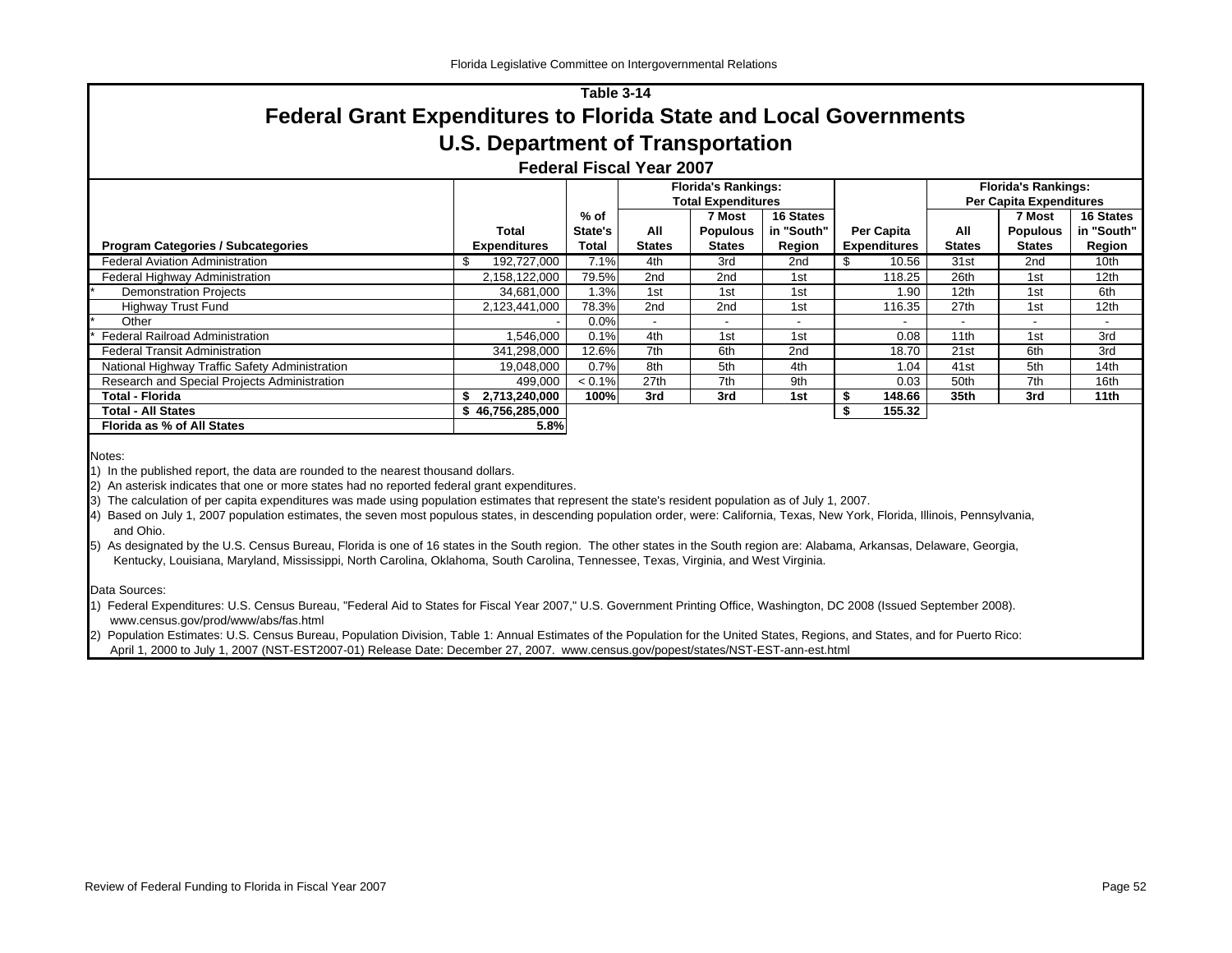# **Table 3-15U.S. Department of the Treasury Federal Grant Expenditures to Florida State and Local Governments**

### **Federal Fiscal Year 2007**

|                                           |                              |                            | <b>Florida's Rankings:</b><br><b>Total Expenditures</b> |                                            |                                   |                                   |                      | <b>Florida's Rankings:</b><br><b>Per Capita Expenditures</b> |                                   |
|-------------------------------------------|------------------------------|----------------------------|---------------------------------------------------------|--------------------------------------------|-----------------------------------|-----------------------------------|----------------------|--------------------------------------------------------------|-----------------------------------|
| <b>Program Categories / Subcategories</b> | Total<br><b>Expenditures</b> | $%$ of<br>State's<br>Total | All<br><b>States</b>                                    | 7 Most<br><b>Populous</b><br><b>States</b> | 16 States<br>in "South"<br>Region | Per Capita<br><b>Expenditures</b> | All<br><b>States</b> | 7 Most<br><b>Populous</b><br><b>States</b>                   | 16 States<br>in "South"<br>Region |
| Asset Forfeiture Fund                     | 5,878,000                    | 96.9%                      | 3rd                                                     | 3rd                                        | 2nd                               | 0.32                              | 6th                  | 3rd                                                          | 2 <sub>nd</sub>                   |
| Other                                     | 185.000                      | 3.1%                       | 8th                                                     | 6th                                        | 2 <sub>nd</sub>                   | 0.01                              | 21st                 | 7th                                                          | 3rd                               |
| <b>Total - Florida</b>                    | 6.063.000                    | 100%                       | 4th                                                     | 4th                                        | 2nd                               | 0.33                              | 7th                  | 3rd                                                          | 2nd                               |
| <b>Total - All States</b>                 | 67,924,000                   |                            |                                                         |                                            |                                   | 0.23                              |                      |                                                              |                                   |
| Florida as % of All States                | 8.9%                         |                            |                                                         |                                            |                                   |                                   |                      |                                                              |                                   |

Notes:

1) In the published report, the data are rounded to the nearest thousand dollars.

2) An asterisk indicates that one or more states had no reported federal grant expenditures.

3) The calculation of per capita expenditures was made using population estimates that represent the state's resident population as of July 1, 2007.

4) Based on July 1, 2007 population estimates, the seven most populous states, in descending population order, were: California, Texas, New York, Florida, Illinois, Pennsylvania, and Ohio.

5) As designated by the U.S. Census Bureau, Florida is one of 16 states in the South region. The other states in the South region are: Alabama, Arkansas, Delaware, Georgia, Kentucky, Louisiana, Maryland, Mississippi, North Carolina, Oklahoma, South Carolina, Tennessee, Texas, Virginia, and West Virginia.

Data Sources:

1) Federal Expenditures: U.S. Census Bureau, "Federal Aid to States for Fiscal Year 2007," U.S. Government Printing Office, Washington, DC 2008 (Issued September 2008). www.census.gov/prod/www/abs/fas.html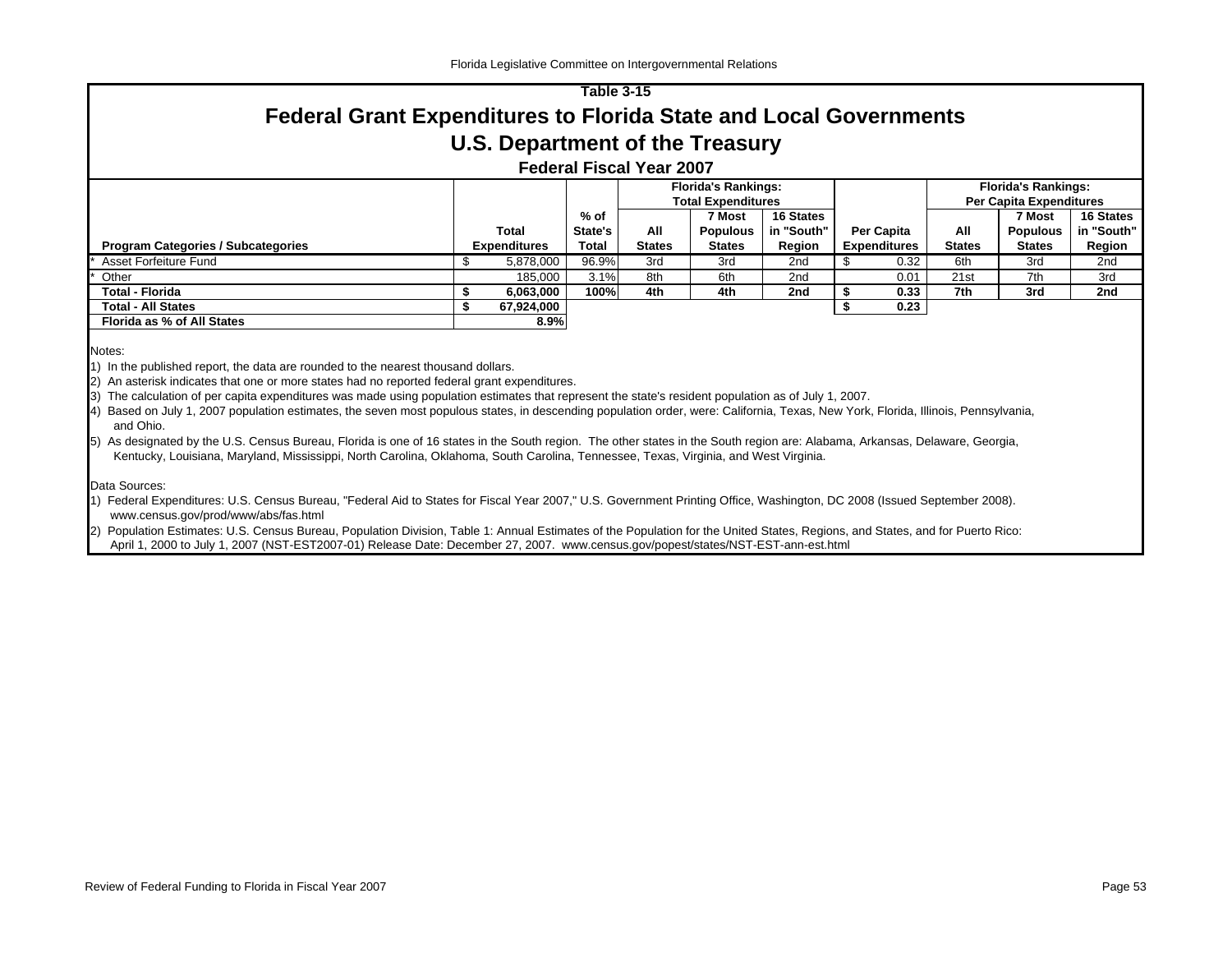| Table 3-16<br>Total Federal Grant Expenditures to Florida's State and Local Governments by Federal Agency |    |               |    |                                   |    |                       |    |                      |    |                         |  |  |  |
|-----------------------------------------------------------------------------------------------------------|----|---------------|----|-----------------------------------|----|-----------------------|----|----------------------|----|-------------------------|--|--|--|
|                                                                                                           |    |               |    | Federal Fiscal Years 1996 to 2007 |    |                       |    |                      |    |                         |  |  |  |
| <b>Federal Department / Agency</b>                                                                        |    | 1996          |    | 1997                              |    | 1998                  |    | 1999                 |    | 2000                    |  |  |  |
| <b>Agriculture</b>                                                                                        |    |               |    |                                   |    |                       |    |                      |    |                         |  |  |  |
| <b>Total Expenditures</b>                                                                                 | \$ | 727,798,000   | \$ | 793,313,000<br>9.0%               | \$ | 829,750,000           | \$ | 869,936,000          | \$ | 827,812,000<br>$-4.8%$  |  |  |  |
| % Change From Prior Year<br>FL's Ranking Among the States                                                 |    | 4th           |    | 4th                               |    | 4.6%<br>4th           |    | 4.8%<br>4th          |    | 4th                     |  |  |  |
| <b>Appalachian Regional Commission</b>                                                                    |    |               |    |                                   |    |                       |    |                      |    |                         |  |  |  |
| <b>Total Expenditures</b>                                                                                 |    | NA            |    | NA                                |    | <b>NA</b>             |    | NA                   |    | <b>NA</b>               |  |  |  |
| % Change From Prior Year                                                                                  |    |               |    |                                   |    |                       |    |                      |    |                         |  |  |  |
| FL's Ranking Among the States                                                                             |    |               |    |                                   |    |                       |    |                      |    |                         |  |  |  |
| <b>Commerce</b><br><b>Total Expenditures</b>                                                              | \$ | 38,660,000    | \$ | 34,210,000                        | \$ | 28,421,000            | \$ | 28,792,000           | \$ | 29,088,000              |  |  |  |
| % Change From Prior Year                                                                                  |    |               |    | $-11.5%$                          |    | $-16.9%$              |    | 1.3%                 |    | 1.0%                    |  |  |  |
| FL's Ranking Among the States                                                                             |    | 2nd           |    | 7th                               |    | 7th                   |    | 6th                  |    | 8th                     |  |  |  |
| <b>Corporation for National and Community</b>                                                             |    |               |    |                                   |    |                       |    |                      |    |                         |  |  |  |
| <b>Service</b>                                                                                            |    |               |    |                                   |    |                       |    |                      |    |                         |  |  |  |
| <b>Total Expenditures</b>                                                                                 |    | NA            |    | NA                                |    | NA                    |    | NA                   | \$ | 15,987,000              |  |  |  |
| % Change From Prior Year<br>FL's Ranking Among the States                                                 |    |               |    |                                   |    |                       |    |                      |    | 5th                     |  |  |  |
| <b>Corporation for Public Broadcasting</b>                                                                |    |               |    |                                   |    |                       |    |                      |    |                         |  |  |  |
| <b>Total Expenditures</b>                                                                                 | \$ | 2,726,000     | \$ | 10,661,000                        | \$ | 10,163,000            | \$ | 9,848,000            | \$ | 11,805,000              |  |  |  |
| % Change From Prior Year                                                                                  |    |               |    | 291.1%                            |    | $-4.7%$               |    | $-3.1%$              |    | 19.9%                   |  |  |  |
| FL's Ranking Among the States                                                                             |    | 15th          |    | 5th                               |    | 6th                   |    | 6th                  |    | 5th                     |  |  |  |
| <b>Defense</b>                                                                                            |    |               |    |                                   |    |                       |    |                      |    |                         |  |  |  |
| <b>Total Expenditures</b><br>% Change From Prior Year                                                     | \$ | 2,041,000     | \$ | 7,453,000<br>265.2%               | \$ | 3,402,000<br>$-54.4%$ | \$ | 162,000<br>$-95.2%$  | \$ | 171,000<br>5.6%         |  |  |  |
| FL's Ranking Among the States                                                                             |    | 35th          |    | 8th                               |    | 20th                  |    | 43rd                 |    | 36th                    |  |  |  |
| Education                                                                                                 |    |               |    |                                   |    |                       |    |                      |    |                         |  |  |  |
| <b>Total Expenditures</b>                                                                                 | \$ | 670,655,000   | \$ | 740,893,000                       | \$ | 1,074,145,000         | \$ | 1,021,054,000        | \$ | 1,154,177,000           |  |  |  |
| % Change From Prior Year                                                                                  |    |               |    | 10.5%                             |    | 45.0%                 |    | $-4.9%$              |    | 13.0%                   |  |  |  |
| FL's Ranking Among the States                                                                             |    | 4th           |    | 5th                               |    | 3rd                   |    | 4th                  |    | 4th                     |  |  |  |
| <b>Election Assistance Commission</b><br><b>Total Expenditures</b>                                        |    | NA            |    | NA                                |    | NA                    |    | NA                   |    | NA.                     |  |  |  |
| % Change From Prior Year                                                                                  |    |               |    |                                   |    |                       |    |                      |    |                         |  |  |  |
| FL's Ranking Among the States                                                                             |    |               |    |                                   |    |                       |    |                      |    |                         |  |  |  |
| Energy                                                                                                    |    |               |    |                                   |    |                       |    |                      |    |                         |  |  |  |
| <b>Total Expenditures</b>                                                                                 | \$ | 1,986,000     | \$ | 4,918,000                         | \$ | 5,216,000             | \$ | 2,564,000            | \$ | 1,922,000               |  |  |  |
| % Change From Prior Year                                                                                  |    |               |    | 147.6%                            |    | 6.1%                  |    | $-50.8%$             |    | $-25.0%$                |  |  |  |
| FL's Ranking Among the States<br><b>Environmental Protection Agency</b>                                   |    | 34th          |    | 4th                               |    | 4th                   |    | 22nd                 |    | 35th                    |  |  |  |
| <b>Total Expenditures</b>                                                                                 | \$ | 77,613,000    | \$ | 77,661,000                        | \$ | 71,691,000            | \$ | 95,128,000           | \$ | 88,232,000              |  |  |  |
| % Change From Prior Year                                                                                  |    |               |    | 0.1%                              |    | $-7.7%$               |    | 32.7%                |    | $-7.2%$                 |  |  |  |
| FL's Ranking Among the States                                                                             |    | 11th          |    | 9th                               |    | 12 <sub>th</sub>      |    | 10th                 |    | 12th                    |  |  |  |
| <b>Equal Employment Opportunity</b>                                                                       |    |               |    |                                   |    |                       |    |                      |    |                         |  |  |  |
| <b>Commission</b>                                                                                         |    |               |    |                                   |    |                       |    |                      |    |                         |  |  |  |
| <b>Total Expenditures</b><br>% Change From Prior Year                                                     | \$ | 951,000       | \$ | 988.000<br>3.9%                   | \$ | 1,136,000<br>15.0%    | \$ | 893,000<br>$-21.4%$  | \$ | 1,181,000<br>32.3%      |  |  |  |
| FL's Ranking Among the States                                                                             |    | 7th           |    | 9th                               |    | 9th                   |    | 8th                  |    | 8th                     |  |  |  |
| <b>Federal Emergency Management Agency</b>                                                                |    |               |    |                                   |    |                       |    |                      |    |                         |  |  |  |
| <b>Total Expenditures</b>                                                                                 | \$ | 137,820,000   | \$ | 99,978,000                        | \$ | 132,458,000           | \$ | 168,941,000          | \$ | 210,811,000             |  |  |  |
| % Change From Prior Year                                                                                  |    |               |    | $-27.5%$                          |    | 32.5%                 |    | 27.5%                |    | 24.8%                   |  |  |  |
| FL's Ranking Among the States<br><b>Health and Human Services</b>                                         |    | 2nd           |    | 11th                              |    | 3rd                   |    | 2nd                  |    | 3rd                     |  |  |  |
| <b>Total Expenditures</b>                                                                                 | \$ | 4,765,354,000 | \$ | 4,529,224,000                     | \$ | 5,197,789,000         | \$ | 5,825,280,000        | \$ | 6,370,651,000           |  |  |  |
| % Change From Prior Year                                                                                  |    |               |    | $-5.0%$                           |    | 14.8%                 |    | 12.1%                |    | 9.4%                    |  |  |  |
| FL's Ranking Among the States                                                                             |    | 7th           |    | 7th                               |    | 6th                   |    | 5th                  |    | 5th                     |  |  |  |
| <b>Homeland Security</b>                                                                                  |    |               |    |                                   |    |                       |    |                      |    |                         |  |  |  |
| <b>Total Expenditures</b>                                                                                 |    | <b>NA</b>     |    | <b>NA</b>                         |    | NA.                   |    | NA                   |    | NA                      |  |  |  |
| % Change From Prior Year                                                                                  |    |               |    |                                   |    |                       |    |                      |    |                         |  |  |  |
| FL's Ranking Among the States<br><b>Housing and Urban Development</b>                                     |    |               |    |                                   |    |                       |    |                      |    |                         |  |  |  |
| <b>Total Expenditures</b>                                                                                 | \$ | 748,903,000   | \$ | 809,124,000                       | \$ | 973,312,000           | \$ | 1,054,629,000        | \$ | 1,117,059,000           |  |  |  |
| % Change From Prior Year                                                                                  |    |               |    | 8.0%                              |    | 20.3%                 |    | 8.4%                 |    | 5.9%                    |  |  |  |
| FL's Ranking Among the States                                                                             |    | 9th           |    | 9th                               |    | 9th                   |    | 9th                  |    | 9th                     |  |  |  |
| <b>Institute of Museum and Library Services</b>                                                           |    |               |    |                                   |    |                       |    |                      |    |                         |  |  |  |
| <b>Total Expenditures</b>                                                                                 | \$ | 275,000       | \$ | 133,000                           | \$ | 8,713,000             | \$ | 6,858,000            | \$ | 7,564,000               |  |  |  |
| % Change From Prior Year<br>FL's Ranking Among the States                                                 |    | 10th          |    | $-51.6%$<br>26th                  |    | 6451.1%<br>3rd        |    | $-21.3%$<br>4th      |    | 10.3%<br>4th            |  |  |  |
| <b>Interior</b>                                                                                           |    |               |    |                                   |    |                       |    |                      |    |                         |  |  |  |
| <b>Total Expenditures</b>                                                                                 | \$ | 14,313,000    | \$ | 24,717,000                        | \$ | 19,349,000            | \$ | 18,972,000           | \$ | 20,506,000              |  |  |  |
| % Change From Prior Year                                                                                  |    |               |    | 72.7%                             |    | $-21.7%$              |    | $-1.9%$              |    | 8.1%                    |  |  |  |
| FL's Ranking Among the States                                                                             |    | 32nd          |    | 26th                              |    | 28th                  |    | 26th                 |    | 29th                    |  |  |  |
| <b>Justice</b>                                                                                            |    |               |    |                                   |    |                       |    |                      |    |                         |  |  |  |
| <b>Total Expenditures</b><br>% Change From Prior Year                                                     | \$ | 117,971,000   | \$ | 151,111,000<br>28.1%              | \$ | 169,972,000<br>12.5%  | \$ | 296,751,000<br>74.6% | \$ | 192,023,000<br>$-35.3%$ |  |  |  |
| FL's Ranking Among the States                                                                             |    | 4th           |    | 4th                               |    | 4th                   |    | 4th                  |    | 3rd                     |  |  |  |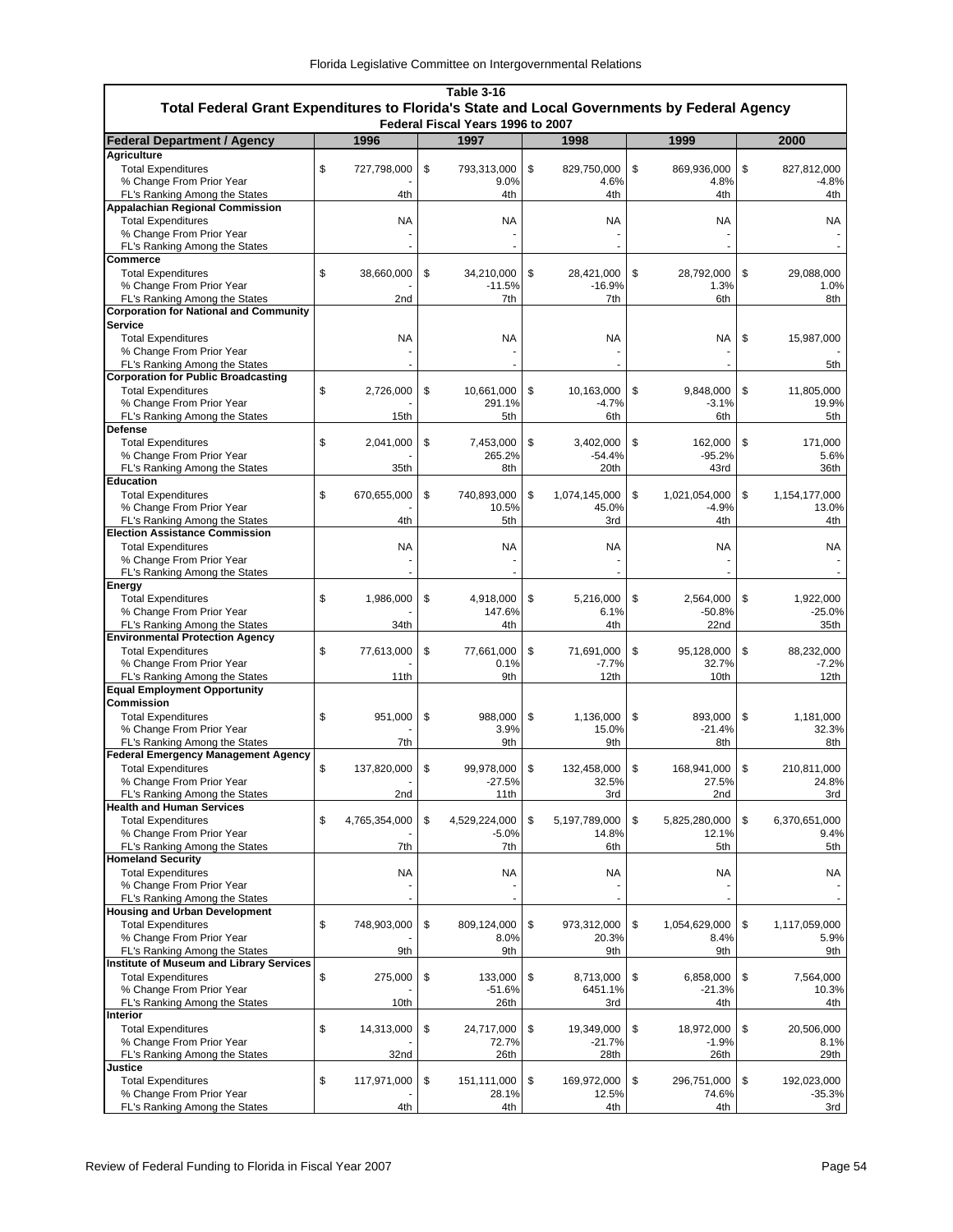| Table 3-16<br>Total Federal Grant Expenditures to Florida's State and Local Governments by Federal Agency<br>Federal Fiscal Years 1996 to 2007 |    |                               |    |                                      |    |                                      |      |                                      |    |                                      |    |                                         |  |
|------------------------------------------------------------------------------------------------------------------------------------------------|----|-------------------------------|----|--------------------------------------|----|--------------------------------------|------|--------------------------------------|----|--------------------------------------|----|-----------------------------------------|--|
| 2001                                                                                                                                           |    | 2002                          |    | 2003                                 |    | 2004                                 |      | 2005                                 |    | 2006                                 |    | 2007                                    |  |
| \$<br>863,661,000<br>4.3%<br>4th                                                                                                               | \$ | 980,605,000<br>13.5%<br>4th   | \$ | 972,874,000<br>$-0.8%$<br>4th        | \$ | 1,015,824,000<br>4.4%<br>4th         | \$   | 1,051,130,000<br>3.5%<br>4th         | \$ | 1,079,860,000<br>2.7%<br>4th         | \$ | 1,117,608,000<br>3.5%<br>4th            |  |
| <b>NA</b>                                                                                                                                      |    | <b>NA</b>                     |    | <b>NA</b>                            |    | <b>NA</b>                            |      | <b>NA</b>                            |    | <b>NA</b>                            | \$ | 2,000<br>16th                           |  |
| \$<br>36,850,000<br>26.7%<br>7th                                                                                                               | \$ | 46,248,000<br>25.5%<br>5th    | \$ | 24,205,000<br>$-47.7%$<br>11th       | \$ | 34,898,000<br>44.2%<br>7th           | \$   | 25,904,000<br>$-25.8%$<br>9th        | \$ | 23,742,000<br>$-8.3%$<br>7th         | \$ | 12,194,000<br>$-48.6%$<br>18th          |  |
| \$<br>11,098,000<br>$-30.6%$<br>10th                                                                                                           | \$ | 4,172,000<br>$-62.4%$<br>12th | \$ | 2,835,000<br>$-32.0%$<br>17th        | \$ | 1,693,000<br>$-40.3%$<br>18th        | \$   | 1,959,000<br>15.7%<br>18th           | \$ | 6,455,000<br>229.5%<br>5th           | \$ | 8,186,000<br>26.8%<br>5th               |  |
| \$<br>13,666,000<br>15.8%<br>4th                                                                                                               | \$ | 14,771,000<br>8.1%<br>5th     | \$ | 12,811,000<br>$-13.3%$<br>4th        | \$ | 13,314,000<br>3.9%<br>6th            | \$   | 13,314,000<br>0.0%<br>6th            | \$ | 10,614,000<br>$-20.3%$<br>1st        | \$ | 9,061,000<br>$-14.6%$<br>1st            |  |
| \$<br>6,622,000<br>3772.5%<br>8th                                                                                                              | \$ | 1,507,000<br>$-77.2%$<br>25th | \$ | 289,000<br>$-80.8%$<br>39th          | \$ | 6,000<br>-97.9%<br>46th              | \$   | 14,817,000<br>246850.0%<br>6th       | \$ | 11,370,000<br>$-23.3%$<br>11th       | \$ | 19,782,000<br>74.0%<br>5th              |  |
| \$<br>1,199,151,000<br>3.9%<br>4th                                                                                                             | \$ | 1,553,340,000<br>29.5%<br>4th | \$ | 1,646,297,000<br>6.0%<br>4th         | \$ | 1,814,563,000<br>10.2%<br>4th        | \$   | 1,985,213,000<br>9.4%<br>4th         | \$ | 2,057,824,000<br>3.7%<br>4th         | \$ | 2,070,064,000<br>0.6%<br>4th            |  |
| <b>NA</b>                                                                                                                                      |    | <b>NA</b>                     | \$ | 26,029,000<br>6th                    | \$ | 47,417,000<br>82.2%<br>9th           | \$   | 85,085,000<br>79.4%<br>5th           |    | <b>NA</b>                            |    | <b>NA</b>                               |  |
| \$<br>3,149,000<br>63.8%<br>27th                                                                                                               | \$ | 2,221,000<br>$-29.5%$<br>36th | \$ | 10,950,000<br>393.0%<br>20th         | \$ | 12,297,000<br>12.3%<br>17th          | \$   | 11,596,000<br>$-5.7%$<br>16th        | \$ | 11,306,000<br>$-2.5%$<br>18th        | \$ | 15,072,000<br>33.3%<br>12 <sub>th</sub> |  |
| \$<br>109,427,000<br>24.0%<br>10th                                                                                                             | \$ | 129,107,000<br>18.0%<br>8th   | \$ | 135,156,000<br>4.7%<br>10th          | \$ | 145,769,000<br>7.9%<br>9th           | \$   | 97,273,000<br>$-33.3%$<br>10th       | \$ | 139,188,000<br>43.1%<br>8th          | \$ | 146,053,000<br>4.9%<br>6th              |  |
| \$<br>1,362,000<br>15.3%<br>7th                                                                                                                | \$ | 1,250,000<br>$-8.2%$<br>9th   | \$ | 1,275,000<br>2.0%<br>9th             | \$ | 1,601,000<br>25.6%<br>4th            | \$   | 1,605,000<br>0.2%<br>4th             | \$ | 1,202,000<br>$-25.1%$<br>7th         | \$ | 1,206,000<br>0.3%<br>7th                |  |
| \$<br>157,770,000<br>-25.2%<br>6th                                                                                                             | \$ | 177,643,000<br>12.6%<br>4th   |    | Refer to<br><b>Homeland Security</b> |    | Refer to<br><b>Homeland Security</b> |      | Refer to<br><b>Homeland Security</b> |    | Refer to<br><b>Homeland Security</b> |    | Refer to<br><b>Homeland Security</b>    |  |
| \$<br>7,362,945,000<br>15.6%<br>5th                                                                                                            | \$ | 8,355,365,000<br>13.5%<br>5th | \$ | 9,968,790,000<br>19.3%<br>5th        | \$ | 10,560,497,000<br>5.9%<br>5th        | \$   | 10,393,124,000<br>$-1.6%$<br>5th     | \$ | 9,689,187,000<br>$-6.8%$<br>5th      | \$ | 11,025,424,000<br>13.8%<br>5th          |  |
| <b>NA</b>                                                                                                                                      |    | <b>NA</b>                     | \$ | 168,027,000<br>4th                   | \$ | 270,326,000<br>60.9%<br>4th          | \$   | 1,612,709,000<br>496.6%<br>1st       | \$ | 1,653,372,000<br>2.5%<br>2nd         | \$ | 617,800,000<br>$-62.6%$<br>2nd          |  |
| \$<br>1,117,104,000<br>0.0%<br>9th                                                                                                             | \$ | 1,324,002,000<br>18.5%<br>9th | \$ | 1,441,227,000<br>8.9%<br>9th         | \$ | 1,404,958,000<br>$-2.5%$<br>9th      | \$   | 1,036,959,000<br>$-26.2%$<br>9th     | \$ | 1,499,207,000<br>44.6%<br>9th        | \$ | 1,735,726,000<br>15.8%<br>10th          |  |
| \$<br>7,659,000<br>1.3%<br>4th                                                                                                                 | \$ | 9,586,000<br>25.2%<br>5th     | \$ | 11,535,000<br>20.3%<br>6th           | \$ | 11,944,000<br>3.5%<br>5th            |      | NA.<br>$\blacksquare$                |    | <b>NA</b>                            |    | <b>NA</b>                               |  |
| \$<br>21,731,000<br>6.0%<br>28th                                                                                                               | \$ | 28,356,000<br>30.5%<br>23rd   | \$ | 28,891,000<br>1.9%<br>25th           | \$ | 29,473,000<br>2.0%<br>26th           | l \$ | 30,580,000<br>3.8%<br>24th           | \$ | 28,080,000<br>$-8.2%$<br>30th        | \$ | 32,347,000<br>15.2%<br>25th             |  |
| \$<br>273,674,000<br>42.5%<br>3rd                                                                                                              | \$ | 278,818,000<br>1.9%<br>4th    | \$ | 238,375,000<br>$-14.5%$<br>3rd       | \$ | 252,978,000<br>6.1%<br>3rd           | \$   | 146,508,000<br>$-42.1%$<br>9th       | \$ | 195,626,000<br>33.5%<br>7th          | \$ | 212,836,000<br>8.8%<br>3rd              |  |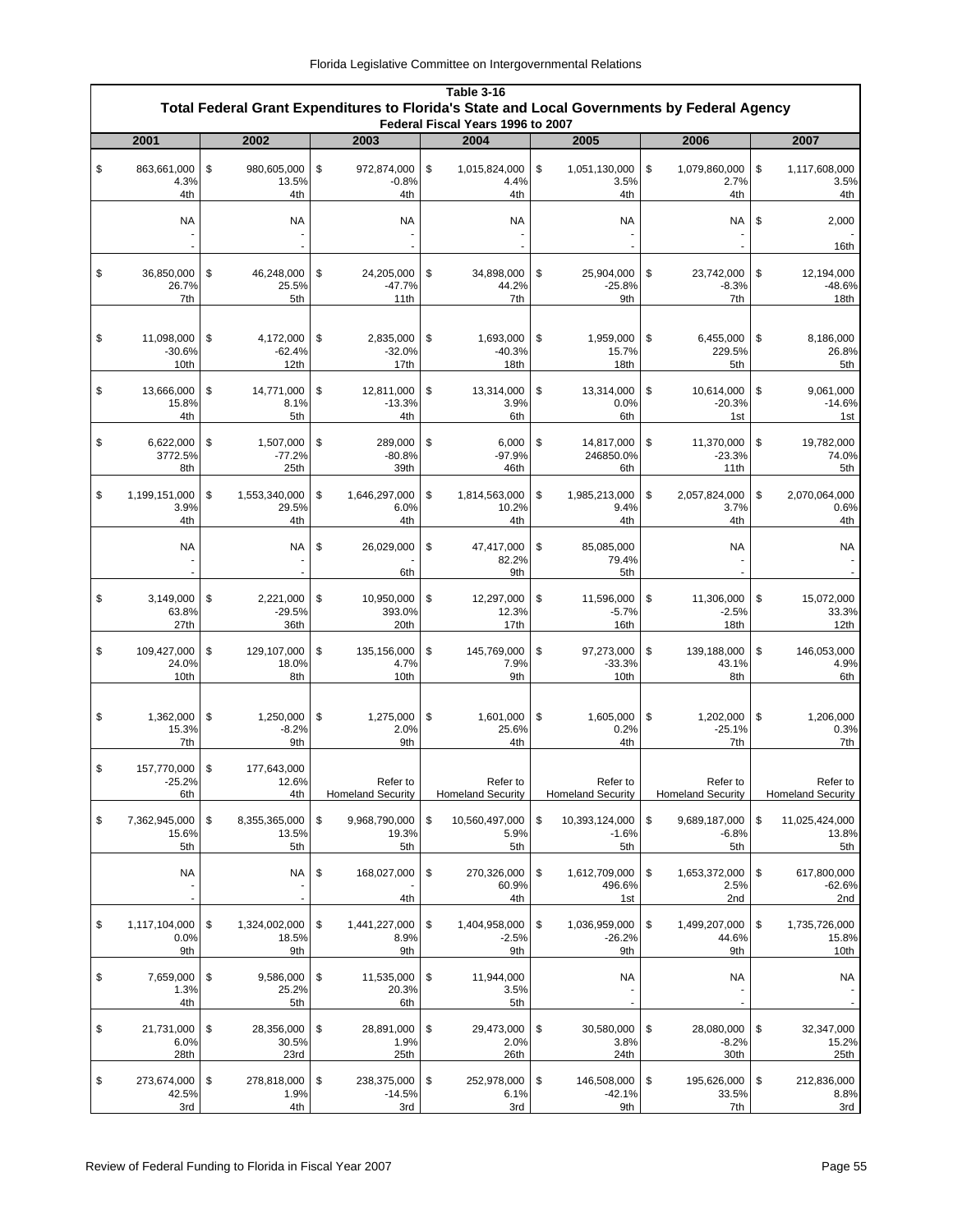|                                                                                             |                   |               | Table 3-16                        |                   |                     |                     |
|---------------------------------------------------------------------------------------------|-------------------|---------------|-----------------------------------|-------------------|---------------------|---------------------|
| Total Federal Grant Expenditures to Florida's State and Local Governments by Federal Agency |                   |               | Federal Fiscal Years 1996 to 2007 |                   |                     |                     |
| <b>Federal Department / Agency</b>                                                          | 1996              |               | 1997                              | 1998              | 1999                | 2000                |
| Labor                                                                                       |                   |               |                                   |                   |                     |                     |
| <b>Total Expenditures</b>                                                                   | \$<br>288,756,000 | \$            | 216,366,000                       | \$<br>259,853,000 | \$<br>265,255,000   | \$<br>182,334,000   |
| % Change From Prior Year                                                                    |                   |               | $-25.1%$                          | 20.1%             | 2.1%                | $-31.3%$            |
| FL's Ranking Among the States                                                               | 6th               |               | 6th                               | 6th               | 6th                 | 7th                 |
| National Foundation on the Arts and the                                                     |                   |               |                                   |                   |                     |                     |
| <b>Humanities</b>                                                                           |                   |               |                                   |                   |                     |                     |
| <b>Total Expenditures</b>                                                                   | \$<br>897,000     | <sup>\$</sup> | 779.000                           | \$<br>549.000     | \$<br>773.000       | \$<br>524,000       |
| % Change From Prior Year                                                                    |                   |               | $-13.2%$                          | $-29.5%$          | 40.8%               | $-32.2%$            |
| FL's Ranking Among the States                                                               | 12 <sub>th</sub>  |               | 7th                               | 17 <sub>th</sub>  | 4th                 | 33rd                |
| <b>Neighborhood Reinvestment</b>                                                            |                   |               |                                   |                   |                     |                     |
| Corporation                                                                                 |                   |               |                                   |                   |                     |                     |
| <b>Total Expenditures</b>                                                                   | \$<br>624,000     | \$            | 808,000                           | \$<br>1,029,000   | \$<br>1,982,000     | \$<br>1,596,000     |
| % Change From Prior Year                                                                    |                   |               | 29.5%                             | 27.4%             | 92.6%               | $-19.5%$            |
| FL's Ranking Among the States                                                               | 6th               |               | 11th                              | 9th               | 9th                 | 8th                 |
| <b>Social Security Administration:</b>                                                      |                   |               |                                   |                   |                     |                     |
| <b>Supplemental Security Income</b>                                                         |                   |               |                                   |                   |                     |                     |
| <b>Total Expenditures</b>                                                                   | \$<br>915.000     | \$            | 1.914.000                         | \$<br>2.840.000   | \$<br>3.014.000     | \$<br>2.191.000     |
| % Change From Prior Year                                                                    |                   |               | 109.2%                            | 48.4%             | 6.1%                | $-27.3%$            |
| FL's Ranking Among the States                                                               | 10th              |               | 9th                               | 5th               | 2nd                 | 6th                 |
| <b>State Justice Institute</b>                                                              |                   |               |                                   |                   |                     |                     |
| <b>Total Expenditures</b>                                                                   | \$<br>134,000     | \$            | 86.000                            | \$<br>74.000      | \$<br>38,000        | \$<br>85.000        |
| % Change From Prior Year                                                                    |                   |               | $-35.8%$                          | $-14.0%$          | $-48.6%$            | 123.7%              |
| FL's Ranking Among the States                                                               | 13th              |               | 11th                              | 16th              | 27th                | 14th                |
| <b>Transportation</b>                                                                       |                   |               |                                   |                   |                     |                     |
| <b>Total Expenditures</b>                                                                   | \$<br>835,953,000 | \$            | 980,515,000                       | \$<br>933,196,000 | \$<br>1,085,345,000 | \$<br>1,415,456,000 |
| % Change From Prior Year                                                                    |                   |               | 17.3%                             | $-4.8%$           | 16.3%               | 30.4%               |
| FL's Ranking Among the States                                                               | 9th               |               | 8th                               | 8th               | 5th                 | 4th                 |
| <b>Treasury</b>                                                                             |                   |               |                                   |                   |                     |                     |
| <b>Total Expenditures</b>                                                                   | \$<br>6,361,000   | \$            | 10,419,000                        | \$<br>20,796,000  | \$<br>42,454,000    | \$<br>10,658,000    |
| % Change From Prior Year                                                                    |                   |               | 63.8%                             | 99.6%             | 104.1%              | $-74.9%$<br>4th     |
| FL's Ranking Among the States<br><b>Veterans Affairs</b>                                    | 2nd               |               | 1st                               | 2nd               | 1st                 |                     |
| <b>Total Expenditures</b>                                                                   | \$<br>1,711,000   | \$            | 9,202,000                         | \$<br>9,908,000   | \$<br>12,291,000    | \$<br>13,824,000    |
| % Change From Prior Year                                                                    |                   |               | 437.8%                            | 7.7%              | 24.1%               | 12.5%               |
| FL's Ranking Among the States                                                               | 39th              |               | 10th                              | 11th              | 11th                | 10th                |
| All Federal Depts. / Agencies                                                               |                   |               |                                   |                   |                     |                     |
| <b>Total Expenditures</b>                                                                   |                   |               | \$8,504,474,000                   |                   |                     | \$11,675,656,000    |
|                                                                                             | \$8,442,417,000   |               |                                   | \$9,753,762,000   | \$10,810,960,000    |                     |
| % Change From Prior Year                                                                    |                   |               | 0.7%                              | 14.7%             | 10.8%               | 8.0%                |
| <b>FL's Ranking Among the States</b>                                                        | 7th               |               | 6th                               | 6th               | 5th                 | 5th                 |

Note: Florida's rankings among the states in total grant expenditures were calculated by the LCIR staff.

Data Sources:

U.S. Bureau of the Census. Federal Expenditures by State for Fiscal Year 1996-1997 and Federal Aid to States for Fiscal Year 1998-2007 (annual reports).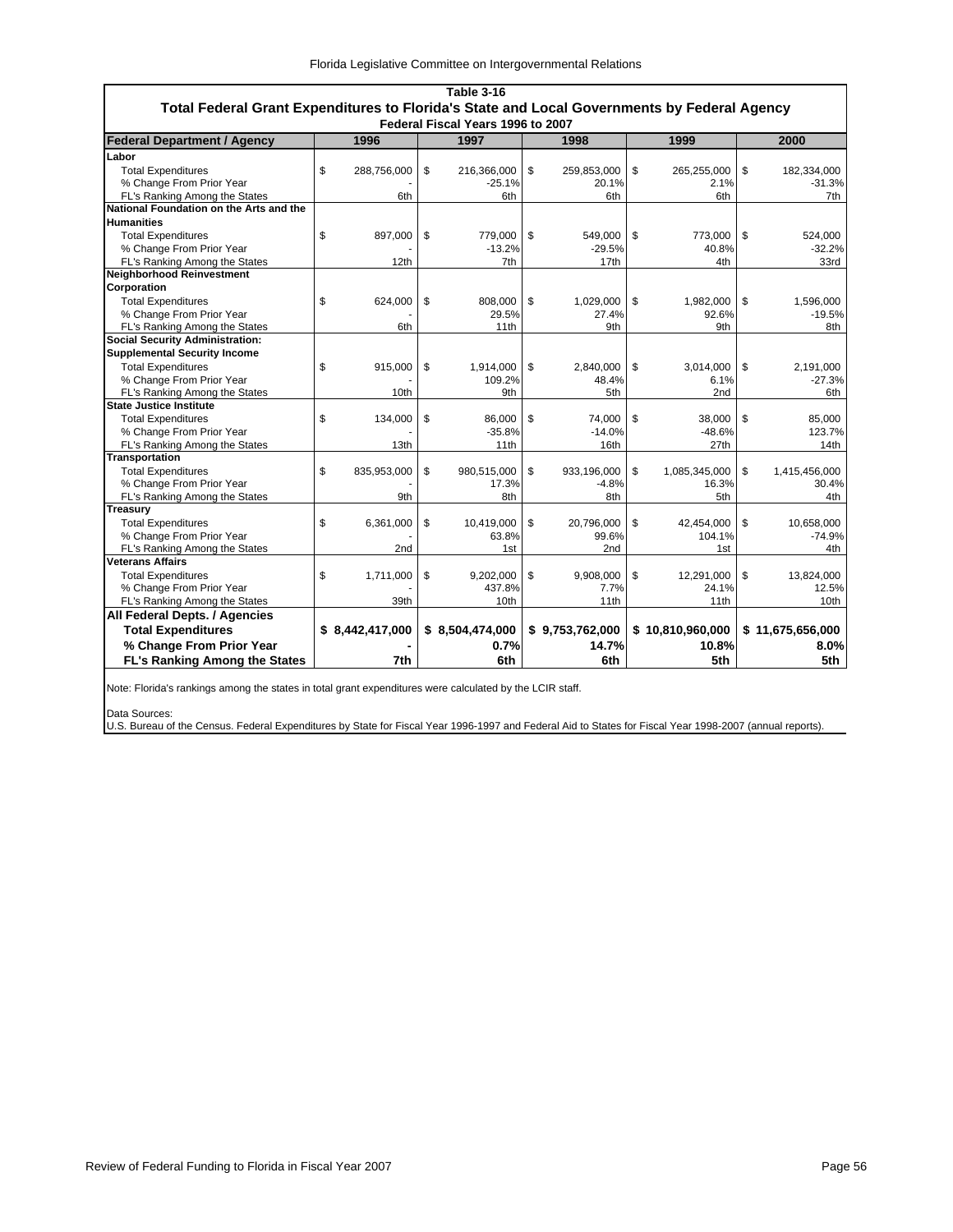|                                             |                                       |                                       | Table 3-16<br>Federal Fiscal Years 1996 to 2007 |                                    | Total Federal Grant Expenditures to Florida's State and Local Governments by Federal Agency |    |                                 |
|---------------------------------------------|---------------------------------------|---------------------------------------|-------------------------------------------------|------------------------------------|---------------------------------------------------------------------------------------------|----|---------------------------------|
| 2001                                        | 2002                                  | 2003                                  | 2004                                            | 2005                               | 2006                                                                                        |    | 2007                            |
| \$<br>260,008,000<br>42.6%<br>7th           | \$<br>285,281,000<br>9.7%<br>7th      | \$<br>245,011,000<br>$-14.1%$<br>10th | \$<br>282,798,000<br>15.4%<br>7th               | \$<br>325,503,000<br>15.1%<br>8th  | \$<br>304,746,000<br>$-6.4%$<br>10th                                                        | \$ | 256,406,000<br>$-15.9%$<br>9th  |
| \$<br>784,000<br>49.6%<br>7th               | \$<br>1,098,000<br>40.1%<br>3rd       | \$<br>710,000<br>$-35.3%$<br>20th     | \$<br>827,000<br>16.5%<br>8th                   | \$<br>12,953,000<br>1466.3%<br>6th | \$<br>11,009,000<br>$-15.0%$<br>6th                                                         | \$ | 11,130,000<br>1.1%<br>6th       |
| \$<br>1,793,000<br>12.3%<br>9th             | \$<br>2,031,000<br>13.3%<br>9th       | \$<br>2,433,000<br>19.8%<br>6th       | \$<br>2,242,000<br>$-7.9%$<br>8th               | \$<br>2,104,000<br>$-6.2%$<br>8th  | \$<br>2,056,000<br>$-2.3%$<br>8th                                                           | \$ | 2,390,000<br>16.2%<br>6th       |
| \$<br>1,704,000<br>$-22.2%$<br>7th          | \$<br>2,172,000<br>27.5%<br>7th       | \$<br>1,253,000<br>$-42.3%$<br>9th    | \$<br>1,600,000<br>27.7%<br>5th                 | \$<br>1,762,000<br>10.1%<br>2nd    | \$<br>2,282,000<br>29.5%<br>5th                                                             | \$ | 2,212,000<br>$-3.1%$<br>3rd     |
| \$<br>36,000<br>$-57.6%$<br>19th            | \$<br>31,000<br>$-13.9%$<br>24th      | \$<br>2,000<br>$-93.5%$<br>26th       | \$<br>2,000<br>0.0%<br>33rd                     | \$<br>90,000<br>4400.0%<br>6th     | \$<br>7,000<br>$-92.2%$<br>21st                                                             | \$ | 12,000<br>71.4%<br>25th         |
| \$<br>1,837,463,000<br>29.8%<br>5th         | \$<br>1,810,837,000<br>$-1.4%$<br>4th | \$<br>2,030,052,000<br>12.1%<br>4th   | \$<br>1,981,531,000<br>$-2.4%$<br>4th           | \$<br>2,174,939,000<br>9.8%<br>4th | \$<br>2,363,114,000<br>8.7%<br>4th                                                          | \$ | 2,713,240,000<br>14.8%<br>3rd   |
| \$<br>11,052,000<br>3.7%<br>2 <sub>nd</sub> | \$<br>15,927,000<br>44.1%<br>1st      | \$<br>278,106,000<br>1646.1%<br>4th   | \$<br>276,390,000<br>$-0.6%$<br>4th             | \$<br>6,132,000<br>$-97.8%$<br>5th | \$<br>10,558,000<br>72.2%<br>2nd                                                            | \$ | 6,063,000<br>$-42.6%$<br>4th    |
| \$<br>5,687,000<br>$-58.9%$<br>27th         | \$<br>20,024,000<br>252.1%<br>6th     | \$<br>8,958,000<br>$-55.3%$<br>27th   | \$<br>11,495,000<br>28.3%<br>23rd               | \$<br>14,424,000<br>25.5%<br>19th  | \$<br>13,959,000<br>$-3.2%$<br>16th                                                         | \$ | 18,504,000<br>32.6%<br>12th     |
| \$13,304,398,000<br>13.9%<br>5th            | \$15,044,391,000<br>13.1%<br>5th      | \$17,256,091,000<br>14.7%<br>4th      | \$18,174,467,000<br>5.3%<br>4th                 | \$19,045,720,000<br>4.8%<br>4th    | \$19,114,782,000<br>0.4%<br>4th                                                             |    | \$20,033,318,000<br>4.8%<br>4th |
|                                             |                                       |                                       |                                                 |                                    |                                                                                             |    |                                 |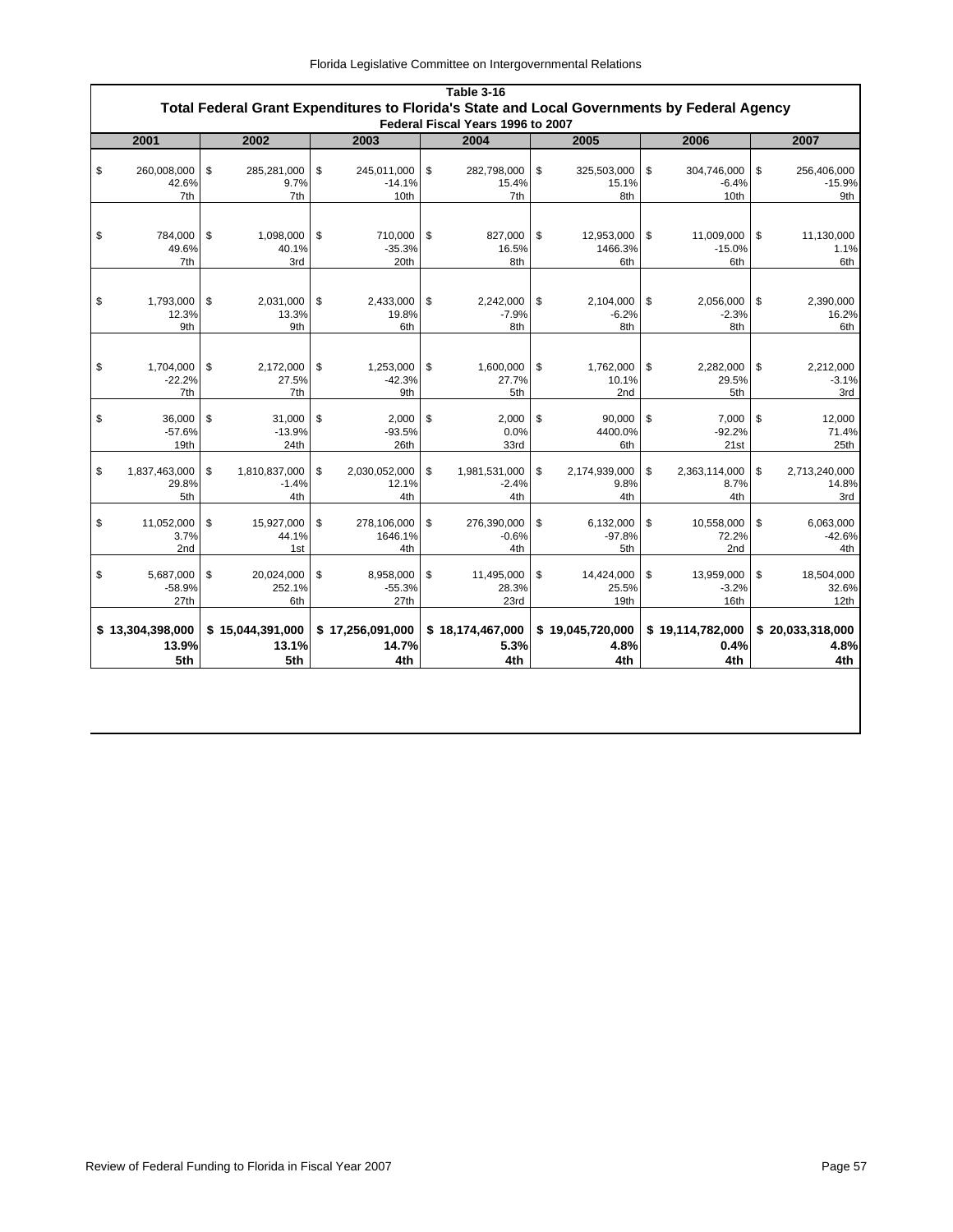|                                                                                                  |                |           |                |              |              |                                        | Table 3-17    |                           |              |              |                |              |        |                  |                |                |     |              |
|--------------------------------------------------------------------------------------------------|----------------|-----------|----------------|--------------|--------------|----------------------------------------|---------------|---------------------------|--------------|--------------|----------------|--------------|--------|------------------|----------------|----------------|-----|--------------|
| Per Capita Federal Grant Expenditures to Florida's State and Local Governments by Federal Agency |                |           |                |              |              | Federal Fiscal Years 1996 through 2007 |               |                           |              |              |                |              |        |                  |                |                |     |              |
| <b>Federal Department / Agency</b>                                                               |                | 1996      |                | 1997         | 1998         | 1999                                   | 2000          | 2001                      | 2002         | 2003         |                | 2004         |        | 2005             |                | 2006           |     | 2007         |
| <b>Agriculture</b>                                                                               |                |           |                |              |              |                                        |               |                           |              |              |                |              |        |                  |                |                |     |              |
| Per Capita Expenditures                                                                          | \$             | 50.54     | $\mathfrak{S}$ | 54.14        | \$<br>55.63  | \$<br>57.57                            | \$<br>51.80   | \$<br>52.67               | \$<br>58.67  | \$<br>57.16  | $\mathfrak{S}$ | 58.43        | \$     | 59.16            | $\mathsf{\$}$  | 59.80          | \$  | 61.23        |
| FL's Ranking Among the States                                                                    |                | 35th      |                | 36th         | 36th         | 34th                                   | 38th          | 38th                      | 36th         | 37th         |                | 40th         |        | 39th             |                | 42nd           |     | 42nd         |
| <b>Appalachian Regional Commission</b>                                                           |                |           |                |              |              |                                        |               |                           |              |              |                |              |        |                  |                |                |     |              |
| Per Capita Expenditures                                                                          |                | <b>NA</b> |                | <b>NA</b>    | NA           | <b>NA</b>                              | <b>NA</b>     | NA                        | NA           | NA           |                | <b>NA</b>    | $<$ \$ | 0.01             | $<$ \$         | 0.01           | -\$ | 0.01         |
| FL's Ranking Among the States                                                                    |                |           |                |              |              |                                        |               |                           |              |              |                |              |        | 19th             |                | 18th           |     | 17th         |
| Commerce                                                                                         |                |           |                |              |              |                                        |               |                           |              |              |                |              |        |                  |                |                |     |              |
| Per Capita Expenditures                                                                          | \$             | 2.68      | \$             | 2.33         | \$<br>1.91   | \$<br>1.91                             | \$<br>1.82    | \$<br>2.25                | \$<br>2.77   | \$<br>1.42   | \$             | 2.01         | \$     | 1.46             | \$             | 1.31           | \$  | 0.67         |
| FL's Ranking Among the States                                                                    |                | 26th      |                | 34th         | 36th         | 32nd                                   | 36th          | 32nd                      | 28th         | 45th         |                | 33rd         |        | 42nd             |                | 32nd           |     | 45th         |
| <b>Corporation for National and Community</b>                                                    |                |           |                |              |              |                                        |               |                           |              |              |                |              |        |                  |                |                |     |              |
| <b>Service</b>                                                                                   |                |           |                |              |              |                                        |               |                           |              |              |                |              |        |                  |                |                |     |              |
| Per Capita Expenditures                                                                          |                | <b>NA</b> |                | <b>NA</b>    | <b>NA</b>    | <b>NA</b>                              | \$<br>1.00    | \$<br>0.68                | \$<br>0.25   | \$<br>0.17   | \$             | 0.10         | \$     | 0.11             | \$             | 0.36           | \$  | 0.45         |
| FL's Ranking Among the States                                                                    |                |           |                |              |              |                                        | 40th          | 49th                      | 28th         | 28th         |                | 32nd         |        | 30th             |                | 28th           |     | 33rd         |
| <b>Corporation for Public Broadcasting</b>                                                       |                |           |                |              |              |                                        |               |                           |              |              |                |              |        |                  |                |                |     |              |
| Per Capita Expenditures                                                                          | \$             | 0.19      | \$             | 0.73         | \$<br>0.68   | \$<br>0.65                             | \$<br>0.74    | \$<br>0.83                | \$<br>0.88   | \$<br>0.75   | \$             | 0.77         | \$     | 0.75             | \$             | 0.59           | \$  | 0.50         |
| FL's Ranking Among the States                                                                    |                | 44th      |                | 31st         | 33rd         | 34th                                   | 33rd          | 29th                      | 30th         | 39th         |                | 38th         |        | 38th             |                | 27th           |     | 28th         |
| Defense                                                                                          |                |           |                |              |              |                                        |               |                           |              |              |                |              |        |                  |                |                |     |              |
| Per Capita Expenditures                                                                          | \$             | 0.14      | \$             | 0.51         | \$<br>0.23   | \$<br>0.01                             | \$<br>0.01    | \$<br>0.40                | \$<br>0.09   | \$<br>0.02   | $\leq$         | 0.01         | \$     | 0.83             | \$             | 0.63           | \$  | 1.08         |
| FL's Ranking Among the States                                                                    |                | 44th      |                | 23rd         | 33rd         | 45th                                   | 39th          | 16th                      | 35th         | 40th         |                | 47th         |        | 27th             |                | 34th           |     | 24th         |
| <b>Education</b>                                                                                 |                |           |                |              |              |                                        |               |                           |              |              |                |              |        |                  |                |                |     |              |
|                                                                                                  | \$             | 46.57     | \$             | 50.56        | \$<br>72.01  | \$<br>67.57                            | \$            | \$                        | \$<br>92.94  | \$<br>96.73  | \$             | 104.37       | \$     | 111.73           | \$             |                | \$  | 113.42       |
| Per Capita Expenditures<br>FL's Ranking Among the States                                         |                | 40th      |                | 48th         | 35th         | 45th                                   | 72.22<br>49th | 73.13<br>41 <sub>st</sub> | 45th         | 32nd         |                | 34th         |        | 31 <sub>st</sub> |                | 113.96<br>35th |     | 31st         |
| <b>Election Assistance Commission</b>                                                            |                |           |                |              |              |                                        |               |                           |              |              |                |              |        |                  |                |                |     |              |
|                                                                                                  |                |           |                |              |              | <b>NA</b>                              |               |                           |              | \$           |                | 2.73         | \$     |                  |                |                |     |              |
| Per Capita Expenditures                                                                          |                | <b>NA</b> |                | <b>NA</b>    | <b>NA</b>    |                                        | <b>NA</b>     | <b>NA</b>                 | NA           | 1.53<br>37th | \$             | 39th         |        | 4.79<br>17th     |                | <b>NA</b>      |     | NA           |
| FL's Ranking Among the States<br>Energy                                                          |                |           |                |              |              |                                        |               |                           |              |              |                |              |        |                  |                |                |     |              |
| Per Capita Expenditures                                                                          | $$\mathbb{S}$$ | 0.14      | \$             |              | \$           | 0.17                                   | \$            | \$                        | 0.13         | \$           | \$             |              | \$     |                  | $\mathfrak{S}$ | 0.63           | \$  |              |
| FL's Ranking Among the States                                                                    |                | 50th      |                | 0.34<br>17th | 0.35<br>32nd | \$<br>48th                             | 0.12<br>49th  | 0.19<br>49th              | \$<br>48th   | 0.64<br>49th |                | 0.71<br>50th |        | 0.65<br>47th     |                | 49th           |     | 0.83<br>48th |
| <b>Environmental Protection Agency</b>                                                           |                |           |                |              |              |                                        |               |                           |              |              |                |              |        |                  |                |                |     |              |
| Per Capita Expenditures                                                                          | \$             | 5.39      | \$             | 5.30         | \$<br>4.81   | \$<br>6.30                             | \$<br>5.52    | \$<br>6.67                | \$<br>7.72   | \$<br>7.94   | \$             | 8.38         | \$     | 5.47             | \$             | 7.71           | \$  | 8.00         |
| FL's Ranking Among the States                                                                    |                | 49th      |                | 50th         | 49th         | 48th                                   | 50th          | 49th                      | 47th         | 46th         |                | 48th         |        | 48th             |                | 47th           |     | 48th         |
| <b>Equal Employment Opportunity</b>                                                              |                |           |                |              |              |                                        |               |                           |              |              |                |              |        |                  |                |                |     |              |
|                                                                                                  |                |           |                |              |              |                                        |               |                           |              |              |                |              |        |                  |                |                |     |              |
| Commission                                                                                       | \$             |           |                |              | \$           | \$                                     | \$            | \$                        | \$           | \$           | $\mathfrak{S}$ |              |        |                  | $\mathsf{\$}$  |                | \$  |              |
| Per Capita Expenditures                                                                          |                | 0.07      | \$             | 0.07         | 0.08         | 0.06                                   | 0.07          | 0.08                      | 0.07         | 0.07         |                | 0.09         | \$     | 0.09             |                | 0.07           |     | 0.07         |
| FL's Ranking Among the States                                                                    |                | 33rd      |                | 36th         | 35th         | 41st                                   | 28th          | 34th                      | 35th         | 37th         |                | 31st         |        | 32nd             |                | 37th           |     | 38th         |
| <b>Federal Emergency Management Agency</b>                                                       |                |           |                |              |              |                                        |               |                           |              | Refer to     |                | Refer to     |        | Refer to         |                | Refer to       |     | Refer to     |
| Per Capita Expenditures                                                                          | \$             | 9.57      | \$             | 6.82         | \$<br>8.88   | \$<br>11.18                            | \$<br>13.19   | \$<br>9.62                | \$<br>10.63  | Homeland     |                | Homeland     |        | Homeland         |                | Homeland       |     | Homeland     |
| FL's Ranking Among the States                                                                    |                | 11th      |                | 26th         | 14th         | 9th                                    | 5th           | 14th                      | 10th         | Security     |                | Security     |        | Security         |                | Security       |     | Security     |
| <b>Health and Human Services</b>                                                                 | \$             |           |                |              |              |                                        |               |                           |              | \$           |                |              |        |                  |                |                |     |              |
| Per Capita Expenditures                                                                          |                | 330.93    | \$             | 309.08       | \$<br>348.47 | \$<br>385.49                           | \$<br>398.60  | \$<br>449.06              | \$<br>499.93 | 585.74       | \$             | 607.43       | \$     | 584.93           | \$             | 536.57         | \$  | 604.09       |
| FL's Ranking Among the States                                                                    |                | 45th      |                | 47th         | 46th         | 46th                                   | 46th          | 46th                      | 46th         | 42nd         |                | 45th         |        | 46th             |                | 46th           |     | 46th         |
| <b>Homeland Security</b>                                                                         |                |           |                |              |              |                                        |               |                           |              |              |                |              |        |                  |                |                |     |              |
| Per Capita Expenditures                                                                          |                | <b>NA</b> |                | <b>NA</b>    | <b>NA</b>    | <b>NA</b>                              | <b>NA</b>     | <b>NA</b>                 | NA           | \$<br>9.87   | \$             | 15.55        | \$     | 90.76            | \$             | 91.56          | \$  | 33.85        |
| FL's Ranking Among the States                                                                    |                |           |                |              |              |                                        |               |                           |              | 12th         |                | 38th         |        | 2nd              |                | 5th            |     | 7th          |
| <b>Housing and Urban Development</b>                                                             |                |           |                |              |              |                                        |               |                           |              |              |                |              |        |                  |                |                |     |              |
| Per Capita Expenditures                                                                          | \$             | 52.01     | \$             | 55.22        | \$<br>65.25  | \$<br>69.79                            | \$<br>69.89   | \$<br>68.13               | \$<br>79.22  | \$<br>84.68  | \$             | 80.81        | \$     | 58.36            | \$             | 83.02          | \$  | 95.10        |
| FL's Ranking Among the States                                                                    |                | 50th      |                | 43rd         | 43rd         | 44th                                   | 45th          | 47th                      | 45th         | 43rd         |                | 46th         |        | 42nd             |                | 44th           |     | 36th         |
| <b>Institute of Museum and Library Services</b>                                                  |                |           |                |              |              |                                        |               |                           |              |              |                |              |        |                  |                |                |     |              |
| Per Capita Expenditures                                                                          | \$             | 0.02      | \$             | 0.01         | \$<br>0.58   | \$<br>0.45                             | \$<br>0.47    | \$<br>0.47                | \$<br>0.57   | \$<br>0.68   | $\mathfrak{S}$ | 0.69         |        | <b>NA</b>        |                | NA             |     | NA           |
| FL's Ranking Among the States                                                                    |                | 36th      |                | 38th         | 34th         | 50th                                   | 49th          | 48th                      | 44th         | 39th         |                | 41st         |        |                  |                |                |     |              |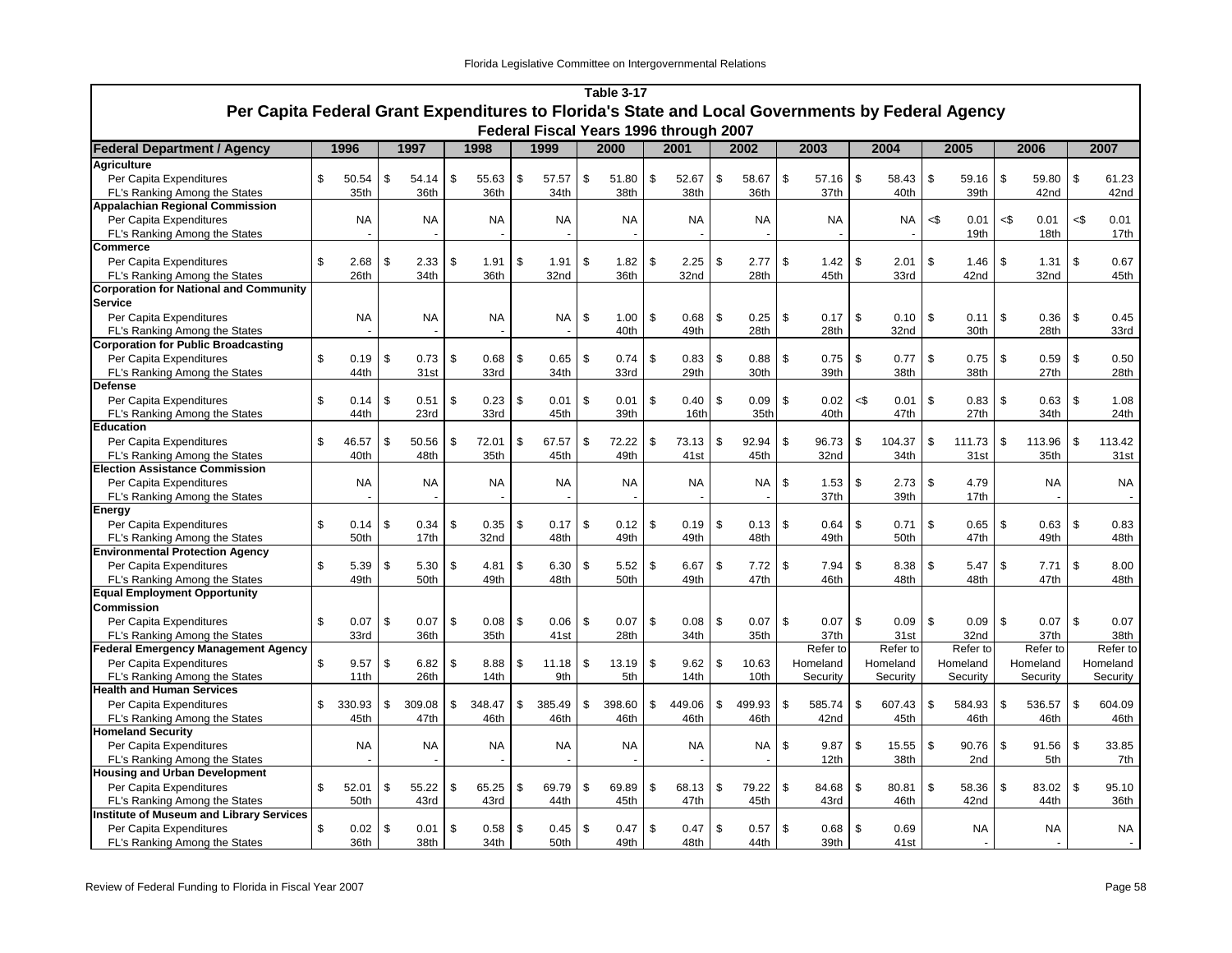|                                              |                                                                                                                                            |                 |                |          |    |          |    |          |                | Table 3-17 |           |          |        |          |                |            |    |            |      |            |        |            |        |            |
|----------------------------------------------|--------------------------------------------------------------------------------------------------------------------------------------------|-----------------|----------------|----------|----|----------|----|----------|----------------|------------|-----------|----------|--------|----------|----------------|------------|----|------------|------|------------|--------|------------|--------|------------|
|                                              | Per Capita Federal Grant Expenditures to Florida's State and Local Governments by Federal Agency<br>Federal Fiscal Years 1996 through 2007 |                 |                |          |    |          |    |          |                |            |           |          |        |          |                |            |    |            |      |            |        |            |        |            |
|                                              |                                                                                                                                            |                 |                |          |    |          |    |          |                |            |           |          |        |          |                |            |    |            |      |            |        |            |        |            |
| <b>Federal Department / Agency</b>           |                                                                                                                                            | 1996            |                | 1997     |    | 1998     |    | 1999     |                | 2000       |           | 2001     |        | 2002     |                | 2003       |    | 2004       |      | 2005       |        | 2006       |        | 2007       |
| Interior                                     |                                                                                                                                            |                 |                |          |    |          |    |          |                |            |           |          |        |          |                |            |    |            |      |            |        |            |        |            |
| Per Capita Expenditures                      | $\mathfrak{S}$                                                                                                                             | 0.99            | \$             | 1.69     | \$ | 1.30     | \$ | 1.26     | \$             | 1.28       | \$        | 1.33     | \$     | 1.70     | \$             | 1.70       | \$ | 1.70       | \$   | 1.72       | \$     | 1.56       | \$     | 1.77       |
| FL's Ranking Among the States                |                                                                                                                                            | 47th            |                | 46th     |    | 46th     |    | 48th     |                | 47th       |           | 48th     |        | 46th     |                | 47th       |    | 47th       |      | 48th       |        | 49th       |        | 47th       |
| <b>Justice</b>                               |                                                                                                                                            |                 |                |          |    |          |    |          |                |            |           |          |        |          |                |            |    |            |      |            |        |            |        |            |
| Per Capita Expenditures                      | $\mathfrak{S}$                                                                                                                             | 8.19            | \$             | 10.31    | \$ | 11.40    | \$ | 19.64    | \$             | 12.01      | \$        | 16.69    | \$     | 16.68    | $\mathfrak{s}$ | 14.01      | \$ | 14.55      | -\$  | 8.25       | \$     | 10.83      | \$     | 11.66      |
| FL's Ranking Among the States                |                                                                                                                                            | 12th            |                | 12th     |    | 17th     |    | 15th     |                | 27th       |           | 13th     |        | 18th     |                | 26th       |    | 31st       |      | 25th       |        | 29th       |        | 27th       |
| Labor                                        |                                                                                                                                            |                 |                |          |    |          |    |          |                |            |           |          |        |          |                |            |    |            |      |            |        |            |        |            |
| Per Capita Expenditures                      | $\mathfrak{s}$                                                                                                                             | 20.05           | \$             | 14.77    | \$ | 17.42    | \$ | 17.55    | \$             | 11.41      | \$        | 15.86    | \$     | 17.07    | $\mathfrak{L}$ | 14.40      | \$ | 16.27      |      | 18.32      | \$     | 16.88      | -S     | 14.05      |
| FL's Ranking Among the States                |                                                                                                                                            | 40th            |                | 42nd     |    | 48th     |    | 50th     |                | 50th       |           | 50th     |        | 50th     |                | 49th       |    | 50th       |      | 50th       |        | 50th       |        | 48th       |
| National Foundation on the Arts and the      |                                                                                                                                            |                 |                |          |    |          |    |          |                |            |           |          |        |          |                |            |    |            |      |            |        |            |        |            |
| <b>Humanities</b>                            |                                                                                                                                            |                 |                |          |    |          |    |          |                |            |           |          |        |          |                |            |    |            |      |            |        |            |        |            |
| Per Capita Expenditures                      | \$                                                                                                                                         | 0.06            | \$             | 0.05     | \$ | 0.04     | \$ | 0.05     | - \$           | 0.03       | \$        | 0.05     | - \$   | 0.07     | \$             | 0.04       | \$ | 0.05       | \$   | 0.73       | \$     | 0.61       | -\$    | 0.61       |
| FL's Ranking Among the States                |                                                                                                                                            | 45th            |                | 43rd     |    | 48th     |    | 44th     |                | 49th       |           | 47th     |        | 41st     |                | 46th       |    | 49th       |      | 48th       |        | 47th       |        | 50th       |
| <b>Neighborhood Reinvestment Corporation</b> |                                                                                                                                            |                 |                |          |    |          |    |          |                |            |           |          |        |          |                |            |    |            |      |            |        |            |        |            |
| Per Capita Expenditures                      | $\mathbf{s}$                                                                                                                               | 0.04            | $\mathfrak{S}$ | 0.06     | \$ | 0.07     | \$ | 0.13     | - \$           | 0.10       | \$        | 0.11     | \$     | 0.12     | $\mathfrak{s}$ | 0.14       | \$ | 0.13       | -S   | 0.12       | \$     | 0.11       | \$     | 0.13       |
| FL's Ranking Among the States                |                                                                                                                                            | 25th            |                | 36th     |    | 31st     |    | 33rd     |                | 29th       |           | 33rd     |        | 37th     |                | 31st       |    | 37th       |      | 39th       |        | 43rd       |        | 40th       |
| <b>Social Security Administration:</b>       |                                                                                                                                            |                 |                |          |    |          |    |          |                |            |           |          |        |          |                |            |    |            |      |            |        |            |        |            |
| <b>Supplemental Security Income</b>          |                                                                                                                                            |                 |                |          |    |          |    |          |                |            |           |          |        |          |                |            |    |            |      |            |        |            |        |            |
| Per Capita Expenditures                      | \$                                                                                                                                         | 0.06            | \$             | 0.13     | \$ | 0.19     | \$ | 0.20     | <b>S</b>       | 0.14       | \$        | 0.10     | - \$   |          |                | 0.07       | \$ | 0.09       | - \$ | 0.10       | - \$   | 0.13       | \$     | 0.12       |
| FL's Ranking Among the States                |                                                                                                                                            | 39th            |                | 25th     |    | 17th     |    | 15th     |                | 22nd       |           | 23rd     |        | 26th     |                | 28th       |    | 23rd       |      | 19th       |        | 20th       |        | 17th       |
| <b>State Justice Institute</b>               |                                                                                                                                            |                 |                |          |    |          |    |          |                |            |           |          |        |          |                |            |    |            |      |            |        |            |        |            |
| Per Capita Expenditures                      | \$                                                                                                                                         | 0.01            | \$             | 0.01     | \$ | 0.01     | \$ | 0.01     | $\mathfrak{s}$ | 0.01       | $\leq$ \$ | 0.01     | $<$ \$ | 0.01     | $<$ \$         | 0.01       | <  | 0.01       | \$.  | 0.01       | $\leq$ | 0.01       | $\leq$ | 0.01       |
| FL's Ranking Among the States                |                                                                                                                                            | 26th            |                | 25th     |    | 32nd     |    | 40th     |                | 29th       |           | 31st     |        | 35th     |                | 35th       |    | 36th       |      | 18th       |        | 37th       |        | 33rd       |
| <b>Transportation</b>                        |                                                                                                                                            |                 |                |          |    |          |    |          |                |            |           |          |        |          |                |            |    |            |      |            |        |            |        |            |
| Per Capita Expenditures                      | \$                                                                                                                                         | 58.05           | \$             | 66.91    | \$ | 62.56    | \$ | 71.82    | -\$            | 88.56      | \$        | 112.06   | \$     | 108.35   | \$             | 119.28     | \$ | 113.98     | \$   | 122.41     | \$     | 130.87     | \$     | 148.66     |
| FL's Ranking Among the States                |                                                                                                                                            | 49th            |                | 50th     |    | 50th     |    | 50th     |                | 48th       |           | 40th     |        | 43rd     |                | 35th       |    | 43rd       |      | 39th       |        | 40th       |        | 35th       |
| <b>Treasury</b>                              |                                                                                                                                            |                 |                |          |    |          |    |          |                |            |           |          |        |          |                |            |    |            |      |            |        |            |        |            |
| Per Capita Expenditures                      | $\mathfrak{s}$                                                                                                                             | 0.44            | \$             | 0.71     | \$ | 1.39     | \$ | 2.81     | \$             | 0.67       | \$        | 0.67     | \$     | 0.95     | \$             | 16.34      | \$ | 15.90      | \$.  | 0.35       | \$     | 0.58       | \$     | 0.33       |
| FL's Ranking Among the States                |                                                                                                                                            | 2 <sub>nd</sub> |                | 1st      |    | 2nd      |    | 1st      |                | 5th        |           | 3rd      |        | 3rd      |                | 44th       |    | 46th       |      | 10th       |        | 1st        |        | 7th        |
| <b>Veterans Affairs</b>                      |                                                                                                                                            |                 |                |          |    |          |    |          |                |            |           |          |        |          |                |            |    |            |      |            |        |            |        |            |
| Per Capita Expenditures                      | \$                                                                                                                                         | 0.12            | \$             | 0.63     | \$ | 0.66     | \$ | 0.81     | \$             | 0.86       | \$        | 0.35     | \$     | 1.20     | \$             | 0.53       | \$ | 0.66       | \$.  | 0.81       | \$     | 0.77       | -S     | 1.01       |
| FL's Ranking Among the States                |                                                                                                                                            | 45th            |                | 36th     |    | 36th     |    | 35th     |                | 33rd       |           | 46th     |        | 34th     |                | 46th       |    | 48th       |      | 49th       |        | 39th       |        | 43rd       |
| All Federal Depts. / Agencies                |                                                                                                                                            |                 |                |          |    |          |    |          |                |            |           |          |        |          |                |            |    |            |      |            |        |            |        |            |
| <b>Per Capita Expenditures</b>               |                                                                                                                                            | \$586.22        |                | \$580.35 |    | \$653.91 |    | \$715.42 |                | \$730.53   |           | \$811.42 |        | \$900.15 |                | \$1,013.93 |    | \$1,045.38 |      | \$1,071.90 |        | \$1,058.55 |        | \$1,097.64 |
| FL's Ranking Among the States                |                                                                                                                                            | 48th            |                | 49th     |    | 48th     |    | 48th     |                | 48th       |           | 47th     |        | 47th     |                | 45th       |    | 47th       |      | 43rd       |        | 47th       |        | 45th       |
|                                              |                                                                                                                                            |                 |                |          |    |          |    |          |                |            |           |          |        |          |                |            |    |            |      |            |        |            |        |            |

Note: Calculations of Florida's per capita expenditures and rankings among the states were prepared by the LCIR staff.

Data Sources:

U.S. Bureau of the Census. Federal Expenditures by State for Fiscal Year 1996-1997 and Federal Aid to States for Fiscal Year 1998-2007 (annual reports).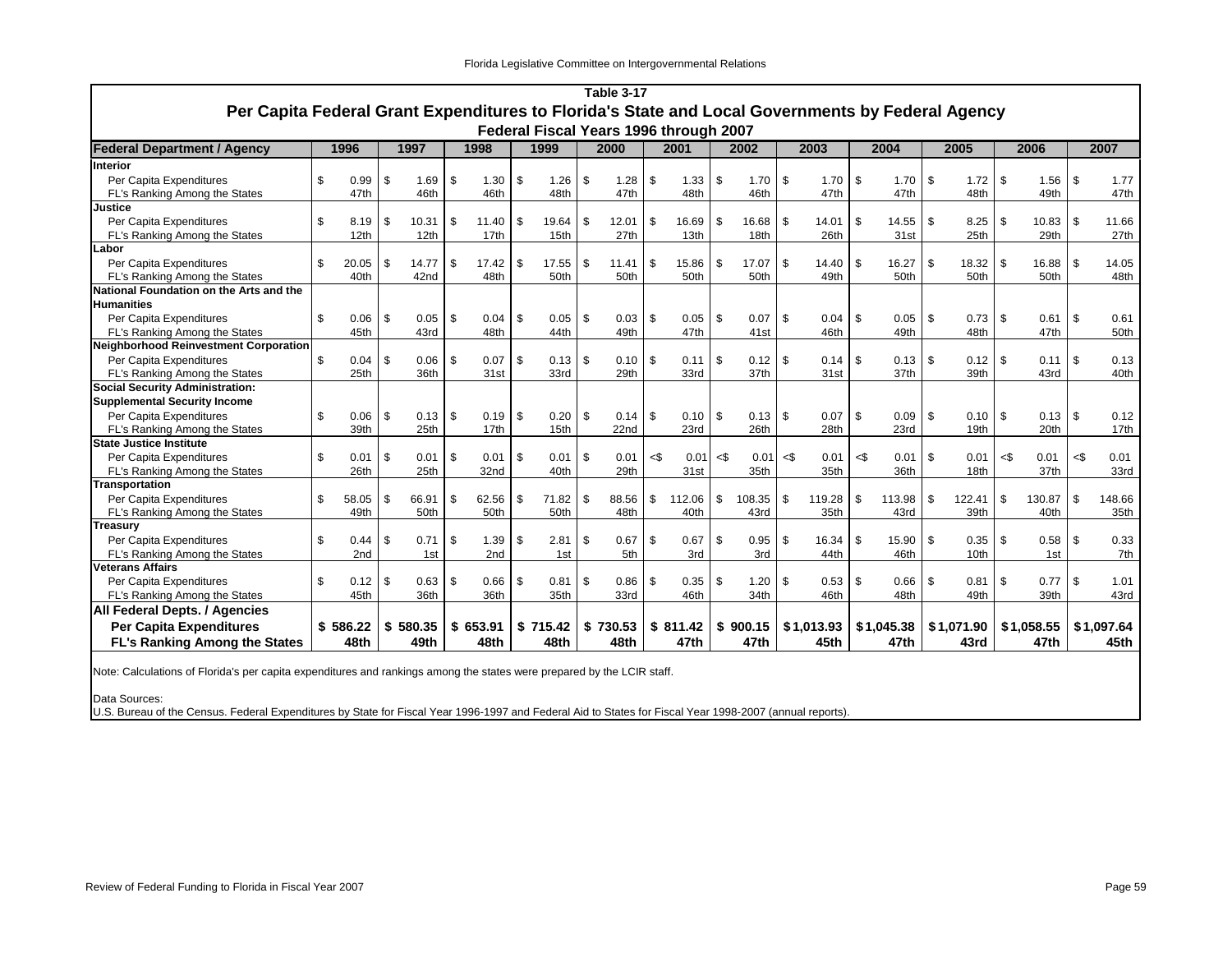| Table 3-18<br>States' Percentage Share of Federal Grant Expenditures by Agency                                                                                                                   |              |                   |                    |              |                 |                                 |              |                |                  |                |              |              |              |
|--------------------------------------------------------------------------------------------------------------------------------------------------------------------------------------------------|--------------|-------------------|--------------------|--------------|-----------------|---------------------------------|--------------|----------------|------------------|----------------|--------------|--------------|--------------|
|                                                                                                                                                                                                  |              |                   |                    |              |                 | <b>Federal Fiscal Year 2007</b> |              |                |                  |                |              |              |              |
| <b>State</b>                                                                                                                                                                                     | Population   | <b>All Grants</b> | <b>Agriculture</b> | <b>ARC</b>   | <b>Commerce</b> | <b>CNCS</b>                     | <b>CPB</b>   | <b>Defense</b> | <b>Education</b> |                | <b>EPA</b>   | EEOC         | <b>HHS</b>   |
| Alabama                                                                                                                                                                                          | 1.5%         | 1.6%              | 1.9%               | 8.3%         | 3.1%            | 1.3%                            | 2.1%         | 2.4%           | 1.7%             | Energy<br>0.9% | 1.2%         | 0.0%         | 1.5%         |
| Alaska                                                                                                                                                                                           | 0.2%         | 0.6%              | 0.5%               | 0.0%         | 10.3%           | 1.0%                            | 1.1%         | $< 0.1\%$      | 0.4%             | 0.9%           | 2.1%         | 0.6%         | 0.3%         |
| Arizona                                                                                                                                                                                          | 2.1%         | 2.0%              | 2.2%               | 0.0%         | 0.3%            | 2.1%                            | 2.9%         | 1.2%           | 2.5%             | 0.5%           | 1.7%         | 1.6%         | 2.3%         |
| Arkansas                                                                                                                                                                                         | 0.9%         | 1.0%              | 1.3%               | 0.0%         | 0.8%            | 1.7%                            | 1.2%         | 2.4%           | 1.1%             | 0.7%           | 0.9%         | 0.0%         | 1.1%         |
| California                                                                                                                                                                                       | 12.1%        | 11.6%             | 13.5%              | 0.0%         | 11.0%           | 20.4%                           | 5.1%         | 2.6%           | 14.3%            | 3.9%           | 9.2%         | 11.6%        | 12.0%        |
| Colorado                                                                                                                                                                                         | 1.6%         | 1.1%              | 1.1%               | 0.0%         | 0.4%            | 2.8%                            | 0.3%         | 1.8%           | 1.6%             | 1.7%           | 1.2%         | 1.1%         | 0.9%         |
| Connecticut                                                                                                                                                                                      | 1.2%         | 1.2%              | 0.8%               | $< 0.1\%$    | 0.7%            | 1.3%                            | 0.1%         | 0.6%           | 1.0%             | 0.6%           | 1.3%         | 3.1%         | 1.2%         |
| Delaware                                                                                                                                                                                         | 0.3%         | 0.3%              | 0.3%               | 0.0%         | 0.6%            | 0.7%                            | 0.0%         | $< 0.1\%$      | 0.4%             | 0.2%           | 0.9%         | 1.3%         | 0.3%         |
|                                                                                                                                                                                                  | 6.1%         | 4.7%              | 4.8%               |              | 2.1%            | 4.7%                            | 6.3%         | 4.3%           | 6.0%             | 2.2%           | 3.5%         | 3.7%         | 4.4%         |
| Florida                                                                                                                                                                                          |              |                   |                    | $< 0.1\%$    |                 |                                 |              |                |                  |                |              |              |              |
| Georgia                                                                                                                                                                                          | 3.2%         | 2.4%              | 3.8%               | 6.6%         | 2.2%            | 0.5%                            | 3.6%         | 2.9%           | 0.3%             | 1.3%           | 1.5%         | 0.2%         | 2.5%         |
| Hawaii                                                                                                                                                                                           | 0.4%         | 0.5%              | 0.5%               | 0.0%         | 1.6%            | 0.5%                            | 0.0%         | $< 0.1\%$      | 0.7%             | 0.5%           | 1.7%         | 0.2%         | 0.4%         |
| Idaho                                                                                                                                                                                            | 0.5%         | 0.5%              | 0.6%               | 0.0%         | 0.7%            | 1.1%                            | 1.2%         | < 0.1%         | 0.6%             | 1.1%           | 1.2%         | 0.9%         | 0.4%         |
| llinois                                                                                                                                                                                          | 4.3%         | 3.8%              | 3.6%               | 0.0%         | 2.3%            | 0.9%                            | 4.3%         | 1.9%           | 4.7%             | 3.3%           | 3.1%         | 4.2%         | 3.4%         |
| ndiana                                                                                                                                                                                           | 2.1%         | 1.7%              | 1.7%               | 0.0%         | 1.4%            | 0.3%                            | 2.1%         | 2.5%           | 1.8%             | 1.5%           | 2.4%         | 1.2%         | 1.8%         |
| owa                                                                                                                                                                                              | 1.0%         | 0.9%              | 1.0%               | 0.0%         | 0.9%            | 0.1%                            | 2.6%         | 0.6%           | 0.9%             | 1.1%           | 1.3%         | 2.6%         | 0.9%         |
| <ansas< td=""><td>0.9%</td><td>0.8%</td><td>1.0%</td><td>0.0%</td><td>0.3%</td><td>1.3%</td><td>1.1%</td><td>0.7%</td><td>0.4%</td><td>0.9%</td><td>0.7%</td><td>1.1%</td><td>0.7%</td></ansas<> | 0.9%         | 0.8%              | 1.0%               | 0.0%         | 0.3%            | 1.3%                            | 1.1%         | 0.7%           | 0.4%             | 0.9%           | 0.7%         | 1.1%         | 0.7%         |
| Kentucky                                                                                                                                                                                         | 1.4%         | 1.5%              | 1.8%               | 19.1%        | 1.3%            | 2.0%                            | 1.2%         | 1.7%           | 0.4%             | 1.5%           | 1.8%         | 0.8%         | 1.6%         |
| Louisiana                                                                                                                                                                                        | 1.4%         | 3.1%              | 2.0%               | 0.0%         | 4.1%            | 3.7%                            | 0.6%         | 19.7%          | 0.1%             | 0.6%           | 1.4%         | 0.1%         | 2.1%         |
| Maine                                                                                                                                                                                            | 0.4%         | 0.6%              | 0.4%               | 0.0%         | 1.8%            | 1.4%                            | 0.1%         | 0.1%           | 0.5%             | 0.7%           | 0.9%         | 0.6%         | 0.7%         |
| Maryland                                                                                                                                                                                         | 1.9%         | 1.7%              | 1.4%               | 3.9%         | 2.3%            | 3.0%                            | 2.8%         | < 0.1%         | 1.9%             | 0.8%           | 2.4%         | 2.2%         | 1.6%         |
| Massachusetts                                                                                                                                                                                    | 2.1%         | 2.6%              | 1.5%               | < 0.1%       | 1.9%            | 4.8%                            | 0.4%         | 3.2%           | 2.0%             | 1.9%           | 2.3%         | 6.0%         | 2.8%         |
| Michigan                                                                                                                                                                                         | 3.3%         | 3.0%              | 2.8%               | 0.0%         | 1.3%            | 2.9%                            | 4.7%         | 4.1%           | 3.6%             | 3.9%           | 2.9%         | 3.2%         | 3.1%<br>1.7% |
| Minnesota                                                                                                                                                                                        | 1.7%         | 1.6%              | 1.7%               | 0.0%         | 0.9%            | < 0.1%<br>3.2%                  | 1.7%         | < 0.1%         | 1.5%             | 1.7%<br>2.1%   | 2.3%         | 1.5%         |              |
| Mississippi                                                                                                                                                                                      | 1.0%<br>2.0% | 1.9%<br>1.8%      | 1.7%<br>1.8%       | 8.6%<br>0.0% | 2.6%<br>1.0%    | 2.0%                            | 2.2%<br>3.8% | 6.3%<br>2.0%   | 1.6%<br>0.3%     | 1.3%           | 1.1%<br>2.5% | 0.0%<br>2.9% | 1.4%<br>2.1% |
| Missouri                                                                                                                                                                                         |              |                   |                    |              |                 |                                 |              |                |                  |                |              |              |              |
| Montana<br>Nebraska                                                                                                                                                                              | 0.3%<br>0.6% | 0.4%<br>0.5%      | 0.5%<br>0.7%       | 0.0%<br>0.0% | 0.7%<br>0.7%    | 1.9%<br>1.2%                    | 1.1%<br>2.1% | 1.0%<br>0.6%   | 0.6%<br>0.7%     | 1.3%<br>1.4%   | 1.0%<br>0.6% | 0.7%<br>1.6% | 0.3%<br>0.5% |
|                                                                                                                                                                                                  | 0.9%         | 0.5%              | 0.6%               | 0.0%         | 0.2%            | 0.1%                            | 1.2%         | 1.5%           | 0.7%             | 9.8%           | 0.8%         | 2.1%         | 0.4%         |
| Nevada<br>New Hampshire                                                                                                                                                                          | 0.4%         | 0.4%              | 0.2%               | 0.0%         | 1.2%            | 0.9%                            | 1.0%         | 1.8%           | 0.5%             | 0.3%           | 0.8%         | 0.3%         | 0.3%         |
| New Jersey                                                                                                                                                                                       | 2.9%         | 2.8%              | 2.0%               | 0.0%         | 1.0%            | 4.3%                            | 2.3%         | 0.0%           | 3.0%             | 1.5%           | 2.9%         | 1.4%         | 2.6%         |
| New Mexico                                                                                                                                                                                       | 0.7%         | 1.0%              | 0.9%               | 0.0%         | 1.4%            | 1.4%                            | 2.5%         | 0.0%           | 1.1%             | 3.9%           | 1.3%         | 0.4%         | 0.9%         |
| New York                                                                                                                                                                                         | 6.4%         | 10.1%             | 6.7%               | 3.7%         | 3.5%            | 8.4%                            | 3.3%         | 5.9%           | 9.2%             | 13.5%          | 5.5%         | 7.0%         | 11.2%        |
| North Carolina                                                                                                                                                                                   | 3.0%         | 2.9%              | 3.2%               | 4.2%         | 2.8%            | 0.4%                            | 3.7%         | 1.7%           | 3.0%             | 1.2%           | 2.4%         | 0.3%         | 3.2%         |
| North Dakota                                                                                                                                                                                     | 0.2%         | 0.3%              | 0.3%               | 0.0%         | 0.5%            | 0.6%                            | 0.0%         | 1.6%           | 0.5%             | 2.0%           | 1.1%         | 0.5%         | 0.2%         |
| Ohio                                                                                                                                                                                             | 3.8%         | 3.7%              | 3.2%               | 8.4%         | 2.4%            | 4.7%                            | 3.4%         | 2.2%           | 0.2%             | 4.0%           | 3.7%         | 10.7%        | 4.3%         |
| Oklahoma                                                                                                                                                                                         | 1.2%         | 1.3%              | 1.7%               | 0.0%         | 0.5%            | 0.2%                            | 1.9%         | 0.6%           | 1.8%             | 0.6%           | 1.8%         | 1.0%         | 1.3%         |
| Oregon                                                                                                                                                                                           | 1.2%         | 1.2%              | 1.9%               | 0.0%         | 4.2%            | 0.0%                            | 1.6%         | 0.1%           | 1.4%             | 1.2%           | 1.0%         | 1.7%         | 1.0%         |
| Pennsylvania                                                                                                                                                                                     | 4.1%         | 4.4%              | 3.3%               | 10.0%        | 3.0%            | 0.3%                            | 2.6%         | 11.7%          | 4.0%             | 3.3%           | 4.2%         | 6.8%         | 4.8%         |
| Rhode Island                                                                                                                                                                                     | 0.4%         | 0.5%              | 0.3%               | 0.0%         | 0.5%            | 0.3%                            | 0.0%         | 0.0%           | 0.1%             | 0.3%           | 0.8%         | 0.5%         | 0.5%         |
| South Carolina                                                                                                                                                                                   | 1.5%         | 1.4%              | 1.5%               | 3.9%         | 4.3%            | 0.9%                            | 2.1%         | 1.5%           | 1.7%             | 3.3%           | 0.9%         | 1.5%         | 1.4%         |
| South Dakota                                                                                                                                                                                     | 0.3%         | 0.3%              | 0.4%               | 0.0%         | 0.6%            | $< 0.1\%$                       | 1.2%         | 0.6%           | 0.2%             | 0.4%           | 0.6%         | 0.4%         | 0.2%         |
| Tennessee                                                                                                                                                                                        | 2.0%         | 2.1%              | 2.2%               | 4.9%         | 1.6%            | 2.1%                            | 1.1%         | 0.2%           | 2.1%             | 2.0%           | 1.1%         | 0.9%         | 2.2%         |
| Texas                                                                                                                                                                                            | 7.9%         | 6.5%              | 9.5%               | 0.0%         | 3.6%            | 0.3%                            | 4.6%         | 0.4%           | 10.1%            | 3.1%           | 8.2%         | 2.9%         | 6.5%         |
| Utah                                                                                                                                                                                             | 0.9%         | 0.7%              | 0.7%               | 0.0%         | 0.5%            | 1.3%                            | 3.3%         | 0.6%           | 0.8%             | 0.9%           | 0.9%         | 1.3%         | 0.6%         |
| /ermont                                                                                                                                                                                          | 0.2%         | 0.4%              | 0.3%               | 0.0%         | 0.1%            | 0.7%                            | 0.0%         | 3.2%           | 0.4%             | 0.3%           | 0.7%         | 0.2%         | 0.3%         |
| Virginia                                                                                                                                                                                         | 2.6%         | 1.7%              | 1.7%               | 5.8%         | 2.3%            | 1.4%                            | 1.1%         | 1.6%           | 2.5%             | 1.5%           | 1.9%         | 1.7%         | 1.4%         |
| Washington                                                                                                                                                                                       | 2.1%         | 1.9%              | 1.9%               | 0.0%         | 6.4%            | 0.3%                            | 3.1%         | 0.2%           | 1.9%             | 4.5%           | 2.4%         | 2.3%         | 1.8%         |
| <b>Nest Virginia</b>                                                                                                                                                                             | 0.6%         | 0.8%              | 0.8%               | 12.5%        | 1.0%            | 0.1%                            | 0.9%         | 0.1%           | 0.8%             | 1.6%           | 1.0%         | 0.6%         | 0.8%         |
| Wisconsin                                                                                                                                                                                        | 1.9%         | 1.6%              | 1.5%               | < 0.1%       | 1.3%            | 4.1%                            | 3.6%         | 1.2%           | 1.9%             | 1.9%           | 2.4%         | 2.3%         | 1.6%         |
| Wyoming                                                                                                                                                                                          | 0.2%         | 0.4%              | 0.2%               | 0.0%         | 0.1%            | 0.4%                            | 1.0%         | 0.6%           | 0.4%             | 0.5%           | 0.6%         | 0.4%         | 0.1%         |
|                                                                                                                                                                                                  |              |                   |                    |              |                 |                                 |              |                |                  |                |              |              |              |

Note: The abbreviations used above stand for the following agencies: ARC - Appalachian Regional Commission; CNCS - Corporation for National and Community Service; CPB - Corporation for Public Broadcasting; EPA - Environmental Protection Agency; EEOC - Equal Employment Opportunity Commission; HHS - Department of Health and Human Services; DHS - Department of Homeland Security; HUD - Department of Housing and Urban Development; NFAH - National Foundation on the Arts and the Humanities; NRC - Neighborhood Reinvestment Corporation; SSA - Social Security Administration; SJI - State Justice Institute; TVA - Tennessee Valley Authority; DOT - Department of Transportation; VA - Department of Veterans Affairs.

Data Sources:

 1) Federal Funding: U.S. Census Bureau, "Consolidated Federal Funds Report for Fiscal Year 2007." U.S. Government Printing Office, Washington, DC 2008 (Issued September 2008) http://www.census.gov/prod/www/abs/cffr.html

2) Population Estimates: U.S. Census Bureau, Population Division, Table 1: Annual Estimates of the Population for the United States, Regions, and States, and for Puerto Rico:

April 1, 2000 to July 1, 2007 (NST-EST2007-01) Release Date: December 27, 2007. http://www.census.gov/popest/states/NST-ann-est.html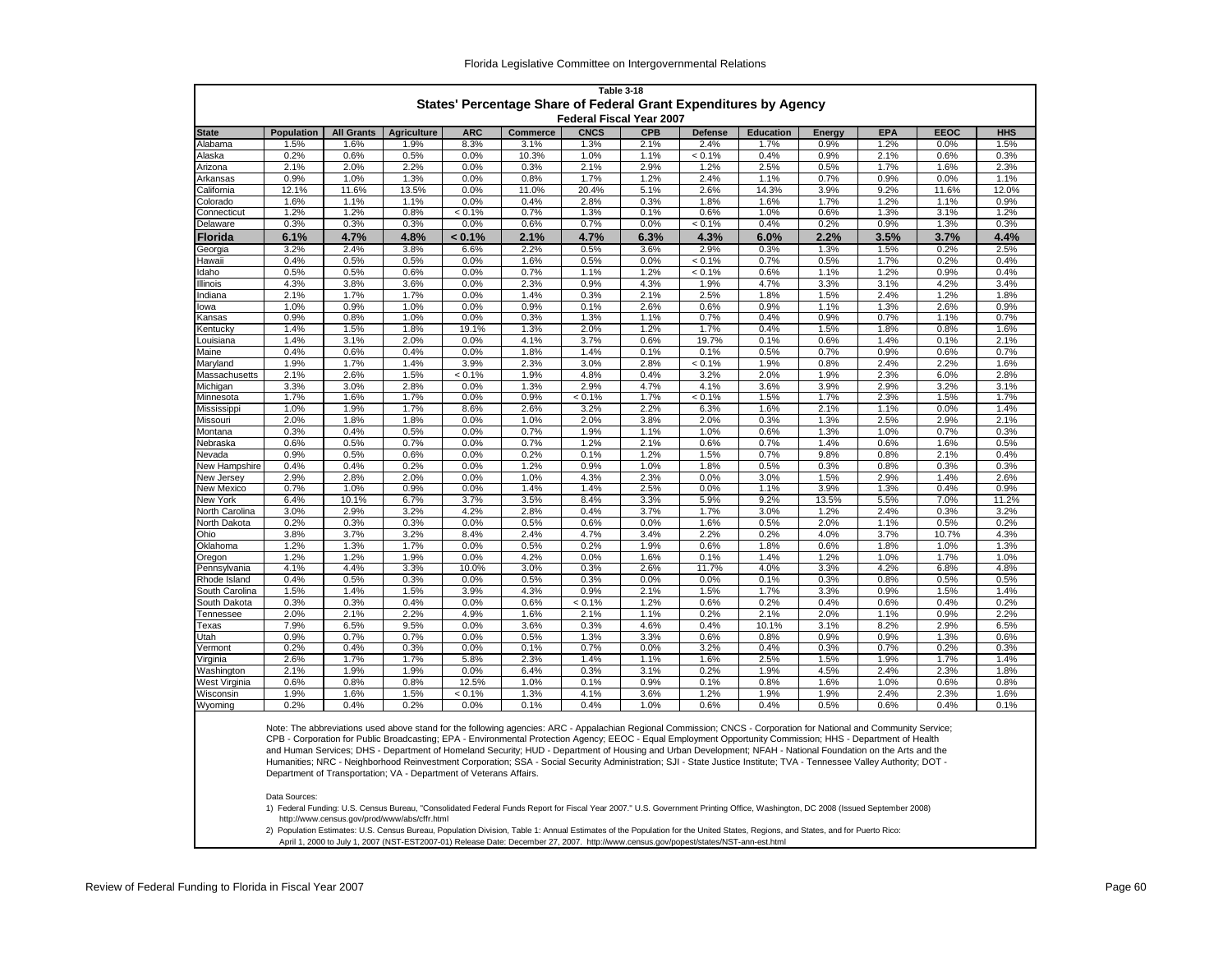|                    |              |              |              |                |              |                                                | Table 3-18   |              |                                                                  |              |              |                         |              |
|--------------------|--------------|--------------|--------------|----------------|--------------|------------------------------------------------|--------------|--------------|------------------------------------------------------------------|--------------|--------------|-------------------------|--------------|
|                    |              |              |              |                |              |                                                |              |              | States' Percentage Share of Federal Grant Expenditures by Agency |              |              |                         |              |
|                    | <b>DHS</b>   | <b>HUD</b>   | Interior     |                | Labor        | <b>Federal Fiscal Year 2007</b><br><b>NFAH</b> | <b>NRC</b>   | <b>SSA</b>   | SJI                                                              | <b>TVA</b>   | <b>DOT</b>   |                         | VA           |
| <b>State</b>       | 1.5%         | 1.3%         | 1.0%         | <b>Justice</b> |              | 1.3%                                           |              | 0.9%         | 0.1%                                                             | 25.1%        | 2.0%         | <b>Treasury</b><br>0.3% | 1.8%         |
| Alabama<br>Alaska  | 0.5%         | 0.4%         | 4.2%         | 1.5%<br>0.9%   | 1.3%<br>0.7% | 1.1%                                           | 0.3%<br>0.7% | 0.2%         | 0.2%                                                             | 0.0%         | 1.6%         | 0.6%                    | 0.3%         |
| Arizona            | 0.5%         | 0.9%         | 2.1%         | 2.4%           | 1.4%         | 1.9%                                           | 0.9%         | 1.3%         | 1.0%                                                             | 0.0%         | 1.5%         | 0.9%                    | 1.2%         |
| Arkansas           | 0.5%         | 0.6%         | 0.7%         | 0.6%           | 0.9%         | 0.9%                                           | 0.4%         | 0.3%         | 0.0%                                                             | 0.0%         | 1.0%         | 0.3%                    | 0.4%         |
| California         | 6.6%         | 10.7%        | 4.9%         | 11.9%          | 12.4%        | 8.6%                                           | 19.6%        | 18.4%        | 0.6%                                                             | 0.0%         | 9.4%         | 10.5%                   | 7.8%         |
| Colorado           | 0.6%         | 1.0%         | 5.5%         | 1.5%           | 1.4%         | 1.9%                                           | 2.1%         | 1.1%         | 0.0%                                                             | 0.0%         | 1.6%         | 0.5%                    | 2.0%         |
| Connecticut        | 0.4%         | 1.7%         | 0.2%         | 0.8%           | 1.3%         | 1.3%                                           | 1.5%         | 1.2%         | 0.0%                                                             | 0.0%         | 0.9%         | 0.3%                    | 1.4%         |
| Delaware           | 0.2%         | 0.3%         | 0.1%         | 0.3%           | 0.4%         | 0.6%                                           | 0.6%         | 0.4%         | 0.0%                                                             | 0.0%         | 0.3%         | 0.1%                    | 0.0%         |
| Florida            | 11.6%        | 3.7%         | 0.8%         | 6.0%           | 3.1%         | 4.1%                                           | 3.2%         | 6.7%         | 0.6%                                                             | 0.0%         | 5.8%         | 8.9%                    | 3.3%         |
|                    |              |              |              |                |              |                                                |              |              |                                                                  |              |              |                         |              |
| Georgia            | 1.0%         | 2.5%         | 0.5%         | 4.6%           | 2.4%         | 2.6%                                           | 2.8%         | 1.7%         | 2.0%                                                             | 1.7%         | 3.2%         | 1.0%                    | 2.4%         |
| Hawaii             | 0.1%         | 0.4%         | 0.8%         | 0.7%           | 0.5%         | 1.1%                                           | 0.5%         | 0.2%         | 0.1%                                                             | 0.0%         | 0.5%         | 0.9%                    | 0.2%         |
| Idaho              | 0.2%<br>1.3% | 0.2%<br>5.1% | 1.0%<br>0.7% | 0.5%           | 0.5%<br>4.8% | 0.7%<br>6.1%                                   | 0.6%         | 0.4%<br>3.0% | 0.2%<br>10.7%                                                    | 0.0%<br>0.1% | 0.8%<br>4.1% | 0.2%<br>3.4%            | 1.0%<br>4.1% |
| Illinois           | 0.6%         | 1.3%         | 0.5%         | 3.7%           | 2.2%         | 2.1%                                           | 1.5%         |              |                                                                  | 0.0%         |              | 0.5%                    | 1.5%         |
| Indiana            | 0.7%         | 0.6%         | 0.3%         | 1.1%<br>0.7%   | 1.0%         | 1.4%                                           | 1.3%<br>1.2% | 0.2%<br>1.7% | 0.0%<br>0.9%                                                     | 0.0%         | 1.7%<br>0.9% | $< 0.1\%$               | 2.4%         |
| lowa               | 5.5%         | 0.4%         | 0.4%         | 0.7%           | 1.0%         | 0.9%                                           | 0.8%         | 0.9%         | 1.5%                                                             | 0.0%         | 1.3%         | $< 0.1\%$               | 0.9%         |
| Kansas<br>Kentucky | 0.6%         | 1.1%         | 1.2%         | 1.3%           | 1.5%         | 1.2%                                           | 1.8%         | 2.1%         | 0.0%                                                             | 8.4%         | 1.8%         | 0.5%                    | 2.1%         |
| Louisiana          | 23.9%        | 11.0%        | 1.2%         | 1.3%           | 1.5%         | 1.4%                                           | 1.5%         | 1.7%         | 0.1%                                                             | 0.0%         | 1.8%         | 0.2%                    | 2.1%         |
| Maine              | 0.5%         | 0.5%         | 0.4%         | 0.5%           | 0.6%         | 1.1%                                           | 0.4%         | 0.9%         | 0.1%                                                             | 0.0%         | 0.5%         | 1.0%                    | 1.8%         |
| Maryland           | 0.5%         | 0.2%         | 0.3%         | 3.5%           | 2.3%         | 1.6%                                           | 2.1%         | 2.9%         | 5.7%                                                             | 0.0%         | 2.0%         | 2.3%                    | 0.3%         |
| Massachusetts      | 0.5%         | 4.4%         | 0.3%         | 2.3%           | 2.0%         | 2.5%                                           | 4.3%         | 3.7%         | 0.0%                                                             | 0.0%         | 1.7%         | 1.4%                    | 3.3%         |
| Michigan           | 0.9%         | 2.4%         | 1.2%         | 1.9%           | 5.7%         | 3.1%                                           | 1.1%         | 3.7%         | 1.3%                                                             | 0.0%         | 2.9%         | 1.6%                    | 3.5%         |
| Minnesota          | 0.7%         | 1.4%         | 1.2%         | 1.3%           | 1.6%         | 1.5%                                           | 2.7%         | 3.8%         | 0.8%                                                             | 0.0%         | 1.7%         | 0.1%                    | 2.7%         |
| Mississippi        | 10.0%        | 4.2%         | 0.5%         | 1.2%           | 1.6%         | 0.9%                                           | 1.3%         | 0.7%         | 0.1%                                                             | 5.5%         | 2.2%         | 0.1%                    | 2.4%         |
| Missouri           | 2.8%         | 1.4%         | 0.7%         | 1.7%           | 1.8%         | 2.1%                                           | 1.7%         | 1.7%         | 0.0%                                                             | 0.0%         | 2.2%         | 0.4%                    | 5.0%         |
| Montana            | 0.2%         | 0.3%         | 2.5%         | 0.5%           | 0.4%         | 0.8%                                           | 1.0%         | 0.3%         | 1.8%                                                             | 0.0%         | 0.9%         | 0.2%                    | 0.8%         |
| Nebraska           | 1.5%         | 0.3%         | 0.4%         | 0.8%           | 0.4%         | 0.8%                                           | 0.4%         | 0.1%         | 1.9%                                                             | 0.0%         | 0.6%         | 0.1%                    | 1.9%         |
| Nevada             | 0.2%         | 0.4%         | 1.9%         | 1.2%           | 0.6%         | 0.9%                                           | 0.2%         | 0.8%         | 0.5%                                                             | 0.0%         | 0.9%         | 0.2%                    | 1.0%         |
| New Hampshire      | 0.9%         | 0.4%         | 0.2%         | 0.6%           | 0.3%         | 0.8%                                           | 1.6%         | $< 0.1\%$    | 0.1%                                                             | 0.0%         | 0.5%         | < 0.1%                  | 1.0%         |
| New Jersey         | 0.6%         | 3.6%         | 0.2%         | 2.2%           | 2.6%         | 2.8%                                           | 0.8%         | 0.6%         | 1.1%                                                             | 0.0%         | 3.6%         | 1.5%                    | 3.7%         |
| New Mexico         | 0.8%         | 0.4%         | 15.2%        | 0.9%           | 0.7%         | 0.8%                                           | 0.9%         | 3.3%         | 0.0%                                                             | 0.0%         | 0.8%         | < 0.1%                  | 0.8%         |
| New York           | 6.5%         | 12.0%        | 0.5%         | 7.4%           | 6.0%         | 6.1%                                           | 9.3%         | 2.0%         | 9.5%                                                             | 0.0%         | 7.1%         | 17.1%                   | 4.9%         |
| North Carolina     | 1.2%         | 1.9%         | 0.5%         | 2.2%           | 3.8%         | 2.3%                                           | 2.0%         | 1.8%         | 7.7%                                                             | 0.5%         | 2.4%         | 4.2%                    | 1.7%         |
| North Dakota       | 0.3%         | 0.2%         | 0.9%         | 0.5%           | 0.3%         | 1.0%                                           | 0.4%         | 0.2%         | 0.3%                                                             | 0.0%         | 0.6%         | 0.0%                    | 0.3%         |
| Ohio               | 1.2%         | 3.9%         | 0.7%         | 2.2%           | 4.1%         | 2.8%                                           | 7.1%         | 5.8%         | 7.5%                                                             | 0.0%         | 3.2%         | 4.0%                    | 3.3%         |
| Oklahoma           | 1.7%         | 0.8%         | 1.6%         | 1.2%           | 0.9%         | 1.4%                                           | 1.0%         | 1.2%         | 0.1%                                                             | 0.0%         | 1.3%         | 0.1%                    | 5.6%         |
| Oregon             | 0.7%         | 0.8%         | 4.1%         | 1.0%           | 1.8%         | 1.7%                                           | 2.0%         | 1.8%         | 0.8%                                                             | 0.0%         | 1.4%         | 1.1%                    | 0.8%         |
| Pennsylvania       | 1.8%         | 4.1%         | 1.8%         | 4.3%           | 4.3%         | 4.5%                                           | 1.4%         | 7.5%         | 2.2%                                                             | 0.0%         | 4.2%         | 1.2%                    | 5.5%         |
| Rhode Island       | 0.2%         | 0.7%         | 0.2%         | 0.7%           | 0.5%         | 0.8%                                           | 1.2%         | 0.2%         | 0.0%                                                             | 0.0%         | 0.6%         | 0.1%                    | 1.1%         |
| South Carolina     | 0.3%         | 0.9%         | 0.4%         | 1.7%           | 2.0%         | 1.3%                                           | 0.7%         | 0.7%         | 1.3%                                                             | 0.0%         | 1.4%         | 0.8%                    | 1.7%         |
| South Dakota       | 0.2%         | 0.3%         | 0.8%         | 0.5%           | 0.3%         | 0.7%                                           | 0.5%         | 0.6%         | 1.4%                                                             | 0.0%         | 0.5%         | < 0.1%                  | 0.4%         |
| Tennessee          | 0.7%         | 1.4%         | 0.6%         | 2.8%           | 1.9%         | 2.1%                                           | 1.4%         | 0.4%         | 4.5%                                                             | 58.7%        | 1.9%         | 0.2%                    | 1.2%         |
| Texas              | 5.3%         | 4.4%         | 1.7%         | 5.5%           | 5.9%         | 7.1%                                           | 3.9%         | 6.5%         | 0.0%                                                             | 0.0%         | 5.5%         | 22.1%                   | 3.5%         |
| Utah               | 0.2%         | 0.3%         | 5.0%         | 0.5%           | 0.8%         | 1.1%                                           | 1.0%         | 0.5%         | 0.7%                                                             | 0.0%         | 1.0%         | 0.3%                    | 0.6%         |
| Vermont            | 0.1%         | 0.2%         | 0.2%         | 0.5%           | 2.3%         | 0.8%                                           | 1.9%         | 0.5%         | 0.3%                                                             | 0.0%         | 0.4%         | 0.1%                    | 0.5%         |
| Virginia           | 1.2%         | 2.0%         | 0.7%         | 4.0%           | 0.8%         | 2.3%                                           | 2.4%         | 2.4%         | 28.3%                                                            | < 0.1%       | 2.0%         | 2.8%                    | 0.9%         |
| Washington         | 1.0%         | 1.5%         | 2.8%         | 2.1%           | 2.7%         | 2.2%                                           | 1.8%         | 1.6%         | 2.1%                                                             | 0.0%         | 2.6%         | 6.4%                    | 2.0%         |
| West Virginia      | 0.3%         | 0.5%         | 1.0%         | 1.8%           | 1.8%         | 0.8%                                           | 0.7%         | 0.1%         | 1.9%                                                             | 0.0%         | 1.0%         | 0.1%                    | 0.2%         |
| Wisconsin          | 0.4%         | 1.1%         | 0.8%         | 1.7%           | 0.8%         | 1.5%                                           | 1.3%         | 1.0%         | 0.1%                                                             | 0.0%         | 1.7%         | 1.7%                    | 2.9%         |
| Wyoming            | 0.2%         | 0.1%         | 24.5%        | 0.2%           | 0.2%         | 0.5%                                           | 0.3%         | $< 0.1\%$    | 0.1%                                                             | 0.0%         | 0.5%         | 0.1%                    | 0.2%         |

Note: The abbreviations used above stand for the following agencies: ARC - Appalachian Regional Commission; CNCS - Corporation for National and Community Service; CPB - Corporation for Public Broadcasting; EPA - Environmental Protection Agency; EEOC - Equal Employment Opportunity Commission; HHS - Department of Health and Human Services; DHS - Department of Homeland Security; HUD - Department of Housing and Urban Development; NFAH - National Foundation on the Arts and the Humanities; NRC - Neighborhood Reinvestment Corporation; SSA - Social Security Administration; SJI - State Justice Institute; TVA - Tennessee Valley Authority; DOT - Department of Transportation; VA - Department of Veterans Affairs.

#### Data Sources:

 1) Federal Funding: U.S. Census Bureau, "Consolidated Federal Funds Report for Fiscal Year 2007." U.S. Government Printing Office, Washington, DC 2008 (Issued September 2008) http://www.census.gov/prod/www/abs/cffr.html

2) Population Estimates: U.S. Census Bureau, Population Division, Table 1: Annual Estimates of the Population for the United States, Regions, and States, and for Puerto Rico:

April 1, 2000 to July 1, 2007 (NST-EST2007-01) Release Date: December 27, 2007. http://www.census.gov/popest/states/NST-ann-est.html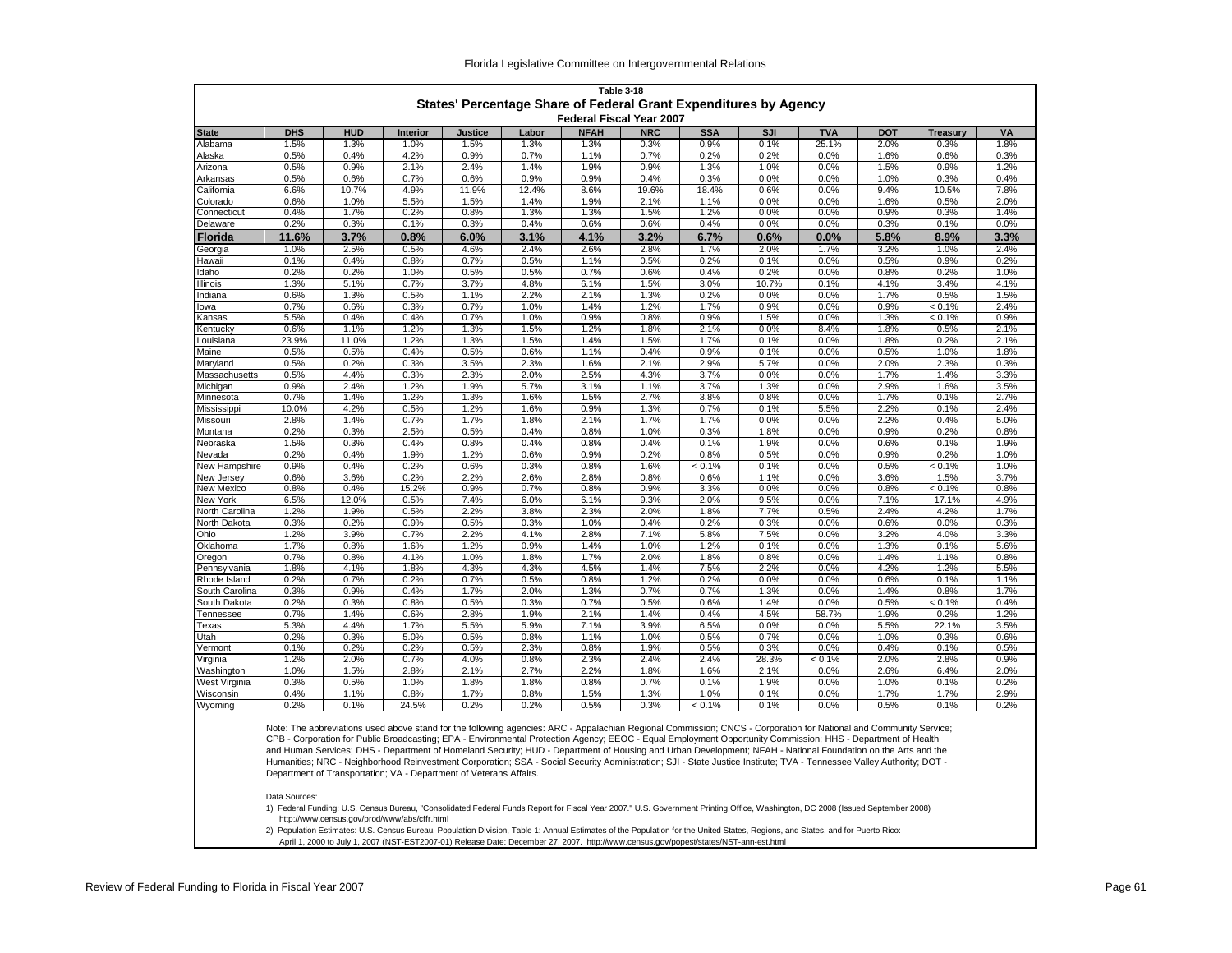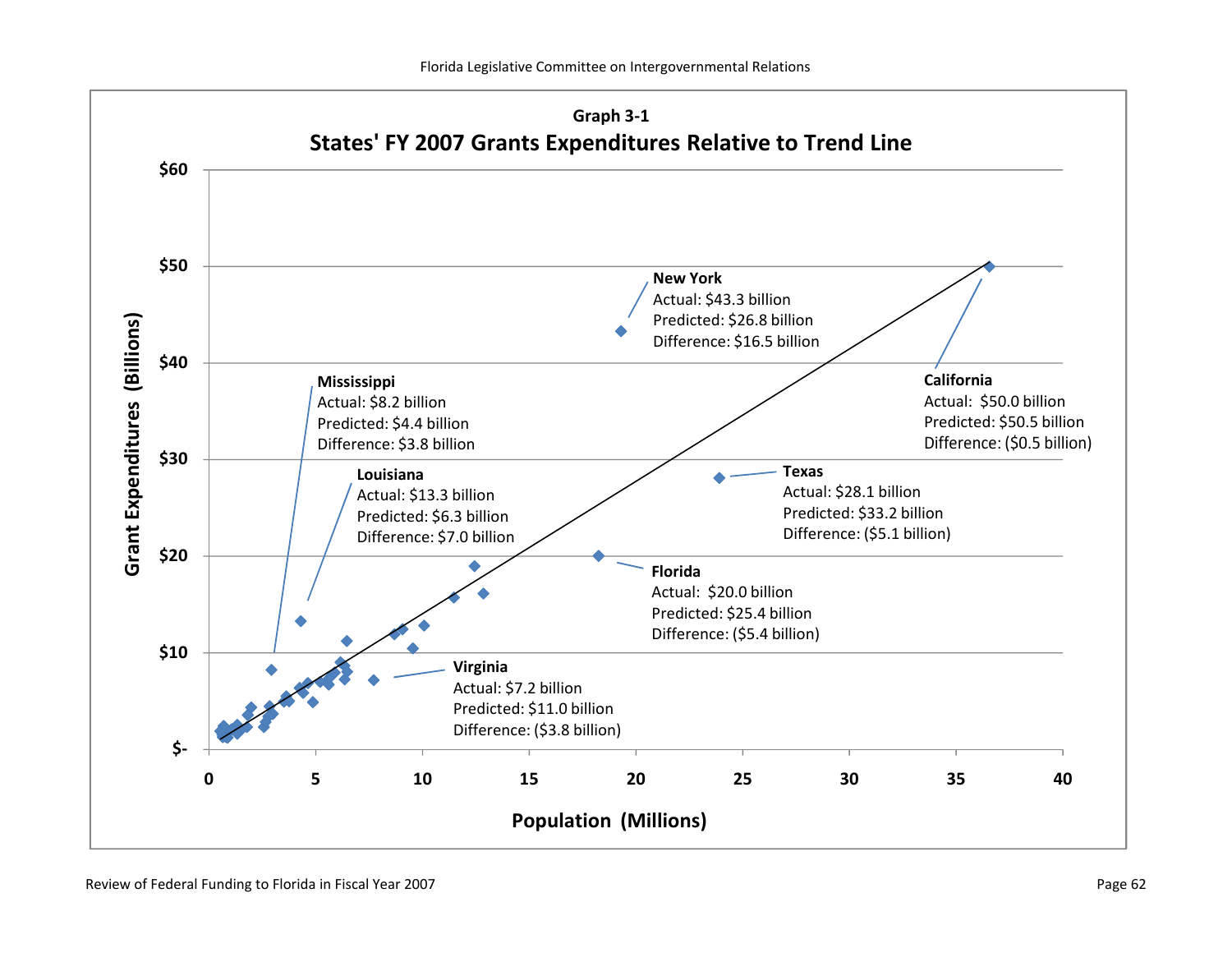# **Part Four: Florida's Per Capita Federal Grant Expenditures by Agency as a Percentage of the National Per Capita Expenditures**

## **A. Introduction**

The purpose of this part is to illustrate how Florida's per capita federal grant expenditures by agency compare to the national per capita expenditures as well as those of the other states. This part analyzes changes in states' per capita expenditures, relative to national per capita expenditures, during fiscal years 1996 through 2007.

#### **B. Data Sources**

The figures reported in this part were calculated by the LCIR staff from data published in the U.S. Bureau of the Census publications: *Federal Expenditures to States* (FES) for fiscal years 1996 through 1997 and its successor *Federal Aid to States* (FAS) for fiscal years 1998 through 2007.

### **C. States' Per Capita Federal Grant Expenditures by Agency**

In analyzing the federal grants data, the LCIR staff calculated per capita expenditures for each state, as well as the per capita expenditures of the fifty states collectively, by federal agency for each of the fiscal years 1996 through 2007. The per capita expenditures of the fifty states is hereafter referred to as the national per capita expenditures.

Each state's per capita expenditures, as a percentage of the national per capita expenditures, are calculated. The per capita expenditures of individual states are either less than, equal to, or greater than the national per capita expenditures. If a state's percentage value in a given year is less than 100 percent, then that state had a per capita expenditure less than the national per capita expenditure. If a state's percentage value is greater than 100 percent, then that state's per capita expenditure exceeded the national per capita expenditure.

Utilizing the data published in the relevant FES and FAS reports, the following tables summarize states' per capita federal grant expenditures as a percentage of national per capita expenditures.

**Table 4-1**: Florida Summary (page 65) **Table 4-2**: U.S. Department of Agriculture (pages 66-67) **Table 4-3**: U.S. Department of Commerce (pages 68-69) **Table 4-4**: Corporation for National and Community Service (pages 70-71) **Table 4-5**: Corporation for Public Broadcasting (pages 72-73) **Table 4-6**: U.S. Department of Defense (pages 74-75) **Table 4-7**: U.S. Department of Education (pages 76-77) **Table 4-8**: U.S. Department of Energy (pages 78-79)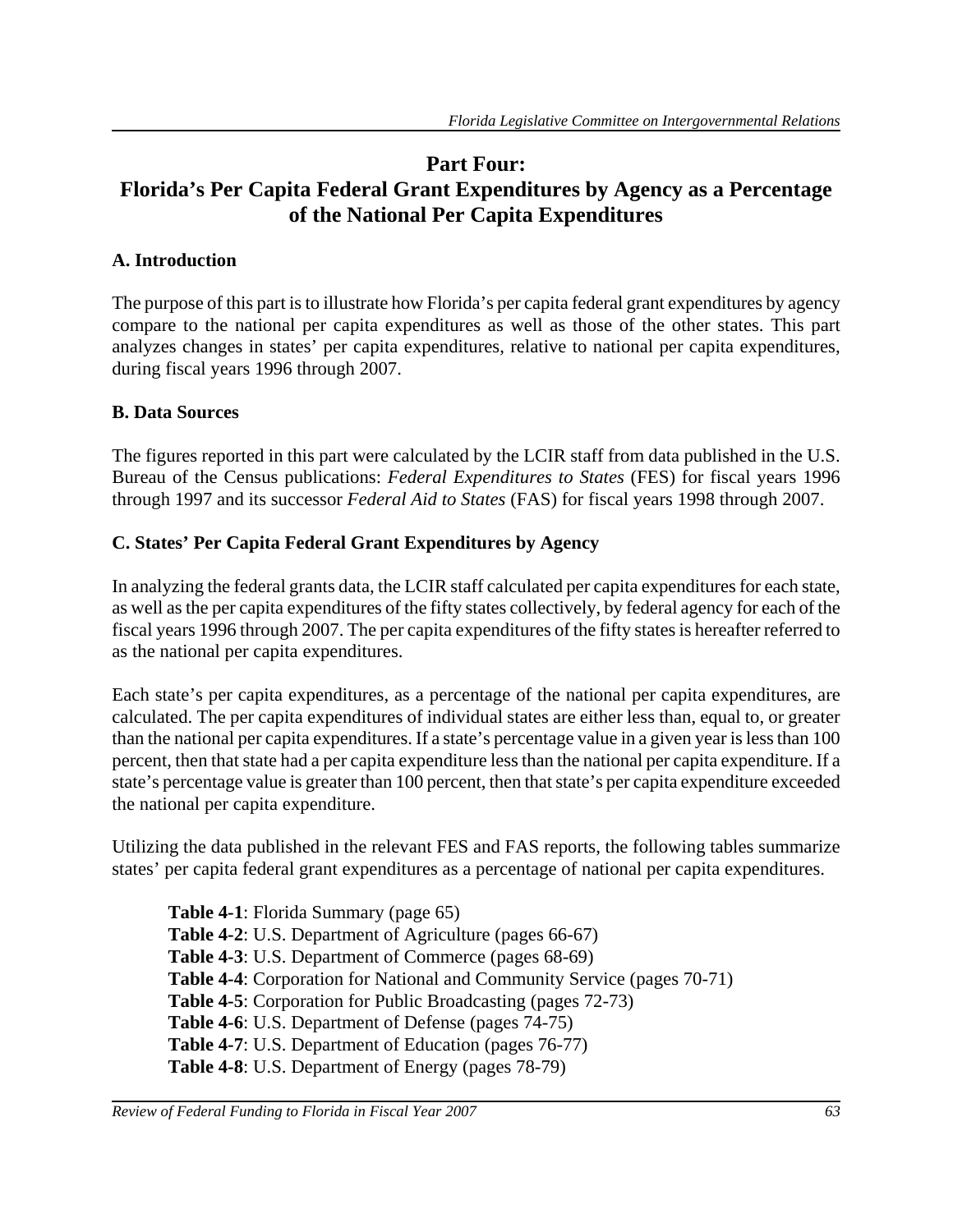**Table 4-9**: U.S. Environmental Protection Agency (pages 80-81) **Table 4-10**: Equal Employment Opportunity Commission (pages 82-83) **Table 4-11**: Federal Emergency Management Agency (pages 84-85) **Table 4-12**: U.S. Department of Health and Human Services (pages 86-87) **Table 4-13**: U.S. Department of Homeland Security (pages 88-89) **Table 4-14**: U.S. Department of Housing and Urban Development (pages 90-91) **Table 4-15**: U.S. Department of Interior (pages 92-93) **Table 4-16**: U.S. Department of Justice (pages 94-95) **Table 4-17**: U.S. Department of Labor (pages 96-97) **Table 4-18**: National Foundation on the Arts and the Humanities (pages 98-99) **Table 4-19**: Neighborhood Reinvestment Corporation (pages 100-101) **Table 4-20**: Social Security Administration–Supplemental Security Income (pages 102-103) **Table 4-21**: State Justice Institute (pages 104-105) **Table 4-22**: U.S. Department of Transportation (pages 106-107) **Table 4-23**: U.S. Department of the Treasury (pages 108-109) **Table 4-24**: U.S. Department of Veterans Affairs (pages 110-111)

# **D. Conclusion**

Part Three of this report discussed several shortcomings in using a per capita measure to evaluate federal grant expenditures to states, and those shortcomings apply here as well. The inherent assumption when comparing states' per capita expenditures is that federal grants are distributed solely on the basis of total population, which is not the case for all individual grant programs. Since grant funding formulas may incorporate variables other than states' total populations, the use of a per capita measure for comparative purposes may not always be appropriate.

However, in spite of these caveats, these analyses may provide some rough measure of how well Florida fares, relative to all other states, in the receipt of grant funding by agency after controlling for population differences among the states. The analyses demonstrate that Florida's per capita expenditures have been below the national per capita expenditures for the majority of federal agencies, in particular those agencies that provide the majority of grant funding to states. During 2007, the state's per capita expenditures were above the national per capita expenditures for only six of the 23 federal agencies that provided grant funding to Florida, and the combined grant funding provided by those six agencies accounted for only 15 percent of total grant funding provided to the state by all 23 agencies. Given the large number of federal grant programs (i.e., 1,212 currently), additional research into these programs would need to be conducted to assess the extent to which Florida's receipt of funding from individual grant programs could be increased in the future.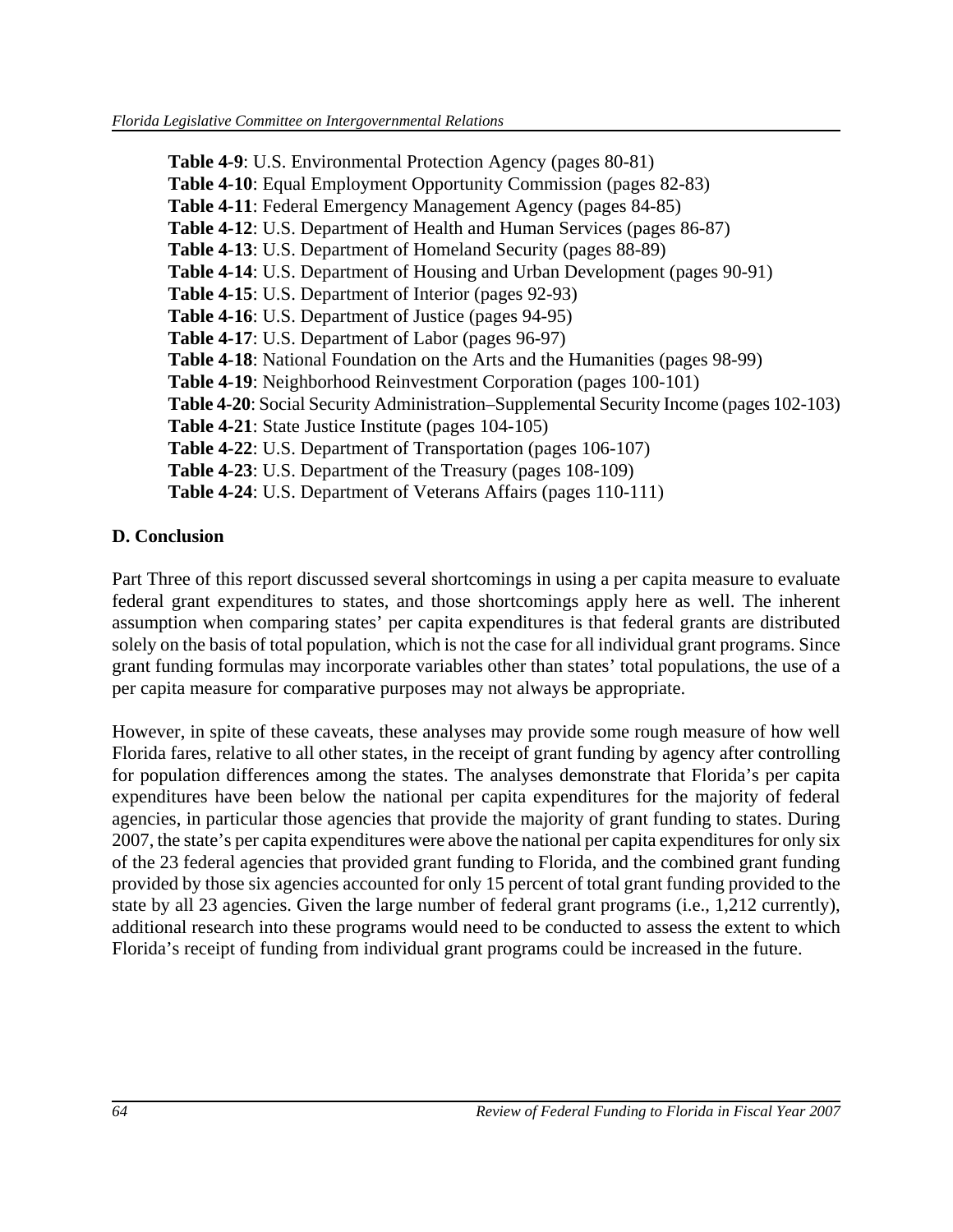|                                                                                                                   |                |            |                | Table 4-1                     |                                              |                               |         |         |            |                                   |                            |                   |
|-------------------------------------------------------------------------------------------------------------------|----------------|------------|----------------|-------------------------------|----------------------------------------------|-------------------------------|---------|---------|------------|-----------------------------------|----------------------------|-------------------|
| Florida's Per Capita Federal Grant Expenditures as a Percentage of the National Per Capita Expenditures by Agency |                |            |                |                               |                                              |                               |         |         |            |                                   |                            |                   |
|                                                                                                                   |                |            |                |                               | Federal Fiscal Years 1996 to 2007            |                               |         |         |            |                                   |                            |                   |
| <b>Federal Agency</b>                                                                                             | <b>FY 1996</b> | FY 1997    | <b>FY 1998</b> | FY 1999                       | FY 2000                                      | FY 2001                       | FY 2002 | FY 2003 | FY 2004    | FY 2005                           | FY 2006                    | <b>FY</b><br>2007 |
| <b>All Grants</b>                                                                                                 | <b>71%</b>     | <b>70%</b> | 72%            | 73%                           | 72%                                          | 74%                           | 74%     | 78%     | <b>77%</b> | 81%                               | <b>78%</b>                 | 77%               |
| Agriculture                                                                                                       | 88%            | 86%        | 87%            | 92%                           | 81%                                          | 83%                           | 86%     | 83%     | 82%        | 80%                               | 79%                        | 79%               |
| Appalachian Regional Commission                                                                                   |                |            |                |                               |                                              | No expenditures prior to 2007 |         |         |            |                                   |                            | $< 1\%$           |
| Commerce                                                                                                          | 94%            | 68%        | 71%            | 70%                           | 62%                                          | 74%                           | 84%     | 45%     | 66%        | 50%                               | 66%                        | 34%               |
| Corporation for National and Community Service                                                                    |                |            |                | No expenditures prior to 2003 |                                              |                               |         | 34%     | 26%        | 21%                               | 70%                        | 77%               |
| Corporation for Public Broadcasting                                                                               | 38%            | 78%        | 73%            | 73%                           | 72%                                          | 78%                           | 73%     | 61%     | 56%        | 56%                               | 116%                       | 104%              |
| Defense                                                                                                           | 15%            | 73%        | 36%            | 2%                            | 3%                                           | 91%                           | 14%     | 3%      | 0%         | 79%                               | 47%                        | 72%               |
| Education                                                                                                         | 83%            | 78%        | 94%            | 83%                           | 79%                                          | 84%                           | 84%     | 98%     | 100%       | 100%                              | 97%                        | 100%              |
| <b>Election Assistance Commission</b>                                                                             |                |            |                | No expenditures prior to 2003 |                                              |                               |         | 70%     | 61%        | 154%                              | 0%                         | No data           |
| Energy                                                                                                            | 17%            | 109%       | 65%            | 26%                           | 17%                                          | 20%                           | 16%     | 30%     | 26%        | 34%                               | 28%                        | 36%               |
| <b>Environmental Protection Agency</b>                                                                            | 46%            | 48%        | 45%            | 55%                           | 44%                                          | 49%                           | 61%     | 58%     | 59%        | 49%                               | 56%                        | 58%               |
| <b>Equal Employment Opportunity Commission</b>                                                                    | 76%            | 73%        | 71%            | 55%                           | 78%                                          | 79%                           | 71%     | 71%     | 93%        | 91%                               | 72%                        | 60%               |
| Federal Emergency Management Agency                                                                               | 182%           | 37%        | 162%           | 163%                          | 187%                                         | 112%                          | 96%     |         |            | <b>Refer to Homeland Security</b> |                            |                   |
| <b>Health and Human Services</b>                                                                                  | 69%            | 70%        | 69%            | 71%                           | 71%                                          | 71%                           | 71%     | 78%     | 77%        | 73%                               | 71%                        | 73%               |
| <b>Homeland Security</b>                                                                                          |                |            |                |                               | Refer to Federal Emergency Management Agency |                               |         | 65%     | 87%        | 344%                              | 289%                       | 191%              |
| Housing and Urban Development                                                                                     | 63%            | 67%        | 68%            | 65%                           | 63%                                          | 61%                           | 64%     | 65%     | 61%        | 63%                               | 62%                        | 61%               |
| Institute for Museum and Library Services                                                                         | 55%            | 26%        | 102%           | 83%                           | 84%                                          | 91%                           | 79%     | 86%     | 84%        |                                   | No expenditures after 2004 |                   |
| Interior                                                                                                          | 16%            | 17%        | 15%            | 14%                           | 13%                                          | 12%                           | 16%     | 15%     | 14%        | 13%                               | 10%                        | 13%               |
| Justice                                                                                                           | 113%           | 107%       | 99%            | 112%                          | 98%                                          | 127%                          | 106%    | 100%    | 97%        | 63%                               | 57%                        | 100%              |
| Labor                                                                                                             | 83%            | 76%        | 72%            | 68%                           | 64%                                          | 62%                           | 62%     | 56%     | 58%        | 67%                               | 56%                        | 52%               |
| National Foundation on the Arts and the Humanities                                                                | 47%            | 53%        | 38%            | 49%                           | 30%                                          | 44%                           | 60%     | 36%     | 40%        | 73%                               | 71%                        | 67%               |
| Neighborhood Reinvestment Corporation                                                                             | 61%            | 46%        | 52%            | 56%                           | 59%                                          | 52%                           | 49%     | 60%     | 50%        | 47%                               | 44%                        | 53%               |
| Social Security Administration - SSI                                                                              | 56%            | 85%        | 112%           | 106%                          | 80%                                          | 75%                           | 77%     | 70%     | 87%        | 111%                              | 105%                       | 110%              |
| State Justice Institute                                                                                           | 65%            | 49%        | 21%            | 10%                           | 26%                                          | 13%                           | 12%     | 2%      | 2%         | 78%                               | 6%                         | 10%               |
| Transportation                                                                                                    | 66%            | 68%        | 63%            | 69%                           | 80%                                          | 89%                           | 84%     | 91%     | 85%        | 88%                               | 86%                        | 96%               |
| Treasury                                                                                                          | 327%           | 848%       | 398%           | 518%                          | 174%                                         | 230%                          | 394%    | 96%     | 94%        | 136%                              | 264%                       | 147%              |
| <b>Veterans Affairs</b>                                                                                           | 11%            | 59%        | 53%            | 52%                           | 68%                                          | 21%                           | 71%     | 24%     | 30%        | 34%                               | 40%                        | 54%               |

Data Sources:

"Federal Aid to States" annual reports. U.S. Bureau of the Census.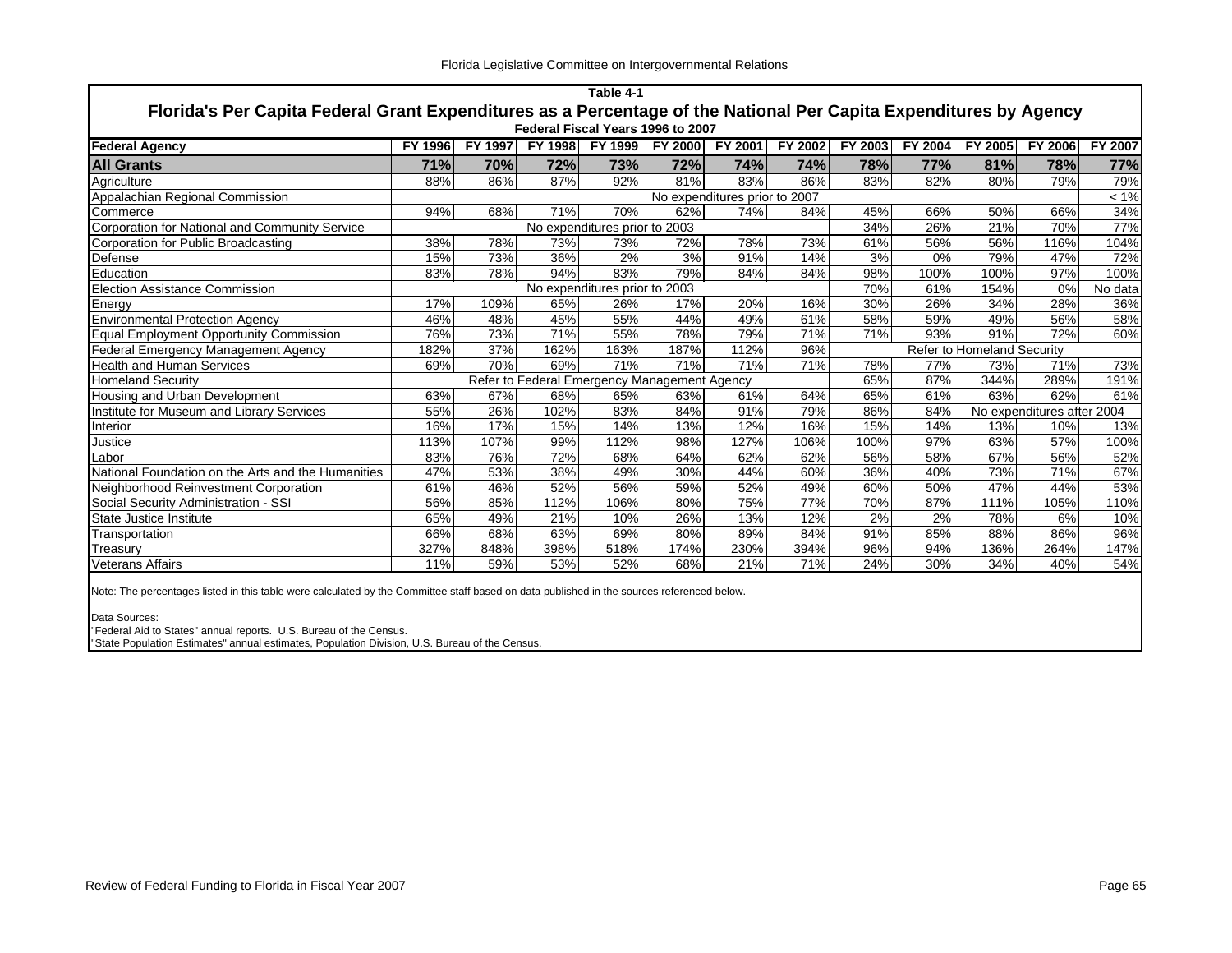|                      |       |             |             |             | Table 4-2   |                                               |             |             |             |                                                                                        |             |             |
|----------------------|-------|-------------|-------------|-------------|-------------|-----------------------------------------------|-------------|-------------|-------------|----------------------------------------------------------------------------------------|-------------|-------------|
|                      |       |             |             |             |             | <b>U.S. Department of Agriculture Grants:</b> |             |             |             |                                                                                        |             |             |
|                      |       |             |             |             |             |                                               |             |             |             | States' Per Capita Expenditures as a Percentage of the National Per Capita Expenditure |             |             |
|                      |       |             |             |             |             |                                               |             |             |             |                                                                                        |             |             |
|                      |       |             |             |             |             | Federal Fiscal Years 1996 to 2007             |             |             |             |                                                                                        |             |             |
| <b>Federal FY</b>    | 1996  | 1997        | 1998        | 1999        | 2000        | 2001                                          | 2002        | 2003        | 2004        | 2005                                                                                   | 2006        | 2007        |
| U.S. Per Cap. Exp.   | 57.41 | \$<br>62.80 | \$<br>63.88 | \$<br>62.42 | \$<br>64.02 | \$<br>63.87                                   | \$<br>68.14 | \$<br>69.28 | \$<br>71.22 | \$<br>74.19                                                                            | \$<br>76.00 | \$<br>77.45 |
| Alabama              | 119%  | 121%        | 117%        | 118%        | 118%        | 118%                                          | 119%        | 121%        | 119%        | 113%                                                                                   | 118%        | 121%        |
| Alaska               | 195%  | 178%        | 332%        | 179%        | 231%        | 198%                                          | 267%        | 235%        | 248%        | 293%                                                                                   | 274%        | 230%        |
| Arizona              | 109%  | 105%        | 108%        | 108%        | 106%        | 102%                                          | 106%        | 102%        | 112%        | 102%                                                                                   | 100%        | 103%        |
| Arkansas             | 140%  | 140%        | 138%        | 138%        | 139%        | 129%                                          | 124%        | 129%        | 134%        | 136%                                                                                   | 138%        | 137%        |
| California           | 113%  | 114%        | 110%        | 106%        | 107%        | 111%                                          | 111%        | 112%        | 113%        | 109%                                                                                   | 108%        | 111%        |
| Colorado             | 74%   | 82%         | 71%         | 72%         | 68%         | 63%                                           | 68%         | 74%         | 70%         | 64%                                                                                    | 69%         | 68%         |
| Connecticut          | 66%   | 64%         | 64%         | 66%         | 68%         | 68%                                           | 67%         | 64%         | 64%         | 63%                                                                                    | 64%         | 65%         |
| Delaware             | 112%  | 121%        | 111%        | 108%        | 112%        | 104%                                          | 95%         | 101%        | 105%        | 107%                                                                                   | 101%        | 104%        |
| Florida              | 88%   | 86%         | 87%         | 92%         | 81%         | 83%                                           | 86%         | 83%         | 82%         | 80%                                                                                    | 79%         | 79%         |
| Georgia              | 113%  | 113%        | 116%        | 118%        | 106%        | 113%                                          | 111%        | 115%        | 115%        | 113%                                                                                   | 115%        | 119%        |
| Hawaii               | 111%  | 121%        | 120%        | 133%        | 118%        | 117%                                          | 118%        | 127%        | 142%        | 113%                                                                                   | 106%        | 119%        |
| Idaho                | 127%  | 128%        | 121%        | 116%        | 121%        | 108%                                          | 121%        | 115%        | 112%        | 126%                                                                                   | 119%        | 122%        |
| <b>Illinois</b>      | 80%   | 80%         | 83%         | 85%         | 86%         | 86%                                           | 90%         | 88%         | 85%         | 88%                                                                                    | 85%         | 85%         |
| Indiana              | 75%   | 77%         | 73%         | 74%         | 76%         | 79%                                           | 79%         | 76%         | 82%         | 76%                                                                                    | 83%         | 83%         |
| lowa                 | 95%   | 96%         | 97%         | 92%         | 95%         | 97%                                           | 98%         | 98%         | 99%         | 98%                                                                                    | 101%        | 99%         |
| ≺ansas               | 102%  | 102%        | 93%         | 95%         | 96%         | 105%                                          | 95%         | 96%         | 102%        | 99%                                                                                    | 110%        | 105%        |
| Kentucky             | 123%  | 120%        | 118%        | 119%        | 121%        | 119%                                          | 120%        | 119%        | 119%        | 122%                                                                                   | 121%        | 125%        |
| ouisiana.            | 162%  | 163%        | 155%        | 158%        | 155%        | 152%                                          | 148%        | 145%        | 155%        | 156%                                                                                   | 146%        | 142%        |
| <b>Maine</b>         | 107%  | 109%        | 109%        | 110%        | 116%        | 97%                                           | 92%         | 93%         | 116%        | 96%                                                                                    | 95%         | 88%         |
| Maryland             | 68%   | 70%         | 68%         | 75%         | 75%         | 78%                                           | 76%         | 71%         | 69%         | 70%                                                                                    | 70%         | 73%         |
| Massachusetts        | 69%   | 71%         | 70%         | 67%         | 69%         | 68%                                           | 71%         | 65%         | 64%         | 63%                                                                                    | 70%         | 70%         |
| Michigan             | 85%   | 108%        | 105%        | 110%        | 109%        | 96%                                           | 86%         | 81%         | 85%         | 82%                                                                                    | 84%         | 85%         |
| Minnesota            | 104%  | 102%        | 94%         | 97%         | 94%         | 97%                                           | 96%         | 97%         | 98%         | 96%                                                                                    | 95%         | 97%         |
| Mississippi          | 183%  | 177%        | 178%        | 175%        | 203%        | 180%                                          | 179%        | 180%        | 174%        | 195%                                                                                   | 176%        | 172%        |
| Missouri             | 93%   | 89%         | 98%         | 92%         | 95%         | 92%                                           | 96%         | 97%         | 93%         | 96%                                                                                    | 92%         | 91%         |
| Montana              | 144%  | 147%        | 151%        | 136%        | 145%        | 153%                                          | 170%        | 160%        | 152%        | 151%                                                                                   | 156%        | 145%        |
| Nebraska             | 118%  | 112%        | 114%        | 105%        | 118%        | 119%                                          | 109%        | 112%        | 112%        | 117%                                                                                   | 115%        | 112%        |
| Nevada               | 67%   | 64%         | 65%         | 69%         | 62%         | 60%                                           | 61%         | 63%         | 68%         | 67%                                                                                    | 67%         | 67%         |
| <b>New Hampshire</b> | 66%   | 72%         | 68%         | 61%         | 68%         | 61%                                           | 68%         | 60%         | 68%         | 60%                                                                                    | 60%         | 55%         |
| <b>New Jersey</b>    | 63%   | 67%         | 67%         | 65%         | 64%         | 66%                                           | 67%         | 67%         | 70%         | 67%                                                                                    | 70%         | 70%         |
| <b>New Mexico</b>    | 173%  | 160%        | 160%        | 169%        | 156%        | 158%                                          | 160%        | 161%        | 168%        | 164%                                                                                   | 153%        | 140%        |
| <b>New York</b>      | 97%   | 98%         | 109%        | 103%        | 105%        | 111%                                          | 104%        | 106%        | 104%        | 106%                                                                                   | 105%        | 104%        |
| North Carolina       | 96%   | 100%        | 103%        | 103%        | 102%        | 102%                                          | 102%        | 106%        | 108%        | 103%                                                                                   | 106%        | 107%        |
| North Dakota         | 177%  | 163%        | 157%        | 158%        | 158%        | 156%                                          | 150%        | 158%        | 179%        | 184%                                                                                   | 169%        | 147%        |
| Ohio                 | 83%   | 79%         | 75%         | 74%         | 72%         | 78%                                           | 81%         | 79%         | 86%         | 88%                                                                                    | 85%         | 85%         |
| Oklahoma             | 136%  | 131%        | 132%        | 131%        | 139%        | 134%                                          | 139%        | 139%        | 142%        | 147%                                                                                   | 146%        | 143%        |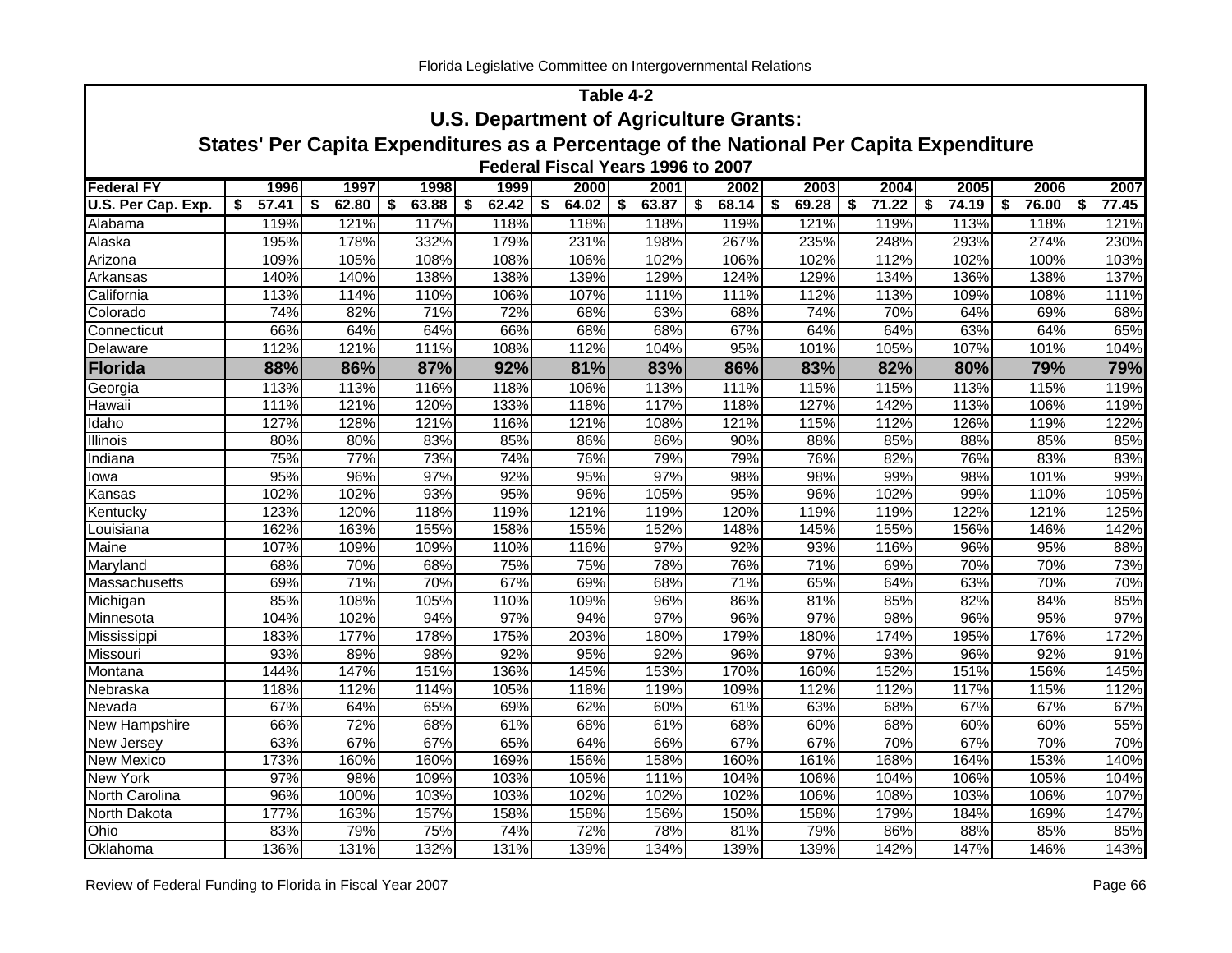|                                                                                                              |                                                                                                                                                                          |       |                                                                                        |       |        | Table 4-2                         |                                               |             |       |              |       |       |  |  |  |
|--------------------------------------------------------------------------------------------------------------|--------------------------------------------------------------------------------------------------------------------------------------------------------------------------|-------|----------------------------------------------------------------------------------------|-------|--------|-----------------------------------|-----------------------------------------------|-------------|-------|--------------|-------|-------|--|--|--|
|                                                                                                              |                                                                                                                                                                          |       |                                                                                        |       |        |                                   | <b>U.S. Department of Agriculture Grants:</b> |             |       |              |       |       |  |  |  |
|                                                                                                              |                                                                                                                                                                          |       |                                                                                        |       |        |                                   |                                               |             |       |              |       |       |  |  |  |
|                                                                                                              |                                                                                                                                                                          |       | States' Per Capita Expenditures as a Percentage of the National Per Capita Expenditure |       |        |                                   |                                               |             |       |              |       |       |  |  |  |
|                                                                                                              |                                                                                                                                                                          |       |                                                                                        |       |        | Federal Fiscal Years 1996 to 2007 |                                               |             |       |              |       |       |  |  |  |
| <b>Federal FY</b>                                                                                            | 1996                                                                                                                                                                     | 1997  | 1998                                                                                   | 19991 | 2000 l | 2001                              | 2002                                          | 2003        | 2004  | 2005         | 2006  | 2007  |  |  |  |
| U.S. Per Cap. Exp.                                                                                           | 57.41                                                                                                                                                                    | 62.80 | 63.88<br>S                                                                             | 62.42 | 64.02  | 63.87<br>- 5                      | 68.14<br>S                                    | 69.28<br>-S | 71.22 | 74.19<br>-22 | 76.00 | 77.45 |  |  |  |
| Oregon                                                                                                       | 158%                                                                                                                                                                     | 151%  | 152%                                                                                   | 156%  | 189%   | 147%                              | 173%                                          | 164%        | 162%  | 162%         | 158%  | 149%  |  |  |  |
| Pennsylvania                                                                                                 | 77%                                                                                                                                                                      | 76%   | 77%                                                                                    | 78%   | 72%    | 78%                               | 76%                                           | 78%         | 79%   | 80%          | 79%   | 80%   |  |  |  |
| IRhode Island                                                                                                | 77%<br>77%<br>89%<br>78%<br>86%<br>82%<br>85%<br>82%<br>85%<br>79%<br>85%<br>85%<br>115%<br>113%<br>118%<br>113%<br>110%<br>121%<br>115%<br>108%<br>109%<br>108%<br>111% |       |                                                                                        |       |        |                                   |                                               |             |       |              |       |       |  |  |  |
| South Carolina                                                                                               |                                                                                                                                                                          |       |                                                                                        |       |        |                                   |                                               |             |       |              |       | 105%  |  |  |  |
| 173%<br>149%<br>166%<br>168%<br>168%<br>166%<br>157%<br>168%<br>156%<br>157%<br>South Dakota<br>181%<br>165% |                                                                                                                                                                          |       |                                                                                        |       |        |                                   |                                               |             |       |              |       |       |  |  |  |
| <b>Tennessee</b>                                                                                             | 99%                                                                                                                                                                      | 104%  | 100%                                                                                   | 101%  | 104%   | 106%                              | 108%                                          | 102%        | 107%  | 103%         | 105%  | 110%  |  |  |  |
| Texas                                                                                                        | 115%                                                                                                                                                                     | 109%  | 109%                                                                                   | 114%  | 114%   | 115%                              | 114%                                          | 122%        | 123%  | 119%         | 122%  | 119%  |  |  |  |
| Utah                                                                                                         | 118%                                                                                                                                                                     | 116%  | 110%                                                                                   | 116%  | 114%   | 101%                              | 100%                                          | 101%        | 99%   | 101%         | 91%   | 85%   |  |  |  |
| Vermont                                                                                                      | 135%                                                                                                                                                                     | 149%  | 130%                                                                                   | 130%  | 133%   | 125%                              | 142%                                          | 138%        | 143%  | 146%         | 149%  | 152%  |  |  |  |
| Virginia                                                                                                     | 77%                                                                                                                                                                      | 71%   | 74%                                                                                    | 71%   | 73%    | 71%                               | 69%                                           | 55%         | 12%   | 72%          | 71%   | 67%   |  |  |  |
| Washington                                                                                                   | 97%                                                                                                                                                                      | 96%   | 93%                                                                                    | 99%   | 103%   | 94%                               | 98%                                           | 101%        | 97%   | 94%          | 94%   | 90%   |  |  |  |
| West Virginia                                                                                                | 127%                                                                                                                                                                     | 134%  | 135%                                                                                   | 125%  | 138%   | 129%                              | 128%                                          | 127%        | 126%  | 126%         | 131%  | 134%  |  |  |  |
| Wisconsin                                                                                                    | 84%                                                                                                                                                                      | 78%   | 78%                                                                                    | 79%   | 81%    | 78%                               | 77%                                           | 83%         | 81%   | 79%          | 83%   | 81%   |  |  |  |
| Wyoming                                                                                                      | 127%                                                                                                                                                                     | 129%  | 123%                                                                                   | 125%  | 126%   | 122%                              | 129%                                          | 120%        | 119%  | 105%         | 113%  | 123%  |  |  |  |

Data Sources:

"Federal Aid to States" annual reports. U.S. Bureau of the Census.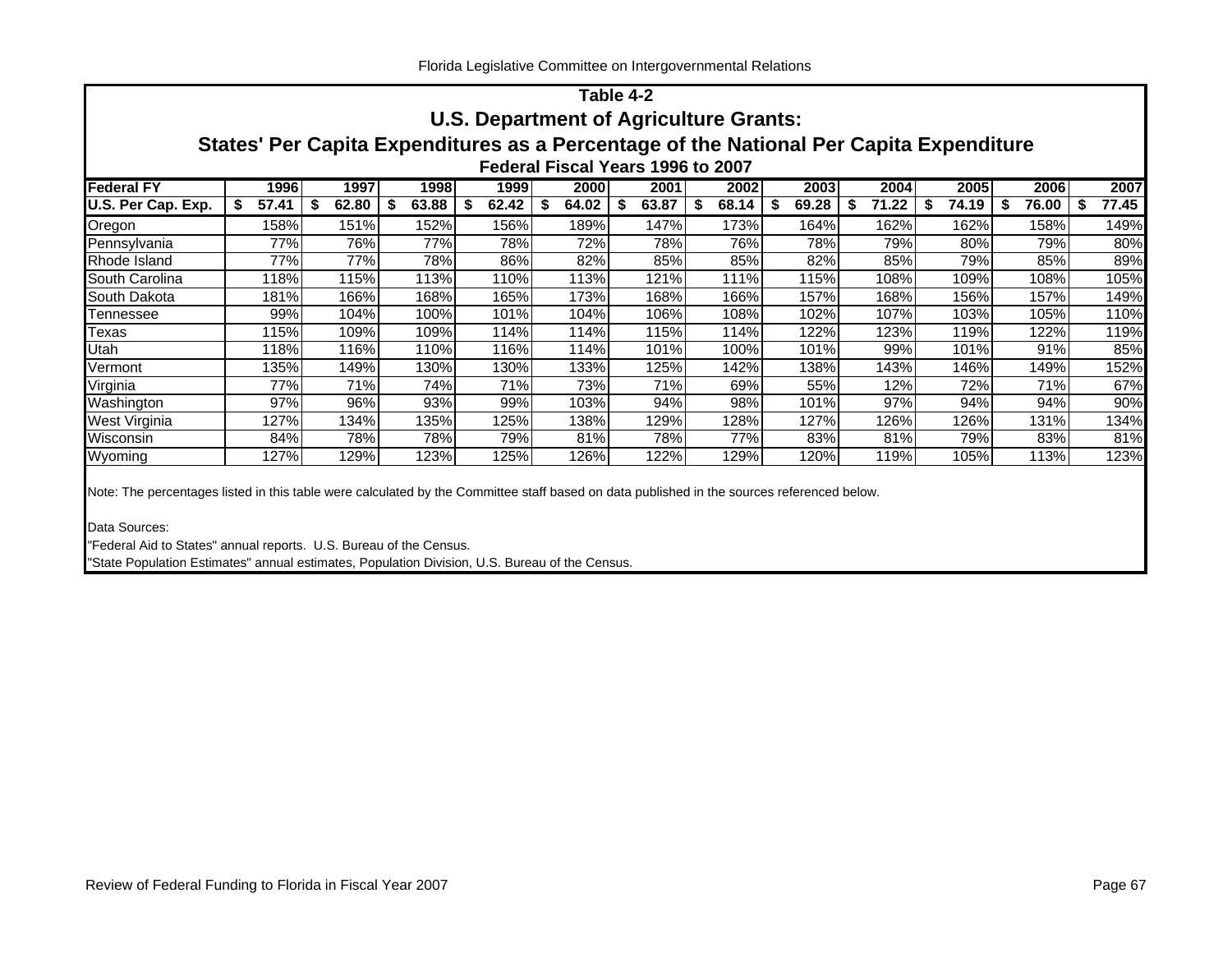|                       |                                                                                        |            |            |            |            | Table 4-3                         |                                            |            |            |            |            |            |
|-----------------------|----------------------------------------------------------------------------------------|------------|------------|------------|------------|-----------------------------------|--------------------------------------------|------------|------------|------------|------------|------------|
|                       |                                                                                        |            |            |            |            |                                   | <b>U.S. Department of Commerce Grants:</b> |            |            |            |            |            |
|                       | States' Per Capita Expenditures as a Percentage of the National Per Capita Expenditure |            |            |            |            |                                   |                                            |            |            |            |            |            |
|                       |                                                                                        |            |            |            |            | Federal Fiscal Years 1996 to 2007 |                                            |            |            |            |            |            |
|                       | 1996                                                                                   | 1997       | 1998       | 1999       | 2000       | 2001                              | 2002                                       | 2003       | 2004       | 2005       | 2006       | 2007       |
|                       | \$<br>2.84                                                                             | \$<br>3.43 | \$<br>2.69 | 2.71<br>\$ | 2.90<br>\$ | 3.06<br>\$                        | \$<br>3.28                                 | 3.14<br>\$ | \$<br>3.05 | \$<br>2.92 | 1.99<br>\$ | 1.97<br>\$ |
| Alabama               | 51%                                                                                    | 64%        | 74%        | 54%        | 70%        | 98%                               | 95%                                        | 165%       | 124%       | 141%       | 187%       | 199%       |
| Alaska                | 1172%                                                                                  | 1641%      | 1555%      | 1506%      | 2234%      | 2988%                             | 3216%                                      | 2793%      | 3042%      | 3509%      | 3690%      | 4554%      |
| Arizona               | 43%                                                                                    | 33%        | 32%        | 72%        | 36%        | 34%                               | 26%                                        | 40%        | 28%        | 57%        | 20%        | 15%        |
| Arkansas              | 117%                                                                                   | 86%        | 105%       | 59%        | 93%        | 116%                              | 101%                                       | 89%        | 149%       | 34%        | 88%        | 88%        |
| California            | 96%                                                                                    | 102%       | 91%        | 93%        | 80%        | 63%                               | 72%                                        | 63%        | 61%        | 61%        | 71%        | 91%        |
| Colorado              | 307%                                                                                   | 484%       | 466%       | 403%       | 409%       | 331%                              | 350%                                       | 83%        | 89%        | 99%        | 81%        | 27%        |
| Connecticut           | 86%                                                                                    | 72%        | 142%       | 68%        | 61%        | 90%                               | 91%                                        | 92%        | 103%       | 149%       | 93%        | 58%        |
| <b>Delaware</b>       | 235%                                                                                   | 379%       | 240%       | 266%       | 211%       | 193%                              | 204%                                       | 79%        | 91%        | 225%       | 202%       | 226%       |
| <b>Florida</b>        | 94%                                                                                    | 68%        | 71%        | 70%        | 62%        | 74%                               | 84%                                        | 45%        | 66%        | 50%        | 66%        | 34%        |
| Georgia               | 74%                                                                                    | 68%        | 86%        | 76%        | 56%        | 39%                               | 44%                                        | 60%        | 49%        | 56%        | 45%        | 69%        |
| Hawaii                | 517%                                                                                   | 516%       | 456%       | 596%       | 500%       | 510%                              | 573%                                       | 567%       | 694%       | 769%       | 304%       | 365%       |
| Idaho                 | 278%                                                                                   | 172%       | 203%       | 119%       | 160%       | 238%                              | 186%                                       | 246%       | 218%       | 196%       | 169%       | 132%       |
| <b>Illinois</b>       | 43%                                                                                    | 42%        | 59%        | 39%        | 32%        | 41%                               | 30%                                        | 36%        | 41%        | 39%        | 30%        | 55%        |
| Indiana               | 45%                                                                                    | 55%        | 62%        | 47%        | 56%        | 33%                               | 39%                                        | 43%        | 26%        | 19%        | 29%        | 68%        |
| lowa                  | 271%                                                                                   | 85%        | 44%        | 38%        | 39%        | 49%                               | 35%                                        | 37%        | 57%        | 68%        | 78%        | 94%        |
| Kansas                | 67%                                                                                    | 59%        | 79%        | 64%        | 63%        | 63%                               | 61%                                        | 73%        | 28%        | 38%        | 27%        | 27%        |
| Kentucky              | 110%                                                                                   | 53%        | 77%        | 168%       | 149%       | 140%                              | 179%                                       | 106%       | 118%       | 117%       | 91%        | 89%        |
| _ouisiana             | 141%                                                                                   | 103%       | 155%       | 134%       | 163%       | 126%                              | 111%                                       | 192%       | 244%       | 152%       | 277%       | 290%       |
| Maine                 | 333%                                                                                   | 546%       | 330%       | 340%       | 338%       | 287%                              | 340%                                       | 334%       | 286%       | 226%       | 308%       | 409%       |
| Maryland              | 86%                                                                                    | 131%       | 105%       | 119%       | 107%       | 106%                              | 108%                                       | 101%       | 149%       | 127%       | 65%        | 125%       |
| Massachusetts         | 163%                                                                                   | 199%       | 191%       | 132%       | 129%       | 137%                              | 139%                                       | 92%        | 58%        | 78%        | 107%       | 91%        |
| Michigan              | 66%                                                                                    | 74%        | 74%        | 68%        | 45%        | 64%                               | 47%                                        | 70%        | 66%        | 72%        | 38%        | 38%        |
| Minnesota             | 88%                                                                                    | 73%        | 71%        | 73%        | 80%        | 91%                               | 46%                                        | 90%        | 62%        | 65%        | 67%        | 50%        |
| Mississippi           | 124%                                                                                   | 130%       | 230%       | 132%       | 177%       | 222%                              | 278%                                       | 369%       | 268%       | 274%       | 277%       | 268%       |
| Missouri              | 172%                                                                                   | 129%       | 106%       | 60%        | 47%        | 30%                               | 31%                                        | 49%        | 42%        | 29%        | 50%        | 49%        |
| Montana               | 66%                                                                                    | 161%       | 332%       | 129%       | 477%       | 141%                              | 134%                                       | 175%       | 234%       | 169%       | 46%        | 212%       |
| Nebraska              | 100%                                                                                   | 47%        | 44%        | 30%        | 37%        | 49%                               | 48%                                        | 110%       | 101%       | 65%        | 58%        | 126%       |
| Nevada                | 61%                                                                                    | 58%        | 51%        | 158%       | 93%        | 115%                              | 101%                                       | 59%        | 90%        | 41%        | 10%        | 21%        |
| New Hampshire         | 539%                                                                                   | 352%       | 188%       | 470%       | 742%       | 647%                              | 650%                                       | 229%       | 70%        | 197%       | 439%       | 269%       |
| <b>New Jersey</b>     | 69%                                                                                    | 72%        | 64%        | 73%        | 86%        | 147%                              | 48%                                        | 33%        | 63%        | 74%        | 158%       | 33%        |
| <b>New Mexico</b>     | 128%                                                                                   | 102%       | 96%        | 152%       | 216%       | 136%                              | 91%                                        | 231%       | 175%       | 154%       | 118%       | 218%       |
| <b>New York</b>       | 47%                                                                                    | 55%        | 63%        | 49%        | 63%        | 52%                               | 61%                                        | 52%        | 41%        | 38%        | 40%        | 55%        |
| <b>North Carolina</b> | 93%                                                                                    | 113%       | 85%        | 74%        | 87%        | 115%                              | 82%                                        | 147%       | 117%       | 109%       | 74%        | 93%        |
| North Dakota          | 351%                                                                                   | 224%       | 640%       | 368%       | 458%       | 255%                              | 258%                                       | 254%       | 139%       | 195%       | 177%       | 221%       |
| Ohio                  | 24%                                                                                    | 27%        | 30%        | 25%        | 42%        | 36%                               | 45%                                        | 48%        | 40%        | 59%        | 50%        | 62%        |
| Oklahoma              | 115%                                                                                   | 94%        | 100%       | 105%       | 126%       | 127%                              | 130%                                       | 162%       | 126%       | 106%       | 54%        | 41%        |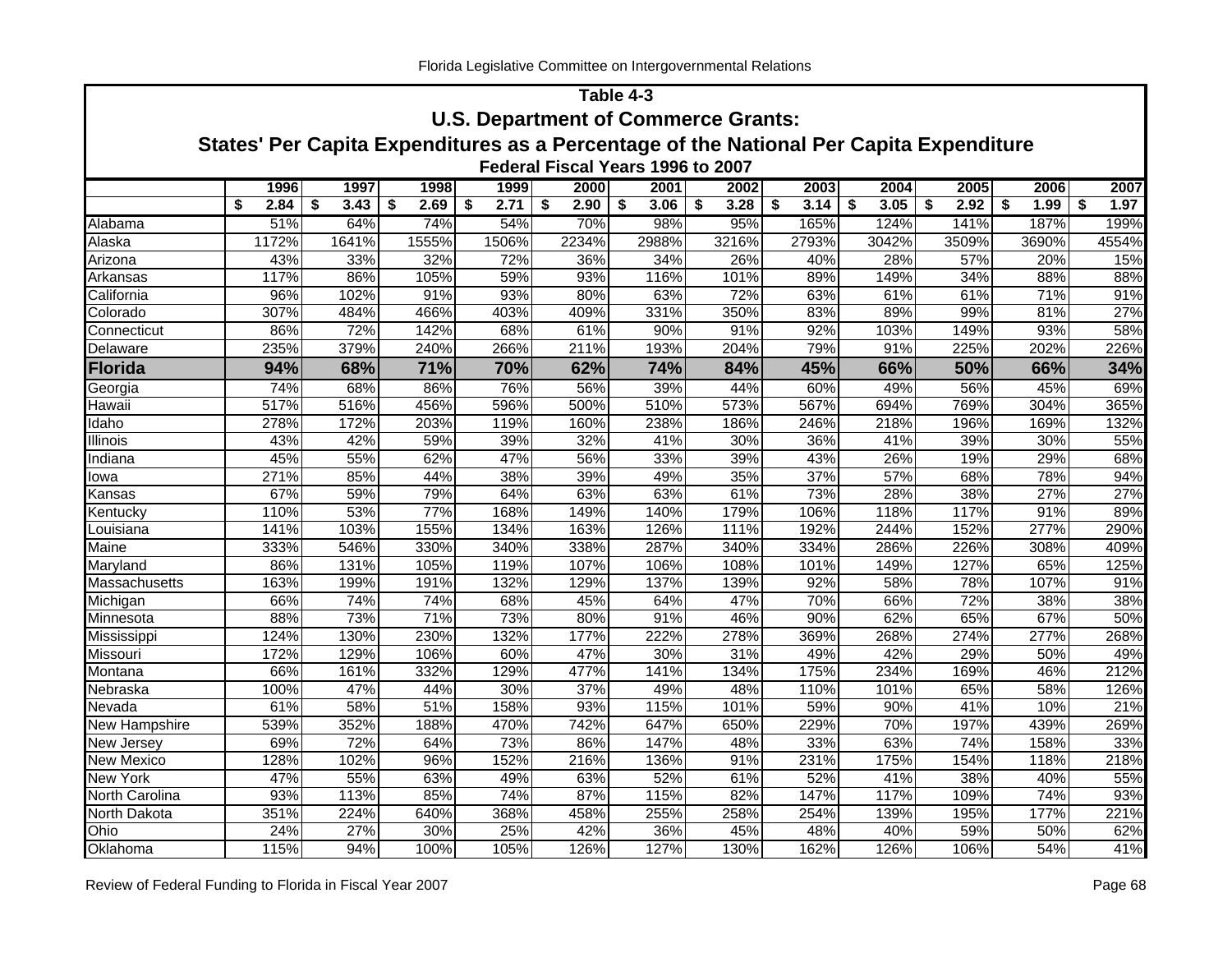|                |            |      |      |                                                                                        |      | Table 4-3 |   |      |      |      |   |      |      |      |      |            |   |      |
|----------------|------------|------|------|----------------------------------------------------------------------------------------|------|-----------|---|------|------|------|---|------|------|------|------|------------|---|------|
|                |            |      |      | <b>U.S. Department of Commerce Grants:</b>                                             |      |           |   |      |      |      |   |      |      |      |      |            |   |      |
|                |            |      |      |                                                                                        |      |           |   |      |      |      |   |      |      |      |      |            |   |      |
|                |            |      |      | States' Per Capita Expenditures as a Percentage of the National Per Capita Expenditure |      |           |   |      |      |      |   |      |      |      |      |            |   |      |
|                |            |      |      | Federal Fiscal Years 1996 to 2007                                                      |      |           |   |      |      |      |   |      |      |      |      |            |   |      |
|                | 1996       | 1997 | 1998 | 1999                                                                                   |      | 2000      |   | 2001 |      | 2002 |   | 2003 | 2004 |      | 2005 | 2006       |   | 2007 |
|                | \$<br>2.84 | 3.43 | 2.69 | 2.71<br>S                                                                              | - \$ | 2.90      | S | 3.06 | - \$ | 3.28 | S | 3.14 | 3.05 | - \$ | 2.92 | \$<br>1.99 | S | 1.97 |
| Oregon         | 304%       | 389% | 358% | 390%                                                                                   |      | 338%      |   | 337% |      | 355% |   | 450% | 355% |      | 346% | 410%       |   | 335% |
| Pennsylvania   | 43%        | 28%  | 47%  | 44%                                                                                    |      | 31%       |   | 29%  |      | 50%  |   | 55%  | 73%  |      | 71%  | 45%        |   | 72%  |
| Rhode Island   | 426%       | 426% | 336% | 328%                                                                                   |      | 200%      |   | 206% |      | 249% |   | 330% | 285% |      | 269% | 178%       |   | 145% |
| South Carolina | 217%       | 188% | 159% | 223%                                                                                   |      | 230%      |   | 317% |      | 355% |   | 238% | 473% |      | 415% | 192%       |   | 296% |
| South Dakota   | 330%       | 164% | 197% | 380%                                                                                   |      | 224%      |   | 165% |      | 96%  |   | 222% | 105% |      | 109% | 135%       |   | 210% |
| Tennessee      | 32%        | 42%  | 25%  | 72%                                                                                    |      | 55%       |   | 61%  |      | 64%  |   | 62%  | 52%  |      | 52%  | 70%        |   | 78%  |
| <b>Texas</b>   | 45%        | 44%  | 42%  | 65%                                                                                    |      | 68%       |   | 47%  |      | 50%  |   | 55%  | 57%  |      | 56%  | 64%        |   | 45%  |
| Utah           | 44%        | 36%  | 27%  | 41%                                                                                    |      | 107%      |   | 80%  |      | 61%  |   | 62%  | 46%  |      | 69%  | 32%        |   | 53%  |
| Vermont        | 50%        | 60%  | 41%  | 26%                                                                                    |      | 54%       |   | 26%  |      | 150% |   | 171% | 119% |      | 50%  | 54%        |   | 40%  |
| Virginia       | 82%        | 69%  | 80%  | 90%                                                                                    |      | 80%       |   | 95%  |      | 76%  |   | 73%  | 91%  |      | 81%  | 122%       |   | 91%  |
| Washington     | 216%       | 219% | 195% | 246%                                                                                   |      | 195%      |   | 237% |      | 228% |   | 371% | 316% |      | 355% | 387%       |   | 296% |
| West Virginia  | 128%       | 150% | 159% | 198%                                                                                   |      | 157%      |   | 164% |      | 131% |   | 187% | 157% |      | 283% | 253%       |   | 161% |
| Wisconsin      | 79%        | 81%  | 81%  | 68%                                                                                    |      | 72%       |   | 63%  |      | 83%  |   | 76%  | 123% |      | 120% | 150%       |   | 70%  |
| Wyoming        | 33%        | 55%  | 145% | 38%                                                                                    |      | 43%       |   | 69%  |      | 16%  |   | 59%  | 30%  |      | 64%  | 97%        |   | 46%  |

Data Sources:

"Federal Aid to States" annual reports. U.S. Bureau of the Census.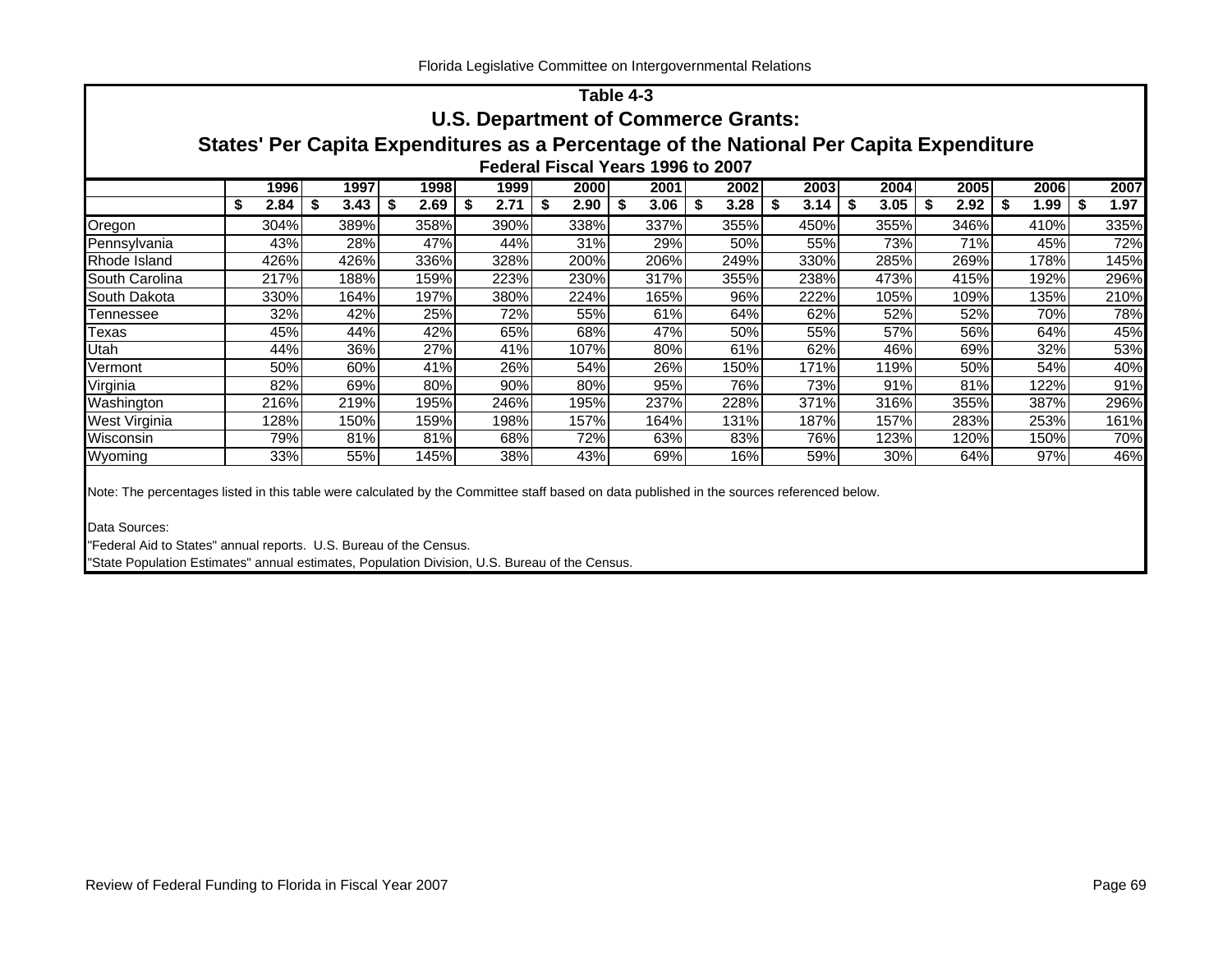|                    |                                                                                        |                          |                          |                          |                                                               | Table 4-4                |                          |            |            |            |            |            |
|--------------------|----------------------------------------------------------------------------------------|--------------------------|--------------------------|--------------------------|---------------------------------------------------------------|--------------------------|--------------------------|------------|------------|------------|------------|------------|
|                    |                                                                                        |                          |                          |                          | <b>Corporation for National and Community Service Grants:</b> |                          |                          |            |            |            |            |            |
|                    |                                                                                        |                          |                          |                          |                                                               |                          |                          |            |            |            |            |            |
|                    | States' Per Capita Expenditures as a Percentage of the National Per Capita Expenditure |                          |                          |                          |                                                               |                          |                          |            |            |            |            |            |
|                    |                                                                                        |                          |                          |                          | Federal Fiscal Years 1996 to 2007                             |                          |                          |            |            |            |            |            |
| <b>Federal FY</b>  | 1996                                                                                   | 1997                     | 1998                     | 1999                     | 2000                                                          | 2001                     | 2002                     | 2003       | 2004       | 2005       | 2006       | 2007       |
| U.S. Per Cap. Exp. | $\blacksquare$                                                                         | $\blacksquare$           | $\blacksquare$           | $\blacksquare$           | $\blacksquare$                                                | $\blacksquare$           | $\blacksquare$           | 0.50<br>\$ | \$<br>0.38 | 0.52<br>\$ | \$<br>0.51 | \$<br>0.58 |
| Alabama            | $\blacksquare$                                                                         | $\blacksquare$           | $\sim$                   | $\sim$                   | $\sim$                                                        | $\blacksquare$           | $\sim$                   | 9%         | 31%        | 41%        | 68%        | 83%        |
| Alaska             | $\overline{\phantom{a}}$                                                               | $\blacksquare$           | $\overline{\phantom{a}}$ | $\overline{\phantom{a}}$ | $\sim$                                                        | $\blacksquare$           | $\blacksquare$           | 588%       | 434%       | 456%       | 469%       | 451%       |
| Arizona            | $\overline{\phantom{0}}$                                                               | $\blacksquare$           | $\overline{\phantom{a}}$ | $\blacksquare$           | $\blacksquare$                                                | $\overline{\phantom{a}}$ | $\blacksquare$           | 122%       | 154%       | 103%       | 114%       | 99%        |
| Arkansas           | $\blacksquare$                                                                         | $\blacksquare$           | $\sim$                   | $\blacksquare$           | $\blacksquare$                                                | $\blacksquare$           | ÷.                       | 230%       | 248%       | 171%       | 172%       | 182%       |
| California         | $\blacksquare$                                                                         | $\blacksquare$           | $\blacksquare$           | $\blacksquare$           | $\blacksquare$                                                | $\blacksquare$           | $\blacksquare$           | 186%       | 151%       | 276%       | 197%       | 168%       |
| Colorado           | $\blacksquare$                                                                         | $\blacksquare$           | $\blacksquare$           |                          | $\blacksquare$                                                | $\blacksquare$           | ٠                        | 166%       | 182%       | 105%       | 75%        | 176%       |
| Connecticut        | $\overline{\phantom{a}}$                                                               | $\blacksquare$           | $\overline{\phantom{a}}$ | $\blacksquare$           | $\blacksquare$                                                |                          | $\blacksquare$           | 149%       | 152%       | 91%        | 106%       | 109%       |
| Delaware           | $\blacksquare$                                                                         | $\overline{a}$           |                          |                          |                                                               | $\blacksquare$           | $\blacksquare$           | 418%       | 423%       | 381%       | 386%       | 252%       |
| <b>Florida</b>     |                                                                                        |                          |                          |                          | No grant expenditures prior to 2003                           |                          |                          | 34%        | 26%        | 21%        | 70%        | 77%        |
| Georgia            |                                                                                        |                          |                          |                          |                                                               |                          |                          | 24%        | 27%        | 15%        | 20%        | 15%        |
| Hawaii             | $\overline{\phantom{a}}$                                                               | $\blacksquare$           | $\overline{\phantom{a}}$ | $\blacksquare$           | $\blacksquare$                                                | $\blacksquare$           | $\blacksquare$           | 122%       | 135%       | 172%       | 195%       | 121%       |
| Idaho              | $\sim$                                                                                 | $\blacksquare$           |                          | $\blacksquare$           | $\blacksquare$                                                |                          | $\blacksquare$           | 337%       | 307%       | 229%       | 276%       | 229%       |
| <b>Illinois</b>    | $\blacksquare$                                                                         | $\blacksquare$           | $\sim$                   | $\blacksquare$           | $\sim$                                                        | $\blacksquare$           | $\blacksquare$           | 13%        | 22%        | 4%         | 13%        | 20%        |
| IIndiana           | $\overline{\phantom{a}}$                                                               | $\blacksquare$           | $\overline{\phantom{a}}$ | $\overline{\phantom{a}}$ | $\overline{\phantom{a}}$                                      | $\overline{\phantom{a}}$ | $\blacksquare$           | 10%        | 6%         | $1\%$      | 1%         | 15%        |
| lowa               | $\overline{\phantom{a}}$                                                               | $\blacksquare$           | $\overline{\phantom{a}}$ | $\blacksquare$           | $\blacksquare$                                                | $\overline{\phantom{a}}$ | $\blacksquare$           | 14%        | 19%        | 13%        | 14%        | 12%        |
| Kansas             | $\blacksquare$                                                                         | $\blacksquare$           | $\sim$                   | $\blacksquare$           | $\blacksquare$                                                | $\sim$                   | $\blacksquare$           | 227%       | 264%       | 174%       | 176%       | 137%       |
| Kentuckv           | $\overline{\phantom{a}}$                                                               | $\blacksquare$           | $\blacksquare$           | $\blacksquare$           | $\blacksquare$                                                | $\blacksquare$           | $\blacksquare$           | 208%       | 198%       | 147%       | 157%       | 145%       |
| Louisiana          | $\blacksquare$                                                                         | $\blacksquare$           | $\blacksquare$           | $\blacksquare$           | $\blacksquare$                                                | $\blacksquare$           | $\blacksquare$           | 0%         | 0%         | 0%         | 84%        | 259%       |
| Maine              |                                                                                        | $\blacksquare$           | $\blacksquare$           | $\blacksquare$           | $\blacksquare$                                                |                          |                          | 336%       | 405%       | 337%       | 397%       | 326%       |
| Maryland           | $\blacksquare$                                                                         | $\blacksquare$           | $\blacksquare$           | $\blacksquare$           | $\sim$                                                        | $\blacksquare$           | $\blacksquare$           | 182%       | 502%       | 172%       | 216%       | 162%       |
| Massachusetts      | $\blacksquare$                                                                         | $\blacksquare$           | $\overline{\phantom{a}}$ | $\blacksquare$           | $\overline{\phantom{a}}$                                      | $\blacksquare$           | $\blacksquare$           | 0%         | 0%         | 0%         | 66%        | 223%       |
| Michigan           | $\overline{\phantom{a}}$                                                               | $\blacksquare$           | $\overline{\phantom{a}}$ | $\blacksquare$           | $\overline{\phantom{a}}$                                      | $\blacksquare$           | $\overline{\phantom{a}}$ | 140%       | 101%       | 116%       | 121%       | 87%        |
| Minnesota          | $\blacksquare$                                                                         | $\blacksquare$           | $\blacksquare$           | $\blacksquare$           | $\blacksquare$                                                | $\blacksquare$           | $\blacksquare$           | 0%         | 1%         | 2%         | 1%         | 1%         |
| Mississippi        | $\blacksquare$                                                                         | $\blacksquare$           | $\blacksquare$           | $\blacksquare$           | $\blacksquare$                                                | $\blacksquare$           | $\blacksquare$           | 478%       | 488%       | 543%       | 443%       | 333%       |
| Missouri           | $\overline{\phantom{a}}$                                                               | $\blacksquare$           | $\blacksquare$           | $\blacksquare$           | $\blacksquare$                                                | $\blacksquare$           | ÷,                       | 0%         | 0%         | 0%         | 23%        | 101%       |
| Montana            |                                                                                        | $\blacksquare$           | $\blacksquare$           | $\blacksquare$           | $\blacksquare$                                                |                          |                          | 641%       | 749%       | 717%       | 717%       | 611%       |
| Nebraska           | $\overline{\phantom{a}}$                                                               | $\blacksquare$           | $\sim$                   | $\blacksquare$           | $\sim$                                                        | $\blacksquare$           | $\blacksquare$           | 0%         | 0%         | 0%         | 57%        | 199%       |
| Nevada             | $\overline{\phantom{a}}$                                                               | $\blacksquare$           | $\overline{\phantom{a}}$ | $\overline{\phantom{a}}$ | $\blacksquare$                                                | $\blacksquare$           | $\blacksquare$           | 9%         | 13%        | 15%        | 5%         | 11%        |
| New Hampshire      | $\overline{\phantom{a}}$                                                               | $\overline{\phantom{0}}$ | $\overline{\phantom{a}}$ | $\overline{\phantom{a}}$ | $\overline{\phantom{a}}$                                      | $\overline{\phantom{a}}$ | $\overline{\phantom{a}}$ | 0%         | 0%         | 0%         | 52%        | 207%       |
| <b>New Jersey</b>  | $\overline{\phantom{a}}$                                                               | $\blacksquare$           | $\blacksquare$           | $\blacksquare$           | $\blacksquare$                                                | $\blacksquare$           | $\blacksquare$           | 113%       | 61%        | 109%       | 56%        | 148%       |
| <b>New Mexico</b>  | $\blacksquare$                                                                         | $\blacksquare$           | $\blacksquare$           | $\blacksquare$           | $\blacksquare$                                                | $\blacksquare$           | $\blacksquare$           | 405%       | 205%       | 250%       | 128%       | 212%       |
| <b>New York</b>    |                                                                                        | $\blacksquare$           |                          |                          | $\blacksquare$                                                | $\blacksquare$           | $\blacksquare$           | 219%       | 187%       | 168%       | 224%       | 132%       |
| North Carolina     | $\blacksquare$                                                                         | $\blacksquare$           | $\blacksquare$           | $\blacksquare$           | $\blacksquare$                                                |                          | $\blacksquare$           | 13%        | 17%        | 10%        | 15%        | 12%        |
| North Dakota       | $\blacksquare$                                                                         | $\blacksquare$           | $\sim$                   | $\blacksquare$           | $\sim$                                                        | $\blacksquare$           | $\blacksquare$           | 150%       | 266%       | 248%       | 295%       | 284%       |
| Ohio               | $\overline{\phantom{a}}$                                                               | $\blacksquare$           | $\sim$                   | $\overline{\phantom{a}}$ | $\blacksquare$                                                | $\blacksquare$           | $\blacksquare$           | 138%       | 163%       | 113%       | 121%       | 124%       |
| Oklahoma           | $\sim$                                                                                 | $\overline{\phantom{0}}$ | $\sim$                   | $\sim$                   | $\overline{\phantom{a}}$                                      | $\blacksquare$           | $\overline{\phantom{a}}$ | 24%        | 31%        | 99%        | 22%        | 20%        |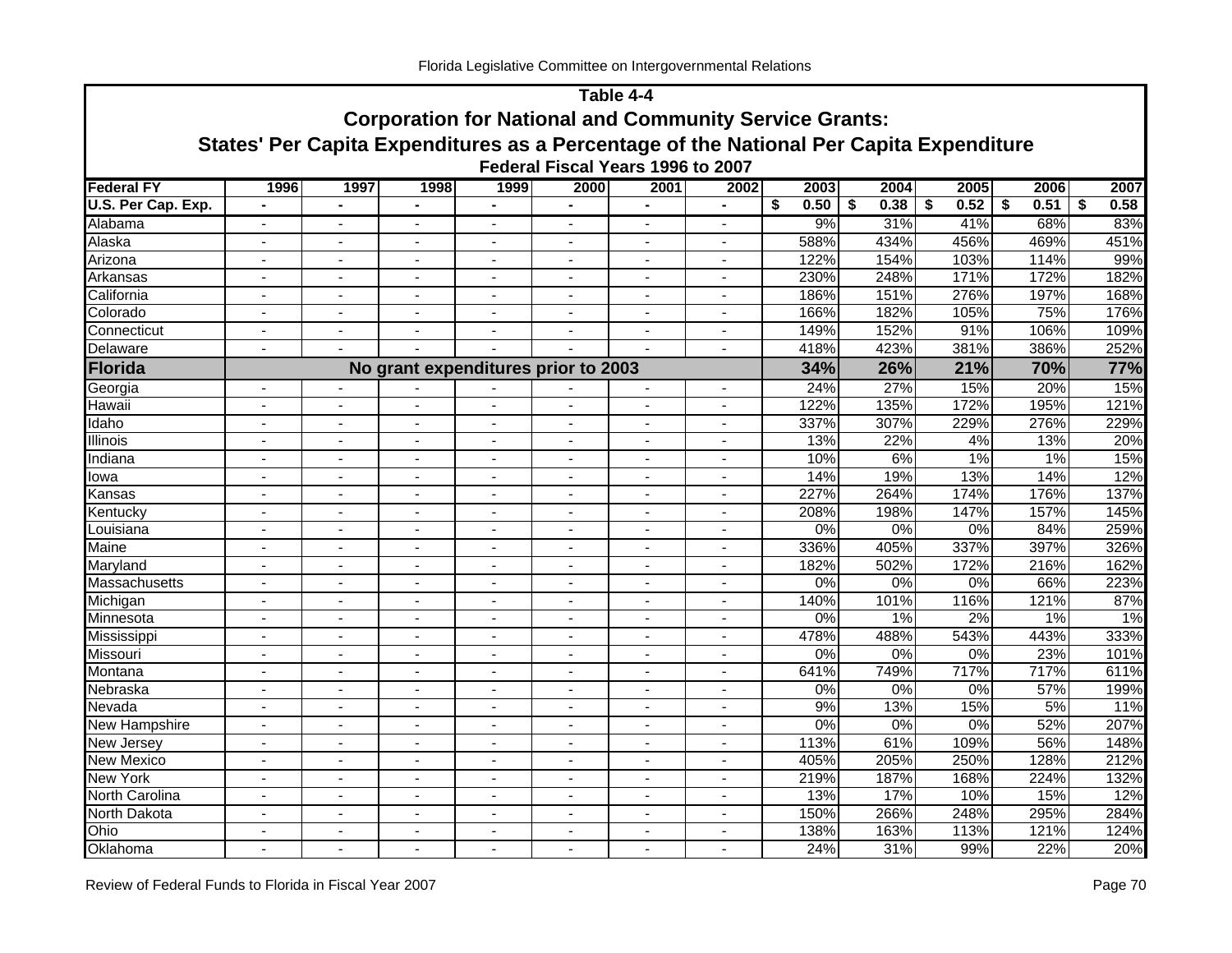|                                                                                                                                            |                                                                                        |                          |                                                               |                          | Table 4-4                         |                          |                          |           |           |              |            |              |
|--------------------------------------------------------------------------------------------------------------------------------------------|----------------------------------------------------------------------------------------|--------------------------|---------------------------------------------------------------|--------------------------|-----------------------------------|--------------------------|--------------------------|-----------|-----------|--------------|------------|--------------|
|                                                                                                                                            |                                                                                        |                          | <b>Corporation for National and Community Service Grants:</b> |                          |                                   |                          |                          |           |           |              |            |              |
|                                                                                                                                            | States' Per Capita Expenditures as a Percentage of the National Per Capita Expenditure |                          |                                                               |                          |                                   |                          |                          |           |           |              |            |              |
|                                                                                                                                            |                                                                                        |                          |                                                               |                          |                                   |                          |                          |           |           |              |            |              |
|                                                                                                                                            |                                                                                        |                          |                                                               |                          | Federal Fiscal Years 1996 to 2007 |                          |                          |           |           |              |            |              |
| <b>Federal FY</b>                                                                                                                          | 1996                                                                                   | 1997                     | 1998                                                          | 1999                     | 2000                              | 2001                     | 2002                     | 2003      | 2004      | 2005         | 2006       | 2007         |
| U.S. Per Cap. Exp.                                                                                                                         |                                                                                        | $\blacksquare$           | ۰                                                             | $\blacksquare$           | ۰                                 | ۰                        | $\blacksquare$           | 0.50<br>S | 0.38<br>S | 0.52<br>- \$ | 0.51<br>\$ | 0.58<br>- \$ |
| Oregon                                                                                                                                     | $\overline{\phantom{a}}$                                                               |                          |                                                               |                          |                                   |                          |                          | 16%       | 21%       | 13%          | 1%         | 0%           |
| Pennsylvania                                                                                                                               | $\overline{\phantom{0}}$                                                               |                          | $\overline{\phantom{0}}$                                      | $\blacksquare$           | $\blacksquare$                    | $\overline{\phantom{0}}$ | $\overline{\phantom{0}}$ | 13%       | 32%       | 15%          | 12%        | 7%           |
| Rhode Island                                                                                                                               | $\overline{\phantom{a}}$                                                               |                          | $\blacksquare$                                                | $\overline{\phantom{a}}$ | $\blacksquare$                    |                          | $\overline{\phantom{0}}$ | 59%       | 114%      | 68%          | 89%        | 75%          |
| South Carolina                                                                                                                             | $\blacksquare$                                                                         | $\overline{\phantom{a}}$ | $\qquad \qquad \blacksquare$                                  | $\blacksquare$           | $\blacksquare$                    | $\blacksquare$           | $\blacksquare$           | 0%        | 0%        | 0%           | 28%        | 60%          |
| South Dakota                                                                                                                               | $\overline{\phantom{a}}$                                                               |                          | $\blacksquare$                                                | -                        | $\blacksquare$                    | $\blacksquare$           |                          | 30%       | 21%       | 18%          | 18%        | 9%           |
| Tennessee                                                                                                                                  | $\blacksquare$                                                                         |                          | $\overline{\phantom{0}}$                                      | $\blacksquare$           | $\blacksquare$                    | $\blacksquare$           | $\overline{\phantom{0}}$ | 134%      | 135%      | 140%         | 120%       | 103%         |
| <b>Texas</b>                                                                                                                               |                                                                                        |                          |                                                               |                          |                                   |                          |                          | 2%        | 6%        | 4%           | 4%         | 3%           |
| Utah                                                                                                                                       | $\overline{\phantom{a}}$                                                               |                          | $\overline{\phantom{0}}$                                      | $\overline{\phantom{a}}$ | $\blacksquare$                    |                          | $\overline{\phantom{0}}$ | 223%      | 135%      | 142%         | 155%       | 148%         |
| Vermont                                                                                                                                    | $\blacksquare$                                                                         | $\overline{\phantom{a}}$ | $\blacksquare$                                                | $\blacksquare$           | $\sim$                            | $\blacksquare$           | $\overline{\phantom{0}}$ | 337%      | 429%      | 395%         | 324%       | 335%         |
| Virginia                                                                                                                                   | $\overline{\phantom{a}}$                                                               |                          | $\blacksquare$                                                |                          | $\sim$                            |                          | $\blacksquare$           | $0\%$     | 0%        | 0%           | 23%        | 55%          |
| Washington                                                                                                                                 | $\blacksquare$                                                                         | $\overline{\phantom{a}}$ | $\qquad \qquad \blacksquare$                                  | $\blacksquare$           | $\blacksquare$                    | $\overline{\phantom{a}}$ | $\blacksquare$           | 47%       | 36%       | 24%          | 38%        | 14%          |
| West Virginia                                                                                                                              | $\overline{\phantom{a}}$                                                               |                          | $\blacksquare$                                                | -                        | $\blacksquare$                    | $\blacksquare$           | $\overline{\phantom{0}}$ | 16%       | 18%       | 14%          | 15%        | 12%          |
| Wisconsin                                                                                                                                  | $\blacksquare$                                                                         |                          | ٠                                                             | $\overline{\phantom{a}}$ | $\blacksquare$                    | $\blacksquare$           | $\overline{\phantom{0}}$ | 206%      | 234%      | 216%         | 216%       | 221%         |
| Wyoming                                                                                                                                    |                                                                                        |                          |                                                               |                          |                                   |                          |                          | 0%        | 0%        | 0%           | 82%        | 207%         |
| Note: The percentages listed in this table were calculated by the Committee staff based on data published in the sources referenced below. |                                                                                        |                          |                                                               |                          |                                   |                          |                          |           |           |              |            |              |

Data Sources:

"Federal Aid to States" annual reports. U.S. Bureau of the Census.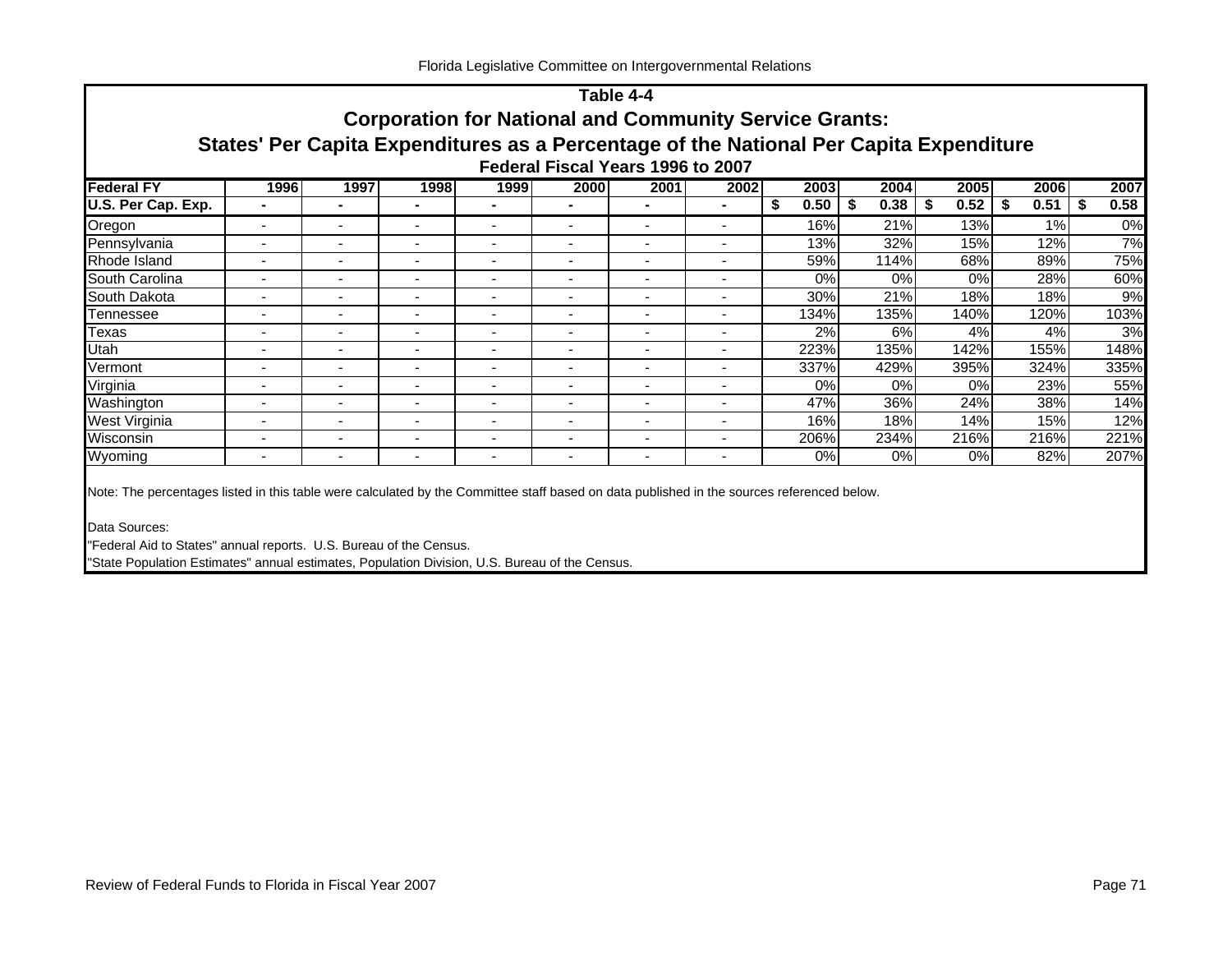|                      |            |            |                                                                                        |                                                    |            | Table 4-5                         |                  |            |            |            |            |            |
|----------------------|------------|------------|----------------------------------------------------------------------------------------|----------------------------------------------------|------------|-----------------------------------|------------------|------------|------------|------------|------------|------------|
|                      |            |            |                                                                                        | <b>Corporation for Public Broadcasting Grants:</b> |            |                                   |                  |            |            |            |            |            |
|                      |            |            | States' Per Capita Expenditures as a Percentage of the National Per Capita Expenditure |                                                    |            |                                   |                  |            |            |            |            |            |
|                      |            |            |                                                                                        |                                                    |            | Federal Fiscal Years 1996 to 2007 |                  |            |            |            |            |            |
| <b>Federal FY</b>    | 1996       | 1997       | 1998                                                                                   | 1999                                               | 2000       | 2001                              | 2002             | 2003       | 2004       | 2005       | 2006       | 2007       |
| U.S. Per Cap. Exp.   | 0.50<br>\$ | \$<br>0.93 | \$<br>0.93                                                                             | 0.89<br>\$                                         | 1.02<br>\$ | 1.08<br>\$                        | \$<br>1.20       | 1.23<br>\$ | 1.36<br>\$ | 1.34<br>\$ | 0.51<br>\$ | \$<br>0.48 |
| Alabama              | 47%        | 54%        | 45%                                                                                    | 48%                                                | 46%        | 49%                               | 46%              | 46%        | 42%        | 42%        | 122%       | 138%       |
| Alaska               | 1107%      | 768%       | 704%                                                                                   | 727%                                               | 832%       | 1093%                             | 762%             | 811%       | 997%       | 998%       | 432%       | 478%       |
| Arizona              | 62%        | 55%        | 66%                                                                                    | 60%                                                | 64%        | 101%                              | 58%              | 70%        | 53%        | 51%        | 132%       | 136%       |
| Arkansas             | 23%        | 47%        | 43%                                                                                    | 46%                                                | 53%        | 53%                               | 50%              | 50%        | 46%        | 46%        | 123%       | 122%       |
| California           | 63%        | 70%        | 64%                                                                                    | 92%                                                | 106%       | 83%                               | 95%              | 82%        | 86%        | 86%        | 54%        | 42%        |
| Colorado             | 86%        | 105%       | 67%                                                                                    | 73%                                                | 96%        | 70%                               | 65%              | 71%        | 76%        | 75%        | 16%        | 18%        |
| Connecticut          | 60%        | 72%        | 85%                                                                                    | 61%                                                | 69%        | 74%                               | $\frac{1}{57\%}$ | 53%        | 52%        | 52%        | 7%         | 7%         |
| <b>Delaware</b>      | 0%         | 0%         | 0%                                                                                     | 0%                                                 | 0%         | 0%                                | 0%               | 0%         | 0%         | 0%         | 0%         | 0%         |
| <b>Florida</b>       | 38%        | 78%        | 73%                                                                                    | 73%                                                | 72%        | 78%                               | 73%              | 61%        | 56%        | 56%        | 116%       | 104%       |
| Georgia              | 31%        | 56%        | 52%                                                                                    | 53%                                                | 46%        | 48%                               | 48%              | 51%        | 44%        | 44%        | 113%       | 114%       |
| <b>Hawaii</b>        | 207%       | 187%       | 89%                                                                                    | 223%                                               | 177%       | 157%                              | 142%             | 138%       | 127%       | 127%       | 0%         | 0%         |
| Idaho                | 47%        | 131%       | 87%                                                                                    | 126%                                               | 96%        | 83%                               | 112%             | 81%        | 120%       | 119%       | 234%       | 238%       |
| <b>Illinois</b>      | 48%        | 73%        | 79%                                                                                    | 76%                                                | 76%        | 70%                               | 68%              | 72%        | 72%        | 73%        | 99%        | 100%       |
| Indiana              | 42%        | 90%        | 83%                                                                                    | 89%                                                | 93%        | 90%                               | 81%              | 81%        | 78%        | 79%        | 120%       | 101%       |
| lowa                 | 121%       | 85%        | 75%                                                                                    | 89%                                                | 91%        | 97%                               | 89%              | 95%        | 98%        | 98%        | 252%       | 258%       |
| Kansas               | 71%        | 88%        | 75%                                                                                    | 82%                                                | 85%        | 90%                               | 81%              | 84%        | 77%        | 78%        | 140%       | 124%       |
| Kentucky             | 74%        | 94%        | 85%                                                                                    | 88%                                                | 79%        | 95%                               | 81%              | 86%        | 83%        | 83%        | 102%       | 87%        |
| Louisiana            | 41%        | 66%        | 58%                                                                                    | 65%                                                | 59%        | 63%                               | 60%              | 58%        | 57%        | 57%        | 78%        | 44%        |
| Maine                | 73%        | 152%       | 111%                                                                                   | 116%                                               | 103%       | 108%                              | 100%             | 98%        | 93%        | 93%        | 13%        | 13%        |
| Maryland             | 140%       | 67%        | 84%                                                                                    | 87%                                                | 100%       | 76%                               | 84%              | 65%        | 67%        | 68%        | 126%       | 149%       |
| <b>Massachusetts</b> | 170%       | 280%       | 184%                                                                                   | 195%                                               | 205%       | 184%                              | 234%             | 151%       | 163%       | 163%       | 16%        | 20%        |
| Michigan             | 95%        | 70%        | 59%                                                                                    | 64%                                                | 68%        | 67%                               | 61%              | 62%        | 63%        | 64%        | 145%       | 140%       |
| Minnesota            | 555%       | 170%       | 194%                                                                                   | 149%                                               | 170%       | 210%                              | 150%             | 169%       | 198%       | 199%       | 65%        | 101%       |
| Mississippi          | 49%        | 54%        | 51%                                                                                    | 57%                                                | 66%        | 59%                               | 56%              | 54%        | 53%        | 54%        | 148%       | 228%       |
| <b>Missouri</b>      | 51%        | 67%        | 72%                                                                                    | 77%                                                | 72%        | 73%                               | 67%              | 68%        | 64%        | 64%        | 194%       | 195%       |
| Montana              | 184%       | 83%        | 95%                                                                                    | 89%                                                | 139%       | 106%                              | 90%              | 130%       | 88%        | 89%        | 276%       | 333%       |
| Nebraska             | 370%       | 296%       | 260%                                                                                   | 263%                                               | 127%       | 287%                              | 235%             | 247%       | 171%       | 172%       | 337%       | 353%       |
| Nevada               | 69%        | 95%        | 98%                                                                                    | 115%                                               | 231%       | 105%                              | 82%              | 104%       | 74%        | 73%        | 130%       | 138%       |
| New Hampshire        | 42%        | 99%        | 85%                                                                                    | 92%                                                | 94%        | 96%                               | 101%             | 85%        | 111%       | 111%       | 207%       | 236%       |
| New Jersey           | 27%        | 38%        | 27%                                                                                    | 27%                                                | 29%        | 34%                               | 27%              | 31%        | 30%        | 30%        | 78%        | 81%        |
| <b>New Mexico</b>    | 76%        | 133%       | 138%                                                                                   | 130%                                               | 141%       | 139%                              | 129%             | 130%       | 135%       | 135%       | 400%       | 381%       |
| <b>New York</b>      | 114%       | 124%       | 118%                                                                                   | 110%                                               | 109%       | 137%                              | 140%             | 132%       | 144%       | 146%       | 55%        | 51%        |
| North Carolina       | 47%        | 47%        | 262%                                                                                   | 48%                                                | 467%       | 460%                              | 556%             | 675%       | 714%       | 710%       | 118%       | 123%       |
| North Dakota         | 213%       | 216%       | 185%                                                                                   | 202%                                               | 160%       | 178%                              | 148%             | 175%       | 140%       | 142%       | 0%         | 0%         |
| Ohio                 | 77%        | 88%        | 74%                                                                                    | 95%                                                | 86%        | 79%                               | 76%              | 73%        | 72%        | 72%        | 88%        | 89%        |
| Oklahoma             | 37%        | 64%        | 50%                                                                                    | 52%                                                | 57%        | 57%                               | 52%              | 55%        | 55%        | 55%        | 145%       | 155%       |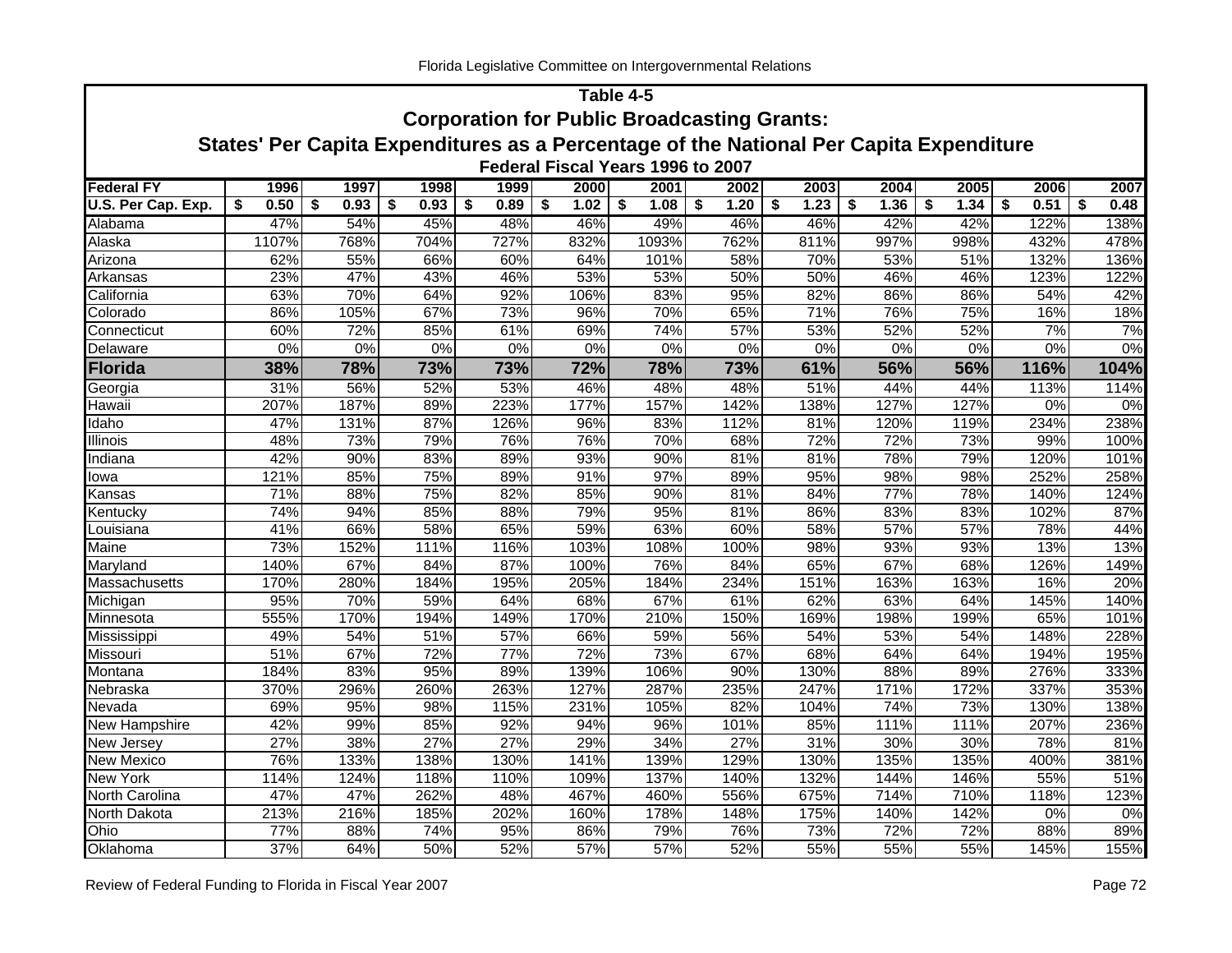|                      |                                                                                                                                                 |      |           |              |           |            | Table 4-5  |                                                    |                                                                                        |           |            |           |      |  |  |
|----------------------|-------------------------------------------------------------------------------------------------------------------------------------------------|------|-----------|--------------|-----------|------------|------------|----------------------------------------------------|----------------------------------------------------------------------------------------|-----------|------------|-----------|------|--|--|
|                      |                                                                                                                                                 |      |           |              |           |            |            | <b>Corporation for Public Broadcasting Grants:</b> |                                                                                        |           |            |           |      |  |  |
|                      |                                                                                                                                                 |      |           |              |           |            |            |                                                    | States' Per Capita Expenditures as a Percentage of the National Per Capita Expenditure |           |            |           |      |  |  |
|                      |                                                                                                                                                 |      |           |              |           |            |            |                                                    |                                                                                        |           |            |           |      |  |  |
|                      | Federal Fiscal Years 1996 to 2007<br><b>Federal FY</b><br>1997<br>1998<br>2000<br>2003<br>2006<br>1996<br>1999 <br>2001<br>2002<br>2004<br>2005 |      |           |              |           |            |            |                                                    |                                                                                        |           |            |           |      |  |  |
|                      |                                                                                                                                                 |      |           |              |           |            |            |                                                    |                                                                                        |           |            |           | 2007 |  |  |
| U.S. Per Cap. Exp.   | S                                                                                                                                               | 0.50 | 0.93<br>S | - \$<br>0.93 | 0.89<br>S | \$<br>1.02 | 1.08<br>\$ | 1.20<br>S                                          | 1.23<br>\$                                                                             | 1.36<br>S | 1.34<br>-S | 0.51<br>S | 0.48 |  |  |
| Oregon               |                                                                                                                                                 | 175% | 82%       | 86%          | 114%      | 87%        | 103%       | 91%                                                | 97%                                                                                    | 99%       | 98%        | 81%       | 125% |  |  |
| Pennsylvania         |                                                                                                                                                 | 51%  | 81%       | 77%          | 80%       | 72%        | 73%        | 66%                                                | 69%                                                                                    | 70%       | 70%        | 68%       | 63%  |  |  |
| Rhode Island         |                                                                                                                                                 | 59%  | 65%       | 52%          | 60%       | 61%        | 60%        | 52%                                                | 53%                                                                                    | 48%       | 49%        | 0%        | 0%   |  |  |
| South Carolina       |                                                                                                                                                 | 39%  | 156%      | 105%         | 103%      | 84%        | 94%        | 68%                                                | 69%                                                                                    | 58%       | 58%        | 143%      | 140% |  |  |
| South Dakota         |                                                                                                                                                 | 101% | 226%      | 159%         | 137%      | 146%       | 142%       | 122%                                               | 158%l                                                                                  | 136%      | 137%       | 465%      | 463% |  |  |
| Tennessee            |                                                                                                                                                 | 48%  | 76%       | 66%          | 143%      | 132%       | 73%        | 65%                                                | 65%                                                                                    | 63%       | 63%        | 50%       | 53%  |  |  |
| <b>Texas</b>         |                                                                                                                                                 | 29%  | 49%       | 47%          | 56%       | 47%        | 51%        | 49%                                                | 45%                                                                                    | 43%       | 43%        | 61%       | 58%  |  |  |
| Utah                 |                                                                                                                                                 | 88%  | 144%      | 151%         | 185%      | 150%       | 177%       | 160%                                               | 178%                                                                                   | 169%      | 166%       | 352%      | 377% |  |  |
| Vermont              |                                                                                                                                                 | 90%  | 155%      | 191%         | 172%      | 751%       | 862%       | 173%                                               | 177%                                                                                   | 203%      | 205%       | $0\%$     | 0%   |  |  |
| Virginia             |                                                                                                                                                 | 907% | 550%      | 633%         | 563%      | 15%        | 18%        | 126%                                               | 135%                                                                                   | 85%       | 85%        | 47%       | 43%  |  |  |
| Washington           |                                                                                                                                                 | 51%  | 88%       | 86%          | 84%       | 89%        | 77%        | 92%                                                | 78%                                                                                    | 79%       | 78%        | 143%      | 145% |  |  |
| <b>West Virginia</b> |                                                                                                                                                 | 41%  | 100%      | 72%          | 72%       | 62%        | 396%       | 57%                                                | 59%                                                                                    | 55%       | 55%        | 207%      | 158% |  |  |
| Wisconsin            |                                                                                                                                                 | 71%  | 91%       | 88%          | 92%       | 103%       | 20%        | 103%                                               | 107%                                                                                   | 92%       | 93%        | 175%      | 192% |  |  |
| Wyoming              |                                                                                                                                                 | 83%  | 116%      | 28%          | 141%      | 137%       | 144%       | 129%                                               | 139%                                                                                   | 122%      | 122%       | 399%      | 569% |  |  |

Data Sources:

"Federal Aid to States" annual reports. U.S. Bureau of the Census.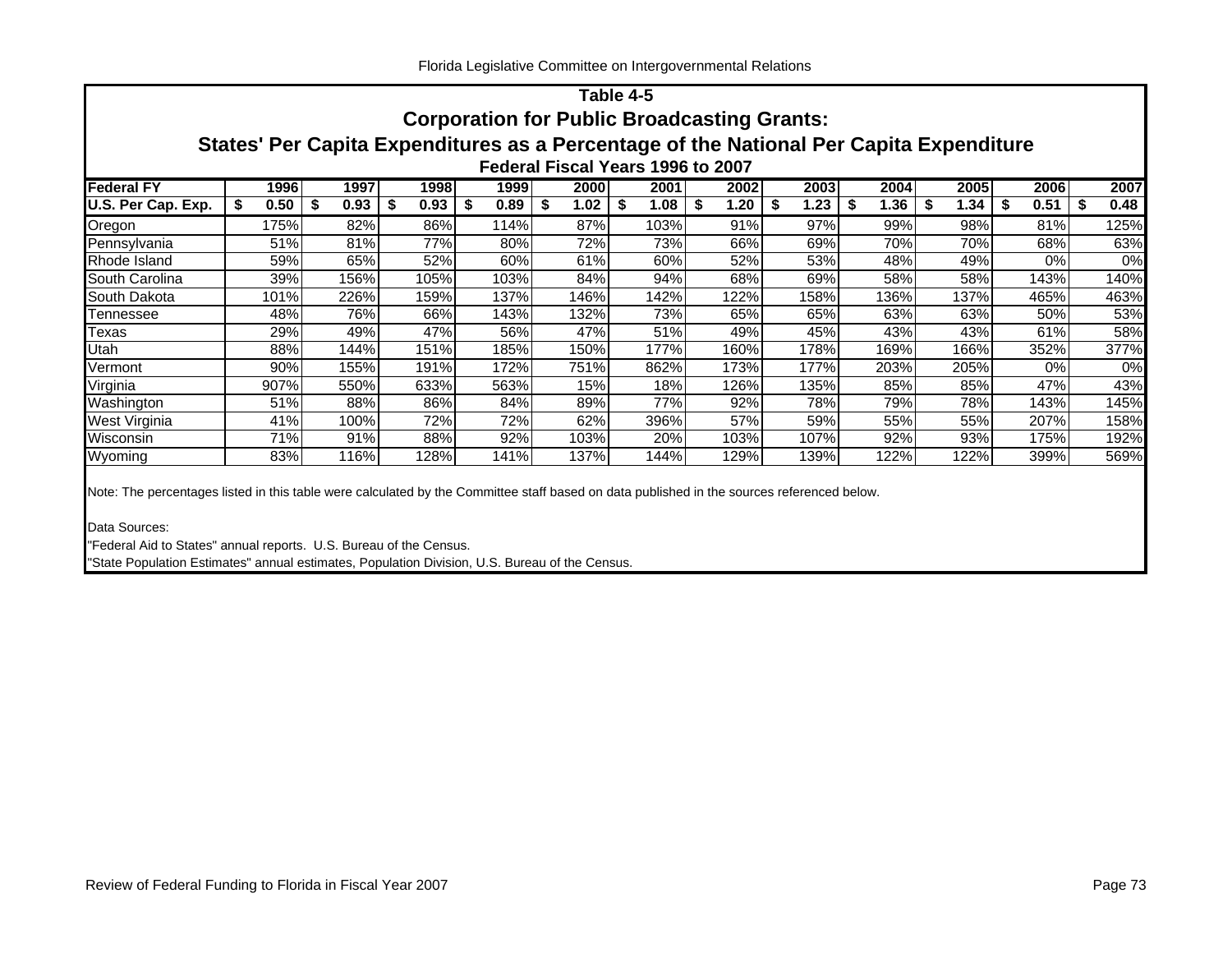|                      |            |            |            |                                                                                        | Table 4-6  |            |                                   |       |            |            |            |            |            |
|----------------------|------------|------------|------------|----------------------------------------------------------------------------------------|------------|------------|-----------------------------------|-------|------------|------------|------------|------------|------------|
|                      |            |            |            | <b>U.S. Department of Defense Grants:</b>                                              |            |            |                                   |       |            |            |            |            |            |
|                      |            |            |            | States' Per Capita Expenditures as a Percentage of the National Per Capita Expenditure |            |            |                                   |       |            |            |            |            |            |
|                      |            |            |            |                                                                                        |            |            |                                   |       |            |            |            |            |            |
|                      |            |            |            |                                                                                        |            |            | Federal Fiscal Years 1996 to 2007 |       |            |            |            |            |            |
| <b>Federal FY</b>    | 1996       | 1997       | 1998       | 1999                                                                                   | 2000       | 2001       | 2002                              |       | 2003       | 2004       | 2005       | 2006       | 2007       |
| U.S. Per Cap. Exp.   | 0.92<br>\$ | \$<br>0.70 | \$<br>0.63 | \$<br>0.51                                                                             | \$<br>0.33 | \$<br>0.44 | \$<br>0.64                        |       | \$<br>0.65 | \$<br>0.91 | \$<br>1.06 | 1.33<br>\$ | \$<br>1.51 |
| Alabama              | 54%        | 118%       | 227%       | 84%                                                                                    | $2\%$      | 9%         | 19%                               |       | 225%       | 114%       | 144%       | 228%       | 153%       |
| Alaska               | 0%         | 45%        | 2%         | 1%                                                                                     | 257%       | 0%         | 833%                              |       | 1%         | 223%       | 509%       | 395%       | 12%        |
| Arizona              | 43%        | 21%        | 129%       | 102%                                                                                   | 458%       | 90%        |                                   | 5%    | 0%         | 325%       | 26%        | 41%        | 56%        |
| Arkansas             | 154%       | 24%        | 25%        | 95%                                                                                    | 258%       | 43%        | 26%                               |       | 28%        | 113%       | 241%       | 819%       | 259%       |
| California           | 17%        | 13%        | 66%        | 58%                                                                                    | 2%         | 8%         |                                   | 1%    | 47%        | 44%        | 79%        | 79%        | 21%        |
| Colorado             | 78%        | 7%         | 160%       | 110%                                                                                   | 186%       | 24%        | 156%                              |       | 117%       | 2%         | 230%       | 457%       | 110%       |
| Connecticut          | 8%         | 223%       | 800%       | 216%                                                                                   | 21%        | 48%        |                                   | 1%    | 0%         | 0%         | 64%        | 64%        | 55%        |
| Delaware             | 3%         | 4%         | 2%         | 147%                                                                                   | 14%        | 1%         |                                   | $-8%$ | 520%       | 306%       | 11%        | 0%         | 0%         |
| <b>Florida</b>       | 15%        | 73%        | 36%        | 2%                                                                                     | 3%         | 91%        | 14%                               |       | 3%         | 0%         | 79%        | 47%        | 72%        |
| Georgia              | 37%        | 12%        | 18%        | 24%                                                                                    | 35%        | 31%        | 20%                               |       | 23%        | 17%        | 15%        | 59%        | 91%        |
| Hawaii               | 54%        | 69%        | 41%        | 356%                                                                                   | 968%       | 1514%      | 1145%                             |       | 440%       | 1243%      | 932%       | 166%       | 5%         |
| Idaho                | 118%       | 29%        | 12%        | 428%                                                                                   | 200%       | 2%         |                                   | 0%    | 533%       | 232%       | 11%        | 3%         | 4%         |
| Illinois             | 19%        | 7%         | 8%         | 22%                                                                                    | 17%        | 149%       | 59%                               |       | 13%        | 26%        | 23%        | 59%        | 44%        |
| Indiana              | 186%       | 431%       | 198%       | 108%                                                                                   | 187%       | 206%       | 169%                              |       | 222%       | 80%        | 168%       | 42%        | 119%       |
| lowa                 | 410%       | 68%        | 108%       | 243%                                                                                   | 95%        | 30%        | 50%                               |       | 98%        | 101%       | 84%        | 80%        | 56%        |
| Kansas               | 325%       | 335%       | 98%        | 94%                                                                                    | 85%        | 22%        | 46%                               |       | 54%        | 267%       | 371%       | 77%        | 72%        |
| Kentucky             | 133%       | 483%       | 247%       | 97%                                                                                    | 241%       | 329%       | 36%                               |       | 32%        | 85%        | 87%        | 131%       | 122%       |
| ouisiana.            | 74%        | 66%        | 15%        | 105%                                                                                   | 32%        | 1%         |                                   | 1%    | 64%        | 183%       | 207%       | 168%       | 1381%      |
| Maine                | 108%       | 19%        | 622%       | 68%                                                                                    | 0%         | 32%        | 167%                              |       | 844%       | 121%       | 863%       | 336%       | 21%        |
| Maryland             | 45%        | 112%       | 159%       | 117%                                                                                   | 107%       | 4%         |                                   | 1%    | 1%         | 70%        | 75%        | 11%        | 2%         |
| Massachusetts        | 51%        | 36%        | 1%         | 5%                                                                                     | 3%         | 2%         | 284%                              |       | 37%        | $1\%$      | 72%        | 65%        | 148%       |
| Michigan             | 97%        | 18%        | 0%         | 60%                                                                                    | 89%        | 0%         |                                   | 6%    | 93%        | 233%       | 189%       | 248%       | 123%       |
| Minnesota            | 92%        | 190%       | 244%       | 10%                                                                                    | 52%        | 107%       | 224%                              |       | 86%        | 1%         | 2%         | 0%         | 0%         |
| Mississippi          | 1017%      | 1125%      | 561%       | 400%                                                                                   | 455%       | 1216%      | 703%                              |       | 870%       | 811%       | 298%       | 101%       | 652%       |
| Missouri             | 185%       | 102%       | 49%        | 50%                                                                                    | 126%       | 64%        | 125%                              |       | 118%       | 110%       | 207%       | 69%        | 103%       |
| Montana              | 536%       | 2317%      | 555%       | 1620%                                                                                  | 3632%      | 1903%      | 1573%                             |       | 812%       | 387%       | 841%       | 888%       | 304%       |
| Nebraska             | 414%       | 161%       | 48%        | 20%                                                                                    | 31%        | 23%        | 15%                               |       | 87%        | 322%       | 468%       | 180%       | 96%        |
| Nevada               | 274%       | 734%       | 131%       | 3%                                                                                     | 0%         | 327%       | 285%                              |       | 208%       | 28%        | 1%         | 241%       | 176%       |
| <b>New Hampshire</b> | $0\%$      | 1%         | 1%         | 1%                                                                                     | 2%         | 2%         |                                   | 1%    | 1451%      | 694%       | 83%        | 243%       | 405%       |
| New Jersey           | 13%        | 42%        | 52%        | 30%                                                                                    | 3%         | 28%        | 130%                              |       | 21%        | 2%         | 0%         | 0%         | 0%         |
| <b>New Mexico</b>    | 54%        | 192%       | 458%       | 141%                                                                                   | 343%       | 41%        |                                   | 2%    | 0%         | 0%         | 3%         | 0%         | 0%         |
| New York             | 2%         | 12%        | 1%         | $1\%$                                                                                  | 0%         | 24%        | 34%                               |       | 109%       | 14%        | 25%        | 70%        | 93%        |
| North Carolina       | 36%        | 39%        | 2%         | 1%                                                                                     | 0%         | 63%        | 157%                              |       | 0%         | 3%         | 187%       | 65%        | 57%        |
| North Dakota         | 402%       | 420%       | 44%        | 223%                                                                                   | 2243%      | 464%       | 1790%                             |       | 597%       | 57%        | 597%       | 661%       | 754%       |
| Ohio                 | 46%        | 41%        | 96%        | 22%                                                                                    | 1%         | 1%         |                                   | 1%    | 0%         | $0\%$      | 43%        | 144%       | 58%        |
| Oklahoma             | 309%       | 145%       | 144%       | 70%                                                                                    | 541%       | 263%       | 387%                              |       | 244%       | 110%       | 30%        | 11%        | 46%        |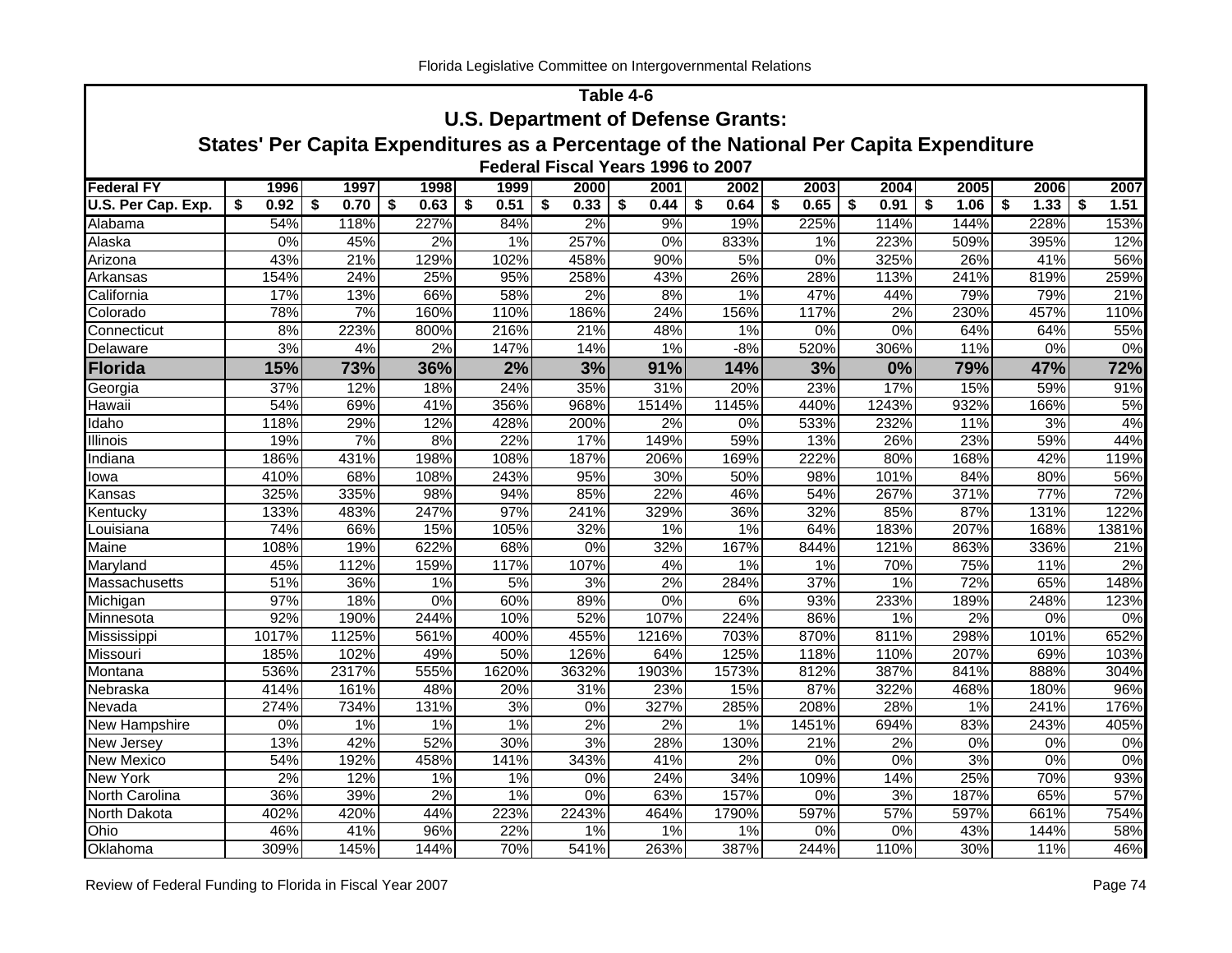|                      |      |   |      |    |       |            |    | Table 4-6 |    |                                           |   |       |            |       |   |                                                                                        |           |       |
|----------------------|------|---|------|----|-------|------------|----|-----------|----|-------------------------------------------|---|-------|------------|-------|---|----------------------------------------------------------------------------------------|-----------|-------|
|                      |      |   |      |    |       |            |    |           |    | <b>U.S. Department of Defense Grants:</b> |   |       |            |       |   |                                                                                        |           |       |
|                      |      |   |      |    |       |            |    |           |    |                                           |   |       |            |       |   |                                                                                        |           |       |
|                      |      |   |      |    |       |            |    |           |    |                                           |   |       |            |       |   | States' Per Capita Expenditures as a Percentage of the National Per Capita Expenditure |           |       |
|                      |      |   |      |    |       |            |    |           |    | Federal Fiscal Years 1996 to 2007         |   |       |            |       |   |                                                                                        |           |       |
| <b>Federal FY</b>    | 1996 |   | 1997 |    | 1998  | 1999       |    | 2000      |    | 2001                                      |   | 2002  | 2003       | 2004  |   | 2005                                                                                   | 2006      | 2007  |
| U.S. Per Cap. Exp.   | 0.92 | S | 0.70 | -S | 0.63  | \$<br>0.51 | £. | $0.33$    | -S | 0.44                                      | S | 0.64  | \$<br>0.65 | 0.91  | S | 1.06                                                                                   | 1.33<br>S | 1.51  |
| Oregon               | 483% |   | 272% |    | 214%  | 49%        |    | 70%       |    | 491%                                      |   | 265%  | 123%       | 111%  |   | 179%                                                                                   | 59%       | 11%   |
| Pennsylvania         | 47%  |   | 33%  |    | 138%  | 371%       |    | 9%        |    | 19%                                       |   | 14%   | 68%        | 22%   |   | 53%                                                                                    | 130%      | 283%  |
| Rhode Island         | 332% |   | 11%  |    | 158%  | 28%        |    | 0%        |    | $0\%$                                     |   | 0%    | 0%         | 0%    |   | 0%                                                                                     | 0%        | 0%    |
| South Carolina       | 319% |   | 353% |    | 475%  | 353%       |    | 117%      |    | 7%                                        |   | 313%  | 174%       | 49%   |   | 3%                                                                                     | 2%        | 101%  |
| South Dakota         | 888% |   | 590% |    | 765%  | 807%       |    | 421%      |    | 43%                                       |   | 634%  | 1579%      | 1997% |   | 463%                                                                                   | 16%       | 243%  |
| Tennessee            | 249% |   | 300% |    | 195%  | 243%       |    | 23%       |    | 20%                                       |   | 134%  | 177%       | 94%   |   | 32%                                                                                    | 68%       | 8%    |
| <b>Texas</b>         | 48%  |   | 17%  |    | 18%   | 22%        |    | 31%       |    | 15%                                       |   | 7%    | 58%        | 74%   |   | 11%                                                                                    | 3%        | 5%    |
| Utah                 | 154% |   | 84%  |    | 13%   | 502%       |    | 21%       |    | 12%                                       |   | 1%    | 0%         | 0%    |   | $0\%$                                                                                  | 0%        | 69%   |
| Vermont              | 287% |   | 2%   |    | 191%  | 1244%      |    | 1416%     |    | 764%                                      |   | 1400% | 172%       | 4%    |   | 631%                                                                                   | 2618%     | 1526% |
| Virginia             | 16%  |   | 1%   |    | 38%   | 32%        |    | 14%       |    | 63%                                       |   | 19%   | 4%         | 192%  |   | 190%                                                                                   | 186%      | 64%   |
| Washington           | 29%  |   | 24%  |    | 14%   | 1%         |    | 3%        |    | 593%                                      |   | 448%  | 79%        | 35%   |   | 35%                                                                                    | 68%       | 10%   |
| <b>West Virginia</b> | 852% |   | 343% |    | 9%    | 374%       |    | 1726%     |    | 1338%                                     |   | 606%  | 1050%      | 2261% |   | 846%                                                                                   | 107%      | 24%   |
| Wisconsin            | 257% |   | 16%  |    | 5%    | 90%        |    | 6%        |    | 17%                                       |   | 193%  | 136%       | 114%  |   | 80%                                                                                    | 13%       | 66%   |
| Wyoming              | 244% |   | 592% |    | 2589% | 4441%      |    | 4239%     |    | 442%                                      |   | $0\%$ | $-45%$     | $0\%$ |   | 0%                                                                                     | 0%        | 340%  |

Data Sources:

"Federal Aid to States" annual reports. U.S. Bureau of the Census.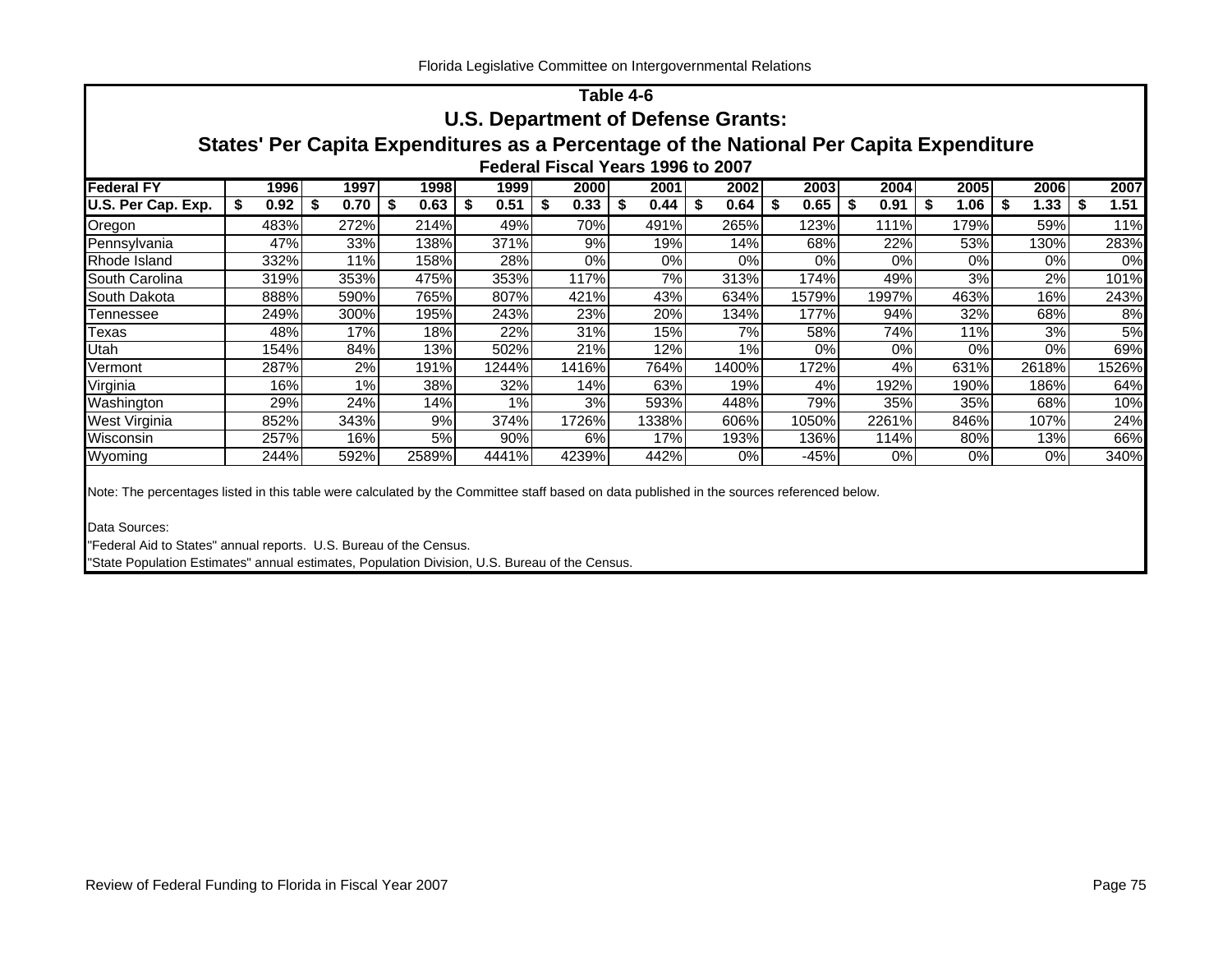|                      |                                                                                                                             |       |    |       |    |       |    |       |    | Table 4-7 |    |       |                                             |    |       |          |          |          |          |
|----------------------|-----------------------------------------------------------------------------------------------------------------------------|-------|----|-------|----|-------|----|-------|----|-----------|----|-------|---------------------------------------------|----|-------|----------|----------|----------|----------|
|                      |                                                                                                                             |       |    |       |    |       |    |       |    |           |    |       | <b>U.S. Department of Education Grants:</b> |    |       |          |          |          |          |
|                      | States' Per Capita Expenditures as a Percentage of the National Per Capita Expenditure<br>Federal Fiscal Years 1996 to 2007 |       |    |       |    |       |    |       |    |           |    |       |                                             |    |       |          |          |          |          |
|                      |                                                                                                                             |       |    |       |    |       |    |       |    |           |    |       |                                             |    |       |          |          |          |          |
| <b>Federal FY</b>    |                                                                                                                             | 1996  |    | 1997  |    | 1998  |    | 1999  |    | 2000      |    | 2001  | 2002                                        |    | 2003  | 2004     | 2005     | 2006     | 2007     |
| U.S. Per Cap. Exp.   | S                                                                                                                           | 55.96 | \$ | 65.08 | \$ | 76.70 | \$ | 81.45 | \$ | 91.14     | \$ | 86.75 | \$110.81                                    | \$ | 98.23 | \$104.25 | \$112.00 | \$117.05 | \$113.79 |
| Alabama              |                                                                                                                             | 118%  |    | 123%  |    | 113%  |    | 109%  |    | 123%      |    | 107%  | 106%                                        |    | 106%  | 111%     | 116%     | 118%     | 110%     |
| Alaska               |                                                                                                                             | 362%  |    | 330%  |    | 318%  |    | 427%  |    | 397%      |    | 413%  | 385%                                        |    | 222%  | 215%     | 208%     | 186%     | 170%     |
| Arizona              |                                                                                                                             | 128%  |    | 118%  |    | 146%  |    | 117%  |    | 123%      |    | 121%  | 121%                                        |    | 127%  | 124%     | 118%     | 122%     | 119%     |
| Arkansas             |                                                                                                                             | 113%  |    | 118%  |    | 112%  |    | 108%  |    | 108%      |    | 109%  | 112%                                        |    | 120%  | 122%     | 113%     | 122%     | 116%     |
| California           |                                                                                                                             | 99%   |    | 93%   |    | 106%  |    | 93%   |    | 100%      |    | 97%   | 102%                                        |    | 124%  | 118%     | 135%     | 116%     | 118%     |
| Colorado             |                                                                                                                             | 80%   |    | 84%   |    | 72%   |    | 79%   |    | 82%       |    | 76%   | 81%                                         |    | 95%   | 98%      | 95%      | 91%      | 96%      |
| Connecticut          |                                                                                                                             | 80%   |    | 78%   |    | 66%   |    | 87%   |    | 88%       |    | 83%   | 88%                                         |    | 95%   | 97%      | 94%      | 92%      | 89%      |
| Delaware             |                                                                                                                             | 122%  |    | 125%  |    | 112%  |    | 110%  |    | 116%      |    | 117%  | 110%                                        |    | 131%  | 138%     | 139%     | 134%     | 126%     |
| <b>Florida</b>       |                                                                                                                             | 83%   |    | 78%   |    | 94%   |    | 83%   |    | 79%       |    | 84%   | 84%                                         |    | 98%   | 100%     | 100%     | 97%      | 100%     |
| Georgia              |                                                                                                                             | 93%   |    | 88%   |    | 92%   |    | 95%   |    | 80%       |    | 95%   | 94%                                         |    | 10%   | 10%      | 9%       | 8%       | 9%       |
| Hawaii               |                                                                                                                             | 110%  |    | 139%  |    | 131%  |    | 158%  |    | 146%      |    | 120%  | 141%                                        |    | 144%  | 177%     | 161%     | 153%     | 171%     |
| Idaho                |                                                                                                                             | 108%  |    | 96%   |    | 58%   |    | 99%   |    | 108%      |    | 107%  | 101%                                        |    | 109%  | 111%     | 113%     | 105%     | 112%     |
| <b>Illinois</b>      |                                                                                                                             | 99%   |    | 97%   |    | 100%  |    | 94%   |    | 93%       |    | 88%   | 94%                                         |    | 112%  | 115%     | 104%     | 104%     | 110%     |
| Indiana              |                                                                                                                             | 85%   |    | 86%   |    | 85%   |    | 85%   |    | 87%       |    | 83%   | 82%                                         |    | 84%   | 84%      | 81%      | 83%      | 85%      |
| lowa                 |                                                                                                                             | 76%   |    | 86%   |    | 73%   |    | 94%   |    | 94%       |    | 91%   | 90%                                         |    | 107%  | 115%     | 109%     | 108%     | 94%      |
| Kansas               |                                                                                                                             | 103%  |    | 107%  |    | 115%  |    | 104%  |    | 107%      |    | 116%  | 114%                                        |    | 47%   | 46%      | 44%      | 40%      | 41%      |
| Kentucky             |                                                                                                                             | 119%  |    | 124%  |    | 124%  |    | 120%  |    | 114%      |    | 109%  | 107%                                        |    | 126%  | 130%     | 34%      | 31%      | 31%      |
| Louisiana            |                                                                                                                             | 139%  |    | 139%  |    | 149%  |    | 131%  |    | 129%      |    | 121%  | 115%                                        |    | 9%    | 9%       | 7%       | 9%       | 8%       |
| Maine                |                                                                                                                             | 137%  |    | 112%  |    | 119%  |    | 113%  |    | 115%      |    | 114%  | 109%                                        |    | 131%  | 136%     | 122%     | 114%     | 118%     |
| Maryland             |                                                                                                                             | 83%   |    | 71%   |    | 89%   |    | 83%   |    | 84%       |    | 81%   | 82%                                         |    | 98%   | 100%     | 95%      | 99%      | 103%     |
| Massachusetts        |                                                                                                                             | 90%   |    | 104%  |    | 68%   |    | 110%  |    | 94%       |    | 89%   | 96%                                         |    | 122%  | 108%     | 114%     | 116%     | 94%      |
| Michigan             |                                                                                                                             | 109%  |    | 105%  |    | 113%  |    | 104%  |    | 101%      |    | 104%  | 103%                                        |    | 117%  | 113%     | 109%     | 103%     | 108%     |
| Minnesota            |                                                                                                                             | 77%   |    | 87%   |    | 95%   |    | 84%   |    | 86%       |    | 84%   | 84%                                         |    | 20%   | 20%      | 19%      | 86%      | 87%      |
| Mississippi          |                                                                                                                             | 145%  |    | 149%  |    | 153%  |    | 139%  |    | 133%      |    | 137%  | 127%                                        |    | 142%  | 138%     | 142%     | 226%     | 164%     |
| Missouri             |                                                                                                                             | 52%   |    | 103%  |    | 104%  |    | 110%  |    | 92%       |    | 99%   | 90%                                         |    | 16%   | 16%      | 16%      | 15%      | 15%      |
| Montana              |                                                                                                                             | 191%  |    | 185%  |    | 194%  |    | 184%  |    | 205%      |    | 190%  | 185%                                        |    | 208%  | 215%     | 196%     | 187%     | 188%     |
| Nebraska             |                                                                                                                             | 100%  |    | 103%  |    | 116%  |    | 117%  |    | 100%      |    | 103%  | 105%                                        |    | 118%  | 118%     | 123%     | 118%     | 121%     |
| Nevada               |                                                                                                                             | 69%   |    | 60%   |    | 48%   |    | 59%   |    | 59%       |    | 59%   | 69%                                         |    | 70%   | 83%      | 77%      | 78%      | 84%      |
| <b>New Hampshire</b> |                                                                                                                             | 80%   |    | 78%   |    | 84%   |    | 81%   |    | 82%       |    | 77%   | 78%                                         |    | 95%   | 106%     | 100%     | 98%      | 108%     |
| <b>New Jersey</b>    |                                                                                                                             | 85%   |    | 86%   |    | 89%   |    | 87%   |    | 83%       |    | 78%   | 85%                                         |    | 100%  | 103%     | 100%     | 97%      | 103%     |
| <b>New Mexico</b>    |                                                                                                                             | 191%  |    | 185%  |    | 168%  |    | 224%  |    | 230%      |    | 215%  | 227%                                        |    | 194%  | 217%     | 191%     | 173%     | 170%     |
| New York             |                                                                                                                             | 100%  |    | 111%  |    | 58%   |    | 107%  |    | 101%      |    | 126%  | 116%                                        |    | 137%  | 135%     | 149%     | 136%     | 144%     |
| North Carolina       |                                                                                                                             | 88%   |    | 94%   |    | 96%   |    | 86%   |    | 88%       |    | 85%   | 87%                                         |    | 99%   | 105%     | 105%     | 102%     | 101%     |
| North Dakota         |                                                                                                                             | 172%  |    | 184%  |    | 147%  |    | 176%  |    | 200%      |    | 200%  | 187%                                        |    | 214%  | 215%     | 210%     | 203%     | 212%     |
| Ohio                 |                                                                                                                             | 102%  |    | 91%   |    | 100%  |    | 86%   |    | 88%       |    | 84%   | 86%                                         |    | 9%    | 7%       | 7%       | 6%       | 6%       |
| Oklahoma             |                                                                                                                             | 128%  |    | 116%  |    | 102%  |    | 112%  |    | 129%      |    | 130%  | 131%                                        |    | 149%  | 147%     | 150%     | 144%     | 148%     |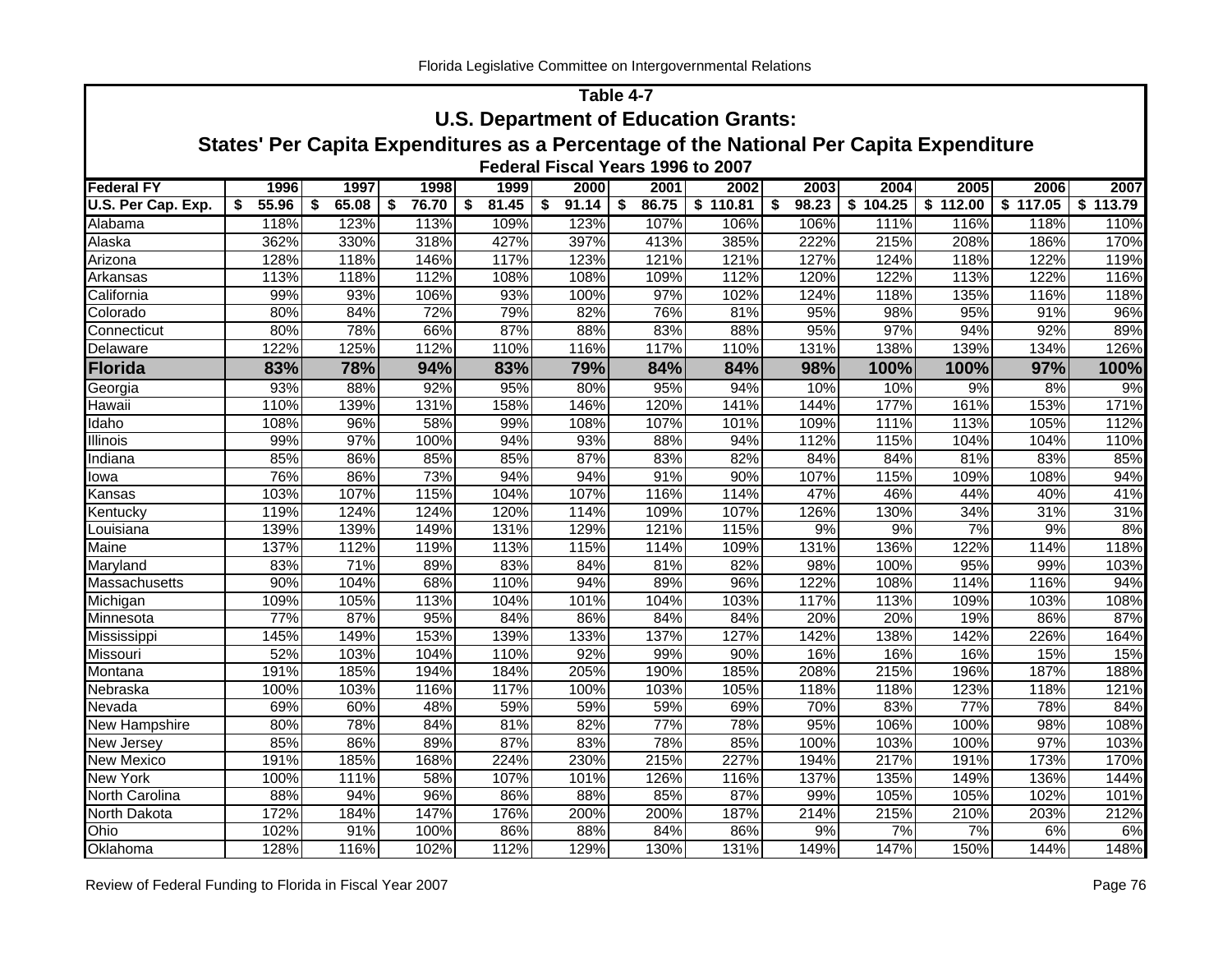|                                                                                                                                                                                                                                                | Table 4-7                                                                                                                                                                                                                                                                          |      |      |       |        |                                   |      |      |      |      |      |      |  |  |  |
|------------------------------------------------------------------------------------------------------------------------------------------------------------------------------------------------------------------------------------------------|------------------------------------------------------------------------------------------------------------------------------------------------------------------------------------------------------------------------------------------------------------------------------------|------|------|-------|--------|-----------------------------------|------|------|------|------|------|------|--|--|--|
|                                                                                                                                                                                                                                                | <b>U.S. Department of Education Grants:</b><br>States' Per Capita Expenditures as a Percentage of the National Per Capita Expenditure                                                                                                                                              |      |      |       |        |                                   |      |      |      |      |      |      |  |  |  |
|                                                                                                                                                                                                                                                |                                                                                                                                                                                                                                                                                    |      |      |       |        |                                   |      |      |      |      |      |      |  |  |  |
|                                                                                                                                                                                                                                                |                                                                                                                                                                                                                                                                                    |      |      |       |        |                                   |      |      |      |      |      |      |  |  |  |
|                                                                                                                                                                                                                                                |                                                                                                                                                                                                                                                                                    |      |      |       |        | Federal Fiscal Years 1996 to 2007 |      |      |      |      |      |      |  |  |  |
| <b>Federal FY</b>                                                                                                                                                                                                                              | 1996                                                                                                                                                                                                                                                                               | 1997 | 1998 | 19991 | 2000 l | 2001                              | 2002 | 2003 | 2004 | 2005 | 2006 | 2007 |  |  |  |
| U.S. Per Cap. Exp.                                                                                                                                                                                                                             | 65.08<br>117.05<br>55.96<br>76.70<br>81.45<br>91.14<br>86.75<br>98.23<br>113.79<br>110.81<br>104.25<br>112.00<br>106%<br>97%<br>105%<br>104%<br>100%<br>94%<br>95%<br>103%<br>117%<br>108%<br>122%<br>96%<br>88%<br>103%<br>92%<br>87%<br>102%<br>90%<br>95%<br>100%<br>88%<br>96% |      |      |       |        |                                   |      |      |      |      |      |      |  |  |  |
| Oregon                                                                                                                                                                                                                                         |                                                                                                                                                                                                                                                                                    |      |      |       |        |                                   |      |      |      |      |      | 113% |  |  |  |
| Pennsylvania                                                                                                                                                                                                                                   |                                                                                                                                                                                                                                                                                    |      |      |       |        |                                   |      |      |      |      |      | 97%  |  |  |  |
| Rhode Island                                                                                                                                                                                                                                   |                                                                                                                                                                                                                                                                                    |      | 91%  |       |        |                                   |      |      |      |      | 13%  | 16%  |  |  |  |
| South Carolina                                                                                                                                                                                                                                 |                                                                                                                                                                                                                                                                                    |      | 111% |       |        |                                   |      |      |      |      | 115% | 116% |  |  |  |
| 114%<br>111%<br>128%<br>104%<br>99%<br>103%<br>19%<br>15%<br>15%<br>92%<br>27%<br>110%<br>101%<br>87%<br>101%<br>24%<br>21%<br>104%<br>80%<br>South Dakota<br>233%<br>179%<br>211%<br>223%<br>199%<br>202%<br>94%<br>88%<br>97%<br>79%<br>194% |                                                                                                                                                                                                                                                                                    |      |      |       |        |                                   |      |      |      |      |      |      |  |  |  |
| <b>Fennessee</b>                                                                                                                                                                                                                               | 99%                                                                                                                                                                                                                                                                                | 96%  | 105% | 95%   | 93%    | 97%                               | 84%  | 96%  | 108% | 109% | 98%  | 103% |  |  |  |
| Texas                                                                                                                                                                                                                                          | 104%                                                                                                                                                                                                                                                                               | 107% | 123% | 110%  | 106%   | 109%                              | 105% | 124% | 123% | 125% | 132% | 127% |  |  |  |
| Utah                                                                                                                                                                                                                                           | 121%                                                                                                                                                                                                                                                                               | 95%  | 107% | 90%   | 101%   | 96%                               | 104% | 107% | 103% | 96%  | 105% | 94%  |  |  |  |
| Vermont                                                                                                                                                                                                                                        | 156%                                                                                                                                                                                                                                                                               | 143% | 154% | 156%  | 145%   | 142%                              | 138% | 196% | 167% | 192% | 184% | 176% |  |  |  |
| Virginia                                                                                                                                                                                                                                       | 81%                                                                                                                                                                                                                                                                                | 79%  | 44%  | 82%   | 85%    | 82%                               | 87%  | 94%  | 98%  | 93%  | 100% | 99%  |  |  |  |
| Washington                                                                                                                                                                                                                                     | 82%                                                                                                                                                                                                                                                                                | 94%  | 101% | 85%   | 95%    | 95%                               | 96%  | 88%  | 96%  | 89%  | 89%  | 89%  |  |  |  |
| West Virginia                                                                                                                                                                                                                                  | 137%                                                                                                                                                                                                                                                                               | 137% | 71%  | 131%  | 139%   | 132%                              | 118% | 122% | 121% | 127% | 138% | 132% |  |  |  |
| Wisconsin                                                                                                                                                                                                                                      | 97%                                                                                                                                                                                                                                                                                | 101% | 102% | 100%  | 96%    | 93%                               | 90%  | 115% | 117% | 110% | 102% | 104% |  |  |  |
| Wyoming                                                                                                                                                                                                                                        | 173%                                                                                                                                                                                                                                                                               | 173% | 116% | 204%  | 196%   | 180%                              | 174% | 211% | 225% | 229% | 222% | 223% |  |  |  |

Data Sources:

"Federal Aid to States" annual reports. U.S. Bureau of the Census.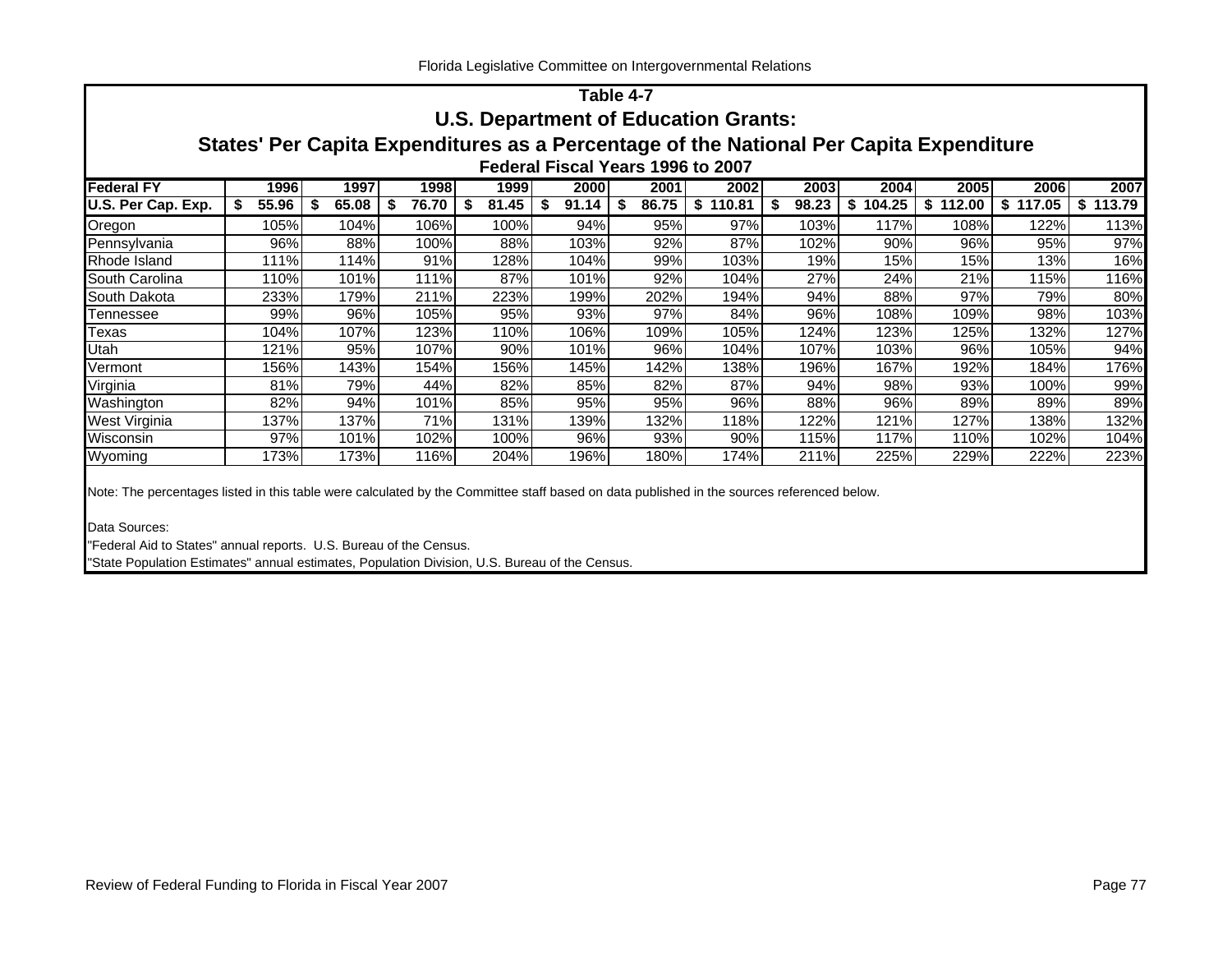|                                                                                                                                    |            |            |            |            |            | Table 4-8  |            |            |            |            |            |            |  |  |
|------------------------------------------------------------------------------------------------------------------------------------|------------|------------|------------|------------|------------|------------|------------|------------|------------|------------|------------|------------|--|--|
| <b>U.S. Department of Energy Grants:</b><br>States' Per Capita Expenditures as a Percentage of the National Per Capita Expenditure |            |            |            |            |            |            |            |            |            |            |            |            |  |  |
| Federal Fiscal Years 1996 to 2007                                                                                                  |            |            |            |            |            |            |            |            |            |            |            |            |  |  |
| <b>Federal FY</b><br>1996<br>1998<br>2000<br>1997<br>1999<br>2001<br>2002<br>2003<br>2004<br>2005<br>2006<br>2007                  |            |            |            |            |            |            |            |            |            |            |            |            |  |  |
|                                                                                                                                    |            |            |            |            |            |            |            |            |            |            |            |            |  |  |
|                                                                                                                                    |            |            |            |            |            |            |            |            |            |            |            |            |  |  |
| U.S. Per Cap. Exp.                                                                                                                 | 0.79<br>\$ | \$<br>0.31 | \$<br>0.54 | \$<br>0.65 | 0.73<br>\$ | 0.95<br>\$ | \$<br>0.82 | 2.18<br>\$ | 2.71<br>\$ | \$<br>1.92 | 2.26<br>\$ | \$<br>2.28 |  |  |
| Alabama                                                                                                                            | 68%        | 63%        | 88%        | 88%        | 95%        | 84%        | 73%        | 64%        | 45%        | 56%        | 42%        | 57%        |  |  |
| Alaska                                                                                                                             | 178%       | 220%       | 333%       | 282%       | 1233%      | 1411%      | 1159%      | 212%       | 534%       | 1024%      | 386%       | 400%       |  |  |
| Arizona                                                                                                                            | 31%        | 7%         | 50%        | 38%        | 66%        | 40%        | 31%        | 72%        | 79%        | 31%        | 35%        | 25%        |  |  |
| Arkansas                                                                                                                           | 124%       | 32%        | 50%        | 69%        | 20%        | 46%        | 100%       | 33%        | 28%        | 47%        | 47%        | 72%        |  |  |
| California                                                                                                                         | 35%        | 23%        | 23%        | 34%        | 25%        | 20%        | 52%        | 30%        | 60%        | 33%        | 22%        | 32%        |  |  |
| Colorado                                                                                                                           | 151%       | 1112%      | 741%       | 622%       | 214%       | 588%       | 145%       | 115%       | 174%       | 61%        | 92%        | 105%       |  |  |
| Connecticut                                                                                                                        | 81%        | 15%        | 7%         | 57%        | 97%        | 88%        | 126%       | 161%       | 123%       | 63%        | 45%        | 48%        |  |  |
| <b>Delaware</b>                                                                                                                    | 150%       | 174%       | 71%        | 86%        | 331%       | 207%       | 282%       | 155%       | 223%       | 68%        | 45%        | 60%        |  |  |
| Florida                                                                                                                            | 17%        | 109%       | 65%        | 26%        | 17%        | 20%        | 16%        | 30%        | 26%        | 34%        | 28%        | 36%        |  |  |
| Georgia                                                                                                                            | 42%        | 121%       | 20%        | 247%       | 136%       | 53%        | 36%        | 68%        | 51%        | 57%        | 37%        | 42%        |  |  |
| Hawaii                                                                                                                             | 37%        | 4%         | 69%        | 320%       | 387%       | 314%       | 369%       | 69%        | 87%        | 56%        | 96%        | 108%       |  |  |
| Idaho                                                                                                                              | 120%       | 217%       | 351%       | 610%       | 423%       | 1019%      | 460%       | 197%       | 280%       | 270%       | 365%       | 219%       |  |  |
| <b>Illinois</b>                                                                                                                    | 105%       | 8%         | 34%        | 28%        | 14%        | 98%        | 31%        | 110%       | 97%        | 104%       | 68%        | 78%        |  |  |
| Indiana                                                                                                                            | 147%       | 11%        | 2%         | 114%       | 139%       | 89%        | 88%        | 117%       | 76%        | 31%        | 78%        | 70%        |  |  |
| lowa                                                                                                                               | 150%       | 194%       | 104%       | 39%        | 246%       | 22%        | 48%        | 152%       | 131%       | 68%        | 96%        | 109%       |  |  |
| Kansas                                                                                                                             | 113%       | 78%        | 162%       | 161%       | 68%        | 98%        | 29%        | 80%        | 67%        | 105%       | 75%        | 95%        |  |  |
| Kentucky                                                                                                                           | 145%       | 115%       | 104%       | 95%        | 29%        | 99%        | 19%        | 76%        | 58%        | 102%       | 89%        | 107%       |  |  |
| Louisiana                                                                                                                          | 48%        | 174%       | 114%       | 65%        | 47%        | 35%        | 73%        | 30%        | 27%        | 60%        | 39%        | 45%        |  |  |
| Maine                                                                                                                              | 240%       | 98%        | 42%        | 47%        | 243%       | 221%       | 287%       | 220%       | 106%       | 169%       | 141%       | 166%       |  |  |
| Maryland                                                                                                                           | 86%        | 16%        | 112%       | 51%        | 43%        | 31%        | 70%        | 35%        | 73%        | 53%        | 37%        | 42%        |  |  |
| Massachusetts                                                                                                                      | 122%       | 33%        | 85%        | 240%       | 51%        | 101%       | 153%       | 207%       | 145%       | 96%        | 104%       | 91%        |  |  |
| Michigan                                                                                                                           | 158%       | 106%       | 197%       | 123%       | 159%       | 117%       | 159%       | 154%       | 110%       | 109%       | 113%       | 116%       |  |  |
| Minnesota                                                                                                                          | 241%       | 194%       | 48%        | 50%        | 140%       | 39%        | 15%        | 149%       | 169%       | 116%       | 102%       | 97%        |  |  |
| Mississippi                                                                                                                        | 106%       | 66%        | 80%        | 104%       | 125%       | 81%        | 64%        | 54%        | 69%        | 82%        | 49%        | 221%       |  |  |
| <b>Missouri</b>                                                                                                                    | 136%       | $-1%$      | 14%        | 91%        | 124%       | 66%        | 123%       | 93%        | 64%        | 84%        | 75%        | 65%        |  |  |
| Montana                                                                                                                            | 530%       | 266%       | 379%       | 343%       | 367%       | 269%       | 337%       | 197%       | 256%       | 278%       | 273%       | 402%       |  |  |
| Nebraska                                                                                                                           | 180%       | 46%        | 223%       | 742%       | 125%       | 162%       | 216%       | 100%       | 87%        | 112%       | 69%        | 237%       |  |  |
| Nevada                                                                                                                             | 1066%      | 2108%      | 2917%      | 627%       | 1888%      | 1619%      | 1731%      | 854%       | 622%       | 692%       | 1332%      | 1149%      |  |  |
| New Hampshire                                                                                                                      | 118%       | 0%         | 129%       | 77%        | 192%       | 116%       | 128%       | 106%       | 100%       | 64%        | 112%       | 80%        |  |  |
| <b>New Jersey</b>                                                                                                                  | 81%        | 35%        | 75%        | 61%        | 71%        | 54%        | 103%       | 209%       | 72%        | 46%        | 37%        | 53%        |  |  |
| <b>New Mexico</b>                                                                                                                  | 121%       | 733%       | 301%       | 189%       | 422%       | 203%       | 593%       | 874%       | 1052%      | 1129%      | 448%       | 592%       |  |  |
| <b>New York</b>                                                                                                                    | 135%       | 21%        | 6%         | 23%        | 95%        | 77%        | 37%        | 78%        | 177%       | 161%       | 245%       | 211%       |  |  |
| North Carolina                                                                                                                     | 64%        | 13%        | 27%        | 22%        | 35%        | 21%        | 13%        | 45%        | 42%        | 54%        | 46%        | 41%        |  |  |
| North Dakota                                                                                                                       | 380%       | 397%       | 535%       | 450%       | 108%       | 170%       | 473%       | 223%       | 219%       | 589%       | 922%       | 947%       |  |  |
| Ohio                                                                                                                               | 118%       | 97%        | 74%        | 30%        | 75%        | 65%        | 47%        | 119%       | 93%        | 129%       | 114%       | 104%       |  |  |
| Oklahoma                                                                                                                           | 64%        | 103%       | 132%       | 93%        | 118%       | 82%        | 119%       | 51%        | 56%        | 59%        | 50%        | 46%        |  |  |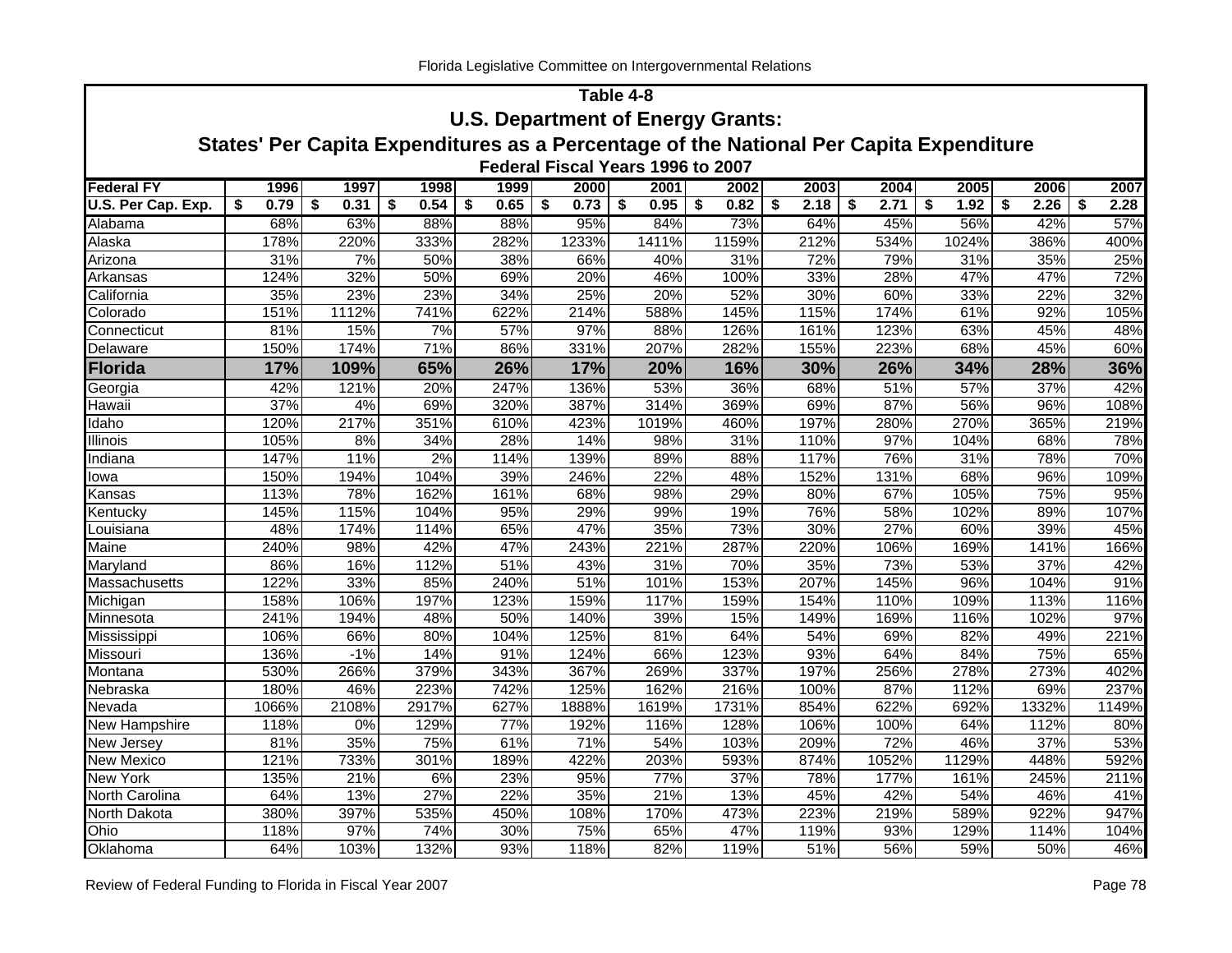|                    |                                                                                                                                    |      |   |       |   |      |           |  | Table 4-8                         |    |      |   |      |    |      |      |   |      |   |      |      |
|--------------------|------------------------------------------------------------------------------------------------------------------------------------|------|---|-------|---|------|-----------|--|-----------------------------------|----|------|---|------|----|------|------|---|------|---|------|------|
|                    | <b>U.S. Department of Energy Grants:</b><br>States' Per Capita Expenditures as a Percentage of the National Per Capita Expenditure |      |   |       |   |      |           |  |                                   |    |      |   |      |    |      |      |   |      |   |      |      |
|                    |                                                                                                                                    |      |   |       |   |      |           |  |                                   |    |      |   |      |    |      |      |   |      |   |      |      |
|                    |                                                                                                                                    |      |   |       |   |      |           |  |                                   |    |      |   |      |    |      |      |   |      |   |      |      |
|                    |                                                                                                                                    |      |   |       |   |      |           |  | Federal Fiscal Years 1996 to 2007 |    |      |   |      |    |      |      |   |      |   |      |      |
| <b>Federal FY</b>  |                                                                                                                                    | 1996 |   | 1997  |   | 1998 | 1999      |  | 2000                              |    | 2001 |   | 2002 |    | 2003 | 2004 |   | 2005 |   | 2006 | 2007 |
| U.S. Per Cap. Exp. | S.                                                                                                                                 | 0.79 | S | 0.31  | S | 0.54 | 0.65<br>S |  | 0.73<br>- \$                      | -S | 0.95 | S | 0.82 | \$ | 2.18 | 2.71 | S | 1.92 | S | 2.26 | 2.28 |
| Oregon             |                                                                                                                                    | 105% |   | 2%    |   | 38%  | 131%      |  | 86%                               |    | 173% |   | 217% |    | 104% | 406% |   | 163% |   | 83%  | 100% |
| Pennsylvania       |                                                                                                                                    | 19%  |   | 40%   |   | 60%  | 112%      |  | 19%                               |    | 106% |   | 33%  |    | 139% | 82%  |   | 115% |   | 102% | 79%  |
| Rhode Island       |                                                                                                                                    | 159% |   | 73%   |   | 59%  | 107%      |  | 141%                              |    | 95%  |   | 197% |    | 87%  | 31%  |   | 90%  |   | 59%  | 90%  |
| South Carolina     |                                                                                                                                    | 41%  |   | 899%  |   | 125% | 144%      |  | 133%                              |    | 273% |   | 96%  |    | 97%  | 100% |   | 143% |   | 455% | 223% |
| South Dakota       |                                                                                                                                    | 302% |   | 0%    |   | 382% | 190%      |  | 80%                               |    | 261% |   | 702% |    | 188% | 177% |   | 181% |   | 132% | 134% |
| Tennessee          |                                                                                                                                    | 79%  |   | 167%  |   | 152% | 68%       |  | 167%                              |    | 110% |   | 190% |    | 96%  | 63%  |   | 112% |   | 68%  | 97%  |
| Texas              |                                                                                                                                    | 27%  |   | 13%   |   | 23%  | 43%       |  | 33%                               |    | 30%  |   | 42%  |    | 39%  | 49%  |   | 51%  |   | 41%  | 39%  |
| Utah               |                                                                                                                                    | 133% |   | 86%   |   | 426% | 489%      |  | 290%                              |    | 199% |   | 202% |    | 142% | 135% |   | 177% |   | 94%  | 104% |
| Vermont            |                                                                                                                                    | 365% |   | $-2%$ |   | 108% | 218%      |  | 326%                              |    | 260% |   | 280% |    | 157% | 140% |   | 151% |   | 105% | 142% |
| Virginia           |                                                                                                                                    | 64%  |   | 36%   |   | 109% | 84%       |  | 73%                               |    | 64%  |   | 73%  |    | 52%  | 35%  |   | 68%  |   | 58%  | 58%  |
| Washington         |                                                                                                                                    | 108% |   | 24%   |   | 50%  | 124%      |  | 132%                              |    | 159% |   | 306% |    | 193% | 192% |   | 152% |   | 163% | 211% |
| West Virginia      |                                                                                                                                    | 64%  |   | 13%   |   | 15%  | 181%      |  | 189%                              |    | 114% |   | 158% |    | 119% | 99%  |   | 390% |   | 297% | 272% |
| Wisconsin          |                                                                                                                                    | 181% |   | 47%   |   | 167% | 157%      |  | 87%                               |    | 48%  |   | 25%  |    | 92%  | 31%  |   | 97%  |   | 105% | 100% |
| Wyoming            |                                                                                                                                    | 229% |   | 118%  |   | 275% | 315%      |  | 165%                              |    | 283% |   | 300% |    | 162% | 138% |   | 731% |   | 238% | 283% |

Data Sources:

"Federal Aid to States" annual reports. U.S. Bureau of the Census.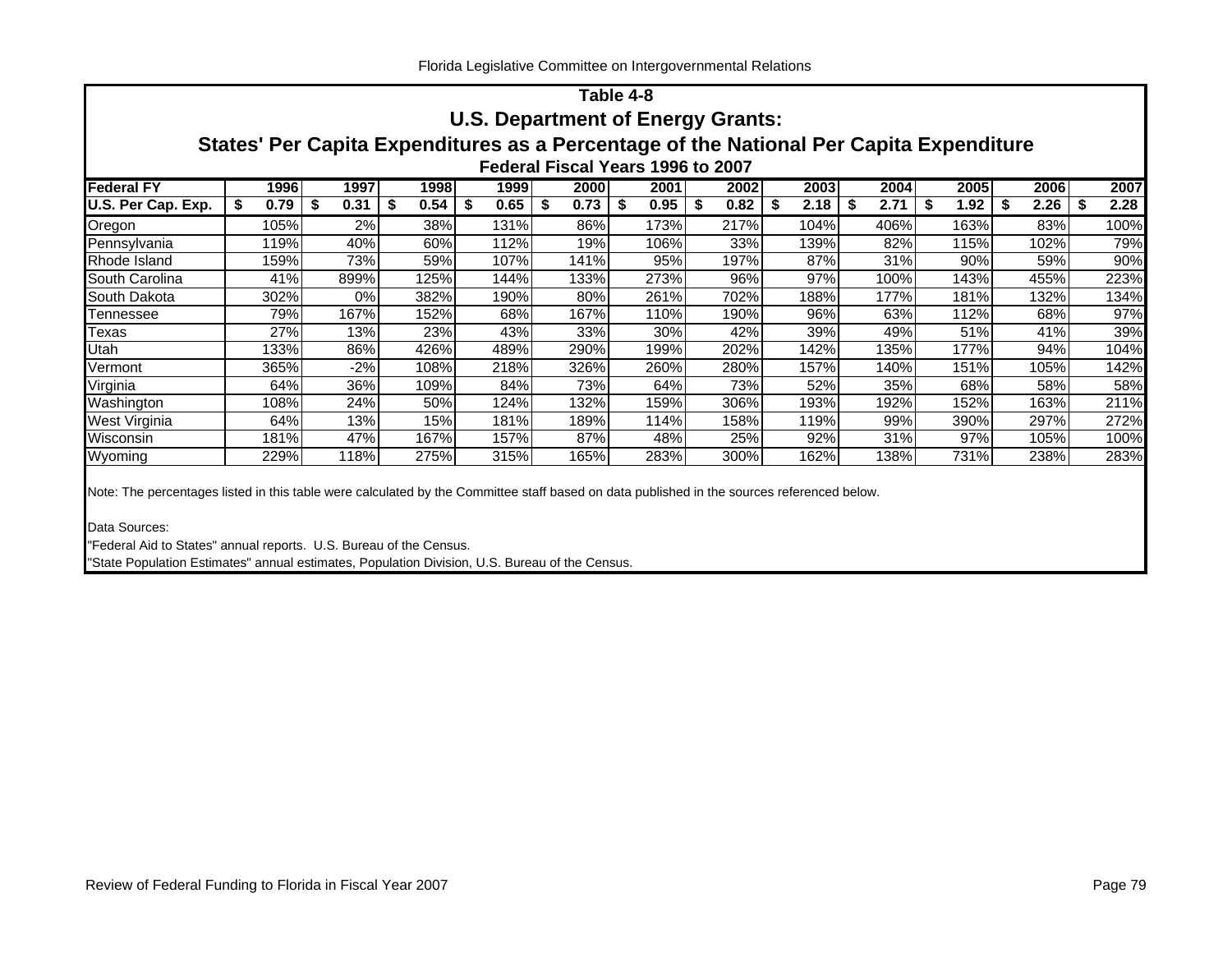|                                                                                                                             |   |       |    |       |    |       |    |       |    | Table 4-9                                      |    |       |    |       |             |             |             |             |      |    |       |
|-----------------------------------------------------------------------------------------------------------------------------|---|-------|----|-------|----|-------|----|-------|----|------------------------------------------------|----|-------|----|-------|-------------|-------------|-------------|-------------|------|----|-------|
|                                                                                                                             |   |       |    |       |    |       |    |       |    | <b>Environmental Protection Agency Grants:</b> |    |       |    |       |             |             |             |             |      |    |       |
| States' Per Capita Expenditures as a Percentage of the National Per Capita Expenditure<br>Federal Fiscal Years 1996 to 2007 |   |       |    |       |    |       |    |       |    |                                                |    |       |    |       |             |             |             |             |      |    |       |
| 2000<br>2001<br>2003<br><b>Federal FY</b><br>1996<br>1997<br>1998<br>1999<br>2002<br>2004<br>2005<br>2006                   |   |       |    |       |    |       |    |       |    |                                                |    |       |    |       |             |             |             |             |      |    |       |
|                                                                                                                             |   |       |    |       |    |       |    |       |    |                                                |    |       |    |       |             |             |             |             |      |    | 2007  |
| U.S. Per Cap. Exp.                                                                                                          | S | 11.67 | \$ | 10.94 | \$ | 10.70 | \$ | 11.46 | \$ | 12.53                                          | \$ | 13.58 | \$ | 12.62 | \$<br>13.73 | \$<br>14.25 | \$<br>11.21 | 13.85<br>\$ |      | \$ | 13.75 |
| Alabama                                                                                                                     |   | 48%   |    | 71%   |    | 73%   |    | 60%   |    | 89%                                            |    | 85%   |    | 67%   | 59%         | 80%         | 104%        |             | 104% |    | 78%   |
| Alaska                                                                                                                      |   | 335%  |    | 310%  |    | 669%  |    | 714%  |    | 1124%                                          |    | 726%  |    | 736%  | 872%        | 1088%       | 747%        |             | 749% |    | 911%  |
| Arizona                                                                                                                     |   | 60%   |    | 58%   |    | 96%   |    | 101%  |    | 71%                                            |    | 101%  |    | 67%   | 53%         | 90%         | 70%         |             | 72%  |    | 82%   |
| Arkansas                                                                                                                    |   | 69%   |    | 84%   |    | 62%   |    | 44%   |    | 51%                                            |    | 54%   |    | 97%   | 89%         | 91%         | 100%        |             | 88%  |    | 100%  |
| California                                                                                                                  |   | 105%  |    | 77%   |    | 83%   |    | 69%   |    | 49%                                            |    | 70%   |    | 57%   | 52%         | 55%         | 63%         |             | 64%  |    | 76%   |
| Colorado                                                                                                                    |   | 61%   |    | 63%   |    | 83%   |    | 116%  |    | 126%                                           |    | 95%   |    | 96%   | 86%         | 90%         | 83%         |             | 79%  |    | 76%   |
| Connecticut                                                                                                                 |   | 76%   |    | 91%   |    | 87%   |    | 78%   |    | 73%                                            |    | 113%  |    | 88%   | 100%        | 59%         | 82%         |             | 113% |    | 109%  |
| Delaware                                                                                                                    |   | 234%  |    | 256%  |    | 188%  |    | 153%  |    | 172%                                           |    | 177%  |    | 210%  | 156%        | 275%        | 261%        |             | 235% |    | 323%  |
| <b>Florida</b>                                                                                                              |   | 46%   |    | 48%   |    | 45%   |    | 55%   |    | 44%                                            |    | 49%   |    | 61%   | 58%         | 59%         | 49%         |             | 56%  |    | 58%   |
| Georgia                                                                                                                     |   | 41%   |    | 56%   |    | 57%   |    | 63%   |    | 53%                                            |    | 58%   |    | 43%   | 44%         | 69%         | 62%         |             | 54%  |    | 46%   |
| Hawaii                                                                                                                      |   | 127%  |    | 140%  |    | 106%  |    | 141%  |    | 143%                                           |    | 58%   |    | 220%  | 92%         | 71%         | 96%         |             | 166% |    | 395%  |
| ldaho                                                                                                                       |   | 163%  |    | 140%  |    | 107%  |    | 186%  |    | 168%                                           |    | 187%  |    | 235%  | 176%        | 202%        | 239%        |             | 247% |    | 246%  |
| <b>Illinois</b>                                                                                                             |   | 70%   |    | 100%  |    | 62%   |    | 91%   |    | 89%                                            |    | 89%   |    | 89%   | 111%        | 91%         | 46%         |             | 54%  |    | 73%   |
| <b>Indiana</b>                                                                                                              |   | 75%   |    | 81%   |    | 89%   |    | 91%   |    | 206%                                           |    | 221%  |    | 111%  | 55%         | 101%        | 35%         |             | 32%  |    | 114%  |
| lowa                                                                                                                        |   | 118%  |    | 139%  |    | 120%  |    | 107%  |    | 123%                                           |    | 118%  |    | 170%  | 216%        | 163%        | 213%        |             | 197% |    | 133%  |
| Kansas                                                                                                                      |   | 98%   |    | 111%  |    | 119%  |    | 132%  |    | 147%                                           |    | 103%  |    | 87%   | 110%        | 117%        | 118%        |             | 124% |    | 78%   |
| Kentucky                                                                                                                    |   | 104%  |    | 107%  |    | 79%   |    | 81%   |    | 52%                                            |    | 59%   |    | 96%   | 91%         | 84%         | 90%         |             | 81%  |    | 130%  |
| ouisiana.                                                                                                                   |   | 94%   |    | 85%   |    | 150%  |    | 112%  |    | 114%                                           |    | 85%   |    | 87%   | 70%         | 115%        | 85%         |             | 85%  |    | 99%   |
| Maine                                                                                                                       |   | 128%  |    | 154%  |    | 248%  |    | 227%  |    | 180%                                           |    | 158%  |    | 224%  | 257%        | 190%        | 211%        |             | 210% |    | 199%  |
| Maryland                                                                                                                    |   | 140%  |    | 114%  |    | 141%  |    | 165%  |    | 125%                                           |    | 139%  |    | 155%  | 117%        | 122%        | 109%        |             | 109% |    | 131%  |
| Massachusetts                                                                                                               |   | 304%  |    | 362%  |    | 237%  |    | 206%  |    | 176%                                           |    | 168%  |    | 116%  | 165%        | 128%        | 137%        |             | 126% |    | 106%  |
| <b>Michigan</b>                                                                                                             |   | 134%  |    | 144%  |    | 153%  |    | 145%  |    | 161%                                           |    | 101%  |    | 104%  | 112%        | 106%        | 107%        |             | 111% |    | 88%   |
| Minnesota                                                                                                                   |   | 71%   |    | 94%   |    | 70%   |    | 125%  |    | 178%                                           |    | 97%   |    | 121%  | 162%        | 92%         | 111%        |             | 100% |    | 135%  |
| Mississippi                                                                                                                 |   | 92%   |    | 88%   |    | 93%   |    | 90%   |    | 96%                                            |    | 84%   |    | 135%  | 120%        | 129%        | 79%         |             | 96%  |    | 116%  |
| <b>Missouri</b>                                                                                                             |   | 116%  |    | 93%   |    | 97%   |    | 143%  |    | 84%                                            |    | 116%  |    | 121%  | 169%        | 128%        | 117%        |             | 109% |    | 128%  |
| Montana                                                                                                                     |   | 160%  |    | 179%  |    | 239%  |    | 275%  |    | 280%                                           |    | 265%  |    | 365%  | 435%        | 306%        | 317%        |             | 322% |    | 301%  |
| Nebraska                                                                                                                    |   | 137%  |    | 124%  |    | 121%  |    | 123%  |    | 139%                                           |    | 153%  |    | 162%  | 89%         | 165%        | 134%        |             | 130% |    | 102%  |
| Nevada                                                                                                                      |   | 68%   |    | 66%   |    | 68%   |    | 76%   |    | 121%                                           |    | 113%  |    | 90%   | 119%        | 87%         | 184%        |             | 169% |    | 93%   |
| <b>New Hampshire</b>                                                                                                        |   | 79%   |    | 122%  |    | 231%  |    | 262%  |    | 248%                                           |    | 153%  |    | 183%  | 225%        | 197%        | 200%        |             | 193% |    | 174%  |
| New Jersey                                                                                                                  |   | 104%  |    | 96%   |    | 90%   |    | 62%   |    | 76%                                            |    | 74%   |    | 115%  | 115%        | 124%        | 165%        |             | 149% |    | 100%  |
| <b>New Mexico</b>                                                                                                           |   | 97%   |    | 151%  |    | 124%  |    | 117%  |    | 140%                                           |    | 142%  |    | 205%  | 237%        | 159%        | 147%        |             | 152% |    | 192%  |
| <b>New York</b>                                                                                                             |   | 153%  |    | 167%  |    | 144%  |    | 52%   |    | 145%                                           |    | 156%  |    | 114%  | 103%        | 119%        | 127%        |             | 109% |    | 86%   |
| North Carolina                                                                                                              |   | 69%   |    | 74%   |    | 64%   |    | 70%   |    | 74%                                            |    | 72%   |    | 99%   | 69%         | 76%         | 97%         |             | 100% |    | 80%   |
| North Dakota                                                                                                                |   | 177%  |    | 190%  |    | 272%  |    | 397%  |    | 217%                                           |    | 345%  |    | 402%  | 512%        | 299%        | 362%        |             | 402% |    | 514%  |
| Ohio                                                                                                                        |   | 122%  |    | 62%   |    | 86%   |    | 108%  |    | 100%                                           |    | 114%  |    | 93%   | 78%         | 102%        | 120%        |             | 114% |    | 96%   |
| Oklahoma                                                                                                                    |   | 90%   |    | 103%  |    | 123%  |    | 137%  |    | 90%                                            |    | 123%  |    | 123%  | 121%        | 117%        | 116%        |             | 134% |    | 147%  |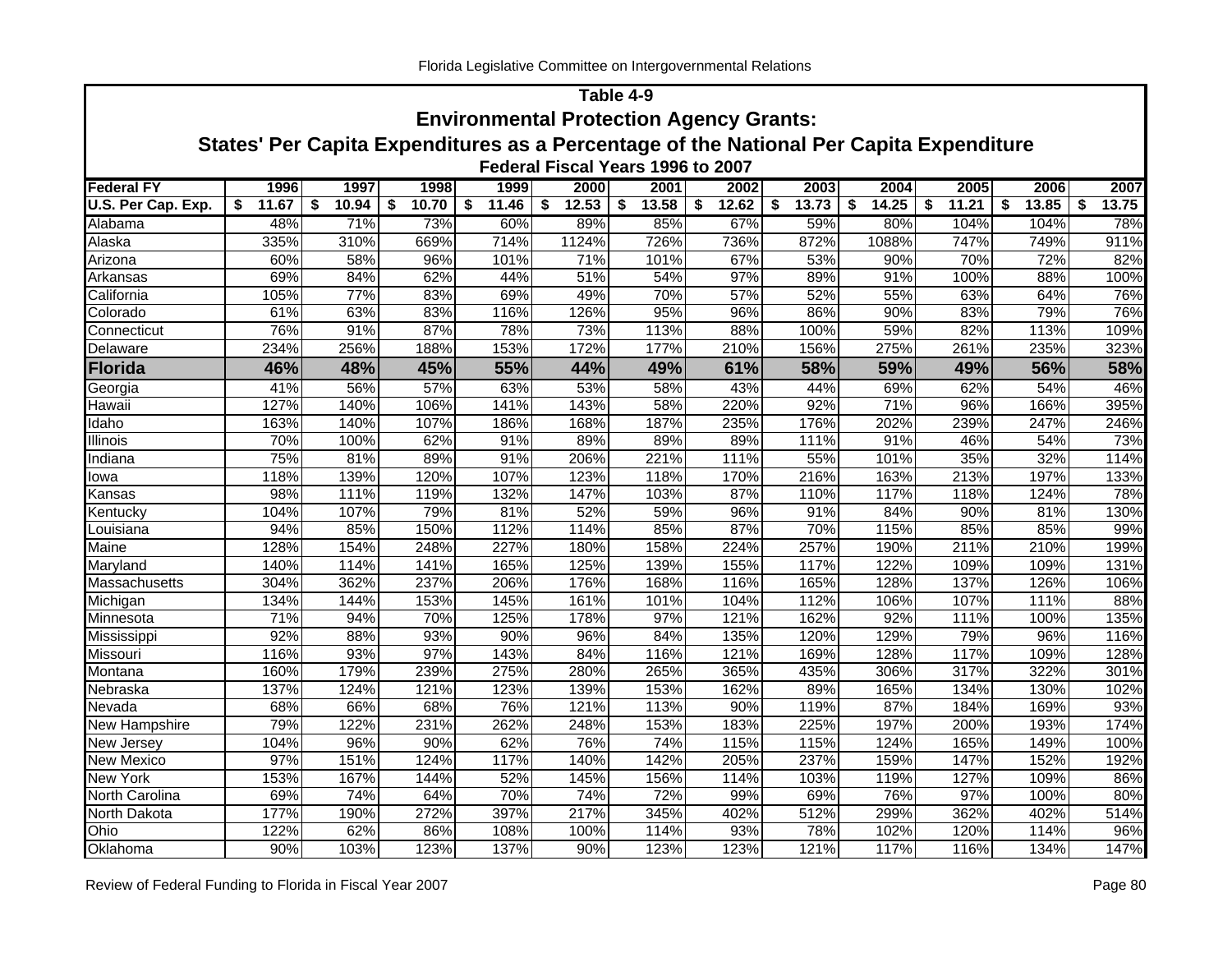|                    | Table 4-9<br><b>Environmental Protection Agency Grants:</b> |            |                                                                                        |            |            |                                   |       |            |       |       |       |       |  |  |
|--------------------|-------------------------------------------------------------|------------|----------------------------------------------------------------------------------------|------------|------------|-----------------------------------|-------|------------|-------|-------|-------|-------|--|--|
|                    |                                                             |            |                                                                                        |            |            |                                   |       |            |       |       |       |       |  |  |
|                    |                                                             |            | States' Per Capita Expenditures as a Percentage of the National Per Capita Expenditure |            |            |                                   |       |            |       |       |       |       |  |  |
|                    |                                                             |            |                                                                                        |            |            |                                   |       |            |       |       |       |       |  |  |
|                    |                                                             |            |                                                                                        |            |            | Federal Fiscal Years 1996 to 2007 |       |            |       |       |       |       |  |  |
| <b>Federal FY</b>  | 1996                                                        | 1997       | 1998                                                                                   | 1999       | 2000       | 2001                              | 2002  | 2003       | 2004  | 2005  | 2006  | 2007  |  |  |
| U.S. Per Cap. Exp. | 11.67                                                       | 10.94<br>S | 10.70<br>- 5                                                                           | 11.46<br>S | 12.53<br>S | 13.58<br>S                        | 12.62 | 13.73<br>S | 14.25 | 11.21 | 13.85 | 13.75 |  |  |
| Oregon             | 60%                                                         | 76%        | 133%                                                                                   | 238%       | 136%       | 83%                               | 127%  | 116%       | 128%  | 130%  | 124%  | 79%   |  |  |
| Pennsylvania       | 85%                                                         | 73%        | 93%                                                                                    | 86%        | 87%        | 88%                               | 104%  | 91%        | 89%   | 85%   | 86%   | 101%  |  |  |
| Rhode Island       | 144%                                                        | 159%       | 192%                                                                                   | 175%       | 177%       | 179%                              | 226%  | 272%       | 219%  | 251%  | 224%  | 232%  |  |  |
| South Carolina     | 64%                                                         | 71%        | 41%                                                                                    | 97%        | 108%       | 97%                               | 71%   | 77%        | 78%   | 98%   | 94%   | 61%   |  |  |
| South Dakota       | 176%                                                        | 297%       | 242%                                                                                   | 275%       | 245%       | 200%                              | 220%  | 353%       | 331%  | 366%  | 360%  | 243%  |  |  |
| Tennessee          | 62%                                                         | 79%        | 72%                                                                                    | 61%        | 56%        | 46%                               | 51%   | 61%        | 81%   | 95%   | 94%   | 53%   |  |  |
| Texas              | 62%                                                         | 55%        | 61%                                                                                    | 72%        | 63%        | 63%                               | 67%   | 70%        | 81%   | 62%   | 87%   | 103%  |  |  |
| Utah               | 257%                                                        | 213%       | 117%                                                                                   | 101%       | 93%        | 133%                              | 130%  | 101%       | 82%   | 100%  | 99%   | 107%  |  |  |
| Vermont            | 193%                                                        | 184%       | 244%                                                                                   | 408%       | 390%       | 228%                              | 330%  | 309%       | 295%  | 333%  | 359%  | 319%  |  |  |
| Virginia           | 80%                                                         | 80%        | 96%                                                                                    | 88%        | 62%        | 112%                              | 111%  | 88%        | 86%   | 93%   | 92%   | 74%   |  |  |
| Washington         | 94%                                                         | 93%        | 125%                                                                                   | 112%       | 78%        | 81%                               | 128%  | 125%       | 97%   | 139%  | 125%  | 110%  |  |  |
| West Virginia      | 170%                                                        | 188%       | 232%                                                                                   | 279%       | 330%       | 315%                              | 198%  | 254%       | 179%  | 255%  | 235%  | 171%  |  |  |
| Wisconsin          | 84%                                                         | 113%       | 79%                                                                                    | 150%       | 84%        | 69%                               | 108%  | 180%       | 157%  | 107%  | 101%  | 126%  |  |  |
| Wyoming            | 255%                                                        | 396%       | 327%                                                                                   | 247%       | 224%       | 216%                              | 349%  | 440%       | 358%  | 283%  | 332%  | 318%  |  |  |

Data Sources:

"Federal Aid to States" annual reports. U.S. Bureau of the Census.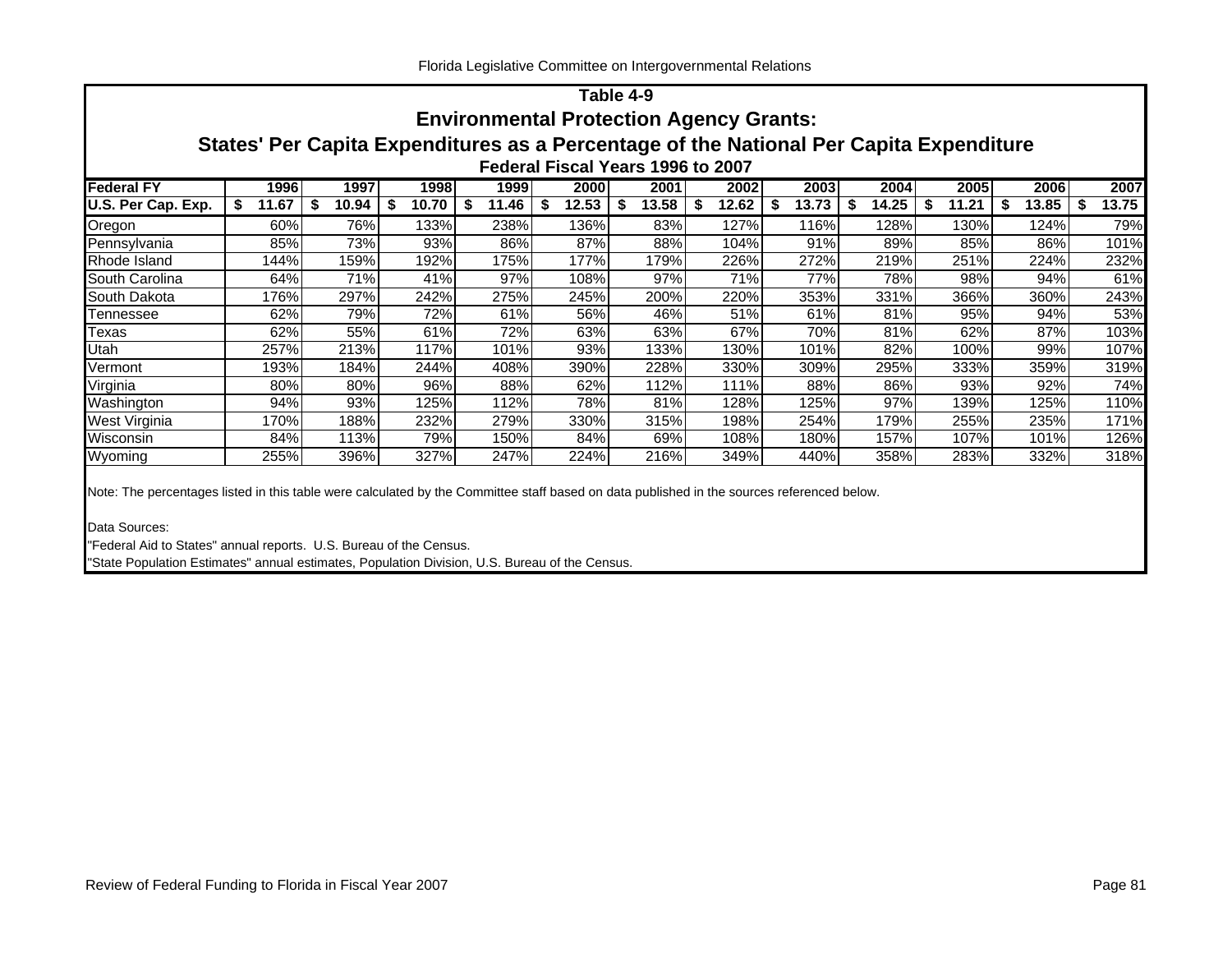|                         |              |              |             |                                                                                        |             | Table 4-10 |                                   |                    |              |             |             |             |    |             |
|-------------------------|--------------|--------------|-------------|----------------------------------------------------------------------------------------|-------------|------------|-----------------------------------|--------------------|--------------|-------------|-------------|-------------|----|-------------|
|                         |              |              |             | <b>Equal Employment Opportunity Commission Grants:</b>                                 |             |            |                                   |                    |              |             |             |             |    |             |
|                         |              |              |             | States' Per Capita Expenditures as a Percentage of the National Per Capita Expenditure |             |            |                                   |                    |              |             |             |             |    |             |
|                         |              |              |             |                                                                                        |             |            | Federal Fiscal Years 1996 to 2007 |                    |              |             |             |             |    |             |
|                         |              |              |             |                                                                                        |             |            |                                   |                    |              |             |             |             |    |             |
| <b>Federal FY</b>       | 1996<br>0.09 | 1997         | 1998        | 1999                                                                                   | 2000        |            | 2001                              | 2002               | 2003         | 2004        | 2005        | 2006        |    | 2007        |
| U.S. Per Cap. Exp.      | \$           | \$<br>0.09   | \$<br>0.11  | 0.11<br>\$                                                                             | \$<br>0.09  | \$         | 0.11                              | \$<br>0.11         | \$<br>0.11   | \$<br>0.10  | \$<br>0.10  | \$<br>0.09  |    | \$<br>0.11  |
| Alabama                 | 0%<br>333%   | 0%           | 0%          | 0%                                                                                     | 0%<br>379%  |            | 0%                                | 0%                 | 0%           | 0%<br>227%  | 0%          |             | 0% | 0%          |
| Alaska<br>Arizona       | 99%          | 292%<br>98%  | 299%<br>75% | 508%<br>107%                                                                           | 119%        |            | 289%<br>64%                       | 158%<br><b>74%</b> | 281%<br>73%  | 62%         | 234%<br>69% | 247%<br>81% |    | 269%<br>76% |
| Arkansas                | 0%           | 0%           | 0%          | 0%                                                                                     | 0%          |            | 0%                                | 0%                 | 0%           | 0%          | 0%          |             | 0% | 0%          |
| California              | 98%          | 85%          | 85%         | 124%                                                                                   | 95%         |            | 65%                               | 83%                | 82%          | 89%         | 41%         | 71%         |    | 96%         |
| Colorado                | 111%         | 123%         | 160%        | 151%                                                                                   | 55%         |            | 506%                              | 92%                | 130%         | 92%         | 63%         | 63%         |    | 69%         |
| Connecticut             | 165%         | 87%          | 156%        | 110%                                                                                   | 179%        |            | 151%                              | 225%               | 174%         | 217%        | 224%        | 272%        |    | 264%        |
| <b>Delaware</b>         | 117%         | 148%         | 57%         | 80%                                                                                    | 169%        |            | 290%                              | 149%               | 115%         | 327%        | 1428%       | 965%        |    | 454%        |
| <b>Florida</b>          | 76%          | 73%          | 71%         | 55%                                                                                    | 78%         |            | 79%                               | 71%                | 71%          | 93%         | 91%         | 72%         |    | 60%         |
| Georgia                 | 20%          | 16%          | 13%         | 13%                                                                                    | 12%         |            | 16%                               | 20%                | 21%          | 21%         | 14%         | 30%         |    | 5%          |
| Hawaii                  | 103%         | 81%          | 162%        | 170%                                                                                   | 182%        |            | 84%                               | 111%               | 110%         | 0%          | 115%        | 169%        |    | 39%         |
| Idaho                   | 224%         | 216%         | 201%        | 205%                                                                                   | 153%        |            | 178%                              | 266%               | 241%         | 220%        | 165%        | 247%        |    | 173%        |
| <b>Illinois</b>         | 104%         | 126%         | 112%        | 153%                                                                                   | 162%        |            | 104%                              | 173%               | 174%         | 123%        | 64%         | 122%        |    | 97%         |
| Indiana                 | 86%          | 63%          | 42%         | 55%                                                                                    | 53%         |            | 87%                               | 81%                | 80%          | 69%         | 95%         | 80%         |    | 55%         |
| lowa                    | 144%         | 251%         | 206%        | 267%                                                                                   | 115%        |            | 202%                              | 560%               | 560%         | 286%        | 229%        | 240%        |    | 263%        |
| Kansas                  | 157%         | 158%         | 163%        | 147%                                                                                   | 77%         |            | 155%                              | 110%               | 110%         | 130%        | 114%        | 141%        |    | 122%        |
| Kentucky                | 56%          | 63%          | 65%         | 76%                                                                                    | 49%         |            | 53%                               | 12%                | 37%          | 38%         | 49%         | 43%         |    | 60%         |
| _ouisiana               | 7%           | 7%           | 0%          | 1%                                                                                     | 0%          |            | 1%                                | 0%                 | 0%           | 0%          | 10%         | 13%         |    | 8%          |
| Maine                   | 181%         | 236%         | 217%        | 342%                                                                                   | 235%        |            | 893%                              | 188%               | 187%         | 164%        | 193%        | 132%        |    | 130%        |
| Maryland                | 167%         | 133%         | 146%        | 94%                                                                                    | 127%        |            | 159%                              | 112%               | 111%         | 147%        | 167%        | 97%         |    | 116%        |
| <b>Massachusetts</b>    | 185%         | 174%         | 183%        | 205%                                                                                   | 321%        |            | 23%                               | 198%               | 198%         | 176%        | 220%        | 154%        |    | 279%        |
| Michigan                | 101%         | 174%         | 129%        | 126%                                                                                   | 21%         |            | 40%                               | 57%                | 57%          | 89%         | 92%         | 132%        |    | 95%         |
| Minnesota               | 63%          | 78%          | 118%        | 122%                                                                                   | 76%         |            | 94%                               | 296%               | 299%         | 132%        | 100%        | 101%        |    | 89%         |
| Mississippi             | 0%           | 0%           | 0%          | 0%                                                                                     | 0%          |            | 0%                                | 0%                 | 0%           | 0%          | 0%          |             | 0% | 0%          |
| Missouri                | 56%          | 108%         | 141%        | 138%                                                                                   | 72%         |            | 106%                              | 116%               | 116%         | 196%        | 70%         | 151%        |    | 151%        |
| Montana                 | 186%         | 344%         | 362%        | 259%                                                                                   | 297%        |            | 248%                              | 252%               | 246%         | 222%        | 291%        | 414%        |    | 207%        |
| Nebraska                | 254%<br>407% | 341%         | 270%        | 295%<br>377%                                                                           | 443%        |            | 116%<br>395%                      | 357%<br>297%       | 517%<br>288% | 250%        | 314%        | 404%<br>33% |    | 263%        |
| Nevada<br>New Hampshire | 52%          | 330%<br>107% | 277%<br>93% | 82%                                                                                    | 325%<br>34% |            | 65%                               | 65%                | 79%          | 104%<br>59% | 540%<br>75% | 106%        |    | 248%<br>69% |
| New Jersey              | 63%          | 81%          | 66%         | 67%                                                                                    | 92%         |            | 60%                               | 29%                | 29%          | 103%        | 58%         | 60%         |    | 48%         |
| New Mexico              | 92%          | 133%         | 67%         | 115%                                                                                   | 117%        |            | 154%                              | 146%               | 145%         | 194%        | 96%         | 183%        |    | 67%         |
| <b>New York</b>         | 107%         | 64%          | 140%        | 83%                                                                                    | 68%         |            | 87%                               | 108%               | 105%         | 139%        | 108%        | 130%        |    | 110%        |
| North Carolina          | 23%          | 28%          | 5%          | 7%                                                                                     | 23%         |            | 23%                               | 16%                | 16%          | 12%         | 7%          | 9%          |    | 11%         |
| North Dakota            | 3801%        | 3750%        | 2752%       | 232%                                                                                   | 232%        |            | 192%                              | 223%               | 223%         | 284%        | 230%        | 201%        |    | 257%        |
| Ohio                    | 0%           | 0%           | 0%          | 189%                                                                                   | 178%        |            | 190%                              | 150%               | 150%         | 82%         | 224%        | 124%        |    | 281%        |
| Oklahoma                | 120%         | 119%         | 100%        | 107%                                                                                   | 70%         |            | 119%                              | 106%               | 109%         | 94%         | 114%        | 112%        |    | 86%         |
| Oregon                  | 213%         | 124%         | 173%        | 172%                                                                                   | 109%        |            | 125%                              | 161%               | 159%         | 149%        | 130%        | 144%        |    | 134%        |
| Pennsylvania            | 105%         | 128%         | 115%        | 70%                                                                                    | 213%        |            | 175%                              | 116%               | 116%         | 171%        | 240%        | 98%         |    | 164%        |
| Rhode Island            | 130%         | 153%         | 125%        | 66%                                                                                    | 63%         |            | 194%                              | 98%                | 97%          | 176%        | 187%        | 191%        |    | 149%        |
| South Carolina          | 152%         | 98%          | 132%        | 135%                                                                                   | 163%        |            | 169%                              | 138%               | 137%         | 168%        | 202%        | 208%        |    | 105%        |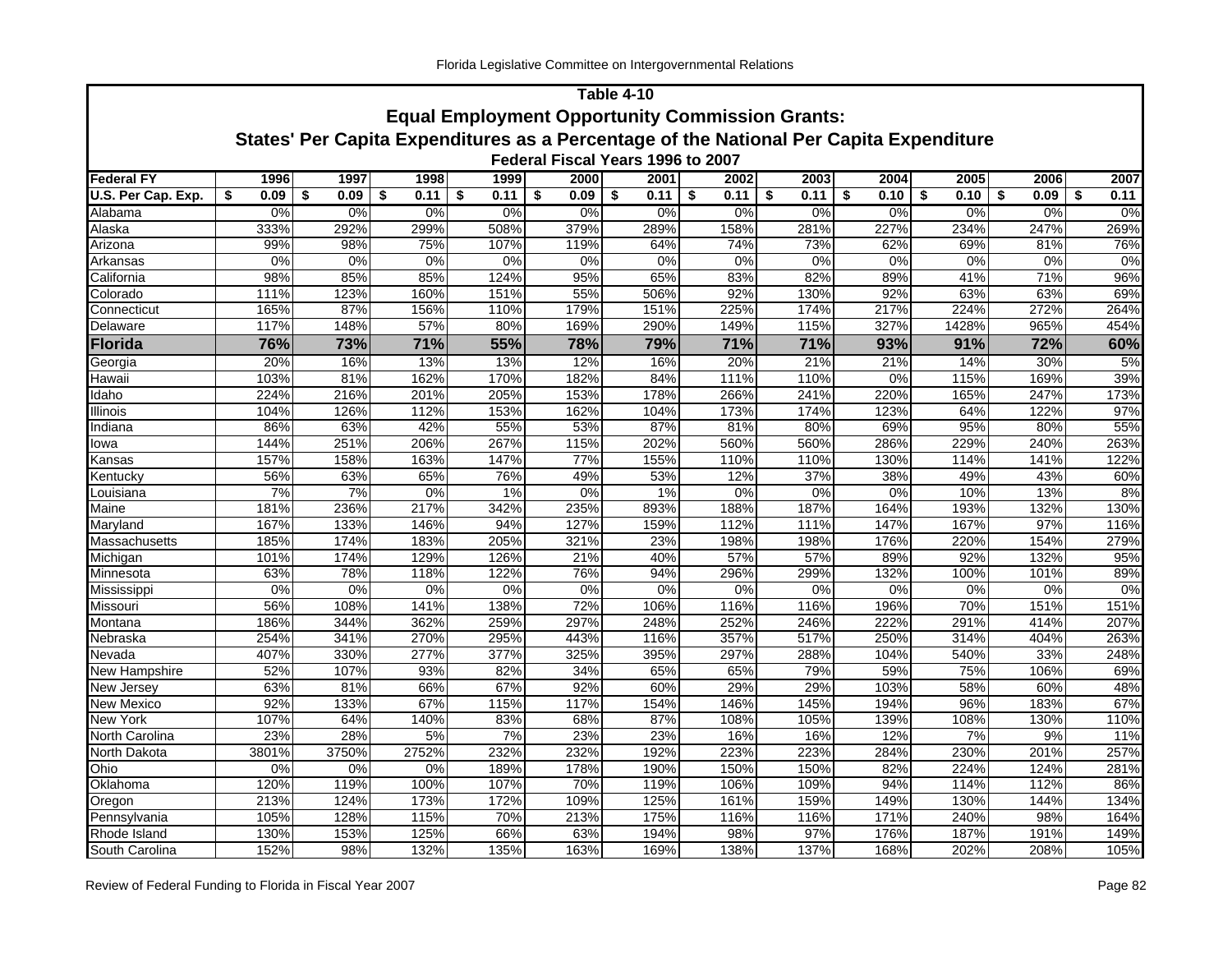|                    |                                                                                                                                                                                                                             |      |                                                                                        |      |      | Table 4-10 |      |                                                        |      |      |      |  |      |  |  |
|--------------------|-----------------------------------------------------------------------------------------------------------------------------------------------------------------------------------------------------------------------------|------|----------------------------------------------------------------------------------------|------|------|------------|------|--------------------------------------------------------|------|------|------|--|------|--|--|
|                    |                                                                                                                                                                                                                             |      |                                                                                        |      |      |            |      | <b>Equal Employment Opportunity Commission Grants:</b> |      |      |      |  |      |  |  |
|                    |                                                                                                                                                                                                                             |      | States' Per Capita Expenditures as a Percentage of the National Per Capita Expenditure |      |      |            |      |                                                        |      |      |      |  |      |  |  |
|                    |                                                                                                                                                                                                                             |      |                                                                                        |      |      |            |      |                                                        |      |      |      |  |      |  |  |
| Federal FY         | Federal Fiscal Years 1996 to 2007<br>1996<br>2004<br>2007<br>1997<br>1998<br>1999 l<br>2000<br>2003<br>2005<br>2006<br>2001<br>2002<br>0.09<br>0.11<br>0.09<br>0.10<br>0.09<br>0.09<br>0.11<br>0.11<br>0.11<br>0.10<br>0.11 |      |                                                                                        |      |      |            |      |                                                        |      |      |      |  |      |  |  |
| U.S. Per Cap. Exp. |                                                                                                                                                                                                                             |      |                                                                                        |      |      |            |      |                                                        |      |      |      |  | 0.11 |  |  |
| South Dakota       | 244%                                                                                                                                                                                                                        | 288% | 218%                                                                                   | 234% | 183% | 254%       | 256% | 255%                                                   | 174% | 210% | 255% |  | 139% |  |  |
| Tennessee          | 70%                                                                                                                                                                                                                         | 46%  | 60%                                                                                    | 42%  | 46%  | 40%        | 57%  | 58%                                                    | 76%  | 33%  | 49%  |  | 42%  |  |  |
| Texas              | 38%                                                                                                                                                                                                                         | 61%  | 43%                                                                                    | 36%  | 49%  | 47%        | 27%  | 27%                                                    | 21%  | 45%  | 37%  |  | 36%  |  |  |
| Utah               | 99%                                                                                                                                                                                                                         | 175% | 87%                                                                                    | 114% | 153% | 121%       | 125% | 124%                                                   | 136% | 145% | 92%  |  | 146% |  |  |
| Vermont            | 57%                                                                                                                                                                                                                         | 59%  | 107%                                                                                   | 110% | 62%  | 81%        | 106% | 100%                                                   | 97%  | 99%  | 117% |  | 82%  |  |  |
| Virginia           | 62%                                                                                                                                                                                                                         | 59%  | 37%                                                                                    | 27%  | 14%  | 38%        | 23%  | 27%                                                    | 24%  | 28%  | 90%  |  | 67%  |  |  |
| Washington         | 146%                                                                                                                                                                                                                        | 148% | 120%                                                                                   | 120% | 70%  | 136%       | 114% | 107%                                                   | 89%  | 112% | 94%  |  | 105% |  |  |
| West Virginia      | 52%                                                                                                                                                                                                                         | 75%  | 108%                                                                                   | 97%  | 101% | 88%        | 68%  | 68%                                                    | 177% | 140% | 103% |  | 97%  |  |  |
| Wisconsin          | 198%                                                                                                                                                                                                                        | 80%  | 232%                                                                                   | 85%  | 237% | 176%       | 183% | 126%                                                   | 228% | 44%  | 305% |  | 124% |  |  |
| Wyoming            | 146%                                                                                                                                                                                                                        | 198% | 173%                                                                                   | 210% | 273% | 271%       | 67%  | 137%                                                   | 225% | 194% | 125% |  | 213% |  |  |

Data Sources:

"Federal Aid to States" annual reports. U.S. Bureau of the Census.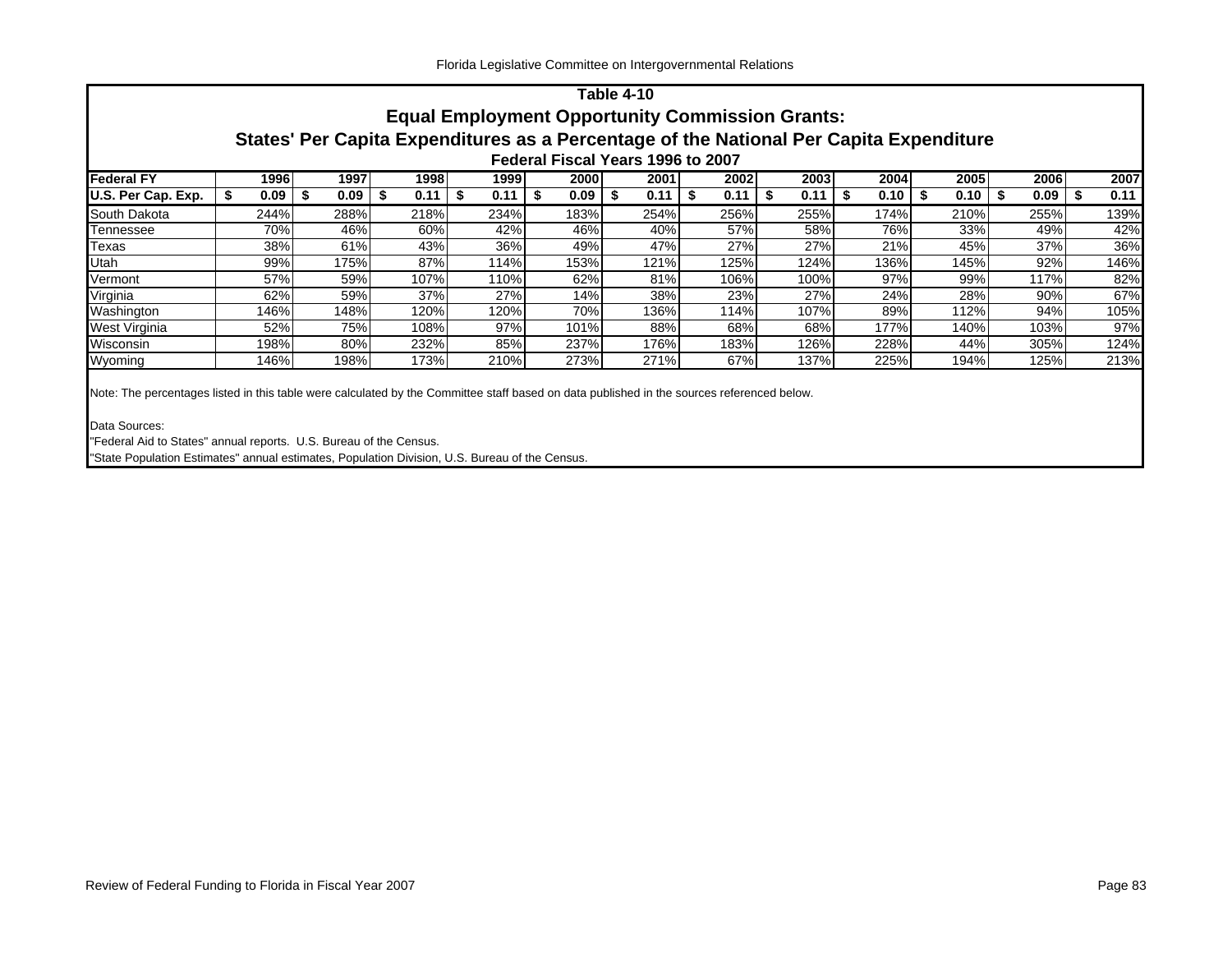|                    |            |                                  |            |            |            | Table 4-11                        |                                                    |                          |                                                                                        |                          |                          |                          |
|--------------------|------------|----------------------------------|------------|------------|------------|-----------------------------------|----------------------------------------------------|--------------------------|----------------------------------------------------------------------------------------|--------------------------|--------------------------|--------------------------|
|                    |            |                                  |            |            |            |                                   | <b>Federal Emergency Management Agency Grants:</b> |                          |                                                                                        |                          |                          |                          |
|                    |            |                                  |            |            |            |                                   |                                                    |                          | States' Per Capita Expenditures as a Percentage of the National Per Capita Expenditure |                          |                          |                          |
|                    |            |                                  |            |            |            | Federal Fiscal Years 1996 to 2007 |                                                    |                          |                                                                                        |                          |                          |                          |
| <b>Federal FY</b>  | 1996       | 1997                             | 1998       | 1999       | 2000       | 2001                              | 2002                                               | 2003                     | 2004                                                                                   | 2005                     | 2006                     | 2007                     |
| U.S. Per Cap. Exp. | 5.24<br>S. | $\overline{\mathbf{s}}$<br>18.62 | \$<br>5.49 | \$<br>6.85 | 7.01<br>Ŝ. | 8.58<br>Ŝ.                        | \$<br>11.09                                        | $\blacksquare$           | ٠                                                                                      | $\blacksquare$           | $\blacksquare$           | ٠                        |
| Alabama            | 231%       | 55%                              | 175%       | 210%       | 184%       | 132%                              | 54%                                                | $\blacksquare$           | $\blacksquare$                                                                         | $\blacksquare$           | $\blacksquare$           | $\blacksquare$           |
| Alaska             | 366%       | 157%                             | 284%       | 94%        | 130%       | 69%                               | 92%                                                | $\sim$                   | $\blacksquare$                                                                         | $\sim$                   | $\blacksquare$           | $\blacksquare$           |
| Arizona            | 29%        | 44%                              | 75%        | 35%        | 46%        | 13%                               | 23%                                                | $\blacksquare$           | $\blacksquare$                                                                         |                          |                          | $\overline{\phantom{0}}$ |
| Arkansas           | 96%        | 79%                              | 59%        | 91%        | 40%        | 759%                              | 70%                                                | $\blacksquare$           | $\blacksquare$                                                                         | $\blacksquare$           | $\blacksquare$           | $\blacksquare$           |
| California         | 261%       | 339%                             | 138%       | 241%       | 220%       | 168%                              | 140%                                               | $\overline{\phantom{a}}$ | $\blacksquare$                                                                         | $\blacksquare$           | $\blacksquare$           | $\blacksquare$           |
| Colorado           | 27%        | 24%                              | 32%        | 30%        | 38%        | 38%                               | 41%                                                | $\sim$                   | $\blacksquare$                                                                         | $\overline{\phantom{a}}$ | $\overline{\phantom{a}}$ | $\overline{\phantom{0}}$ |
| Connecticut        | 10%        | 21%                              | 13%        | 14%        | 16%        | 8%                                | 8%                                                 | $\blacksquare$           |                                                                                        | $\blacksquare$           | $\blacksquare$           | $\blacksquare$           |
| Delaware           | 123%       | 3%                               | 106%       | 60%        | 72%        | 60%                               | 30%                                                | $\blacksquare$           |                                                                                        |                          |                          |                          |
| Florida            | 182%       | 37%                              | 162%       | 163%       | 187%       | 112%                              | 96%                                                |                          | <b>Refer to Homeland Security</b>                                                      |                          |                          |                          |
| Georgia            | 108%       | 198%                             | 181%       | 103%       | 123%       | 47%                               | 32%                                                | $\overline{\phantom{a}}$ |                                                                                        |                          |                          | $\blacksquare$           |
| Hawaii             | 322%       | 116%                             | 266%       | 61%        | 53%        | 82%                               | 31%                                                | $\blacksquare$           |                                                                                        | $\overline{a}$           |                          | $\overline{\phantom{0}}$ |
| <b>Idaho</b>       | 186%       | 205%                             | 195%       | 60%        | 53%        | 32%                               | 20%                                                | $\blacksquare$           |                                                                                        | $\overline{a}$           | $\overline{\phantom{a}}$ | $\blacksquare$           |
| <b>Illinois</b>    | 51%        | 52%                              | 58%        | 53%        | 29%        | 27%                               | 11%                                                | $\blacksquare$           | $\blacksquare$                                                                         | $\blacksquare$           |                          |                          |
| Indiana            | 30%        | 22%                              | 49%        | 45%        | 11%        | 18%                               | 14%                                                | $\sim$                   | $\blacksquare$                                                                         | $\blacksquare$           | $\blacksquare$           | $\blacksquare$           |
| lowa               | 106%       | 36%                              | 110%       | 107%       | 119%       | 57%                               | 45%                                                | $\blacksquare$           | $\blacksquare$                                                                         | $\blacksquare$           | $\blacksquare$           | $\blacksquare$           |
| Kansas             | 73%        | 8%                               | 68%        | 112%       | 54%        | 48%                               | 146%                                               | $\blacksquare$           | $\blacksquare$                                                                         | $\blacksquare$           | $\blacksquare$           | $\blacksquare$           |
| Kentucky           | 81%        | 180%                             | 199%       | 53%        | 59%        | 39%                               | 46%                                                | $\blacksquare$           | $\blacksquare$                                                                         | $\overline{\phantom{a}}$ | $\overline{\phantom{a}}$ | $\overline{a}$           |
| Louisiana          | 97%        | 22%                              | 69%        | 130%       | 60%        | 157%                              | 44%                                                | $\blacksquare$           | $\blacksquare$                                                                         | $\blacksquare$           | $\overline{\phantom{0}}$ | $\overline{a}$           |
| Maine              | 54%        | 61%                              | 449%       | 226%       | 111%       | 67%                               | 34%                                                | $\blacksquare$           |                                                                                        | $\blacksquare$           | $\blacksquare$           | $\blacksquare$           |
| Maryland           | 81%        | 9%                               | 26%        | 16%        | 29%        | 37%                               | 16%                                                | $\blacksquare$           | $\blacksquare$                                                                         |                          | $\blacksquare$           |                          |
| Massachusetts      | 60%        | 47%                              | 39%        | 27%        | 29%        | 34%                               | 27%                                                | $\blacksquare$           |                                                                                        | $\blacksquare$           |                          | $\overline{\phantom{0}}$ |
| Michigan           | 11%        | 19%                              | 72%        | 39%        | 21%        | 82%                               | 7%                                                 | $\blacksquare$           |                                                                                        |                          | $\blacksquare$           | $\blacksquare$           |
| Minnesota          | 36%        | 336%                             | 520%       | 219%       | 133%       | 109%                              | 77%                                                | $\blacksquare$           | $\overline{\phantom{a}}$                                                               | $\blacksquare$           | $\blacksquare$           | $\blacksquare$           |
| Mississippi        | 40%        | 12%                              | 26%        | 151%       | 95%        | 126%                              | 71%                                                | $\overline{\phantom{a}}$ | $\blacksquare$                                                                         | $\blacksquare$           | $\blacksquare$           | $\overline{a}$           |
| Missouri           | 97%        | 16%                              | 41%        | 42%        | 30%        | 16%                               | 96%                                                | $\blacksquare$           | $\blacksquare$                                                                         | $\blacksquare$           | $\overline{\phantom{a}}$ | $\blacksquare$           |
| Montana            | 70%        | 29%                              | 121%       | 32%        | 291%       | 200%                              | 199%                                               | $\blacksquare$           |                                                                                        | $\blacksquare$           | $\blacksquare$           | $\blacksquare$           |
| Nebraska           | 151%       | $-57%$                           | 354%       | 117%       | 65%        | 50%                               | 32%                                                | $\blacksquare$           | $\blacksquare$                                                                         | $\blacksquare$           | $\blacksquare$           | $\blacksquare$           |
| Nevada             | 20%        | 132%                             | 47%        | 39%        | 32%        | 16%                               | 8%                                                 | $\sim$                   | $\blacksquare$                                                                         | $\blacksquare$           | $\overline{\phantom{a}}$ | $\overline{\phantom{0}}$ |
| New Hampshire      | 42%        | 40%                              | 103%       | 119%       | 44%        | 50%                               | 33%                                                | $\blacksquare$           | $\overline{a}$                                                                         | $\overline{a}$           | $\sim$                   | $\blacksquare$           |
| <b>New Jersey</b>  | 75%        | 18%                              | 12%        | 9%         | 74%        | 41%                               | 86%                                                | $\blacksquare$           | $\overline{\phantom{a}}$                                                               | $\sim$                   | $\blacksquare$           | $\overline{\phantom{0}}$ |
| <b>New Mexico</b>  | 33%        | 13%                              | 29%        | 21%        | 45%        | 52%                               | 26%                                                | $\overline{\phantom{a}}$ | $\sim$                                                                                 | $\sim$                   | $\overline{\phantom{a}}$ | $\overline{\phantom{0}}$ |
| <b>New York</b>    | 46%        | 42%                              | 56%        | 50%        | 55%        | 124%                              | 580%                                               | $\sim$                   | $\blacksquare$                                                                         | $\overline{\phantom{a}}$ | $\overline{\phantom{0}}$ | $\blacksquare$           |
| North Carolina     | 65%        | 298%                             | 120%       | 137%       | 509%       | 341%                              | 133%                                               | $\blacksquare$           |                                                                                        | $\blacksquare$           | $\blacksquare$           | $\blacksquare$           |
| North Dakota       | 355%       | 2415%                            | 2088%      | 2001%      | 1536%      | 1236%                             | 532%                                               | $\blacksquare$           | $\blacksquare$                                                                         | $\blacksquare$           | $\blacksquare$           | $\blacksquare$           |
| Ohio               | 22%        | 47%                              | 43%        | 32%        | 19%        | 14%                               | 9%                                                 | $\blacksquare$           | $\blacksquare$                                                                         | $\blacksquare$           | $\blacksquare$           | $\blacksquare$           |
| Oklahoma           | 42%        | 7%                               | 20%        | 188%       | 66%        | 468%                              | 315%                                               |                          |                                                                                        |                          |                          |                          |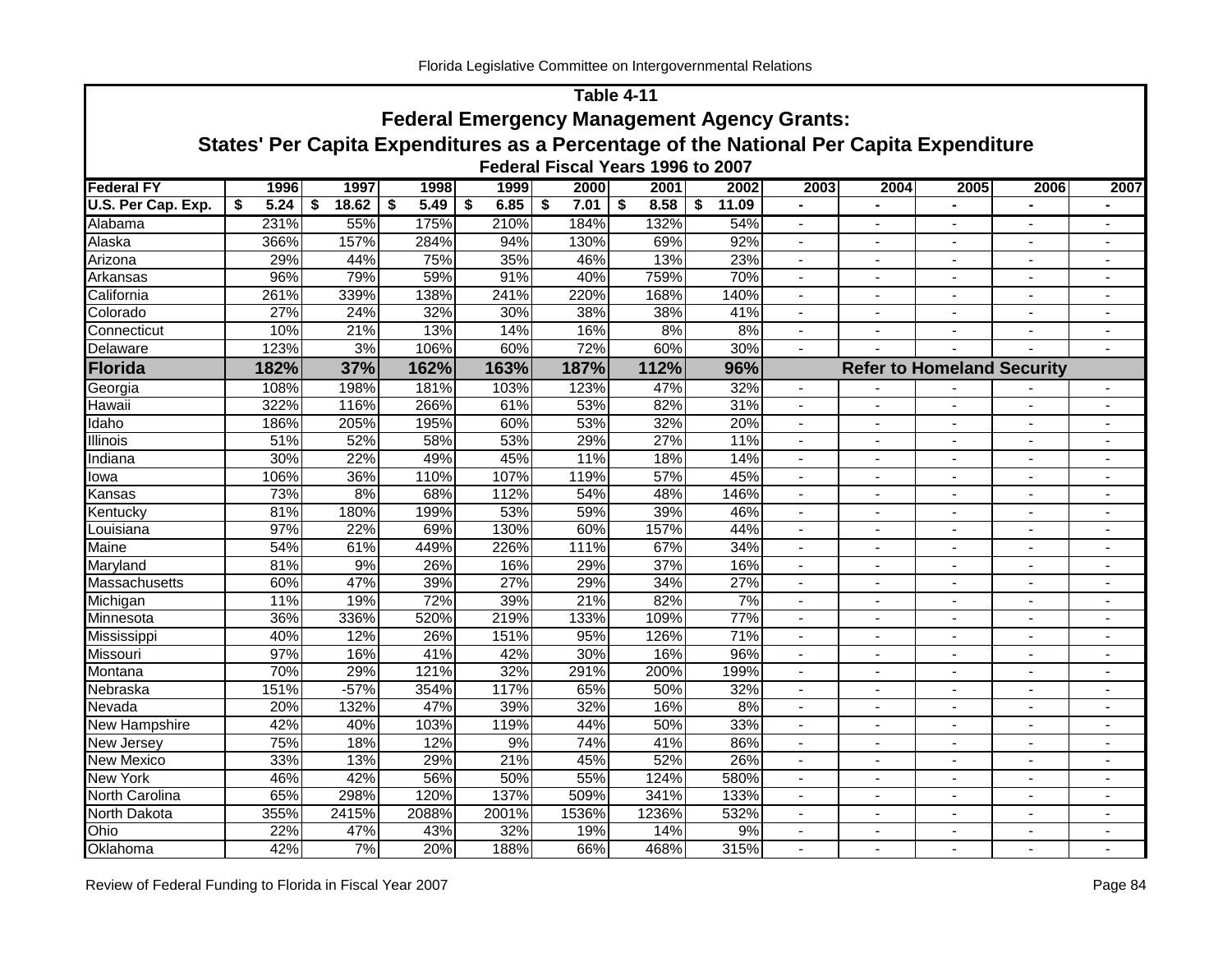|                    |      |   |       |      |      |      | Table 4-11                                         |      |   |       |                          |                                                                                        |                              |                          |                              |
|--------------------|------|---|-------|------|------|------|----------------------------------------------------|------|---|-------|--------------------------|----------------------------------------------------------------------------------------|------------------------------|--------------------------|------------------------------|
|                    |      |   |       |      |      |      | <b>Federal Emergency Management Agency Grants:</b> |      |   |       |                          |                                                                                        |                              |                          |                              |
|                    |      |   |       |      |      |      |                                                    |      |   |       |                          | States' Per Capita Expenditures as a Percentage of the National Per Capita Expenditure |                              |                          |                              |
|                    |      |   |       |      |      |      |                                                    |      |   |       |                          |                                                                                        |                              |                          |                              |
|                    |      |   |       |      |      |      | Federal Fiscal Years 1996 to 2007                  |      |   |       |                          |                                                                                        |                              |                          |                              |
| <b>Federal FY</b>  | 1996 |   | 1997  | 1998 |      | 1999 | 2000                                               | 2001 |   | 2002  | 2003                     | 2004                                                                                   | <b>2005</b>                  | 2006                     | 2007                         |
| U.S. Per Cap. Exp. | 5.24 | S | 18.62 | 5.49 | 6.85 |      | 7.01<br>\$                                         | 8.58 | S | 11.09 | -                        |                                                                                        |                              | $\overline{\phantom{0}}$ |                              |
| Oregon             | 157% |   | 97%   | 133% |      | 90%  | 79%                                                | 48%  |   | 37%   | $\blacksquare$           | $\blacksquare$                                                                         | $\blacksquare$               | $\overline{\phantom{a}}$ | $\qquad \qquad \blacksquare$ |
| Pennsylvania       | 124% |   | 17%   | 37%  |      | 20%  | 37%                                                | 19%  |   | 12%   | ٠                        |                                                                                        |                              |                          |                              |
| Rhode Island       | 77%  |   | 23%   | 20%  |      | 6%   | 29%                                                | 37%  |   | 16%   | $\blacksquare$           |                                                                                        |                              |                          |                              |
| South Carolina     | 57%  |   | 24%   | 26%  |      | 23%  | 111%                                               | 38%  |   | 16%   | $\overline{\phantom{a}}$ |                                                                                        | $\blacksquare$               | $\overline{\phantom{a}}$ |                              |
| South Dakota       | 426% |   | 757%  | 454% | 250% |      | 123%                                               | 162% |   | 85%   | $\overline{\phantom{a}}$ |                                                                                        | $\blacksquare$               |                          |                              |
| Tennessee          | 22%  |   | 21%   | 83%  | 103% |      | 82%                                                | 35%  |   | 28%   |                          |                                                                                        |                              |                          |                              |
| <b>Texas</b>       | 23%  |   | 11%   | 10%  |      | 82%  | 35%                                                | 130% |   | 76%   | $\overline{\phantom{a}}$ |                                                                                        | $\blacksquare$               | $\overline{\phantom{0}}$ |                              |
| Utah               | 62%  |   | 17%   | 73%  |      | 55%  | 39%                                                | 51%  |   | 32%   | $\overline{\phantom{a}}$ |                                                                                        | $\qquad \qquad \blacksquare$ |                          | $\overline{\phantom{0}}$     |
| Vermont            | 188% |   | 62%   | 362% | 254% |      | 119%                                               | 97%  |   | 56%   | $\blacksquare$           |                                                                                        | ٠                            | $\overline{\phantom{0}}$ |                              |
| Virginia           | 74%  |   | 35%   | 33%  |      | 39%  | 61%                                                | 34%  |   | 34%   | $\blacksquare$           |                                                                                        | $\blacksquare$               |                          | $\overline{\phantom{0}}$     |
| Washington         | 186% |   | 148%  | 274% |      | 84%  | 92%                                                | 40%  |   | 37%   | $\overline{\phantom{a}}$ |                                                                                        | $\blacksquare$               |                          |                              |
| West Virginia      | 282% |   | 130%  | 143% | 114% |      | 79%                                                | 130% |   | 248%  | $\overline{\phantom{a}}$ |                                                                                        | $\blacksquare$               | $\overline{\phantom{a}}$ | $\blacksquare$               |
| Wisconsin          | 36%  |   | 40%   | 36%  |      | 53%  | 36%                                                | 39%  |   | 47%   | $\overline{\phantom{0}}$ |                                                                                        | $\overline{\phantom{0}}$     |                          |                              |
| Wyoming            | 46%  |   | 11%   | 50%  |      | 52%  | 53%                                                | 78%  |   | 85%   |                          |                                                                                        | $\blacksquare$               |                          |                              |
|                    |      |   |       |      |      |      |                                                    |      |   |       |                          |                                                                                        |                              |                          |                              |

Data Sources:

"Federal Aid to States" annual reports. U.S. Bureau of the Census.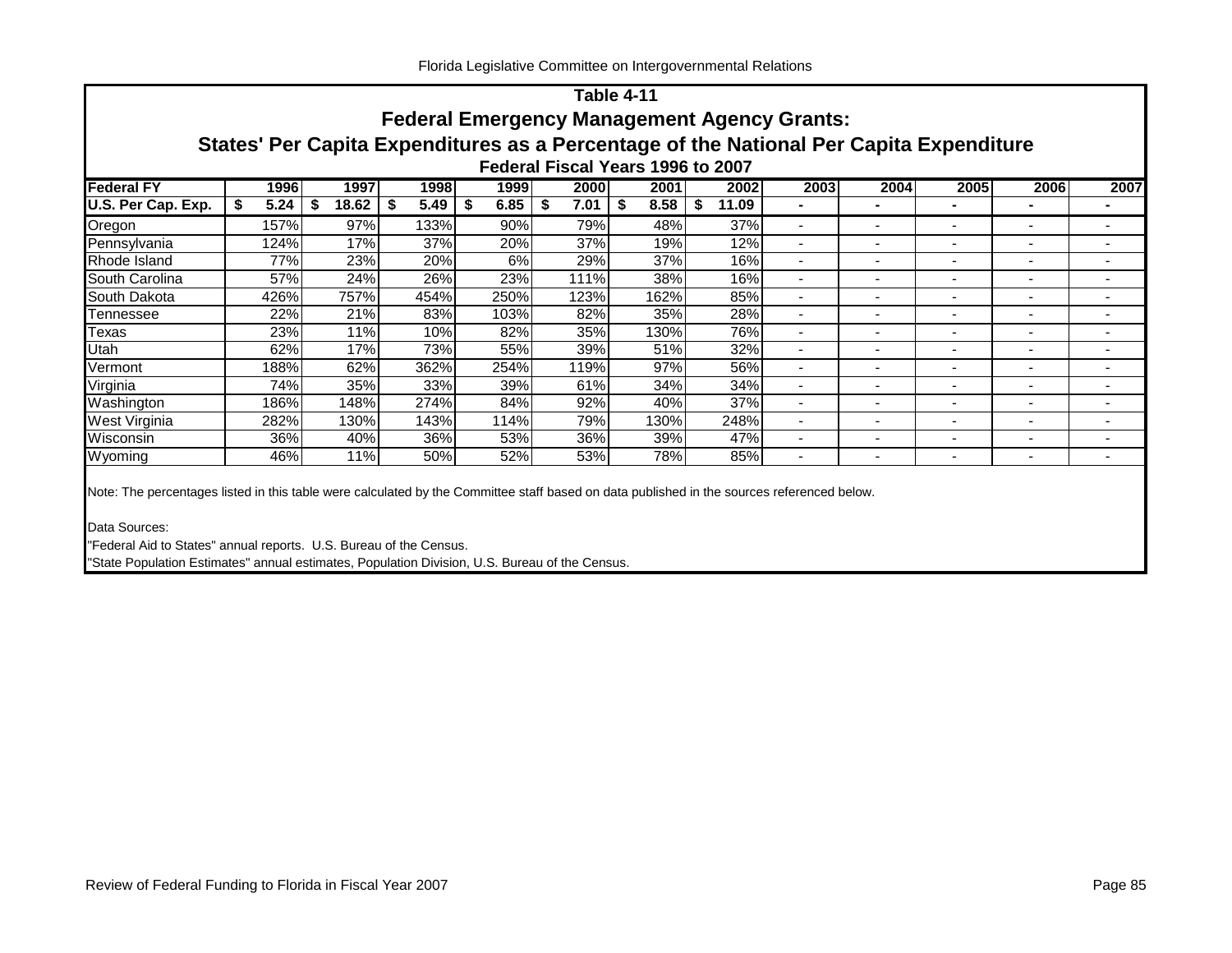|                                         |                                                                                                                                                |                |                  |                  |                  | Table 4-12  |                  |                  |                  |                  |                  |                  |  |  |  |
|-----------------------------------------|------------------------------------------------------------------------------------------------------------------------------------------------|----------------|------------------|------------------|------------------|-------------|------------------|------------------|------------------|------------------|------------------|------------------|--|--|--|
|                                         | U.S. Department of Health and Human Services Grants:<br>States' Per Capita Expenditures as a Percentage of the National Per Capita Expenditure |                |                  |                  |                  |             |                  |                  |                  |                  |                  |                  |  |  |  |
| Federal Fiscal Years 1996 to 2007       |                                                                                                                                                |                |                  |                  |                  |             |                  |                  |                  |                  |                  |                  |  |  |  |
|                                         |                                                                                                                                                |                |                  |                  |                  |             |                  |                  |                  |                  |                  |                  |  |  |  |
|                                         |                                                                                                                                                |                |                  |                  |                  |             |                  |                  |                  |                  |                  |                  |  |  |  |
| <b>Federal FY</b><br>U.S. Per Cap. Exp. | 1996<br>\$476.83                                                                                                                               | 1997<br>443.12 | 1998<br>\$505.74 | 1999<br>\$539.57 | 2000<br>\$559.47 | 2001        | 2002<br>\$701.89 | 2003<br>\$753.65 | 2004<br>\$793.04 | 2005<br>\$803.82 | 2006<br>\$752.80 | 2007<br>\$828.85 |  |  |  |
|                                         |                                                                                                                                                | \$             |                  |                  |                  | \$ 630.44   |                  |                  |                  |                  |                  |                  |  |  |  |
| Alabama<br>Alaska                       | 89%<br>114%                                                                                                                                    | 94%<br>129%    | 91%<br>127%      | 94%<br>147%      | 95%<br>256%      | 96%<br>265% | 93%<br>173%      | 98%<br>170%      | 95%<br>181%      | 95%<br>182%      | 100%<br>177%     | 99%<br>142%      |  |  |  |
| Arizona                                 | 80%                                                                                                                                            | 75%            | 78%              | 80%              | 78%              | 81%         | 91%              | 101%             | 104%             | 110%             | 111%             | 110%             |  |  |  |
|                                         | 100%                                                                                                                                           | 111%           | 104%             | 104%             | 99%              | 104%        | 110%             | 110%             | 111%             | 119%             | 123%             | 121%             |  |  |  |
| Arkansas                                | 101%                                                                                                                                           | 92%            | 99%              | 102%             | 98%              | 99%         | 95%              | 100%             | 96%              | 97%              | 96%              | 99%              |  |  |  |
| California<br>Colorado                  | 65%                                                                                                                                            | 70%            | 63%              | 62%              | 63%              | 61%         | 62%              | 62%              | 60%              | 60%              | 62%              | 59%              |  |  |  |
| Connecticut                             | 124%                                                                                                                                           | 111%           |                  | 123%             | 115%             |             |                  | 97%              | 104%             |                  |                  | 102%             |  |  |  |
|                                         | 88%                                                                                                                                            | 92%            | 120%<br>82%      | 91%              | 87%              | 109%<br>90% | 106%<br>86%      | 86%              | 86%              | 100%<br>92%      | 103%<br>96%      | 94%              |  |  |  |
| Delaware                                | 69%                                                                                                                                            | 70%            |                  | 71%              | 71%              | 71%         | 71%              | 78%              | <b>77%</b>       | 73%              | 71%              | 73%              |  |  |  |
| Florida                                 |                                                                                                                                                | 85%            | 69%              | 78%              | 83%              |             |                  |                  |                  |                  |                  |                  |  |  |  |
| Georgia                                 | 88%                                                                                                                                            |                | 78%              |                  |                  | 86%         | 89%              | 86%              | 84%              | 79%              | 80%              | 79%              |  |  |  |
| Hawaii                                  | 98%                                                                                                                                            | 99%            | 87%              | 82%              | 80%              | 75%         | 79%              | 77%              | 89%              | 84%              | 96%              | 94%              |  |  |  |
| ldaho                                   | 68%                                                                                                                                            | 74%            | 72%              | 77%              | 81%              | 83%         | 83%              | 80%              | 88%              | 85%              | 87%              | 84%              |  |  |  |
| Illinois                                | 87%                                                                                                                                            | 92%            | 84%              | 85%              | 86%              | 81%         | 80%              | 78%              | 82%              | 80%              | 77%              | 81%              |  |  |  |
| Indiana                                 | 77%                                                                                                                                            | 72%            | 74%              | 79%              | 84%              | 88%         | 83%              | 79%              | 84%              | 81%              | 89%              | 84%              |  |  |  |
| lowa                                    | 79%                                                                                                                                            | 83%            | 84%              | 85%              | 90%              | 83%         | 101%             | 86%              | 88%              | 90%              | 94%              | 89%              |  |  |  |
| ≺ansas                                  | 68%                                                                                                                                            | 71%            | 72%              | 78%              | 82%              | 85%         | 83%              | 77%              | 77%              | 80%              | 76%              | 78%              |  |  |  |
| Kentucky                                | 109%                                                                                                                                           | 119%           | 117%             | 119%             | 120%             | 117%        | 120%             | 114%             | 114%             | 114%             | 118%             | 116%             |  |  |  |
| ouisiana.                               | 147%                                                                                                                                           | 142%           | 127%             | 125%             | 121%             | 133%        | 139%             | 125%             | 132%             | 133%             | 140%             | 144%             |  |  |  |
| Maine                                   | 139%                                                                                                                                           | 151%           | 150%             | 141%             | 155%             | 147%        | 140%             | 154%             | 163%             | 169%             | 152%             | 152%             |  |  |  |
| Maryland                                | 80%                                                                                                                                            | 98%            | 83%              | 83%              | 112%             | 99%         | 79%              | 84%              | 82%              | 80%              | 85%              | 86%              |  |  |  |
| Massachusetts                           | 118%                                                                                                                                           | 110%           | 127%             | 122%             | 122%             | 115%        | 123%             | 115%             | 121%             | 122%             | 124%             | 129%             |  |  |  |
| Michigan                                | 96%                                                                                                                                            | 94%            | 97%              | 103%             | 97%              | 98%         | 97%              | 92%              | 92%              | 92%              | 84%              | 91%              |  |  |  |
| Minnesota                               | 97%                                                                                                                                            | 103%           | 95%              | 93%              | 90%              | 93%         | 96%              | 94%              | 99%              | 95%              | 98%              | 98%              |  |  |  |
| Mississippi                             | 124%                                                                                                                                           | 122%           | 125%             | 121%             | 121%             | 135%        | 139%             | 139%             | 144%             | 139%             | 159%             | 143%             |  |  |  |
| Missouri                                | 94%                                                                                                                                            | 96%            | 97%              | 102%             | 104%             | 110%        | 108%             | 105%             | 109%             | 110%             | 111%             | 107%             |  |  |  |
| Montana                                 | 98%                                                                                                                                            | 93%            | 92%              | 88%              | 106%             | 112%        | 102%             | 98%              | 100%             | 100%             | 104%             | 97%              |  |  |  |
| Nebraska                                | 80%                                                                                                                                            | 86%            | 85%              | 95%              | 96%              | 94%         | 95%              | 88%              | 92%              | 88%              | 92%              | 85%              |  |  |  |
| Nevada                                  | 52%                                                                                                                                            | 47%            | 46%              | 47%              | 44%              | 44%         | 48%              | 52%              | 48%              | 51%              | 50%              | 49%              |  |  |  |
| New Hampshire                           | 90%                                                                                                                                            | 88%            | 80%              | 84%              | 85%              | 79%         | 76%              | 74%              | 78%              | 79%              | 75%              | 75%              |  |  |  |
| New Jersey                              | 96%                                                                                                                                            | 98%            | 93%              | 87%              | 92%              | 89%         | 100%             | 88%              | 84%              | 85%              | 91%              | 91%              |  |  |  |
| <b>New Mexico</b>                       | 121%                                                                                                                                           | 130%           | 117%             | 120%             | 126%             | 135%        | 134%             | 142%             | 150%             | 149%             | 149%             | 143%             |  |  |  |
| New York                                | 195%                                                                                                                                           | 193%           | 205%             | 187%             | 183%             | 180%        | 184%             | 191%             | 184%             | 188%             | 185%             | 175%             |  |  |  |
| North Carolina                          | 98%                                                                                                                                            | 113%           | 98%              | 102%             | 100%             | 101%        | 96%              | 96%              | 101%             | 106%             | 105%             | 106%             |  |  |  |
| North Dakota                            | 102%                                                                                                                                           | 105%           | 105%             | 106%             | 121%             | 111%        | 108%             | 103%             | 104%             | 102%             | 103%             | 99%              |  |  |  |
| Ohio                                    | 101%                                                                                                                                           | 96%            | 97%              | 95%              | 99%              | 100%        | 103%             | 103%             | 107%             | 103%             | 109%             | 114%             |  |  |  |
| Oklahoma                                | 80%                                                                                                                                            | 81%            | 82%              | 88%              | 95%              | 104%        | 96%              | 95%              | 92%              | 96%              | 100%             | 104%             |  |  |  |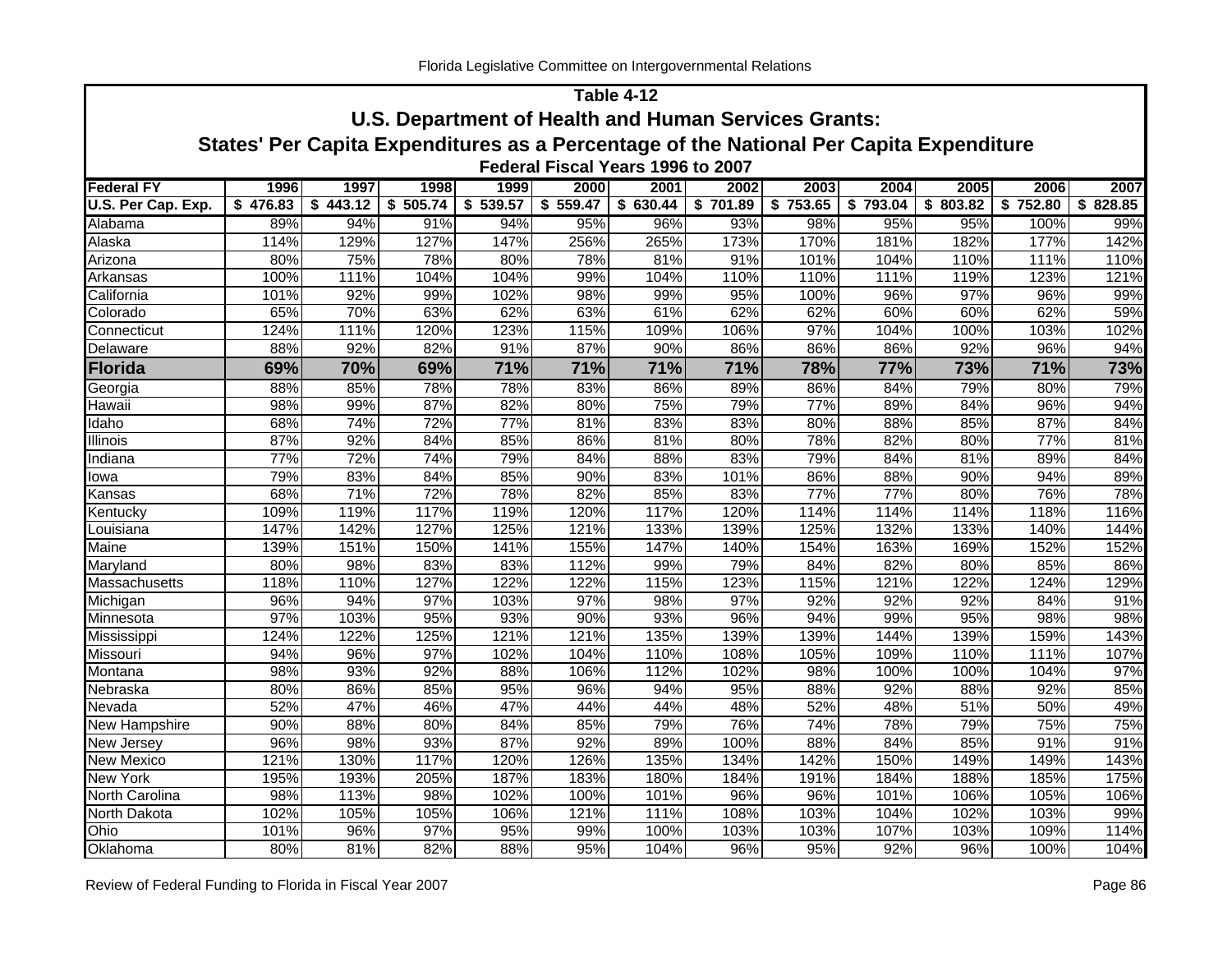|                    |                                                                                                                                                                                                                                                                                                                                                                                                                       |      |      |      |                                   | Table 4-12 |      |      |      |      |      |      |  |  |  |
|--------------------|-----------------------------------------------------------------------------------------------------------------------------------------------------------------------------------------------------------------------------------------------------------------------------------------------------------------------------------------------------------------------------------------------------------------------|------|------|------|-----------------------------------|------------|------|------|------|------|------|------|--|--|--|
|                    | U.S. Department of Health and Human Services Grants:<br>States' Per Capita Expenditures as a Percentage of the National Per Capita Expenditure                                                                                                                                                                                                                                                                        |      |      |      |                                   |            |      |      |      |      |      |      |  |  |  |
|                    |                                                                                                                                                                                                                                                                                                                                                                                                                       |      |      |      |                                   |            |      |      |      |      |      |      |  |  |  |
|                    |                                                                                                                                                                                                                                                                                                                                                                                                                       |      |      |      |                                   |            |      |      |      |      |      |      |  |  |  |
|                    |                                                                                                                                                                                                                                                                                                                                                                                                                       |      |      |      | Federal Fiscal Years 1996 to 2007 |            |      |      |      |      |      |      |  |  |  |
| <b>Federal FY</b>  | 1996                                                                                                                                                                                                                                                                                                                                                                                                                  | 1997 | 1998 | 1999 | 2000                              | 2001       | 2002 | 2003 | 2004 | 2005 | 2006 | 2007 |  |  |  |
| U.S. Per Cap. Exp. | 476.83<br>\$<br>505.74<br>539.57<br>559.47<br>630.44<br>753.65<br>\$<br>803.82<br>752.80<br>828.85<br>443.12<br>S.<br>701.89<br>S<br>793.04<br>S<br>S.<br>89%<br>85%<br>91%<br>101%<br>96%<br>104%<br>90%<br>85%<br>88%<br>91%<br>89%<br>104%<br>111%<br>103%<br>115%<br>109%<br>106%<br>109%<br>108%<br>113%<br>118%<br>114%<br>149%<br>147%<br>138%<br>l36%<br>142%<br>147%<br>137%<br>141%<br>150%<br>145%<br>144% |      |      |      |                                   |            |      |      |      |      |      |      |  |  |  |
| Oregon             |                                                                                                                                                                                                                                                                                                                                                                                                                       |      |      |      |                                   |            |      |      |      |      |      | 84%  |  |  |  |
| Pennsylvania       |                                                                                                                                                                                                                                                                                                                                                                                                                       |      |      |      |                                   |            |      |      |      |      |      | 116% |  |  |  |
| Rhode Island       |                                                                                                                                                                                                                                                                                                                                                                                                                       |      |      |      |                                   |            |      |      |      |      |      | 147% |  |  |  |
| South Carolina     | 103%                                                                                                                                                                                                                                                                                                                                                                                                                  | 105% | 104% | 104% | 106%                              | 106%       | 104% | 103% | 105% | 102% | 101% | 96%  |  |  |  |
| South Dakota       | 91%                                                                                                                                                                                                                                                                                                                                                                                                                   | 86%  | 94%  | 95%  | 98%                               | 101%       | 101% | 97%  | 94%  | 98%  | 97%  | 92%  |  |  |  |
| Tennessee          | 107%                                                                                                                                                                                                                                                                                                                                                                                                                  | 110% | 115% | 115% | 117%                              | 121%       | 114% | 119% | 125% | 124% | 106% | 109% |  |  |  |
| Texas              | 83%                                                                                                                                                                                                                                                                                                                                                                                                                   | 84%  | 83%  | 81%  | 77%                               | 74%        | 78%  | 79%  | 76%  | 76%  | 80%  | 82%  |  |  |  |
| Utah               | 70%                                                                                                                                                                                                                                                                                                                                                                                                                   | 66%  | 68%  | 70%  | 68%                               | 69%        | 65%  | 67%  | 72%  | 70%  | 69%  | 66%  |  |  |  |
| Vermont            | 121%                                                                                                                                                                                                                                                                                                                                                                                                                  | 113% | 125% | 138% | 136%                              | 142%       | 140% | 140% | 145% | 143% | 145% | 153% |  |  |  |
| Virginia           | 51%                                                                                                                                                                                                                                                                                                                                                                                                                   | 54%  | 52%  | 55%  | 55%                               | 56%        | 59%  | 53%  | 54%  | 54%  | 57%  | 56%  |  |  |  |
| Washington         | 92%                                                                                                                                                                                                                                                                                                                                                                                                                   | 92%  | 93%  | 90%  | 94%                               | 91%        | 94%  | 89%  | 86%  | 86%  | 80%  | 82%  |  |  |  |
| West Virginia      | 135%                                                                                                                                                                                                                                                                                                                                                                                                                  | 137% | 139% | 129% | 134%                              | 138%       | 133% | 141% | 138% | 142% | 141% | 138% |  |  |  |
| Wisconsin          | 89%                                                                                                                                                                                                                                                                                                                                                                                                                   | 88%  | 94%  | 88%  | 91%                               | 99%        | 99%  | 99%  | 91%  | 90%  | 84%  | 87%  |  |  |  |
| Wyoming            | 71%                                                                                                                                                                                                                                                                                                                                                                                                                   | 80%  | 76%  | 75%  | 76%                               | 86%        | 79%  | 87%  | 92%  | 89%  | 76%  | 85%  |  |  |  |

Data Sources:

"Federal Aid to States" annual reports. U.S. Bureau of the Census.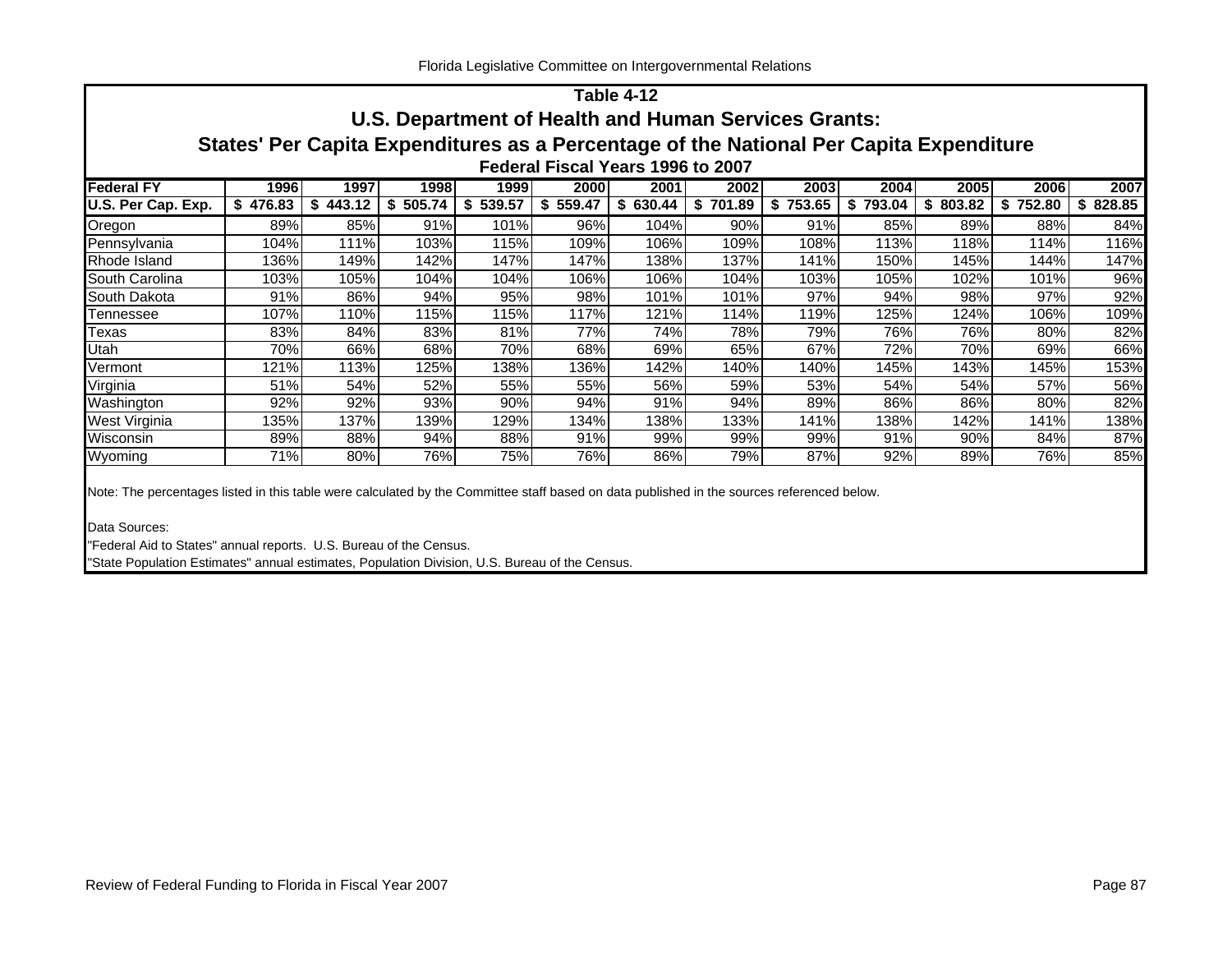|                      |                                                                                        |                          |                                                     |                          |                          | <b>Table 4-13</b>                                   |                          |             |             |             |            |             |
|----------------------|----------------------------------------------------------------------------------------|--------------------------|-----------------------------------------------------|--------------------------|--------------------------|-----------------------------------------------------|--------------------------|-------------|-------------|-------------|------------|-------------|
|                      |                                                                                        |                          |                                                     |                          |                          | <b>U.S. Department of Homeland Security Grants:</b> |                          |             |             |             |            |             |
|                      |                                                                                        |                          |                                                     |                          |                          |                                                     |                          |             |             |             |            |             |
|                      | States' Per Capita Expenditures as a Percentage of the National Per Capita Expenditure |                          |                                                     |                          |                          |                                                     |                          |             |             |             |            |             |
|                      |                                                                                        |                          |                                                     |                          |                          | Federal Fiscal Years 1996 to 2007                   |                          |             |             |             |            |             |
| <b>Federal FY</b>    | 1996                                                                                   | 1997                     | 1998                                                | 1999                     | 2000                     | 2001                                                | 2002                     | 2003        | 2004        | 2005        | 2006       | 2007        |
| U.S. Per Cap. Exp.   | $\blacksquare$                                                                         | $\blacksquare$           |                                                     | $\blacksquare$           |                          |                                                     | -                        | 15.17<br>\$ | \$<br>17.89 | 26.36<br>\$ | 31.68<br>S | \$<br>17.70 |
| Alabama              |                                                                                        |                          |                                                     |                          |                          |                                                     |                          | 76%         | 103%        | 249%        | 129%       | 99%         |
| Alaska               |                                                                                        | $\blacksquare$           | $\blacksquare$                                      | $\overline{\phantom{a}}$ | $\sim$                   |                                                     | $\blacksquare$           | 54%         | 259%        | 161%        | 187%       | 221%        |
| Arizona              | $\overline{\phantom{a}}$                                                               | $\blacksquare$           | $\overline{\phantom{a}}$                            | $\overline{\phantom{a}}$ | $\blacksquare$           | $\overline{\phantom{a}}$                            | $\blacksquare$           | 13%         | 60%         | 32%         | 19%        | 23%         |
| Arkansas             | $\blacksquare$                                                                         | $\blacksquare$           | $\blacksquare$                                      | $\blacksquare$           | $\blacksquare$           | $\blacksquare$                                      | $\blacksquare$           | 88%         | 155%        | 90%         | 85%        | 50%         |
| California           |                                                                                        | $\blacksquare$           | $\overline{a}$                                      | $\blacksquare$           | $\blacksquare$           |                                                     | $\blacksquare$           | 99%         | 145%        | 78%         | 50%        | 55%         |
| Colorado             | $\overline{\phantom{a}}$                                                               | $\overline{\phantom{a}}$ | $\overline{\phantom{a}}$                            | $\overline{\phantom{a}}$ | $\overline{\phantom{a}}$ | $\overline{\phantom{a}}$                            | $\blacksquare$           | 23%         | 70%         | 100%        | 27%        | 38%         |
| Connecticut          | $\overline{\phantom{a}}$                                                               | $\blacksquare$           | $\blacksquare$                                      | $\blacksquare$           | $\blacksquare$           | $\blacksquare$                                      | $\blacksquare$           | 19%         | 91%         | 37%         | 27%        | 32%         |
| Delaware             |                                                                                        |                          |                                                     |                          |                          |                                                     |                          | 33%         | 190%        | 92%         | 174%       | 80%         |
| Florida              |                                                                                        |                          | <b>Refer to Federal Emergency Management Agency</b> |                          |                          |                                                     |                          | 65%         | 87%         | 344%        | 289%       | 191%        |
| Georgia              | $\blacksquare$                                                                         | $\overline{a}$           |                                                     |                          |                          |                                                     | $\blacksquare$           | 19%         | 59%         | 42%         | 23%        | 31%         |
| Hawaii               | $\blacksquare$                                                                         | $\blacksquare$           | $\blacksquare$                                      | $\blacksquare$           | $\blacksquare$           | $\blacksquare$                                      | $\frac{1}{2}$            | 22%         | 114%        | 95%         | 38%        | 32%         |
| Idaho                | $\overline{\phantom{a}}$                                                               | $\overline{\phantom{a}}$ | $\overline{\phantom{a}}$                            | $\overline{\phantom{a}}$ | $\overline{\phantom{a}}$ | $\overline{\phantom{a}}$                            | $\overline{\phantom{a}}$ | 12%         | 103%        | 56%         | 31%        | 33%         |
| <b>Illinois</b>      | $\blacksquare$                                                                         | $\blacksquare$           | $\blacksquare$                                      | $\blacksquare$           | $\blacksquare$           | $\sim$                                              | $\blacksquare$           | 0%          | 56%         | 38%         | 28%        | 32%         |
| <b>Indiana</b>       | $\overline{\phantom{a}}$                                                               | $\frac{1}{2}$            | $\blacksquare$                                      | $\blacksquare$           | $\blacksquare$           | $\blacksquare$                                      | $\overline{\phantom{m}}$ | 16%         | 69%         | 52%         | 18%        | 28%         |
| lowa                 | $\overline{\phantom{a}}$                                                               | $\blacksquare$           | $\overline{a}$                                      | $\overline{\phantom{a}}$ | $\blacksquare$           | $\blacksquare$                                      | $\blacksquare$           | 28%         | 87%         | 56%         | 23%        | 74%         |
| Kansas               | $\sim$                                                                                 | $\blacksquare$           | $\overline{a}$                                      | $\blacksquare$           | $\blacksquare$           | $\sim$                                              | $\blacksquare$           | 36%         | 89%         | 94%         | 620%       | 600%        |
| Kentucky             | $\overline{\phantom{a}}$                                                               | $\blacksquare$           | $\blacksquare$                                      | $\blacksquare$           | $\blacksquare$           | $\overline{\phantom{a}}$                            | $\overline{\phantom{m}}$ | 55%         | 125%        | 60%         | 35%        | 41%         |
| Louisiana            | $\overline{\phantom{a}}$                                                               | $\sim$                   | $\overline{\phantom{0}}$                            | $\sim$                   | $\blacksquare$           | $\overline{\phantom{a}}$                            | $\sim$                   | 227%        | 114%        | 333%        | 1406%      | 1678%       |
| Maine                | $\sim$                                                                                 | $\overline{a}$           | $\overline{a}$                                      | $\sim$                   | $\sim$                   | $\overline{a}$                                      | $\overline{a}$           | 27%         | 139%        | 88%         | 53%        | 109%        |
| Maryland             | $\overline{\phantom{a}}$                                                               | $\blacksquare$           | $\overline{a}$                                      | $\blacksquare$           | $\blacksquare$           | $\overline{\phantom{a}}$                            | $\blacksquare$           | 26%         | 105%        | 46%         | 28%        | 27%         |
| Massachusetts        | $\blacksquare$                                                                         | $\blacksquare$           | $\overline{\phantom{a}}$                            | $\overline{\phantom{a}}$ | $\overline{\phantom{a}}$ | $\overline{\phantom{a}}$                            | $\blacksquare$           | 28%         | 101%        | 74%         | 34%        | 23%         |
| Michigan             | $\overline{\phantom{a}}$                                                               | $\overline{\phantom{a}}$ | $\overline{a}$                                      | $\overline{\phantom{a}}$ | $\overline{\phantom{a}}$ | $\overline{\phantom{a}}$                            | $\blacksquare$           | 8%          | 57%         | 31%         | 24%        | 26%         |
| Minnesota            | $\overline{\phantom{a}}$                                                               | $\blacksquare$           | $\overline{a}$                                      | $\blacksquare$           | $\blacksquare$           | $\blacksquare$                                      | $\blacksquare$           | 48%         | 86%         | 38%         | 19%        | 43%         |
| Mississippi          | $\sim$                                                                                 | $\blacksquare$           | $\blacksquare$                                      |                          | $\blacksquare$           | $\overline{\phantom{a}}$                            | $\blacksquare$           | 59%         | 92%         | 139%        | 952%       | 1031%       |
| Missouri             | $\sim$                                                                                 | $\overline{\phantom{a}}$ | $\overline{a}$                                      | $\overline{\phantom{a}}$ | $\sim$                   | $\overline{\phantom{a}}$                            | $\blacksquare$           | 43%         | 90%         | 40%         | 34%        | 142%        |
| Montana              | $\overline{\phantom{a}}$                                                               | $\blacksquare$           | $\blacksquare$                                      | $\blacksquare$           | $\blacksquare$           | $\blacksquare$                                      | $\blacksquare$           | 24%         | 215%        | 158%        | 43%        | 54%         |
| Nebraska             |                                                                                        | $\blacksquare$           |                                                     |                          |                          |                                                     | $\blacksquare$           | 28%         | 116%        | 76%         | 57%        | 254%        |
| Nevada               | $\sim$                                                                                 | $\blacksquare$           | $\overline{a}$                                      | $\overline{\phantom{a}}$ | $\blacksquare$           |                                                     | $\blacksquare$           | 8%          | 107%        | 72%         | 410%       | 25%         |
| <b>New Hampshire</b> | $\overline{\phantom{a}}$                                                               | $\blacksquare$           | $\sim$                                              | $\overline{\phantom{a}}$ | $\overline{\phantom{a}}$ | $\overline{\phantom{a}}$                            | $\blacksquare$           | 38%         | 126%        | 69%         | 79%        | 196%        |
| <b>New Jersey</b>    | $\blacksquare$                                                                         | $\blacksquare$           |                                                     | $\blacksquare$           | $\blacksquare$           | $\blacksquare$                                      | $\blacksquare$           | 30%         | 89%         | 33%         | 21%        | 22%         |
| New Mexico           | $\sim$                                                                                 | $\blacksquare$           | $\overline{a}$                                      | $\overline{\phantom{a}}$ | $\blacksquare$           | $\overline{\phantom{a}}$                            | $\blacksquare$           | 38%         | 157%        | 58%         | 16%        | 126%        |
| New York             | $\overline{\phantom{a}}$                                                               | $\blacksquare$           | $\sim$                                              | $\overline{\phantom{a}}$ | $\blacksquare$           | $\overline{\phantom{a}}$                            | $\blacksquare$           | 840%        | 111%        | 278%        | 50%        | 102%        |
| North Carolina       | $\overline{\phantom{a}}$                                                               | $\blacksquare$           | $\blacksquare$                                      | $\blacksquare$           | $\overline{\phantom{a}}$ | $\overline{\phantom{a}}$                            | $\blacksquare$           | 92%         | 117%        | 59%         | 35%        | 38%         |
| North Dakota         |                                                                                        | $\blacksquare$           | $\overline{a}$                                      | $\blacksquare$           | $\blacksquare$           |                                                     |                          | 160%        | 316%        | 941%        | 172%       | 127%        |
| Ohio                 | $\blacksquare$                                                                         | $\overline{\phantom{a}}$ | $\sim$                                              | $\blacksquare$           | $\sim$                   | $\blacksquare$                                      | $\blacksquare$           | 19%         | 67%         | 56%         | 23%        | 32%         |
| Oklahoma             | $\overline{\phantom{a}}$                                                               | $\blacksquare$           | $\overline{a}$                                      | $\blacksquare$           | $\overline{\phantom{a}}$ | $\blacksquare$                                      | $\blacksquare$           | 65%         | 97%         | 61%         | 48%        | 146%        |
| Oregon               |                                                                                        | $\overline{a}$           |                                                     |                          |                          |                                                     |                          | 57%         | 121%        | 76%         | 38%        | 53%         |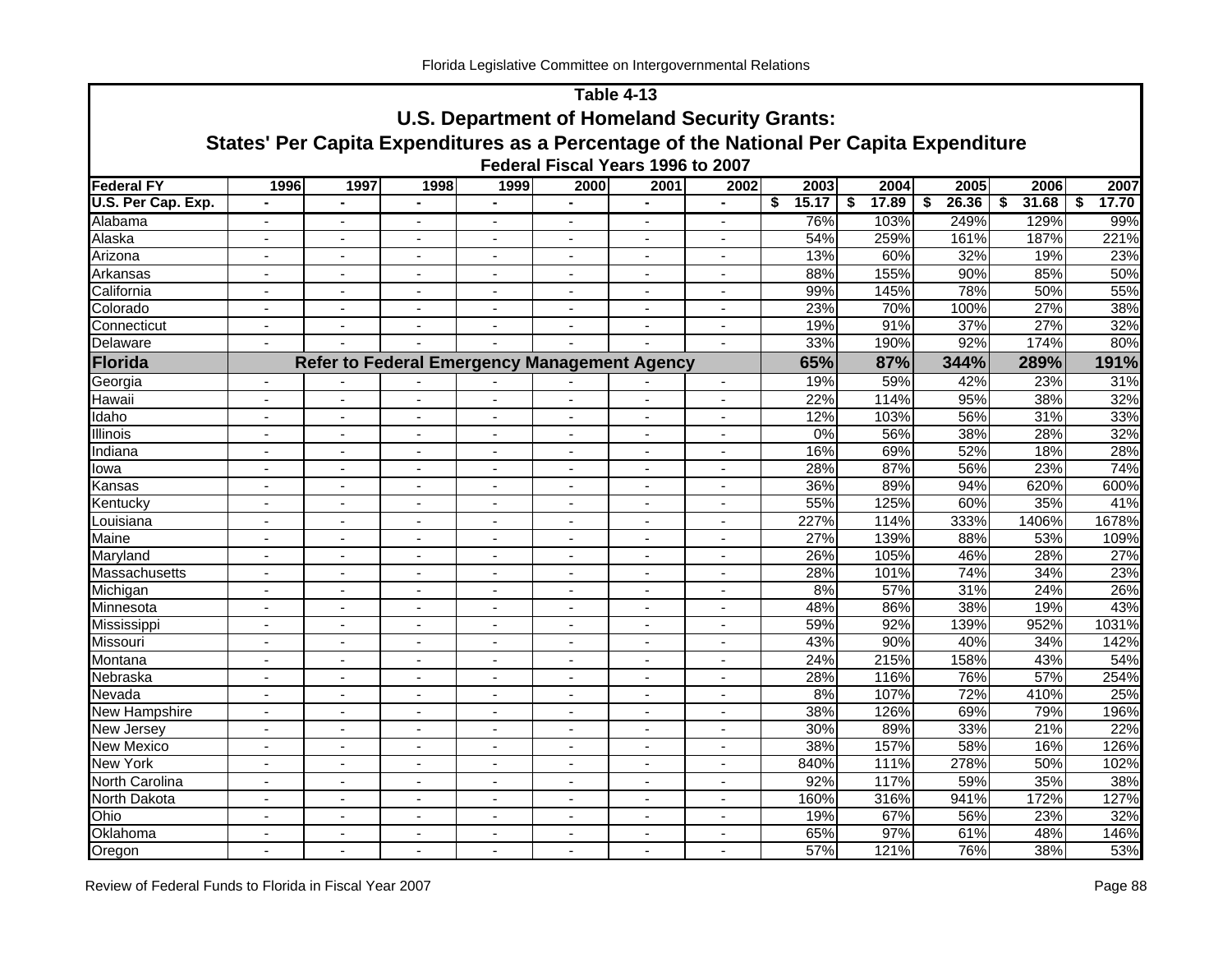|                                                                                                                                            |                                                                                                                                                                                                                                                                                |                          |                          |                                              |                                   | Table 4-13     |                          |            |       |               |            |  |       |  |  |
|--------------------------------------------------------------------------------------------------------------------------------------------|--------------------------------------------------------------------------------------------------------------------------------------------------------------------------------------------------------------------------------------------------------------------------------|--------------------------|--------------------------|----------------------------------------------|-----------------------------------|----------------|--------------------------|------------|-------|---------------|------------|--|-------|--|--|
|                                                                                                                                            |                                                                                                                                                                                                                                                                                |                          |                          | U.S. Department of Homeland Security Grants: |                                   |                |                          |            |       |               |            |  |       |  |  |
|                                                                                                                                            |                                                                                                                                                                                                                                                                                |                          |                          |                                              |                                   |                |                          |            |       |               |            |  |       |  |  |
|                                                                                                                                            | States' Per Capita Expenditures as a Percentage of the National Per Capita Expenditure                                                                                                                                                                                         |                          |                          |                                              |                                   |                |                          |            |       |               |            |  |       |  |  |
|                                                                                                                                            |                                                                                                                                                                                                                                                                                |                          |                          |                                              | Federal Fiscal Years 1996 to 2007 |                |                          |            |       |               |            |  |       |  |  |
| <b>Federal FY</b>                                                                                                                          | 1996                                                                                                                                                                                                                                                                           | 1997                     | 1998                     | 1999                                         | 2000                              | 2001           | 2002                     | 2003       | 2004  | 2005          | 2006       |  | 2007  |  |  |
| U.S. Per Cap. Exp.                                                                                                                         |                                                                                                                                                                                                                                                                                | $\blacksquare$           | $\blacksquare$           | ٠                                            | ۰.                                |                | -                        | 15.17<br>S | 17.89 | 26.36<br>- \$ | 31.68<br>S |  | 17.70 |  |  |
| Pennsylvania                                                                                                                               | $\overline{\phantom{0}}$                                                                                                                                                                                                                                                       |                          | $\overline{\phantom{0}}$ | $\blacksquare$                               |                                   |                | $\blacksquare$           | 13%        | 67%   | 60%           | 25%        |  | 44%   |  |  |
| Rhode Island                                                                                                                               | 33%<br>29%<br>126%<br>87%<br>$\overline{\phantom{0}}$<br>$\blacksquare$<br>$\blacksquare$<br>$\overline{\phantom{a}}$<br>$\blacksquare$<br>17%<br>80%<br>39%<br>29%<br>$\blacksquare$<br>$\overline{\phantom{0}}$<br>$\overline{\phantom{0}}$<br>$\overline{\phantom{a}}$<br>- |                          |                          |                                              |                                   |                |                          |            |       |               |            |  |       |  |  |
| South Carolina                                                                                                                             | 50%                                                                                                                                                                                                                                                                            |                          |                          |                                              |                                   |                |                          |            |       |               |            |  |       |  |  |
| South Dakota                                                                                                                               | $\blacksquare$                                                                                                                                                                                                                                                                 | $\overline{\phantom{a}}$ | $\blacksquare$           | $\blacksquare$                               | ٠                                 | -              | $\overline{\phantom{a}}$ | 59%        | 183%  | 103%          | 115%       |  | 94%   |  |  |
| Tennessee                                                                                                                                  | 24%<br>98%<br>47%<br>33%<br>32%<br>16%<br>$\blacksquare$<br>$\overline{\phantom{a}}$<br>$\overline{\phantom{a}}$<br>$\blacksquare$<br>$\overline{\phantom{0}}$<br>$\blacksquare$<br>$\qquad \qquad \blacksquare$                                                               |                          |                          |                                              |                                   |                |                          |            |       |               |            |  |       |  |  |
| Texas                                                                                                                                      | $\blacksquare$                                                                                                                                                                                                                                                                 | $\overline{\phantom{0}}$ | $\blacksquare$           | $\blacksquare$                               | $\blacksquare$                    | $\blacksquare$ | $\overline{\phantom{a}}$ | 69%        | 76%   | 57%           | 166%       |  | 66%   |  |  |
| Utah                                                                                                                                       | $\blacksquare$                                                                                                                                                                                                                                                                 |                          | ٠                        | $\blacksquare$                               | $\blacksquare$                    | $\blacksquare$ |                          | 20%        | 99%   | 64%           | 72%        |  | 25%   |  |  |
| Vermont                                                                                                                                    |                                                                                                                                                                                                                                                                                |                          |                          |                                              |                                   |                |                          | 32%        | 214%  | 120%          | 73%        |  | 45%   |  |  |
| Virginia                                                                                                                                   |                                                                                                                                                                                                                                                                                |                          |                          |                                              |                                   |                |                          | 15%        | 188%  | 53%           | 26%        |  | 48%   |  |  |
| Washington                                                                                                                                 | $\blacksquare$                                                                                                                                                                                                                                                                 |                          | $\overline{\phantom{a}}$ |                                              |                                   |                |                          | 34%        | 101%  | 62%           | 31%        |  | 48%   |  |  |
| West Virginia                                                                                                                              | $\blacksquare$                                                                                                                                                                                                                                                                 | $\overline{\phantom{0}}$ | $\overline{\phantom{a}}$ | $\blacksquare$                               | $\blacksquare$                    | $\blacksquare$ | $\blacksquare$           | 77%        | 195%  | 121%          | 53%        |  | 45%   |  |  |
| Wisconsin                                                                                                                                  | $\blacksquare$                                                                                                                                                                                                                                                                 |                          | $\overline{\phantom{a}}$ | $\overline{\phantom{0}}$                     | $\overline{\phantom{a}}$          |                |                          | 17%        | 64%   | 38%           | 19%        |  | 23%   |  |  |
| Wyoming                                                                                                                                    | $\overline{\phantom{0}}$                                                                                                                                                                                                                                                       |                          | $\blacksquare$           |                                              | $\overline{\phantom{a}}$          | -              |                          | 81%        | 227%  | 130%          | 52%        |  | 89%   |  |  |
|                                                                                                                                            |                                                                                                                                                                                                                                                                                |                          |                          |                                              |                                   |                |                          |            |       |               |            |  |       |  |  |
| Note: The percentages listed in this table were calculated by the Committee staff based on data published in the sources referenced below. |                                                                                                                                                                                                                                                                                |                          |                          |                                              |                                   |                |                          |            |       |               |            |  |       |  |  |
| $Data$ $C$ <sub>2</sub> $1$                                                                                                                |                                                                                                                                                                                                                                                                                |                          |                          |                                              |                                   |                |                          |            |       |               |            |  |       |  |  |

Data Sources:

"Federal Aid to States" annual reports. U.S. Bureau of the Census.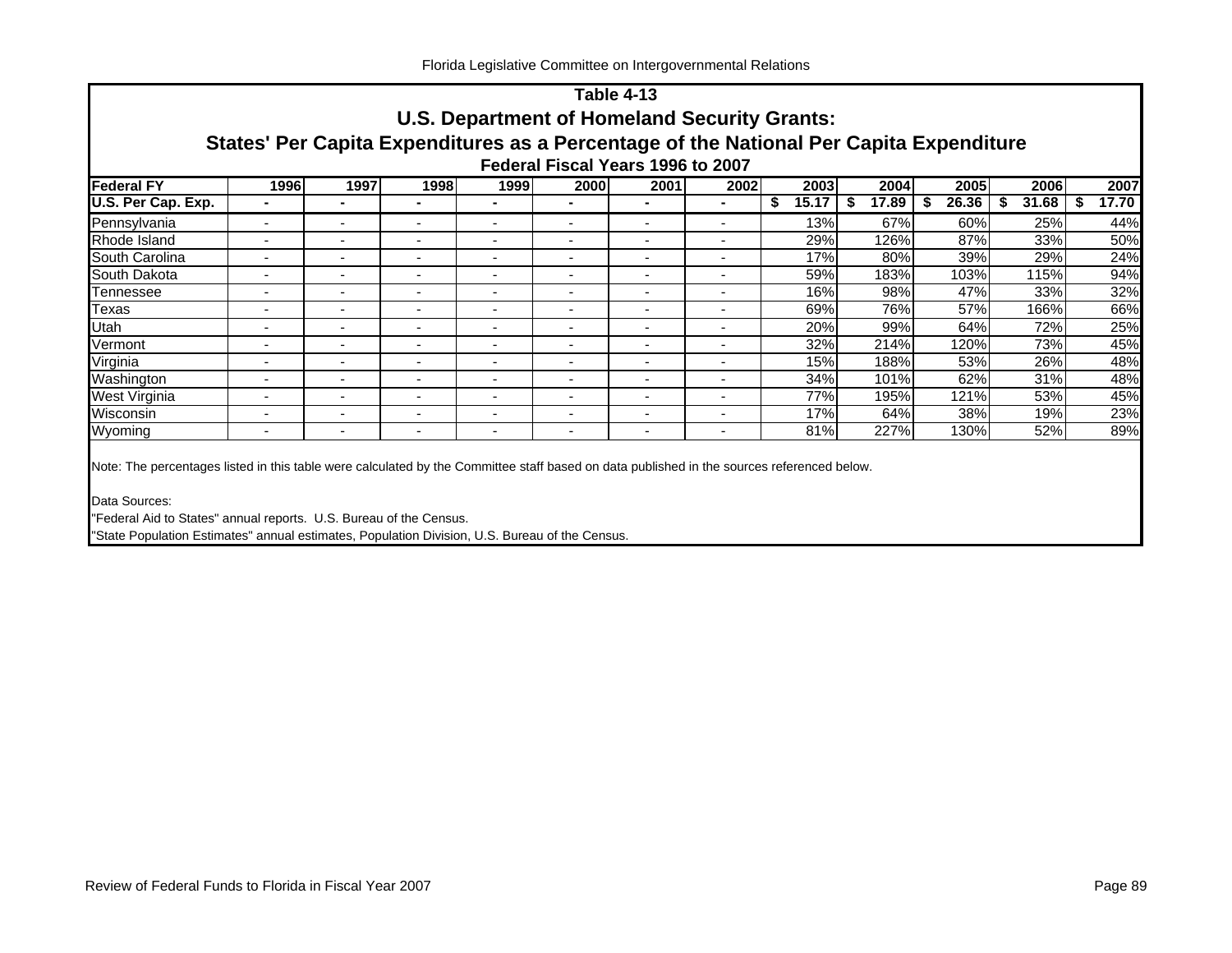|                    |                                                                                                                                                                        |       |    |       |    |       |          |      |          | Table 4-14                                                                             |          |  |          |          |    |       |          |                        |
|--------------------|------------------------------------------------------------------------------------------------------------------------------------------------------------------------|-------|----|-------|----|-------|----------|------|----------|----------------------------------------------------------------------------------------|----------|--|----------|----------|----|-------|----------|------------------------|
|                    |                                                                                                                                                                        |       |    |       |    |       |          |      |          | U.S. Department of Housing and Urban Development Grants:                               |          |  |          |          |    |       |          |                        |
|                    |                                                                                                                                                                        |       |    |       |    |       |          |      |          | States' Per Capita Expenditures as a Percentage of the National Per Capita Expenditure |          |  |          |          |    |       |          |                        |
|                    |                                                                                                                                                                        |       |    |       |    |       |          |      |          | Federal Fiscal Years 1996 to 2007                                                      |          |  |          |          |    |       |          |                        |
| <b>Federal FY</b>  |                                                                                                                                                                        | 1996  |    | 1997  |    | 1998  |          | 1999 | 2000     | 2001                                                                                   | 2002     |  | 2003     | 2004     |    | 2005  | 2006     | 2007                   |
| U.S. Per Cap. Exp. | S                                                                                                                                                                      | 82.35 | \$ | 82.16 | \$ | 95.96 | \$107.55 |      | \$110.59 | \$111.46                                                                               | \$123.44 |  | \$129.76 | \$132.02 | \$ | 92.04 | \$134.89 | $\overline{\$}$ 154.91 |
| Alabama            |                                                                                                                                                                        | 87%   |    | 101%  |    | 100%  |          | 90%  | 87%      | 92%                                                                                    | 92%      |  | 88%      | 89%      |    | 105%  | 88%      | 87%                    |
| Alaska             |                                                                                                                                                                        | 141%  |    | 274%  |    | 234%  | 266%     |      | 298%     | 271%                                                                                   | 220%     |  | 251%     | 185%     |    | 318%  | 197%     | 184%                   |
| Arizona            |                                                                                                                                                                        | 66%   |    | 77%   |    | 68%   |          | 63%  | 59%      | 72%                                                                                    | 73%      |  | 69%      | 63%      |    | 64%   | 56%      | 43%                    |
| Arkansas           |                                                                                                                                                                        | 94%   |    | 78%   |    | 73%   |          | 69%  | 72%      | 71%                                                                                    | 71%      |  | 74%      | 81%      |    | 73%   | 66%      | 63%                    |
| California         |                                                                                                                                                                        | 96%   |    | 92%   |    | 98%   |          | 96%  | 92%      | 93%                                                                                    | 97%      |  | 97%      | 99%      |    | 82%   | 93%      | 88%                    |
| Colorado           |                                                                                                                                                                        | 93%   |    | 69%   |    | 71%   |          | 73%  | 91%      | 80%                                                                                    | 75%      |  | 81%      | 73%      |    | 62%   | 75%      | 61%                    |
| Connecticut        |                                                                                                                                                                        | 116%  |    | 141%  |    | 142%  | 146%     |      | 140%     | 146%                                                                                   | 140%     |  | 147%     | 146%     |    | 146%  | 162%     | 147%                   |
| Delaware           |                                                                                                                                                                        | 73%   |    | 95%   |    | 100%  |          |      | 101%     | 109%                                                                                   |          |  | 99%      | 103%     |    | 108%  | 99%      | 88%                    |
| <b>Florida</b>     | 104%<br>100%<br>67%<br>63%<br>65%<br>63%<br>68%<br>65%<br>61%<br>64%<br>61%<br>63%<br>62%<br>95%<br>87%<br>83%<br>90%<br>94%<br>81%<br>84%<br>81%<br>78%<br>82%<br>90% |       |    |       |    |       |          |      |          |                                                                                        |          |  |          |          |    | 61%   |          |                        |
| Georgia            |                                                                                                                                                                        |       |    |       |    |       |          |      |          |                                                                                        |          |  |          |          |    | 78%   |          |                        |
| Hawaii             | 132%<br>105%<br>120%<br>129%<br>138%<br>123%<br>93%<br>112%<br>100%<br>100%<br>108%                                                                                    |       |    |       |    |       |          |      |          |                                                                                        |          |  |          |          |    | 93%   |          |                        |
| Idaho              |                                                                                                                                                                        | 93%   |    | 45%   |    | 53%   |          | 52%  | 55%      | 45%                                                                                    | 45%      |  | 50%      | 48%      |    | 49%   | 39%      | 36%                    |
| <b>Illinois</b>    |                                                                                                                                                                        | 146%  |    | 134%  |    | 128%  | 130%     |      | 124%     | 128%                                                                                   | 130%     |  | 122%     | 130%     |    | 142%  | 133%     | 118%                   |
| Indiana            |                                                                                                                                                                        | 68%   |    | 65%   |    | 69%   |          | 70%  | 73%      | 73%                                                                                    | 71%      |  | 71%      | 72%      |    | 69%   | 70%      | 61%                    |
| lowa               |                                                                                                                                                                        | 88%   |    | 61%   |    | 55%   |          | 58%  | 62%      | 69%                                                                                    | 59%      |  | 64%      | 63%      |    | 61%   | 65%      | 55%                    |
| Kansas             |                                                                                                                                                                        | 79%   |    | 55%   |    | 50%   |          | 49%  | 55%      | 58%                                                                                    | 56%      |  | 62%      | 62%      |    | 61%   | 60%      | 48%                    |
| Kentucky           |                                                                                                                                                                        | 90%   |    | 90%   |    | 90%   |          | 89%  | 88%      | 108%                                                                                   | 97%      |  | 91%      | 96%      |    | 101%  | 88%      | 76%                    |
| Louisiana          |                                                                                                                                                                        | 102%  |    | 92%   |    | 96%   |          | 96%  | 95%      | 101%                                                                                   | 103%     |  | 98%      | 96%      |    | 104%  | 104%     | 769%                   |
| Maine              |                                                                                                                                                                        | 194%  |    | 109%  |    | 118%  | 115%     |      | 138%     | 124%                                                                                   | 112%     |  | 121%     | 118%     |    | 132%  | 136%     | 114%                   |
| Marvland           |                                                                                                                                                                        | 107%  |    | 116%  |    | 104%  | 113%     |      | 116%     | 105%                                                                                   | 104%     |  | 108%     | 114%     |    | 125%  | 129%     | 11%                    |
| Massachusetts      |                                                                                                                                                                        | 194%  |    | 174%  |    | 178%  | 190%     |      | 187%     | 204%                                                                                   | 190%     |  | 216%     | 221%     |    | 218%  | 227%     | 205%                   |
| Michigan           |                                                                                                                                                                        | 65%   |    | 71%   |    | 71%   |          | 77%  | 78%      | 76%                                                                                    | 73%      |  | 73%      | 72%      |    | 81%   | 74%      | 71%                    |
| Minnesota          |                                                                                                                                                                        | 83%   |    | 88%   |    | 92%   |          | 91%  | 94%      | 95%                                                                                    | 92%      |  | 95%      | 94%      |    | 103%  | 94%      | 83%                    |
| Mississippi        |                                                                                                                                                                        | 102%  |    | 80%   |    | 84%   |          | 81%  | 85%      | 82%                                                                                    | 81%      |  | 82%      | 82%      |    | 88%   | 85%      | 429%                   |
| Missouri           |                                                                                                                                                                        | 109%  |    | 88%   |    | 79%   |          | 80%  | 80%      | 98%                                                                                    | 84%      |  | 97%      | 94%      |    | 79%   | 78%      | 71%                    |
| Montana            |                                                                                                                                                                        | 90%   |    | 113%  |    | 106%  | 100%     |      | 121%     | 111%                                                                                   | 96%      |  | 92%      | 101%     |    | 111%  | 97%      | 83%                    |
| Nebraska           |                                                                                                                                                                        | 88%   |    | 81%   |    | 72%   |          | 66%  | 70%      | 74%                                                                                    | 70%      |  | 71%      | 71%      |    | 73%   | 66%      | 57%                    |
| Nevada             |                                                                                                                                                                        | 89%   |    | 83%   |    | 70%   |          | 62%  | 65%      | 63%                                                                                    | 70%      |  | 64%      | 58%      |    | 53%   | 57%      | 51%                    |
| New Hampshire      |                                                                                                                                                                        | 129%  |    | 80%   |    | 89%   |          | 88%  | 86%      | 92%                                                                                    | 87%      |  | 99%      | 95%      |    | 84%   | 104%     | 89%                    |
| New Jersey         |                                                                                                                                                                        | 117%  |    | 137%  |    | 135%  | 141%     |      | 146%     | 145%                                                                                   | 130%     |  | 134%     | 132%     |    | 134%  | 151%     | 126%                   |
| New Mexico         |                                                                                                                                                                        | 87%   |    | 92%   |    | 97%   |          | 86%  | 87%      | 79%                                                                                    | 78%      |  | 79%      | 76%      |    | 70%   | 72%      | 60%                    |
| New York           |                                                                                                                                                                        | 173%  |    | 211%  |    | 210%  | 207%     |      | 193%     | 198%                                                                                   | 220%     |  | 217%     | 213%     |    | 209%  | 217%     | 188%                   |
| North Carolina     |                                                                                                                                                                        | 68%   |    | 70%   |    | 76%   |          | 71%  | 80%      | 76%                                                                                    | 74%      |  | 73%      | 74%      |    | 76%   | 72%      | 63%                    |
| North Dakota       |                                                                                                                                                                        | 139%  |    | 131%  |    | 223%  | 197%     |      | 181%     | 115%                                                                                   | 109%     |  | 108%     | 132%     |    | 110%  | 105%     | 96%                    |
| Ohio               |                                                                                                                                                                        | 88%   |    | 103%  |    | 99%   |          | 97%  | 105%     | 105%                                                                                   | 104%     |  | 105%     | 106%     |    | 111%  | 105%     | 103%                   |
| Oklahoma           |                                                                                                                                                                        | 91%   |    | 102%  |    | 96%   | 103%     |      | 104%     | 102%                                                                                   | 106%     |  | 102%     | 101%     |    | 99%   | 88%      | 70%                    |
| Oregon             |                                                                                                                                                                        | 88%   |    | 79%   |    | 79%   |          | 81%  | 85%      | 82%                                                                                    | 83%      |  | 76%      | 79%      |    | 73%   | 71%      | 63%                    |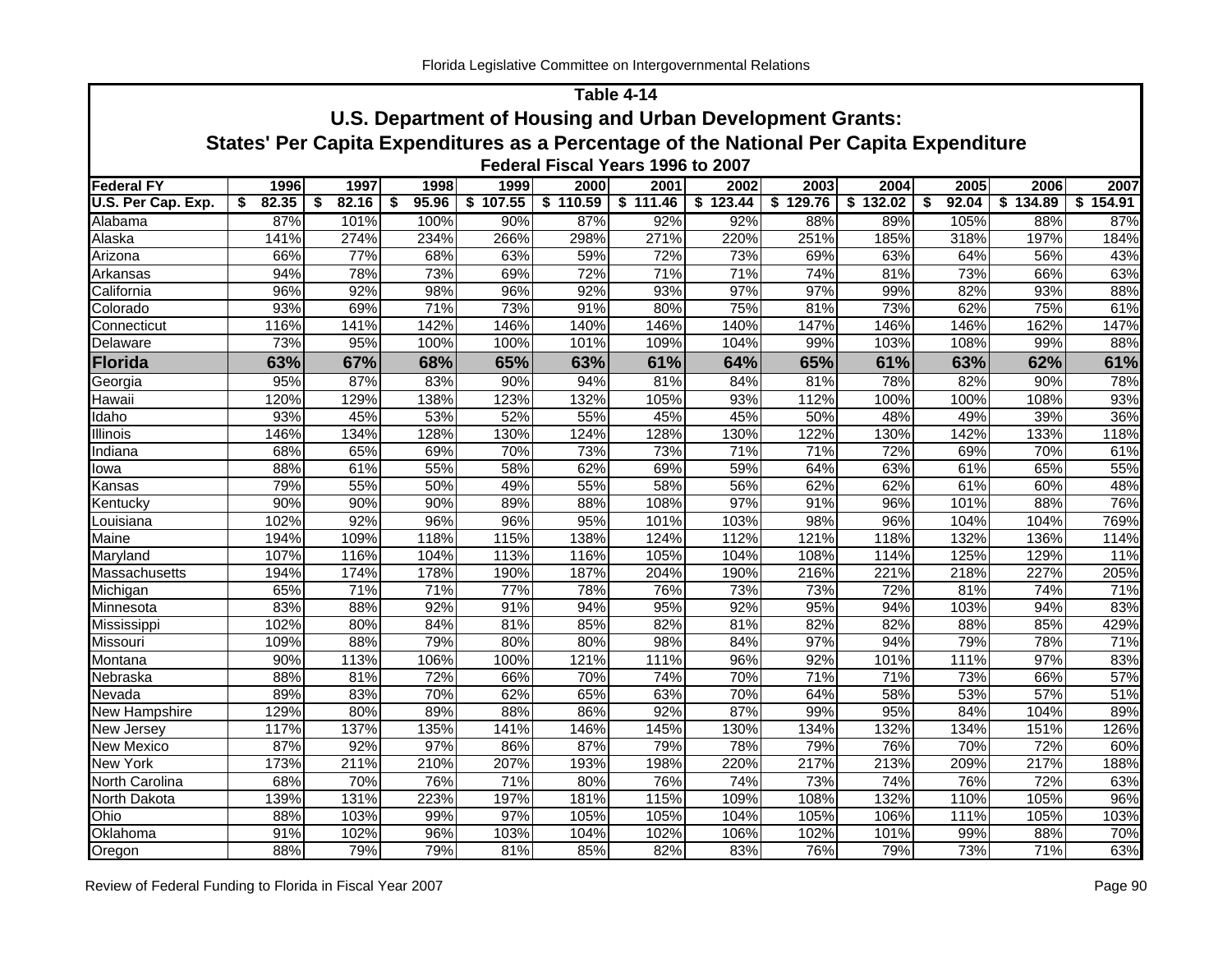|                                                                                                                                                                                                                     |                                                                                             |       |       |                                                                                        |        |             | Table 4-14                        |        |        |        |       |        |        |  |  |
|---------------------------------------------------------------------------------------------------------------------------------------------------------------------------------------------------------------------|---------------------------------------------------------------------------------------------|-------|-------|----------------------------------------------------------------------------------------|--------|-------------|-----------------------------------|--------|--------|--------|-------|--------|--------|--|--|
|                                                                                                                                                                                                                     |                                                                                             |       |       | U.S. Department of Housing and Urban Development Grants:                               |        |             |                                   |        |        |        |       |        |        |  |  |
|                                                                                                                                                                                                                     |                                                                                             |       |       | States' Per Capita Expenditures as a Percentage of the National Per Capita Expenditure |        |             |                                   |        |        |        |       |        |        |  |  |
|                                                                                                                                                                                                                     |                                                                                             |       |       |                                                                                        |        |             |                                   |        |        |        |       |        |        |  |  |
|                                                                                                                                                                                                                     |                                                                                             |       |       |                                                                                        |        |             | Federal Fiscal Years 1996 to 2007 |        |        |        |       |        |        |  |  |
| <b>Federal FY</b>                                                                                                                                                                                                   |                                                                                             | 1996  | 1997  | 1998                                                                                   | 1999   | 2000        | 2001                              | 2002   | 2003   | 2004   | 2005  | 2006   | 2007   |  |  |
| U.S. Per Cap. Exp.                                                                                                                                                                                                  |                                                                                             | 82.35 | 82.16 | 95.96                                                                                  | 107.55 | 110.59<br>S | 111.46                            | 123.44 | 129.76 | 132.02 | 92.04 | 134.89 | 154.91 |  |  |
| 124%<br>124%<br>127%<br>124%<br>121%<br>119%<br>112%<br>117%<br>126%<br>111%<br>99%<br>Pennsylvania<br>124%<br>Rhode Island<br>233%<br>192%<br>215%<br>211%<br>187%<br>241%<br>193%<br>197%<br>190%<br>183%<br>207% |                                                                                             |       |       |                                                                                        |        |             |                                   |        |        |        |       |        |        |  |  |
| 185%                                                                                                                                                                                                                |                                                                                             |       |       |                                                                                        |        |             |                                   |        |        |        |       |        |        |  |  |
| South Carolina                                                                                                                                                                                                      | 79%<br>68%<br>68%<br>69%<br>69%<br>68%<br>69%<br>63%<br>70%<br>70%<br>75%<br>69%            |       |       |                                                                                        |        |             |                                   |        |        |        |       |        |        |  |  |
| South Dakota                                                                                                                                                                                                        | 149%<br>96%<br>129%<br>160%<br>150%<br>157%<br>118%<br>115%<br>125%<br>123%<br>143%<br>115% |       |       |                                                                                        |        |             |                                   |        |        |        |       |        |        |  |  |
| Tennessee                                                                                                                                                                                                           |                                                                                             | 84%   | 85%   | 85%                                                                                    | 84%    | 79%         | 84%                               | 88%    | 81%    | 78%    | 92%   | 81%    | 70%    |  |  |
| Texas                                                                                                                                                                                                               |                                                                                             | 72%   | 65%   | 68%                                                                                    | 70%    | 71%         | 68%                               | 64%    | 63%    | 65%    | 60%   | 67%    | 56%    |  |  |
| Utah                                                                                                                                                                                                                |                                                                                             | 63%   | 41%   | 40%                                                                                    | 45%    | 55%         | 45%                               | 47%    | 43%    | 52%    | 41%   | 41%    | 32%    |  |  |
| Vermont                                                                                                                                                                                                             |                                                                                             | 133%  | 88%   | 90%                                                                                    | 106%   | 113%        | 128%                              | 122%   | 129%   | 111%   | 105%  | 140%   | 101%   |  |  |
| Virginia                                                                                                                                                                                                            |                                                                                             | 73%   | 75%   | 68%                                                                                    | 73%    | 73%         | 72%                               | 77%    | 71%    | 75%    | 84%   | 88%    | 77%    |  |  |
| Washington                                                                                                                                                                                                          |                                                                                             | 70%   | 76%   | 79%                                                                                    | 75%    | 77%         | 72%                               | 82%    | 86%    | 86%    | 84%   | 77%    | 68%    |  |  |
| West Virginia                                                                                                                                                                                                       |                                                                                             | 114%  | 86%   | 85%                                                                                    | 91%    | 95%         | 110%                              | 105%   | 94%    | 90%    | 121%  | 87%    | 79%    |  |  |
| Wisconsin                                                                                                                                                                                                           |                                                                                             | 76%   | 74%   | 68%                                                                                    | 71%    | 73%         | 78%                               | 69%    | 72%    | 72%    | 75%   | 72%    | 59%    |  |  |
| Wyoming                                                                                                                                                                                                             |                                                                                             | 120%  | 63%   | 64%                                                                                    | 68%    | 88%         | 62%                               | 59%    | 61%    | 57%    | 58%   | 56%    | 50%    |  |  |

Data Sources:

"Federal Aid to States" annual reports. U.S. Bureau of the Census.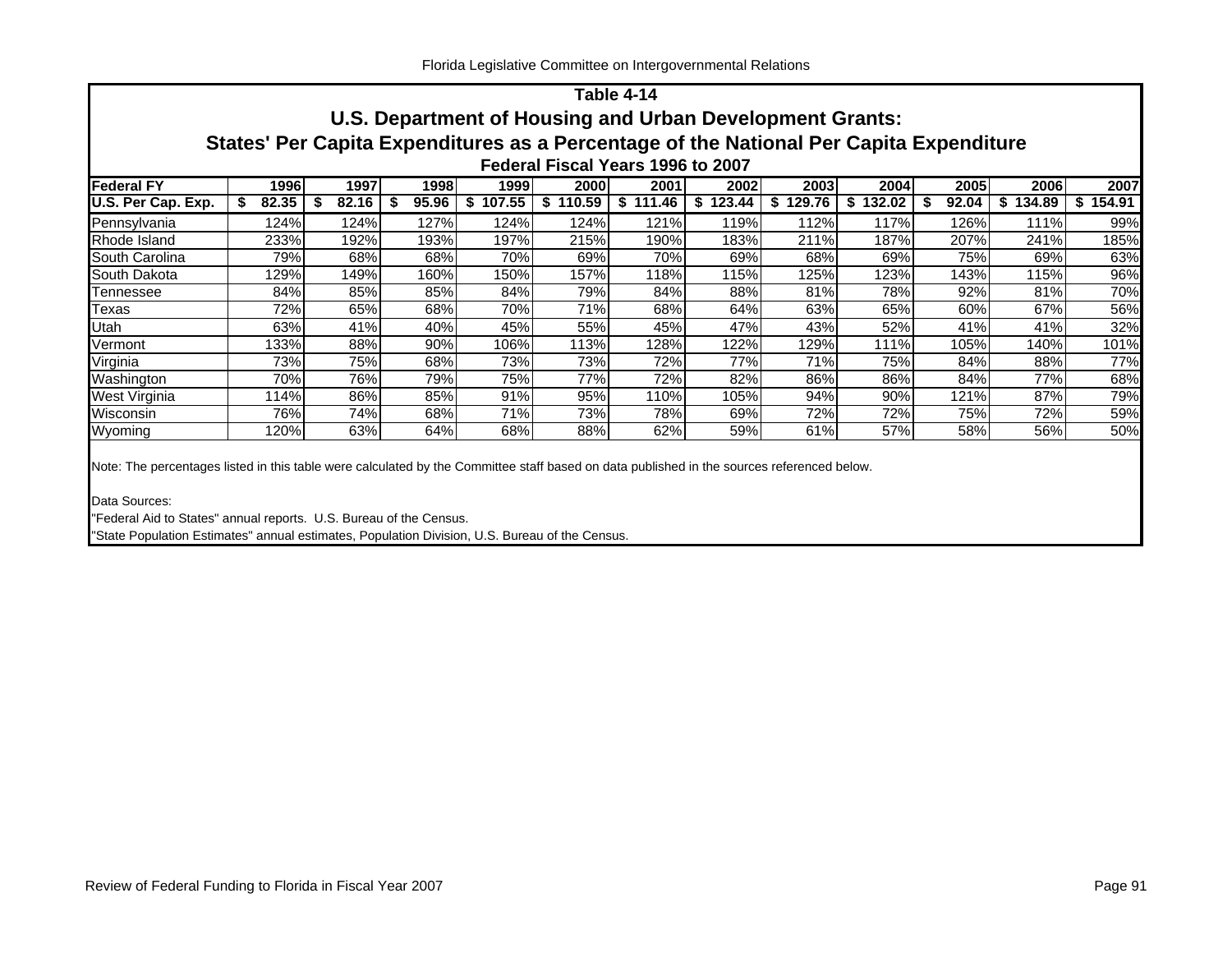|                    |                                                                                                                                                        |       |    |       |     |       |    |       |    | <b>Table 4-15</b> |    |                                            |                                      |       |    |                                                                                        |             |             |             |    |       |
|--------------------|--------------------------------------------------------------------------------------------------------------------------------------------------------|-------|----|-------|-----|-------|----|-------|----|-------------------|----|--------------------------------------------|--------------------------------------|-------|----|----------------------------------------------------------------------------------------|-------------|-------------|-------------|----|-------|
|                    |                                                                                                                                                        |       |    |       |     |       |    |       |    |                   |    | <b>U.S. Department of Interior Grants:</b> |                                      |       |    |                                                                                        |             |             |             |    |       |
|                    |                                                                                                                                                        |       |    |       |     |       |    |       |    |                   |    |                                            |                                      |       |    | States' Per Capita Expenditures as a Percentage of the National Per Capita Expenditure |             |             |             |    |       |
|                    |                                                                                                                                                        |       |    |       |     |       |    |       |    |                   |    | Federal Fiscal Years 1996 to 2007          |                                      |       |    |                                                                                        |             |             |             |    |       |
| <b>Federal FY</b>  |                                                                                                                                                        | 1996  |    | 1997  |     | 1998  |    | 1999  |    | 2000              |    | 2001                                       |                                      | 2002  |    | 2003                                                                                   | 2004        | 2005        | 2006        |    | 2007  |
| U.S. Per Cap. Exp. | \$                                                                                                                                                     | 6.34  | \$ | 10.04 | -\$ | 8.79  | \$ | 8.97  | \$ | 9.69              | \$ | 11.24                                      | $\overline{\boldsymbol{\mathsf{s}}}$ | 10.30 | \$ | 11.63                                                                                  | \$<br>12.24 | \$<br>12.99 | \$<br>15.26 | \$ | 13.34 |
| Alabama            |                                                                                                                                                        | 47%   |    | 38%   |     | 82%   |    | 77%   |    | 73%               |    | 73%                                        |                                      | 58%   |    | 59%                                                                                    | 64%         | 59%         | 59%         |    | 62%   |
| Alaska             |                                                                                                                                                        | 1094% |    | 1965% |     | 2587% |    | 2350% |    | 3307%             |    | 2458%                                      |                                      | 2435% |    | 2569%                                                                                  | 1985%       | 2271%       | 1637%       |    | 1832% |
| Arizona            |                                                                                                                                                        | 188%  |    | 587%  |     | 373%  |    | 578%  |    | 353%              |    | 372%                                       |                                      | 466%  |    | 343%                                                                                   | 294%        | 142%        | 118%        |    | 101%  |
| Arkansas           |                                                                                                                                                        | 74%   |    | 49%   |     | 54%   |    | 56%   |    | 49%               |    | 50%                                        |                                      | 63%   |    | 61%                                                                                    | 59%         | 72%         | 60%         |    | 71%   |
| California         |                                                                                                                                                        | 40%   |    | 36%   |     | 53%   |    | 59%   |    | 59%               |    | 51%                                        |                                      | 57%   |    | 52%                                                                                    | 38%         | 27%         | 33%         |    | 40%   |
| Colorado           |                                                                                                                                                        | 252%  |    | 255%  |     | 235%  |    | 234%  |    | 207%              |    | 250%                                       |                                      | 180%  |    | 219%                                                                                   | 250%        | 234%        | 339%        |    | 343%  |
| Connecticut        |                                                                                                                                                        | 26%   |    | 18%   |     | 23%   |    | 22%   |    | 21%               |    | 13%                                        |                                      | 27%   |    | 15%                                                                                    | 13%         | 28%         | 19%         |    | 14%   |
| Delaware           |                                                                                                                                                        | 91%   |    | 58%   |     | 68%   |    | 63%   |    | 65%               |    | 42%                                        |                                      | 78%   |    | 53%                                                                                    | 64%         | 53%         | 38%         |    | 36%   |
| <b>Florida</b>     | 17%<br>16%<br>15%<br>14%<br>13%<br>12%<br>16%<br>15%<br>14%<br>13%<br>10%<br>17%<br>30%<br>18%<br>11%<br>18%<br>19%<br>13%<br>14%<br>15%<br>16%<br>14% |       |    |       |     |       |    |       |    |                   |    |                                            |                                      |       |    | 13%                                                                                    |             |             |             |    |       |
| Georgia            |                                                                                                                                                        |       |    |       |     |       |    |       |    |                   |    |                                            |                                      |       |    | 15%                                                                                    |             |             |             |    |       |
| Hawaii             | 43%<br>44%<br>48%<br>51%<br>53%<br>36%<br>54%<br>60%<br>57%<br>154%<br>136%                                                                            |       |    |       |     |       |    |       |    |                   |    |                                            |                                      |       |    | 181%                                                                                   |             |             |             |    |       |
| Idaho              |                                                                                                                                                        | 316%  |    | 276%  |     | 289%  |    | 257%  |    | 250%              |    | 265%                                       |                                      | 279%  |    | 258%                                                                                   | 242%        | 198%        | 184%        |    | 210%  |
| Illinois           |                                                                                                                                                        | 22%   |    | 24%   |     | 17%   |    | 17%   |    | 21%               |    | 16%                                        |                                      | 22%   |    | 17%                                                                                    | 15%         | 16%         | 15%         |    | 16%   |
| Indiana            |                                                                                                                                                        | 47%   |    | 31%   |     | 23%   |    | 22%   |    | 40%               |    | 20%                                        |                                      | 28%   |    | 29%                                                                                    | 21%         | 25%         | 24%         |    | 22%   |
| lowa               |                                                                                                                                                        | 46%   |    | 38%   |     | 32%   |    | 45%   |    | 29%               |    | 30%                                        |                                      | 39%   |    | 31%                                                                                    | 32%         | 35%         | 36%         |    | 32%   |
| Kansas             |                                                                                                                                                        | 90%   |    | 59%   |     | 51%   |    | 58%   |    | 60%               |    | 44%                                        |                                      | 57%   |    | 60%                                                                                    | 52%         | 51%         | 48%         |    | 47%   |
| Kentucky           |                                                                                                                                                        | 73%   |    | 91%   |     | 117%  |    | 104%  |    | 109%              |    | 73%                                        |                                      | 112%  |    | 86%                                                                                    | 89%         | 84%         | 54%         |    | 83%   |
| Louisiana          |                                                                                                                                                        | 105%  |    | 37%   |     | 92%   |    | 72%   |    | 89%               |    | 107%                                       |                                      | 59%   |    | 85%                                                                                    | 99%         | 79%         | 70%         |    | 84%   |
| Maine              |                                                                                                                                                        | 79%   |    | 142%  |     | 143%  |    | 118%  |    | 126%              |    | 103%                                       |                                      | 163%  |    | 115%                                                                                   | 130%        | 87%         | 92%         |    | 88%   |
| Maryland           |                                                                                                                                                        | 27%   |    | 26%   |     | 20%   |    | 21%   |    | 18%               |    | 14%                                        |                                      | 30%   |    | 18%                                                                                    | 20%         | 15%         | 12%         |    | 17%   |
| Massachusetts      |                                                                                                                                                        | 15%   |    | 12%   |     | 12%   |    | 14%   |    | 12%               |    | 10%                                        |                                      | 15%   |    | 11%                                                                                    | 20%         | 16%         | 18%         |    | 12%   |
| Michigan           |                                                                                                                                                        | 40%   |    | 41%   |     | 36%   |    | 40%   |    | 41%               |    | 38%                                        |                                      | 39%   |    | 37%                                                                                    | 38%         | 37%         | 34%         |    | 37%   |
| Minnesota          |                                                                                                                                                        | 104%  |    | 112%  |     | 119%  |    | 88%   |    | 129%              |    | 86%                                        |                                      | 106%  |    | 85%                                                                                    | 81%         | 73%         | 66%         |    | 69%   |
| Mississippi        |                                                                                                                                                        | 138%  |    | 121%  |     | 86%   |    | 65%   |    | 57%               |    | 49%                                        |                                      | 52%   |    | 49%                                                                                    | 60%         | 48%         | 41%         |    | 52%   |
| Missouri           |                                                                                                                                                        | 55%   |    | 107%  |     | 49%   |    | 37%   |    | 37%               |    | 26%                                        |                                      | 31%   |    | 27%                                                                                    | 31%         | 27%         | 33%         |    | 35%   |
| Montana            |                                                                                                                                                        | 1112% |    | 1091% |     | 1126% |    | 978%  |    | 960%              |    | 1201%                                      |                                      | 1196% |    | 1121%                                                                                  | 1188%       | 904%        | 830%        |    | 782%  |
| Nebraska           |                                                                                                                                                        | 69%   |    | 87%   |     | 87%   |    | 92%   |    | 100%              |    | 84%                                        |                                      | 96%   |    | 92%                                                                                    | 97%         | 76%         | 63%         |    | 71%   |
| Nevada             |                                                                                                                                                        | 222%  |    | 206%  |     | 244%  |    | 291%  |    | 244%              |    | 225%                                       |                                      | 248%  |    | 316%                                                                                   | 377%        | 783%        | 662%        |    | 222%  |
| New Hampshire      |                                                                                                                                                        | 49%   |    | 36%   |     | 45%   |    | 48%   |    | 43%               |    | 47%                                        |                                      | 42%   |    | 48%                                                                                    | 37%         | 49%         | 40%         |    | 35%   |
| New Jersey         |                                                                                                                                                        | 11%   |    | 8%    |     | 8%    |    | 12%   |    | 8%                |    | 9%                                         |                                      | 9%    |    | 8%                                                                                     | 7%          | 9%          | 9%          |    | 8%    |
| New Mexico         |                                                                                                                                                        | 1681% |    | 1804% |     | 1769% |    | 1651% |    | 1780%             |    | 2453%                                      |                                      | 1550% |    | 1845%                                                                                  | 2029%       | 1971%       | 2152%       |    | 2324% |
| New York           |                                                                                                                                                        | 7%    |    | 8%    |     | 11%   |    | 11%   |    | 6%                |    | 12%                                        |                                      | 7%    |    | 13%                                                                                    | 7%          | 8%          | 11%         |    | 8%    |
| North Carolina     |                                                                                                                                                        | 43%   |    | 31%   |     | 24%   |    | 19%   |    | 18%               |    | 19%                                        |                                      | 26%   |    | 26%                                                                                    | 21%         | 17%         | 17%         |    | 18%   |
| North Dakota       |                                                                                                                                                        | 1130% |    | 1094% |     | 837%  |    | 868%  |    | 824%              |    | 763%                                       |                                      | 816%  |    | 906%                                                                                   | 830%        | 623%        | 590%        |    | 430%  |
| Ohio               |                                                                                                                                                        | 24%   |    | 21%   |     | 19%   |    | 18%   |    | 21%               |    | 16%                                        |                                      | 17%   |    | 20%                                                                                    | 28%         | 20%         | 20%         |    | 20%   |
| Oklahoma           |                                                                                                                                                        | 109%  |    | 198%  |     | 241%  |    | 190%  |    | 224%              |    | 225%                                       |                                      | 221%  |    | 173%                                                                                   | 161%        | 137%        | 123%        |    | 137%  |
| Oregon             |                                                                                                                                                        | 523%  |    | 357%  |     | 311%  |    | 298%  |    | 272%              |    | 75%                                        |                                      | 382%  |    | 347%                                                                                   | 320%        | 326%        | 287%        |    | 327%  |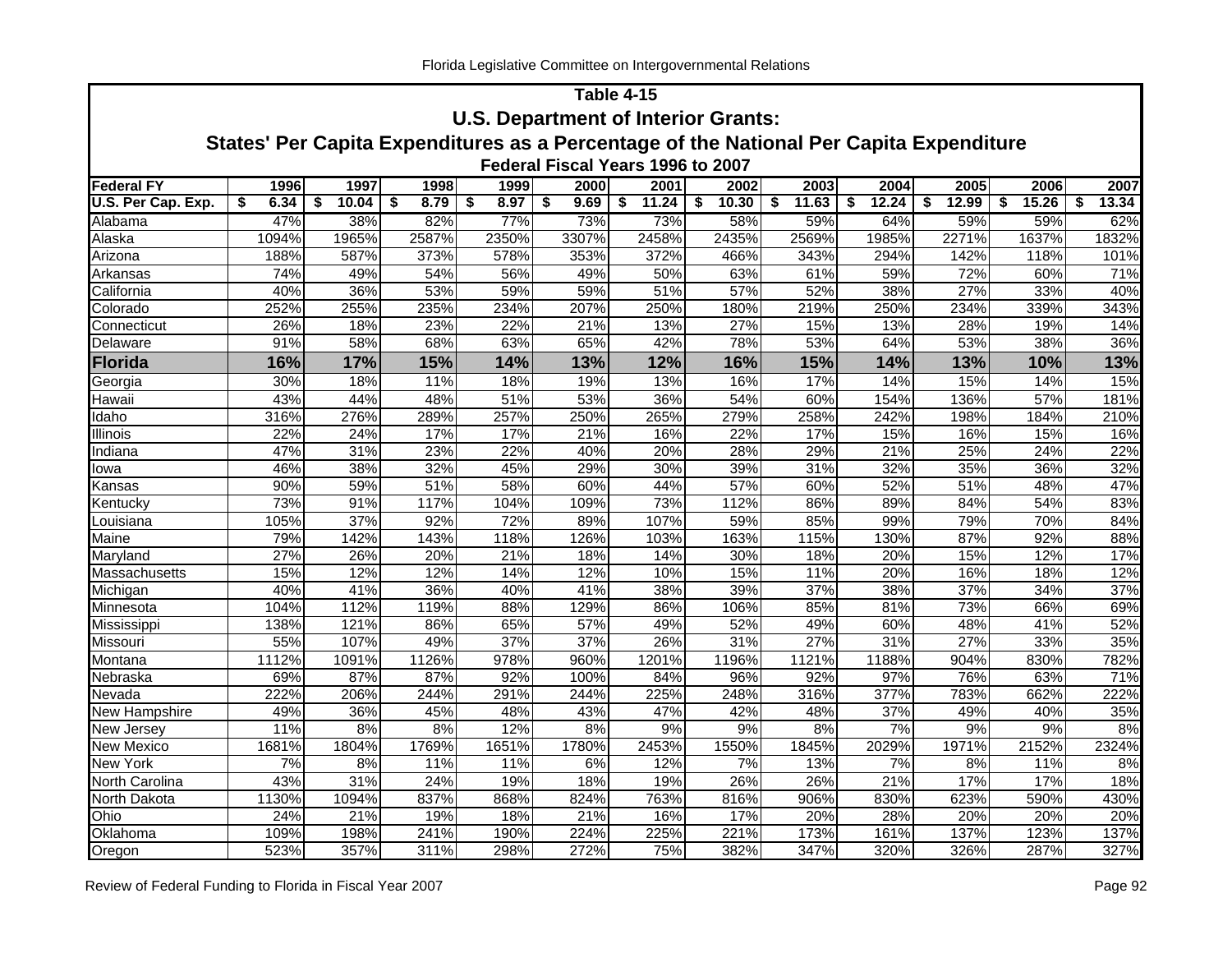|                                                                                                           |                                                                                                                                                                                          |        |        |     |                                                                                        |                                     |  | Table 4-15                        |  |        |  |        |  |       |       |        |        |        |  |        |
|-----------------------------------------------------------------------------------------------------------|------------------------------------------------------------------------------------------------------------------------------------------------------------------------------------------|--------|--------|-----|----------------------------------------------------------------------------------------|-------------------------------------|--|-----------------------------------|--|--------|--|--------|--|-------|-------|--------|--------|--------|--|--------|
|                                                                                                           |                                                                                                                                                                                          |        |        |     |                                                                                        | U.S. Department of Interior Grants: |  |                                   |  |        |  |        |  |       |       |        |        |        |  |        |
|                                                                                                           |                                                                                                                                                                                          |        |        |     | States' Per Capita Expenditures as a Percentage of the National Per Capita Expenditure |                                     |  |                                   |  |        |  |        |  |       |       |        |        |        |  |        |
|                                                                                                           |                                                                                                                                                                                          |        |        |     |                                                                                        |                                     |  | Federal Fiscal Years 1996 to 2007 |  |        |  |        |  |       |       |        |        |        |  |        |
| <b>Federal FY</b>                                                                                         |                                                                                                                                                                                          | 1996   | 1997   |     | 1998                                                                                   | 19991                               |  | 2000l                             |  | 2001   |  | 20021  |  | 2003  |       | 2004   | 2005   | 2006   |  | 2007   |
| U.S. Per Cap. Exp.                                                                                        | 8.97<br>6.34<br>8.79<br>9.69<br>11.24<br>12.99<br>15.26<br>10.04<br>10.30<br>11.63<br>12.24<br>-S<br>S<br>S<br>73%<br>50%<br>33%<br>29%<br>37%<br>52%<br>43%<br>42%<br>40%<br>37%<br>40% |        |        |     |                                                                                        |                                     |  |                                   |  |        |  |        |  |       | 13.34 |        |        |        |  |        |
| Pennsylvania<br>Rhode Island<br>71%<br>61%<br>67%<br>67%<br>51%<br>67%<br>59%<br>49%<br>49%<br>41%<br>39% |                                                                                                                                                                                          |        |        |     |                                                                                        |                                     |  |                                   |  |        |  |        |  |       | 43%   |        |        |        |  |        |
|                                                                                                           |                                                                                                                                                                                          |        |        |     |                                                                                        |                                     |  |                                   |  |        |  |        |  |       | 59%   |        |        |        |  |        |
| South Carolina                                                                                            | 30%<br>23%<br>24%<br>27%<br>30%<br>17%<br>19%<br>19%<br>23%<br>26%<br>17%                                                                                                                |        |        |     |                                                                                        |                                     |  |                                   |  |        |  |        |  |       |       | 28%    |        |        |  |        |
| South Dakota                                                                                              |                                                                                                                                                                                          | 1596%  | 1659%  |     | 1204%                                                                                  | 1712%l                              |  | 1196%                             |  | 1145%l |  | 1498%l |  | 1467% |       | 1344%  | 651%   | 770%   |  | 313%   |
| Tennessee                                                                                                 |                                                                                                                                                                                          | 38%    |        | 16% | 25%                                                                                    | 24%                                 |  | 26%                               |  | 22%    |  | 27%    |  | 28%   |       | 25%    | 31%    | 25%    |  | 27%    |
| <b>Texas</b>                                                                                              |                                                                                                                                                                                          | 27%    | 22%    |     | 31%                                                                                    | 30%                                 |  | 32%                               |  | 31%    |  | 23%    |  | 22%   |       | 27%    | 21%    | 19%    |  | 22%    |
| Utah                                                                                                      |                                                                                                                                                                                          | 433%   | 290%   |     | 342%                                                                                   | 325%                                |  | 328%                              |  | 450%   |  | 348%   |  | 429%  |       | 375%   | 388%   | 582%   |  | 573%   |
| Vermont                                                                                                   |                                                                                                                                                                                          | 108%   | 87%    |     | 91%                                                                                    | 78%                                 |  | 71%                               |  | 63%    |  | 89%    |  | 81%   |       | 86%    | 87%    | 64%    |  | 102%   |
| Virginia                                                                                                  |                                                                                                                                                                                          | 48%    | 36%    |     | 35%                                                                                    | 37%                                 |  | 34%                               |  | 28%    |  | 30%    |  | 31%   |       | 29%    | 31%    | 25%    |  | 29%    |
| Washington                                                                                                |                                                                                                                                                                                          | 161%   | 211%   |     | 193%                                                                                   | 168%                                |  | 172%                              |  | 200%   |  | 183%   |  | 160%  |       | 154%   | 128%   | 106%   |  | 130%   |
| <b>West Virginia</b>                                                                                      |                                                                                                                                                                                          | 311%   | 251%   |     | 238%                                                                                   | 237%                                |  | 254%                              |  | 192%   |  | 229%   |  | 213%  |       | 235%   | 208%   | 181%   |  | 170%   |
| Wisconsin                                                                                                 |                                                                                                                                                                                          | 89%    | 85%    |     | 93%                                                                                    | 69%                                 |  | 86%                               |  | 73%    |  | $80\%$ |  | 69%   |       | 65%    | 42%    | 41%    |  | 45%    |
| Wyoming                                                                                                   |                                                                                                                                                                                          | 7843%l | 5926%l |     | 6867%                                                                                  | 6541%                               |  | 7561%                             |  | 8864%  |  | 7937%  |  | 8905% |       | 10006% | 14119% | 14587% |  | 14124% |

Data Sources:

"Federal Aid to States" annual reports. U.S. Bureau of the Census.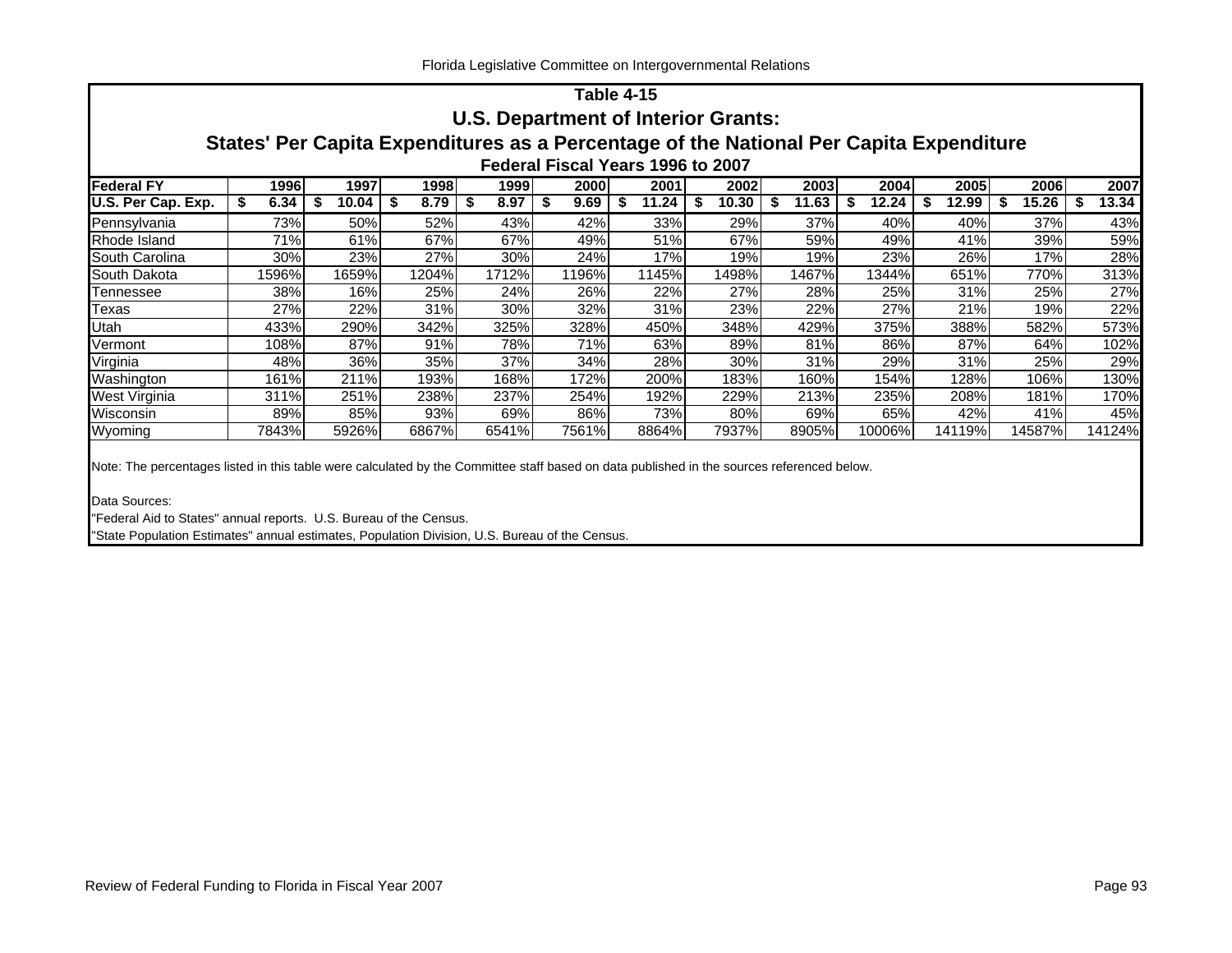|                    |                                                                                                                                                                   |      |    |      |    |                                                                                        |    |       |    | Table 4-16 |    |                                   |                                      |                                           |      |       |             |             |             |    |       |
|--------------------|-------------------------------------------------------------------------------------------------------------------------------------------------------------------|------|----|------|----|----------------------------------------------------------------------------------------|----|-------|----|------------|----|-----------------------------------|--------------------------------------|-------------------------------------------|------|-------|-------------|-------------|-------------|----|-------|
|                    |                                                                                                                                                                   |      |    |      |    |                                                                                        |    |       |    |            |    |                                   |                                      | <b>U.S. Department of Justice Grants:</b> |      |       |             |             |             |    |       |
|                    |                                                                                                                                                                   |      |    |      |    | States' Per Capita Expenditures as a Percentage of the National Per Capita Expenditure |    |       |    |            |    |                                   |                                      |                                           |      |       |             |             |             |    |       |
|                    |                                                                                                                                                                   |      |    |      |    |                                                                                        |    |       |    |            |    | Federal Fiscal Years 1996 to 2007 |                                      |                                           |      |       |             |             |             |    |       |
| <b>Federal FY</b>  |                                                                                                                                                                   | 1996 |    | 1997 |    | 1998                                                                                   |    | 1999  |    | 2000       |    | 2001                              |                                      | 2002                                      |      | 2003  | 2004        | 2005        | 2006        |    | 2007  |
| U.S. Per Cap. Exp. | \$                                                                                                                                                                | 7.21 | \$ | 9.61 | \$ | 11.57                                                                                  | \$ | 17.54 | \$ | 12.23      | \$ | 13.12                             | $\overline{\boldsymbol{\mathsf{s}}}$ | 15.71                                     | \$   | 14.00 | \$<br>14.95 | \$<br>13.09 | \$<br>19.16 | \$ | 11.71 |
| Alabama            |                                                                                                                                                                   | 104% |    | 80%  |    | 80%                                                                                    |    | 72%   |    | 75%        |    | 66%                               |                                      | 64%                                       |      | 87%   | 79%         | 84%         | 23%         |    | 99%   |
| Alaska             |                                                                                                                                                                   | 128% |    | 131% |    | 177%                                                                                   |    | 207%  |    | 276%       |    | 240%                              |                                      | 221%                                      |      | 302%  | 345%        | 1562%       | 225%        |    | 410%  |
| Arizona            |                                                                                                                                                                   | 173% |    | 141% |    | 136%                                                                                   |    | 125%  |    | 94%        |    | 99%                               |                                      | 119%                                      |      | 100%  | 105%        | 52%         | 52%         |    | 115%  |
| Arkansas           |                                                                                                                                                                   | 102% |    | 77%  |    | 86%                                                                                    |    | 72%   |    | 93%        |    | 74%                               |                                      | 72%                                       |      | 85%   | 101%        | 40%         | 23%         |    | 61%   |
| California         |                                                                                                                                                                   | 101% |    | 193% |    | 172%                                                                                   |    | 168%  |    | 102%       |    | 138%                              |                                      | 158%                                      |      | 100%  | 107%        | 47%         | 59%         |    | 98%   |
| Colorado           |                                                                                                                                                                   | 87%  |    | 85%  |    | 87%                                                                                    |    | 94%   |    | 105%       |    | 110%                              |                                      | 98%                                       |      | 97%   | 83%         | 377%        | 35%         |    | 96%   |
| Connecticut        |                                                                                                                                                                   | 79%  |    | 56%  |    | 51%                                                                                    |    | 84%   |    | 65%        |    | 102%                              |                                      | 87%                                       |      | 88%   | 166%        | 149%        | 284%        |    | 72%   |
| Delaware           |                                                                                                                                                                   | 149% |    | 141% |    | 196%                                                                                   |    | 138%  |    | 163%       |    | 147%                              |                                      | 92%                                       |      | 112%  | 99%         | 48%         | 105%        |    | 104%  |
| <b>Florida</b>     | 107%<br>97%<br>113%<br>99%<br>112%<br>98%<br>127%<br>106%<br>100%<br>63%<br>57%<br>90%<br>84%<br>77%<br>80%<br>109%<br>125%<br>119%<br>141%<br>135%<br>97%<br>29% |      |    |      |    |                                                                                        |    |       |    |            |    |                                   |                                      |                                           | 100% |       |             |             |             |    |       |
| Georgia            |                                                                                                                                                                   |      |    |      |    |                                                                                        |    |       |    |            |    |                                   |                                      |                                           |      | 144%  |             |             |             |    |       |
| Hawaii             | 68%<br>73%<br>78%<br>96%<br>90%<br>90%<br>93%<br>102%<br>248%<br>93%<br>101%                                                                                      |      |    |      |    |                                                                                        |    |       |    |            |    |                                   |                                      |                                           |      | 153%  |             |             |             |    |       |
| ldaho              |                                                                                                                                                                   | 98%  |    | 85%  |    | 81%                                                                                    |    | 84%   |    | 88%        |    | 87%                               |                                      | 108%                                      |      | 96%   | 103%        | 41%         | 26%         |    | 107%  |
| <b>Illinois</b>    |                                                                                                                                                                   | 109% |    | 87%  |    | 99%                                                                                    |    | 89%   |    | 82%        |    | 91%                               |                                      | 85%                                       |      | 81%   | 66%         | 35%         | 31%         |    | 87%   |
| Indiana            |                                                                                                                                                                   | 77%  |    | 67%  |    | 55%                                                                                    |    | 53%   |    | 44%        |    | 68%                               |                                      | 50%                                       |      | 89%   | 72%         | 21%         | 112%        |    | 51%   |
| lowa               |                                                                                                                                                                   | 75%  |    | 72%  |    | 79%                                                                                    |    | 72%   |    | 83%        |    | 84%                               |                                      | 81%                                       |      | 88%   | 82%         | 167%        | 35%         |    | 71%   |
| Kansas             |                                                                                                                                                                   | 70%  |    | 61%  |    | 104%                                                                                   |    | 70%   |    | 79%        |    | 73%                               |                                      | 80%                                       |      | 108%  | 101%        | 40%         | 81%         |    | 73%   |
| Kentuckv           |                                                                                                                                                                   | 77%  |    | 65%  |    | 68%                                                                                    |    | 65%   |    | 82%        |    | 85%                               |                                      | 77%                                       |      | 104%  | 108%        | 109%        | 53%         |    | 91%   |
| Louisiana          |                                                                                                                                                                   | 96%  |    | 74%  |    | 93%                                                                                    |    | 84%   |    | 99%        |    | 85%                               |                                      | 75%                                       |      | 89%   | 79%         | 44%         | 95%         |    | 94%   |
| Maine              |                                                                                                                                                                   | 74%  |    | 62%  |    | 88%                                                                                    |    | 87%   |    | 130%       |    | 88%                               |                                      | 104%                                      |      | 111%  | 100%        | 85%         | 252%        |    | 114%  |
| Maryland           |                                                                                                                                                                   | 83%  |    | 99%  |    | 85%                                                                                    |    | 89%   |    | 112%       |    | 88%                               |                                      | 95%                                       |      | 165%  | 131%        | 630%        | 84%         |    | 187%  |
| Massachusetts      |                                                                                                                                                                   | 121% |    | 91%  |    | 103%                                                                                   |    | 116%  |    | 93%        |    | 96%                               |                                      | 101%                                      |      | 102%  | 83%         | 60%         | 36%         |    | 108%  |
| Michigan           |                                                                                                                                                                   | 87%  |    | 57%  |    | 75%                                                                                    |    | 81%   |    | 106%       |    | 74%                               |                                      | 60%                                       |      | 80%   | 71%         | 126%        | 157%        |    | 57%   |
| <b>Minnesota</b>   |                                                                                                                                                                   | 79%  |    | 59%  |    | 70%                                                                                    |    | 70%   |    | 80%        |    | 74%                               |                                      | 85%                                       |      | 78%   | 90%         | 49%         | 37%         |    | 75%   |
| Mississippi        |                                                                                                                                                                   | 99%  |    | 65%  |    | 81%                                                                                    |    | 114%  |    | 86%        |    | 71%                               |                                      | 55%                                       |      | 112%  | 115%        | 40%         | 169%        |    | 122%  |
| Missouri           |                                                                                                                                                                   | 142% |    | 98%  |    | 101%                                                                                   |    | 76%   |    | 86%        |    | 62%                               |                                      | 70%                                       |      | 89%   | 80%         | 36%         | 56%         |    | 89%   |
| Montana            |                                                                                                                                                                   | 101% |    | 107% |    | 154%                                                                                   |    | 85%   |    | 154%       |    | 176%                              |                                      | 163%                                      |      | 262%  | 226%        | 2539%       | 1071%       |    | 168%  |
| Nebraska           |                                                                                                                                                                   | 95%  |    | 88%  |    | 76%                                                                                    |    | 94%   |    | 128%       |    | 87%                               |                                      | 83%                                       |      | 113%  | 121%        | 140%        | 49%         |    | 132%  |
| Nevada             |                                                                                                                                                                   | 72%  |    | 79%  |    | 127%                                                                                   |    | 95%   |    | 140%       |    | 144%                              |                                      | 140%                                      |      | 125%  | 132%        | 112%        | 225%        |    | 136%  |
| New Hampshire      |                                                                                                                                                                   | 76%  |    | 77%  |    | 98%                                                                                    |    | 91%   |    | 119%       |    | 91%                               |                                      | 146%                                      |      | 223%  | 155%        | 357%        | 449%        |    | 146%  |
| New Jersey         |                                                                                                                                                                   | 131% |    | 77%  |    | 81%                                                                                    |    | 97%   |    | 82%        |    | 64%                               |                                      | 65%                                       |      | 89%   | 95%         | 41%         | 39%         |    | 78%   |
| New Mexico         |                                                                                                                                                                   | 158% |    | 125% |    | 126%                                                                                   |    | 112%  |    | 108%       |    | 138%                              |                                      | 160%                                      |      | 213%  | 219%        | 179%        | 61%         |    | 138%  |
| New York           |                                                                                                                                                                   | 123% |    | 147% |    | 133%                                                                                   |    | 128%  |    | 202%       |    | 146%                              |                                      | 151%                                      |      | 113%  | 147%        | 67%         | 56%         |    | 115%  |
| North Carolina     |                                                                                                                                                                   | 71%  |    | 69%  |    | 86%                                                                                    |    | 90%   |    | 95%        |    | 84%                               |                                      | 70%                                       |      | 86%   | 69%         | 33%         | 38%         |    | 74%   |
| North Dakota       |                                                                                                                                                                   | 176% |    | 109% |    | 170%                                                                                   |    | 156%  |    | 138%       |    | 155%                              |                                      | 115%                                      |      | 164%  | 190%        | 197%        | 82%         |    | 214%  |
| Ohio               |                                                                                                                                                                   | 92%  |    | 63%  |    | 72%                                                                                    |    | 66%   |    | 72%        |    | 64%                               |                                      | 56%                                       |      | 60%   | 71%         | 31%         | 29%         |    | 59%   |
| <b>Oklahoma</b>    |                                                                                                                                                                   | 90%  |    | 65%  |    | 83%                                                                                    |    | 80%   |    | 92%        |    | 76%                               |                                      | 87%                                       |      | 107%  | 90%         | 54%         | 84%         |    | 97%   |
| Oregon             |                                                                                                                                                                   | 75%  |    | 95%  |    | 87%                                                                                    |    | 115%  |    | 107%       |    | 108%                              |                                      | 82%                                       |      | 94%   | 93%         | 49%         | 63%         |    | 80%   |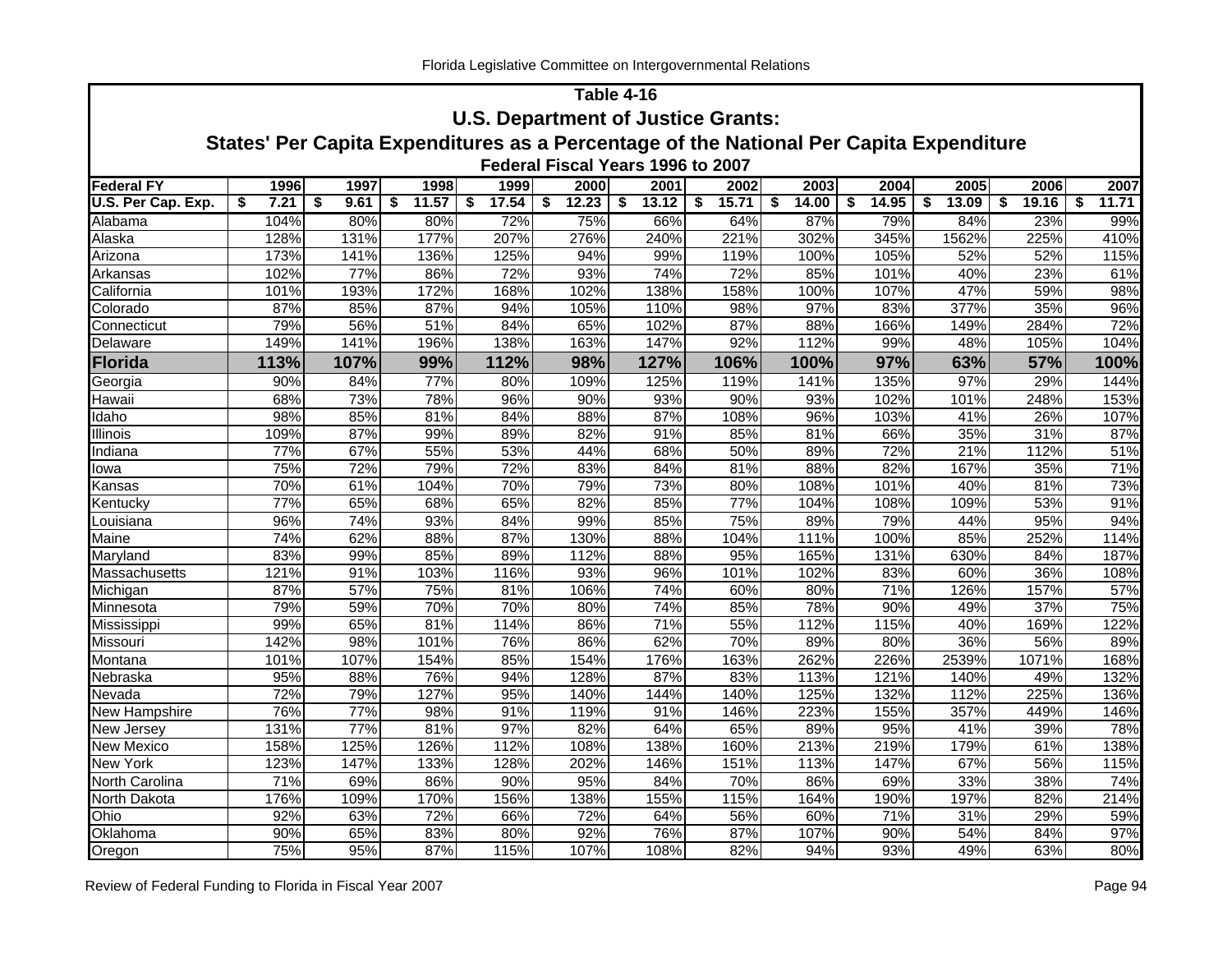|                                                                                                    |                                                                                                                                                                                                  |      |  |      |  |      |  |       |  | Table 4-16                        |  |      |  |                                                                                        |      |       |      |       |      |  |      |
|----------------------------------------------------------------------------------------------------|--------------------------------------------------------------------------------------------------------------------------------------------------------------------------------------------------|------|--|------|--|------|--|-------|--|-----------------------------------|--|------|--|----------------------------------------------------------------------------------------|------|-------|------|-------|------|--|------|
|                                                                                                    |                                                                                                                                                                                                  |      |  |      |  |      |  |       |  |                                   |  |      |  | <b>U.S. Department of Justice Grants:</b>                                              |      |       |      |       |      |  |      |
|                                                                                                    |                                                                                                                                                                                                  |      |  |      |  |      |  |       |  |                                   |  |      |  | States' Per Capita Expenditures as a Percentage of the National Per Capita Expenditure |      |       |      |       |      |  |      |
|                                                                                                    |                                                                                                                                                                                                  |      |  |      |  |      |  |       |  | Federal Fiscal Years 1996 to 2007 |  |      |  |                                                                                        |      |       |      |       |      |  |      |
| <b>Federal FY</b>                                                                                  |                                                                                                                                                                                                  | 1996 |  | 1997 |  | 1998 |  | 19991 |  | 2000l                             |  | 2001 |  | 2002                                                                                   |      | 2003  | 2004 | 2005  | 2006 |  | 2007 |
| U.S. Per Cap. Exp.                                                                                 | 11.57<br>17.54<br>15.71<br>14.95<br>7.21<br>9.61<br>12.23<br>14.00<br>13.09<br>19.16<br>S<br>S.<br>13.12<br>-S<br>S<br>63%<br>63%<br>60%<br>60%<br>59%<br>76%<br>65%<br>31%<br>79%<br>64%<br>56% |      |  |      |  |      |  |       |  |                                   |  |      |  |                                                                                        |      | 11.71 |      |       |      |  |      |
| Pennsylvania                                                                                       |                                                                                                                                                                                                  |      |  |      |  |      |  |       |  |                                   |  |      |  |                                                                                        |      |       |      |       |      |  | 103% |
| Rhode Island<br>110%<br>96%<br>95%<br>137%<br>108%<br>120%<br>104%<br>140%<br>118%<br>133%<br>204% |                                                                                                                                                                                                  |      |  |      |  |      |  |       |  |                                   |  |      |  |                                                                                        | 202% |       |      |       |      |  |      |
| South Carolina                                                                                     | 77%I<br>102%<br>108%<br>116%<br>105%<br>104%<br>91%<br>102%<br>81%<br>47%<br>52%                                                                                                                 |      |  |      |  |      |  |       |  |                                   |  |      |  |                                                                                        |      | 118%  |      |       |      |  |      |
| South Dakota                                                                                       | 121%<br>142%<br>95%<br>95%<br>151%<br>178%<br>193%<br>310%<br>343%<br>132%<br>553%                                                                                                               |      |  |      |  |      |  |       |  |                                   |  |      |  |                                                                                        |      | 200%  |      |       |      |  |      |
| Tennessee                                                                                          |                                                                                                                                                                                                  | 111% |  | 80%  |  | 86%  |  | 83%   |  | 86%                               |  | 73%  |  | 70%                                                                                    |      | 86%   | 80%  | 125%  | 35%  |  | 137% |
| <b>Texas</b>                                                                                       |                                                                                                                                                                                                  | 95%  |  | 99%  |  | 85%  |  | 94%   |  | 74%                               |  | 92%  |  | 90%                                                                                    |      | 71%   | 70%  | 50%   | 342% |  | 69%  |
| Utah                                                                                               |                                                                                                                                                                                                  | 134% |  | 91%  |  | 97%  |  | 117%  |  | 155%                              |  | 89%  |  | 150%                                                                                   |      | 89%   | 101% | 25%   | 46%  |  | 60%  |
| Vermont                                                                                            |                                                                                                                                                                                                  | 95%  |  | 119% |  | 141% |  | 317%  |  | 246%                              |  | 176% |  | 204%                                                                                   |      | 236%  | 218% | 128%  | 90%  |  | 226% |
| Virginia                                                                                           |                                                                                                                                                                                                  | 97%  |  | 71%  |  | 71%  |  | 63%   |  | 108%                              |  | 102% |  | 101%                                                                                   |      | 164%  | 149% | 116%  | 137% |  | 155% |
| Washington                                                                                         |                                                                                                                                                                                                  | 109% |  | 94%  |  | 107% |  | 98%   |  | 105%                              |  | 102% |  | 106%                                                                                   |      | 98%   | 106% | 56%   | 222% |  | 99%  |
| West Virginia                                                                                      |                                                                                                                                                                                                  | 94%  |  | 80%  |  | 89%  |  | 93%   |  | 162%                              |  | 137% |  | 119%                                                                                   |      | 170%  | 132% | 34%   | 53%  |  | 295% |
| Wisconsin                                                                                          |                                                                                                                                                                                                  | 81%  |  | 62%  |  | 76%  |  | 68%   |  | 63%                               |  | 75%  |  | 77%                                                                                    |      | 80%   | 82%  | 39%   | 72%  |  | 91%  |
| Wyoming                                                                                            |                                                                                                                                                                                                  | 81%  |  | 110% |  | 27%  |  | 140%  |  | 231%                              |  | 158% |  | 180%                                                                                   |      | 195%  | 145% | 5690% | 515% |  | 105% |

Data Sources:

"Federal Aid to States" annual reports. U.S. Bureau of the Census.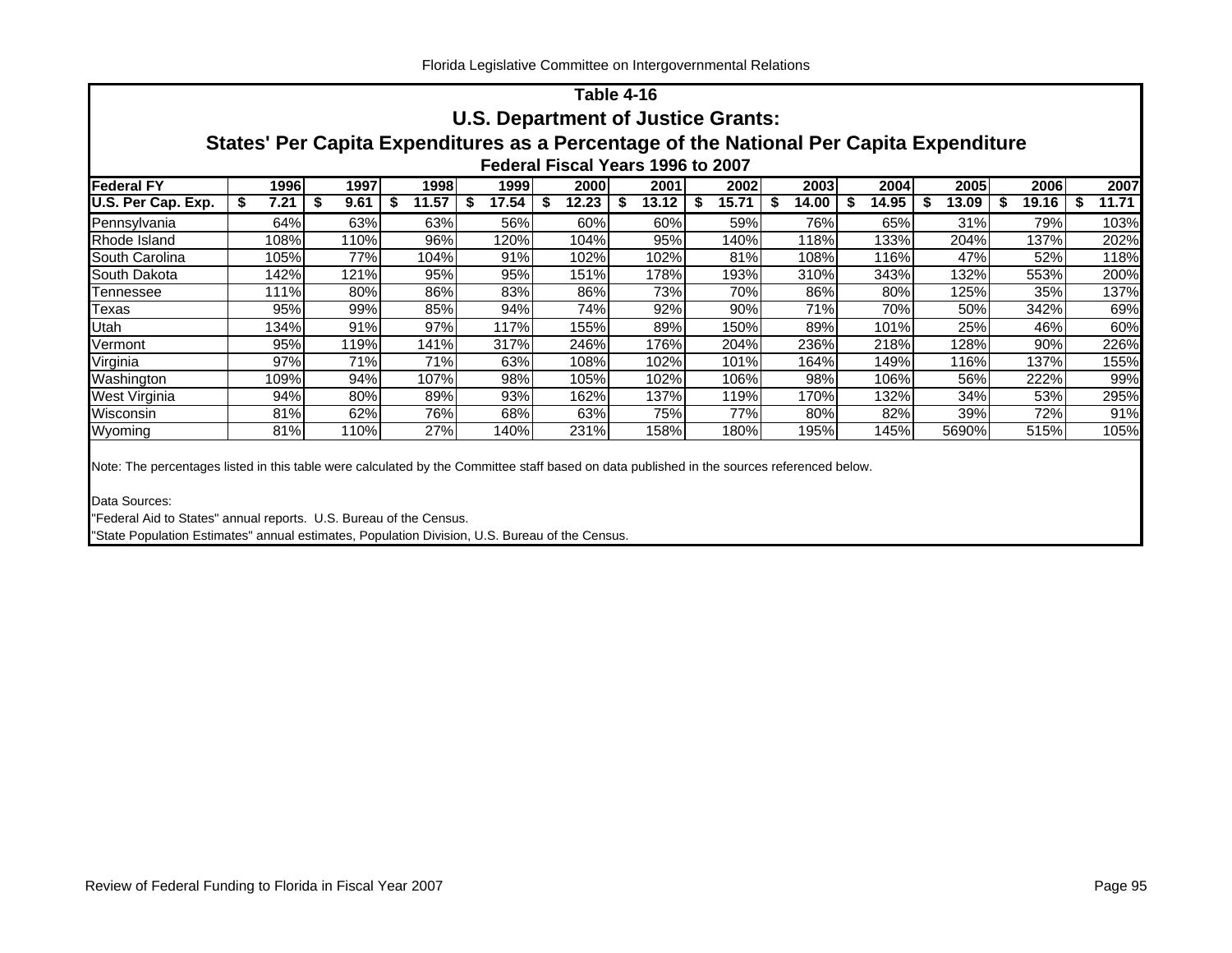|                      |                                                                                                                                                                                              |            |    |            |    |                                                                                        |    |            |    | Table 4-17 |    |                                         |    |       |    |            |                     |             |                     |    |               |
|----------------------|----------------------------------------------------------------------------------------------------------------------------------------------------------------------------------------------|------------|----|------------|----|----------------------------------------------------------------------------------------|----|------------|----|------------|----|-----------------------------------------|----|-------|----|------------|---------------------|-------------|---------------------|----|---------------|
|                      |                                                                                                                                                                                              |            |    |            |    |                                                                                        |    |            |    |            |    | <b>U.S. Department of Labor Grants:</b> |    |       |    |            |                     |             |                     |    |               |
|                      |                                                                                                                                                                                              |            |    |            |    | States' Per Capita Expenditures as a Percentage of the National Per Capita Expenditure |    |            |    |            |    |                                         |    |       |    |            |                     |             |                     |    |               |
|                      |                                                                                                                                                                                              |            |    |            |    |                                                                                        |    |            |    |            |    | Federal Fiscal Years 1996 to 2007       |    |       |    |            |                     |             |                     |    |               |
| <b>Federal FY</b>    |                                                                                                                                                                                              | 1996       |    | 1997       |    | 1998                                                                                   |    | 1999       |    | 2000       |    | 2001                                    |    | 2002  |    | 2003       |                     | 2005        |                     |    |               |
| U.S. Per Cap. Exp.   | \$                                                                                                                                                                                           | 24.18      | \$ | 19.50      | \$ | 24.35                                                                                  | \$ | 25.71      | \$ | 17.78      | \$ | 25.46                                   | \$ | 27.47 | \$ | 25.77      | \$<br>2004<br>28.12 | \$<br>27.22 | \$<br>2006<br>29.98 | \$ | 2007<br>27.18 |
|                      |                                                                                                                                                                                              | 86%        |    | 92%        |    | 89%                                                                                    |    | 87%        |    | 103%       |    | 108%                                    |    | 106%  |    | 107%       | 108%                | 101%        | 81%                 |    | 82%           |
| Alabama<br>Alaska    |                                                                                                                                                                                              | 303%       |    | 230%       |    | 310%                                                                                   |    | 290%       |    | 352%       |    | 396%                                    |    | 325%  |    | 397%       | 307%                | 296%        | 283%                |    | 300%          |
| Arizona              |                                                                                                                                                                                              | 91%        |    | 100%       |    | 95%                                                                                    |    | 92%        |    | 81%        |    | 101%                                    |    | 93%   |    | 82%        | 86%                 | 77%         | 70%                 |    | 64%           |
| Arkansas             |                                                                                                                                                                                              | 89%        |    | 98%        |    | 89%                                                                                    |    | 99%        |    | 110%       |    | 127%                                    |    | 92%   |    | 102%       | 94%                 | 96%         | 90%                 |    | 98%           |
| California           |                                                                                                                                                                                              | 144%       |    | 155%       |    | 139%                                                                                   |    | 140%       |    | 135%       |    | 130%                                    |    | 125%  |    | 123%       | 118%                | 105%        | 101%                |    | 102%          |
| Colorado             |                                                                                                                                                                                              | 87%        |    | 82%        |    | 78%                                                                                    |    | 73%        |    | 81%        |    | 75%                                     |    | 76%   |    | 76%        | 80%                 | 82%         | 76%                 |    | 85%           |
| Connecticut          |                                                                                                                                                                                              | 135%       |    | 122%       |    | 119%                                                                                   |    | 126%       |    | 115%       |    | 106%                                    |    | 109%  |    | 108%       | 107%                | 110%        | 104%                |    | 111%          |
| Delaware             |                                                                                                                                                                                              | 101%       |    |            |    |                                                                                        |    |            |    | 126%       |    |                                         |    | 106%  |    | 97%        |                     | 109%        | 92%                 |    | 141%          |
| <b>Florida</b>       | 87%<br>117%<br>107%<br>94%<br>111%<br>83%<br>76%<br>72%<br>68%<br>64%<br>62%<br>62%<br>56%<br>58%<br>67%<br>56%<br>71%<br>71%<br>70%<br>66%<br>68%<br>95%<br>71%<br>71%<br>69%<br>69%<br>61% |            |    |            |    |                                                                                        |    |            |    |            |    |                                         |    |       |    | 52%        |                     |             |                     |    |               |
| Georgia              |                                                                                                                                                                                              |            |    |            |    |                                                                                        |    |            |    |            |    |                                         |    |       |    | 76%        |                     |             |                     |    |               |
| Hawaii               | 119%<br>125%<br>139%<br>157%<br>163%<br>171%<br>179%<br>154%<br>158%<br>135%<br>124%                                                                                                         |            |    |            |    |                                                                                        |    |            |    |            |    |                                         |    |       |    | 112%       |                     |             |                     |    |               |
| Idaho                | 119%<br>119%<br>127%<br>135%<br>136%<br>113%<br>153%<br>90%<br>126%<br>129%<br>124%                                                                                                          |            |    |            |    |                                                                                        |    |            |    |            |    |                                         |    |       |    | 101%       |                     |             |                     |    |               |
| <b>Illinois</b>      |                                                                                                                                                                                              | 101%       |    | 93%        |    | 99%                                                                                    |    | 101%       |    | 102%       |    | 98%                                     |    | 112%  |    | 107%       | 107%                | 107%        | 105%                |    | 111%          |
| Indiana              |                                                                                                                                                                                              | 67%        |    | 61%        |    | 79%                                                                                    |    | 74%        |    | 67%        |    | 66%                                     |    | 74%   |    | 62%        | 74%                 | 89%         | 75%                 |    | 105%          |
| lowa                 |                                                                                                                                                                                              | 72%        |    | 79%        |    | 87%                                                                                    |    | 90%        |    | 73%        |    | 75%                                     |    | 75%   |    | 76%        | 83%                 | 83%         | 85%                 |    | 96%           |
| Kansas               |                                                                                                                                                                                              | 67%        |    | 65%        |    | 69%                                                                                    |    | 76%        |    | 77%        |    | 78%                                     |    | 72%   |    | 79%        | 73%                 | 70%         | 71%                 |    | 104%          |
| Kentuckv             |                                                                                                                                                                                              | 82%        |    | 93%        |    | 94%                                                                                    |    | 91%        |    | 95%        |    | 97%                                     |    | 93%   |    | 99%        | 109%                | 112%        | 96%                 |    | 110%          |
| Louisiana            |                                                                                                                                                                                              | 95%        |    | 97%        |    | 105%                                                                                   |    | 113%       |    | 94%        |    | 98%                                     |    | 97%   |    | 104%       | 99%                 | 105%        | 363%                |    | 106%          |
| Maine                |                                                                                                                                                                                              | 124%       |    | 138%       |    | 132%                                                                                   |    | 138%       |    | 110%       |    | 126%                                    |    | 144%  |    | 125%       | 163%                | 147%        | 116%                |    | 134%          |
| Maryland             |                                                                                                                                                                                              | 88%        |    | 75%        |    | 102%                                                                                   |    | 97%        |    | 100%       |    | 94%                                     |    | 102%  |    | 135%       | 121%                | 92%         | 110%                |    | 125%          |
| Massachusetts        |                                                                                                                                                                                              | 109%       |    | 103%       |    | 95%                                                                                    |    | 95%        |    | 92%        |    | 79%                                     |    | 98%   |    | 94%        | 94%                 | 103%        | 101%                |    | 92%           |
| Michigan             |                                                                                                                                                                                              | 102%       |    | 99%        |    | 83%                                                                                    |    | 87%        |    | 108%       |    | 98%                                     |    | 111%  |    | 107%       | 120%                | 128%        | 130%                |    | 171%          |
| Minnesota            |                                                                                                                                                                                              | 83%        |    | 82%        |    | 77%                                                                                    |    | 83%        |    | 81%        |    | 74%                                     |    | 110%  |    | 87%        | 87%                 | 88%         | 78%                 |    | 92%           |
| Mississippi          |                                                                                                                                                                                              | 92%        |    | 93%        |    | 91%                                                                                    |    | 90%        |    | 105%       |    | 103%                                    |    | 134%  |    | 109%       | 107%                | 114%        | 252%                |    | 162%          |
| Missouri             |                                                                                                                                                                                              | 88%        |    | 77%        |    | 76%                                                                                    |    | 78%        |    | 81%        |    | 79%                                     |    | 81%   |    | 75%        | 77%                 | 92%         | 78%                 |    | 91%           |
| Montana              |                                                                                                                                                                                              | 124%       |    | 119%       |    | 135%                                                                                   |    | 160%       |    | 175%       |    | 196%                                    |    | 142%  |    | 119%       | 156%                | 123%        | 110%                |    | 127%          |
| Nebraska             |                                                                                                                                                                                              | 67%        |    | 53%        |    | 83%                                                                                    |    | 83%        |    | 78%        |    | 81%                                     |    | 82%   |    | 55%        | 68%                 | 76%         | 71%                 |    | 71%           |
| Nevada               |                                                                                                                                                                                              | 115%       |    | 109%       |    | 119%                                                                                   |    | 118%       |    | 108%       |    | 91%                                     |    | 95%   |    | 83%        | 92%                 | 89%         | 70%                 |    | 72%           |
| <b>New Hampshire</b> |                                                                                                                                                                                              | 91%        |    | 98%        |    | 87%                                                                                    |    | 92%        |    | 84%        |    | 74%                                     |    | 90%   |    | 84%        | 83%                 | 77%         | 71%                 |    | 76%           |
| New Jersev           |                                                                                                                                                                                              | 109%       |    | 111%       |    | 115%                                                                                   |    | 113%       |    | 102%       |    | 103%                                    |    | 96%   |    | 71%        | 83%                 | 103%        | 90%                 |    | 90%           |
| New Mexico           |                                                                                                                                                                                              | 102%       |    | 114%       |    | 125%                                                                                   |    | 126%       |    | 142%       |    | 132%                                    |    | 134%  |    | 132%       | 109%                | 94%         | 89%                 |    | 102%          |
| New York             |                                                                                                                                                                                              | 106%       |    | 104%       |    | 111%                                                                                   |    | 104%       |    | 110%       |    | 115%                                    |    | 103%  |    | 113%       | 98%                 | 102%        | 92%                 |    | 94%           |
| North Carolina       |                                                                                                                                                                                              | 71%        |    | 72%        |    | 79%                                                                                    |    | 82%        |    | 71%        |    | 83%                                     |    | 94%   |    | 89%        | 114%                | 122%        | 127%                |    | 126%          |
| North Dakota         |                                                                                                                                                                                              | 140%       |    | 139%       |    | 160%                                                                                   |    | 160%       |    | 266%       |    | 157%                                    |    | 155%  |    | 114%       | 138%                | 139%        | 120%                |    | 119%          |
| Ohio                 |                                                                                                                                                                                              | 88%<br>92% |    | 82%<br>97% |    | 87%<br>96%                                                                             |    | 85%<br>99% |    | 87%<br>74% |    | 94%<br>82%                              |    | 89%   |    | 97%<br>80% | 81%<br>80%          | 106%<br>79% | 95%<br>71%          |    | 107%          |
| Oklahoma             |                                                                                                                                                                                              |            |    |            |    |                                                                                        |    |            |    |            |    |                                         |    | 71%   |    |            |                     |             |                     |    | 78%           |
| Oregon               |                                                                                                                                                                                              | 116%       |    | 125%       |    | 128%                                                                                   |    | 124%       |    | 146%       |    | 163%                                    |    | 160%  |    | 137%       | 139%                | 148%        | 153%                |    | 147%          |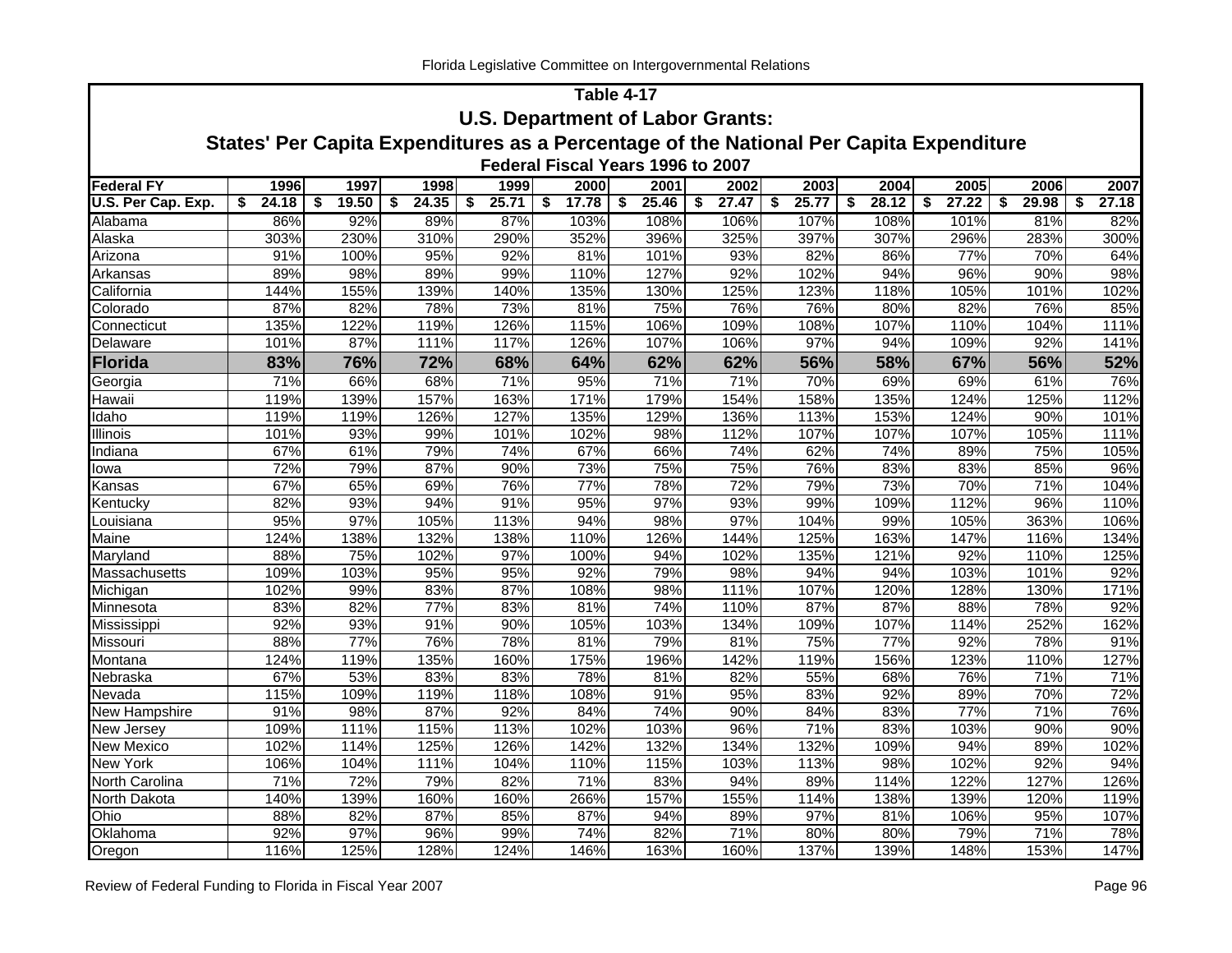|                    |                                                                                                                                                                                                         |      |                                                                                        |      |      | Table 4-17                              |      |      |      |      |      |       |  |  |  |
|--------------------|---------------------------------------------------------------------------------------------------------------------------------------------------------------------------------------------------------|------|----------------------------------------------------------------------------------------|------|------|-----------------------------------------|------|------|------|------|------|-------|--|--|--|
|                    |                                                                                                                                                                                                         |      |                                                                                        |      |      | <b>U.S. Department of Labor Grants:</b> |      |      |      |      |      |       |  |  |  |
|                    |                                                                                                                                                                                                         |      | States' Per Capita Expenditures as a Percentage of the National Per Capita Expenditure |      |      |                                         |      |      |      |      |      |       |  |  |  |
|                    |                                                                                                                                                                                                         |      |                                                                                        |      |      | Federal Fiscal Years 1996 to 2007       |      |      |      |      |      |       |  |  |  |
| <b>Federal FY</b>  | 2003<br>2004<br>2006<br>2007<br>1996<br>1997<br>1998l<br>2005<br>1999<br>2000l<br>2001<br>2002<br>24.18<br>19.50<br>25.71<br>17.78<br>25.46<br>27.47<br>25.77<br>28.12<br>27.22<br>24.35<br>S.<br>29.98 |      |                                                                                        |      |      |                                         |      |      |      |      |      |       |  |  |  |
| U.S. Per Cap. Exp. | 98%<br>107%<br>107%<br>106%<br>114%<br>107%<br>108%<br>105%<br>110%<br>109%<br>117%                                                                                                                     |      |                                                                                        |      |      |                                         |      |      |      |      |      |       |  |  |  |
| Pennsylvania       | 27.18<br>104%<br>154%<br>173%<br>143%<br>122%<br>121%<br>135%<br>138%<br>116%<br>118%<br>100%<br>121%<br>131%                                                                                           |      |                                                                                        |      |      |                                         |      |      |      |      |      |       |  |  |  |
| Rhode Island       |                                                                                                                                                                                                         |      |                                                                                        |      |      |                                         |      |      |      |      |      |       |  |  |  |
| South Carolina     | 90%                                                                                                                                                                                                     | 98%  | 86%                                                                                    | 88%  | 93%  | 87%                                     | 86%  | 84%  | 92%  | 101% | 101% | 134%  |  |  |  |
| South Dakota       | 104%                                                                                                                                                                                                    | 87%  | 115%                                                                                   | 117% | 137% | 162%                                    | 127% | 149% | 157% | 133% | 122% | 115%  |  |  |  |
| Tennessee          | 65%                                                                                                                                                                                                     | 73%  | 78%                                                                                    | 73%  | 95%  | 93%                                     | 74%  | 90%  | 98%  | 83%  | 86%  | 95%   |  |  |  |
| Texas              | 84%                                                                                                                                                                                                     | 84%  | 87%                                                                                    | 84%  | 80%  | 89%                                     | 84%  | 82%  | 86%  | 82%  | 87%  | 74%   |  |  |  |
| Utah               | 102%                                                                                                                                                                                                    | 93%  | 84%                                                                                    | 113% | 108% | 91%                                     | 89%  | 90%  | 82%  | 108% | 82%  | 85%   |  |  |  |
| Vermont            | 134%                                                                                                                                                                                                    | 142% | 150%                                                                                   | 162% | 127% | 155%                                    | 105% | 147% | 145% | 111% | 116% | 1129% |  |  |  |
| Virginia           | 74%                                                                                                                                                                                                     | 72%  | 78%                                                                                    | 78%  | 73%  | 73%                                     | 67%  | 135% | 117% | 85%  | 110% | 32%   |  |  |  |
| Washington         | 129%                                                                                                                                                                                                    | 135% | 132%                                                                                   | 139% | 129% | 129%                                    | 141% | 157% | 151% | 138% | 122% | 126%  |  |  |  |
| West Virginia      | 144%                                                                                                                                                                                                    | 134% | 133%                                                                                   | 141% | 136% | 162%                                    | 156% | 129% | 106% | 134% | 110% | 294%  |  |  |  |
| Wisconsin          | 85%                                                                                                                                                                                                     | 78%  | 82%                                                                                    | 79%  | 92%  | 94%                                     | 111% | 104% | 133% | 120% | 109% | 45%   |  |  |  |
| Wyoming            | 160%                                                                                                                                                                                                    | 130% | 144%                                                                                   | 157% | 205% | 165%                                    | 156% | 148% | 142% | 149% | 165% | 144%  |  |  |  |

Data Sources:

"Federal Aid to States" annual reports. U.S. Bureau of the Census.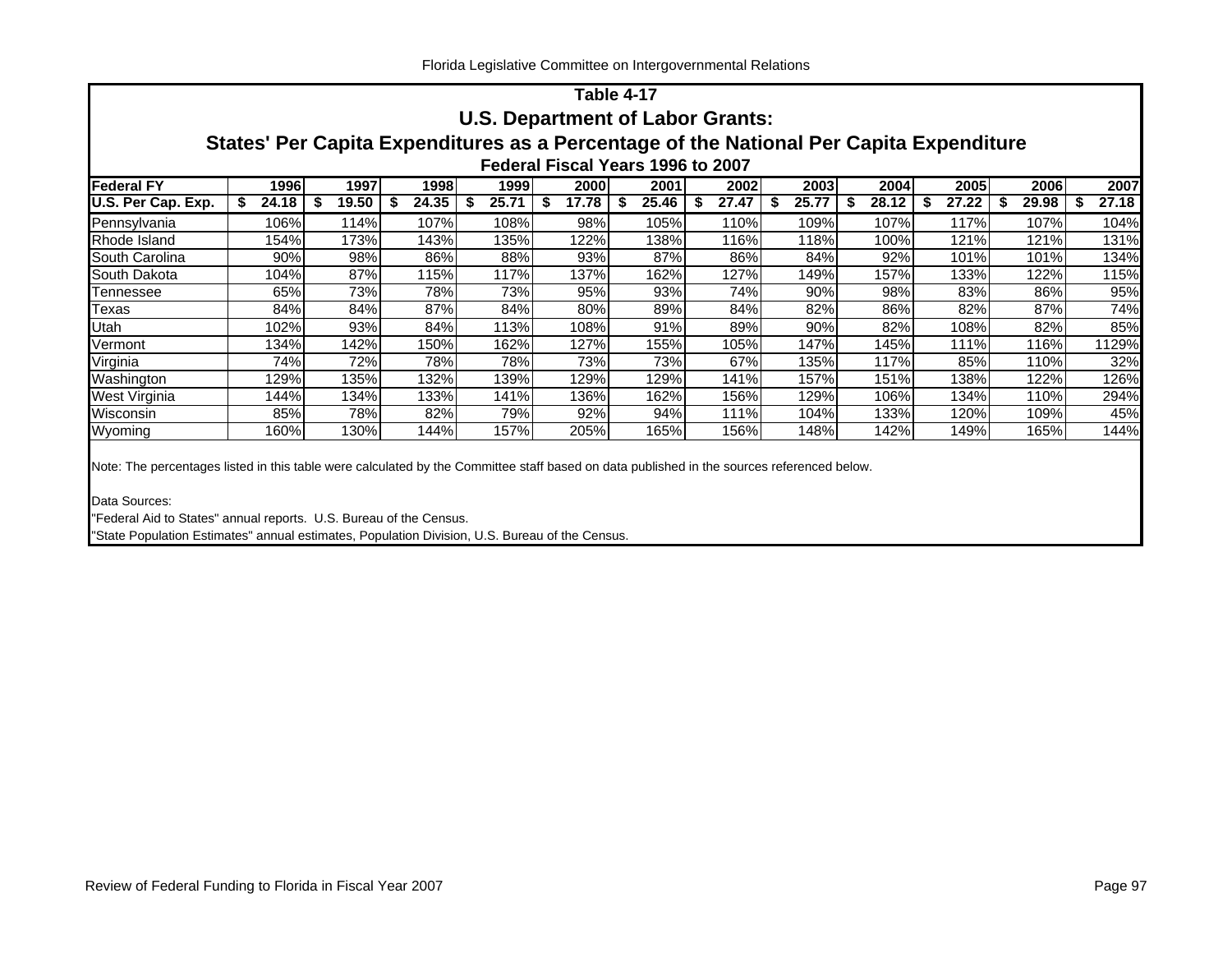|                    |                                                                                                                                                                                                                                                                |      |    |      |     |      |    |      |    | Table 4-18                                                                             |   |            |    |      |    |      |            |             |             |    |      |
|--------------------|----------------------------------------------------------------------------------------------------------------------------------------------------------------------------------------------------------------------------------------------------------------|------|----|------|-----|------|----|------|----|----------------------------------------------------------------------------------------|---|------------|----|------|----|------|------------|-------------|-------------|----|------|
|                    |                                                                                                                                                                                                                                                                |      |    |      |     |      |    |      |    | <b>National Foundation on the Arts and the Humanities Grants:</b>                      |   |            |    |      |    |      |            |             |             |    |      |
|                    |                                                                                                                                                                                                                                                                |      |    |      |     |      |    |      |    | States' Per Capita Expenditures as a Percentage of the National Per Capita Expenditure |   |            |    |      |    |      |            |             |             |    |      |
|                    |                                                                                                                                                                                                                                                                |      |    |      |     |      |    |      |    | Federal Fiscal Years 1996 to 2007                                                      |   |            |    |      |    |      |            |             |             |    |      |
| <b>Federal FY</b>  |                                                                                                                                                                                                                                                                | 1996 |    | 1997 |     | 1998 |    | 1999 |    | 2000                                                                                   |   | 2001       |    | 2002 |    | 2003 | 2004       | 2005        | 2006        |    | 2007 |
| U.S. Per Cap. Exp. | \$                                                                                                                                                                                                                                                             | 0.13 | \$ | 0.10 | -\$ | 0.10 | \$ | 0.10 | \$ | 0.11                                                                                   | S | 0.11       | \$ | 0.11 | \$ | 0.12 | \$<br>0.12 | \$<br>1.00  | \$<br>0.86  | \$ | 0.91 |
| Alabama            |                                                                                                                                                                                                                                                                | 129% |    | 137% |     | 110% |    | 119% |    | 168%                                                                                   |   | 124%       |    | 121% |    | 131% | 129%       | 86%         | 94%         |    | 83%  |
| Alaska             |                                                                                                                                                                                                                                                                | 720% |    | 776% |     | 752% |    | 886% |    | 527%                                                                                   |   | 716%       |    | 618% |    | 982% | 755%       | 533%        | 364%        |    | 483% |
| Arizona            |                                                                                                                                                                                                                                                                | 178% |    | 125% |     | 129% |    | 150% |    | 120%                                                                                   |   | 102%       |    | 136% |    | 103% | 120%       | 103%        | 120%        |    | 89%  |
| Arkansas           |                                                                                                                                                                                                                                                                | 180% |    | 163% |     | 188% |    | 182% |    | 170%                                                                                   |   | 147%       |    | 156% |    | 315% | 155%       | 83%         | 102%        |    | 95%  |
| California         |                                                                                                                                                                                                                                                                | 38%  |    | 39%  |     | 43%  |    | 46%  |    | 39%                                                                                    |   | 32%        |    | 33%  |    | 26%  | 45%        | 73%         | 70%         |    | 71%  |
| Colorado           | 73%<br>119%<br>110%<br>132%<br>125%<br>107%<br>115%<br>145%<br>180%<br>97%<br>117%<br>107%<br>62%<br>36%<br>125%<br>192%<br>17%<br>376%<br>7%<br>321%<br>130%<br>104%<br>1132%<br>417%<br>742%<br>771%<br>395%<br>688%<br>205%<br>510%<br>566%<br>569%<br>235% |      |    |      |     |      |    |      |    |                                                                                        |   |            |    |      |    | 116% |            |             |             |    |      |
| Connecticut        |                                                                                                                                                                                                                                                                |      |    |      |     |      |    |      |    |                                                                                        |   |            |    |      |    |      |            |             |             |    | 109% |
| Delaware           | 71%<br>47%<br>53%<br>30%<br>60%<br>36%<br>73%<br>38%<br>49%<br>44%<br>40%                                                                                                                                                                                      |      |    |      |     |      |    |      |    |                                                                                        |   |            |    |      |    | 214% |            |             |             |    |      |
| <b>Florida</b>     | 71%<br>87%<br>69%<br>11%<br>131%<br>47%<br>50%<br>49%<br>76%<br>68%<br>59%<br>421%<br>537%<br>537%<br>353%<br>407%<br>372%<br>401%<br>223%<br>399%<br>381%<br>261%                                                                                             |      |    |      |     |      |    |      |    |                                                                                        |   |            |    |      |    | 67%  |            |             |             |    |      |
| Georgia            |                                                                                                                                                                                                                                                                |      |    |      |     |      |    |      |    |                                                                                        |   |            |    |      |    |      |            |             |             |    | 83%  |
| Hawaii             |                                                                                                                                                                                                                                                                |      |    |      |     |      |    |      |    |                                                                                        |   |            |    |      |    | 264% |            |             |             |    |      |
| Idaho              |                                                                                                                                                                                                                                                                | 393% |    | 336% |     | 371% |    | 493% |    | 348%                                                                                   |   | 398%       |    | 357% |    | 426% | 390%       | 178%        | 159%        |    | 137% |
| <b>Illinois</b>    |                                                                                                                                                                                                                                                                | 57%  |    | 45%  |     | 52%  |    | 54%  |    | 53%                                                                                    |   | 53%        |    | 50%  |    | 50%  | 45%        | 113%        | 105%        |    | 143% |
| Indiana            |                                                                                                                                                                                                                                                                | 90%  |    | 81%  |     | 82%  |    | 87%  |    | 73%                                                                                    |   | 106%       |    | 112% |    | 101% | 93%        | 74%         | 84%         |    | 99%  |
| lowa               |                                                                                                                                                                                                                                                                | 215% |    | 135% |     | 186% |    | 192% |    | 202%                                                                                   |   | 202%       |    | 154% |    | 171% | 195%       | 174%        | 149%        |    | 142% |
| Kansas             |                                                                                                                                                                                                                                                                | 208% |    | 254% |     | 187% |    | 169% |    | 102%                                                                                   |   | 179%       |    | 166% |    | 121% | 233%       | 111%        | 145%        |    | 98%  |
| Kentuckv           |                                                                                                                                                                                                                                                                | 114% |    | 134% |     | 146% |    | 131% |    | 127%                                                                                   |   | 136%       |    | 135% |    | 157% | 140%       | 81%         | 91%         |    | 87%  |
| _ouisiana          |                                                                                                                                                                                                                                                                | 111% |    | 92%  |     | 115% |    | 136% |    | 127%                                                                                   |   | 124%       |    | 175% |    | 113% | 149%       | 102%        | 106%        |    | 97%  |
| Maine              |                                                                                                                                                                                                                                                                | 269% |    | 342% |     | 293% |    | 357% |    | 446%                                                                                   |   | 371%       |    | 456% |    | 360% | 519%       | 182%        | 213%        |    | 254% |
| Maryland           |                                                                                                                                                                                                                                                                | 87%  |    | 128% |     | 57%  |    | 114% |    | 100%                                                                                   |   | 129%       |    | 83%  |    | 92%  | 93%        | 87%         | 103%        |    | 87%  |
| Massachusetts      |                                                                                                                                                                                                                                                                | 89%  |    | 106% |     | 61%  |    | 101% |    | 85%                                                                                    |   | 88%        |    | 109% |    | 102% | 104%       | 136%        | 131%        |    | 117% |
| Michigan           |                                                                                                                                                                                                                                                                | 2%   |    | 115% |     | 22%  |    | 106% |    | 62%                                                                                    |   | 62%        |    | 105% |    | 64%  | 50%        | 88%         | 91%         |    | 92%  |
| Minnesota          |                                                                                                                                                                                                                                                                | 80%  |    | 114% |     | 111% |    | 70%  |    | 135%                                                                                   |   | 103%       |    | 117% |    | 110% | 118%       | 95%         | 107%        |    | 89%  |
| Mississippi        |                                                                                                                                                                                                                                                                | 160% |    | 191% |     | 134% |    | 248% |    | 148%                                                                                   |   | 269%       |    | 227% |    | 216% | 166%       | 88%         | 103%        |    | 97%  |
| Missouri           |                                                                                                                                                                                                                                                                | 112% |    | 124% |     | 109% |    | 90%  |    | 108%                                                                                   |   | 93%        |    | 79%  |    | 74%  | 89%        | 115%        | 112%        |    | 108% |
| Montana            |                                                                                                                                                                                                                                                                | 566% |    | 338% |     | 411% |    | 719% |    | 413%                                                                                   |   | 742%       |    | 533% |    | 638% | 503%       | 241%        | 311%        |    | 262% |
| Nebraska           |                                                                                                                                                                                                                                                                | 364% |    | 237% |     | 283% |    | 202% |    | 408%                                                                                   |   | 344%       |    | 312% |    | 324% | 347%       | 191%        | 177%        |    | 136% |
| Nevada             |                                                                                                                                                                                                                                                                | 297% |    | 257% |     | 255% |    | 288% |    | 234%                                                                                   |   | 242%       |    | 242% |    | 253% | 175%       | 105%        | 143%        |    | 107% |
| New Hampshire      |                                                                                                                                                                                                                                                                | 369% |    | 327% |     | 512% |    | 356% |    | 437%                                                                                   |   | 313%       |    | 374% |    | 405% | 363%       | 165%        | 158%        |    | 190% |
| New Jersey         |                                                                                                                                                                                                                                                                | 86%  |    | 103% |     | 65%  |    | 52%  |    | 107%                                                                                   |   | 19%        |    | 103% |    | 77%  | 47%        | 81%         | 83%         |    | 98%  |
| New Mexico         |                                                                                                                                                                                                                                                                | 285% |    | 292% |     | 230% |    | 258% |    | 249%                                                                                   |   | 233%       |    | 42%  |    | 385% | 205%       | 103%        | 196%        |    | 129% |
| New York           |                                                                                                                                                                                                                                                                | 39%  |    | 36%  |     | 30%  |    | 24%  |    | 61%                                                                                    |   | 51%        |    | 29%  |    | 30%  | 42%        | 110%        | 103%        |    | 96%  |
| North Carolina     |                                                                                                                                                                                                                                                                | 96%  |    | 53%  |     | 91%  |    | 90%  |    | 82%                                                                                    |   | 86%        |    | 99%  |    | 74%  | 99%        | 92%         | 103%        |    | 76%  |
| North Dakota       |                                                                                                                                                                                                                                                                | 563% |    | 618% |     | 691% |    | 731% |    | 777%                                                                                   |   | 772%       |    | 750% |    | 800% | 794%       | 267%        | 224%        |    | 458% |
| Ohio               |                                                                                                                                                                                                                                                                | 71%  |    | 32%  |     | 81%  |    | 78%  |    | 33%                                                                                    |   | 66%<br>93% |    | 82%  |    | 47%  | 51%        | 89%<br>172% | 84%<br>104% |    | 75%  |
| Oklahoma           |                                                                                                                                                                                                                                                                | 131% |    | 174% |     | 134% |    | 201% |    | 136%                                                                                   |   |            |    | 138% |    | 156% | 139%       |             | 91%         |    | 121% |
| Oregon             |                                                                                                                                                                                                                                                                | 183% |    | 41%  |     | 274% |    | 166% |    | 135%                                                                                   |   | 155%       |    | 129% |    | 70%  | 140%       | 104%        |             |    | 134% |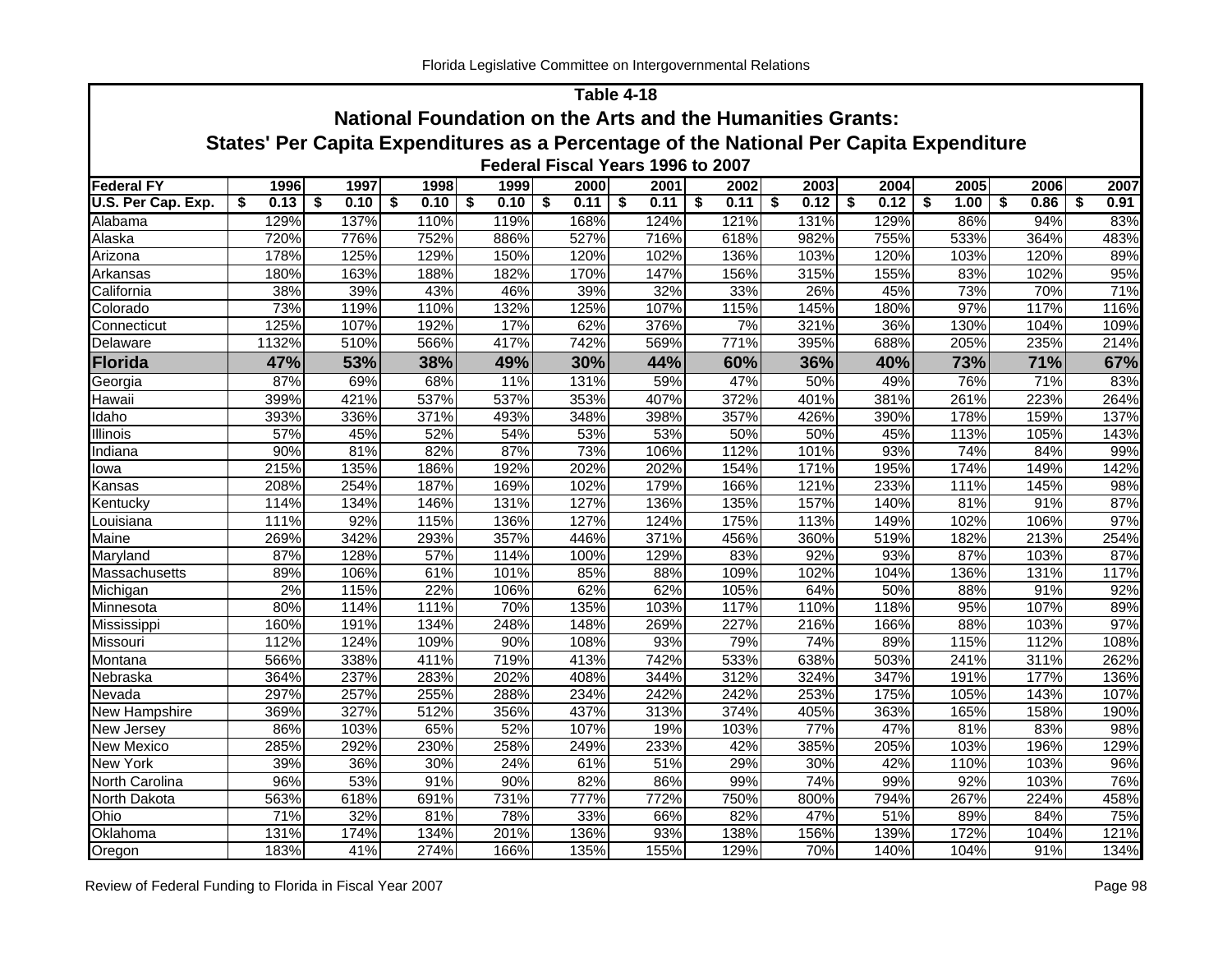|                    |                                                                                                                                                                                                                   |        |  |        |  |      |  |       |  | Table 4-18 |  |                                   |  |                                                                                        |  |      |        |      |      |  |      |
|--------------------|-------------------------------------------------------------------------------------------------------------------------------------------------------------------------------------------------------------------|--------|--|--------|--|------|--|-------|--|------------|--|-----------------------------------|--|----------------------------------------------------------------------------------------|--|------|--------|------|------|--|------|
|                    |                                                                                                                                                                                                                   |        |  |        |  |      |  |       |  |            |  |                                   |  | <b>National Foundation on the Arts and the Humanities Grants:</b>                      |  |      |        |      |      |  |      |
|                    |                                                                                                                                                                                                                   |        |  |        |  |      |  |       |  |            |  |                                   |  |                                                                                        |  |      |        |      |      |  |      |
|                    |                                                                                                                                                                                                                   |        |  |        |  |      |  |       |  |            |  |                                   |  | States' Per Capita Expenditures as a Percentage of the National Per Capita Expenditure |  |      |        |      |      |  |      |
|                    |                                                                                                                                                                                                                   |        |  |        |  |      |  |       |  |            |  | Federal Fiscal Years 1996 to 2007 |  |                                                                                        |  |      |        |      |      |  |      |
| <b>Federal FY</b>  | 2003<br>2005<br>1996<br>1997<br>2004<br>2006<br>1998 <br>19991<br>2000I<br>2002<br>2001<br>0.10<br>0.12<br>0.13<br>0.10<br>0.12<br>1.00<br>0.86<br>S<br>0.10<br>- \$<br>0.11<br>0.11<br>S<br>0.11<br>S.<br>S<br>S |        |  |        |  |      |  |       |  |            |  |                                   |  |                                                                                        |  | 2007 |        |      |      |  |      |
| U.S. Per Cap. Exp. |                                                                                                                                                                                                                   |        |  |        |  |      |  |       |  |            |  |                                   |  |                                                                                        |  |      |        |      |      |  | 0.91 |
| Pennsylvania       |                                                                                                                                                                                                                   | 34%    |  | 74%    |  | 52%  |  | 59%   |  | 49%        |  | 47%                               |  | 51%                                                                                    |  | 36%  | 74%    | 109% | 111% |  | 110% |
| Rhode Island       |                                                                                                                                                                                                                   | 453%   |  | 153%   |  | 478% |  | 588%  |  | $0\%$      |  | 907%                              |  | 470%                                                                                   |  | 402% | 513%   | 204% | 196% |  | 229% |
| South Carolina     |                                                                                                                                                                                                                   | 217%   |  | 239%   |  | 122% |  | 105%  |  | 174%       |  | 126%                              |  | 142%                                                                                   |  | 197% | 195%   | 86%  | 118% |  | 87%  |
| South Dakota       |                                                                                                                                                                                                                   | 292%   |  | 1010%I |  | 583% |  | 451%  |  | 665%       |  | 539%                              |  | 781%                                                                                   |  | 921% | 722%   | 230% | 266% |  | 266% |
| Tennessee          |                                                                                                                                                                                                                   | 138%   |  | 81%    |  | 121% |  | 36%   |  | 90%        |  | 67%                               |  | 160%                                                                                   |  | 88%  | 55%    | 154% | 88%  |  | 102% |
| <b>Texas</b>       |                                                                                                                                                                                                                   | 43%    |  | 42%    |  | 47%  |  | 18%   |  | 54%        |  | 14%                               |  | 45%                                                                                    |  | 30%  | 52%    | 67%  | 66%  |  | 89%  |
| Utah               |                                                                                                                                                                                                                   | 201%   |  | 225%   |  | 137% |  | 294%  |  | 237%       |  | 244%                              |  | 217%                                                                                   |  | 214% | 224%   | 110% | 136% |  | 121% |
| Vermont            |                                                                                                                                                                                                                   | 602%   |  | 900%   |  | 662% |  | 683%  |  | 192%       |  | 748%                              |  | 804%                                                                                   |  | 767% | 141%   | 306% | 385% |  | 381% |
| Virginia           |                                                                                                                                                                                                                   | 59%    |  | 51%    |  | 139% |  | 78%   |  | 71%        |  | 93%                               |  | 15%                                                                                    |  | 105% | 82%    | 93%  | 90%  |  | 88%  |
| Washington         |                                                                                                                                                                                                                   | 110%   |  | 99%    |  | 102% |  | 87%   |  | 85%        |  | 85%                               |  | 88%                                                                                    |  | 110% | 91%    | 94%  | 90%  |  | 100% |
| West Virginia      |                                                                                                                                                                                                                   | 225%   |  | 214%   |  | 244% |  | 276%  |  | 242%       |  | 242%                              |  | 251%                                                                                   |  | 302% | 270%   | 128% | 134% |  | 127% |
| Wisconsin          |                                                                                                                                                                                                                   | 79%    |  | 109%   |  | 105% |  | 119%  |  | 103%       |  | 87%                               |  | 109%                                                                                   |  | 87%  | 107%   | 102% | 107% |  | 81%  |
| Wyoming            |                                                                                                                                                                                                                   | 1053%l |  | 717%   |  | 880% |  | 1429% |  | 1443%      |  | 1076%                             |  | 754%                                                                                   |  | 833% | 1016%l | 247% | 515% |  | 314% |

Data Sources:

"Federal Aid to States" annual reports. U.S. Bureau of the Census.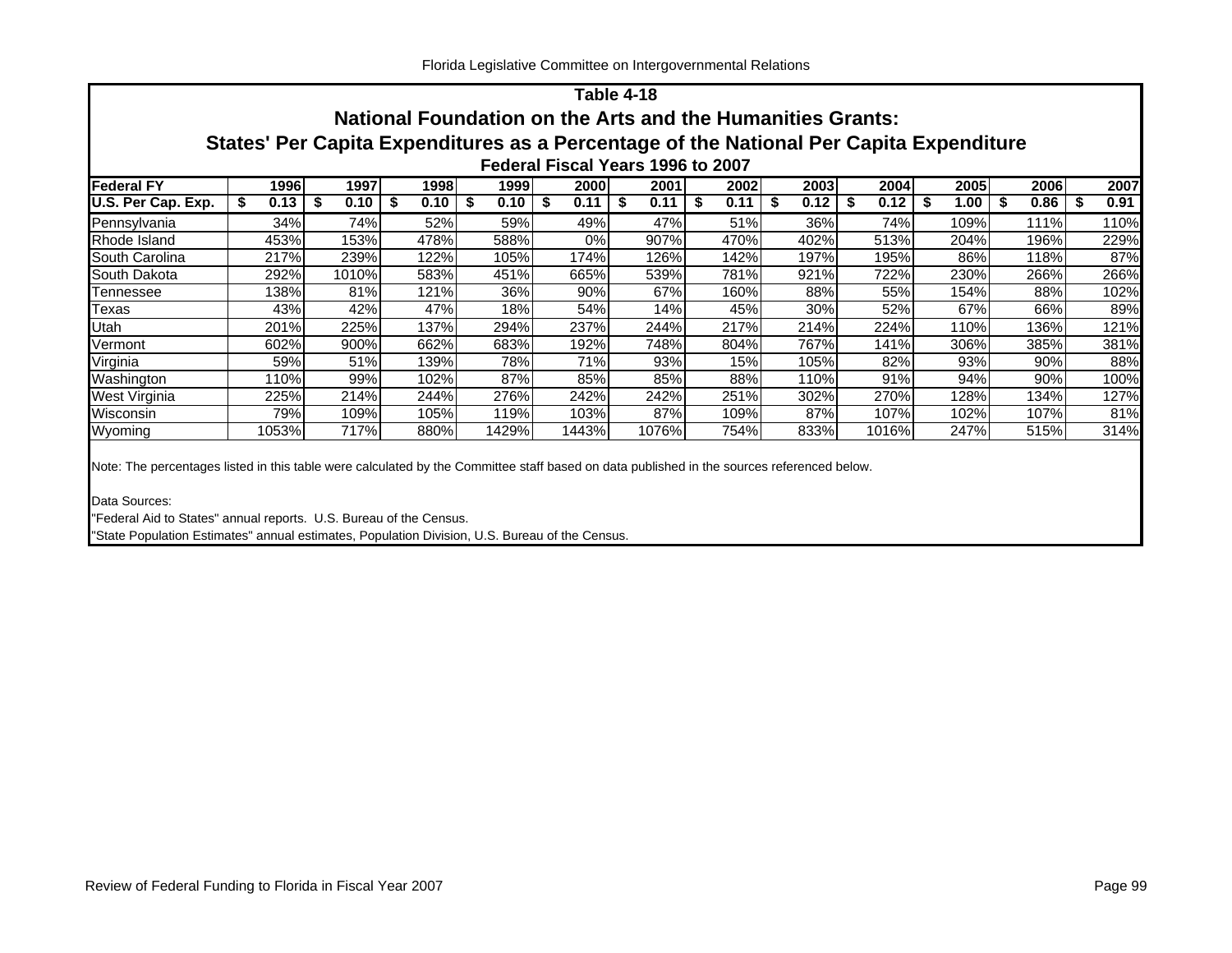|                    |                                                                                                                                                                                                                                                                         |    |      |                                                                                        |            |    | Table 4-19                        |    |      |    |      |    |      |    |      |            |            |      |    |      |
|--------------------|-------------------------------------------------------------------------------------------------------------------------------------------------------------------------------------------------------------------------------------------------------------------------|----|------|----------------------------------------------------------------------------------------|------------|----|-----------------------------------|----|------|----|------|----|------|----|------|------------|------------|------|----|------|
|                    |                                                                                                                                                                                                                                                                         |    |      | <b>Neighborhood Reinvestment Corporation Grants:</b>                                   |            |    |                                   |    |      |    |      |    |      |    |      |            |            |      |    |      |
|                    |                                                                                                                                                                                                                                                                         |    |      | States' Per Capita Expenditures as a Percentage of the National Per Capita Expenditure |            |    |                                   |    |      |    |      |    |      |    |      |            |            |      |    |      |
|                    |                                                                                                                                                                                                                                                                         |    |      |                                                                                        |            |    |                                   |    |      |    |      |    |      |    |      |            |            |      |    |      |
|                    |                                                                                                                                                                                                                                                                         |    |      |                                                                                        |            |    | Federal Fiscal Years 1996 to 2007 |    |      |    |      |    |      |    |      |            |            |      |    |      |
| <b>Federal FY</b>  | 1996                                                                                                                                                                                                                                                                    |    | 1997 | 1998                                                                                   | 1999       |    | 2000                              |    | 2001 |    | 2002 |    | 2003 |    | 2004 | 2005       |            | 2006 |    | 2007 |
| U.S. Per Cap. Exp. | 0.07<br>\$                                                                                                                                                                                                                                                              | \$ | 0.12 | -\$<br>0.13                                                                            | 0.23<br>\$ | \$ | 0.17                              | \$ | 0.21 | \$ | 0.25 | \$ | 0.24 | \$ | 0.26 | \$<br>0.25 | 0.26<br>\$ |      | \$ | 0.25 |
| Alabama            | 38%                                                                                                                                                                                                                                                                     |    | 67%  | 29%                                                                                    | 31%        |    | 49%                               |    | 26%  |    | 14%  |    | 13%  |    | 16%  | 17%        |            | 21%  |    | 20%  |
| Alaska             | 746%                                                                                                                                                                                                                                                                    |    | 395% | 551%                                                                                   | 816%       |    | 431%                              |    | 346% |    | 393% |    | 269% |    | 374% | 331%       | 406%       |      |    | 318% |
| Arizona            | 98%                                                                                                                                                                                                                                                                     |    | 94%  | 66%                                                                                    | 98%        |    | 55%                               |    | 44%  |    | 46%  |    | 67%  |    | 55%  | 65%        |            | 54%  |    | 43%  |
| Arkansas           | 77%<br>97%<br>28%<br>81%<br>77%<br>49%<br>62%<br>23%<br>$0\%$<br>62%<br>101%<br>207%<br>176%<br>196%<br>178%<br>196%<br>157%<br>256%<br>220%<br>160%<br>168%<br>170%<br>275%<br>Colorado<br>95%<br>173%<br>220%<br>289%<br>336%<br>138%<br>189%<br>207%<br>151%<br>118% |    |      |                                                                                        |            |    |                                   |    |      |    |      |    |      |    | 42%  |            |            |      |    |      |
| California         |                                                                                                                                                                                                                                                                         |    |      |                                                                                        |            |    |                                   |    |      |    |      |    |      |    |      |            |            |      |    | 161% |
|                    |                                                                                                                                                                                                                                                                         |    |      |                                                                                        |            |    |                                   |    |      |    |      |    |      |    |      |            |            |      |    | 133% |
| Connecticut        | 197%                                                                                                                                                                                                                                                                    |    | 334% | 162%                                                                                   | 246%       |    | 192%                              |    | 109% |    | 147% |    | 141% |    | 133% | 147%       | 103%       |      |    | 125% |
| Delaware           | $0\%$                                                                                                                                                                                                                                                                   |    | 0%   | 0%                                                                                     | 28%        |    | 42%                               |    | 43%  |    | 23%  |    | 15%  |    | 307% | 313%       | 324%       |      |    | 210% |
| <b>Florida</b>     | 61%                                                                                                                                                                                                                                                                     |    | 46%  | 52%                                                                                    | 56%        |    | 59%                               |    | 52%  |    | 49%  |    | 60%  |    | 50%  | 47%        | 44%        |      |    | 53%  |
| Georgia            | 60%                                                                                                                                                                                                                                                                     |    | 28%  | 18%                                                                                    | 17%        |    | 26%                               |    | 31%  |    | 33%  |    | 41%  |    | 59%  | 109%       | 103%       |      |    | 89%  |
| Hawaii             | 0%                                                                                                                                                                                                                                                                      |    | 79%  | 34%                                                                                    | 119%       |    | 73%                               |    | 140% |    | 105% |    | 42%  |    | 76%  | 96%        | 113%       |      |    | 128% |
| Idaho              | 146%                                                                                                                                                                                                                                                                    |    | 365% | 341%                                                                                   | 431%       |    | 453%                              |    | 236% |    | 239% |    | 538% |    | 156% | 116%       | 140%       |      |    | 126% |
| <b>Illinois</b>    | 63%                                                                                                                                                                                                                                                                     |    | 59%  | 69%                                                                                    | 62%        |    | 76%                               |    | 71%  |    | 53%  |    | 30%  |    | 54%  | 37%        |            | 44%  |    | 36%  |
| Indiana            | 71%                                                                                                                                                                                                                                                                     |    | 47%  | 46%                                                                                    | 75%        |    | 50%                               |    | 54%  |    | 85%  |    | 60%  |    | 70%  | 71%        |            | 62%  |    | 60%  |
| lowa               | 46%                                                                                                                                                                                                                                                                     |    | 58%  | 92%                                                                                    | 145%       |    | 123%                              |    | 92%  |    | 51%  |    | 38%  |    | 49%  | 51%        |            | 89%  |    | 119% |
| Kansas             | 11%                                                                                                                                                                                                                                                                     |    | 85%  | 88%                                                                                    | 42%        |    | 54%                               |    | 87%  |    | 101% |    | 81%  |    | 97%  | 104%       | 100%       |      |    | 84%  |
| Kentuckv           | 13%                                                                                                                                                                                                                                                                     |    | 73%  | 11%                                                                                    | 46%        |    | 26%                               |    | 37%  |    | 74%  |    | 46%  |    | 33%  | 47%        |            | 99%  |    | 131% |
| Louisiana          | 67%                                                                                                                                                                                                                                                                     |    | 39%  | 57%                                                                                    | 83%        |    | 19%                               |    | 11%  |    | 53%  |    | 43%  |    | 9%   | 27%        | 141%       |      |    | 104% |
| Maine              | 0%                                                                                                                                                                                                                                                                      |    | 0%   | 42%                                                                                    | 9%         |    | 47%                               |    | 31%  |    | 19%  |    | 44%  |    | 67%  | 51%        | 143%       |      |    | 89%  |
| Maryland           | 348%                                                                                                                                                                                                                                                                    |    | 435% | 345%                                                                                   | 208%       |    | 167%                              |    | 130% |    | 123% |    | 144% |    | 98%  | 86%        | 118%       |      |    | 110% |
| Massachusetts      | 243%                                                                                                                                                                                                                                                                    |    | 146% | 201%                                                                                   | 157%       |    | 251%                              |    | 187% |    | 273% |    | 202% |    | 270% | 270%       | 209%       |      |    | 199% |
| Michigan           | 82%                                                                                                                                                                                                                                                                     |    | 78%  | 91%                                                                                    | 92%        |    | 40%                               |    | 36%  |    | 28%  |    | 20%  |    | 16%  | 15%        |            | 25%  |    | 34%  |
| Minnesota          | 164%                                                                                                                                                                                                                                                                    |    | 82%  | 117%                                                                                   | 81%        |    | 75%                               |    | 52%  |    | 72%  |    | 79%  |    | 79%  | 123%       | 157%       |      |    | 155% |
| Mississippi        | 8%                                                                                                                                                                                                                                                                      |    | 0%   | $0\%$                                                                                  | 0%         |    | 0%                                |    | 0%   |    | 13%  |    | 13%  |    | 32%  | 44%        | 175%       |      |    | 131% |
| Missouri           | 117%                                                                                                                                                                                                                                                                    |    | 97%  | 70%                                                                                    | 58%        |    | 71%                               |    | 51%  |    | 77%  |    | 53%  |    | 80%  | 39%        |            | 82%  |    | 88%  |
| Montana            | 139%                                                                                                                                                                                                                                                                    |    | 181% | 331%                                                                                   | 367%       |    | 603%                              |    | 218% |    | 336% |    | 153% |    | 151% | 203%       | 155%       |      |    | 302% |
| Nebraska           | 42%                                                                                                                                                                                                                                                                     |    | 118% | 51%                                                                                    | 41%        |    | 11%                               |    | 39%  |    | 23%  |    | 52%  |    | 68%  | 45%        |            | 84%  |    | 67%  |
| Nevada             | 25%                                                                                                                                                                                                                                                                     |    | 10%  | 36%                                                                                    | 39%        |    | 45%                               |    | 37%  |    | 22%  |    | 28%  |    | 39%  | 53%        |            | 22%  |    | 21%  |
| New Hampshire      | 116%                                                                                                                                                                                                                                                                    |    | 149% | 204%                                                                                   | 278%       |    | 315%                              |    | 350% |    | 260% |    | 531% |    | 336% | 407%       | 393%       |      |    | 369% |
| New Jersey         | 10%                                                                                                                                                                                                                                                                     |    | 13%  | 23%                                                                                    | 20%        |    | 22%                               |    | 25%  |    | 25%  |    | 14%  |    | 29%  | 28%        |            | 21%  |    | 28%  |
| New Mexico         | 331%                                                                                                                                                                                                                                                                    |    | 235% | 270%                                                                                   | 276%       |    | 199%                              |    | 256% |    | 186% |    | 177% |    | 174% | 116%       | 197%       |      |    | 140% |
| New York           | 115%                                                                                                                                                                                                                                                                    |    | 122% | 111%                                                                                   | 123%       |    | 143%                              |    | 183% |    | 153% |    | 165% |    | 150% | 174%       | 150%       |      |    | 145% |
| North Carolina     | 15%                                                                                                                                                                                                                                                                     |    | 22%  | 43%                                                                                    | 52%        |    | 32%                               |    | 52%  |    | 71%  |    | 103% |    | 73%  | 64%        |            | 58%  |    | 68%  |
| North Dakota       | 0%                                                                                                                                                                                                                                                                      |    | 0%   | 0%                                                                                     | 0%         |    | 61%                               |    | 167% |    | 108% |    | 314% |    | 115% | 193%       | 174%       |      |    | 191% |
| Ohio               | 52%                                                                                                                                                                                                                                                                     |    | 75%  | 74%                                                                                    | 99%        |    | 86%                               |    | 95%  |    | 121% |    | 144% |    | 131% | 149%       | 179%       |      |    | 188% |
| Oklahoma           | 74%                                                                                                                                                                                                                                                                     |    | 50%  | 92%                                                                                    | 86%        |    | 124%                              |    | 174% |    | 131% |    | 121% |    | 102% | 99%        |            | 77%  |    | 81%  |
| Oregon             | 55%                                                                                                                                                                                                                                                                     |    | 70%  | 45%                                                                                    | 36%        |    | 45%                               |    | 59%  |    | 94%  |    | 79%  |    | 115% | 136%       | 146%       |      |    | 160% |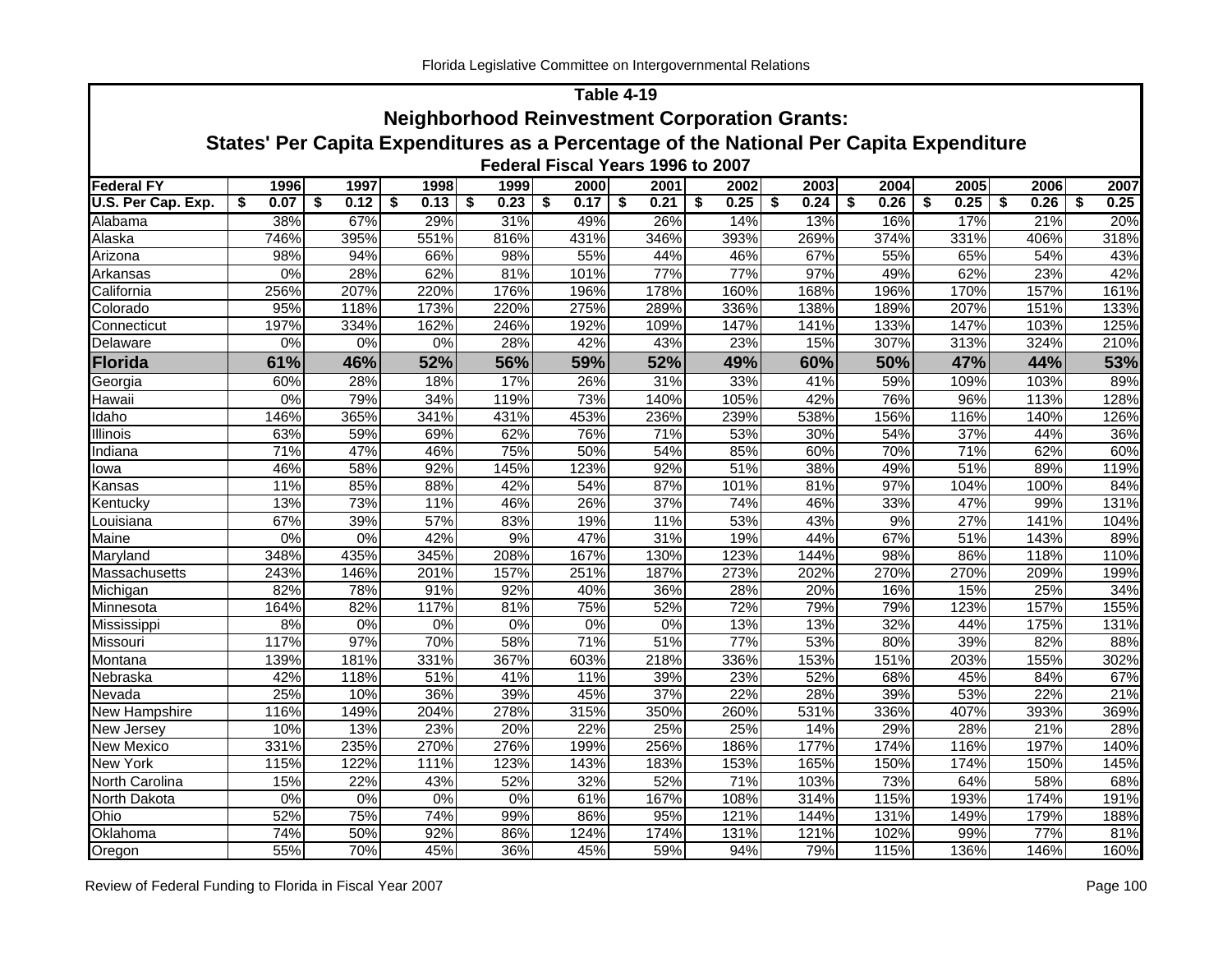|                |                                                                                                                                                |      |  |       |                                                                                        |      |  |       | Table 4-19 |  |       |       |       |       |      |      |      |
|----------------|------------------------------------------------------------------------------------------------------------------------------------------------|------|--|-------|----------------------------------------------------------------------------------------|------|--|-------|------------|--|-------|-------|-------|-------|------|------|------|
|                |                                                                                                                                                |      |  |       | <b>Neighborhood Reinvestment Corporation Grants:</b>                                   |      |  |       |            |  |       |       |       |       |      |      |      |
|                |                                                                                                                                                |      |  |       | States' Per Capita Expenditures as a Percentage of the National Per Capita Expenditure |      |  |       |            |  |       |       |       |       |      |      |      |
|                |                                                                                                                                                |      |  |       |                                                                                        |      |  |       |            |  |       |       |       |       |      |      |      |
|                | Federal Fiscal Years 1996 to 2007<br><b>Federal FY</b><br>2003<br>2004<br>2005<br>2006<br>1996<br>1997<br>1998<br>1999<br>2000<br>2001<br>2002 |      |  |       |                                                                                        |      |  |       |            |  |       |       |       |       |      |      |      |
|                | 2007<br>0.25<br>0.12<br>0.23<br>0.17<br>0.25<br>0.26<br>0.25<br>0.26<br>0.07<br>0.13<br>S<br>0.21<br>S<br>0.24<br>- \$<br>S<br>S<br>ъ          |      |  |       |                                                                                        |      |  |       |            |  |       |       |       |       |      |      |      |
|                | U.S. Per Cap. Exp.<br>35%<br>69%<br>50%<br>53%<br>28%<br>42%<br>61%<br>30%<br>25%<br>36%<br>29%                                                |      |  |       |                                                                                        |      |  |       |            |  |       |       |       |       |      |      |      |
| Pennsylvania   | 166%<br>48%<br>223%<br>147%<br>269%<br>292%<br>451%<br>265%<br>357%<br>295%<br>470%                                                            |      |  |       |                                                                                        |      |  |       |            |  |       |       |       |       |      | 33%  |      |
| Rhode Island   |                                                                                                                                                |      |  |       |                                                                                        |      |  |       |            |  |       |       |       |       |      | 343% |      |
| South Carolina |                                                                                                                                                | 8%   |  | 19%   | 0%                                                                                     | 0%   |  | 30%   | 30%        |  | 6%    | 0%    | 0%    | 0%    | 16%  |      | 47%  |
| South Dakota   |                                                                                                                                                | 25%  |  | 238%  | 126%                                                                                   | 139% |  | 122%  | 173%       |  | 141%  | 152%  | 107%  | 133%  | 173% |      | 174% |
| Tennessee      |                                                                                                                                                | 12%  |  | 23%   | 62%                                                                                    | 126% |  | 111%  | 116%       |  | 172%  | 108%  | 97%   | 78%   | 74%  |      | 67%  |
| <b>Texas</b>   |                                                                                                                                                | 58%  |  | 69%   | 68%                                                                                    | 61%  |  | 82%   | 84%        |  | 65%   | 85%   | 77%   | 63%   | 54%  |      | 49%  |
| <b>Utah</b>    |                                                                                                                                                | 92%  |  | 124%  | 104%                                                                                   | 187% |  | 73%   | 137%       |  | 94%   | 70%   | 56%   | 57%   | 68%  |      | 111% |
| Vermont        |                                                                                                                                                | 475% |  | 878%  | 1160%                                                                                  | 736% |  | 770%  | 1583%      |  | 915%  | 1229% | 1294% | 1334% | 951% |      | 920% |
| Virginia       |                                                                                                                                                | 42%  |  | 58%   | 47%                                                                                    | 52%  |  | 59%   | 55%        |  | 116%  | 101%  | 127%  | 97%   | 75%  |      | 94%  |
| Washington     |                                                                                                                                                | 27%  |  | 12%   | 13%                                                                                    | 10%  |  | 7%    | 27%        |  | 54%   | 44%   | 47%   | 59%   | 51%  |      | 84%  |
| West Virginia  |                                                                                                                                                | 121% |  | 208%  | 206%                                                                                   | 140% |  | 29%   | 81%        |  | 215%  | 182%  | 110%  | 120%  | 118% |      | 111% |
| Wisconsin      |                                                                                                                                                | 102% |  | 114%  | 71%                                                                                    | 147% |  | 63%   | 81%        |  | 81%   | 109%  | 68%   | 73%   | 100% |      | 69%  |
| Wyoming        |                                                                                                                                                | 0%   |  | $0\%$ | 0%                                                                                     | 0%   |  | $0\%$ | $0\%$      |  | $0\%$ | 0%    | 49%   | 199%l | 202% |      | 156% |

Data Sources:

"Federal Aid to States" annual reports. U.S. Bureau of the Census.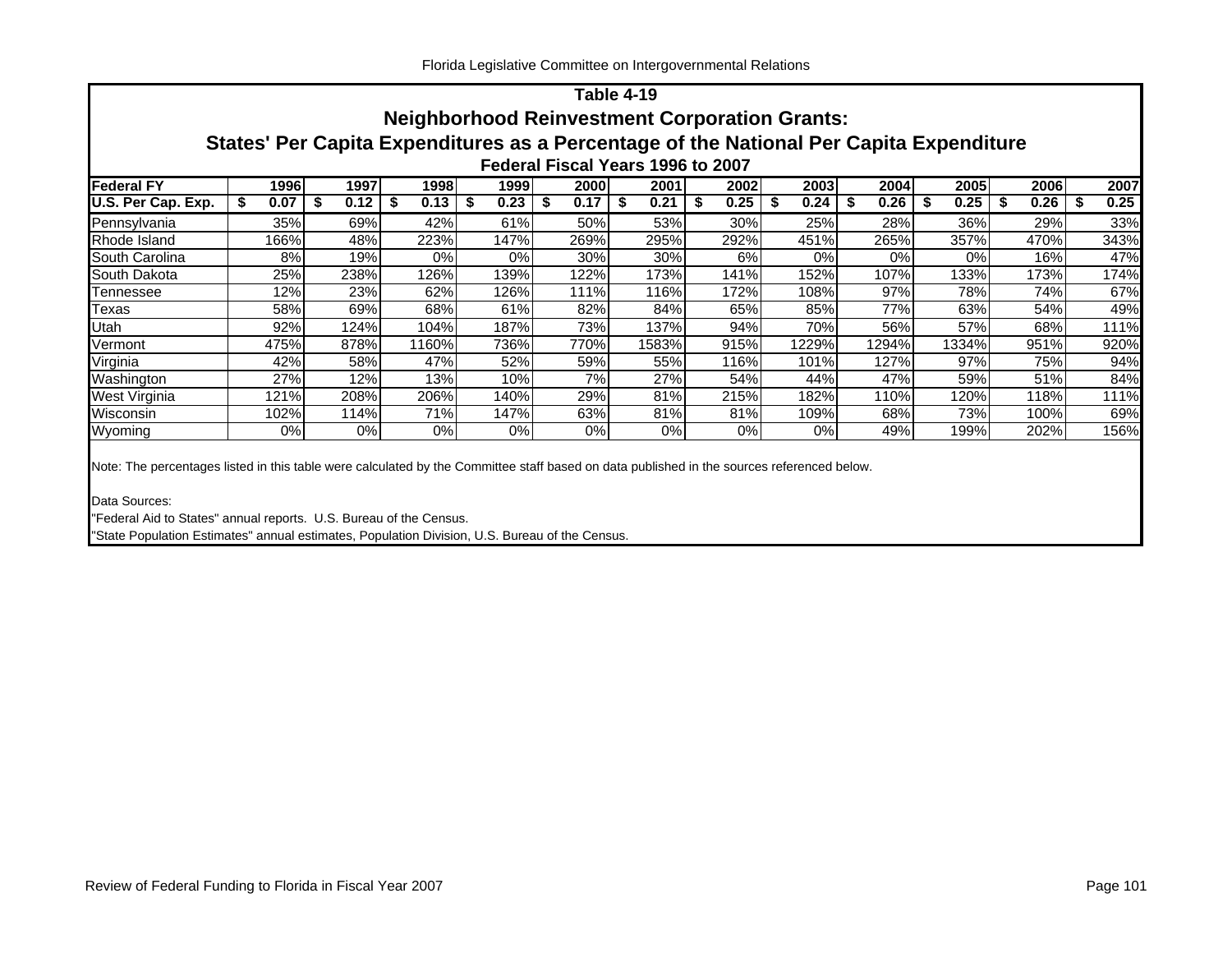|                      |                                                                                                                                                                                                                                                                                                                                                    |              |    |              |    |              |                                                                                        |    | Table 4-20                        |    |              |    |              |    |              |                    |                    |                    |    |              |
|----------------------|----------------------------------------------------------------------------------------------------------------------------------------------------------------------------------------------------------------------------------------------------------------------------------------------------------------------------------------------------|--------------|----|--------------|----|--------------|----------------------------------------------------------------------------------------|----|-----------------------------------|----|--------------|----|--------------|----|--------------|--------------------|--------------------|--------------------|----|--------------|
|                      |                                                                                                                                                                                                                                                                                                                                                    |              |    |              |    |              | <b>Social Security Administration - Supplemental Security Income Grants:</b>           |    |                                   |    |              |    |              |    |              |                    |                    |                    |    |              |
|                      |                                                                                                                                                                                                                                                                                                                                                    |              |    |              |    |              | States' Per Capita Expenditures as a Percentage of the National Per Capita Expenditure |    |                                   |    |              |    |              |    |              |                    |                    |                    |    |              |
|                      |                                                                                                                                                                                                                                                                                                                                                    |              |    |              |    |              |                                                                                        |    | Federal Fiscal Years 1996 to 2007 |    |              |    |              |    |              |                    |                    |                    |    |              |
| <b>Federal FY</b>    |                                                                                                                                                                                                                                                                                                                                                    |              |    |              |    |              |                                                                                        |    | 2000                              |    |              |    |              |    |              |                    |                    |                    |    |              |
| U.S. Per Cap. Exp.   | \$                                                                                                                                                                                                                                                                                                                                                 | 1996<br>0.11 | \$ | 1997<br>0.15 | \$ | 1998<br>0.17 | 1999<br>\$<br>0.19                                                                     | \$ | 0.17                              | \$ | 2001<br>0.14 | \$ | 2002<br>0.17 | \$ | 2003<br>0.11 | \$<br>2004<br>0.11 | \$<br>2005<br>0.09 | 2006<br>0.12<br>\$ | \$ | 2007<br>0.11 |
| Alabama              |                                                                                                                                                                                                                                                                                                                                                    | 129%         |    | 104%         |    | 60%          | 141%                                                                                   |    | 164%                              |    | 105%         |    | 136%         |    | 91%          | 162%               | 123%               | 109%               |    | 58%          |
| Alaska               |                                                                                                                                                                                                                                                                                                                                                    |              |    | 33%          |    | 295%         | 72%                                                                                    |    | 170%                              |    | 239%         |    | 35%          |    | 254%         | 147%               | 291%               | 56%                |    | 89%          |
| Arizona              | 265%<br>67%<br>85%<br>45%<br>144%<br>108%<br>93%<br>71%<br>45%<br>34%<br>79%<br>60%<br>63%<br>27%<br>53%<br>77%<br>85%<br>41%<br>67%<br>23%<br>44%<br>40%<br>67%<br>52%<br>53%<br>27%<br>158%<br>158%<br>104%<br>191%<br>116%<br>141%<br>130%<br>134%<br>135%<br>152%<br>21%<br>60%<br>37%<br>26%<br>23%<br>16%<br>9%<br>54%<br>32%<br>107%<br>33% |              |    |              |    |              |                                                                                        |    |                                   |    |              |    |              |    |              |                    |                    |                    |    |              |
| Arkansas             | $\overline{97\%}$<br>54%<br>105%<br>85%<br>85%<br>49%<br>85%<br>66%<br>52%<br>80%<br>170%                                                                                                                                                                                                                                                          |              |    |              |    |              |                                                                                        |    |                                   |    |              |    |              |    | 35%          |                    |                    |                    |    |              |
| California           |                                                                                                                                                                                                                                                                                                                                                    |              |    |              |    |              |                                                                                        |    |                                   |    |              |    |              |    |              |                    |                    |                    |    |              |
| Colorado             | 47%<br>78%<br>81%<br>123%<br>60%<br>21%<br>84%<br>76%<br>109%<br>187%<br>122%                                                                                                                                                                                                                                                                      |              |    |              |    |              |                                                                                        |    |                                   |    |              |    |              |    |              | 71%                |                    |                    |    |              |
| Connecticut          |                                                                                                                                                                                                                                                                                                                                                    |              |    |              |    |              |                                                                                        |    |                                   |    |              |    |              |    |              | 105%               |                    |                    |    |              |
| Delaware             | 56%<br>85%<br>112%<br>106%<br>80%<br>75%<br>77%<br>70%<br>87%<br>111%<br>105%                                                                                                                                                                                                                                                                      |              |    |              |    |              |                                                                                        |    |                                   |    |              |    |              |    |              | 136%               |                    |                    |    |              |
| Florida              | 78%<br>224%<br>18%<br>33%<br>69%<br>0%<br>0%<br>156%<br>63%<br>109%<br>98%<br>3%<br>24%<br>6%<br>1%<br>$0\%$<br>12%<br>22%<br>17%<br>27%<br>17%<br>75%                                                                                                                                                                                             |              |    |              |    |              |                                                                                        |    |                                   |    |              |    |              |    |              | 110%               |                    |                    |    |              |
| Georgia              |                                                                                                                                                                                                                                                                                                                                                    |              |    |              |    |              |                                                                                        |    |                                   |    |              |    |              |    |              | 54%                |                    |                    |    |              |
| Hawaii               |                                                                                                                                                                                                                                                                                                                                                    |              |    |              |    |              |                                                                                        |    |                                   |    |              |    |              |    |              | 43%                |                    |                    |    |              |
| Idaho                |                                                                                                                                                                                                                                                                                                                                                    | 108%         |    | 87%          |    | 137%         | 127%                                                                                   |    | 57%                               |    | 106%         |    | 96%          |    | 58%          | 52%                | 73%                | 33%                |    | 71%          |
| <b>Illinois</b>      |                                                                                                                                                                                                                                                                                                                                                    | 183%         |    | 174%         |    | 129%         | 89%                                                                                    |    | 76%                               |    | 117%         |    | 88%          |    | 119%         | 79%                | 124%               | 47%                |    | 71%          |
| Indiana              |                                                                                                                                                                                                                                                                                                                                                    | 112%         |    | 136%         |    | 92%          | 112%                                                                                   |    | 72%                               |    | 29%          |    | 76%          |    | 41%          | 9%                 | 23%                | 3%                 |    | 11%          |
| Iowa                 |                                                                                                                                                                                                                                                                                                                                                    | 40%          |    | 62%          |    | 34%          | 122%                                                                                   |    | 16%                               |    | 74%          |    | 72%          |    | 116%         | 110%               | 124%               | 178%               |    | 167%         |
| Kansas               |                                                                                                                                                                                                                                                                                                                                                    | 116%         |    | 105%         |    | 93%          | 58%                                                                                    |    | 14%                               |    | 23%          |    | 118%         |    | 162%         | 90%                | 177%               | 96%                |    | 102%         |
| Kentucky             |                                                                                                                                                                                                                                                                                                                                                    | 148%         |    | 246%         |    | 128%         | 175%                                                                                   |    | 183%                              |    | 118%         |    | 203%         |    | 212%         | 152%               | 229%               | 229%               |    | 146%         |
| Louisiana            |                                                                                                                                                                                                                                                                                                                                                    | 78%          |    | 150%         |    | 172%         | 105%                                                                                   |    | 111%                              |    | 84%          |    | 30%          |    | 167%         | 111%               | 111%               | 207%               |    | 123%         |
| Maine                |                                                                                                                                                                                                                                                                                                                                                    | 131%         |    | 106%         |    | 312%         | 139%                                                                                   |    | 74%                               |    | 229%         |    | 177%         |    | 107%         | 207%               | 238%               | 349%               |    | 196%         |
| <b>Maryland</b>      |                                                                                                                                                                                                                                                                                                                                                    | 117%         |    | 121%         |    | 48%          | 81%                                                                                    |    | 111%                              |    | 101%         |    | 112%         |    | 161%         | 84%                | 210%               | 110%               |    | 153%         |
| <b>Massachusetts</b> |                                                                                                                                                                                                                                                                                                                                                    | 101%         |    | 93%          |    | 147%         | 85%                                                                                    |    | 79%                               |    | 49%          |    | 62%          |    | 71%          | 151%               | 39%                | 146%               |    | 172%         |
| Michigan             |                                                                                                                                                                                                                                                                                                                                                    | 117%         |    | 149%         |    | 17%          | 153%                                                                                   |    | 70%                               |    | 43%          |    | 82%          |    | 166%         | 103%               | 97%                | 85%                |    | 112%         |
| Minnesota            |                                                                                                                                                                                                                                                                                                                                                    | 210%         |    | 76%          |    | 108%         | 83%                                                                                    |    | 99%                               |    | 128%         |    | 65%          |    | 103%         | 118%               | 101%               | 145%               |    | 220%         |
| Mississippi          |                                                                                                                                                                                                                                                                                                                                                    | 126%         |    | 137%         |    | 150%         | 158%                                                                                   |    | 121%                              |    | 54%          |    | 80%          |    | 46%          | 70%                | 161%               | 76%                |    | 74%          |
| Missouri             |                                                                                                                                                                                                                                                                                                                                                    | 100%         |    | 89%          |    | 47%          | 55%                                                                                    |    | 76%                               |    | 116%         |    | 80%          |    | 40%          | 140%               | 77%                | 116%               |    | 87%          |
| Montana              |                                                                                                                                                                                                                                                                                                                                                    | <b>77%</b>   |    | 73%          |    | 131%         | 114%                                                                                   |    | 171%                              |    | 52%          |    | 62%          |    | 113%         | 56%                | 153%               | 98%                |    | 101%         |
| Nebraska             |                                                                                                                                                                                                                                                                                                                                                    | 47%          |    | 0%           |    | 65%          | 38%                                                                                    |    | 29%                               |    | 31%          |    | 56%          |    | 42%          | 19%                | 0%                 | 19%                |    | 14%          |
| Nevada               |                                                                                                                                                                                                                                                                                                                                                    | 60%          |    | 106%         |    | 92%          | 88%                                                                                    |    | 30%                               |    | 97%          |    | 48%          |    | 52%          | 26%                | 20%                | 113%               |    | 96%          |
| <b>New Hampshire</b> |                                                                                                                                                                                                                                                                                                                                                    | 86%          |    | 45%          |    | 83%          | 60%                                                                                    |    | 6%                                |    | 19%          |    | 30%          |    | 10%          | 31%                | 0%                 | 0%                 |    | 8%           |
| New Jersey           |                                                                                                                                                                                                                                                                                                                                                    | 61%          |    | 50%          |    | 12%          | 37%                                                                                    |    | 32%                               |    | 24%          |    | 52%          |    | 42%          | 64%                | 15%                | 27%                |    | 21%          |
| <b>New Mexico</b>    |                                                                                                                                                                                                                                                                                                                                                    | 156%         |    | 113%         |    | 81%          | 70%                                                                                    |    | 50%                               |    | 62%          |    | 154%         |    | 107%         | 181%               | 87%                | 82%                |    | 501%         |
| <b>New York</b>      |                                                                                                                                                                                                                                                                                                                                                    | 150%         |    | 110%         |    | 59%          | 34%                                                                                    |    | 177%                              |    | 111%         |    | 90%          |    | 65%          | 169%               | 71%                | 103%               |    | 32%          |
| North Carolina       |                                                                                                                                                                                                                                                                                                                                                    | 89%          |    | 178%         |    | 255%         | 85%                                                                                    |    | 112%                              |    | 97%          |    | 157%         |    | 113%         | 60%                | 36%                | 62%                |    | 59%          |
| <b>North Dakota</b>  |                                                                                                                                                                                                                                                                                                                                                    | 21%          |    | 2%           |    | 0%           | 49%                                                                                    |    | 6%                                |    | 41%          |    | 0%           |    | 1%           | 61%                | 123%               | 143%               |    | 78%          |
| Ohio                 |                                                                                                                                                                                                                                                                                                                                                    | 162%         |    | 198%         |    | 127%         | 141%                                                                                   |    | 360%                              |    | 396%         |    | 234%         |    | 193%         | 202%               | 167%               | 185%               |    | 151%         |
| Oklahoma             |                                                                                                                                                                                                                                                                                                                                                    | 64%          |    | 73%          |    | 38%          | 102%                                                                                   |    | 61%                               |    | 56%          |    | 126%         |    | 114%         | 59%                | 64%                | 39%                |    | 102%         |
| Oregon               |                                                                                                                                                                                                                                                                                                                                                    | 72%          |    | 52%          |    | 87%          | 33%                                                                                    |    | 18%                               |    | 28%          |    | 26%          |    | 7%           | 7%                 | 53%                | 6%                 |    | 147%         |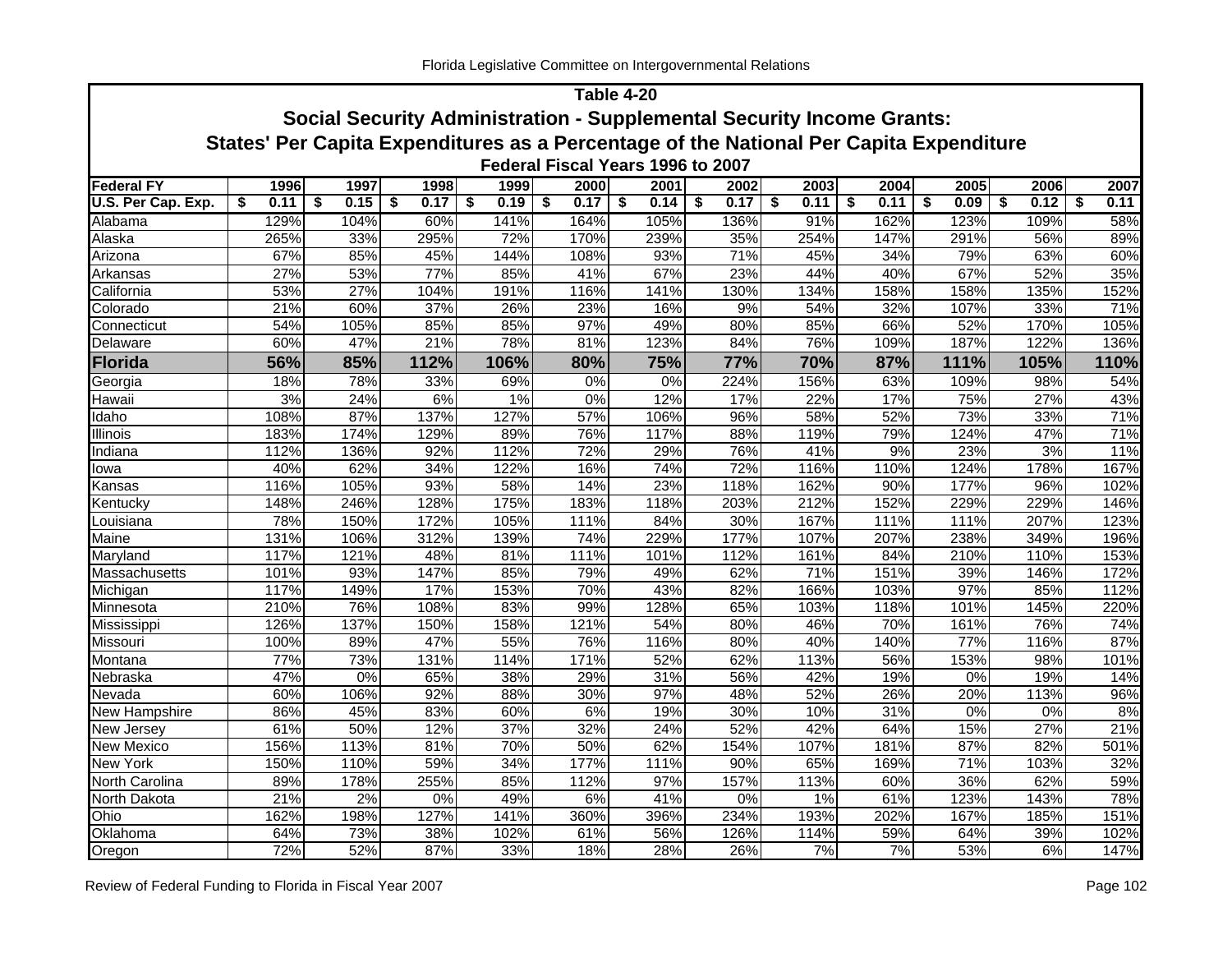|                    |                                                                                                                                    |      |  |      |  |      |  |      |  | Table 4-20 |  |     |  |                                                                                        |  |      |      |      |      |  |      |
|--------------------|------------------------------------------------------------------------------------------------------------------------------------|------|--|------|--|------|--|------|--|------------|--|-----|--|----------------------------------------------------------------------------------------|--|------|------|------|------|--|------|
|                    |                                                                                                                                    |      |  |      |  |      |  |      |  |            |  |     |  | <b>Social Security Administration - Supplemental Security Income Grants:</b>           |  |      |      |      |      |  |      |
|                    |                                                                                                                                    |      |  |      |  |      |  |      |  |            |  |     |  |                                                                                        |  |      |      |      |      |  |      |
|                    |                                                                                                                                    |      |  |      |  |      |  |      |  |            |  |     |  | States' Per Capita Expenditures as a Percentage of the National Per Capita Expenditure |  |      |      |      |      |  |      |
|                    | Federal Fiscal Years 1996 to 2007<br>2003<br>1996<br>1997<br>1998 <br>2004<br>2005<br>2006<br>1999<br><b>2000l</b><br>2001<br>2002 |      |  |      |  |      |  |      |  |            |  |     |  |                                                                                        |  |      |      |      |      |  |      |
| <b>Federal FY</b>  | 0.15<br>0.17<br>0.19<br>\$<br>0.17<br>0.17<br>0.09<br>\$<br>0.11<br>0.14<br>0.11<br>0.11<br>0.12                                   |      |  |      |  |      |  |      |  |            |  |     |  |                                                                                        |  | 2007 |      |      |      |  |      |
| U.S. Per Cap. Exp. | 0.11<br>111%<br>150%<br>93%<br>110%<br>213%<br>173%<br>179%<br>149%<br>195%<br>105%<br>122%                                        |      |  |      |  |      |  |      |  |            |  |     |  |                                                                                        |  |      |      |      |      |  |      |
| Pennsylvania       |                                                                                                                                    |      |  |      |  |      |  |      |  |            |  |     |  |                                                                                        |  |      |      |      |      |  | 182% |
| Rhode Island       |                                                                                                                                    | 50%  |  | 71%  |  | 87%  |  | 0%   |  | 83%        |  | 28% |  | 66%                                                                                    |  | 36%  | 21%  | 10%  | 104% |  | 68%  |
| South Carolina     |                                                                                                                                    | 101% |  | 72%  |  | 108% |  | 91%  |  | 63%        |  | 73% |  | 49%                                                                                    |  | 134% | 91%  | 175% | 105% |  | 50%  |
| South Dakota       |                                                                                                                                    | 166% |  | 174% |  | 98%  |  | 90%  |  | 230%       |  | 85% |  | 179%                                                                                   |  | 243% | 100% | 142% | 127% |  | 226% |
| Tennessee          |                                                                                                                                    | 174% |  | 265% |  | 232% |  | 63%  |  | 75%        |  | 97% |  | 83%                                                                                    |  | 60%  | 53%  | 69%  | 34%  |  | 22%  |
| <b>Texas</b>       |                                                                                                                                    | 109% |  | 87%  |  | 99%  |  | 75%  |  | 65%        |  | 69% |  | 58%                                                                                    |  | 66%  | 59%  | 71%  | 97%  |  | 82%  |
| Utah               |                                                                                                                                    | 68%  |  | 23%  |  | 49%  |  | 35%  |  | 73%        |  | 51% |  | 11%                                                                                    |  | 76%  | 97%  | 13%  | 84%  |  | 58%  |
| Vermont            |                                                                                                                                    | 240% |  | 119% |  | 142% |  | 213% |  | 78%        |  | 78% |  | 230%                                                                                   |  | 321% | 239% | 213% | 306% |  | 221% |
| Virginia           |                                                                                                                                    | 108% |  | 52%  |  | 116% |  | 102% |  | 81%        |  | 75% |  | 48%                                                                                    |  | 65%  | 40%  | 85%  | 83%  |  | 94%  |
| Washington         |                                                                                                                                    | 59%  |  | 49%  |  | 45%  |  | 108% |  | 93%        |  | 42% |  | 94%                                                                                    |  | 32%  | 68%  | 76%  | 78%  |  | 76%  |
| West Virginia      |                                                                                                                                    | 185% |  | 31%  |  | 43%  |  | 47%  |  | 52%        |  | 78% |  | 159%                                                                                   |  | 105% | 56%  | 18%  | 64%  |  | 18%  |
| Wisconsin          |                                                                                                                                    | 101% |  | 55%  |  | 113% |  | 43%  |  | 124%       |  | 35% |  | 53%                                                                                    |  | 18%  | 16%  | 27%  | 55%  |  | 53%  |
| Wyoming            |                                                                                                                                    | 37%  |  | 20%  |  | 37%  |  | 68%  |  | 12%        |  | 73% |  | 56%                                                                                    |  | 66%  | 130% | 24%  | 35%  |  | 16%  |

Data Sources:

"Federal Aid to States" annual reports. U.S. Bureau of the Census.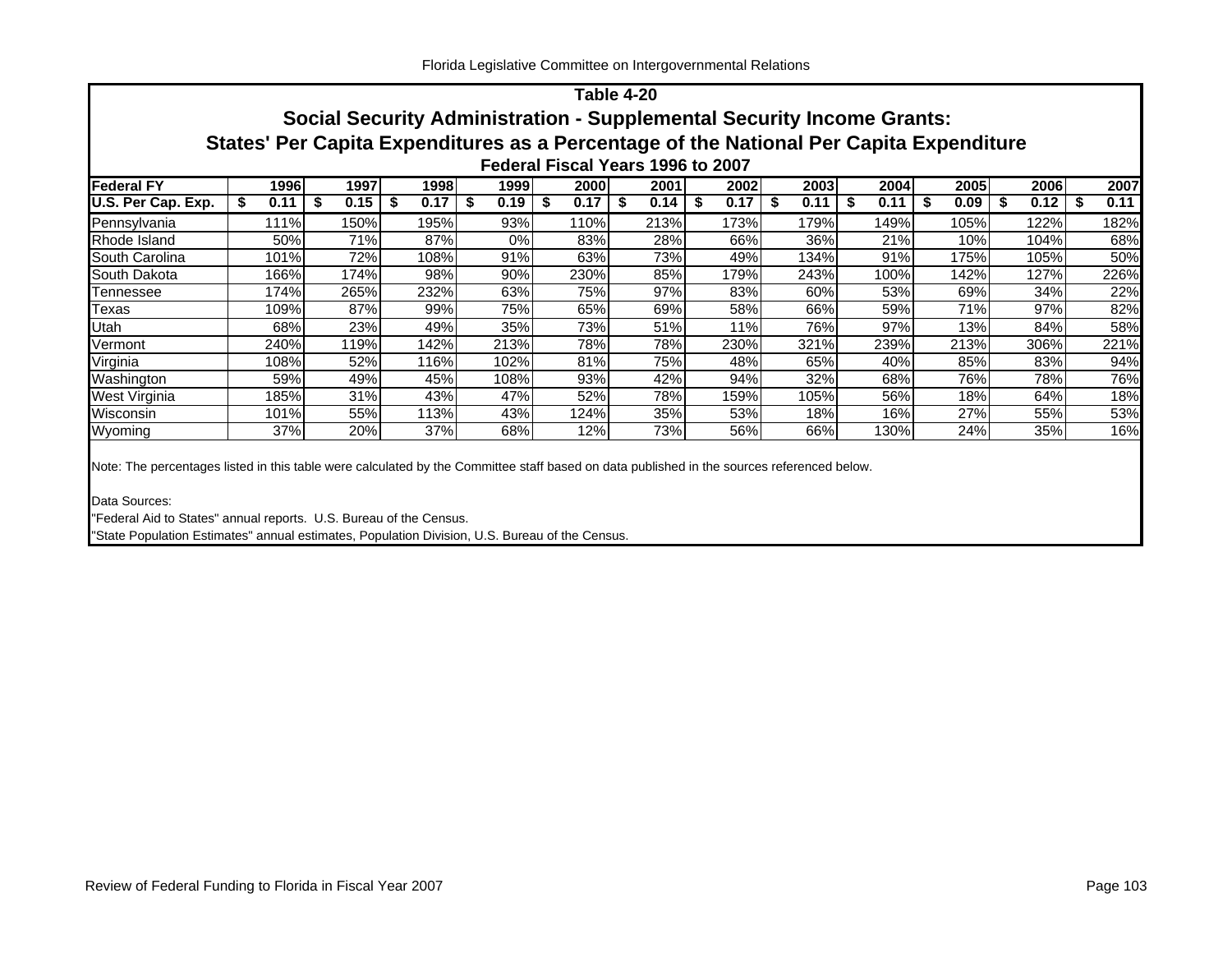|                      |                                                                                                                                                                                                                                                                                                                         |      |    |       |    |       |    |       |    | Table 4-21 |    |      |    |       |    |      |            |            |            |    |       |
|----------------------|-------------------------------------------------------------------------------------------------------------------------------------------------------------------------------------------------------------------------------------------------------------------------------------------------------------------------|------|----|-------|----|-------|----|-------|----|------------|----|------|----|-------|----|------|------------|------------|------------|----|-------|
|                      | <b>State Justice Institute Grants:</b><br>States' Per Capita Expenditures as a Percentage of the National Per Capita Expenditure<br>Federal Fiscal Years 1996 to 2007                                                                                                                                                   |      |    |       |    |       |    |       |    |            |    |      |    |       |    |      |            |            |            |    |       |
|                      |                                                                                                                                                                                                                                                                                                                         |      |    |       |    |       |    |       |    |            |    |      |    |       |    |      |            |            |            |    |       |
|                      |                                                                                                                                                                                                                                                                                                                         |      |    |       |    |       |    |       |    |            |    |      |    |       |    |      |            |            |            |    |       |
|                      |                                                                                                                                                                                                                                                                                                                         |      |    |       |    |       |    |       |    |            |    |      |    |       |    |      |            |            |            |    |       |
| <b>Federal FY</b>    |                                                                                                                                                                                                                                                                                                                         | 1996 |    | 1997  |    | 1998  |    | 1999  |    | 2000       |    | 2001 |    | 2002  |    | 2003 | 2004       | 2005       | 2006       |    | 2007  |
| U.S. Per Cap. Exp.   | \$                                                                                                                                                                                                                                                                                                                      | 0.01 | Ŝ. | 0.01  | \$ | 0.02  | \$ | 0.02  | \$ | 0.02       | \$ | 0.02 | \$ | 0.02  | \$ | 0.01 | \$<br>0.01 | \$<br>0.01 | \$<br>0.01 | -S | 0.01  |
| Alabama              |                                                                                                                                                                                                                                                                                                                         | 87%  |    | 123%  |    | 4%    |    | 34%   |    | 26%        |    | 26%  |    | 13%   |    | 33%  | 8%         | 7%         | 0%         |    | 3%    |
| Alaska               |                                                                                                                                                                                                                                                                                                                         | 255% |    | 1009% |    | 231%  |    | 321%  |    | 151%       |    | 232% |    | 499%  |    | 23%  | 971%       | 673%       | 660%       |    | 92%   |
| Arizona              |                                                                                                                                                                                                                                                                                                                         | 176% |    | 210%  |    | 225%  |    | 173%  |    | 395%       |    | 38%  |    | 46%   |    | 40%  | 18%        | 26%        | 10%        |    | 49%   |
| Arkansas             | 8%<br>3%<br>0%<br>2%<br>19%<br>2%<br>0%<br>11%<br>0%<br>6%<br>0%<br>80%<br>32%<br>43%<br>20%<br>19%<br>25%<br>53%<br>68%<br>55%<br>1%<br>28%<br>598%<br>740%<br>347%<br>166%<br>273%<br>453%<br>301%<br>86%<br>690%<br>109%<br>60%<br>46%<br>69%<br>116%<br>$1\%$<br>0%<br>$0\%$<br>0%<br>$0\%$<br>$0\%$<br>0%<br>$0\%$ |      |    |       |    |       |    |       |    |            |    |      |    |       |    | 0%   |            |            |            |    |       |
| California           | 146%<br>77%<br>11%<br>1422%<br>273%<br>23%<br>156%<br>0%<br>21%<br>19%<br>185%                                                                                                                                                                                                                                          |      |    |       |    |       |    |       |    |            |    |      |    |       |    | 5%   |            |            |            |    |       |
| Colorado             |                                                                                                                                                                                                                                                                                                                         |      |    |       |    |       |    |       |    |            |    |      |    |       |    |      |            |            |            |    | 0%    |
| Connecticut          |                                                                                                                                                                                                                                                                                                                         |      |    |       |    |       |    |       |    |            |    |      |    |       |    |      |            |            |            |    | $0\%$ |
| Delaware             |                                                                                                                                                                                                                                                                                                                         |      |    |       |    |       |    |       |    |            |    |      |    |       |    |      |            |            |            |    | 0%    |
| <b>Florida</b>       |                                                                                                                                                                                                                                                                                                                         | 65%  |    | 49%   |    | 21%   |    | 10%   |    | 26%        |    | 13%  |    | 12%   |    | 2%   | 2%         | 78%        | 6%         |    | 10%   |
| Georgia              |                                                                                                                                                                                                                                                                                                                         | 136% |    | 59%   |    | 30%   |    | 7%    |    | 81%        |    | 13%  |    | 1%    |    | 3%   | 41%        | 19%        | 17%        |    | 62%   |
| Hawaii               |                                                                                                                                                                                                                                                                                                                         | 41%  |    | 63%   |    | 14%   |    | 14%   |    | 214%       |    | 449% |    | 5%    |    | 155% | 109%       | 0%         | 0%         |    | 24%   |
| daho                 |                                                                                                                                                                                                                                                                                                                         | 18%  |    | 7%    |    | 11%   |    | 106%  |    | 415%       |    | 551% |    | 108%  |    | 55%  | 582%       | 323%       | 11%        |    | 31%   |
| <b>Illinois</b>      |                                                                                                                                                                                                                                                                                                                         | 29%  |    | 10%   |    | 262%  |    | 302%  |    | 291%       |    | 58%  |    | 53%   |    | 53%  | 12%        | 61%        | 358%       |    | 251%  |
| Indiana              |                                                                                                                                                                                                                                                                                                                         | 12%  |    | 8%    |    | 1%    |    | 1%    |    | 6%         |    | 13%  |    | 63%   |    | 2%   | 17%        | 7%         | 13%        |    | 0%    |
| owa                  |                                                                                                                                                                                                                                                                                                                         | 350% |    | 93%   |    | 30%   |    | 12%   |    | 17%        |    | 8%   |    | 13%   |    | 5%   | 29%        | 150%       | 38%        |    | 94%   |
| Kansas               |                                                                                                                                                                                                                                                                                                                         | 30%  |    | 0%    |    | 39%   |    | 69%   |    | 87%        |    | 2%   |    | 5%    |    | 6%   | 38%        | 17%        | 151%       |    | 164%  |
| Kentuckv             |                                                                                                                                                                                                                                                                                                                         | 72%  |    | 113%  |    | 0%    |    | 19%   |    | 28%        |    | 116% |    | 63%   |    | 4%   | 83%        | 0%         | 0%         |    | 0%    |
| ouisiana             |                                                                                                                                                                                                                                                                                                                         | 286% |    | 76%   |    | 38%   |    | 2%    |    | 15%        |    | 1%   |    | 1%    |    | 0%   | 0%         | 3%         | 4%         |    | 7%    |
| Maine                |                                                                                                                                                                                                                                                                                                                         | 226% |    | 1107% |    | 290%  |    | 83%   |    | 129%       |    | 114% |    | 234%  |    | 69%  | 0%         | 268%       | 24%        |    | 12%   |
| Maryland             |                                                                                                                                                                                                                                                                                                                         | 457% |    | 267%  |    | 2%    |    | 40%   |    | 307%       |    | 150% |    | 169%  |    | 174% | 208%       | 399%       | 630%       |    | 304%  |
| Massachusetts        |                                                                                                                                                                                                                                                                                                                         | 85%  |    | 1%    |    | 28%   |    | 48%   |    | 22%        |    | 75%  |    | 26%   |    | 35%  | 3%         | 2%         | 0%         |    | 0%    |
| <b>Michigan</b>      |                                                                                                                                                                                                                                                                                                                         | 153% |    | 307%  |    | 90%   |    | 189%  |    | 166%       |    | 296% |    | 223%  |    | 322% | 347%       | 452%       | 452%       |    | 39%   |
| Minnesota            |                                                                                                                                                                                                                                                                                                                         | 20%  |    | 16%   |    | 2%    |    | 3%    |    | 14%        |    | 16%  |    | 67%   |    | 18%  | 132%       | 12%        | 12%        |    | 48%   |
| Mississippi          |                                                                                                                                                                                                                                                                                                                         | 8%   |    | 9%    |    | 58%   |    | 48%   |    | 5%         |    | 34%  |    | 97%   |    | 234% | $0\%$      | 11%        | 11%        |    | 5%    |
| <b>Missouri</b>      |                                                                                                                                                                                                                                                                                                                         | 75%  |    | 2%    |    | 40%   |    | 43%   |    | 50%        |    | 7%   |    | $1\%$ |    | 3%   | 0%         | 3%         | 8%         |    | 0%    |
| Montana              |                                                                                                                                                                                                                                                                                                                         | 24%  |    | 28%   |    | 34%   |    | 122%  |    | 0%         |    | 0%   |    | 0%    |    | 131% | 0%         | 247%       | 68%        |    | 556%  |
| Nebraska             |                                                                                                                                                                                                                                                                                                                         | 132% |    | 15%   |    | 0%    |    | 42%   |    | 61%        |    | 43%  |    | 248%  |    | 0%   | $0\%$      | 44%        | 0%         |    | 326%  |
| Nevada               |                                                                                                                                                                                                                                                                                                                         | 466% |    | 124%  |    | 1232% |    | 1169% |    | 635%       |    | 764% |    | 519%  |    | 7%   | 562%       | 159%       | 160%       |    | 61%   |
| <b>New Hampshire</b> |                                                                                                                                                                                                                                                                                                                         | 568% |    | 785%  |    | 47%   |    | 179%  |    | 189%       |    | 636% |    | 168%  |    | 0%   | 80%        | 177%       | 390%       |    | 12%   |
| New Jersey           |                                                                                                                                                                                                                                                                                                                         | 11%  |    | 10%   |    | 12%   |    | 20%   |    | 16%        |    | 12%  |    | 1%    |    | 45%  | 38%        | 18%        | 4%         |    | 38%   |
| <b>New Mexico</b>    |                                                                                                                                                                                                                                                                                                                         | 136% |    | 361%  |    | 699%  |    | 935%  |    | 567%       |    | 508% |    | 945%  |    | 753% | 181%       | 16%        | 148%       |    | 0%    |
| <b>New York</b>      |                                                                                                                                                                                                                                                                                                                         | 120% |    | 114%  |    | 71%   |    | 95%   |    | 56%        |    | 33%  |    | 49%   |    | 131% | 96%        | 215%       | 152%       |    | 148%  |
| North Carolina       |                                                                                                                                                                                                                                                                                                                         | 65%  |    | 23%   |    | 60%   |    | 8%    |    | 1%         |    | 19%  |    | 15%   |    | 0%   | 0%         | 30%        | 40%        |    | 257%  |
| North Dakota         |                                                                                                                                                                                                                                                                                                                         | 22%  |    | 0%    |    | 210%  |    | 124%  |    | 179%       |    | 0%   |    | 0%    |    | 0%   | 0%         | 0%         | 25%        |    | 122%  |
| Ohio                 |                                                                                                                                                                                                                                                                                                                         | 68%  |    | 31%   |    | 11%   |    | 22%   |    | 22%        |    | 4%   |    | 1%    |    | 0%   | 24%        | 12%        | 8%         |    | 197%  |
| Oklahoma             |                                                                                                                                                                                                                                                                                                                         | 2%   |    | 0%    |    | 1%    |    | 1%    |    | 12%        |    | 11%  |    | 5%    |    | 0%   | 0%         | 9%         | 0%         |    | 9%    |
| Oregon               |                                                                                                                                                                                                                                                                                                                         | 296% |    | 146%  |    | 8%    |    | 20%   |    | 3%         |    | 23%  |    | 43%   |    | 8%   | 0%         | 8%         | 43%        |    | 63%   |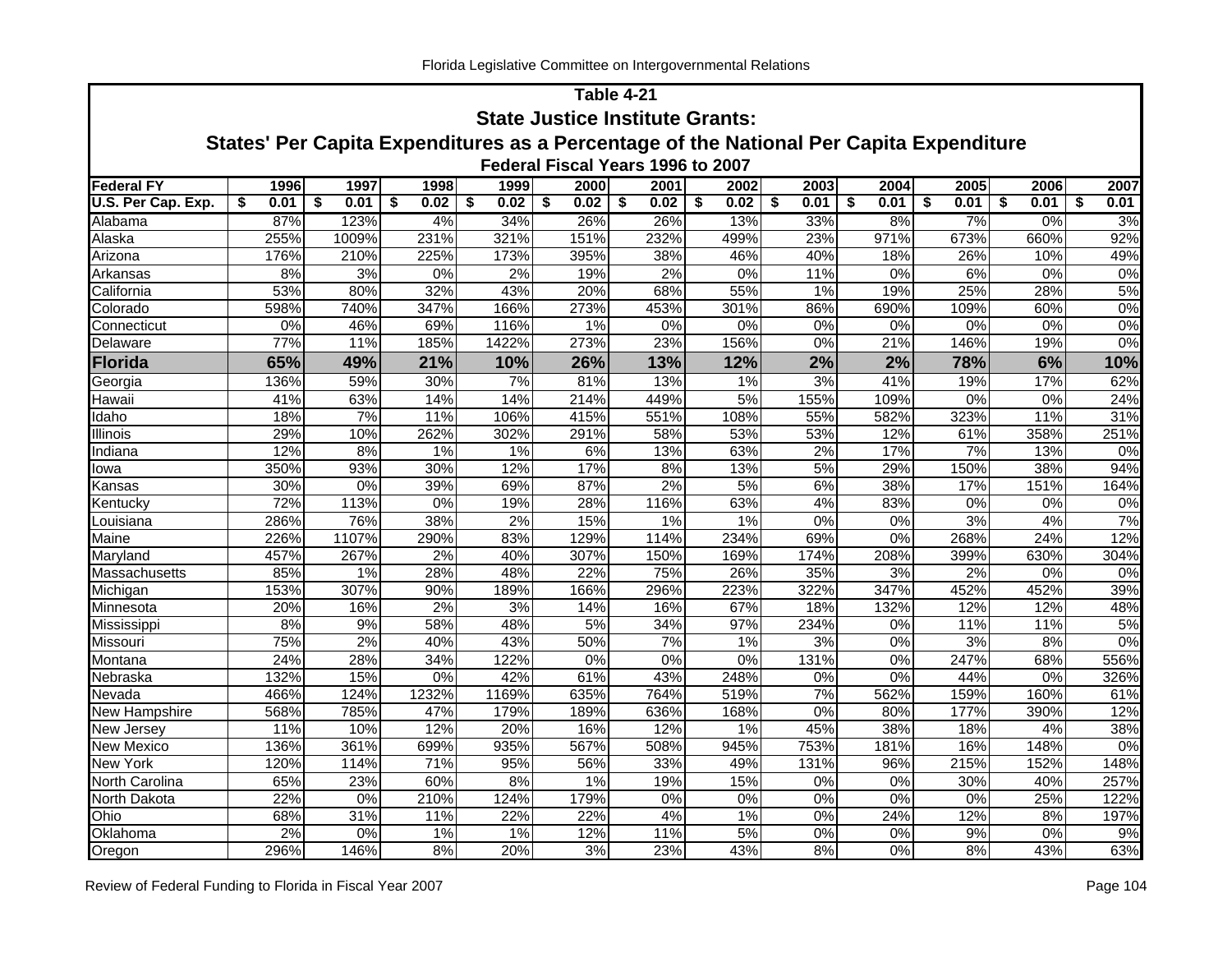|                    |                                                                                                                                                                                                                                                        |      |                                                                                        |      |                                        | Table 4-21 |        |       |       |      |       |       |  |  |  |
|--------------------|--------------------------------------------------------------------------------------------------------------------------------------------------------------------------------------------------------------------------------------------------------|------|----------------------------------------------------------------------------------------|------|----------------------------------------|------------|--------|-------|-------|------|-------|-------|--|--|--|
|                    |                                                                                                                                                                                                                                                        |      |                                                                                        |      | <b>State Justice Institute Grants:</b> |            |        |       |       |      |       |       |  |  |  |
|                    |                                                                                                                                                                                                                                                        |      | States' Per Capita Expenditures as a Percentage of the National Per Capita Expenditure |      |                                        |            |        |       |       |      |       |       |  |  |  |
|                    |                                                                                                                                                                                                                                                        |      |                                                                                        |      |                                        |            |        |       |       |      |       |       |  |  |  |
|                    | Federal Fiscal Years 1996 to 2007<br>2005<br>1996<br>1997<br>2003<br>2006<br>1998 <br>1999<br>2000<br>2002<br>2004<br>2001<br>0.01<br>0.02<br>0.02<br>0.02<br>0.01<br>0.01<br>0.02<br>0.02<br>0.01<br>0.01<br>0.01<br>- \$<br>S<br>S<br>- \$<br>5<br>S |      |                                                                                        |      |                                        |            |        |       |       |      |       |       |  |  |  |
| <b>Federal FY</b>  | 2007<br>0.01                                                                                                                                                                                                                                           |      |                                                                                        |      |                                        |            |        |       |       |      |       |       |  |  |  |
| U.S. Per Cap. Exp. | 54%<br>17%<br>17%<br>9%<br>9%<br>17%<br>9%<br>19%<br>1%<br>31%<br>12%<br>18%<br>0%                                                                                                                                                                     |      |                                                                                        |      |                                        |            |        |       |       |      |       |       |  |  |  |
| Pennsylvania       | 17%<br>13%<br>63%<br>19%<br>$0\%$<br>251%<br>7%<br>236%<br>304%<br>315%<br>30%                                                                                                                                                                         |      |                                                                                        |      |                                        |            |        |       |       |      |       |       |  |  |  |
| Rhode Island       |                                                                                                                                                                                                                                                        |      |                                                                                        |      |                                        |            |        |       |       |      |       |       |  |  |  |
| South Carolina     | 295%<br>50%<br>6%<br>89%<br>52%<br>63%<br>$1\%$<br>5%<br>8%<br>11%<br>$0\%$<br>14%                                                                                                                                                                     |      |                                                                                        |      |                                        |            |        |       |       |      |       |       |  |  |  |
| South Dakota       | $0\%$                                                                                                                                                                                                                                                  | 114% | 118%                                                                                   | 0%   | 86%                                    | 73%        | 66%    | 255%  | 157%  | 0%   | 0%    | 511%  |  |  |  |
| Tennessee          | 182%                                                                                                                                                                                                                                                   | 369% | 260%                                                                                   | 144% | 418%                                   | 222%       | 268%   | 1359% | 841%  | 540% | 326%  | 219%  |  |  |  |
| <b>Texas</b>       | 11%                                                                                                                                                                                                                                                    | 25%  | 8%                                                                                     | 10%  | 6%                                     | 17%        | 10%    | 2%    | 1%    | 40%  | 42%   | 0%    |  |  |  |
| <b>Utah</b>        | 52%                                                                                                                                                                                                                                                    | 0%   | 222%                                                                                   | 119% | 98%                                    | 8%         | 90%    | 0%    | 29%   | 62%  | 31%   | 77%   |  |  |  |
| Vermont            | 1113%                                                                                                                                                                                                                                                  | 621% | 796%                                                                                   | 411% | 262%                                   | 399%       | 245%   | 582%  | 722%  | 124% | 232%  | 126%  |  |  |  |
| Virginia           | 144%                                                                                                                                                                                                                                                   | 268% | 1132%                                                                                  | 920% | 813%                                   | 1206%      | 1503%l | 1010% | 598%  | 773% | 717%  | 1106% |  |  |  |
| Washington         | 24%                                                                                                                                                                                                                                                    | 84%  | 127%                                                                                   | 42%  | 65%                                    | 134%       | 24%    | 2%    | 133%  | 20%  | 13%   | 97%   |  |  |  |
| West Virginia      | 12%                                                                                                                                                                                                                                                    | 27%  | 2%                                                                                     | 50%  | 61%                                    | 14%        | 7%     | 572%  | 419%  | 59%  | 186%  | 320%  |  |  |  |
| Wisconsin          | 54%                                                                                                                                                                                                                                                    | 19%  | 27%                                                                                    | 17%  | 2%                                     | 9%         | 25%    | 0%    | 100%  | 0%   | 0%    | 6%    |  |  |  |
| Wyoming            | 15%                                                                                                                                                                                                                                                    | 17%  | 9%                                                                                     | 336% | 152%                                   | $0\%$      | 88%    | 0%    | $0\%$ | 181% | $0\%$ | 30%   |  |  |  |

Data Sources:

"Federal Aid to States" annual reports. U.S. Bureau of the Census.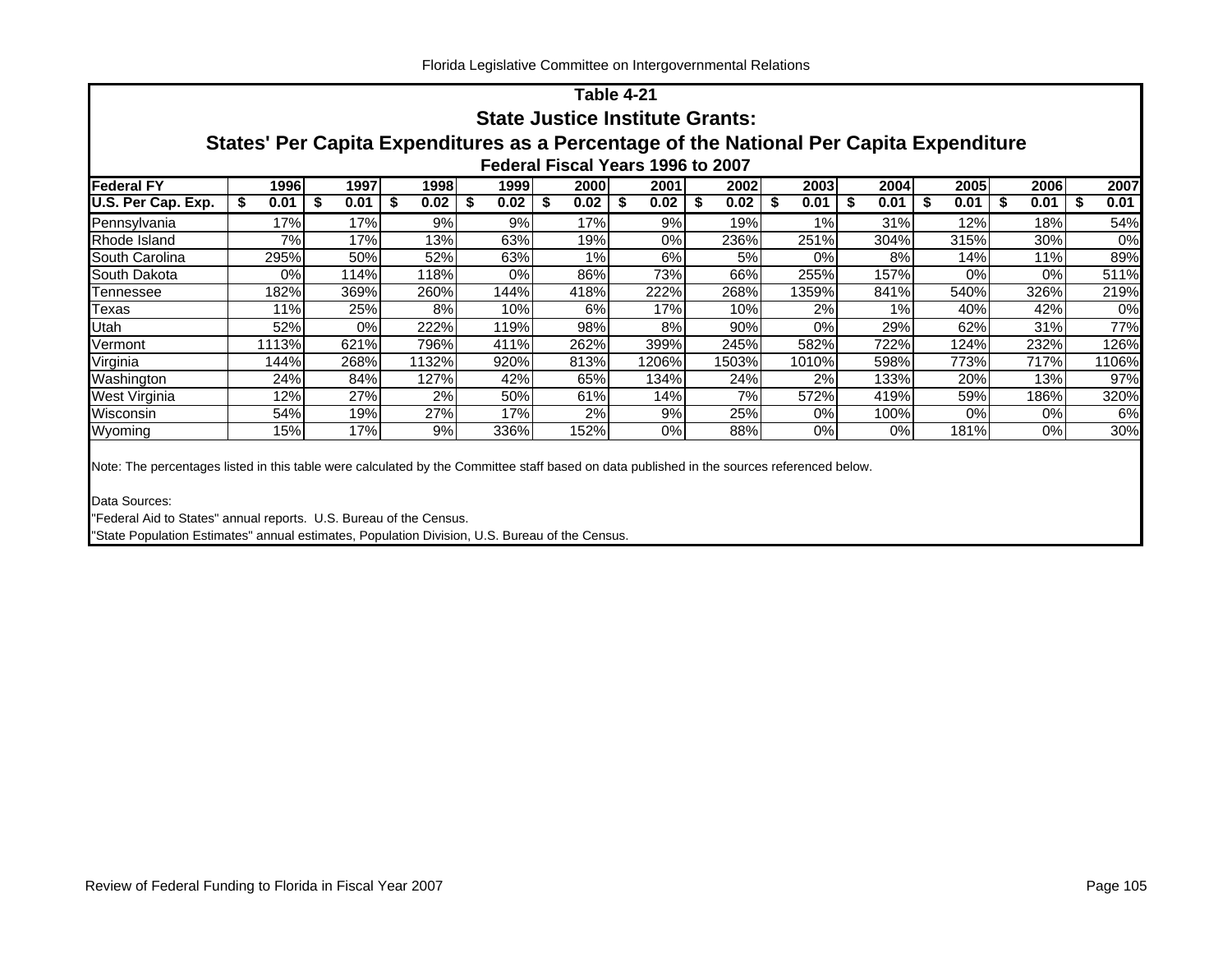|                      |             |             |                                                                                        |          |          | Table 4-22                        |                                                  |          |          |          |          |          |
|----------------------|-------------|-------------|----------------------------------------------------------------------------------------|----------|----------|-----------------------------------|--------------------------------------------------|----------|----------|----------|----------|----------|
|                      |             |             |                                                                                        |          |          |                                   | <b>U.S. Department of Transportation Grants:</b> |          |          |          |          |          |
|                      |             |             | States' Per Capita Expenditures as a Percentage of the National Per Capita Expenditure |          |          |                                   |                                                  |          |          |          |          |          |
|                      |             |             |                                                                                        |          |          | Federal Fiscal Years 1996 to 2007 |                                                  |          |          |          |          |          |
| <b>Federal FY</b>    | 1996        | 1997        | 1998                                                                                   | 1999     | 2000     | 2001                              | 2002                                             | 2003     | 2004     | 2005     | 2006     | 2007     |
| U.S. Per Cap. Exp.   | 88.43<br>\$ | 98.54<br>\$ | 98.59<br>S.                                                                            | \$104.30 | \$110.60 | \$125.68                          | \$129.26                                         | \$130.51 | \$134.26 | \$139.86 | \$151.42 | \$155.32 |
| <b>Alabama</b>       | 88%         | 79%         | 80%                                                                                    | 96%      | 118%     | 136%                              | 145%                                             | 118%     | 101%     | 113%     | 136%     | 129%     |
| Alaska               | 579%        | 643%        | 518%                                                                                   | 528%     | 605%     | 592%                              | 611%                                             | 759%     | 647%     | 677%     | 606%     | 688%     |
| Arizona              | 77%         | 90%         | 87%                                                                                    | 113%     | 101%     | 89%                               | 91%                                              | 83%      | 88%      | 80%      | 83%      | 72%      |
| Arkansas             | 113%        | 127%        | 132%                                                                                   | 111%     | 107%     | 94%                               | 136%                                             | 142%     | 124%     | 124%     | 121%     | 106%     |
| California           | 86%         | 93%         | 87%                                                                                    | 87%      | 86%      | 86%                               | 88%                                              | 94%      | 79%      | 76%      | 82%      | 78%      |
| Colorado             | 108%        | 72%         | 97%                                                                                    | 111%     | 89%      | 93%                               | 92%                                              | 86%      | 109%     | 94%      | 101%     | 102%     |
| Connecticut          | 134%        | 139%        | 122%                                                                                   | 121%     | 124%     | 117%                              | 132%                                             | 106%     | 115%     | 86%      | 105%     | 79%      |
| Delaware             | 139%        | 130%        | 150%                                                                                   | 153%     | 153%     | 136%                              | 126%                                             | 119%     | 91%      | 106%     | 99%      | 97%      |
| <b>Florida</b>       | 66%         | 68%         | 63%                                                                                    | 69%      | 80%      | 89%                               | 84%                                              | 91%      | 85%      | 88%      | 86%      | 96%      |
| Georgia              | 86%         | 85%         | 79%                                                                                    | 98%      | 100%     | 96%                               | 95%                                              | 85%      | 85%      | 81%      | 80%      | 102%     |
| Hawaii               | 196%        | 191%        | 149%                                                                                   | 97%      | 98%      | 156%                              | 110%                                             | 94%      | 95%      | 121%     | 117%     | 117%     |
| ldaho                | 132%        | 146%        | 124%                                                                                   | 143%     | 139%     | 146%                              | 151%                                             | 155%     | 158%     | 138%     | 136%     | 165%     |
| Illinois             | 99%         | 91%         | 85%                                                                                    | 79%      | 91%      | 87%                               | 81%                                              | 83%      | 63%      | 90%      | 92%      | 95%      |
| Indiana              | 81%         | 88%         | 88%                                                                                    | 94%      | 99%      | 96%                               | 81%                                              | 91%      | 87%      | 85%      | 82%      | 81%      |
| lowa                 | 113%        | 99%         | 109%                                                                                   | 110%     | 108%     | 102%                              | 107%                                             | 110%     | 100%     | 96%      | 98%      | 92%      |
| Kansas               | 110%        | 82%         | 86%                                                                                    | 128%     | 111%     | 81%                               | 114%                                             | 113%     | 113%     | 98%      | 86%      | 136%     |
| Kentucky             | 83%         | 92%         | 100%                                                                                   | 98%      | 134%     | 117%                              | 116%                                             | 120%     | 99%      | 101%     | 109%     | 125%     |
| Louisiana            | 89%         | 79%         | 80%                                                                                    | 92%      | 99%      | 15%                               | 93%                                              | 110%     | 104%     | 100%     | 129%     | 123%     |
| Maine                | 95%         | 106%        | 111%                                                                                   | 124%     | 129%     | 112%                              | 111%                                             | 125%     | 122%     | 113%     | 108%     | 106%     |
| Maryland             | 105%        | 109%        | 98%                                                                                    | 83%      | 90%      | 93%                               | 103%                                             | 94%      | 84%      | 109%     | 121%     | 107%     |
| Massachusetts        | 256%        | 212%        | 194%                                                                                   | 126%     | 88%      | 90%                               | 81%                                              | 88%      | 99%      | 80%      | 75%      | 78%      |
| Michigan             | 69%         | 78%         | 79%                                                                                    | 86%      | 90%      | 86%                               | 78%                                              | 72%      | 75%      | 83%      | 81%      | 86%      |
| <b>Minnesota</b>     | 80%         | 79%         | 84%                                                                                    | 88%      | 99%      | 100%                              | 92%                                              | 84%      | 98%      | 87%      | 93%      | 98%      |
| Mississippi          | 93%         | 79%         | 78%                                                                                    | 105%     | 93%      | 93%                               | 124%                                             | 124%     | 119%     | 114%     | 209%     | 226%     |
| <u>Missouri</u>      | 90%         | 105%        | 98%                                                                                    | 105%     | 136%     | 120%                              | 118%                                             | 119%     | 120%     | 113%     | 106%     | 114%     |
| Montana              | 253%        | 217%        | 245%                                                                                   | 302%     | 310%     | 265%                              | 291%                                             | 55%      | 305%     | 238%     | 91%      | 267%     |
| Nebraska             | 115%        | 117%        | 96%                                                                                    | 116%     | 116%     | 95%                               | 104%                                             | 113%     | 127%     | 119%     | 114%     | 110%     |
| Nevada               | 93%         | 135%        | 108%                                                                                   | 135%     | 94%      | 100%                              | 83%                                              | 98%      | 102%     | 84%      | 109%     | 103%     |
| <b>New Hampshire</b> | 93%         | 103%        | 98%                                                                                    | 111%     | 103%     | 101%                              | 118%                                             | 110%     | 82%      | 95%      | 99%      | 119%     |
| New Jersey           | 130%        | 129%        | 106%                                                                                   | 104%     | 117%     | 114%                              | 94%                                              | 87%      | 116%     | 113%     | 104%     | 125%     |
| New Mexico           | 136%        | 132%        | 117%                                                                                   | 146%     | 145%     | 147%                              | 139%                                             | 127%     | 130%     | 114%     | 98%      | 128%     |
| New York             | 122%        | 116%        | 137%                                                                                   | 105%     | 99%      | 105%                              | 88%                                              | 88%      | 101%     | 111%     | 106%     | 111%     |
| North Carolina       | 54%         | 72%         | 103%                                                                                   | 101%     | 94%      | 97%                               | 101%                                             | 90%      | 97%      | 94%      | 81%      | 81%      |
| North Dakota         | 186%        | 247%        | 291%                                                                                   | 285%     | 298%     | 267%                              | 298%                                             | 257%     | 286%     | 303%     | 281%     | 273%     |
| Ohio                 | 86%         | 82%         | 88%                                                                                    | 71%      | 77%      | 79%                               | 79%                                              | 79%      | 82%      | 86%      | 95%      | 84%      |
| Oklahoma             | 82%         | 91%         | 89%                                                                                    | 87%      | 97%      | 85%                               | 96%                                              | 108%     | 118%     | 112%     | 112%     | 106%     |
| Oregon               | 146%        | 165%        | 166%                                                                                   | 127%     | 95%      | 109%                              | 131%                                             | 135%     | 139%     | 109%     | 93%      | 112%     |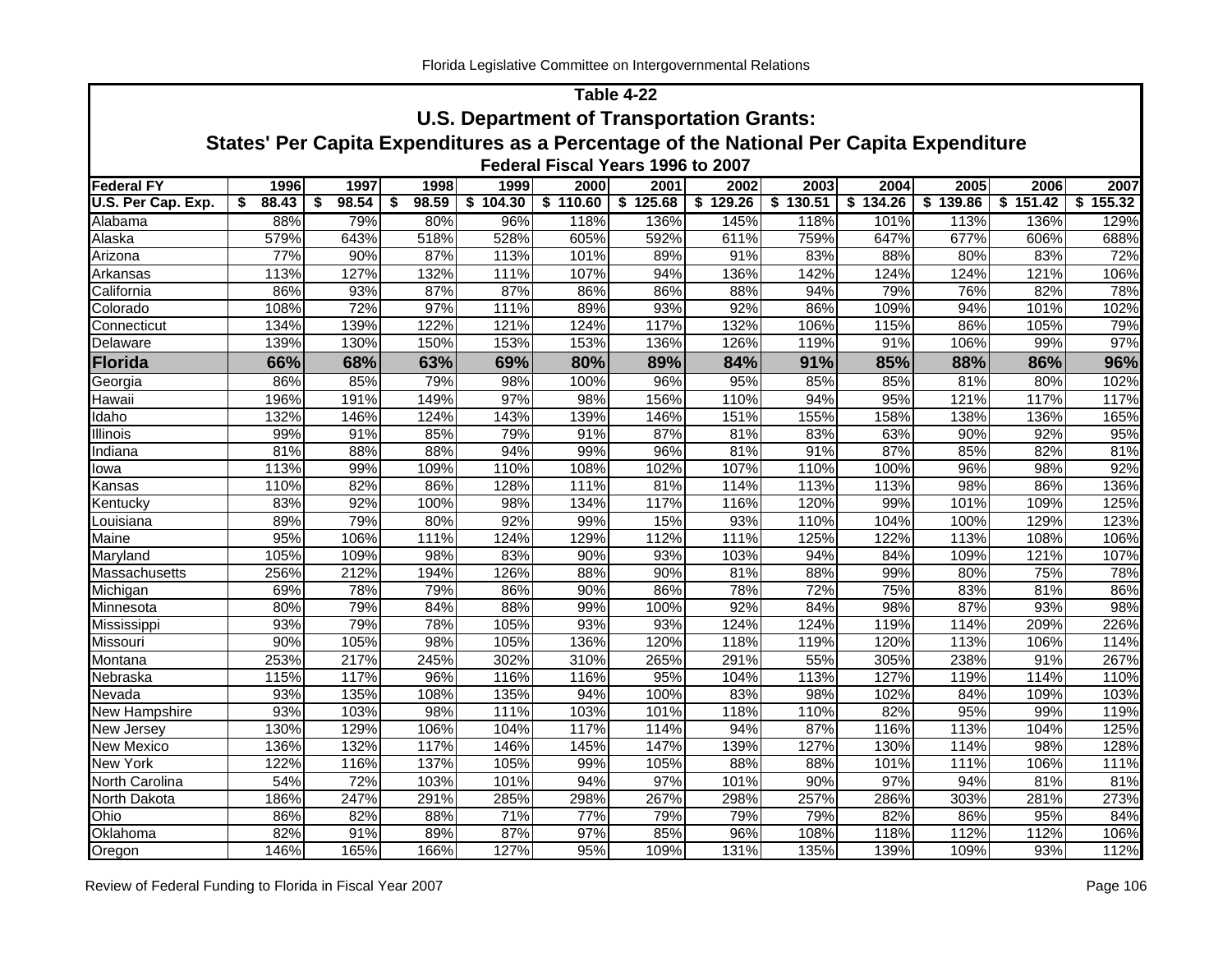|                                                                                                       |                                                                                                                                                                                                                                                                                                                                      |      |                                                                                        |                                                  |                                   | Table 4-22 |      |      |      |      |      |      |  |  |  |
|-------------------------------------------------------------------------------------------------------|--------------------------------------------------------------------------------------------------------------------------------------------------------------------------------------------------------------------------------------------------------------------------------------------------------------------------------------|------|----------------------------------------------------------------------------------------|--------------------------------------------------|-----------------------------------|------------|------|------|------|------|------|------|--|--|--|
|                                                                                                       |                                                                                                                                                                                                                                                                                                                                      |      |                                                                                        | <b>U.S. Department of Transportation Grants:</b> |                                   |            |      |      |      |      |      |      |  |  |  |
|                                                                                                       |                                                                                                                                                                                                                                                                                                                                      |      | States' Per Capita Expenditures as a Percentage of the National Per Capita Expenditure |                                                  |                                   |            |      |      |      |      |      |      |  |  |  |
|                                                                                                       |                                                                                                                                                                                                                                                                                                                                      |      |                                                                                        |                                                  | Federal Fiscal Years 1996 to 2007 |            |      |      |      |      |      |      |  |  |  |
|                                                                                                       |                                                                                                                                                                                                                                                                                                                                      |      |                                                                                        |                                                  |                                   |            |      |      |      |      |      |      |  |  |  |
| <b>Federal FY</b>                                                                                     | 1996                                                                                                                                                                                                                                                                                                                                 | 1997 | 1998                                                                                   | 1999                                             | 2000l                             | 2001       | 2002 | 2003 | 2004 | 2005 | 2006 | 2007 |  |  |  |
|                                                                                                       | U.S. Per Cap. Exp.<br>98.54<br>129.26<br>155.32<br>88.43<br>104.30<br>110.60<br>125.68<br>130.51<br>134.26<br>139.86<br>98.59<br>151.42<br>108%<br>102%<br>99%<br>100%<br>91%<br>94%<br>122%<br>109%<br>113%<br>109%<br>106%<br>121%<br>173%<br>127%<br>175%<br>146%<br>160%<br>125%<br>128%<br>162%<br>183%<br>165%<br>164%<br>177% |      |                                                                                        |                                                  |                                   |            |      |      |      |      |      |      |  |  |  |
| Pennsylvania                                                                                          |                                                                                                                                                                                                                                                                                                                                      |      |                                                                                        |                                                  |                                   |            |      |      |      |      |      |      |  |  |  |
| Rhode Island                                                                                          |                                                                                                                                                                                                                                                                                                                                      |      |                                                                                        |                                                  |                                   |            |      |      |      |      |      |      |  |  |  |
| 76%<br>85%<br>93%<br>84%<br>75%<br>90%<br>84%<br>91%<br>94%<br>131%<br>132%<br>130%<br>South Carolina |                                                                                                                                                                                                                                                                                                                                      |      |                                                                                        |                                                  |                                   |            |      |      |      |      |      |      |  |  |  |
| South Dakota                                                                                          | 233%                                                                                                                                                                                                                                                                                                                                 | 237% | 257%                                                                                   | 238%                                             | 241%                              | 263%       | 245% | 253% | 220% | 246% | 231% | 208% |  |  |  |
| Tennessee                                                                                             | 92%                                                                                                                                                                                                                                                                                                                                  | 85%  | 100%                                                                                   | 100%                                             | 93%                               | 82%        | 82%  | 88%  | 95%  | 89%  | 93%  | 94%  |  |  |  |
| Texas                                                                                                 | 89%                                                                                                                                                                                                                                                                                                                                  | 79%  | 76%                                                                                    | 95%                                              | 98%                               | 91%        | 97%  | 107% | 109% | 115% | 100% | 69%  |  |  |  |
| <b>Utah</b>                                                                                           | 105%                                                                                                                                                                                                                                                                                                                                 | 111% | 120%                                                                                   | 142%                                             | 134%                              | 119%       | 107% | 94%  | 101% | 104% | 95%  | 112% |  |  |  |
| Vermont                                                                                               | 171%                                                                                                                                                                                                                                                                                                                                 | 173% | 228%                                                                                   | 320%                                             | 200%                              | 220%       | 183% | 154% | 174% | 163% | 190% | 201% |  |  |  |
| Virginia                                                                                              | 75%                                                                                                                                                                                                                                                                                                                                  | 78%  | 86%                                                                                    | 92%                                              | 81%                               | 103%       | 110% | 88%  | 83%  | 62%  | 66%  | 79%  |  |  |  |
| Washington                                                                                            | 85%                                                                                                                                                                                                                                                                                                                                  | 109% | 101%                                                                                   | 105%                                             | 107%                              | 104%       | 99%  | 107% | 108% | 121% | 90%  | 119% |  |  |  |
| West Virginia                                                                                         | 162%                                                                                                                                                                                                                                                                                                                                 | 145% | 178%                                                                                   | 166%                                             | 182%                              | 212%       | 187% | 196% | 177% | 196% | 183% | 169% |  |  |  |
| Wisconsin                                                                                             | 78%                                                                                                                                                                                                                                                                                                                                  | 76%  | 88%                                                                                    | 92%                                              | 47%                               | 96%        | 97%  | 96%  | 93%  | 92%  | 83%  | 91%  |  |  |  |
| Wyoming                                                                                               | 321%                                                                                                                                                                                                                                                                                                                                 | 307% | 302%                                                                                   | 410%                                             | 373%                              | 315%       | 406% | 430% | 403% | 423% | 297% | 312% |  |  |  |

Data Sources:

"Federal Aid to States" annual reports. U.S. Bureau of the Census.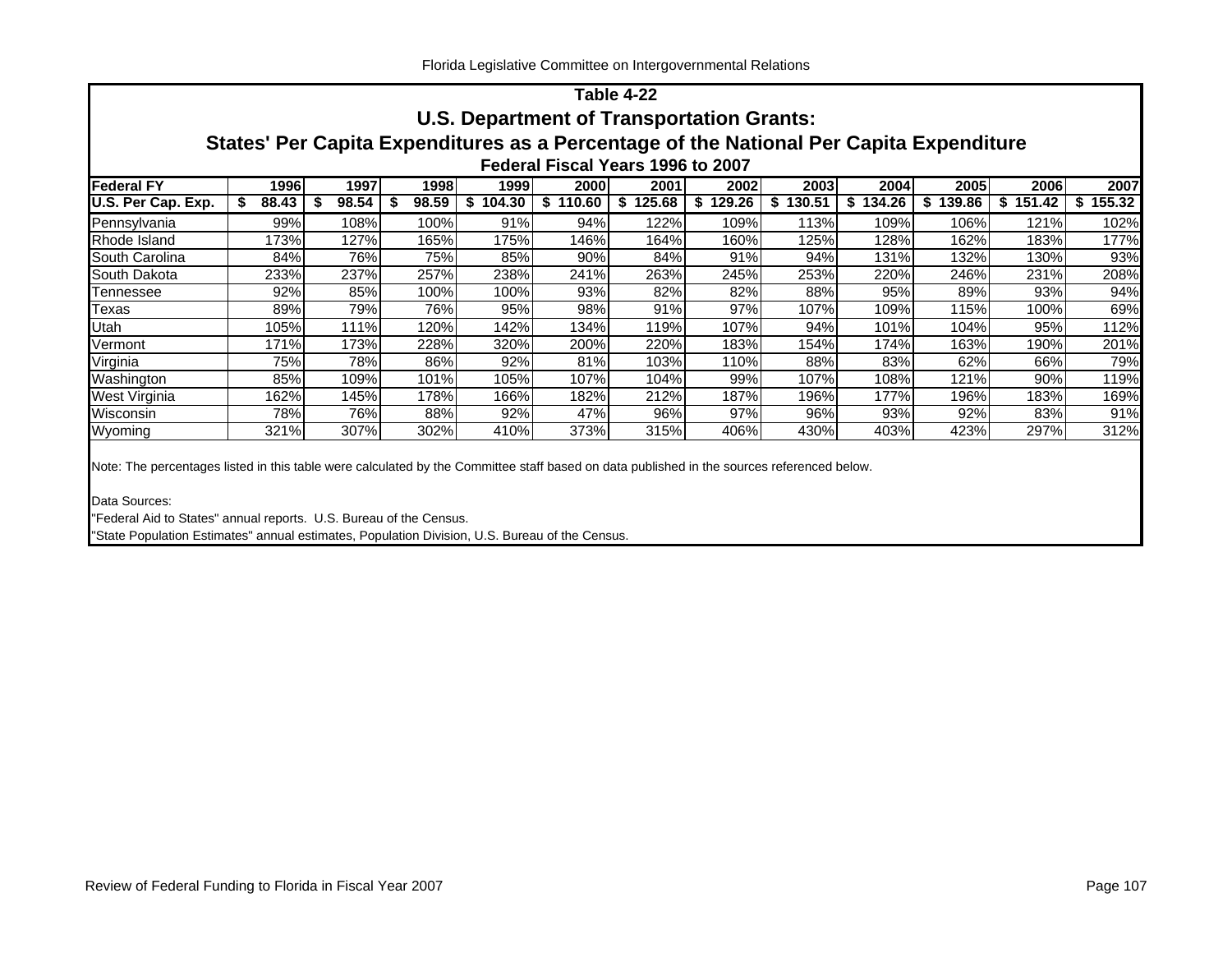|                    |                                                                                                                                                                                                                                                                                                                                                                                                                                                                                                                                                                                                                                                                                                                                                                                                                                                                                                                                                                                                                                                                                                                                           |  |          |            |                                            | Table 4-23                        |  |           |           |                                                                                        |  |             |  |            |                         |  |           |
|--------------------|-------------------------------------------------------------------------------------------------------------------------------------------------------------------------------------------------------------------------------------------------------------------------------------------------------------------------------------------------------------------------------------------------------------------------------------------------------------------------------------------------------------------------------------------------------------------------------------------------------------------------------------------------------------------------------------------------------------------------------------------------------------------------------------------------------------------------------------------------------------------------------------------------------------------------------------------------------------------------------------------------------------------------------------------------------------------------------------------------------------------------------------------|--|----------|------------|--------------------------------------------|-----------------------------------|--|-----------|-----------|----------------------------------------------------------------------------------------|--|-------------|--|------------|-------------------------|--|-----------|
|                    |                                                                                                                                                                                                                                                                                                                                                                                                                                                                                                                                                                                                                                                                                                                                                                                                                                                                                                                                                                                                                                                                                                                                           |  |          |            | <b>U.S. Department of Treasury Grants:</b> |                                   |  |           |           |                                                                                        |  |             |  |            |                         |  |           |
|                    |                                                                                                                                                                                                                                                                                                                                                                                                                                                                                                                                                                                                                                                                                                                                                                                                                                                                                                                                                                                                                                                                                                                                           |  |          |            |                                            |                                   |  |           |           | States' Per Capita Expenditures as a Percentage of the National Per Capita Expenditure |  |             |  |            |                         |  |           |
|                    |                                                                                                                                                                                                                                                                                                                                                                                                                                                                                                                                                                                                                                                                                                                                                                                                                                                                                                                                                                                                                                                                                                                                           |  |          |            |                                            |                                   |  |           |           |                                                                                        |  |             |  |            |                         |  |           |
|                    |                                                                                                                                                                                                                                                                                                                                                                                                                                                                                                                                                                                                                                                                                                                                                                                                                                                                                                                                                                                                                                                                                                                                           |  |          |            |                                            | Federal Fiscal Years 1996 to 2007 |  |           |           |                                                                                        |  |             |  |            |                         |  |           |
| <b>Federal FY</b>  | 1996                                                                                                                                                                                                                                                                                                                                                                                                                                                                                                                                                                                                                                                                                                                                                                                                                                                                                                                                                                                                                                                                                                                                      |  | 1997     | 1998       | 1999                                       | 2000                              |  | 2001      | 2002      | 2003                                                                                   |  | 2004        |  | 2005       | 2006                    |  | 2007      |
| U.S. Per Cap. Exp. |                                                                                                                                                                                                                                                                                                                                                                                                                                                                                                                                                                                                                                                                                                                                                                                                                                                                                                                                                                                                                                                                                                                                           |  |          |            |                                            |                                   |  |           |           |                                                                                        |  |             |  |            |                         |  |           |
| Alabama            | 0.13<br>\$<br>0.08<br>\$<br>0.35<br>\$<br>0.54<br>0.38<br>0.29<br>\$<br>0.24<br>\$<br>17<br>\$<br>17<br>\$<br>0.25<br>0.22<br>0.23<br>\$<br>\$<br>\$<br>\$<br>\$<br>22%<br>12%<br>7%<br>33%<br>19%<br>20%<br>16%<br>27%<br>100%<br>99%<br>33%<br>1%<br>60%<br>25%<br>11%<br>13%<br>9%<br>227%<br>226%<br>93%<br>265%<br>0%<br>31%<br>5%<br>131%<br>101%<br>155%<br>102%<br>130%<br>170%<br>90%<br>95%<br>93%<br>414%<br>24%<br>43%<br>3%<br>0%<br>$1\%$<br>11%<br>4%<br>3%<br>20%<br>98%<br>98%<br>1%<br>0%<br>29%<br>102%<br>30%<br>71%<br>149%<br>79%<br>67%<br>96%<br>30%<br>87%<br>96%<br>69%<br>86%<br>94%<br>26%<br>0%<br>17%<br>26%<br>21%<br>33%<br>25%<br>95%<br>31%<br>18%<br>8%<br>49%<br>0%<br>11%<br>9%<br>60%<br>35%<br>98%<br>98%<br>3%<br>50%<br>26%<br>20%<br>55%<br>38%<br>15%<br>179%<br>5%<br>2%<br>28%<br>0%<br>0%<br>106%<br>14%<br>180%<br>327%<br>147%<br>848%<br>518%<br>174%<br>230%<br>394%<br>96%<br>94%<br>136%<br>264%<br>398%<br>95%<br>93%<br>43%<br>40%<br>11%<br>26%<br>35%<br>169%<br>47%<br>96%<br>32%<br>11%<br>0%<br>131%<br>50%<br>108%<br>87%<br>32%<br>118%<br>63%<br>212%<br>211%<br>0%<br>117% |  |          |            |                                            |                                   |  |           |           |                                                                                        |  |             |  |            |                         |  |           |
| Alaska             |                                                                                                                                                                                                                                                                                                                                                                                                                                                                                                                                                                                                                                                                                                                                                                                                                                                                                                                                                                                                                                                                                                                                           |  |          |            |                                            |                                   |  |           |           |                                                                                        |  |             |  |            |                         |  |           |
|                    |                                                                                                                                                                                                                                                                                                                                                                                                                                                                                                                                                                                                                                                                                                                                                                                                                                                                                                                                                                                                                                                                                                                                           |  |          |            |                                            |                                   |  |           |           |                                                                                        |  |             |  |            |                         |  |           |
|                    | Arizona<br>Arkansas<br>California<br>Colorado<br>Connecticut<br>Delaware<br><b>Florida</b>                                                                                                                                                                                                                                                                                                                                                                                                                                                                                                                                                                                                                                                                                                                                                                                                                                                                                                                                                                                                                                                |  |          |            |                                            |                                   |  |           |           |                                                                                        |  |             |  |            |                         |  |           |
|                    |                                                                                                                                                                                                                                                                                                                                                                                                                                                                                                                                                                                                                                                                                                                                                                                                                                                                                                                                                                                                                                                                                                                                           |  |          |            |                                            |                                   |  |           |           |                                                                                        |  |             |  |            |                         |  |           |
|                    |                                                                                                                                                                                                                                                                                                                                                                                                                                                                                                                                                                                                                                                                                                                                                                                                                                                                                                                                                                                                                                                                                                                                           |  |          |            |                                            |                                   |  |           |           |                                                                                        |  |             |  |            |                         |  |           |
|                    |                                                                                                                                                                                                                                                                                                                                                                                                                                                                                                                                                                                                                                                                                                                                                                                                                                                                                                                                                                                                                                                                                                                                           |  |          |            |                                            |                                   |  |           |           |                                                                                        |  |             |  |            |                         |  |           |
|                    |                                                                                                                                                                                                                                                                                                                                                                                                                                                                                                                                                                                                                                                                                                                                                                                                                                                                                                                                                                                                                                                                                                                                           |  |          |            |                                            |                                   |  |           |           |                                                                                        |  |             |  |            |                         |  |           |
|                    |                                                                                                                                                                                                                                                                                                                                                                                                                                                                                                                                                                                                                                                                                                                                                                                                                                                                                                                                                                                                                                                                                                                                           |  |          |            |                                            |                                   |  |           |           |                                                                                        |  |             |  |            |                         |  |           |
| Georgia            |                                                                                                                                                                                                                                                                                                                                                                                                                                                                                                                                                                                                                                                                                                                                                                                                                                                                                                                                                                                                                                                                                                                                           |  |          |            |                                            |                                   |  |           |           |                                                                                        |  |             |  |            |                         |  |           |
| Hawaii             |                                                                                                                                                                                                                                                                                                                                                                                                                                                                                                                                                                                                                                                                                                                                                                                                                                                                                                                                                                                                                                                                                                                                           |  |          |            |                                            |                                   |  |           |           |                                                                                        |  |             |  |            |                         |  |           |
| ldaho              | 9%                                                                                                                                                                                                                                                                                                                                                                                                                                                                                                                                                                                                                                                                                                                                                                                                                                                                                                                                                                                                                                                                                                                                        |  | 2%<br>2% | 7%<br>58%  | 27%                                        | 14%                               |  | 28%       | 28%       | 108%                                                                                   |  | 106%        |  | 207%       | 16%                     |  | 50%       |
| <b>Illinois</b>    | 105%                                                                                                                                                                                                                                                                                                                                                                                                                                                                                                                                                                                                                                                                                                                                                                                                                                                                                                                                                                                                                                                                                                                                      |  |          |            | 125%                                       | 112%                              |  | 121%      | 59%       | 99%                                                                                    |  | 100%        |  | 38%        | 108%                    |  | 79%       |
| Indiana            | 12%                                                                                                                                                                                                                                                                                                                                                                                                                                                                                                                                                                                                                                                                                                                                                                                                                                                                                                                                                                                                                                                                                                                                       |  | 9%       | 40%        | 8%                                         | 22%                               |  | 27%<br>0% | 29%       | 98%                                                                                    |  | 99%         |  | 57%        | 27%                     |  | 26%       |
| lowa               | 0%<br>5%                                                                                                                                                                                                                                                                                                                                                                                                                                                                                                                                                                                                                                                                                                                                                                                                                                                                                                                                                                                                                                                                                                                                  |  | 0%<br>0% | 16%<br>17% | 8%<br>5%                                   | 7%<br>8%                          |  | 19%       | 1%<br>25% | 100%<br>99%                                                                            |  | 100%<br>99% |  | 27%<br>10% | 19%<br>$\overline{2\%}$ |  | 3%        |
| Kansas             | 17%                                                                                                                                                                                                                                                                                                                                                                                                                                                                                                                                                                                                                                                                                                                                                                                                                                                                                                                                                                                                                                                                                                                                       |  | 0%       | 13%        | 26%                                        | 9%                                |  | 14%       | 49%       | 98%                                                                                    |  | 99%         |  | 138%       | 27%                     |  | 5%<br>32% |
| Kentucky           | 21%                                                                                                                                                                                                                                                                                                                                                                                                                                                                                                                                                                                                                                                                                                                                                                                                                                                                                                                                                                                                                                                                                                                                       |  | 11%      | 28%        | 28%                                        | 31%                               |  | 21%       | 421%      | 99%                                                                                    |  | 100%        |  | 17%        | 149%                    |  | 17%       |
| Louisiana<br>Maine | 84%                                                                                                                                                                                                                                                                                                                                                                                                                                                                                                                                                                                                                                                                                                                                                                                                                                                                                                                                                                                                                                                                                                                                       |  | 34%      | $1\%$      | 67%                                        | 7%                                |  | 2%        | 0%        | 113%                                                                                   |  | 113%        |  | 13%        | 26%                     |  | 221%      |
| Maryland           | 128%                                                                                                                                                                                                                                                                                                                                                                                                                                                                                                                                                                                                                                                                                                                                                                                                                                                                                                                                                                                                                                                                                                                                      |  | 0%       | 91%        | 93%                                        | 174%                              |  | 77%       | 75%       | 99%                                                                                    |  | 97%         |  | 133%       | 143%                    |  | 124%      |
| Massachusetts      | 0%                                                                                                                                                                                                                                                                                                                                                                                                                                                                                                                                                                                                                                                                                                                                                                                                                                                                                                                                                                                                                                                                                                                                        |  | 0%       | 63%        | 24%                                        | 15%                               |  | 43%       | 92%       | 100%                                                                                   |  | 101%        |  | 43%        | 22%                     |  | 65%       |
| Michigan           | 26%                                                                                                                                                                                                                                                                                                                                                                                                                                                                                                                                                                                                                                                                                                                                                                                                                                                                                                                                                                                                                                                                                                                                       |  | 0%       | 30%        | 10%                                        | 60%                               |  | 63%       | 144%      | 99%                                                                                    |  | 100%        |  | 50%        | 122%                    |  | 47%       |
| <b>Minnesota</b>   | 7%                                                                                                                                                                                                                                                                                                                                                                                                                                                                                                                                                                                                                                                                                                                                                                                                                                                                                                                                                                                                                                                                                                                                        |  | 1%       | $1\%$      | 7%                                         | 4%                                |  | 14%       | 9%        | 97%                                                                                    |  | 97%         |  | 1%         | 39%                     |  | 5%        |
| Mississippi        | 95%                                                                                                                                                                                                                                                                                                                                                                                                                                                                                                                                                                                                                                                                                                                                                                                                                                                                                                                                                                                                                                                                                                                                       |  | 0%       | 8%         | 15%                                        | 9%                                |  | 55%       | 43%       | 99%                                                                                    |  | 99%         |  | 62%        | 101%                    |  | 6%        |
| Missouri           | 3%                                                                                                                                                                                                                                                                                                                                                                                                                                                                                                                                                                                                                                                                                                                                                                                                                                                                                                                                                                                                                                                                                                                                        |  | 0%       | 20%        | 68%                                        | 24%                               |  | 56%       | 29%       | 98%                                                                                    |  | 98%         |  | 7%         | 22%                     |  | 19%       |
| Montana            | 26%                                                                                                                                                                                                                                                                                                                                                                                                                                                                                                                                                                                                                                                                                                                                                                                                                                                                                                                                                                                                                                                                                                                                       |  | 5%       | 468%       | 302%                                       | 292%                              |  | 10%       | 19%       | 161%                                                                                   |  | 160%        |  | 48%        | 91%                     |  | 61%       |
| Nebraska           | 28%                                                                                                                                                                                                                                                                                                                                                                                                                                                                                                                                                                                                                                                                                                                                                                                                                                                                                                                                                                                                                                                                                                                                       |  | 0%       | 105%       | 62%                                        | 36%                               |  | 58%       | 30%       | 101%                                                                                   |  | 100%        |  | 15%        | 9%                      |  | 20%       |
| Nevada             | $\overline{0\%}$                                                                                                                                                                                                                                                                                                                                                                                                                                                                                                                                                                                                                                                                                                                                                                                                                                                                                                                                                                                                                                                                                                                          |  | 0%       | 22%        | 51%                                        | 22%                               |  | 48%       | 24%       | 90%                                                                                    |  | 87%         |  | 18%        | 0%                      |  | 27%       |
| New Hampshire      | 0%                                                                                                                                                                                                                                                                                                                                                                                                                                                                                                                                                                                                                                                                                                                                                                                                                                                                                                                                                                                                                                                                                                                                        |  | 5%       | 3%         | 2%                                         | $1\%$                             |  | 48%       | 56%       | 114%                                                                                   |  | 114%        |  | 0%         | 19%                     |  | 5%        |
| New Jersey         | 179%                                                                                                                                                                                                                                                                                                                                                                                                                                                                                                                                                                                                                                                                                                                                                                                                                                                                                                                                                                                                                                                                                                                                      |  | 379%     | 109%       | 96%                                        | 189%                              |  | 91%       | 52%       | 99%                                                                                    |  | 100%        |  | 139%       | 129%                    |  | 53%       |
| New Mexico         | 49%                                                                                                                                                                                                                                                                                                                                                                                                                                                                                                                                                                                                                                                                                                                                                                                                                                                                                                                                                                                                                                                                                                                                       |  | 1%       | 69%        | 78%                                        | 124%                              |  | 62%       | 80%       | 98%                                                                                    |  | 97%         |  | 30%        | 7%                      |  | 3%        |
| New York           | 474%                                                                                                                                                                                                                                                                                                                                                                                                                                                                                                                                                                                                                                                                                                                                                                                                                                                                                                                                                                                                                                                                                                                                      |  | 351%     | 349%       | 313%                                       | 396%                              |  | 420%      | 238%      | 102%                                                                                   |  | 102%        |  | 325%       | 228%                    |  | 266%      |
| North Carolina     | 73%                                                                                                                                                                                                                                                                                                                                                                                                                                                                                                                                                                                                                                                                                                                                                                                                                                                                                                                                                                                                                                                                                                                                       |  | 37%      | 121%       | 65%                                        | 39%                               |  | 32%       | 107%      | 96%                                                                                    |  | 96%         |  | 191%       | 136%                    |  | 138%      |
| North Dakota       | 12%                                                                                                                                                                                                                                                                                                                                                                                                                                                                                                                                                                                                                                                                                                                                                                                                                                                                                                                                                                                                                                                                                                                                       |  | 0%       | 6%         | 9%                                         | 36%                               |  | 273%      | 492%      | 232%                                                                                   |  | 233%        |  | 1%         | 2%                      |  | 0%        |
| Ohio               | 0%                                                                                                                                                                                                                                                                                                                                                                                                                                                                                                                                                                                                                                                                                                                                                                                                                                                                                                                                                                                                                                                                                                                                        |  | 0%       | 12%        | 31%                                        | 25%                               |  | 53%       | 19%       | 99%                                                                                    |  | 101%        |  | 25%        | 10%                     |  | 104%      |
| Oklahoma           | 5%                                                                                                                                                                                                                                                                                                                                                                                                                                                                                                                                                                                                                                                                                                                                                                                                                                                                                                                                                                                                                                                                                                                                        |  | 0%       | 44%        | 4%                                         | 5%                                |  | 4%        | 3%        | 98%                                                                                    |  | 99%         |  | 17%        | 6%                      |  | 4%        |
| Oregon             | 42%                                                                                                                                                                                                                                                                                                                                                                                                                                                                                                                                                                                                                                                                                                                                                                                                                                                                                                                                                                                                                                                                                                                                       |  | 29%      | 13%        | 55%                                        | 51%                               |  | 89%       | 127%      | 98%                                                                                    |  | 97%         |  | 99%        | 65%                     |  | 86%       |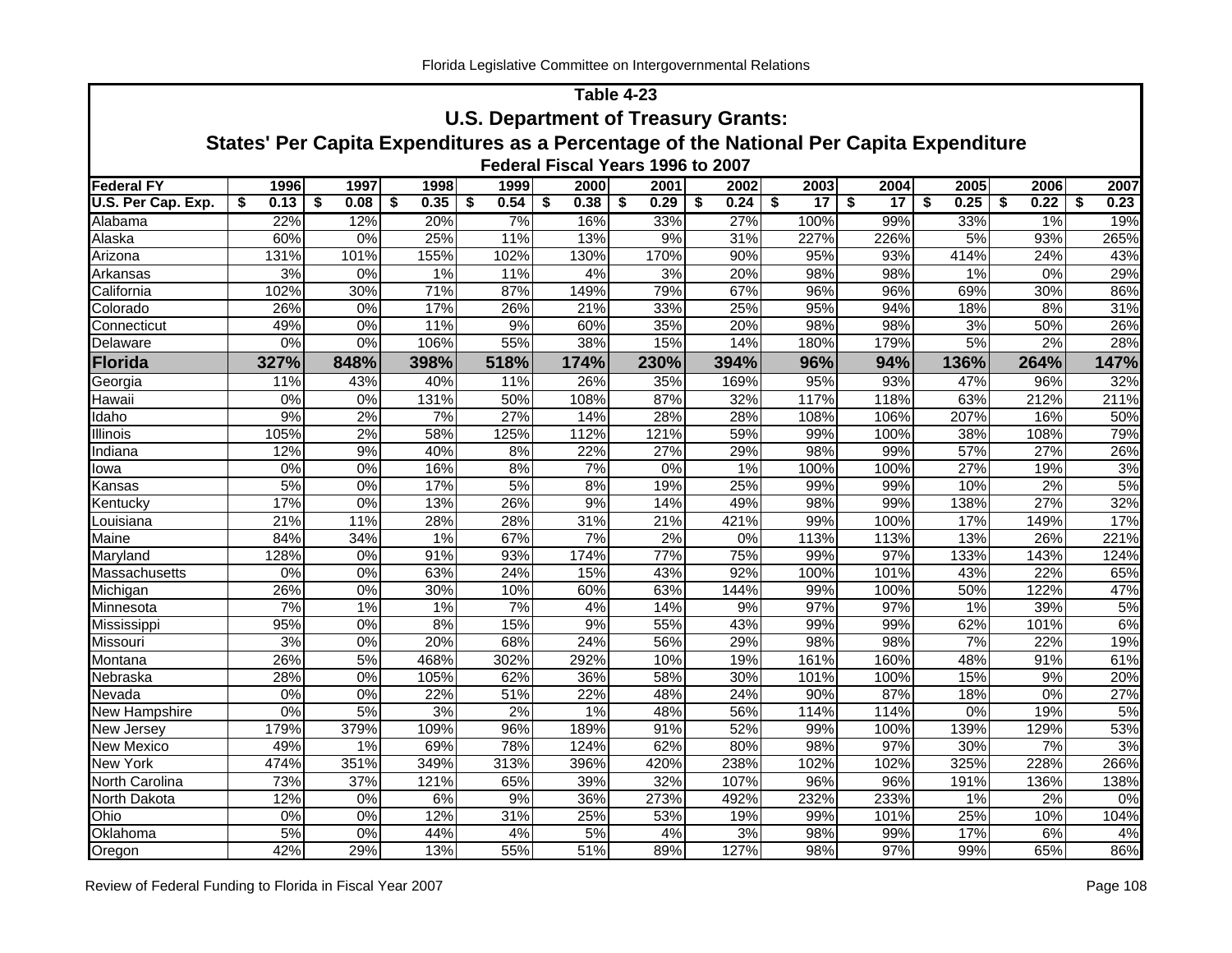|                                                                                        |  |      |           |       |      |              | Table 4-23 |            |          |      |      |      |    |      |
|----------------------------------------------------------------------------------------|--|------|-----------|-------|------|--------------|------------|------------|----------|------|------|------|----|------|
| <b>U.S. Department of Treasury Grants:</b>                                             |  |      |           |       |      |              |            |            |          |      |      |      |    |      |
|                                                                                        |  |      |           |       |      |              |            |            |          |      |      |      |    |      |
| States' Per Capita Expenditures as a Percentage of the National Per Capita Expenditure |  |      |           |       |      |              |            |            |          |      |      |      |    |      |
| Federal Fiscal Years 1996 to 2007                                                      |  |      |           |       |      |              |            |            |          |      |      |      |    |      |
| <b>Federal FY</b>                                                                      |  | 1996 | 1997      | 1998  | 1999 | 2000 l       | 2001       | 2002       | 2003     | 2004 | 2005 | 2006 |    | 2007 |
| U.S. Per Cap. Exp.                                                                     |  | 0.13 | 0.08<br>S | 0.35  | 0.54 | 0.38<br>- \$ | 0.29       | \$<br>0.24 | 17<br>\$ | 17   | 0.25 | 0.22 | \$ | 0.23 |
| Pennsylvania                                                                           |  | 11%  | $1\%$     | 78%   | 41%  | 26%          | 70%        | 25%        | 99%      | 100% | 26%  | 120% |    | 29%  |
| Rhode Island                                                                           |  | 0%   | 0%        | 0%    | 3%   | 12%          | 227%       | 30%        | 137%     | 138% | 219% | 65%  |    | 32%  |
| South Carolina                                                                         |  | 0%   | 42%       | 24%   | 10%  | 13%          | 18%        | 22%        | 98%      | 98%  | 97%  | 19%  |    | 51%  |
| South Dakota                                                                           |  | 74%  | 0%        | $0\%$ | 24%  | 3%           | 4%         | 9%         | 192%     | 193% | 6%   | 6%   |    | 1%   |
| Tennessee                                                                              |  | 62%  | 0%        | 42%   | 56%  | 70%          | 199%       | 123%       | 98%      | 98%  | 33%  | 167% |    | 7%   |
| <b>Texas</b>                                                                           |  | 146% | 82%       | 191%  | 144% | 144%         | 69%        | 67%        | 96%      | 96%  | 197% | 225% |    | 278% |
| <b>Utah</b>                                                                            |  | 59%  | 35%       | 15%   | 27%  | 29%          | 24%        | 30%        | 95%      | 93%  | 16%  | 55%  |    | 34%  |
| Vermont                                                                                |  | 53%  | 0%        | 31%   | 43%  | 95%          | 33%        | 178%       | 237%     | 240% | 61%  | 26%  |    | 26%  |
| Virginia                                                                               |  | 5%   | 15%       | 22%   | 30%  | 60%          | 109%       | 59%        | 97%      | 96%  | 202% | 174% |    | 109% |
| Washington                                                                             |  | 21%  | 103%      | 15%   | 13%  | 21%          | 67%        | 76%        | 97%      | 96%  | 37%  | 56%  |    | 296% |
| West Virginia                                                                          |  | 1%   | $1\%$     | 32%   | 107% | 4%           | 44%        | 5%         | 100%     | 101% | 82%  | 27%  |    | 12%  |
| Wisconsin                                                                              |  | 33%  | 0%        | 32%   | 20%  | 55%          | 139%       | 108%       | 98%      | 99%  | 8%   | 10%  |    | 90%  |
| Wyoming                                                                                |  | 0%   | 0%        | 0%    | 0%   | 1%           | 7%         | 189%       | 293%     | 294% | 53%  | 26%  |    | 46%  |

Data Sources:

"Federal Aid to States" annual reports. U.S. Bureau of the Census.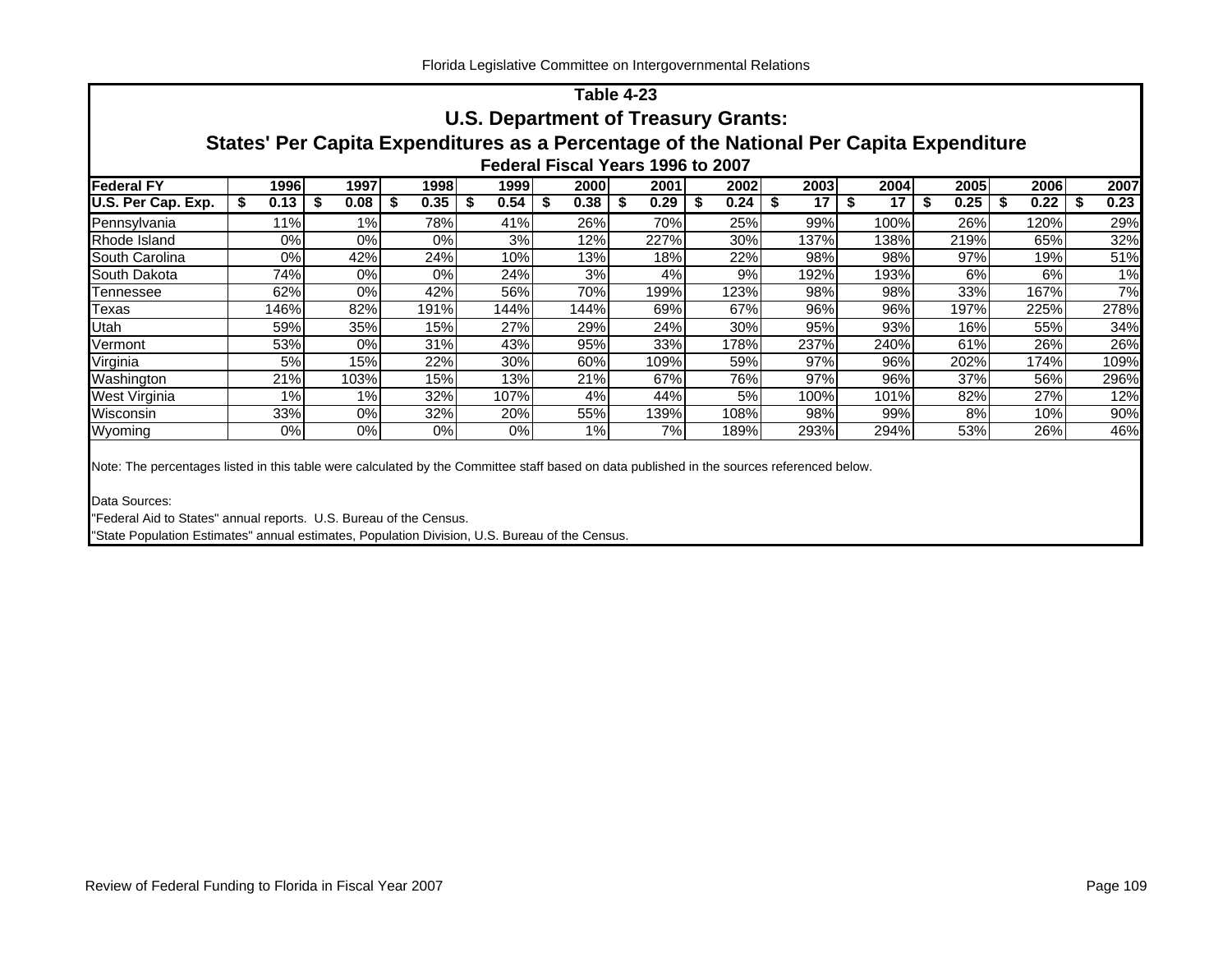| Table 4-24                                                                                                        |    |      |    |      |    |       |    |                  |    |       |    |       |    |       |            |            |            |            |            |
|-------------------------------------------------------------------------------------------------------------------|----|------|----|------|----|-------|----|------------------|----|-------|----|-------|----|-------|------------|------------|------------|------------|------------|
| U.S. Department of Veterans Affairs Grants:                                                                       |    |      |    |      |    |       |    |                  |    |       |    |       |    |       |            |            |            |            |            |
| States' Per Capita Expenditures as a Percentage of the National Per Capita Expenditure                            |    |      |    |      |    |       |    |                  |    |       |    |       |    |       |            |            |            |            |            |
| Federal Fiscal Years 1996 to 2007                                                                                 |    |      |    |      |    |       |    |                  |    |       |    |       |    |       |            |            |            |            |            |
| <b>Federal FY</b><br>1996<br>1997<br>1998<br>1999<br>2000<br>2001<br>2002<br>2003<br>2005<br>2006<br>2004<br>2007 |    |      |    |      |    |       |    |                  |    |       |    |       |    |       |            |            |            |            |            |
| U.S. Per Cap. Exp.                                                                                                | \$ | 1.13 | \$ | 1.07 | \$ | 1.25  | \$ | 1.55             | \$ | 1.26  | \$ | 1.65  | \$ | 1.69  | \$<br>2.23 | \$<br>2.20 | \$<br>2.38 | \$<br>1.94 | \$<br>1.89 |
| Alabama                                                                                                           |    | 104% |    | 115% |    | 98%   |    | 84%              |    | 106%  |    | 82%   |    | 91%   | 84%        | 133%       | 94%        | 108%       | 117%       |
| Alaska                                                                                                            |    | 0%   |    | 0%   |    | $0\%$ |    | $\overline{0\%}$ |    | $0\%$ |    | 0%    |    | 0%    | 15%        | $0\%$      | 152%       | 0%         | 151%       |
| <b>Arizona</b>                                                                                                    |    | 5%   |    | 35%  |    | 29%   |    | 39%              |    | 51%   |    | 127%  |    | 38%   | 38%        | 46%        | 39%        | 32%        | 55%        |
| Arkansas                                                                                                          |    | 29%  |    | 43%  |    | 36%   |    | 30%              |    | 34%   |    | 161%  |    | 27%   | 25%        | 39%        | 96%        | 29%        | 45%        |
| California                                                                                                        |    | 68%  |    | 98%  |    | 83%   |    | 27%              |    | 33%   |    | 24%   |    | 28%   | 59%        | 59%        | 41%        | 37%        | 64%        |
| Colorado                                                                                                          |    | 84%  |    | 114% |    | 96%   |    | 143%             |    | 103%  |    | 383%  |    | 95%   | 119%       | 86%        | 80%        | 99%        | 122%       |
| Connecticut                                                                                                       |    | 140% |    | 147% |    | 125%  |    | 95%              |    | 121%  |    | 97%   |    | 111%  | 83%        | 101%       | 86%        | 464%       | 119%       |
| Delaware                                                                                                          |    | 490% |    | 530% |    | 468%  |    | 340%             |    | 445%  |    | 334%  |    | 538%  | 2%         | 205%       | 972%       | 1%         | 0%         |
| <b>Florida</b>                                                                                                    |    | 11%  |    | 59%  |    | 53%   |    | 52%              |    | 68%   |    | 21%   |    | 71%   | 24%        | 30%        | 34%        | 40%        | 54%        |
| Georgia                                                                                                           |    | 83%  |    | 107% |    | 89%   |    | 72%              |    | 145%  |    | 76%   |    | 74%   | 60%        | 58%        | 64%        | 67%        | 76%        |
| Hawaii                                                                                                            |    | 166% |    | 0%   |    | $0\%$ |    | $\overline{0\%}$ |    | 9%    |    | 0%    |    | 0%    | 0%         | 722%       | 690%       | 0%         | 36%        |
| ldaho                                                                                                             |    | 149% |    | 184% |    | 154%  |    | 125%             |    | 149%  |    | 121%  |    | 106%  | 370%       | 357%       | 163%       | 207%       | 194%       |
| Illinois                                                                                                          |    | 34%  |    | 56%  |    | 48%   |    | 46%              |    | 62%   |    | 40%   |    | 77%   | 67%        | 89%        | 83%        | 83%        | 96%        |
| Indiana                                                                                                           |    | 103% |    | 63%  |    | 53%   |    | 51%              |    | 66%   |    | 81%   |    | 48%   | 49%        | 48%        | 39%        | 34%        | 70%        |
| lowa                                                                                                              |    | 466% |    | 505% |    | 431%  |    | 388%             |    | 566%  |    | 188%  |    | 25%   | 211%       | 208%       | 179%       | 224%       | 237%       |
| Kansas                                                                                                            |    | 41%  |    | 61%  |    | 375%  |    | 298%             |    | 62%   |    | 62%   |    | 90%   | 186%       | 178%       | 69%        | 78%        | 97%        |
| Kentuckv                                                                                                          |    | 86%  |    | 113% |    | 96%   |    | 376%             |    | 298%  |    | 208%  |    | 156%  | 119%       | 121%       | 122%       | 174%       | 148%       |
| Louisiana                                                                                                         |    | 49%  |    | 70%  |    | 50%   |    | 77%              |    | 105%  |    | 74%   |    | 216%  | 73%        | 307%       | 368%       | 156%       | 150%       |
| Maine                                                                                                             |    | 232% |    | 351% |    | 304%  |    | 261%             |    | 659%  |    | 278%  |    | 527%  | 623%       | 260%       | 274%       | 366%       | 414%       |
| Maryland                                                                                                          |    | 0%   |    | 140% |    | 4%    |    | 46%              |    | 68%   |    | 136%  |    | 46%   | 40%        | 35%        | 48%        | 56%        | 14%        |
| Massachusetts                                                                                                     |    | 64%  |    | 144% |    | 92%   |    | 112%             |    | 162%  |    | 106%  |    | 133%  | 236%       | 181%       | 189%       | 141%       | 154%       |
| Michigan                                                                                                          |    | 94%  |    | 94%  |    | 80%   |    | 80%              |    | 116%  |    | 90%   |    | 101%  | 77%        | 77%        | 74%        | 101%       | 104%       |
| <b>Minnesota</b>                                                                                                  |    | 585% |    | 537% |    | 130%  |    | 99%              |    | 140%  |    | 111%  |    | 154%  | 132%       | 123%       | 113%       | 265%       | 156%       |
| Mississippi                                                                                                       |    | 57%  |    | 90%  |    | 77%   |    | 152%             |    | 216%  |    | 167%  |    | 165%  | 183%       | 214%       | 194%       | 202%       | 247%       |
| <u>Missouri</u>                                                                                                   |    | 163% |    | 166% |    | 394%  |    | 126%             |    | 194%  |    | 294%  |    | 556%  | 172%       | 233%       | 228%       | 256%       | 256%       |
| Montana                                                                                                           |    | 177% |    | 219% |    | 187%  |    | 52%              |    | 367%  |    | 193%  |    | 244%  | 201%       | 152%       | 157%       | 188%       | 247%       |
| Nebraska                                                                                                          |    | 344% |    | 362% |    | 813%  |    | 674%             |    | 422%  |    | 1361% |    | 1074% | 268%       | 308%       | 567%       | 277%       | 318%       |
| Nevada                                                                                                            |    | 0%   |    | 6%   |    | 645%  |    | 559%             |    | 18%   |    | 0%    |    | 23%   | 119%       | 102%       | 167%       | 153%       | 112%       |
| New Hampshire                                                                                                     |    | 425% |    | 164% |    | 139%  |    | 122%             |    | 210%  |    | 132%  |    | 593%  | 133%       | 173%       | 182%       | 168%       | 219%       |
| New Jersey                                                                                                        |    | 389% |    | 89%  |    | 71%   |    | 62%              |    | 96%   |    | 72%   |    | 108%  | 259%       | 80%        | 109%       | 129%       | 127%       |
| New Mexico                                                                                                        |    | 99%  |    | 133% |    | 113%  |    | 80%              |    | 114%  |    | 83%   |    | 100%  | 85%        | 74%        | 76%        | 87%        | 117%       |
| New York                                                                                                          |    | 49%  |    | 57%  |    | 97%   |    | 148%             |    | 60%   |    | 50%   |    | 53%   | 49%        | 55%        | 55%        | 175%       | 77%        |
| North Carolina                                                                                                    |    | 84%  |    | 0%   |    | 0%    |    | 0%               |    | 17%   |    | 36%   |    | 19%   | 21%        | 23%        | 23%        | 31%        | 56%        |
| North Dakota                                                                                                      |    | 92%  |    | 176% |    | 151%  |    | 204%             |    | 330%  |    | 262%  |    | 273%  | 235%       | 113%       | 301%       | 284%       | 128%       |
| Ohio                                                                                                              |    | 43%  |    | 64%  |    | 44%   |    | 44%              |    | 68%   |    | 56%   |    | 113%  | 54%        | 63%        | 62%        | 81%        | 88%        |
| <b>Oklahoma</b>                                                                                                   |    | 482% |    | 423% |    | 471%  |    | 575%             |    | 476%  |    | 1042% |    | 447%  | 369%       | 341%       | 360%       | 410%       | 466%       |
| Oregon                                                                                                            |    | 256% |    | 0%   |    | 0%    |    | 33%              |    | 42%   |    | 38%   |    | 36%   | 31%        | 37%        | 45%        | 41%        | 60%        |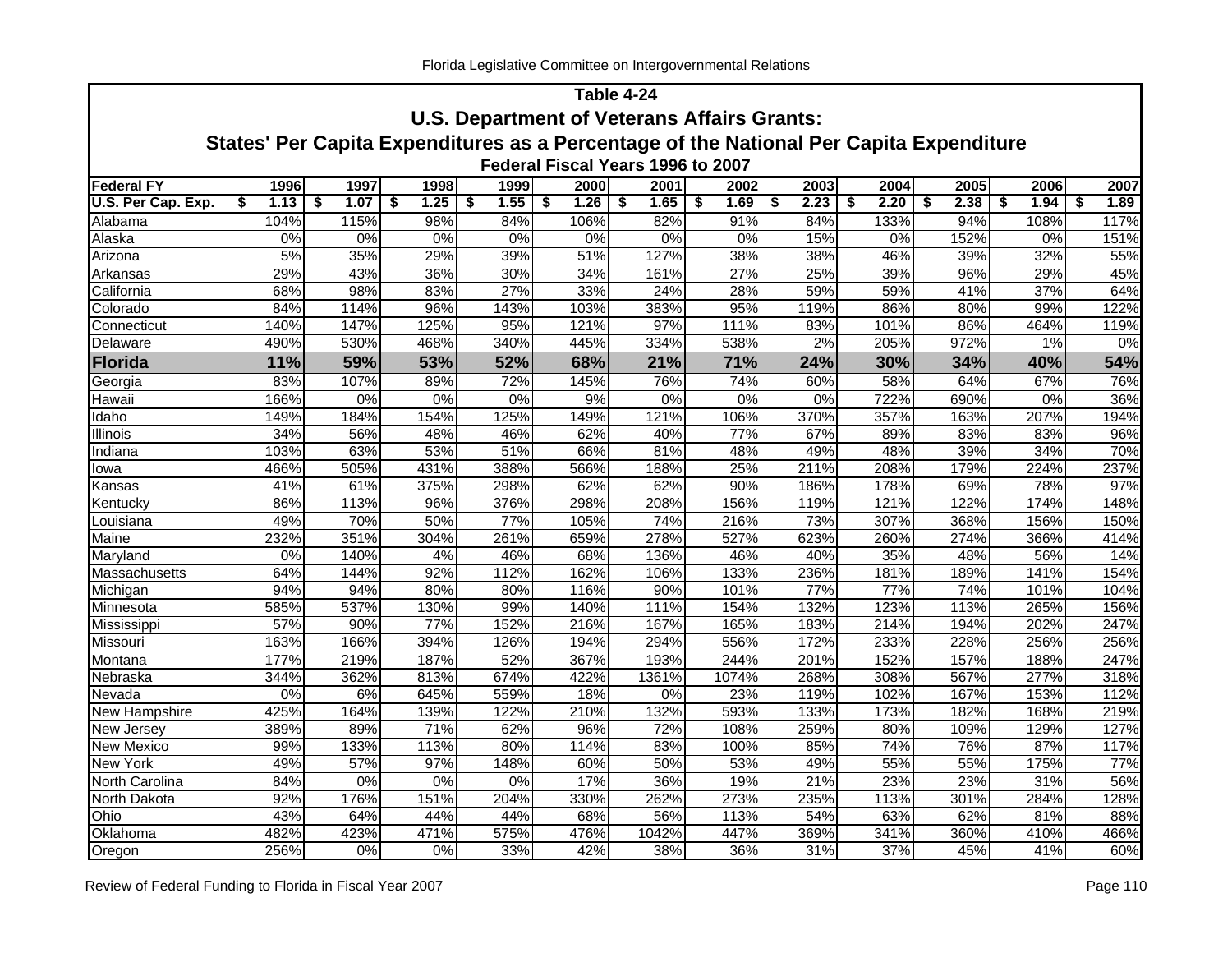| Table 4-24                                                                             |       |   |      |      |      |     |        |  |      |    |      |      |  |      |      |      |            |
|----------------------------------------------------------------------------------------|-------|---|------|------|------|-----|--------|--|------|----|------|------|--|------|------|------|------------|
| <b>U.S. Department of Veterans Affairs Grants:</b>                                     |       |   |      |      |      |     |        |  |      |    |      |      |  |      |      |      |            |
| States' Per Capita Expenditures as a Percentage of the National Per Capita Expenditure |       |   |      |      |      |     |        |  |      |    |      |      |  |      |      |      |            |
|                                                                                        |       |   |      |      |      |     |        |  |      |    |      |      |  |      |      |      |            |
| Federal Fiscal Years 1996 to 2007                                                      |       |   |      |      |      |     |        |  |      |    |      |      |  |      |      |      |            |
| <b>Federal FY</b>                                                                      | 1996  |   | 1997 | 1998 | 1999 |     | 2000 l |  | 2001 |    | 2002 | 2003 |  | 2004 | 2005 | 2006 | 2007       |
| U.S. Per Cap. Exp.                                                                     | 1.13  | S | 1.07 | 1.25 | 1.55 | -\$ | 1.26   |  | 1.65 | \$ | 1.69 | 2.23 |  | 2.20 | 2.38 | 1.94 | \$<br>1.89 |
| Pennsylvania                                                                           | 80%   |   | 101% | 86%  | 154% |     | 125%   |  | 163% |    | 124% | 90%  |  | 112% | 114% | 108% | 132%       |
| Rhode Island                                                                           | 296%  |   | 323% | 310% | 262% |     | 358%   |  | 259% |    | 342% | 300% |  | 216% | 208% | 257% | 319%       |
| South Carolina                                                                         | 95%   |   | 105% | 89%  | 77%  |     | 107%   |  | 74%  |    | 80%  | 270% |  | 72%  | 66%  | 66%  | 116%       |
| South Dakota                                                                           | 272%  |   | 271% | 231% | 186% |     | 260%   |  | 200% |    | 201% | 111% |  | 188% | 74%  | 85%  | 151%       |
| Tennessee                                                                              | 18%   |   | 50%  | 41%  | 63%  |     | 87%    |  | 69%  |    | 76%  | 42%  |  | 162% | 141% | 37%  | 60%        |
| <b>Texas</b>                                                                           | $0\%$ |   | 0%   | 57%  | 98%  |     | $0\%$  |  | 3%   |    | 19%  | 58%  |  | 67%  | 59%  | 50%  | 44%        |
| <b>Utah</b>                                                                            | 230%  |   | 53%  | 45%  | 14%  |     | 84%    |  | 67%  |    | 68%  | 45%  |  | 61%  | 54%  | 48%  | 68%        |
| Vermont                                                                                | 335%  |   | 363% | 359% | 225% |     | 287%   |  | 222% |    | 235% | 214% |  | 233% | 198% | 245% | 263%       |
| Virginia                                                                               | 56%   |   | 38%  | 32%  | 28%  |     | 39%    |  | 30%  |    | 29%  | 69%  |  | 122% | 116% | 32%  | 35%        |
| Washington                                                                             | 94%   |   | 112% | 94%  | 86%  |     | 109%   |  | 89%  |    | 93%  | 301% |  | 86%  | 88%  | 94%  | 93%        |
| West Virginia                                                                          | 19%   |   | 22%  | 19%  | 21%  |     | 36%    |  | 32%  |    | 38%  | 432% |  | 40%  | 35%  | 33%  | 40%        |
| Wisconsin                                                                              | 128%  |   | 122% | 92%  | 136% |     | 211%   |  | 152% |    | 124% | 187% |  | 297% | 282% | 133% | 154%       |
| Wyoming                                                                                | 179%  |   | 229% | 195% | 95%  |     | 283%   |  | 221% |    | 230% | 175% |  | 89%  | 109% | 93%  | 123%       |

Data Sources:

"Federal Aid to States" annual reports. U.S. Bureau of the Census.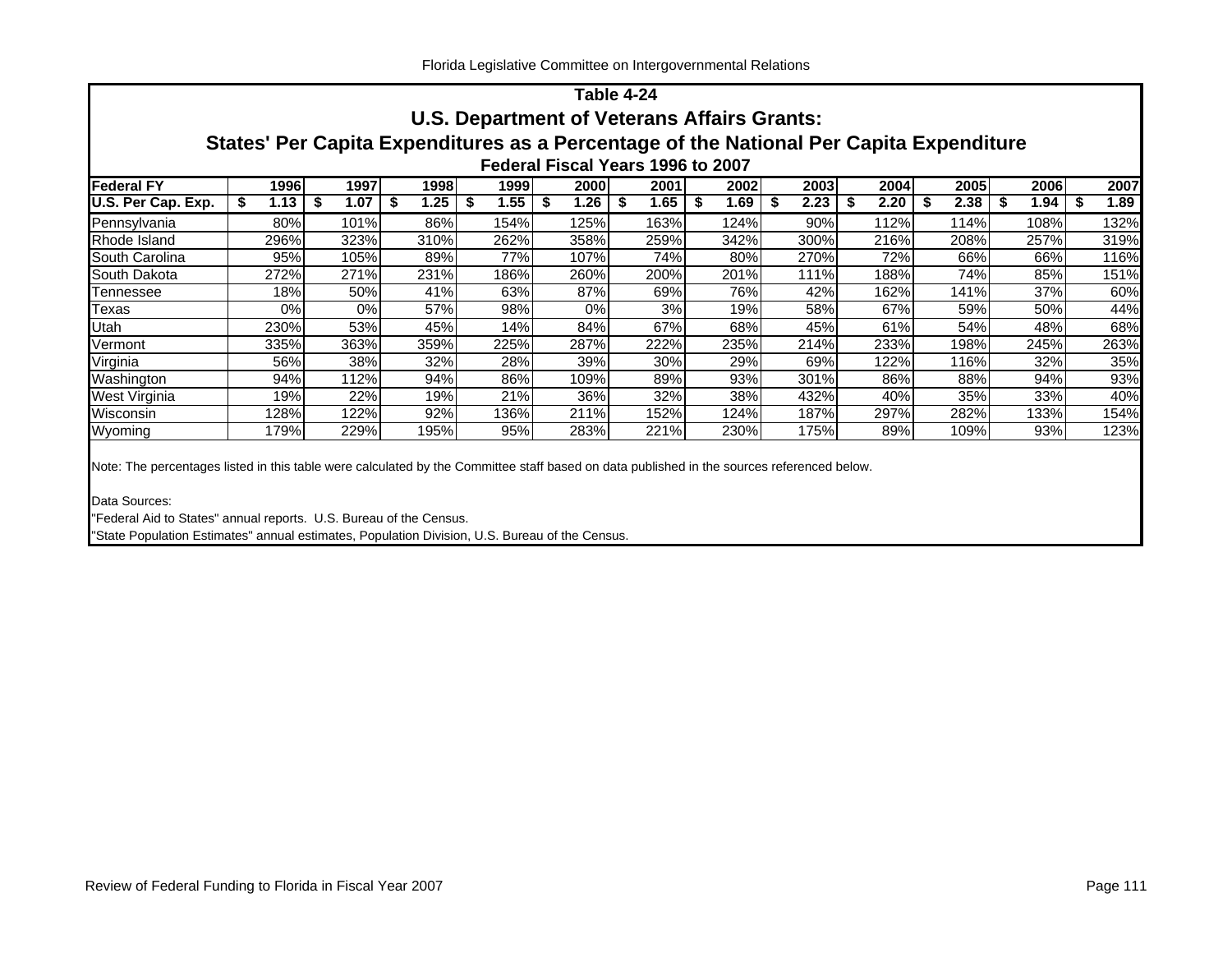## **Appendix:**

## **Websites of Federal Agencies & Departments**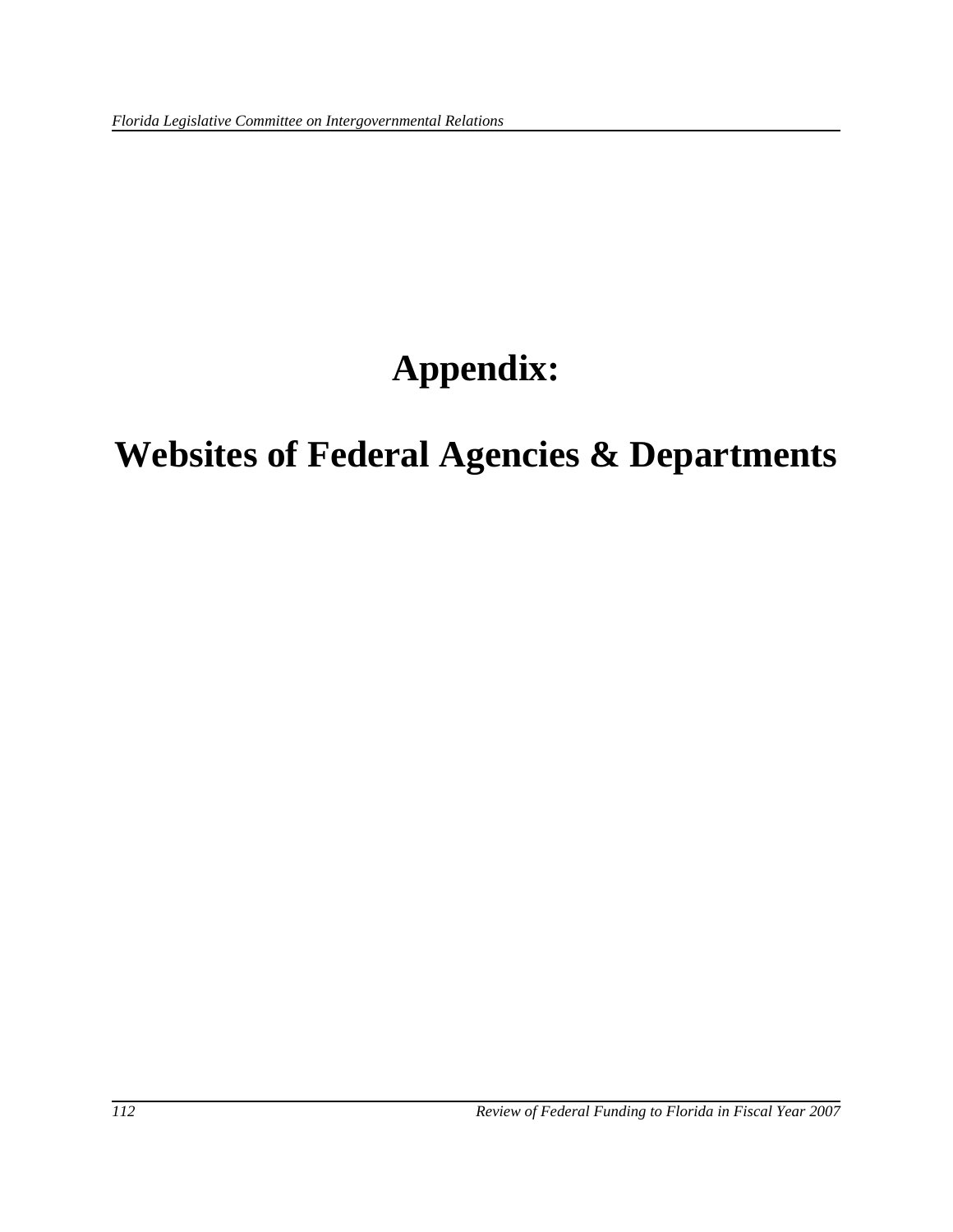| <b>National Foundation on the Arts and Humanities</b> |
|-------------------------------------------------------|